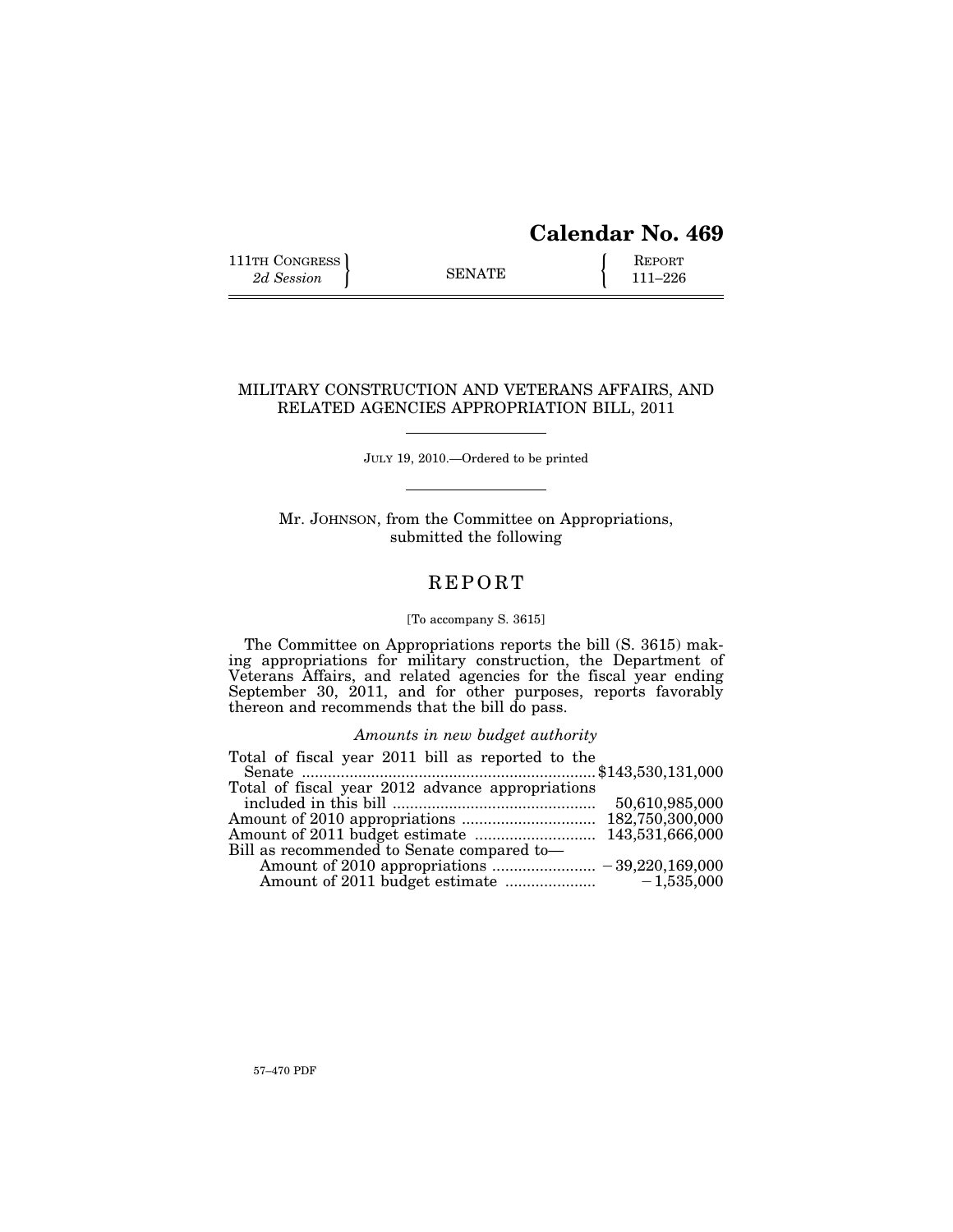# C O N T E N T S <u>and the state of the state</u>

|                                                                       | Page           |
|-----------------------------------------------------------------------|----------------|
| Background:                                                           |                |
|                                                                       | $\overline{4}$ |
|                                                                       | 4              |
|                                                                       | $\overline{4}$ |
| Military Construction: Investing in Infrastructure for Our Troops and |                |
|                                                                       | 5              |
|                                                                       |                |
|                                                                       | 6              |
| Title I:                                                              |                |
| Military Construction:                                                |                |
| Items of Special Interest:                                            |                |
|                                                                       | 7              |
|                                                                       | $\overline{7}$ |
|                                                                       | 7<br>$\dot{7}$ |
|                                                                       | 7              |
|                                                                       | $\overline{7}$ |
| Global Challenges Management Challenges (2009)                        | 16             |
| Military Construction, Army                                           | 17             |
|                                                                       | 18             |
|                                                                       | 19             |
|                                                                       | 22             |
|                                                                       | 25             |
|                                                                       | 26             |
|                                                                       | 26             |
| Family Housing Operation and Maintenance, Army                        | 27             |
| Family Housing Construction, Navy and Marine Corps                    | 27             |
| Family Housing Operation and Maintenance, Navy and Marine             |                |
|                                                                       | 29             |
|                                                                       | 29             |
| Family Housing Operation and Maintenance, Air Force                   | 30             |
| Family Housing Operation and Maintenance, Defense-Wide                | 30             |
|                                                                       | 31             |
|                                                                       | 31             |
| Chemical Demilitarization Construction, Defense-Wide                  | 32             |
|                                                                       | 33             |
|                                                                       | 33             |
|                                                                       | 37             |
| Title II:                                                             |                |
| Department of Veterans Affairs:                                       |                |
| Items of Special Interest:                                            |                |
|                                                                       | 39             |
|                                                                       | 39             |
|                                                                       | 39             |
|                                                                       | 40             |
|                                                                       | 41             |
|                                                                       | 42             |
|                                                                       | 42             |
|                                                                       | 43             |
| Vocational Rehabilitation Loans Program Account                       | 44             |
| Native American Veteran Housing Loan Program Account                  | 44             |
|                                                                       | 44             |
|                                                                       | 47             |
|                                                                       | 51             |
|                                                                       |                |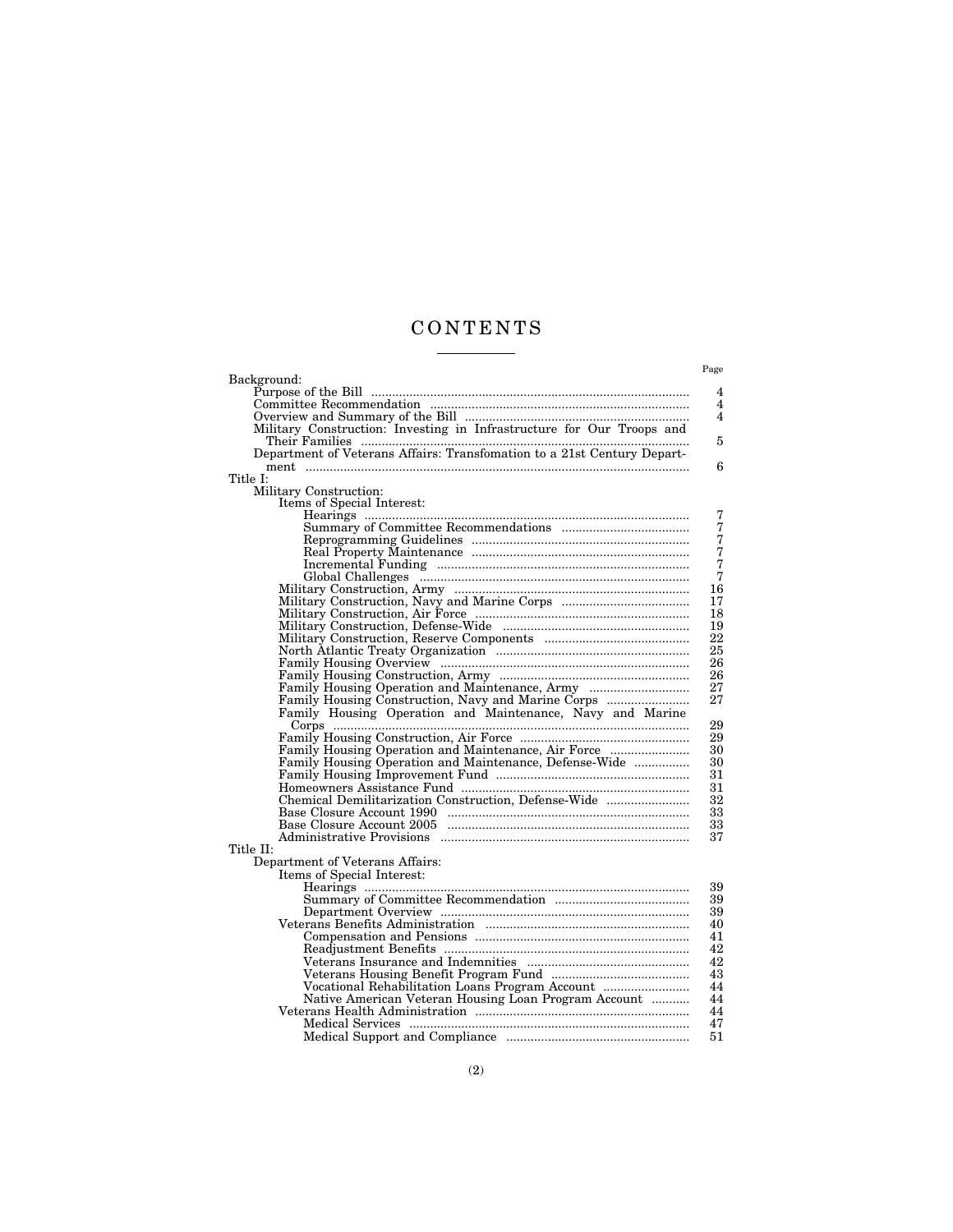|                                                                          | Page |
|--------------------------------------------------------------------------|------|
|                                                                          |      |
| Title II-Continued                                                       |      |
| Department of Veterans Affairs-Continued                                 |      |
| Veterans Health Administration-Continued                                 |      |
|                                                                          | 52   |
|                                                                          | 53   |
|                                                                          | 54   |
|                                                                          | 54   |
|                                                                          | 55   |
|                                                                          | 55   |
| General Operating Expenses, Veterans Benefits Administration             | 56   |
|                                                                          | 58   |
|                                                                          | 61   |
|                                                                          | 61   |
|                                                                          | 63   |
|                                                                          | 65   |
| Grants for Construction of State Extended Care Facilities                | 66   |
|                                                                          | 67   |
|                                                                          | 68   |
| Title III:                                                               |      |
| Related Agencies:                                                        |      |
| American Battle Monuments Commission:                                    |      |
|                                                                          | 70   |
|                                                                          | 70   |
| U.S. Court of Appeals for Veterans Claims: Salaries and Expenses         | 71   |
| Department of Defense—Civil: Cemeterial Expenses, Army: Salaries         |      |
|                                                                          | 71   |
|                                                                          | 73   |
| Title IV:                                                                |      |
| <b>Overseas Contingency Operations:</b>                                  |      |
|                                                                          | 74   |
|                                                                          | 75   |
|                                                                          | 75   |
|                                                                          | 76   |
| Compliance With Paragraph 7, Rule XVI, of the Standing Rules of the Sen- |      |
| ate                                                                      | 77   |
| Compliance With Paragraph 7(c), Rule XXVI of the Standing Rules of the   |      |
| Senate                                                                   | 78   |
| Compliance With Paragraph 12, Rule XXVI of the Standing Rules of the     |      |
|                                                                          | 78   |
|                                                                          | 79   |
|                                                                          | 80   |
|                                                                          | 107  |
|                                                                          |      |

3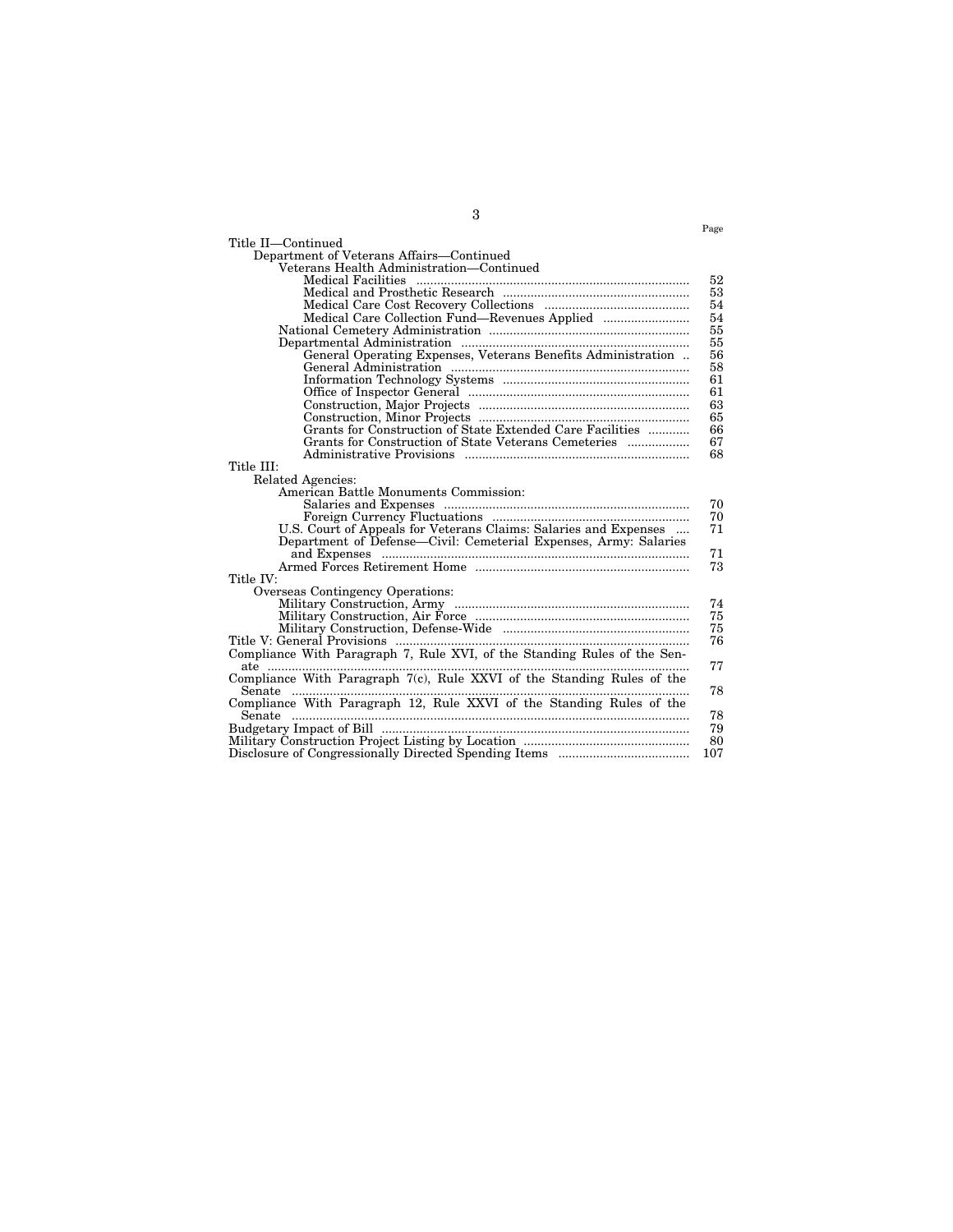# **BACKGROUND**

# PURPOSE OF THE BILL

The Military Construction, Veterans Affairs and Related Agencies appropriations bill provides necessary funding for the planning, design, construction, alteration, and improvement of military facilities worldwide, for both active and reserve forces. It also finances the cost of military family housing and the U.S. share of the NATO Security Investment Program. In addition, the bill provides funding to implement base closures and realignments authorized by law. The bill provides resources to the Department of Veterans Affairs for veterans benefits and healthcare and funding for U.S. cemeteries and battlefield monuments both in the United States and abroad, including Arlington National Cemetery; the U.S. Court of Appeals for Veterans Claims; and Armed Forces Retirement Homes. The bill also provides funding for Overseas Contingency Operations military construction and advance appropriations for veterans medical services.

#### COMMITTEE RECOMMENDATION

The Committee recommends appropriations totaling \$143,530,131,000 for fiscal year 2011 military construction, family housing, base closure, veterans healthcare and benefits, fiscal year 2012 advance appropriations for veterans medical care, related agencies, and overseas contingency operations. This includes \$63,849,146,000 in mandatory funding and \$79,680,985,000 in discretionary funding. The table at the end of the report displays the Committee recommendation in comparison with the current fiscal year, and the President's fiscal year 2011 request.

# OVERVIEW AND SUMMARY OF BILL

The Military Construction, and Veterans Affairs and Related Agencies appropriations bill funds an array of programs that are vital to America's military personnel and their families, and to the Nations' veterans. For U.S. military forces and their families worldwide, the bill funds critical infrastructure, ranging from mission essential operational and training facilities to key quality of life facilities, including barracks, family housing, child care centers, schools and hospitals. For America's 23,100,000 veterans, the bill provides the necessary funding for veterans benefits and healthcare, from prescription drugs and clinical services to the construction of hospitals and other medical facilities throughout the Nation. The bill also provides funds for U.S. cemeteries and monuments both in the United States and overseas, the U.S. Court of Appeals for Veterans Claims, the Armed Forces Retirement Homes, and military construction for Overseas Contingency Operations.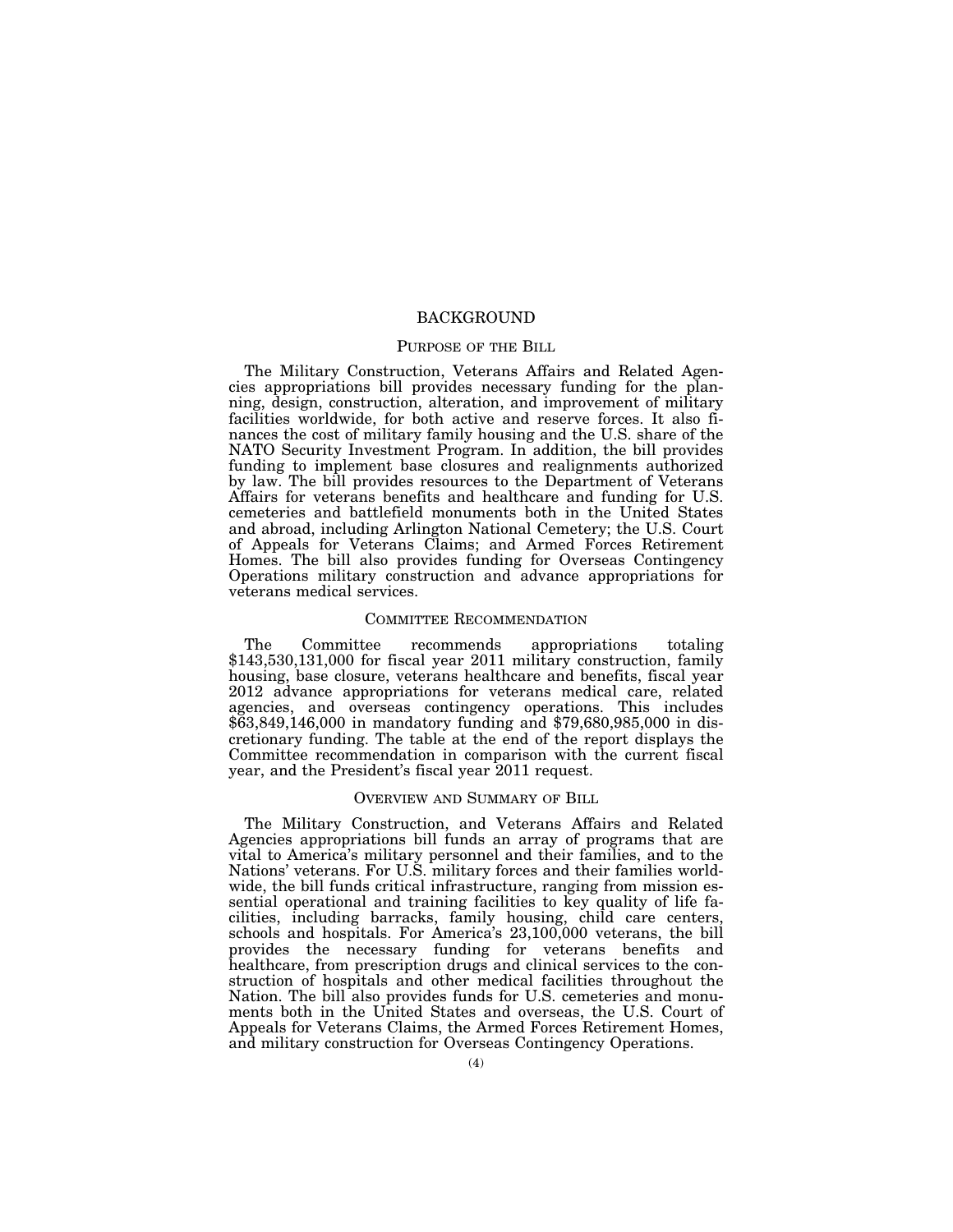# MILITARY CONSTRUCTION: INVESTING IN INFRASTRUCTURE FOR OUR TROOPS AND THEIR FAMILIES

Infrastructure provides the framework to support America's military forces and military families at home and overseas. New missions to meet 21st century threats, major base realignments and stationing shifts worldwide, significant increases in Army and Marine Corps troop strength, and the spike in expeditionary facilities needed to support combat forces in Afghanistan have brought a surge of military construction demands in recent years. At the same time, the military continues to be confronted with the need to replace aging infrastructure and provide quality housing and community support facilities for military troops and their families. It is imperative that the infrastructure needs of our troops and their families continue to keep pace with the persistent demand for new facilities—whether it is a need for an elementary school in North Carolina or a barracks requirement in Afghanistan.

Over the past several years, the annual budget requests for military construction have rocketed due to the demand for additional facilities needed to support the BRAC 2005 program and the increase in end strength of the Army and Marine Corps. Due largely to the conclusion of BRAC 2005 construction funding in fiscal year 2011, the military construction budget request has dropped  $$4,532,582,000$  below the fiscal year 2010 enacted level. With the spotlight again on the regular military construction program, the Committee is concerned that current mission requirements will continue to compete with emerging mission requirements for a smaller pool of available funding, and that efforts to replace aging infrastructure may lose out in the competition for funds. This scenario is particularly relevant in the case of the Air Force Reserve, whose budget request included only one military construction project. During the budget roll-out, it was acknowledged that the Air Force Reserve had fewer ''new mission'' requirements, leaving the Reserve component on the losing end of the resource allocation. These actions will continue if hard decisions are not made to identify and fund the critical infrastructure needs to support operational activities—whether those activities are new or old. Also stressing the regular military construction budget is the growing demand for infrastructure investment to support major installation realignments overseas in the European and Pacific theaters. Adequate planning and oversight from the Department is essential to manage these competing priorities in a time of budgetary restraint.

Because of the ongoing constraints on the regular military construction budget, the Committee has continued its practice of providing additional funding, where indicated, to supplement the President's budget request, with particular emphasis on mission critical and quality of life facilities. The Committee has vetted each of the military construction projects included in the Committee recommendation with the services and defense agencies to ensure that every project is a priority of the base commander, meets a military requirement, and is executable. Because the military construction accounts are project based, with funding earmarked by the President for specific projects, the additional funding provided by the Committee is also project specific. All major construction projects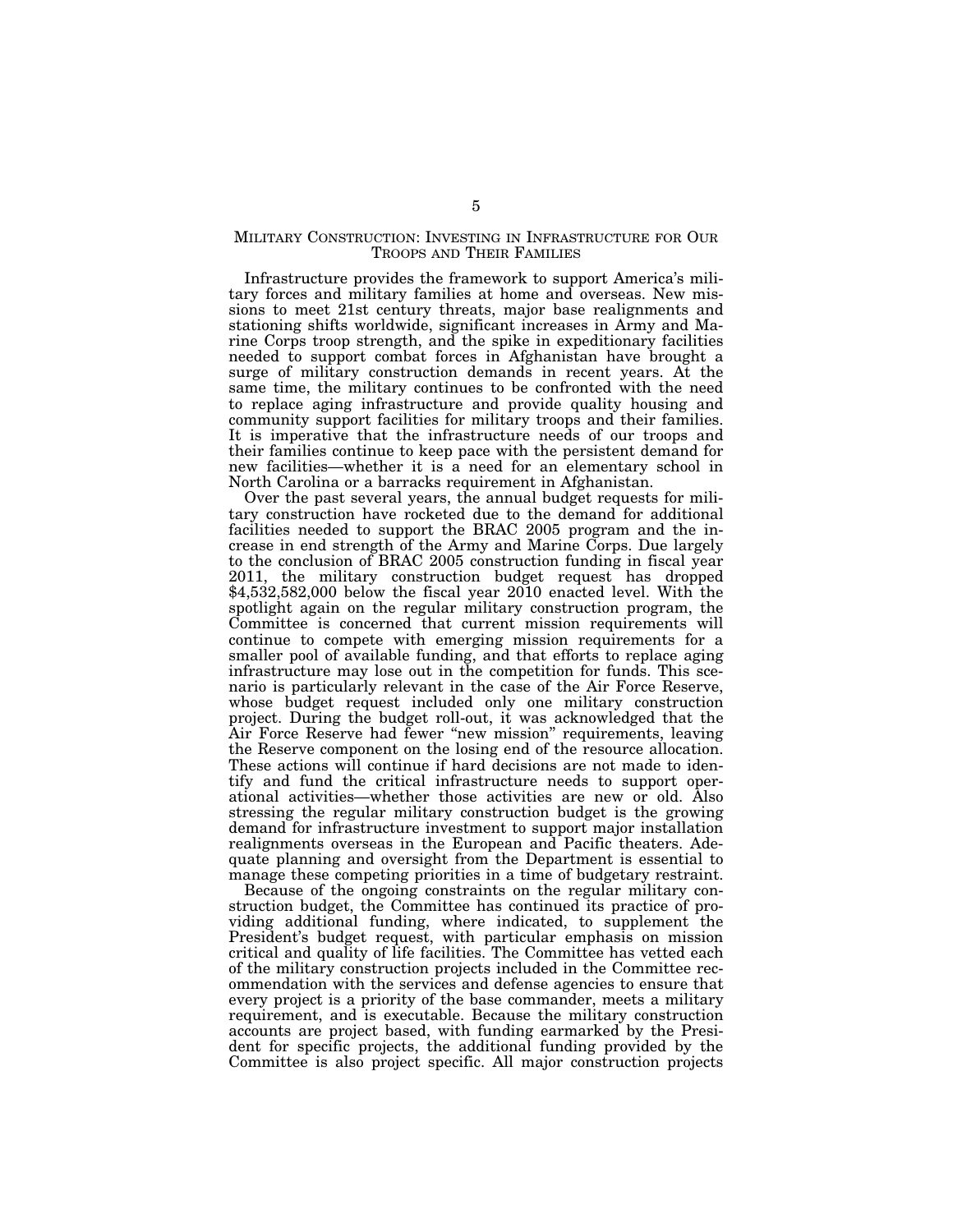funded through the military construction appropriations accounts are included in the President's budget request or the services' Future Years Defense Programs [FYDPs] and are consistent with the criteria for additional funding for military construction projects in section 2856 of the National Defense Authorization Act for Fiscal Year 1995 (Public Law 103–337). Each of the major construction projects added to this bill is authorized in the Committee reported version of the Senate National Defense Authorization Act for Fiscal Year 2011.

#### DEPARTMENT OF VETERANS AFFAIRS: TRANSFORMATION TO A 21ST CENTURY DEPARTMENT

Today's VA is at a crossroads. With aging infrastructure and technology, pressing needs of an aging veteran population, and new combat veterans entering the system, the Department cannot afford to continue to do business in the same manner it has. The Secretary has made transforming the VA into a 21st century organization dedicated to veteran-centric processes his top priority. This includes harnessing technology to move the Veterans Benefits Administration from a paper driven, highly manual process to one that empowers veterans by utilizing computer-based technology. Similarly, the Veterans Health Administration must continue to recapitalize aging infrastructure and pave the way in its use of technology to deliver high-quality medical care. Today's medical treatment requires state-of-the-art hospitals and modern, efficient, and reliable technology. The VA is facing numerous challenges over the next decade, but the Committee is dedicated to providing the VA with the resources it needs to meet these challenges and transform into a 21st century organization.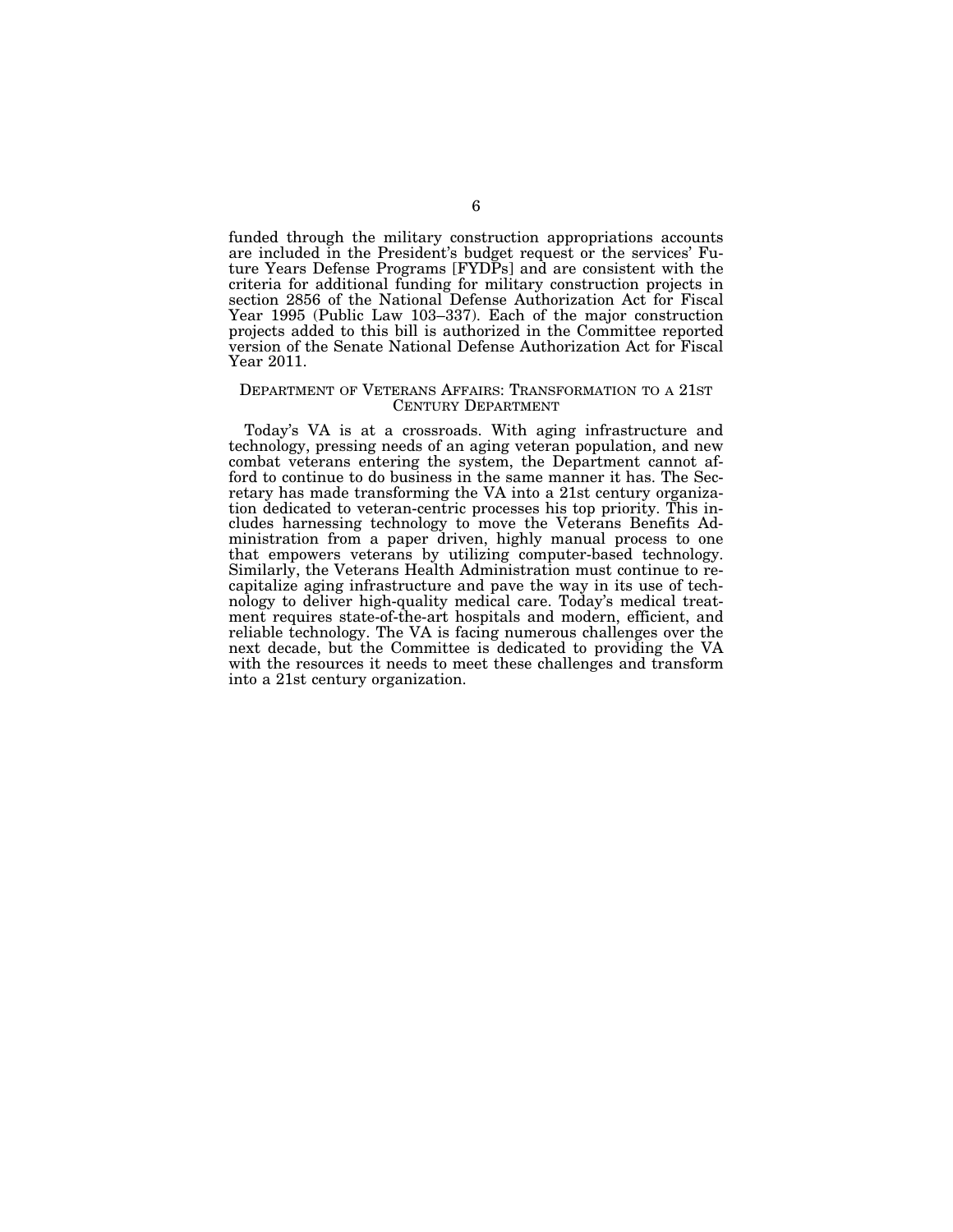# TITLE I

# MILITARY CONSTRUCTION

# ITEMS OF SPECIAL INTEREST

# **HEARINGS**

The Subcommittee on Military Construction and Veterans Affairs and Related Agencies held two hearings related to the fiscal year 2011 military construction budget request. Witnesses included representatives of the Office of Secretary of Defense and of the active and reserve components of the Army, Navy and Air Force.

# SUMMARY OF COMMITTEE RECOMMENDATIONS

The fiscal year 2011 budget request for military construction and family housing totals \$18,747,368,000. The request reflects a decrease of \$4,532,582,000 from the fiscal year 2010 enacted level. In addition to the military construction and family housing request, the President's budget request for fiscal year 2011 includes \$1,257,002,000 for overseas contingency operations. This request is reflected in title IV of the bill and report.

For title I, the Committee recommends \$18,747,368,000, equal to the budget request for military construction and family housing.

#### REPROGRAMMING GUIDELINES

The following reprogramming guidelines apply for all military construction and family housing projects. A project or account (including the sub-elements of an account) which has been specifically reduced by the Congress in acting on the budget request is considered to be a congressional interest item and as such, prior approval is required. Accordingly, no reprogrammings to an item specifically reduced below the threshold by the Congress are permitted.

The reprogramming criteria that apply to military construction projects (25 percent of the funded amount or \$2,000,000, whichever is less) continue to apply to new housing construction projects and to improvements over \$2,000,000. To provide the services the flexibility to proceed with construction contracts without disruption or delay, the costs associated with environmental hazard remediation such as asbestos removal, radon abatement, lead-based paint removal or abatement, and any other legislated environmental hazard remediation may be excluded, provided that such remediation requirements could not be reasonably anticipated at the time of the budget submission. This exclusion applies to projects authorized in this budget year, as well as projects authorized in prior years for which construction has not been completed.

Furthermore, in instances where prior approval to a reprogramming request for a project or account has been received from the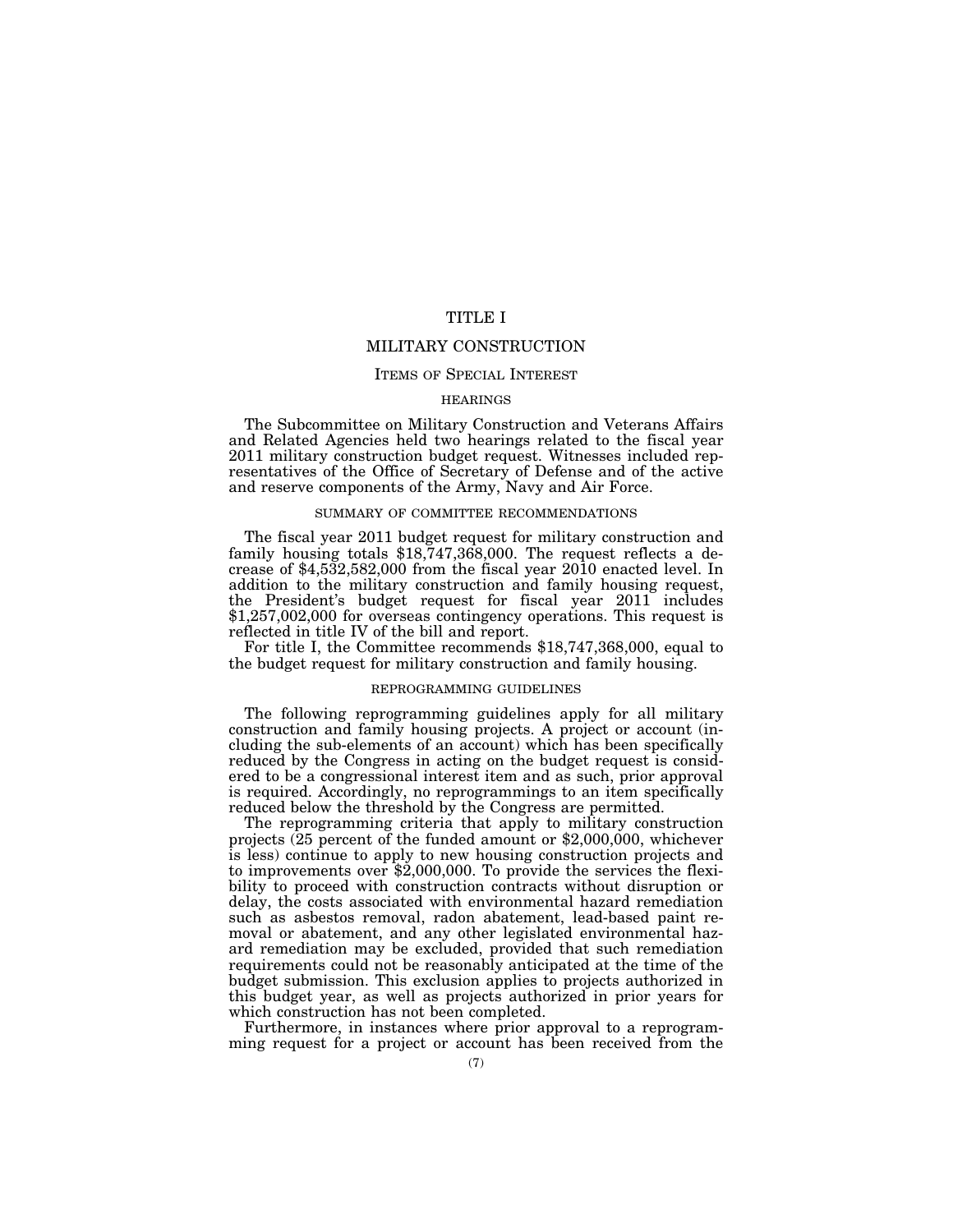Committee, the adjusted amount approved becomes the new base for any future increase or decrease via below-threshold reprogrammings (provided that the project or account is not a congressional interest item as defined above).

In addition to these guidelines, the services are directed to adhere to the guidance for military construction reprogrammings and notifications, including the pertinent statutory authorities contained in DOD Financial Management Regulation 7000.14–R and relevant updates and policy memoranda.

#### REAL PROPERTY MAINTENANCE

The Committee recommends a continuation of the following general rules for repairing a facility under ''Operation and Maintenance'' account funding:

- —Components of the facility may be repaired by replacement, and such replacement may be up to current standards or code.
- —Interior arrangements and restorations may be included as repair, but additions, new facilities, and functional conversions must be performed as military construction projects.
- —Such projects may be done concurrent with repair projects, as long as the final conjunctively funded project is a complete and usable facility.
- —The appropriate Service Secretary shall submit a 21-day notification prior to carrying out any repair project with an estimated cost in excess of \$7,500,000.

The Department is directed to continue to report on the real property maintenance backlog at all installations for which there is a requested construction project in future budget requests. This information is to be provided on the Form 1390. In addition, for all troop housing requests, the Form 1391 is to continue to show all real property maintenance conducted in the past 2 years and all future requirements for unaccompanied housing at that installation.

### INCREMENTAL FUNDING

In general, the Committee supports full funding for military construction projects. However, it continues to be the practice of the Committee to provide incremental funding for certain large projects, despite administration policy to the contrary, to enable the services to more efficiently allocate military construction dollars among projects that can be executed in the year of appropriation. For fiscal year 2011, the Committee recommends incremental funding for the following projects: Aviation Task Force Complex, Fort Wainwright, Alaska; Technical Application Center, Patrick Air Force Base, Florida; Sensitive Compartmentalized Information Facility, Wiesbaden Air Base, Germany; and Ambulatory Care Center, Lackland Air Force Base, Texas.

# GLOBAL CHALLENGES

The Committee remains concerned about the status, scope and cost of the Defense Department's global basing strategy, particularly in view of recent challenges facing the planned relocation of 8,000 U.S. marines from Okinawa to Guam, and departmental reviews of the current basing strategy in Europe and elsewhere. In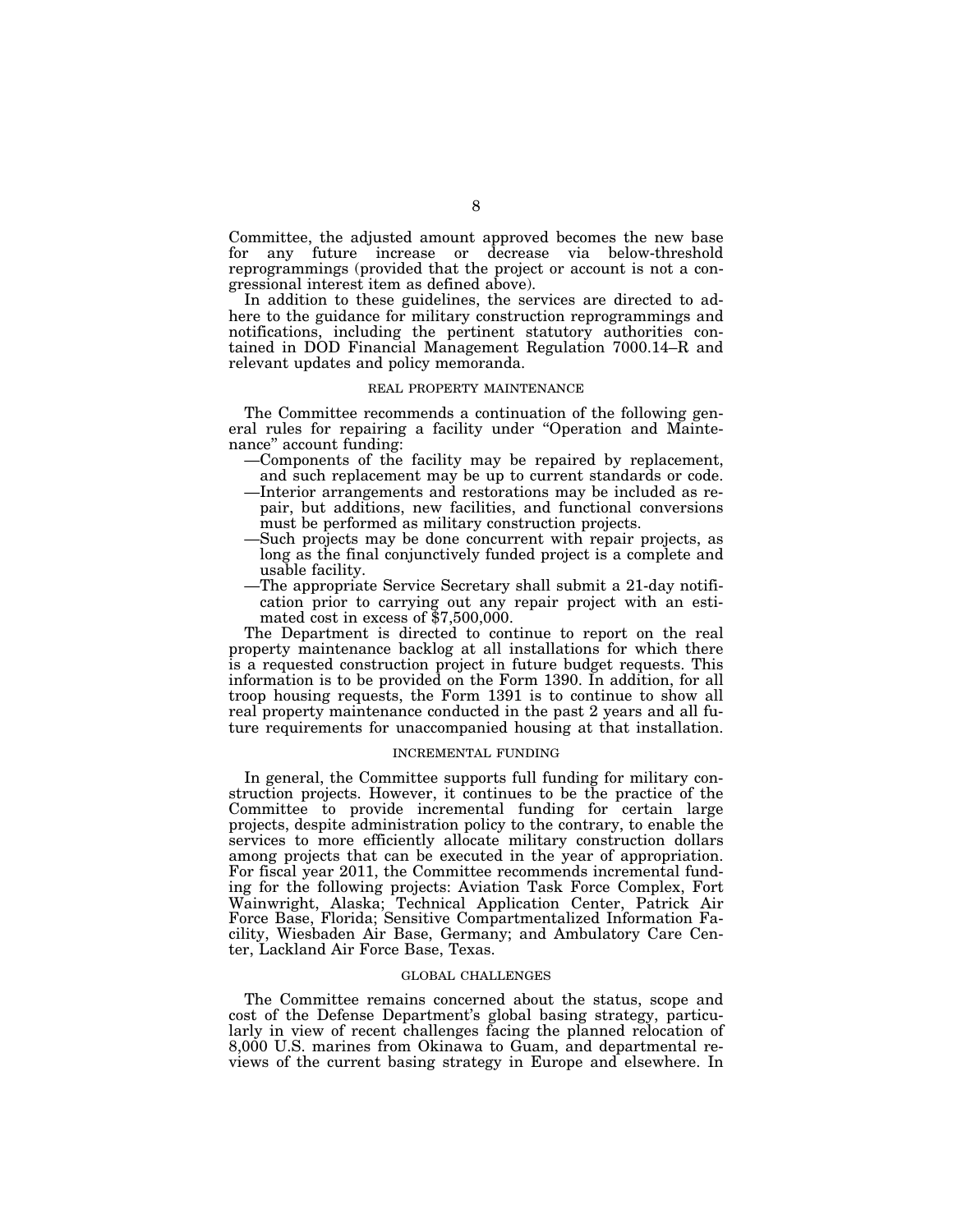the past year, as a result of the 2010 Quadrennial Defense Review [QDR], the Department has launched several reviews of its global basing policy, including a "Front End Assessment" of global posture and other key investment areas in an effort to inform the fiscal year 2012 to 2016 budget process.

The Committee welcomes these reviews and encourages the Department in particular to undertake comprehensive analyses of current basing plans in the European Command [EUCOM] and Pacific Command [PACOM], which are among the costliest and most complicated of the stationing plans now underway. The Committee also urges the Department to develop a long term mission plan and funding strategy for the Combined Joint Task Force–Horn of Africa [CJTF–HOA] in the Africa Command [AFRICOM].

Pending a review of the Department's global basing posture and other considerations, the Committee recommends deferring \$464,624,000 in funding requested in the fiscal year 2011 budget submission for overseas military construction in Djibouti, Germany, Guam, Honduras, Japan, and Korea.

*EUCOM.*—The QDR has already had an impact on the European basing strategy, delaying a decision to return two Army brigade combat teams from Germany to the United States that was a key element of the 2004 global basing plan. According to the QDR, the Department will retain four brigade combat teams and a consolidated Army headquarters in Germany pending a review of the NATO Strategic Concept and an accompanying assessment of the U.S. defense posture in Europe. The NATO review is scheduled to

be completed by November 2010.<br>The Army, however, is moving forward with a robust military The Army, however, is moving forward with a robust military construction program in Germany, including \$186,000,000 to support the planned consolidation of its European headquarters in Wiesbaden. In all, the fiscal year 2011 budget request includes \$371,729,000 for Army military construction and family housing in Germany.

The Government Accountability Office [GAO] is conducting a review of the Army's transformation and consolidation of its forces and infrastructure in Europe. Based on preliminary information obtained by GAO, and the uncertainty of DOD's basing strategy in Europe resulting from the recent QDR decisions, the Committee believes that Army basing in Europe and the consolidation of the Army's European headquarters at Wiesbaden should be re-examined in light of the Department's evolving strategic global posture concept, and that the Secretary of Defense should conduct a comprehensive review of alternatives for stationing forces in Europe.

To ensure that all options have been considered and evaluated, the Committee has included bill language restricting the obligation or expenditure of fiscal year 2011 funding for Army military construction in Germany until the Department has completed an evaluation of the NATO Strategic Concept Review and an accompanying U.S. assessment of its defense posture in Europe, and a ''Front End Assessment'' of the Department's global posture for the fiscal year 2012 to 2016 program budget review cycle as directed by the Secretary of Defense in a May 11, 2010, memo to department heads. The Committee has also conditioned the funding on the submission to the congressional defense committees of a com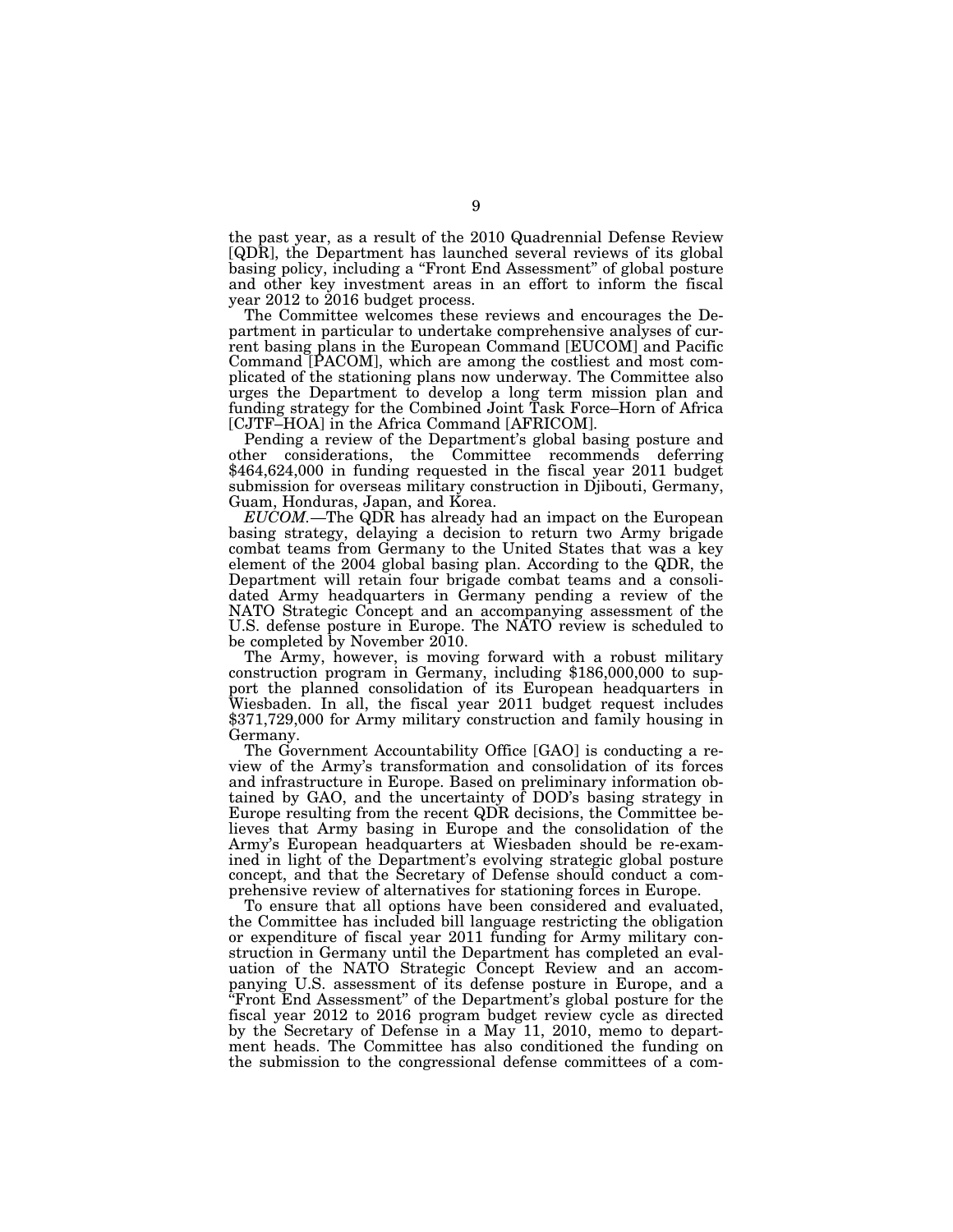prehensive Army basing strategy for Europe based on those assessments, a project-based cost estimate and timeline to fully implement the strategy, and a certification of the requirement identified by the assessments for each of the Army military construction projects in Germany funded in the fiscal year 2011 bill.

*PACOM.*—The Department has several major posture initiatives underway in the Pacific Command that collectively represent the largest restructuring and transformation of military posture in Asia since World War II. These initiatives, including the transformation of U.S. military forces and tour normalization in Korea, the Defense Policy Review Initiative [DPRI] in Japan, and the military buildup in Guam, will require billions in resource investments over many years if not decades to complete. These initiatives are complex projects with major sub-components, and involve the repositioning of the forward deployed U.S. military force structure, construction of hundreds of facilities, the movement of tens of thousands of military personnel and their families, and modifications to training resources and capacities throughout the Pacific region. In addition, the major components of each initiative are in some cases interrelated and interdependent to the extent that the successful completion of one component depends on the successful completion of other components of the initiative. Host nation contributions and host nation-led construction activities are expected to offset a large portion of the costs and produce many of the needed facilities, but those expected contributions and construction programs also cloud the transparency of the overall cost and schedule of the initiatives, create some uncertainty as to if and when the host nation-sponsored construction programs will be completed, and ultimately the potential financial requirements that the U.S. Government will be expected to support. These potential financial commitments span different appropriations, including military construction, operations and maintenance, and personnel accounts.

The Guam military buildup is by far the largest of the PACOM posture initiatives. While supportive of the realignment of U.S. marines from Okinawa to Guam, the Committee continues to be concerned about the cost and magnitude of the construction program, the potential environmental impact on Guam, and the timeline to complete the realignment.

The DPRI agreement between the United States and Japan is based on a strategy to consolidate U.S. forces on Japan to include relinquishing Marine Corps Air Station Futenma and moving a number of the associated units to Camp Schwab, on the northern coast of Okinawa. In addition, the agreement includes the move of 8,000 marines and their estimated 9,000 dependants to Guam. According to the DPRI agreement, completion of the move to Guam and consolidation of units to Camp Schwab is scheduled to be concluded by the fall of 2014. However, given the delay in initiating the realignment, that deadline will be difficult, if not impossible, to meet. Recently, the political tensions on Okinawa regarding the move of U.S. marines to Camp Schwab proved to be the downfall of the Japanese prime minister when he failed to develop an alternative plan for the relocation and complete removal of U.S. forces from Okinawa. The newly appointed prime minister has faced political protest from the residents and elected officials in Okinawa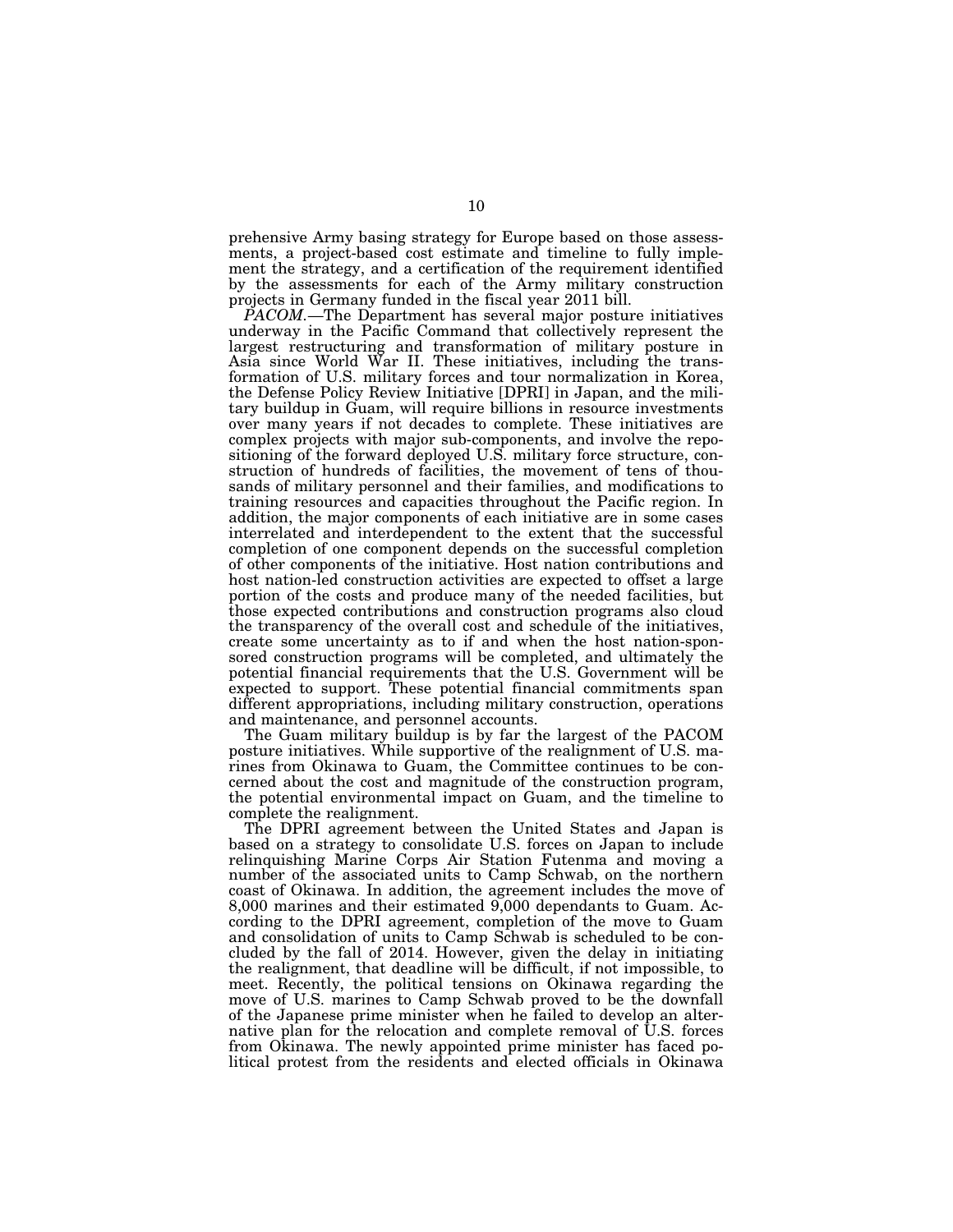for acknowledging that the current agreement must go forward. However, Japan's ruling party suffered heavy losses in recent parliamentary elections, due largely to economic concerns, which could weaken its ability to govern, and the Okinawa gubernatorial election scheduled for November could further cloud the future of the realignment process. As part of the move to Schwab, the Japanese have agreed to construct a new runway, also known as the Futenma Replacement Facility [FRF], along the coast of Henoko. The site, however, is currently underwater. The Japanese plan calls for the reclamation of land via landfill to build the new airstrip. In order to proceed with the airfield, the Governor of Okinawa must sign a landfill agreement. According to the DPRI, the United States will only take action to move the marines to Guam upon tangible progress being made to replace Futenma. The Department of Defense views the signing of the landfill agreement, which it considers tangible progress toward the completion of the FRF, as the linchpin for entire plan. The landfill permit was originally expected to be issued in August, but according the Defense Department officials, the permit will likely be delayed until after the gubernatorial election in November, and could be delayed into 2011.

Additional challenges exist on Guam relative to the move. The Committee continues to be concerned about the impact that the massive amount of planned construction will have on the already inadequate water, electrical, road, and wastewater infrastructure on the island. In addition, in June 2009, GAO reported that Guam's existing utility infrastructure is not sufficient to meet DOD's projected utility requirements without further upgrades. While funding and planning for the military portion of the buildup has been programmed, there continues to be a lack of funding resources to address these deficiencies in the civilian arena. The Committee's concerns were echoed by the Environmental Protection Agency [EPA] when its review of the draft environmental impact statement [DEIS] was released in February. The EPA rated the Navy's plan as ''environmentally unsatisfactory.'' The EPA also pointed out the negative impacts that will result with the buildup, specifically the impact dredging will have on the coral reef at Apra Harbor, and the increase in pollution levels on the island, most notably the increase in runoff from the multiple construction projects. The Navy has indicated that it is working with the EPA to address and mitigate EPA's concerns before issuing the final EIS. Only after the EIS has been completed can the Navy sign the Record of Decision [ROD], which would potentially allow construction to begin, subject to possible legal challenges.

To date, Congress has appropriated \$363,800,000 for the Guam move while the Government of Japan has contributed \$336,000,000. It is expected that the Japanese government will provide an additional \$497,900,000, approved by the parliament earlier this year, in the near future. The President's fiscal year 2011 budget request for the Guam buildup is \$452,200,000. However, of the \$1,197,000,000 in United States and Japanese funding appropriated or approved for appropriation through fiscal year  $2010$ , only \$50,900,000 for planning and design has been obligated. No military construction can be initiated until the ROD is signed,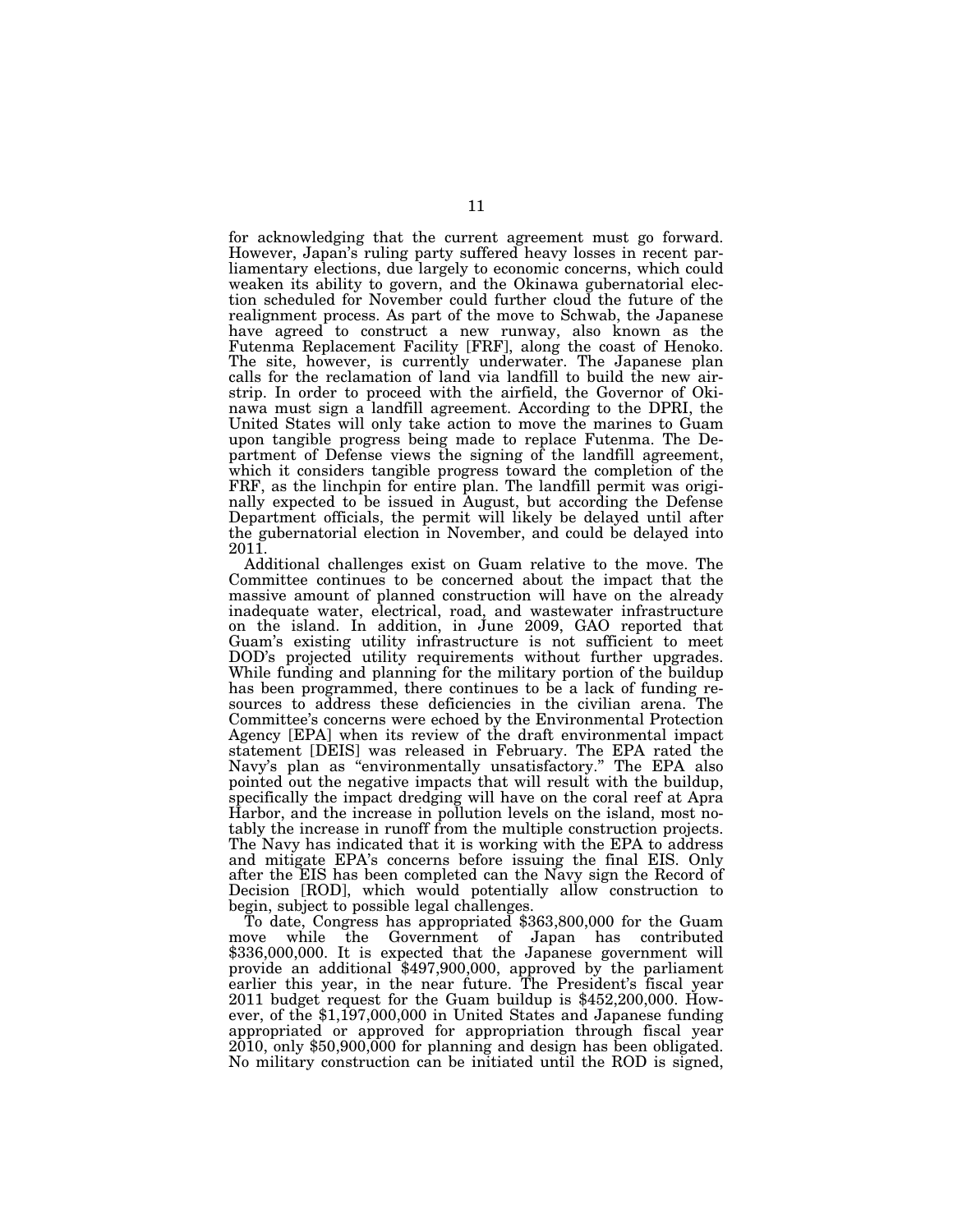and therefore none of the \$300,200,000 in U.S. funding already appropriated for military construction has been obligated or expended. In light of the current delay in the obligation of previously appropriated funds for the Guam buildup, the Committee believes that providing additional funding in fiscal year 2011 for several of the requested projects is premature. For example, although the budget request includes \$172,900,000 for the second increment of the North Ramp utilities and parking projects at Andersen Air Force Base, the Committee notes that \$110,300,000 in U.S. funding was appropriated for the first increment of those projects in fiscal year 2010 and has yet to be obligated. In addition, the Government of Japan provided \$27,000,000 for the projects in fiscal year 2009, which also has not been obligated. Additionally, the budget request includes \$147,200,000 for site preparation and utilities for the new marine cantonment area at South Finegayan. The Government of Japan provided \$124,800,000 for the project in fiscal year 2009. However, additional land is still required to complete the overall Finegayan construction plan. Based on these concerns, the Committee has deferred funding for the follow on increments of the North Ramp projects at Anderson and the utilities project at Finegayan.

To address the environmental and utility infrastructure needs "outside the gate" that are not under the direct auspices of the Navy, the Committee directs the Department of Defense to submit to the congressional defense committees, with the fiscal year 2012 budget request, a report outlining the non-military infrastructure projects needed to support the temporary influx of workers and the permanent addition of military personnel and dependants on Guam, detailing the cost by project, the funding source for each project, and the planned timetable for each project.

The Committee is equally concerned about the potential impact of the Korea Transformation Plan, which includes the consolidation of U.S. forces south of Seoul, the relocation of U.S. Forces Korea [USFK] headquarters from Yongson to Camp Humphries, and the ''tour normalization'' plan to transition U.S. military deployments to Korea from 1-year unaccompanied tours to 3-year accompanied tours. According to testimony provided by the Commander, U.S. Forces Korea, and information provided through a Committee-sponsored GAO review of the U.S. global posture in Asia, USFK officials have estimated that the end-state expectation of tour normalization is that the 28,500 troops currently serving in Korea will be joined by 41,500 dependents, and 14,200 non-military personnel and their dependents, which would result in a need to support a total DOD population in Korea of approximately 84,000. Tour normalization is a three-phase plan, with the first phase to bring 4,100 families to Korea expected to be completed by the end of 2011. There is no timeline associated with the remaining two phases.

To support tour normalization, the Army has developed a type of public/private housing plan, called the Humphries Housing Opportunity Plan, similar to military housing privatization in the United States. The Air Force plans to use military construction for family housing at Osan Air Force Base. Regardless of the plan, the ultimate cost of providing military family housing for the number of families expected to be stationed in Korea by the end of tour nor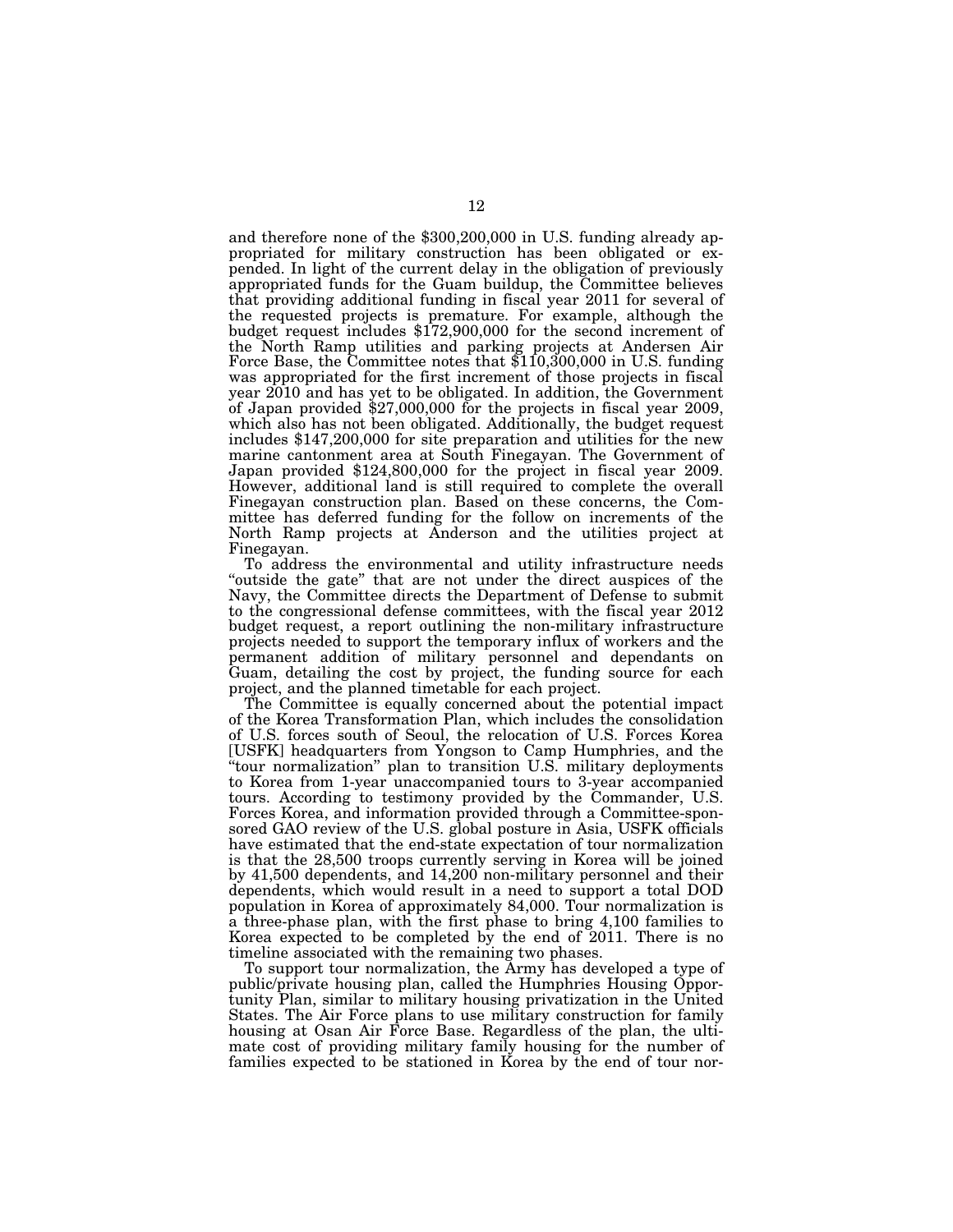malization is a major unknown, as is the extent and cost of providing supporting facilities, such as schools, hospitals, clinics, child care centers, and commissaries.

The Committee recognizes the importance of maintaining a strong U.S. military presence in Korea to promote regional stability and serve as a deterrent to North Korea. The Committee also recognizes the Department's long-term goal to phase out unaccompanied tours in Korea. However, the Committee is concerned that the Department not embark on a piecemeal approach to tour normalization without having an end-state master plan and cost estimate for all of the elements of the initiative, including military construction, family housing, operations and maintenance, and personnel costs, before proceeding beyond the initial stage.

In order to provide Congress with comprehensive and routine information on the status of these major DOD posture initiatives in a manner that can be used to provide the appropriate context for budget deliberations and oversight, the Committee directs the Department to provide detailed annual updates on the status of posture restructuring initiatives in Korea, Japan, Guam, and the initiative that will address training capabilities and capacity in the Pacific region as an appendix to the annual DOD Global Posture Report.

These initiative status updates should be provided annually, beginning with the submission of the fiscal year 2012 budget request, until the restructuring initiatives are complete and/or funding requirements to support them are satisfied. The initiative status updates should address the following areas:

- —Initiative Description—an overall description of each initiative, the major components of the initiative, the relationships between each component and the overall successful completion of the initiative, a program baseline that provides an estimated total cost of the initiative, expected completion date, and the basis for pursuing the initiative that is clearly linked to specific DOD strategic goals and objectives defined by the Secretary of Defense, Military Departments, Combatant Commander, or Service Component Commands.
- —DOD organization responsible for managing and executing the initiative.
- —Schedule Status—a comparison of the current estimated timeframe to complete the overall initiative and major components of the initiative with original baseline estimates and the currently approved schedule. An explanation of changes in the estimated completion date or changes in the approved schedule should be provided.
- —Facilities Requirements—a comparison of the baseline and current projected number of facilities required to provide appropriate work space, housing, and support services to the population DOD anticipates it will be supporting, including facilities, family housing, commissaries/post exchanges, schools, child care, clinics and hospitals, and any other facility that will be needed to support the military, civilian employee, local national employees, contractor, and retiree population.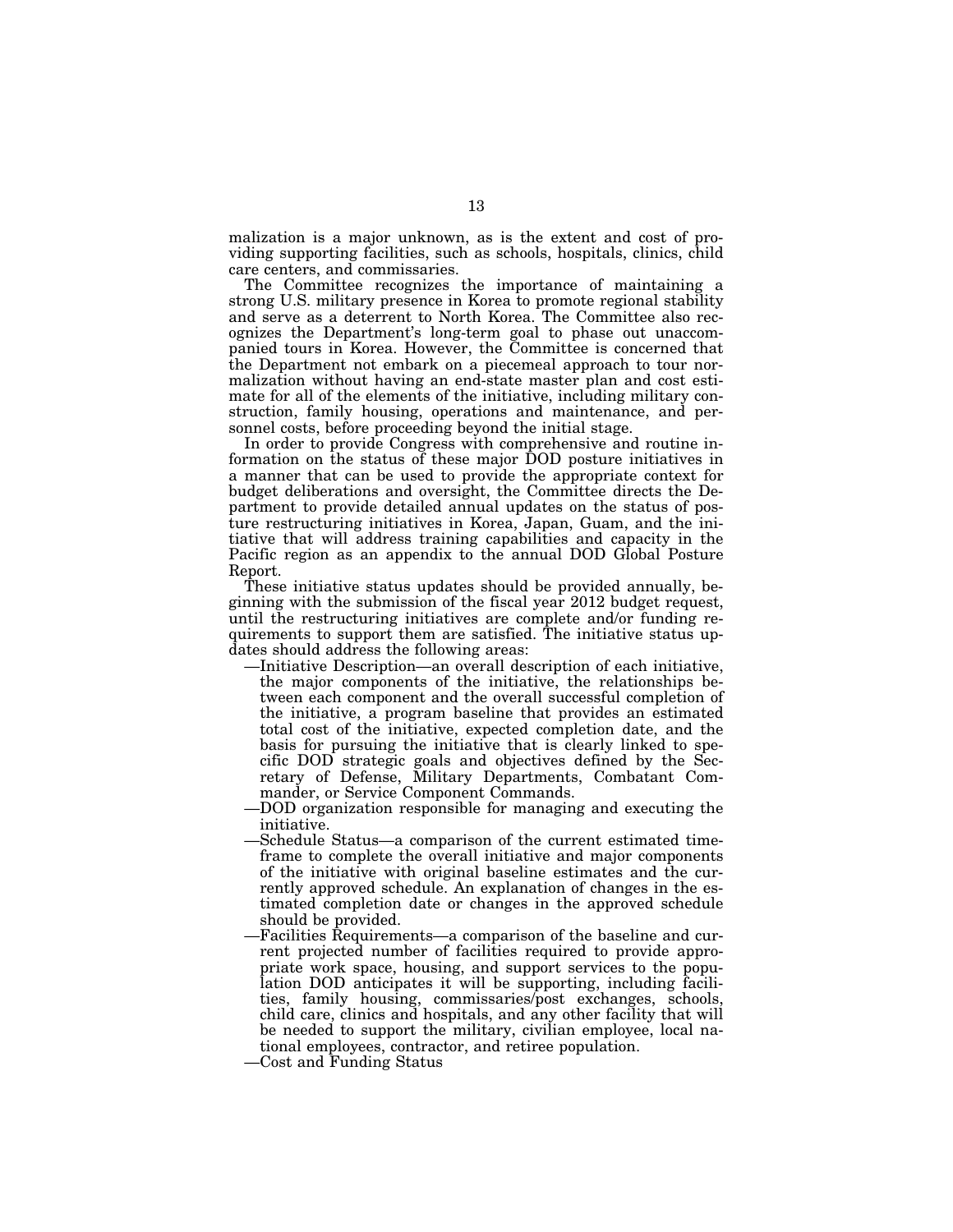- —Cost Summary—a comparison of the baseline, approved program, and current estimated costs by appropriation; expressed in base year and then-year dollars, addressing all costs associated with establishing, modifying, and sustaining DOD's posture under this initiative, including costs such as the housing allowance provided to military service members and families that are then paid to external organizations for housing.
- —Funding Summary—a listing of the funding profile, by appropriation, for the initiative, based on the current year President's Budget detailing prior years, current year, future years defense program, and costs to complete; expressed in then-year dollars. All funding requirements associated with the initiative should be addressed, including, but not limited to military construction, operations and support, and personnel appropriations
- —Initiative Estimate Assumptions—the key assumptions that drive initiative cost and schedule estimates, including:
	- —Population, including the number of military, civilian, non-DOD personnel, command sponsored families and dependants, non-command sponsored families and dependants, and military retirees affected by the initiative.
	- —Housing, including the use of public/private partnerships to provide necessary facilities, percentage of personnel and dependents expected to reside in base housing and off the base or installation, availability of host nation land for construction of facilities, and the anticipated host nation funded and/ or provided housing construction.
	- —Cost Estimating, including modeling used to predict costs, inflation estimates used for then-year dollar projections, and contracting strategy.
	- —Financial, including the funding that will be available and provided by military services and other DOD agencies affected by the initiative to cover their respective costs, including the expected overseas base housing allowance that will be provided to military families.
	- —Medical, including extent to which each military base or installation will have stand-alone medical treatment facilities, will share medical treatment facilities or capacity, the services provided (medical, dental, vision), dates new facilities will be available for use, ratio of primary care providers to population, and any other element that drives the number of medical treatment facilities and associated infrastructure or personnel required to support the population.
	- —Education, including the estimated number of children per family, student distribution by grade level, tuition assistance that will be required/provided, assumptions used to develop related Department of Defense Education Activity [DODEA] cost factors, and any other element that drives the number of schools and associated infrastructure or personnel required to support the population.
	- —Support Services, including capacities of commissaries, exchanges, USO, Red Cross or other support services or organizations, necessary modifications to their existing facilities,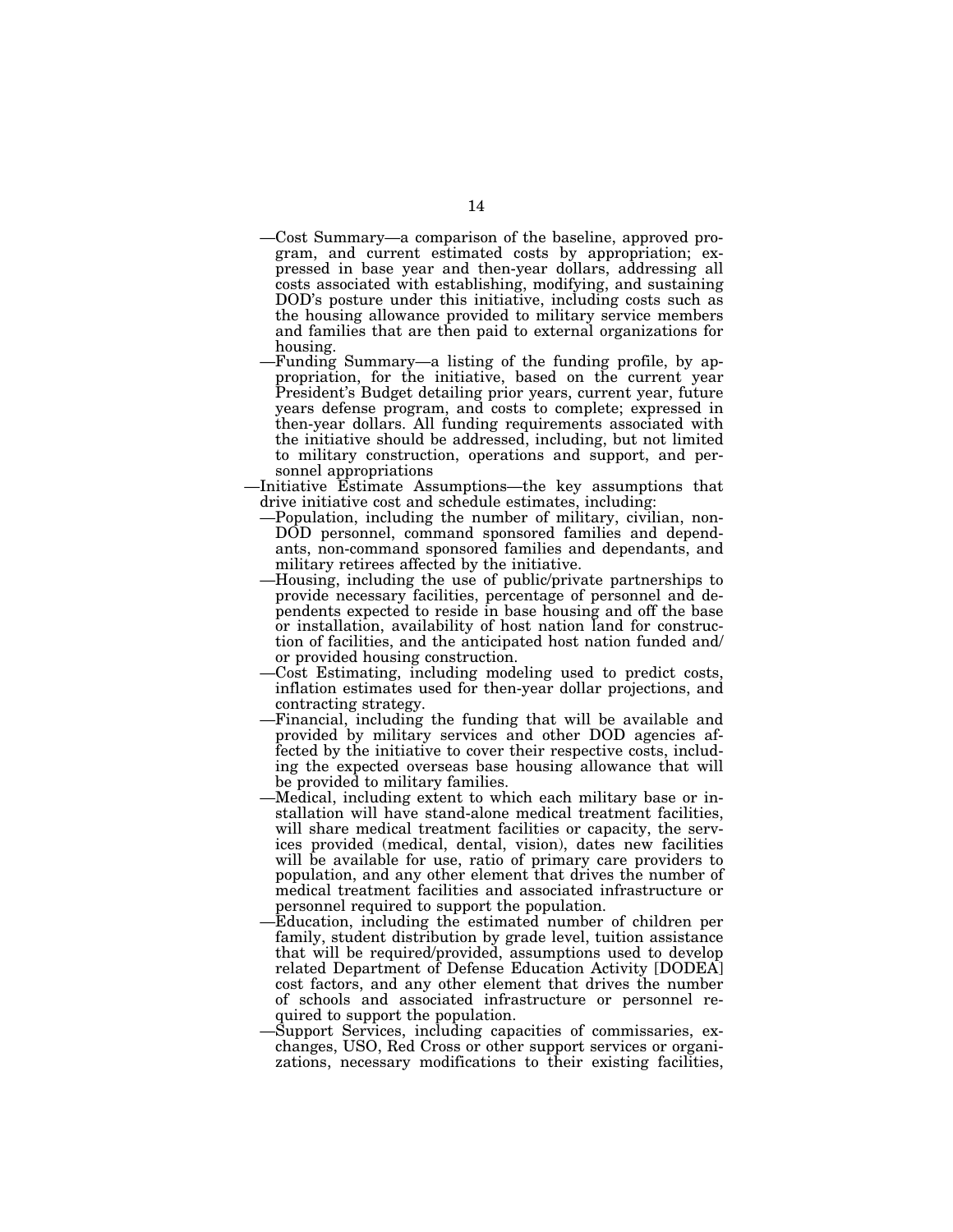and sources of funding necessary to pay for any needed improvements or new construction.

- —Local Community Support, including the extent to which local business, housing, medical treatment, education, and other support services will be available and necessary to support the expected DOD population.
- —Host Nation Agreements, including any specific agreements with host nations or legal issues that establish or drive specific timeframes for completion of the initiative or major components of the initiatives.

*AFRICOM.*—The Committee understands that Camp Lemonier, Djibouti, has been identified as an enduring location for the Africa Command [AFRICOM] by the Secretary of Defense and as such is eligible for infrastructure improvements to support an enduring operation. However, the Committee is concerned about the future role of the Combined Joint Task Force–Horn of Africa [CJTF–HOA] and its impact on military construction requirements at Camp Lemonier. CJTF–HOA is the largest tenant at Camp Lemonier, encompassing about 52 percent of the camp's personnel. According to DOD guidance, joint task forces are established to address specific, limited objectives, and are normally dissolved when their mission has been achieved or is no longer required. In an April 10, 2010, Government Accountability Office [GAO] report, ''DOD Needs to Determine the Future of its Horn of Africa Task Force," (GAO–10– 504), GAO noted that AFRICOM ''has not yet made decisions on the future of the task force—including whether CJTF–HOA should continue to exist as a joint task force'' and is continuing to evaluate whether changes are necessary to its mission, structure, or resources to support AFRICOM's mission of sustained security engagement in Africa. GAO also noted a number of challenges facing CJTF–HOA, including sustainable funding for its activities, African cultural issues, and interagency collaboration. According to the report, ''the task force's sustainability is uncertain because AFRICOM, in concert with the Department of Defense and the Navy, has not developed options for funding the task force over the long term.'' GAO concluded that, ''Until AFRICOM takes steps to examine feasible long-term funding options and develops a solution to increase the effectiveness and continuity of efforts among CJTF– HOA's frequently rotating staff, the command cannot ensure that its task force is supporting U.S. efforts in Africa with the appropriate resources and trained personnel.''

In response to the issues raised by GAO, the Defense Department asserted that it has identified a critical need for the task force and therefore does not need to determine whether it should be retained. DOD further noted that CJTF–HOA's mission of countering violent extremism will remain its top priority for ''years to come,'' and said that the Department is working with the Navy and the Office of Management and Budget on long term funding options for the task force and Camp Lemonier. However, the Department did not establish a timeline or identify a plan to determine costs and future funding options for CJTF–HOA. The Committee therefore directs the Secretary of Defense to submit to the congressional defense committees, with submission of the fiscal year 2012 budget request, a comprehensive plan for the future of CJTF–HOA at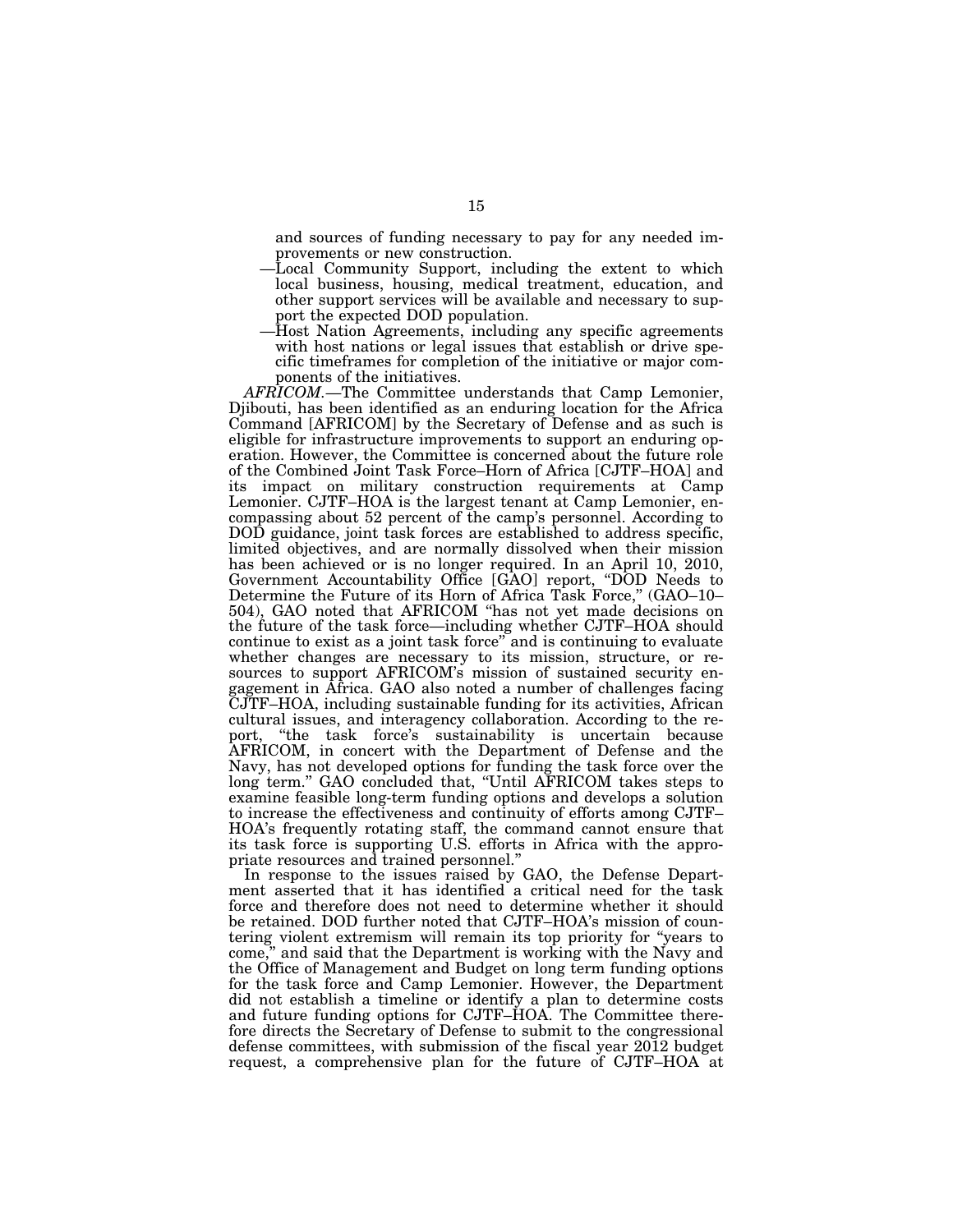Camp Lemonier, including an updated evaluation of its mission, structure and resources; a future years funding plan, and a list, by project, of military construction needed to support the CJTF–HOA presence at Camp Lemonier through 2016.

The Committee notes that the fiscal year 2011 budget request includes funding for two headquarters at Camp Lemonier, one for a Camp Lemonier Headquarters Facility and one for a CJTF–HOA Joint Operations Center and Headquarters. The Committee believes that it is both unnecessary and duplicative to build separate headquarters to support both missions on the same installation, not only in light of the uncertainty surrounding the future of CJTF–HOA but also because of the unique link between Camp Lemonier and CJTF–HOA. As GAO reported, ''AFRICOM and CJTF–HOA officials told us that Camp Lemonier and CJFGT–HOA are separate entities and that the camp could very well endure even if the task force does not, but the two are integrally linked.'' It would seem to the Committee that a joint headquarters would facilitate that operational link.

During budget briefings on the fiscal year 2011 AFRICOM military construction budget request, the Committee directed AFRICOM to submit a plan for a single headquarters to accommodate both the Camp Lemonier enduring operations and the CJTF– HOA operations. The Committee has yet to receive the plan, and thus has denied funding for a separate headquarters to accommodate the current CJTF–HOA mission.

#### MILITARY CONSTRUCTION, ARMY

| \$3.719.419.000 |
|-----------------|
| 4.078.798.000   |
| 3.797.521.000   |

#### PROGRAM DESCRIPTION

The military construction appropriation for the Army provides for acquisition, construction, installation, and equipment of temporary or permanent public works, military installations, facilities, and real property for the Army. This appropriation also provides for facilities required as well as funds for infrastructure projects and programs required to support bases and installations around the world.

# COMMITTEE RECOMMENDATION

The Committee recommends \$3,797,521,000 for the Army for fis- cal year 2011. This amount is \$78,102,000 above the fiscal year 2010 enacted level, and \$281,277,000 below the budget request. Further detail of the Committee's recommendation is provided in the State table at the end of this report.

*Museum Support Facilities*.—The budget request included \$74,800,000 for three museum operations support buildings at Army installations. The Committee recognizes the need to preserve Army artifacts and make them available for display in publically accessible museums. However, the Committee notes that there are no museums at the installations for which the museum support facilities are proposed. The Committee believes that museum support centers should be collocated with privately funded museums on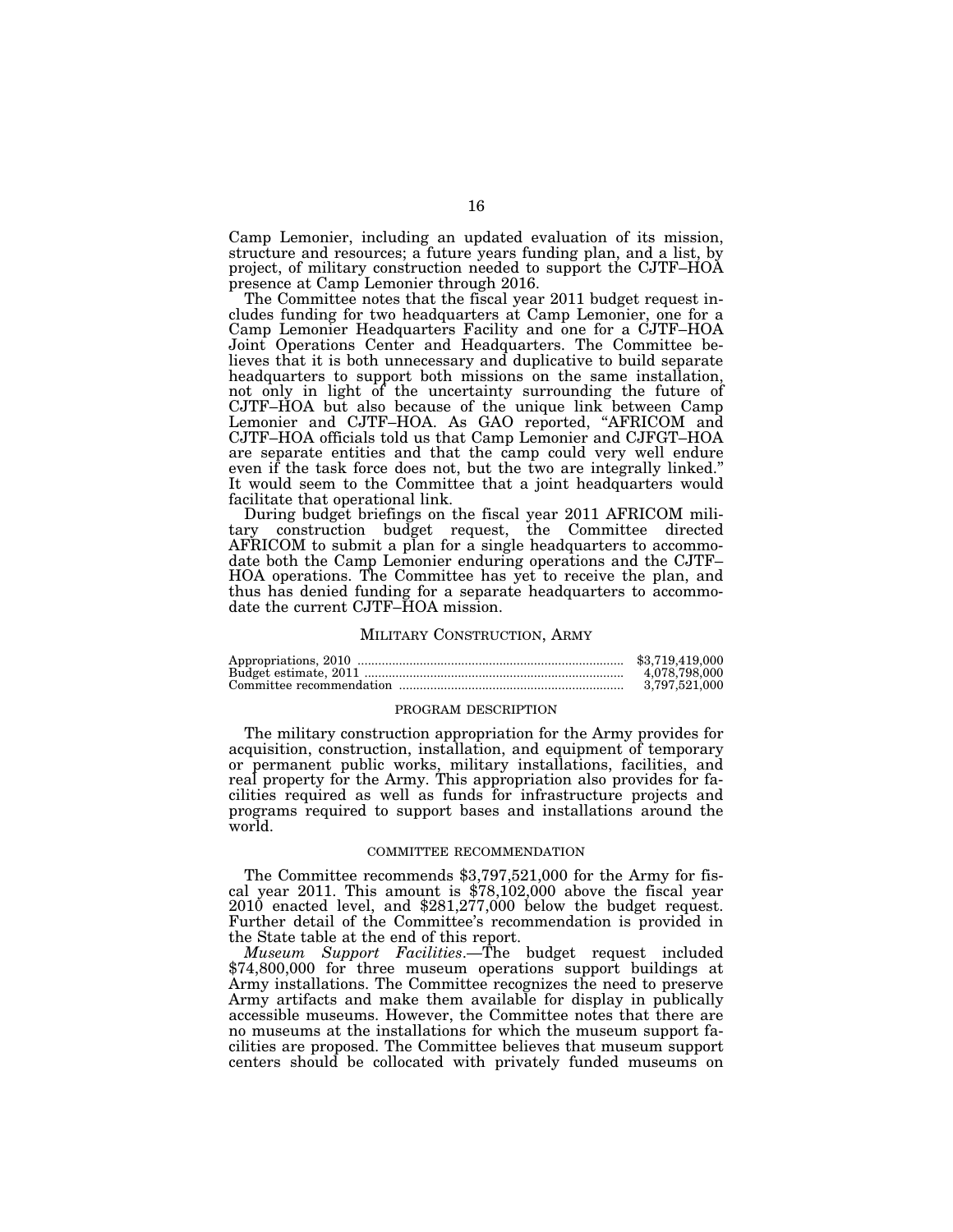Army installations in order to fulfill their dual mission of preservation and education. The Committee, therefore, recommends deferring funding for these facilities until the Army can coordinate with private entities for the construction of museums at these locations.<br>SOUTHCOM Commissary.—The budget request included

\$19,000,000 to build a commissary at the U.S. Southern Command [SOUTHCOM] headquarters in the city of Doral in Miami-Dade County, Florida. The Committee eliminated funding for this project, noting that, according to SOUTHCOM, there are approximately 80 grocery stores, ranging from specialty markets to big box stores, within close proximity to the SOUTHCOM headquarters, and there are no barracks and no family housing at SOUTHCOM headquarters. In general, commissary construction and operations are funded through the Defense Commissary Agency [DECA] surcharge fund. However, the use of those funds is constrained by certain regulations. The Committee is concerned that those regulations may be too restrictive and directs the Secretary of Defense to review the policies of the DECA with regard to the construction of new commissaries on existing installations.

The Committee fully expects contracts for the following projects to be awarded as early in fiscal year 2011 as practical:

*Defense Access Road, Pohakuloa Training Area, Hawaii.*—Of the funds provided for planning and design in this account, the Committee directs that  $$1,200,000$  be made available for the design of this facility.

*Physical Fitness Center, Fort Richardson, Alaska*.—Of the funds provided for planning and design in this account, the Committee directs that \$2,700,000 be made available for the design of this facility.

*Chapel, Sand Hill, Fort Benning, Georgia*.—Of the funds provided for planning and design in this account, the Committee directs that \$550,000 be made available for the design of this facility.

# MILITARY CONSTRUCTION, NAVY AND MARINE CORPS

| \$3,769,003,000 |
|-----------------|
| 3.879.104.000   |
| 3.667.922.000   |

#### PROGRAM DESCRIPTION

The military construction appropriation for the Navy and Marine Corps provides for acquisition, construction, installation, and equipment of temporary or permanent public works, naval installations, facilities, and real property for the Navy and the Marine Corps. This appropriation also provides for facilities required as well as funds for infrastructure projects and programs required to support bases and installations around the world.

#### COMMITTEE RECOMMENDATION

The Committee recommends \$3,667,922,000 for Navy and Marine Corps military construction for fiscal year 2011. This amount is \$101,081,000 below the fiscal year 2010 enacted level, and \$211,182,000 below the budget request. Further detail of the Committee's recommendation is provided in the State table at the end of this report.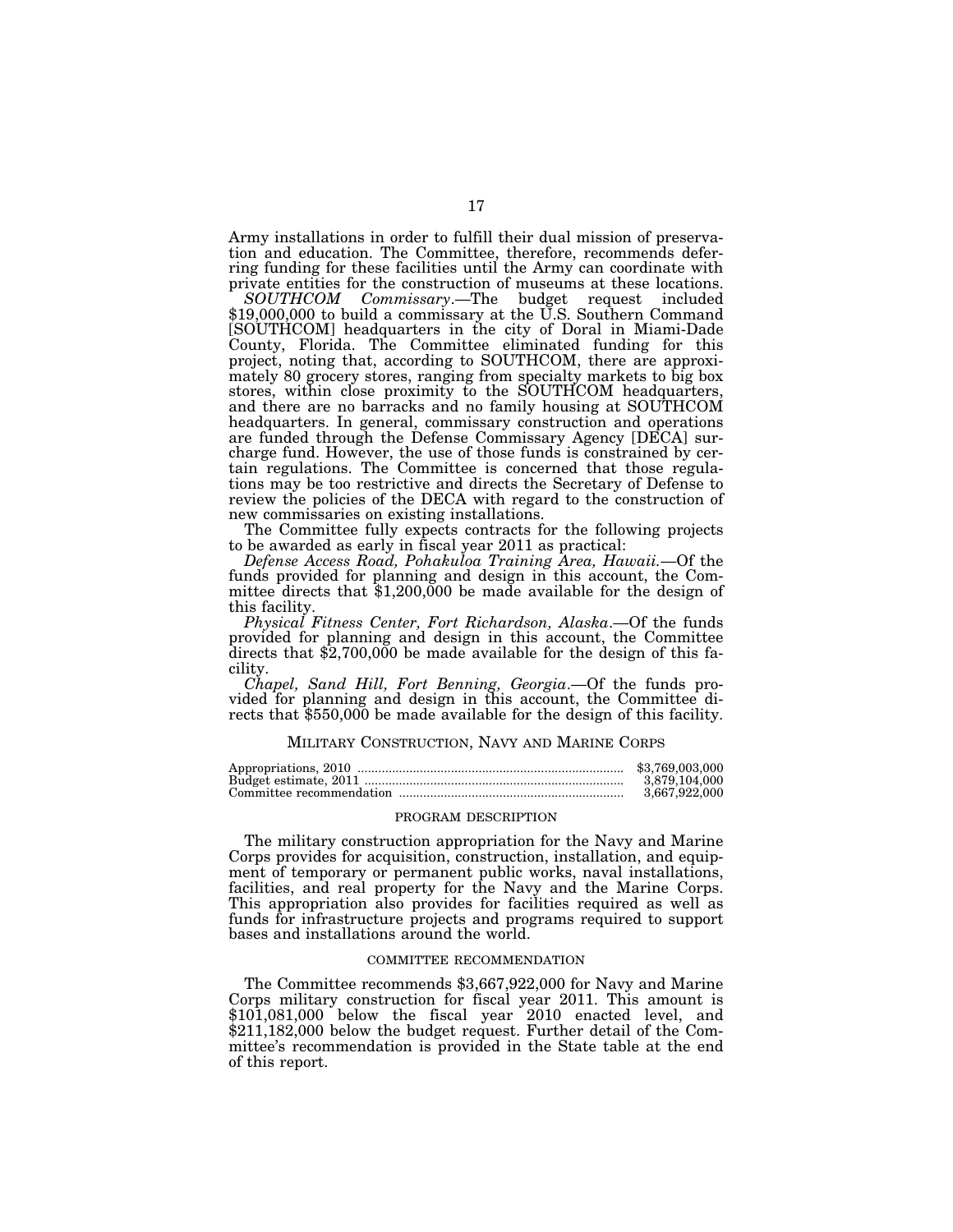The Committee fully expects a contract for the following project to be awarded as early in fiscal year 2011 as practical:

*Security Upgrades, NAS Fallon, Nevada.*—Of the funds provided for minor construction in this account, the Committee directs that \$1,480,000 be made available for this project.

*USNS Comfort*.— Prior to making a determination to shift USNS Comfort's homeport, the Navy shall conduct a cost-benefit analysis and study of the impact of such a shift on USNS Comfort's wartime and humanitarian missions and the manning of the military medical facilities which provide USNS Comfort's medical staff. The Secretary of the Navy shall certify that a homeport shift does not negatively impact cost, mission, or medical staffing flexibility. The Navy shall provide this study to the congressional defense committees.

#### MILITARY CONSTRUCTION, AIR FORCE

| \$1,450,426,000 |
|-----------------|
| 1.311.385.000   |
| 1.378.688.000   |

# PROGRAM DESCRIPTION

The military construction appropriation for the Air Force provides for acquisition, construction, installation, and equipment of temporary or permanent public works, military installations, facilities, and real property for the Air Force. This appropriation also provides for facilities required as well as funds for infrastructure projects and programs required to support bases and installations around the world.

#### COMMITTEE RECOMMENDATION

The Committee recommends \$1,378,688,000 for the Air Force in fiscal year 2011. This amount is \$71,738,000 below the fiscal year 2010 enacted level, and \$67,303,000 above the budget request. Further detail of the Committee's recommendation is provided in the State table at the end of this report.

The Committee fully expects contracts for the following projects to be awarded as early in fiscal year 2011 as practical:

*Civil Engineer Complex, Mountain Home AFB, Idaho.*—Of the funds provided for planning and design in this account, the Committee directs that \$2,000,000 be made available for the construction of this project.

*Simulation Facility Expansion, Minneapolis-St. Paul IAP, Minnesota.*—Of the funds provided for minor construction in this account, the Committee directs that \$1,900,000 be made available for the construction of this project.

*Facility Repair/Fitness Recreation Center, Nellis Air Force Base, Nevada.*—Of the funds provided for minor construction in this account, the Committee directs that \$867,000 be made available for the construction of this facility.

*Fire Station, Altus Air Force Base, Oklahoma.*—Of the funds provided for planning and design in this account, the Committee directs that \$2,000,000 be made available for the design of this facility.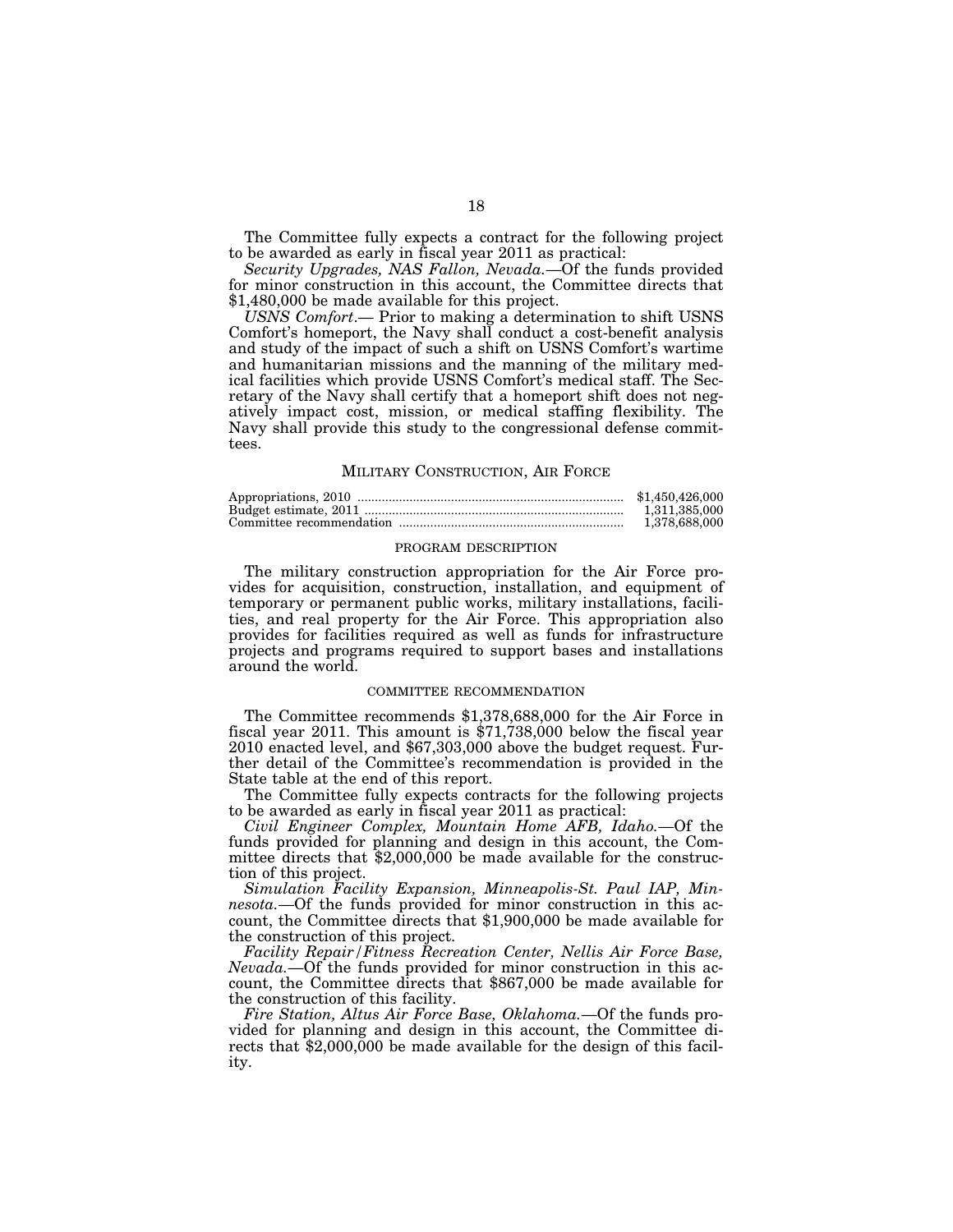# MILITARY CONSTRUCTION, DEFENSE-WIDE

#### (INCLUDING TRANSFER OF FUNDS)

| \$3.093.679.000 |
|-----------------|
| 3.118.062.000   |
| 3.241.601.000   |

## PROGRAM DESCRIPTION

The military construction appropriation for the Department of Defense provides for acquisition, construction, installation, and equipment of temporary or permanent public works, military installations, facilities, and real property Defense-Wide. This appropriation also provides for facilities required as well as funds for infrastructure projects and programs required to support bases and installations around the world.

#### COMMITTEE RECOMMENDATION

The Committee recommends \$3,241,601,000 for projects considered within the "Defense-Wide" account in fiscal year 2011. This amount is \$147,922,000 above the fiscal year 2010 enacted level and \$123,539,000 above the budget request. Further detail of the Committee's recommendation is provided in the State table at the end of this report.

The Committee fully expects a contract for the following project to be awarded as early in fiscal year 2011 as practical:

*Health Clinic Replacement, Gulfport, Mississippi.*—Of the funds provided for planning and design in this account, the Committee directs that \$2,700,000 be made available for the design of this facility.

#### CONTINGENCY CONSTRUCTION

The Committee has provided \$10,000,000 for the Secretary of Defense ''Contingency Construction'' account, equal to the request. This account provides funds which may be used by the Secretary of Defense for unforeseen facility requirements and military exercises, including those related to overseas contingency operations.

#### ENERGY CONSERVATION INVESTMENT PROGRAM

The Committee recommends \$290,000,000 for the Energy Conservation Investment Program [ECIP] plus \$10,000,000 for planning and design. This amount is \$180,000,000 above the budget request, including planning and design.

The Department of Defense accounts for nearly 80 percent of the Federal Government's total energy consumption. Energy consumption on military installations makes up approximately 25 percent of that total. According to testimony before this Committee on March 11, 2010, by Dr. Dorothy Robyn, Deputy Under Secretary of Defense for Installations and Environment, the Department spent \$3,800,000,000 in 2009 to power its installations, including non-tactical vehicles used at installations. Although installation energy consumption represents only 28 percent of the Department's total energy costs, installations produce nearly 40 percent of DOD's greenhouse gas emissions.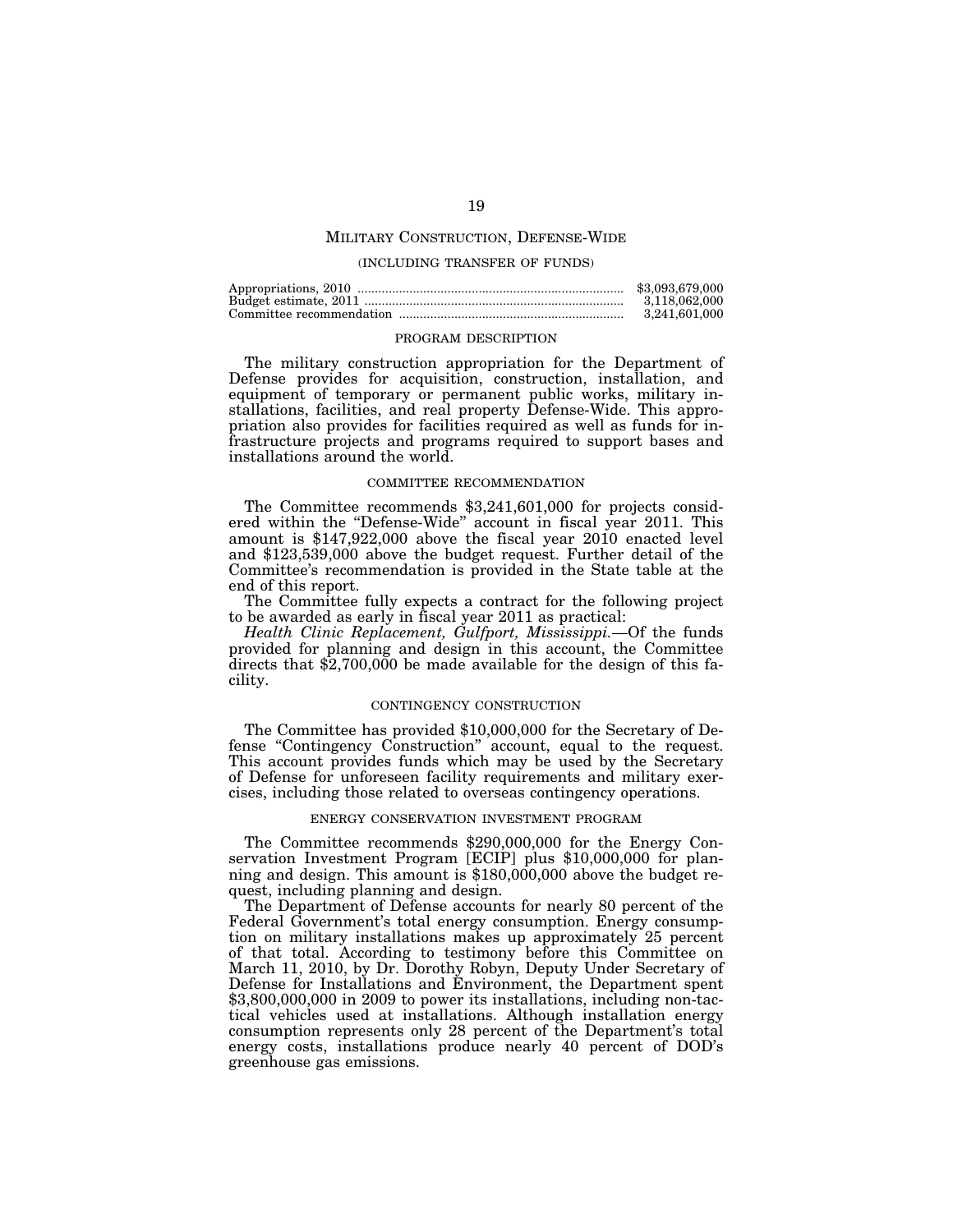ECIP is the only dedicated funding stream for installation energy projects and was originally intended as a mechanism to fund numerous small energy conservation projects with a rapid payback period and strong savings to investment ratio. Although military construction and sustainment, restoration, and modernization funding can be—and is being—used for more costly renewable energy projects, it remains a fact that energy related projects face stiff competition from mission critical and quality of life projects for those funds.

The Committee strongly supports investment in ECIP as a means to reduce energy consumption and greenhouse gas production on military installations, and to promote energy security and investment in renewable energy. In the past 2 years, the Committee has more than doubled the amount of funding requested for ECIP, providing a total of \$394,209,000. Although the budget requests for ECIP have been generally growing over the past several years, reaching \$120,000,000 for fiscal year 2011, the funding level remains inadequate to fully support the ambitious installationbased energy efficiency goals of the Department, which include the goal of reducing energy use by 30 percent by fiscal year 2015, and meeting 25 percent of installation energy needs with renewable energy sources by 2025.

The Committee is encouraged by the Department's investment of a portion of the fiscal year 2011 funding requested for ECIP into energy test bed projects, intended to demonstrate next generation technologies being developed by industry, university, and Department of Energy laboratories. The Committee also commends the Department for partnering with the Department of Energy [DOE] to produce a memorandum of understanding [MOU] identifying strategies to strengthen and coordinate efforts to enhance national energy security. The intent of the collaboration is to accelerate the deployment of DOE technologies and expertise, using DOD installations as test beds to demonstrate and create a market for innovative energy efficiency and renewable energy technologies coming out of DOE laboratories. A specific goal of the MOU is to develop joint initiatives, including pilot or demonstration projects on DOD installations, to address both military and national energy security needs.

Although the MOU does not identify a funding source for either agency, the Committee believes that ECIP would be a logical source of funds to leverage DOD's investment in joint DOD-DOE projects. The Committee is aware of many energy efficiency, renewable energy, and greenhouse gas reduction projects throughout the Department and the services, ranging from major solar, wind, and geothermal power generation plants to photovoltaic and green roof projects to net zero energy buildings. In an effort to facilitate a holistic approach to assessing best practices, applying today's best technologies, and fielding next generation technologies, the Committee directs that of the additional funding provided in this account, the top priority for its use shall be the establishment of installation-wide demonstration projects on one or more bases. These demonstration projects should include, but not be limited to, on-site renewable energy production or purchasing; solar thermal and solar photovoltaic applications; electrical and thermal storage;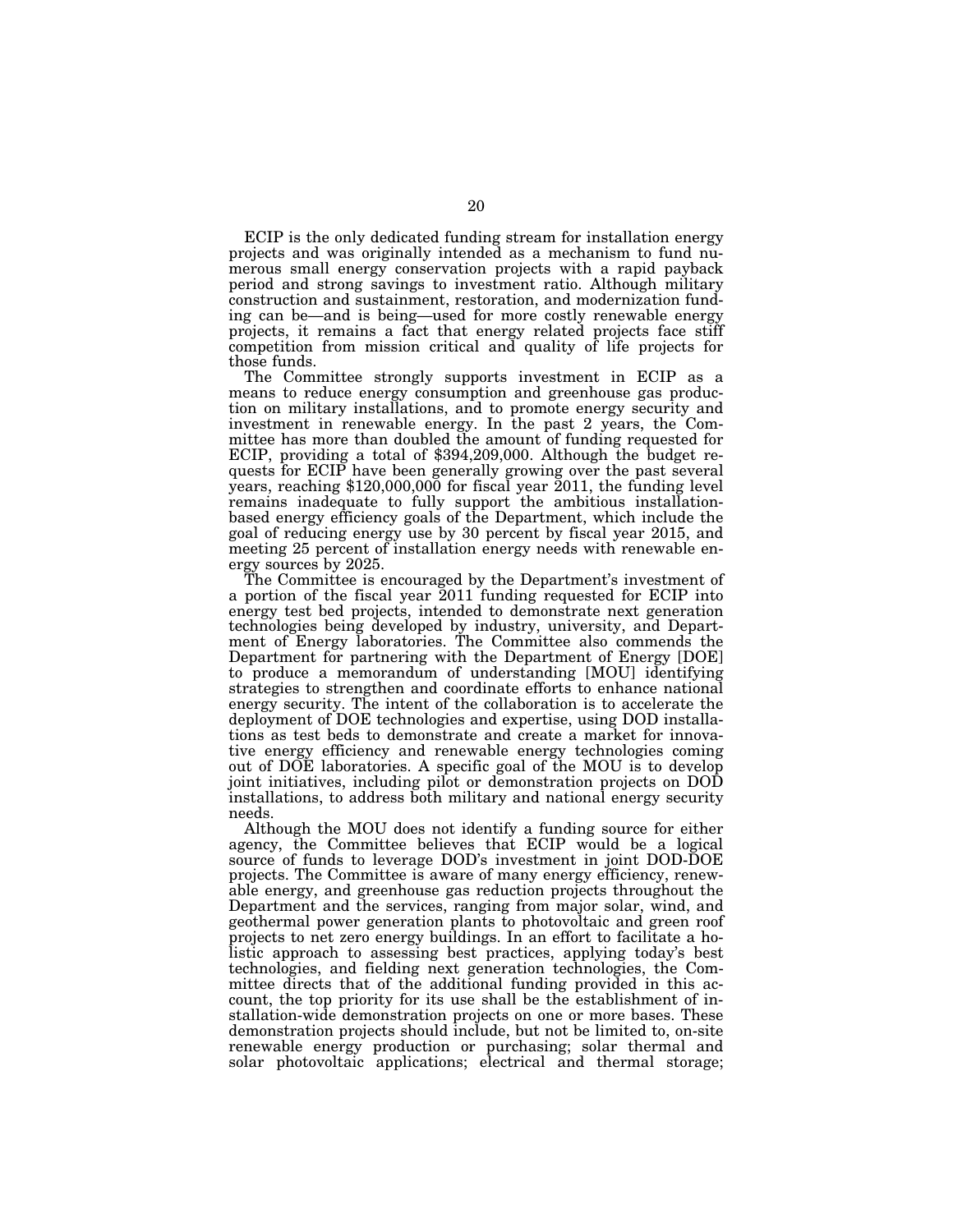micro grid and smart grid technologies; green and white roof technologies; metering of utilities; digital control and sensors on new equipment systems; energy information management systems for control, data collection and analysis, including transmission of energy data via network infrastructure, such as wirelessly over commercially available digital cellular networks, if appropriate; and emerging energy efficiency, water conservation, and clean energy technologies from DOE, industry, or university laboratories, with the goal of achieving a carbon friendly, and if possible, net zero energy installation. The Secretary of Defense is to submit to the congressional defense committees a comprehensive plan, including project details; description of participation with DOE or other laboratories; energy efficiency and greenhouse gas reduction goals; performance measurements; timeline, and cost estimate for the demonstration project or projects no later than 180 days after enactment of this act.

*Green Building Technologies.*—The Committee strongly supports the efforts of the Department to incorporate green building technologies into both new construction and renovations of buildings. As noted in the past, the Committee believes that these technologies should be a fundamental consideration in the design or retrofit of all military construction projects. Although federally mandated sustainable design policies and energy efficiency goals are standard elements of military construction design, the Committee encourages the Department and the services to exceed the basic standards and incorporate leading edge technologies into the construction program. In particular, the Committee believes that the Department should maximize the use of energy efficient, ecofriendly roofing technologies for new construction and renovations, including family housing construction and renovation. These technologies include, but are not limited to, photovoltaic panels, solar thermal roof coatings, green roofs, and cool roofs. The Committee commends the U.S. Marine Corps for establishing a policy that, beginning with the 2012 military construction program, all new building construction and renovations involving complete roof replacements will incorporate roof-top solar, thermal, photovoltaic, and energy reducing coating technologies into the project. In an effort to capture the most innovative of these technologies, the Committee encourages the Department and the services to monitor new technologies emerging from government, industry, or university research and development programs.

In the report accompanying the fiscal year 2010 military construction bill, the Committee directed the Secretary of Defense to submit, with the fiscal 2011 budget request, a report on the steps being taken to incorporate new roofing technologies into the fiscal year 2010 and 2011 military construction program. The Committee understands that the required data are not readily available but will be included in the fiscal year 2010 Annual Energy Management Report, which is due in January 2011. The Committee directs the Department to transmit a copy of that report to the congressional defense committees immediately upon availability.

*DODEA School Initiative.*—The President's budget request includes \$345,142,000 for the construction of 10 Department of Defense Educational Activity [DODEA] elementary and high schools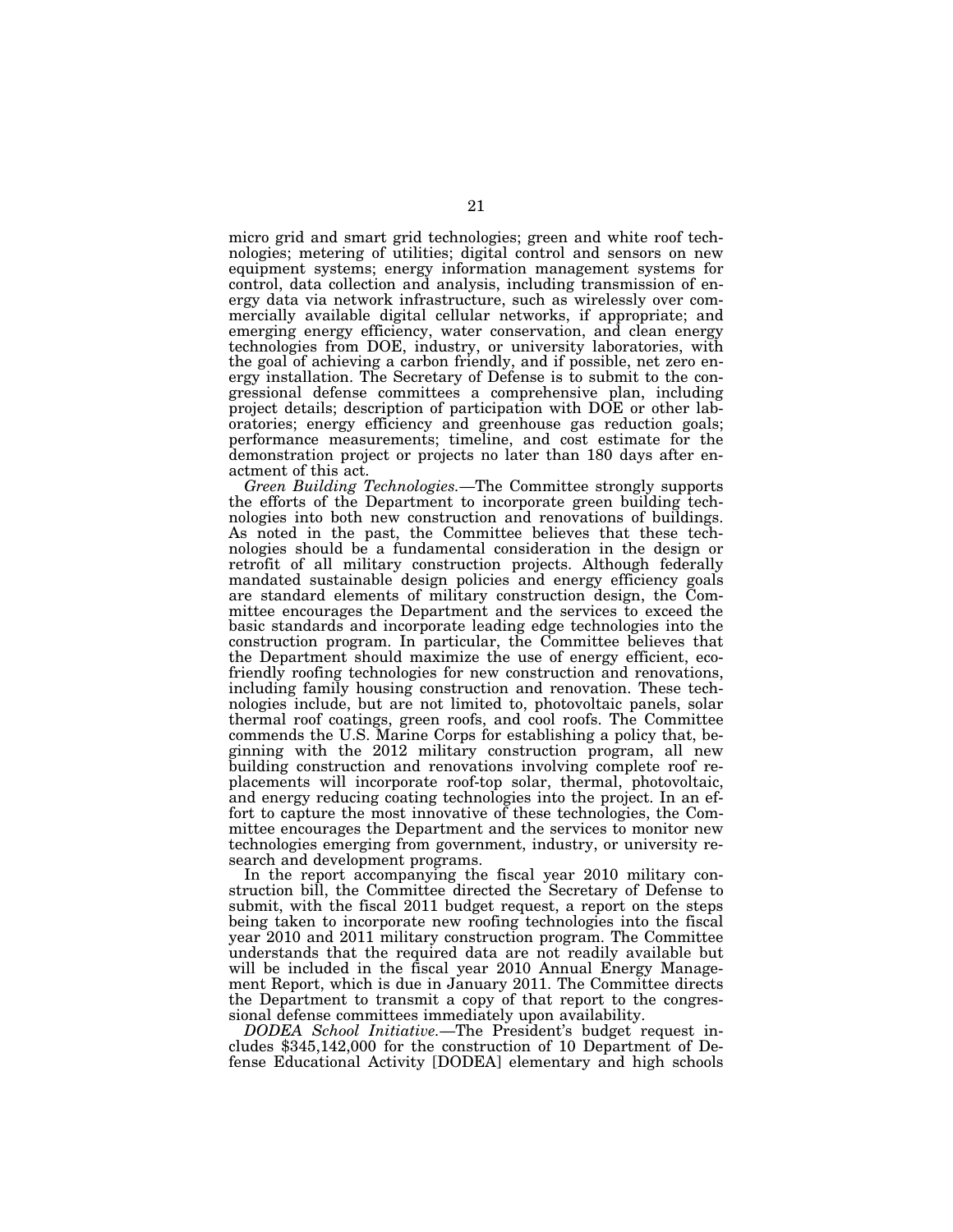as part of a major initiative to recapitalize the Department's network of aging and inadequate schools on a number of military installations in the United States and overseas. In addition to the schools included in the fiscal year 2011 budget request, the Department has embarked on an ambitious program to replace or renovate an additional 106 schools through fiscal year 2015. The Committee views this initiative as a unique opportunity to incorporate advanced energy efficiency features, including the orientation of buildings and sources of light to optimize energy efficiency; water and wastewater conservation measures; renewable energy resources including solar, geothermal, and wind power where possible; smart grid technologies, and green and white roof technologies, as both a contribution to the Department's energy efficiency and carbon reduction goals and as a teaching tool and learning laboratory for the Department of Defense educational community. The Committee directs DODEA to provide, within 60 days of enactment of this act, a detailed description of the energy efficiency and carbon reduction technologies incorporated into the design of the schools funded in the fiscal year 2011 request. Additionally, DODEA is directed to provide, with the submission of the fiscal year 2012 budget request, a detailed plan for incorporating into each school included in the request site-specific advanced energy and water efficiency measures, including, but not limited to, renewable energy opportunities, smart grid technologies, green roof and other carbon reduction measures, and an assessment of the feasibility of constructing a net zero energy facility.

#### MILITARY CONSTRUCTION, RESERVE COMPONENTS

| \$1,622,991,000 |
|-----------------|
| 1.438.214.000   |
| 1.739.831.000   |

#### PROGRAM DESCRIPTION

The military construction appropriation for Reserve components provides for acquisition, construction, expansion, rehabilitation, and conversion of facilities for the training and administration of the Reserve components. This appropriation also provides for facilities required as well as funds for infrastructure projects and programs required to support bases and installations.

#### COMMITTEE RECOMMENDATION

The Committee recommends \$1,739,831,000 for military construction projects for the Guard and Reserve components for fiscal year 2011. This amount is \$116,840,000 above the fiscal year 2010 enacted level and \$301,617,000 above the budget request. Further detail of the Committee's recommendation is provided in the State table at the end of this report.

The Committee recommends approval of military construction, Reserve components, as outlined in the following table: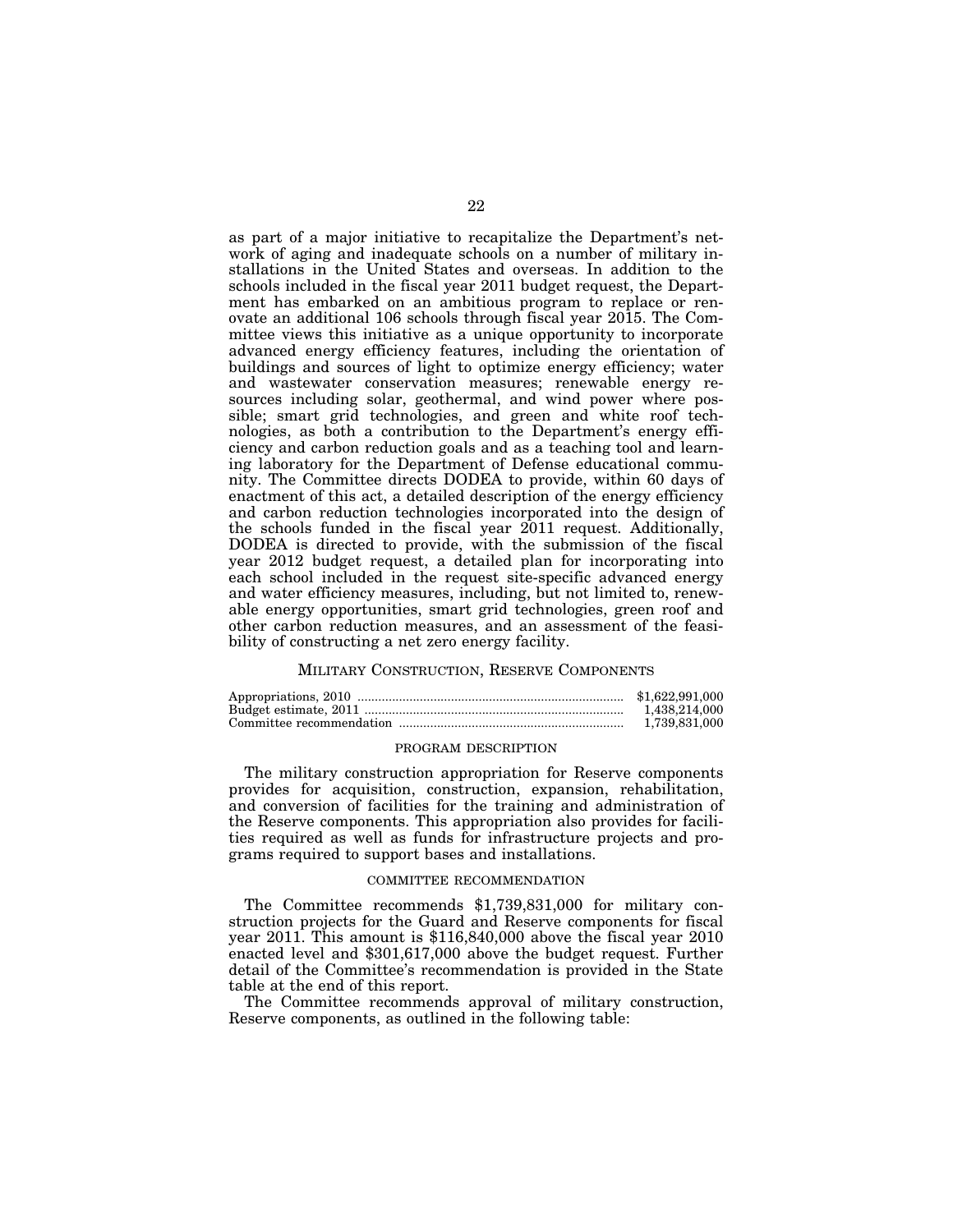# RESERVE COMPONENTS

[In thousands of dollars]

| Component | Budget request     | Committee<br>recommendation |
|-----------|--------------------|-----------------------------|
|           | 873.664<br>176.986 | 980.072<br>337,454          |
|           | 318.175            | 347,916<br>61.557           |
|           | 61.557<br>7.832    | 12.832                      |
| Total     | 1.438.214          | 1.739.831                   |

The Committee fully expects contracts for the following projects to be awarded, as early in fiscal year 2011 as practical:

#### MILITARY CONSTRUCTION, ARMY NATIONAL GUARD

*Regional Training Institute, Camp Robinson, Arkansas.*—Of the funds provided for planning and design in this account, the Committee directs that \$1,900,000 be made available for the design of this facility.

*Photovoltaic Solar Power System, Mather AASF, California.*—Of the funds provided for minor construction in this account, the Committee directs that \$1,466,000 be made available for this project.

*Photovoltaic Solar Power System, Ventura AFRC, California.*—Of the funds provided for minor construction in this account, the Committee directs that \$1,466,000 be made available for this project.

*Photovoltaic Solar Power System, Los Alamitos AFRC, California.*—Of the funds provided for minor construction in this account, the Committee directs that \$1,466,000 be made available for this project.

*Photovoltaic Solar Power System, Banning RC, California.*—Of the funds provided for minor construction in this account, the Committee directs that \$1,466,000 be made available for this project.

*Add/Alter Security Police Facility—Bud Day Field, Sioux City, Iowa.*—Of the funds provided for minor construction in this account, the Committee directs that \$1,950,000 be made available for the construction of this facility.

*Renovation and Alteration, Chicopee Armory, Massachusetts.*—Of the funds provided for minor construction in this account, the Committee directs that \$1,554,000 be made available for this project to accommodate the stationing of the C/1–20th Special Forces Group.

*Add/Alter Armory, Bloomington, Minnesota.*—Of the funds provided for minor construction in this account, the Committee directs that \$1,986,000 be made available for the construction of this facility.

*Range Modernization, Nellis Air Force Base, Nevada.*—Of the funds provided for minor construction in this account, the Committee directs that \$2,000,000 be made available for this project.

*Road Infrastructure, Joint Forces Headquarters, Omaha, Nebraska.*—Of the funds provided for planning and design in this ac- count, the Committee directs that \$240,000 be made available for the design of this project.

*Battalion Readiness Center, Quonset State Airport, Rhode Island.*—Of the funds provided for planning and design in this ac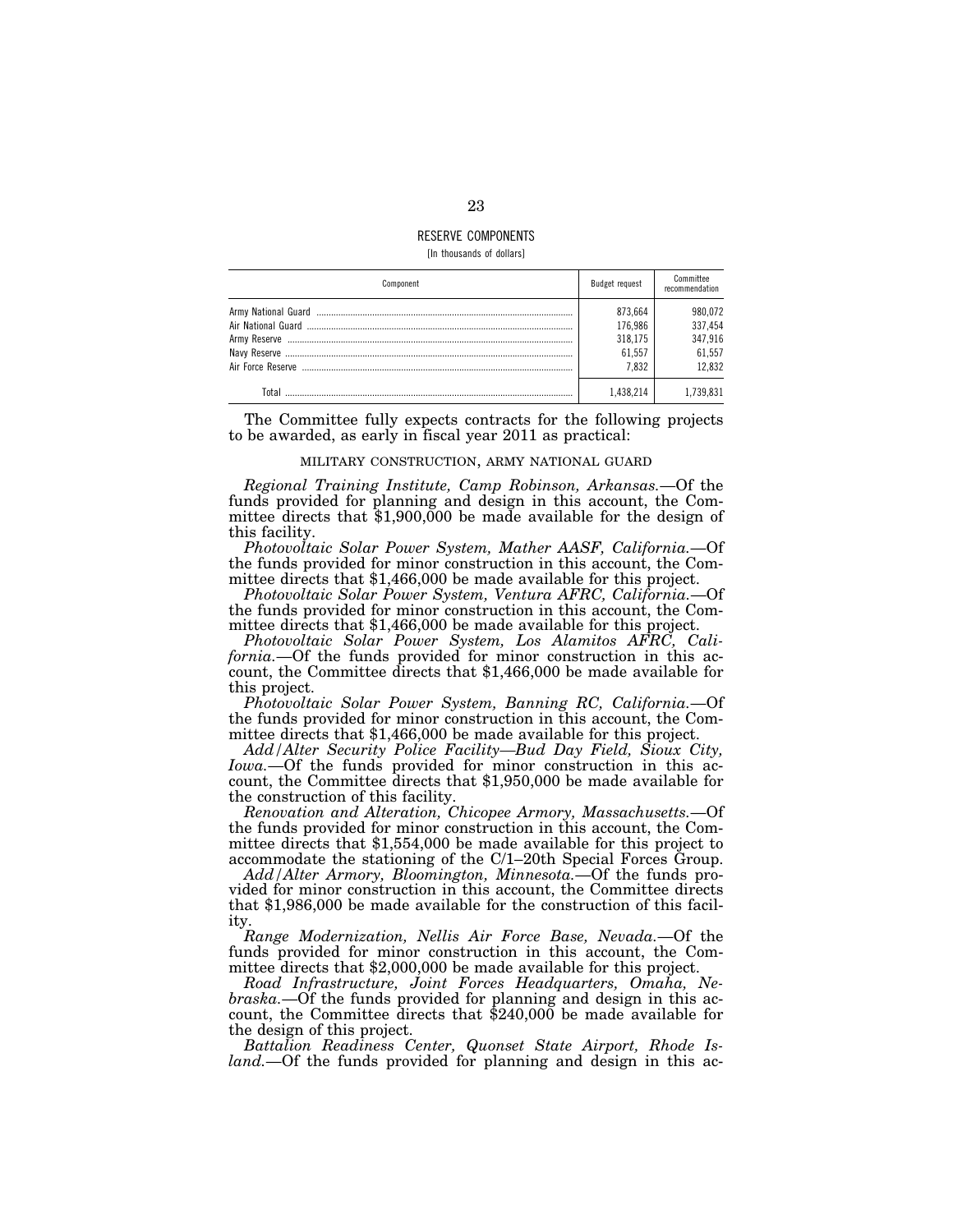count, the Committee directs that \$3,729,000 be made available for the design of this facility.

*Armory Addition, Middletown, Rhode Island.*—Of the funds provided for planning and design in this account, the Committee directs that \$302,000 be made available for the design of this facility.

*Firing Range and Support Facilities, Sioux Falls, South Dakota.*—Of the funds provided for planning and design in this account, the Committee directs that \$151,000 be made available for the design of this facility.

*Modification of Army Aviation Support Facility, Fort Lewis, Washington.*—Of the funds provided for minor construction in this account, the Committee directs that \$473,000 be made available for the construction of this facility.

*Emergency Generator and Supporting Facilities, Eleanor ARNG Complex, West Virginia.*—Of the funds provided for minor construction in this account, the Committee directs that \$2,000,000 be made available for this project.

*Mail/ID Center, Camp Dawson, West Virginia.*—Of the funds provided for minor construction in this account, the Committee directs that \$1,990,000 be made available for the construction of this facility.

*Utility Upgrade, Camp Dawson, West Virginia.*—Of the funds provided for minor construction in this account, the Committee directs that \$1,980,000 be made available for the construction of this project.

*JITEC Emergency Power Generator and Supporting Facilities, Camp Dawson, West Virginia.*—Of the funds provided for minor construction in this account, the Committee directs that \$1,999,000 be made available for the construction of this project.

*Parachute Rigging Facility, Morgantown, West Virginia.*—Of the funds provided for planning and design in this account, the Committee directs that \$1,000,000 be made available for the design of this facility.

*Field Maintenance Shop, Buckhannon, West Virginia.*—Of the funds provided for planning and design in this account, the Committee directs that \$1,500,000 be made available for the design of this facility.

# MILITARY CONSTRUCTION, AIR NATIONAL GUARD

*Road Infrastructure, Joint Forces Headquarters, Omaha, Nebraska.*—Of the funds provided for planning and design in this account, the Committee directs that \$210,000 be made available for the design of this project.

*Renovations for Building 2, Blue Ash ANG Station, Ohio.*—Of the funds provided for minor construction in this account, the Committee directs that \$2,000,000 be made available for this project.

*Alert Facility, Joint Reserve Base, New Orleans.*—Of the funds provided for planning and design in this account, the Committee directs that \$2,000,000 be made available for the design of this facility.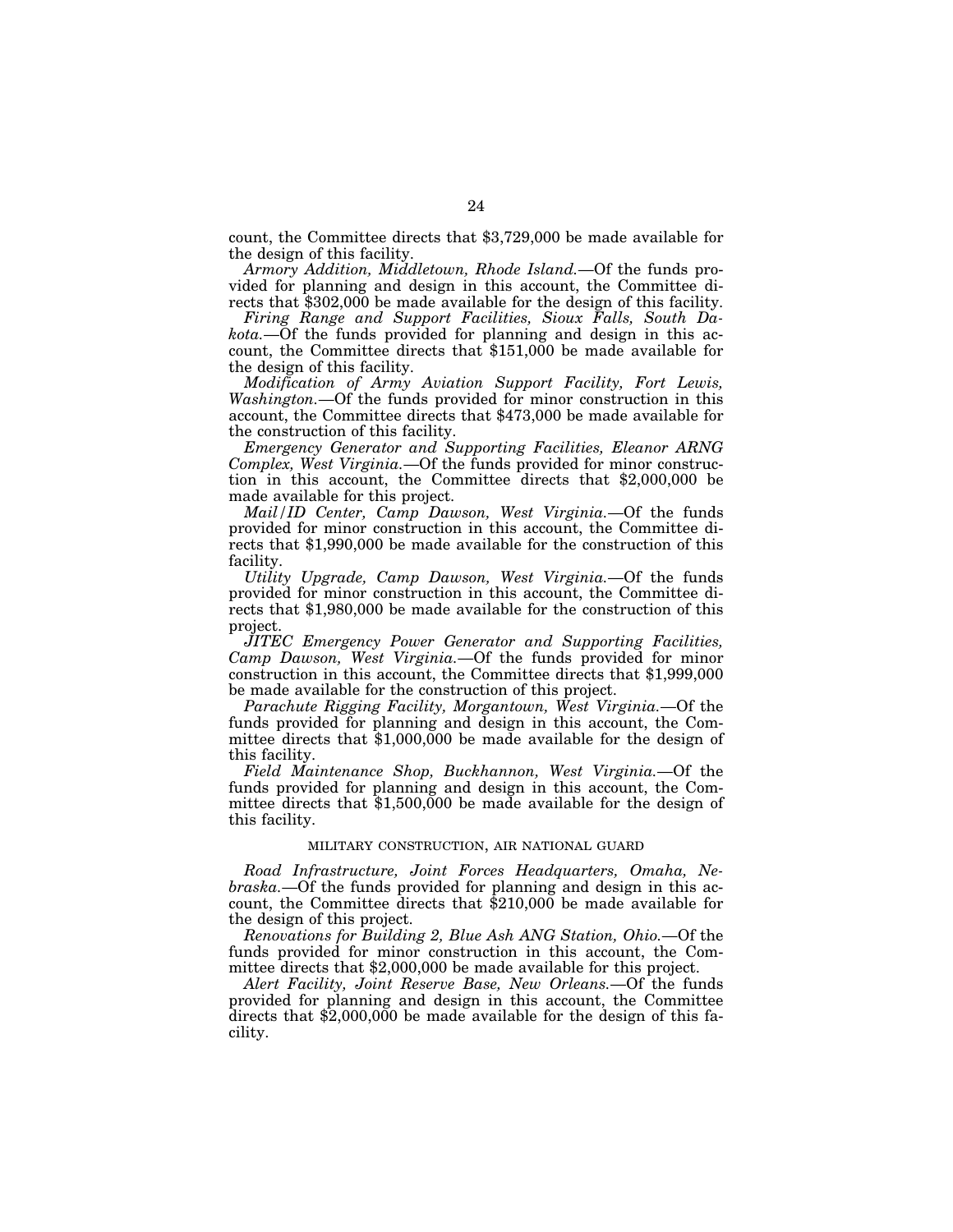# NORTH ATLANTIC TREATY ORGANIZATION

#### SECURITY INVESTMENT PROGRAM

| \$197.414.000 |
|---------------|
| 258,884,000   |
| 258,884,000   |

#### PROGRAM DESCRIPTION

The North Atlantic Treaty Organization [NATO] appropriation provides for the U.S. cost share of the NATO Security Investment Program for the acquisition and construction of military facilities and installations (including international military headquarters) and for related expenses for the collective defense of the NATO Treaty area.

#### COMMITTEE RECOMMENDATION

The Committee recommends \$258,884,000 for the North Atlantic Treaty Organization Security Investment Program [NSIP] for fiscal year 2011 as requested. This amount is \$61,470,000 above the fiscal year 2010 enacted level and equal to the budget request.

The Committee recognizes the importance and multiplier effect of NATO common funding for joint-use military construction projects in Europe and the United States as well as in support of the war in Afghanistan. It is noteworthy that approximately one-half of the current NSIP budget is directed toward investments to support NATO military operations in Afghanistan. However, the Committee is concerned about the growing proportion of the annual NSIP budget that is being devoted to nonconstruction items, such as communications equipment, information technology systems, and mobile tracking systems.

The primary purpose of NSIP is to provide a common funding source to share the burden of costly construction projects that contribute to the security of the Alliance. According to current NSIP expenditure documents, however, approximately 50 percent of annual NSIP funding is being used for nonconstruction purposes. Although NSIP funds may be used for a wide array of NATO support functions, the Committee is concerned that the current trend may allow scarce construction funds to be siphoned off for other activities, thus delaying funding for needed military construction projects. In addition, this Committee does not have oversight over nonconstruction expenditures or requirements, and therefore cannot determine if the NSIP funding being used for these activities is a validated common funding requirement or is duplicative of other investments.

The Committee believes that it may be more transparent and appropriate to provide funding for NSIP construction and nonconstruction activities in separate accounts under the jurisdiction of the appropriate subcommittees. The Committee therefore directs the Secretary of Defense to submit to the congressional defense committees a report to accompany the fiscal year 2012 budget request on the proportion of construction vs. nonconstruction funding in the fiscal year 2012 NSIP budget request and a recommendation for funding nonconstruction activities that ensures both transparency and accountability.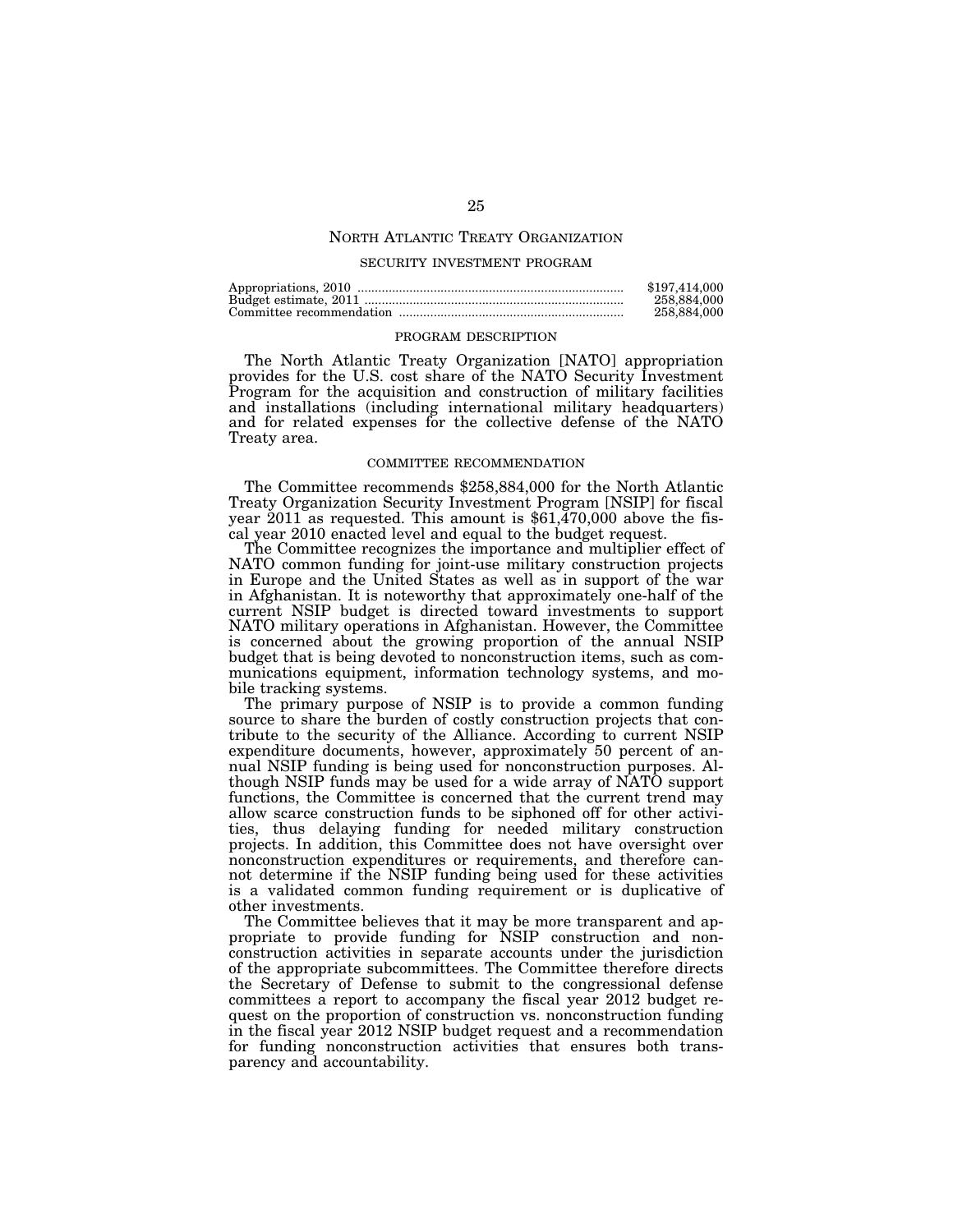#### FAMILY HOUSING OVERVIEW

| \$2,258,698,000 |
|-----------------|
| 1.823.191.000   |
| 1.823.191.000   |

#### PROGRAM DESCRIPTION

The Family Housing appropriation provides funds for military family housing construction activities, operation and maintenance, the Family Housing Improvement Fund, and the Homeowners Assistance Program. Construction accounts provide funding for new construction, improvements and the Federal Government share of housing privatization. Operation and maintenance accounts fund costs associated with the maintenance and leasing of military family housing, including utilities, services, management and furnishings.

#### COMMITTEE RECOMMENDATION

The Committee recommends \$1,823,191,000 for family housing construction, operations and maintenance, and the Department's family housing improvement and homeowners assistance funds for fiscal year 2011.

# FAMILY HOUSING CONSTRUCTION, ARMY

| \$273,236,000 |
|---------------|
| 92.369.000    |
| 92.369.000    |

#### PROGRAM DESCRIPTION

The family housing appropriation for the Army provides for expenses of family housing for construction, including acquisition, replacement, addition, expansion, extension, and alteration. This appropriation provides for the financing of all costs for construction, improvements and leasing of all Army housing. In addition to quality of life enhancements, the program contains initiatives to reduce operating costs and conserve energy by upgrading or replacing facilities which can be made more efficient through relatively modest investments in improvements. The Department of Defense is authorized to use limited partnerships, make direct and guaranteed loans, and convey Department-owned property to stimulate the private sector to increase the availability of affordable, quality housing for the Army.

#### COMMITTEE RECOMMENDATION

The Committee recommends \$92,369,000 for family housing construction, Army, including construction improvements, in fiscal year 2011. This amount is \$180,867,000 below the fiscal year 2010 enacted level and equal to the budget request.

# **CONSTRUCTION**

The Committee recommends \$57,369,000 for new construction, as shown below: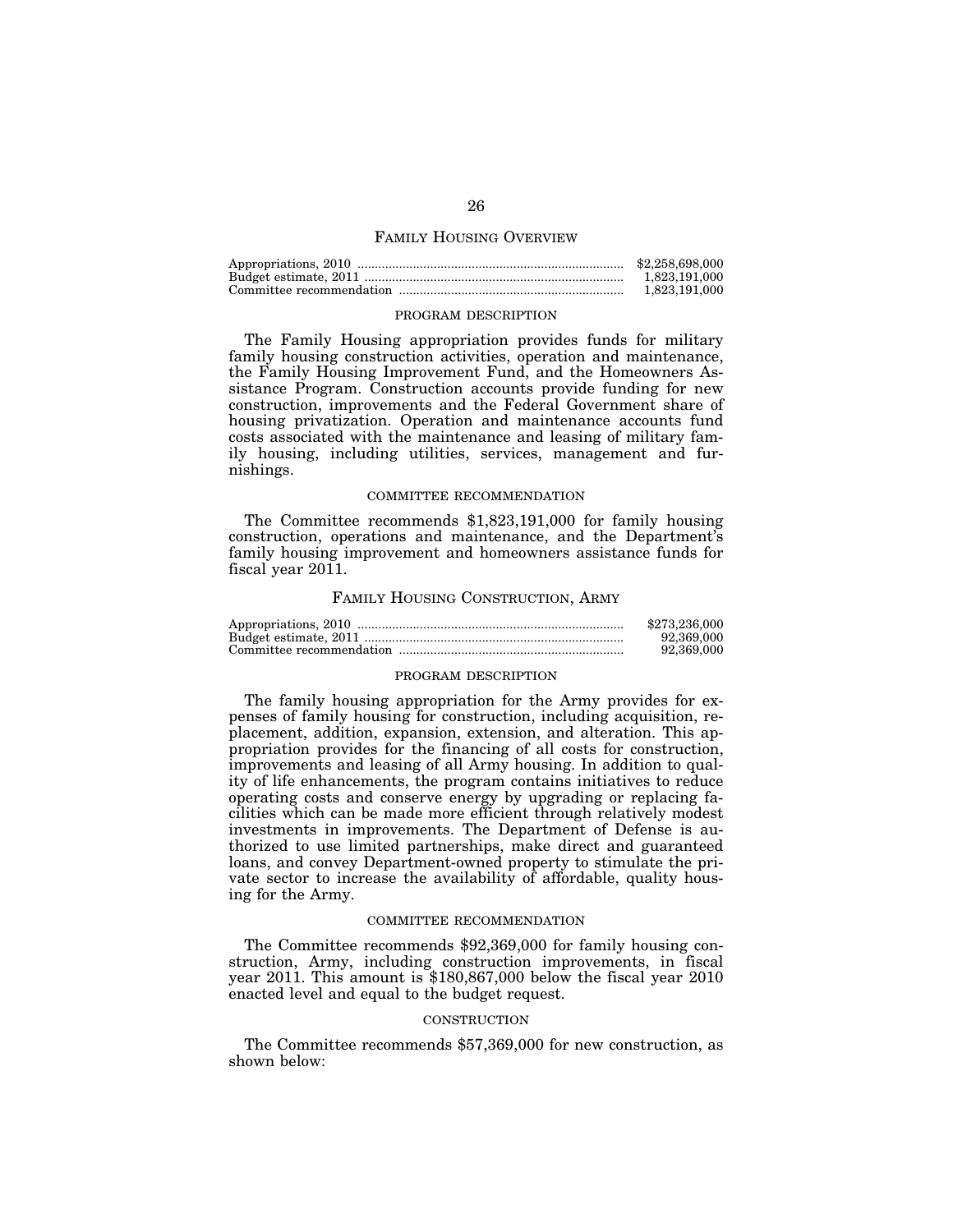# ARMY FAMILY HOUSING CONSTRUCTION

[In thousands of dollars]

| Location | Installation | Project title                                                                                                                  | Budget request            | Committee<br>recommendation |
|----------|--------------|--------------------------------------------------------------------------------------------------------------------------------|---------------------------|-----------------------------|
| Alaska   |              | Fort Wainwright    Family Housing Replacement Construction<br>Germany    Baumholder    Family Housing Replacement Construction | 21.000<br>34.329<br>2.040 | 21.000<br>34.329<br>2.040   |
| Total    |              |                                                                                                                                | 57.369                    | 57.369                      |

#### CONSTRUCTION IMPROVEMENTS

The following projects are to be accomplished within the amounts provided for construction improvements:

#### ARMY CONSTRUCTION IMPROVEMENTS

[In thousands of dollars]

| Location                 | Installation      | Project title | Budget<br>request | Committee<br>recommendation |
|--------------------------|-------------------|---------------|-------------------|-----------------------------|
| Pennsylvania<br>Virginia | Carlisle Barracks |               | 15.000<br>20.000  | 15.000<br>20.000            |
| Total                    |                   |               | 35.000            | 35.000                      |

# FAMILY HOUSING OPERATION AND MAINTENANCE, ARMY

| \$523,418,000 |
|---------------|
| 518,140,000   |
| 518,140,000   |

#### PROGRAM DESCRIPTION

The family housing operation and maintenance appropriation for the Army provides for the operation and maintenance of family housing. This includes debt payment, leasing, minor construction, principal and interest charges, and insurance premiums of Army family housing.

#### COMMITTEE RECOMMENDATION

The Committee recommends \$518,140,000 for family housing operation and maintenance, Army for fiscal year 2011. This amount is \$5,278,000 below the fiscal year 2010 enacted level and equal to the budget request.

#### FAMILY HOUSING CONSTRUCTION, NAVY AND MARINE CORPS

| \$146,569,000 |
|---------------|
| 186,444,000   |
| 186,444,000   |

#### PROGRAM DESCRIPTION

The family housing appropriation for the Navy and Marine Corps provides for expenses of family housing for construction, including acquisition, replacement, addition, expansion, extension, and alteration. This appropriation provides for the financing of all costs for construction, improvements, and leasing of all Navy and Marine Corps housing. In addition to quality of life enhancements, the pro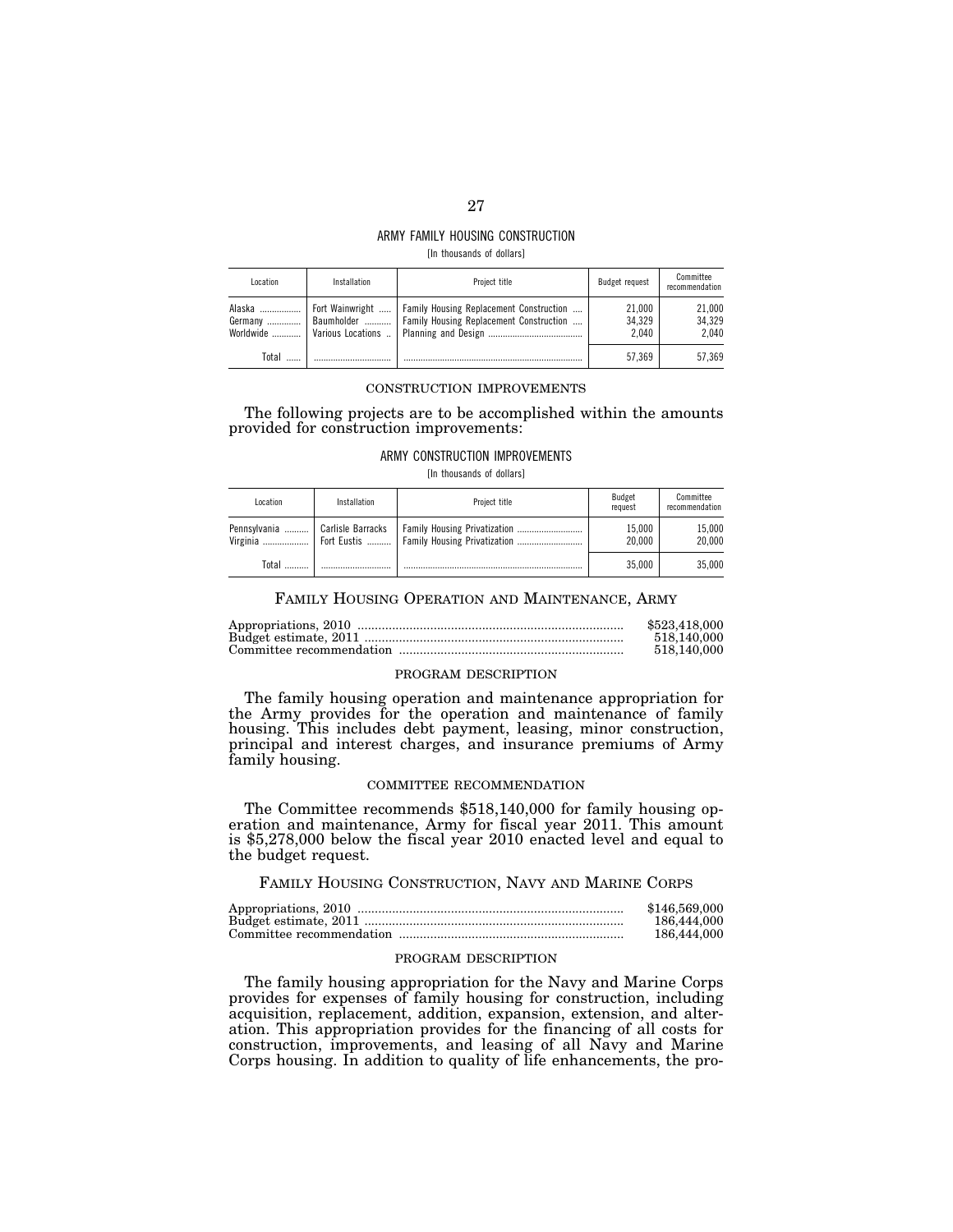gram contains initiatives to reduce operating costs and conserve energy by upgrading or replacing facilities which can be made more efficient through relatively modest investments in improvements. The Department of Defense is authorized to use limited partnerships, make direct and guaranteed loans, and convey Departmentowned property to stimulate the private sector to increase the availability of affordable, quality housing for the Navy and Marine Corps.

# COMMITTEE RECOMMENDATION

The Committee recommends \$186,444,000 for family housing construction, Navy and Marine Corps, including construction improvements, in fiscal year 2011. This amount is \$39,875,000 above the fiscal year 2010 enacted level and equal to the budget request.

#### **CONSTRUCTION**

The Committee recommends \$40,424,000 for new construction, as shown below:

# NAVY AND MARINE CORPS FAMILY HOUSING CONSTRUCTION [In thousands of dollars]

| Location  | Installation                      | Project title                                       | Budget request | Committee<br>recommendation |
|-----------|-----------------------------------|-----------------------------------------------------|----------------|-----------------------------|
| Cuba      | Naval Station,<br>Guantanamo Bay. | Replace Base Housing, 71 Units at Various<br>Sites. | 37,169         | 37.169                      |
| Worldwide |                                   |                                                     | 3.255          | 3.255                       |
| Total     |                                   |                                                     | 40.424         | 40.424                      |

#### CONSTRUCTION IMPROVEMENTS

The following projects are to be accomplished within the amounts provided for construction improvements:

# NAVY AND MARINE CORPS CONSTRUCTION IMPROVEMENTS

[In thousands of dollars]

| Location         | Installation                         | Project title                                           | Budget request | Committee<br>recommendation |
|------------------|--------------------------------------|---------------------------------------------------------|----------------|-----------------------------|
| California       | MCB Camp Pen-<br>dleton.             | Camp Pendleton PPV Phase 8                              | 26,748         | 26,748                      |
| North Carolina   | Camp Lejuene                         | Camp Lejeune PPV Phase 7 with DODDS ad-<br>dition.      | 79,908         | 79,908                      |
| Washington, D.C. | Marine Barracks<br>$8th$ & L         | Replace Interior Passenger Lift Quarters #6             | 100            | 100                         |
| Japan            | CFA Sasebo                           | Revitalization of Family<br>Housing<br>Town-<br>homes.  | 10.769         | 10.769                      |
| Japan            | CFA Yokosuka                         | Revitalization of Family<br>Housing<br>Apart-<br>ments. | 17,479         | 17,479                      |
| Japan            | Marine Corps Air<br>Station Iwakuni. | Whole House Revitalization Midrise 906                  | 11,016         | 11.016                      |
| Total            |                                      |                                                         | 146,020        | 146,020                     |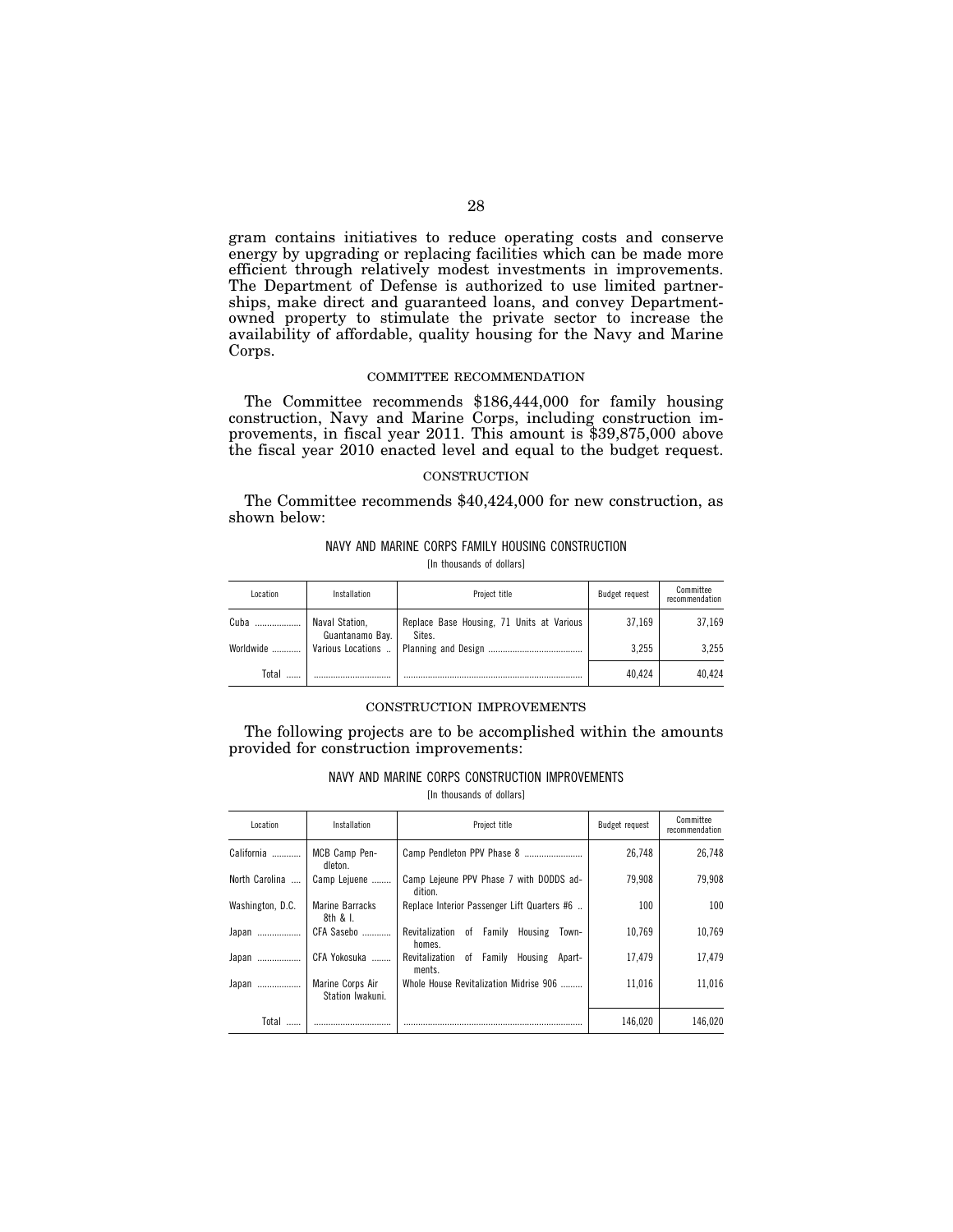# FAMILY HOUSING OPERATION AND MAINTENANCE, NAVY AND MARINE CORPS

| \$368,540,000 |
|---------------|
| 366.346.000   |
| 366,346,000   |

#### PROGRAM DESCRIPTION

The family housing operation and maintenance appropriation for the Navy and Marine Corps provides for the operation and maintenance of family housing. This includes debt payment, leasing, minor construction, principal and interest charges, and insurance premiums of Navy and Marine Corps family housing.

#### COMMITTEE RECOMMENDATION

The Committee recommends \$366,346,000 for family housing operation and maintenance, Navy and Marine Corps, in fiscal year 2011. This amount is \$2,194,000 below the fiscal year 2010 enacted level and equal to the budget request.

#### FAMILY HOUSING CONSTRUCTION, AIR FORCE

| \$66,101,000 |
|--------------|
| 78.025.000   |
| 78.025.000   |

# PROGRAM DESCRIPTION

The family housing appropriation for the Air Force provides for expenses of family housing for construction, including acquisition, replacement, addition, expansion, extension, and alteration. This appropriation provides for the financing of all costs for construction, improvements and leasing of all Air Force housing. In addition to quality of life enhancements, the program contains initiatives to reduce operating costs and conserve energy by upgrading or replacing facilities which can be made more efficient through relatively modest investments in improvements. The Department of Defense is authorized to use limited partnerships, make direct and guaranteed loans, and convey Department-owned property to stimulate the private sector to increase the availability of affordable, quality housing for the Air Force.

## COMMITTEE RECOMMENDATION

The Committee recommends \$78,025,000 for family housing construction, Air Force, in fiscal year 2011. This amount is \$11,924,000 above the fiscal year 2010 enacted level and equal to the budget request.

#### CONSTRUCTION IMPROVEMENTS

The following projects are to be accomplished within the amounts provided for construction improvements: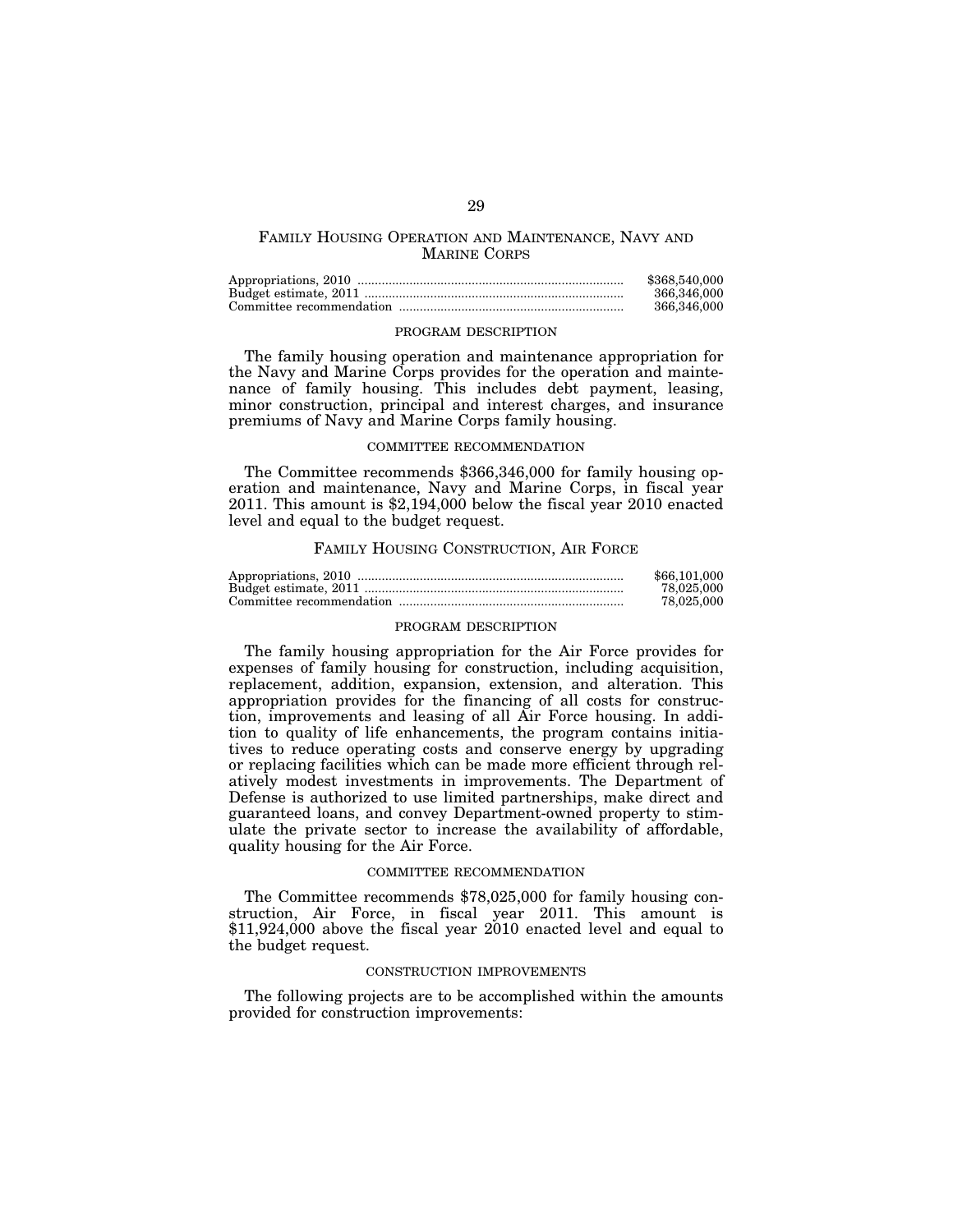#### AIR FORCE FAMILY HOUSING CONSTRUCTION IMPROVEMENTS [In thousands of dollars]

| Location  | Installation    | Project title                                    | Budget request | Committee<br>recommendation |
|-----------|-----------------|--------------------------------------------------|----------------|-----------------------------|
| Japan     | Kadena AB       | Improve Family Housing, Phase 11<br>(403 units). | 73.800         | 73.800                      |
| Worldwide | <i>Various </i> |                                                  | 4.225          | 4.225                       |
| Total     |                 |                                                  | 78,025         | 78.025                      |

# FAMILY HOUSING OPERATION AND MAINTENANCE, AIR FORCE

| \$502,936,000 |
|---------------|
| 513.792.000   |
| 513.792.000   |

#### PROGRAM DESCRIPTION

The family housing operation and maintenance appropriation for the Air Force provides for the operation and maintenance of family housing. This includes debt payment, leasing, minor construction, principal and interest charges, and insurance premiums of Air Force family housing.

#### COMMITTEE RECOMMENDATION

The Committee recommends \$513,792,000 for family housing operation and maintenance, Air Force, in fiscal year 2011. This amount is \$10,856,000 above the fiscal year 2010 enacted level, and equal to the budget request.

# FAMILY HOUSING CONSTRUCTION, DEFENSE-WIDE

| \$2,859,000 |
|-------------|
|             |
|             |

#### COMMITTEE RECOMMENDATION

The Committee recommends no funding for family housing construction, Defense-Wide, in fiscal year 2011 as requested by the President.

FAMILY HOUSING OPERATION AND MAINTENANCE, DEFENSE-WIDE

| \$49,214,000 |
|--------------|
| 50.464.000   |
| 50.464.000   |

# PROGRAM DESCRIPTION

The family housing operation and maintenance appropriation for Defense-Wide provides for the operation and maintenance of family housing. This includes debt payment, leasing, minor construction, principal and interest charges, and insurance premiums of Defense family housing.

#### COMMITTEE RECOMMENDATION

The Committee recommends \$50,464,000 for family housing operation and maintenance, Defense-Wide for fiscal year 2011. This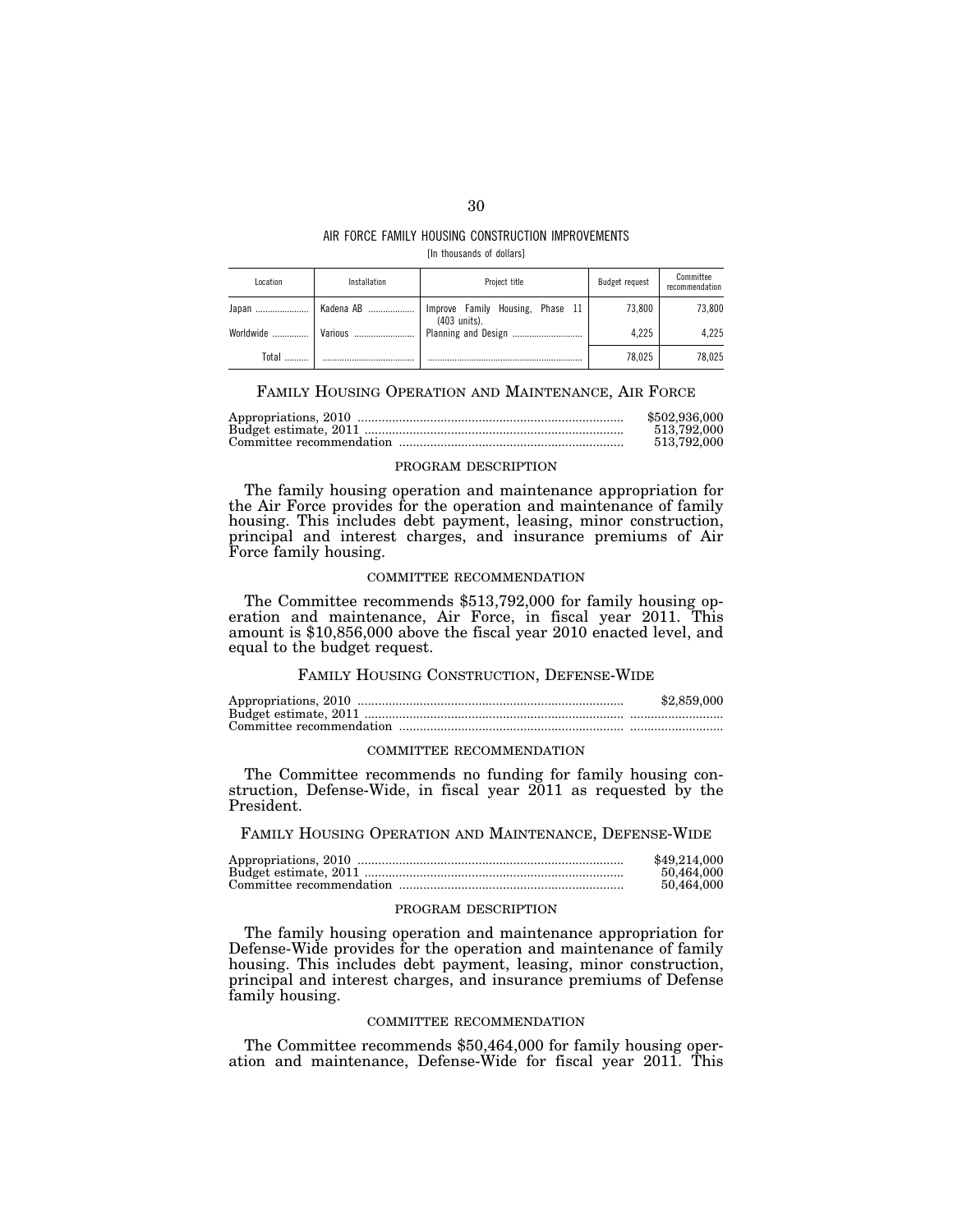amount is \$1,250,000 above the fiscal year 2010 enacted level and equal to the budget request.

#### FAMILY HOUSING IMPROVEMENT FUND

| \$2,600,000 |
|-------------|
| 1.096.000   |
| 1.096.000   |

# PROGRAM DESCRIPTION

The family housing improvement appropriation provides for the Department of Defense to undertake housing initiatives and to provide an alternative means of acquiring and improving military family housing and supporting facilities. This account provides seed money for housing privatization initiatives.

#### COMMITTEE RECOMMENDATION

The Committee recommends \$1,096,000 for the Family Housing Improvement Fund for fiscal year 2011. This amount is \$1,504,000 below the fiscal year 2010 enacted level and equal to the budget request.

#### HOMEOWNERS ASSISTANCE FUND

| \$323,225,000 |
|---------------|
| 16.515.000    |
| 16.515.000    |

#### PROGRAM DESCRIPTION

The Homeowners Assistance Program [HAP] provides funds to assist eligible military personnel and civilian Federal employee homeowners who sustain a loss on the sale of their primary residence due to a declining residential real estate market attributable to the closure or realignment of a military installation. In 2009, the HAP was expanded to provide mortgage relief to wounded warriors and spouses of fallen warriors, and to provide temporary mortgage relief to all military and qualified civilian personnel required by the Department to relocate who sustained losses on the sale of their homes due to the mortgage crisis. Program expenses include payments to homeowners for losses on private sales; cost of judicial foreclosure; property acquisition by liquidating and/or assuming outstanding mortgages; partial payment of homeowners' lost equity on Government acquisitions; retirement of debt after sale of properties when the Government assumes mortgages; and administrative expenses.

#### COMMITTEE RECOMMENDATION

The Committee recommends \$16,515,000 for the Homeowners Assistance Program for fiscal year 2011. This amount is equal to the budget request. In response to the current mortgage crisis, Public Law 111–5, the American Recovery and Reinvestment Act of 2009, included a provision to temporarily expand the HAP through 2012 to military and certain civilian personnel and their families who receive orders to relocate and cannot sell their homes or face steep losses as a result of the severe national economic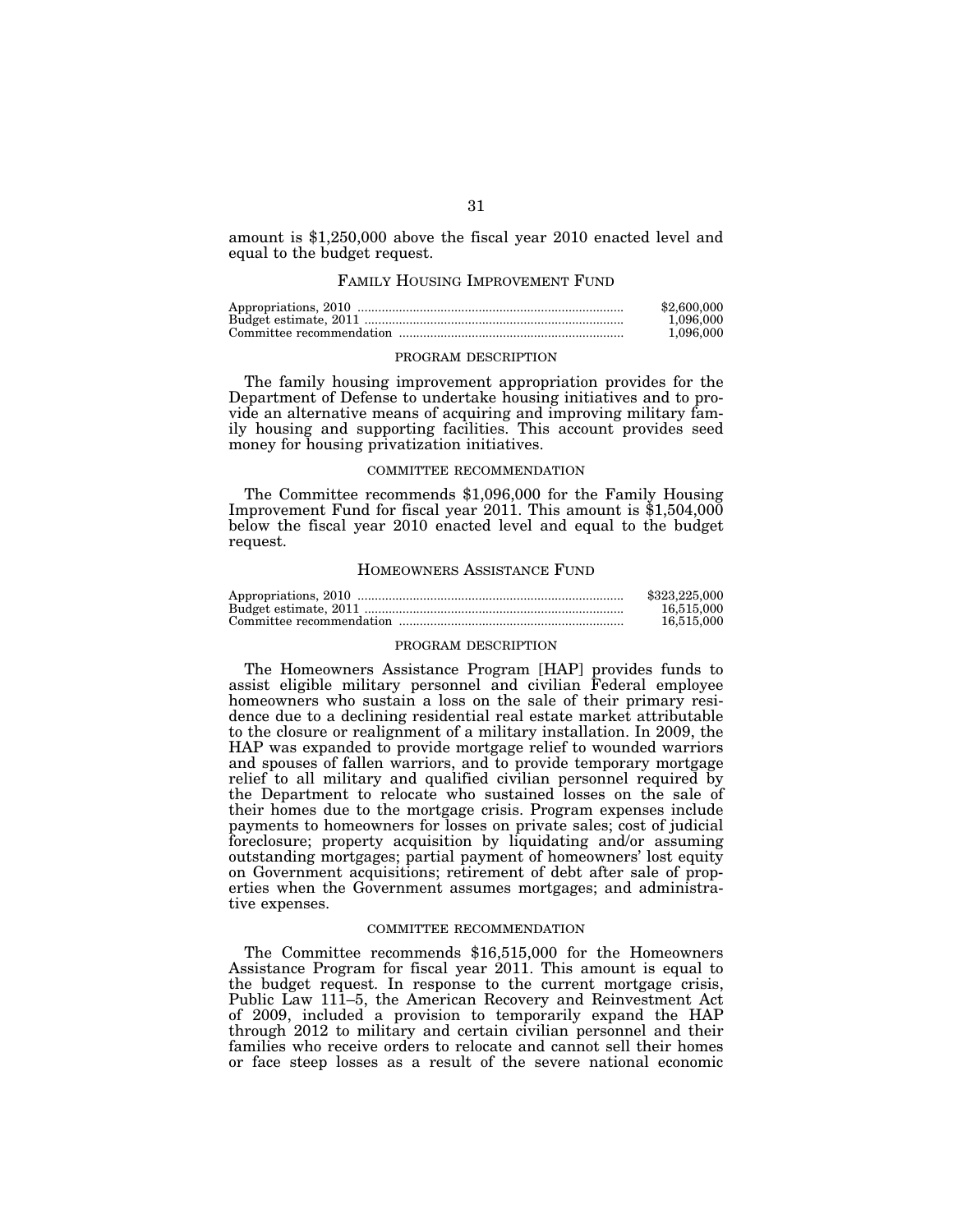downturn, not solely because of a BRAC action. The provision also extends the program permanently to wounded warriors who must relocate for medical reasons or to surviving spouses of fallen warriors.

Through the ARRA and the fiscal year 2010 military construction appropriations bill, the Committee has provided a total of \$855,000,000 to fully fund the projected cost of the expanded HAP program. However, given the popularity of the program, the higher than anticipated individual claim awards, and the continued weakness in the housing market, the Committee is concerned about the accuracy of the funding projections and the adequacy of the current funding level, particularly in light of the fact that the Department did not request any additional funds for the expanded HAP program in its fiscal year 2011 budget submission. Therefore, the Committee directs the Secretary of Defense to provide to the congressional defense committees, within 60 days of enactment of this act, a comprehensive report on the status of the expanded HAP program through the end of fiscal year 2010. The report shall provide the following information: (1) the number of claims filed and the number adjudicated; (2) the total dollar amount of claims filed, and the total dollar amount of payments against those claims; (3) the unobligated balances remaining available for the payments of expanded HAP benefits; (4) the projected expenditure of the unobligated funds by category (e.g. permanent change of station, wounded warrior, BRAC impact waiver) and timeline; (5) an updated projection of the number of claims expected through 2012; (6) the estimated cost to fully fund the program through 2012 at the optimal level of benefits; and (7) the projected shortfall in funds, if any, to provide the optimal level of benefits.

#### CHEMICAL DEMILITARIZATION CONSTRUCTION, DEFENSE-WIDE

| \$151,541,000 |
|---------------|
| 124.971.000   |
| 124.971.000   |

#### PROGRAM DESCRIPTION

This account provides funding for design and construction of fullscale chemical disposal facilities and associated projects to upgrade installation support facilities and infrastructure required to support the Chemical Demilitarization Program. This account was established starting in fiscal year 2005 to comply with section 141(b) of the fiscal year 2003 National Defense Authorization Act.

#### COMMITTEE RECOMMENDATION

The Committee recommends \$124,971,000 for chemical demilitarization construction projects for fiscal year 2011, a decrease of \$26,570,000 below the fiscal year 2010 enacted level and equal to the President's budget request.

The Committee continues to urge the Department to take all necessary and appropriate steps to dispose of the U.S. chemical weapons stockpile by the 2012 Chemical Weapons Convention deadline and, under no circumstances, later than 2017 consistent with section 8119 of Public Law 110–116. In light of the need for the Department to carry out its mission promptly and safely it will need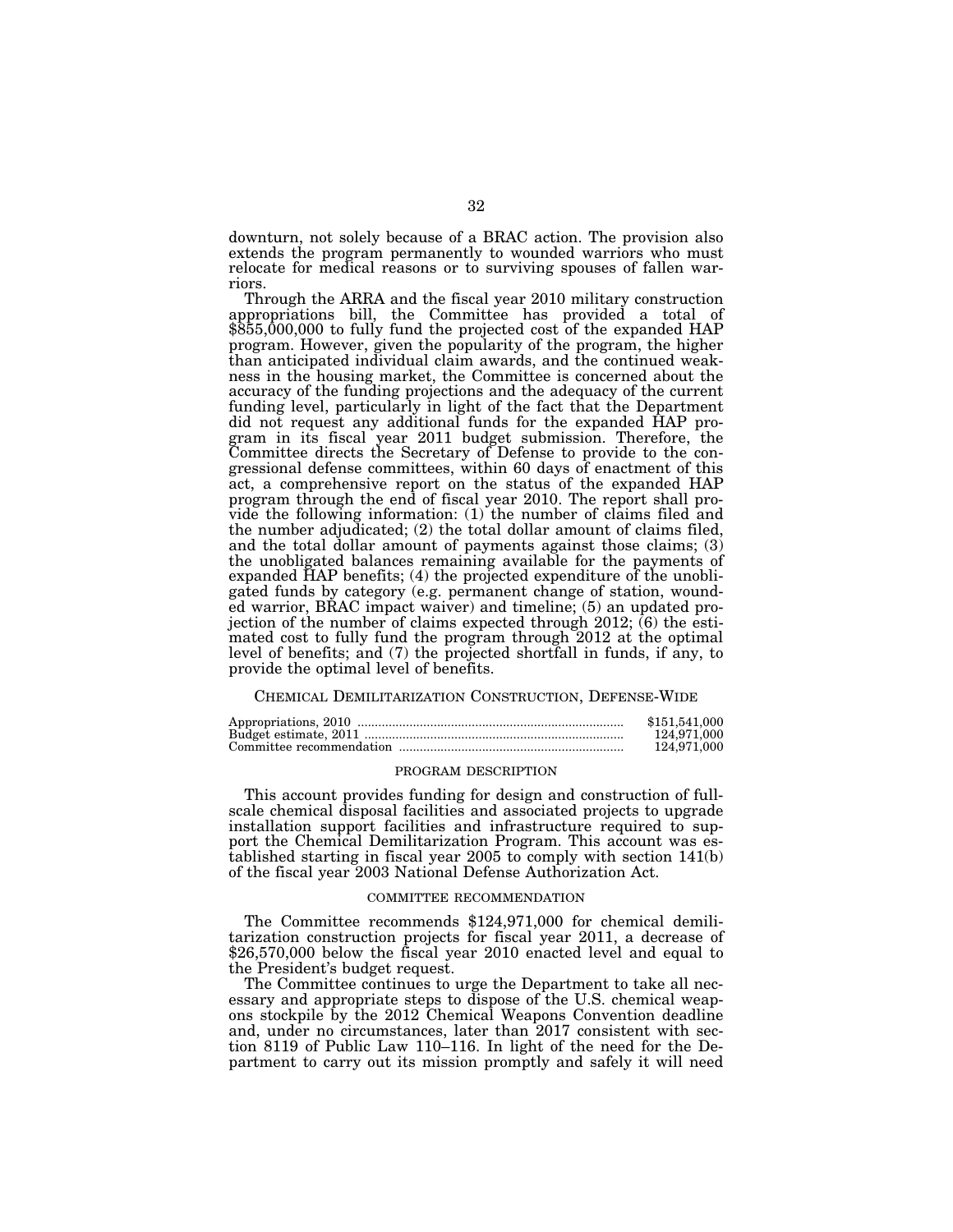to provide close oversight over the execution of contracts at the chemical demilitarization sites to ensure funds are spent prudently and efficiently. The Committee will continue to monitor closely the Department's compliance with both deadlines.

#### BASE CLOSURE ACCOUNT 1990

| \$496.768,000 |
|---------------|
| 360.474.000   |
| 360.474.000   |

#### PROGRAM DESCRIPTION

The base closure appropriation (1990) provides for clean up and disposal of property consistent with the four closure rounds required by the base closure acts of 1988 and 1990.

#### COMMITTEE RECOMMENDATION

The Committee recommends a total of \$360,474,000 for the Base Closure Account 1990 for fiscal year 2011. This amount is \$136,294,000 below the fiscal year 2010 enacted level and equal to the President's budget request.

## BASE CLOSURE ACCOUNT 1990 ENVIRONMENTAL OVERVIEW

From fiscal year 1990 through fiscal year 2010, a total of \$24,971,667,000 has been appropriated for the environmental clean up of military installations closed or realigned under prior BRAC rounds. The total amount appropriated for BRAC 1990, combined with the Committee recommendation for fiscal year 2011, is \$25,332,141,000.

In appropriating these funds, the Committee continues to provide the Department with broad flexibility to allocate funds by service, function, and installation. The following table displays the total amount appropriated for each round of base closure, including amounts recommended for fiscal year 2011 for BRAC 1990.

BASE REALIGNMENT AND CLOSURE ACCOUNT, 1990

[Total funding, fiscal year 1990 through fiscal year 2011]

|                   |                                                                    |                                     | Fiscal year                         |                                                                     |
|-------------------|--------------------------------------------------------------------|-------------------------------------|-------------------------------------|---------------------------------------------------------------------|
|                   | 1990-2009                                                          | 2010<br>enacted                     | 2011<br>Committee<br>recommendation | Total                                                               |
| Part I<br>Part IV | \$2,684,577,000<br>4,915,636,000<br>7,269,267,000<br>9.605.419.000 | (1)<br>Π.<br>' 1 '<br>\$496.768.000 | (1)<br>(1)<br>(1)<br>\$360.474.000  | \$2,684,577,000<br>4,915,636,000<br>7,269,267,000<br>10,462,661,000 |
| Total             | 24,474,899,000                                                     | 496,768,000                         | 360,474,000                         | 25,322,141,000                                                      |

<sup>1</sup> Not Applicable.

# BASE CLOSURE ACCOUNT 2005

| \$7.455.498.000 |
|-----------------|
| 2.354.285.000   |
| 2.354.285.000   |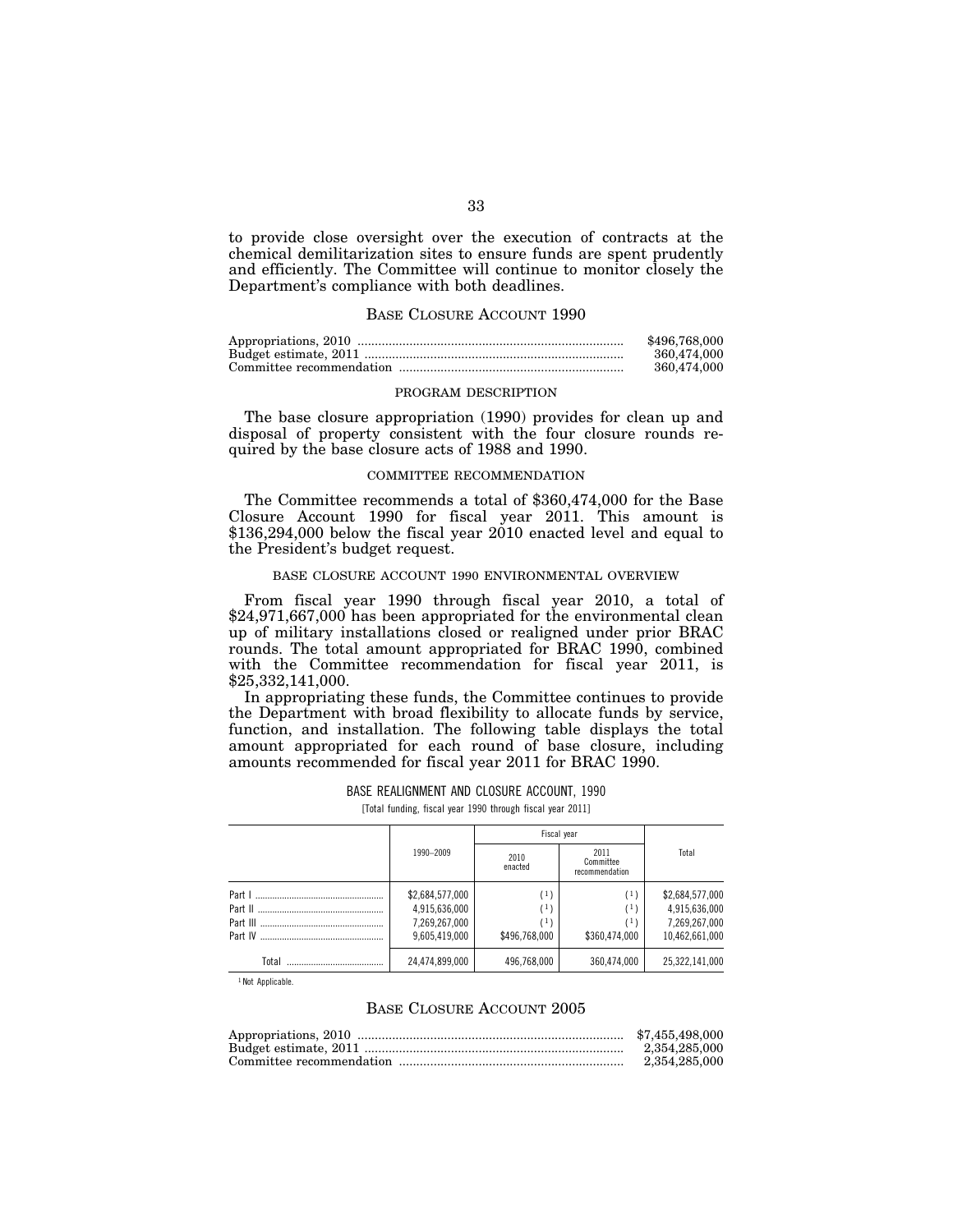#### PROGRAM DESCRIPTION

The base realignment and closure appropriation for 2005 provides for clean up and disposal of property consistent with the 2005 closure round required by the Defense Base Closure and Realignment Act of 1990 (10 U.S.C. 2687 note).

#### COMMITTEE RECOMMENDATION

The Committee recommends a total of \$2,354,285,000 for the Department of Defense Base Closure Account 2005 for fiscal year 2011. This amount is \$5,101,213,000 below the fiscal year 2010 enacted level and equal to the budget request.

The following chart details projects to be carried out using BRAC 2005 funding. The Committee continues to direct that any abovethreshold cost or scope variation, any cancellation of projects, or any transfer of funds among construction projects associated with the BRAC 2005 projects identified in the table following this narrative be subject to the standard reprogramming and notification requirements that apply to the regular military construction appropriation.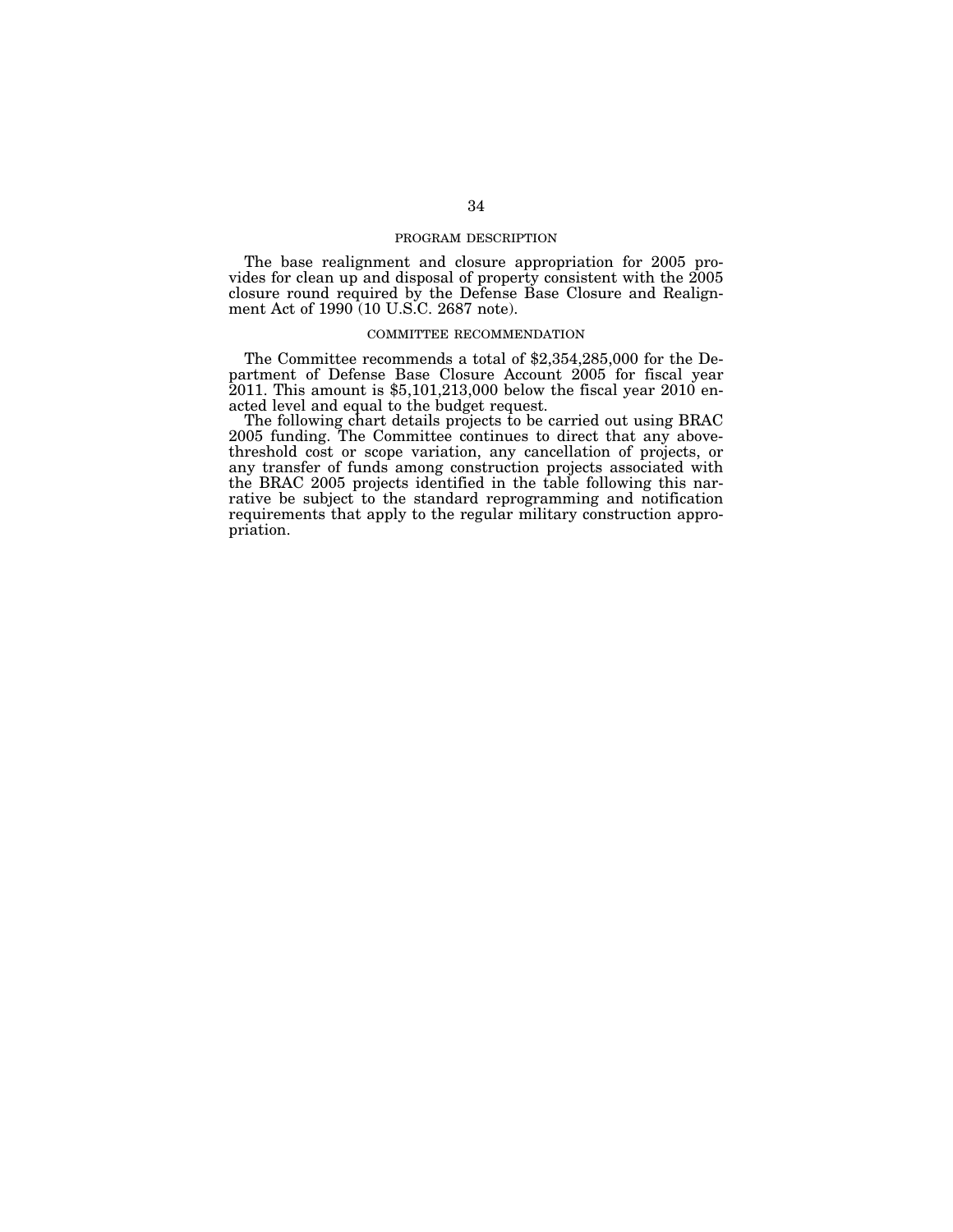| State                                                                                                                                                                                                                                                                                                                                                                                                                                                                                                                                                               | Service                                                                                                                                                                                                                                                                                                                                                                                                                                 | Location                                                   | recommendation<br>Commission | Project                                                                                                                                                                                                     | Amount                                   |
|---------------------------------------------------------------------------------------------------------------------------------------------------------------------------------------------------------------------------------------------------------------------------------------------------------------------------------------------------------------------------------------------------------------------------------------------------------------------------------------------------------------------------------------------------------------------|-----------------------------------------------------------------------------------------------------------------------------------------------------------------------------------------------------------------------------------------------------------------------------------------------------------------------------------------------------------------------------------------------------------------------------------------|------------------------------------------------------------|------------------------------|-------------------------------------------------------------------------------------------------------------------------------------------------------------------------------------------------------------|------------------------------------------|
| Maryland                                                                                                                                                                                                                                                                                                                                                                                                                                                                                                                                                            | $\vdots$<br>j<br>İ<br>┋<br>┋<br>ļ<br>Agency-TMA<br>Agency-NGA<br>Agency-WHS<br>Agency-TMA<br>Agency-TMA<br>Agency-TMA                                                                                                                                                                                                                                                                                                                   | Bethesda (WRNMMC)<br>Fort Sam Houston<br>Bethesda (WRNMMC) | 169<br>$\overline{33}$       | San Antonio Military Medical Center (North), Increment<br>Defense Access Roads-Medical Center Entrance<br>NGA Headquarters Facility<br>Hospital Replacement, Increment 5<br>Traffic Mitigation, Increment 2 |                                          |
|                                                                                                                                                                                                                                                                                                                                                                                                                                                                                                                                                                     |                                                                                                                                                                                                                                                                                                                                                                                                                                         |                                                            |                              |                                                                                                                                                                                                             | 274,116                                  |
|                                                                                                                                                                                                                                                                                                                                                                                                                                                                                                                                                                     | Air Force<br>Defense-wide<br>Navy                                                                                                                                                                                                                                                                                                                                                                                                       | Various<br>Various<br>Various<br>Various                   |                              | Environmental<br>Environmental<br>Environmental<br>Environmental                                                                                                                                            | $73,511$<br>$15,201$<br>$19,555$         |
| Total Environmental                                                                                                                                                                                                                                                                                                                                                                                                                                                                                                                                                 |                                                                                                                                                                                                                                                                                                                                                                                                                                         |                                                            |                              |                                                                                                                                                                                                             | 108,267                                  |
|                                                                                                                                                                                                                                                                                                                                                                                                                                                                                                                                                                     | Defense-wide<br>Air Force<br>Navy                                                                                                                                                                                                                                                                                                                                                                                                       | Various<br>Various<br>Various<br>Various                   |                              | Operation and Maintenance<br>Operation and Maintenance<br>Operation and Maintenance                                                                                                                         | 887,231<br>321,888<br>99,5764<br>476,764 |
| $\begin{minipage}{0.9\linewidth} \begin{tabular}{l} \toprule \multicolumn{3}{c}{\textbf{0.9\linewidth}} \begin{tabular}{l} \multicolumn{3}{c}{\textbf{0.9\linewidth}} \end{tabular} \end{minipage} \end{minipage} \begin{minipage}{0.9\linewidth} \begin{tabular}{l} \multicolumn{3}{c}{\textbf{0.9\linewidth}} \end{tabular} \end{minipage} \end{minipage} \begin{minipage}{0.9\linewidth} \begin{tabular}{l} \multicolumn{3}{c}{\textbf{0.9\linewidth}} \end{tabular} \end{minipage} \end{minipage} \begin{minipage}{0.9$<br>ance<br>Total Operation and Maintena | $\begin{minipage}{0.9\linewidth} \begin{tabular}{l} \hline \textbf{1} & \textbf{1} & \textbf{1} & \textbf{1} & \textbf{1} & \textbf{1} & \textbf{1} & \textbf{1} & \textbf{1} & \textbf{1} & \textbf{1} & \textbf{1} & \textbf{1} & \textbf{1} & \textbf{1} & \textbf{1} & \textbf{1} & \textbf{1} & \textbf{1} & \textbf{1} & \textbf{1} & \textbf{1} & \textbf{1} & \textbf{1} & \textbf{1} & \textbf{1} & \textbf{1} & \textbf{1} &$ |                                                            |                              |                                                                                                                                                                                                             | 1,785,453                                |
| Various ……………………………………………                                                                                                                                                                                                                                                                                                                                                                                                                                                                                                                                           | Air Force<br>Defense-wide<br>Navy                                                                                                                                                                                                                                                                                                                                                                                                       | Various<br>Various<br>Various<br>Various                   |                              | <b>Military Personnel Moves</b><br>Military Personnel Moves<br><b>Moves</b><br>Personnel Moves<br><b>Military Personnel</b><br>Military I                                                                   | 1,456<br>1,277                           |
|                                                                                                                                                                                                                                                                                                                                                                                                                                                                                                                                                                     |                                                                                                                                                                                                                                                                                                                                                                                                                                         |                                                            |                              |                                                                                                                                                                                                             | 2,733                                    |
|                                                                                                                                                                                                                                                                                                                                                                                                                                                                                                                                                                     | Army ………<br>Navy<br>Air Force                                                                                                                                                                                                                                                                                                                                                                                                           | Various<br>Various<br>Various                              |                              | Other<br>Other<br>Other                                                                                                                                                                                     | $\frac{51,678}{3,601}$<br>6,853          |

 $35\,$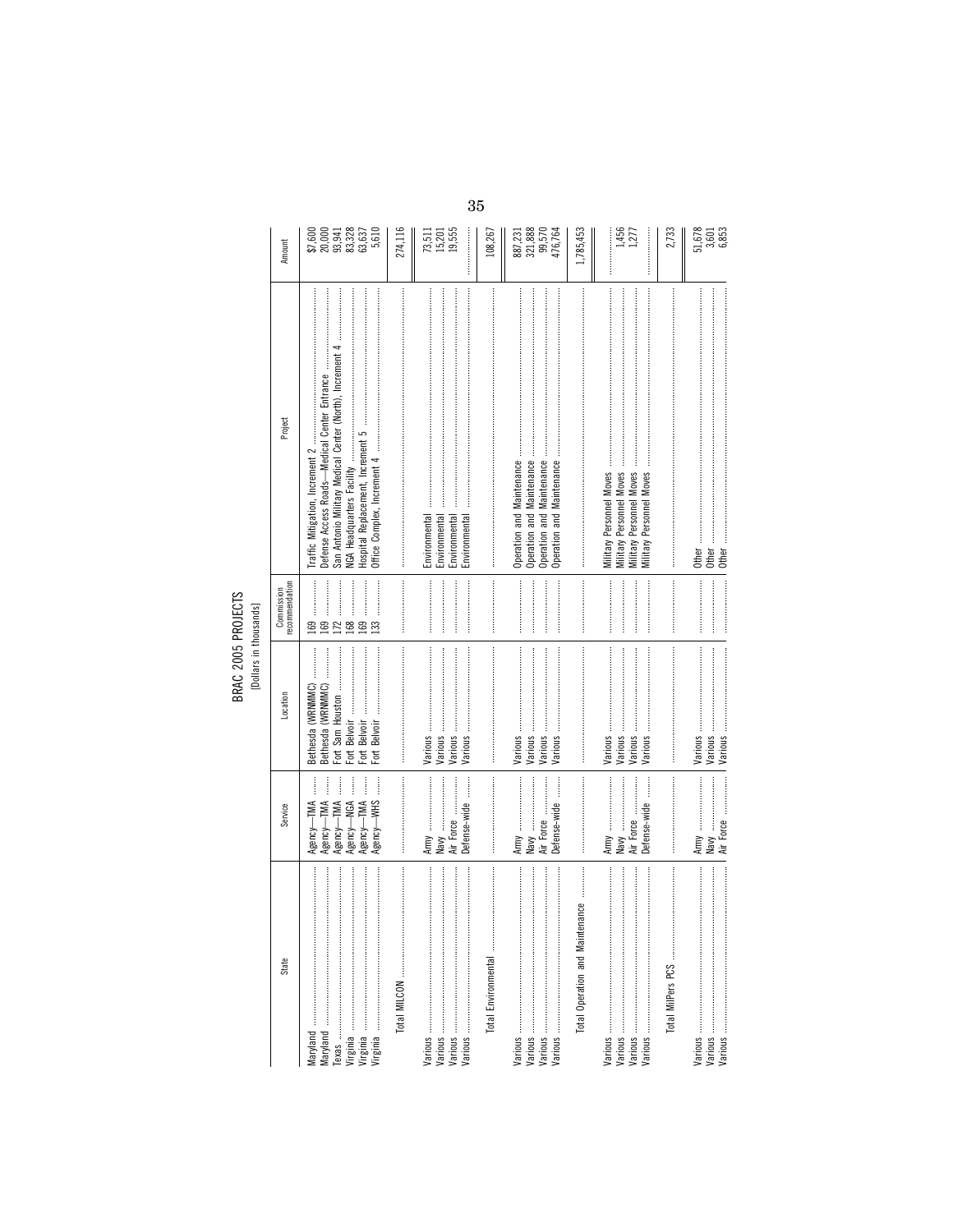# BRAC 2005 PROJECTS—Continued<br>[Dollars in thousands]

|        |         |  |         | TOTAL FISCAL YEAR 2011<br>BRAC 2005. |
|--------|---------|--|---------|--------------------------------------|
|        |         |  |         |                                      |
| 21.584 |         |  |         |                                      |
|        | Project |  | Service | State                                |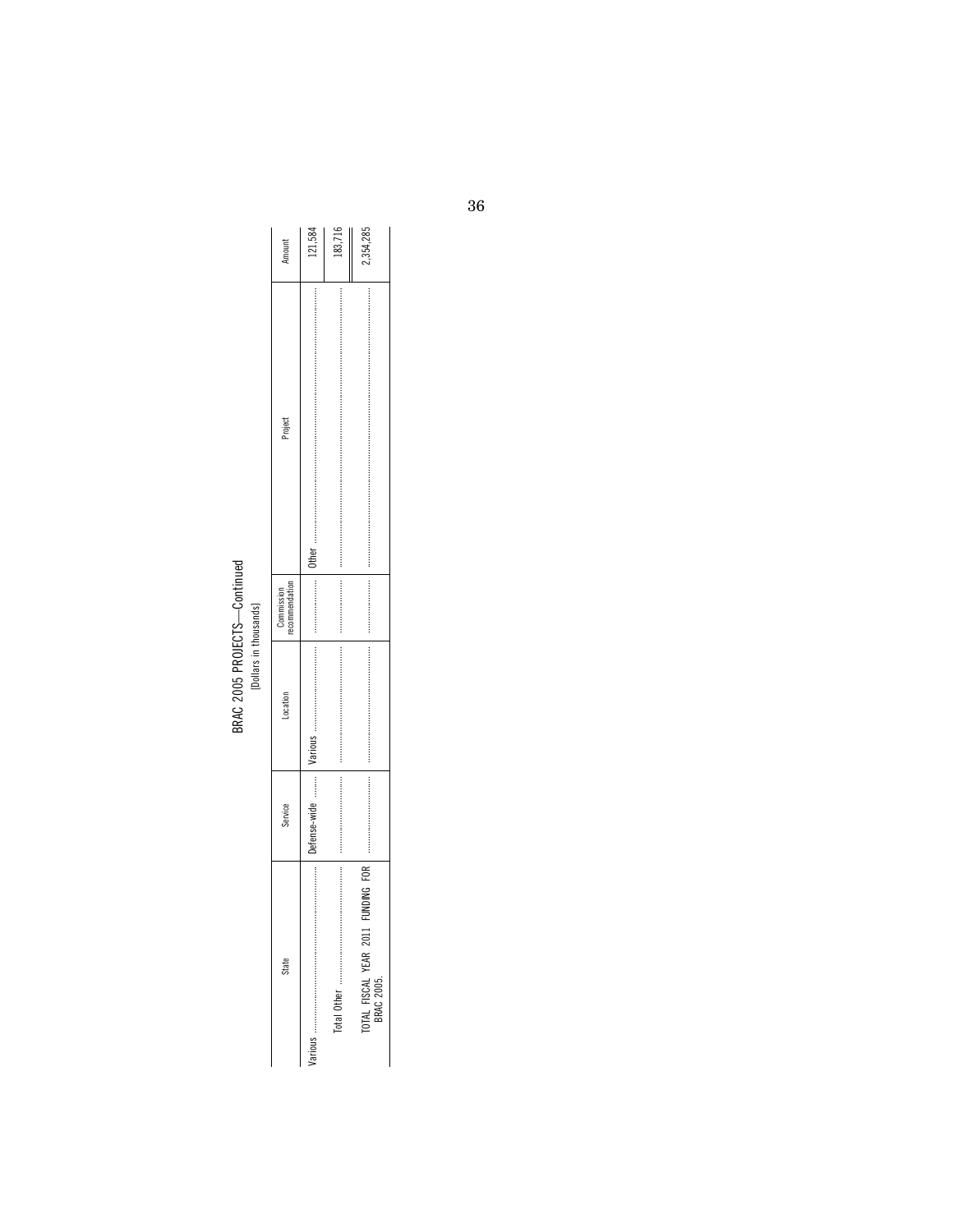## ADMINISTRATIVE PROVISIONS

SEC. 101. The Committee includes a provision that restricts payments under a cost-plus-a-fixed-fee contract for work, except in cases of contracts for environmental restoration at base closure sites.

SEC. 102. The Committee includes a provision that permits use of funds for hire of passenger motor vehicles.

SEC. 103. The Committee includes a provision that permits use of funds for defense access roads.

SEC. 104. The Committee includes a provision that prohibits construction of new bases inside the continental United States for which specific appropriations have not been made.

SEC. 105. The Committee includes a provision that limits the use of funds for purchase of land or land easements.

SEC. 106. The Committee includes a provision that prohibits the use of funds to acquire land, prepare a site, or install utilities for any family housing except housing for which funds have been made available.

SEC. 107. The Committee includes a provision that limits the use of minor construction funds to transfer or relocate activities among installations.

SEC. 108. The Committee includes a provision that prohibits the procurement of steel unless American producers, fabricators, and manufacturers have been allowed to compete.

SEC. 109. The Committee includes a provision that prohibits payments of real property taxes in foreign nations.

SEC. 110. The Committee includes a provision that prohibits construction of new bases overseas without prior notification.

SEC. 111. The Committee includes a provision that establishes a threshold for American preference of \$500,000 relating to architect and engineering services for overseas projects.

SEC. 112. The Committee includes a provision that establishes preference for American contractors for military construction in the United States territories and possessions in the Pacific, and on Kwajalein Atoll, or in countries bordering the Arabian Sea.

SEC. 113. The Committee includes a provision that requires notification of military exercises involving construction in excess of \$100,000.

SEC. 114. The Committee includes a provision that limits obligations during the last 2 months of the fiscal year.

SEC. 115. The Committee includes a provision that permits funds appropriated in prior years to be available for construction authorized during the current session of Congress.

SEC. 116. The Committee includes a provision that permits the use of expired or lapsed funds to pay the cost of supervision for any project being completed with lapsed funds.

SEC. 117. The Committee includes a provision that permits obligation of funds from more than 1 fiscal year to execute a construction project, provided that the total obligation for such project is consistent with the total amount appropriated for the project.

SEC. 118. The Committee includes a provision that directs the Department to report annually on actions taken to encourage other nations to assume a greater share of the common defense burden.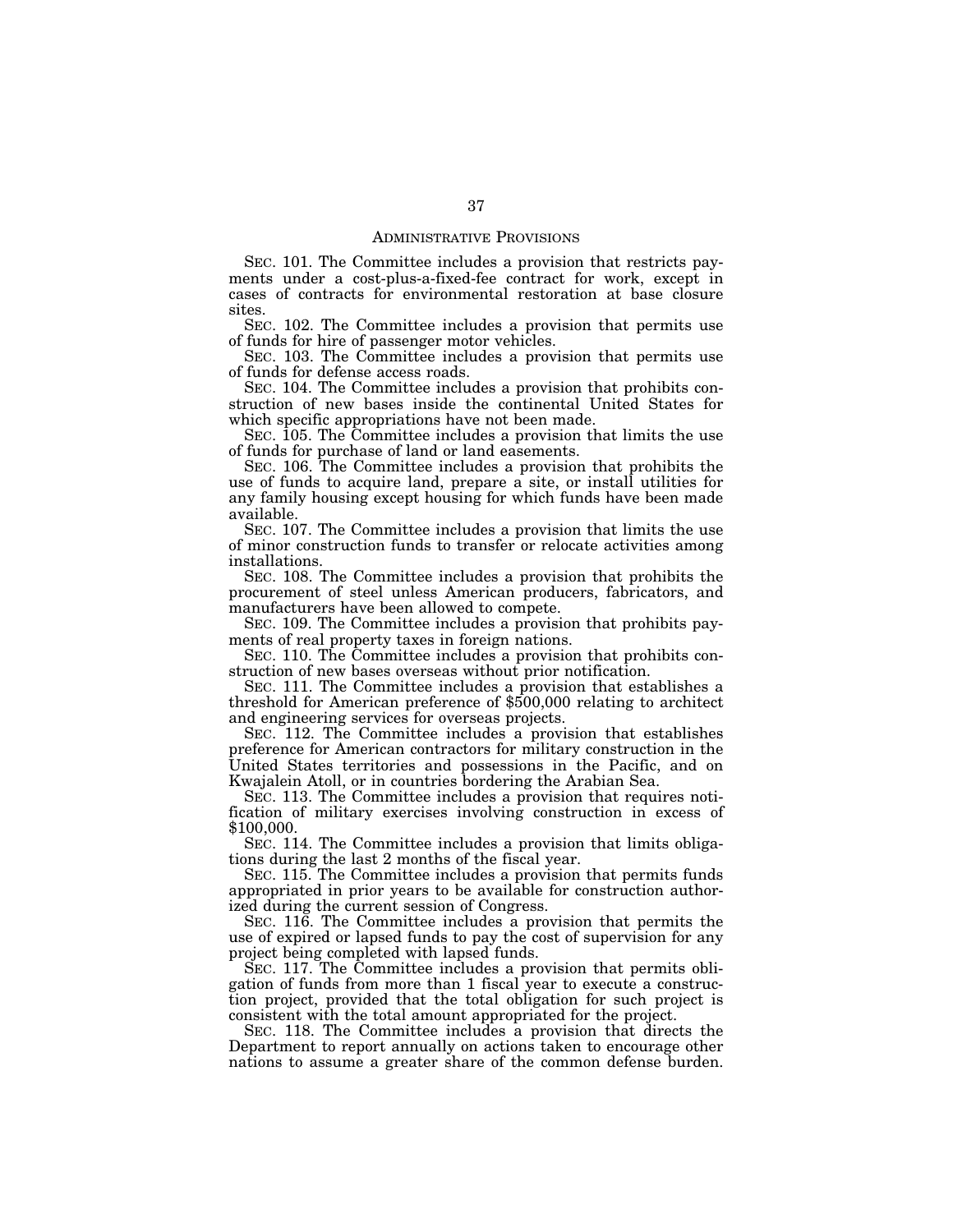SEC. 119. The Committee includes a provision that allows transfer of proceeds from earlier base closure accounts to the continuing base closure account (1990, parts I–IV).

SEC. 120. The Committee includes a provision that permits the transfer of funds from Family Housing Construction accounts to the DOD Family Housing Improvement Fund and from Military Construction accounts to the DOD Military Unaccompanied Housing Improvement Fund.

SEC. 121. The Committee includes a provision that requires the service secretaries to notify the congressional defense committees of all family housing privatization solicitations and agreements which contain any clause providing consideration for base realignment and closure, force reductions and extended deployments.

SEC. 122. The Committee includes a provision that provides transfer authority to the Homeowners Assistance Fund.

SEC. 123. The Committee includes a provision that requires that all acts making appropriations for military construction be the sole funding source of all operation and maintenance for family housing, including flag and general officer quarters, and limits the repair on flag and general officer quarters to \$35,000 per unit per year without prior notification to the congressional defense committees.

SEC. 124. The Committee includes a provision that provides authority to expend funds from the ''Ford Island Improvement'' account.

SEC. 125. The Committee includes a provision that prohibits the expenditure of funds at installations or for projects no longer necessary as a result of BRAC 2005.

SEC. 126. The Committee includes a provision that allows the transfer of expired funds to the Foreign Currency Fluctuation, Construction, Defense Account.

SEC. 127. The Committee includes a provision that allows the reprogramming of military construction and family housing construction funds among projects and activities within the account in which they are funded.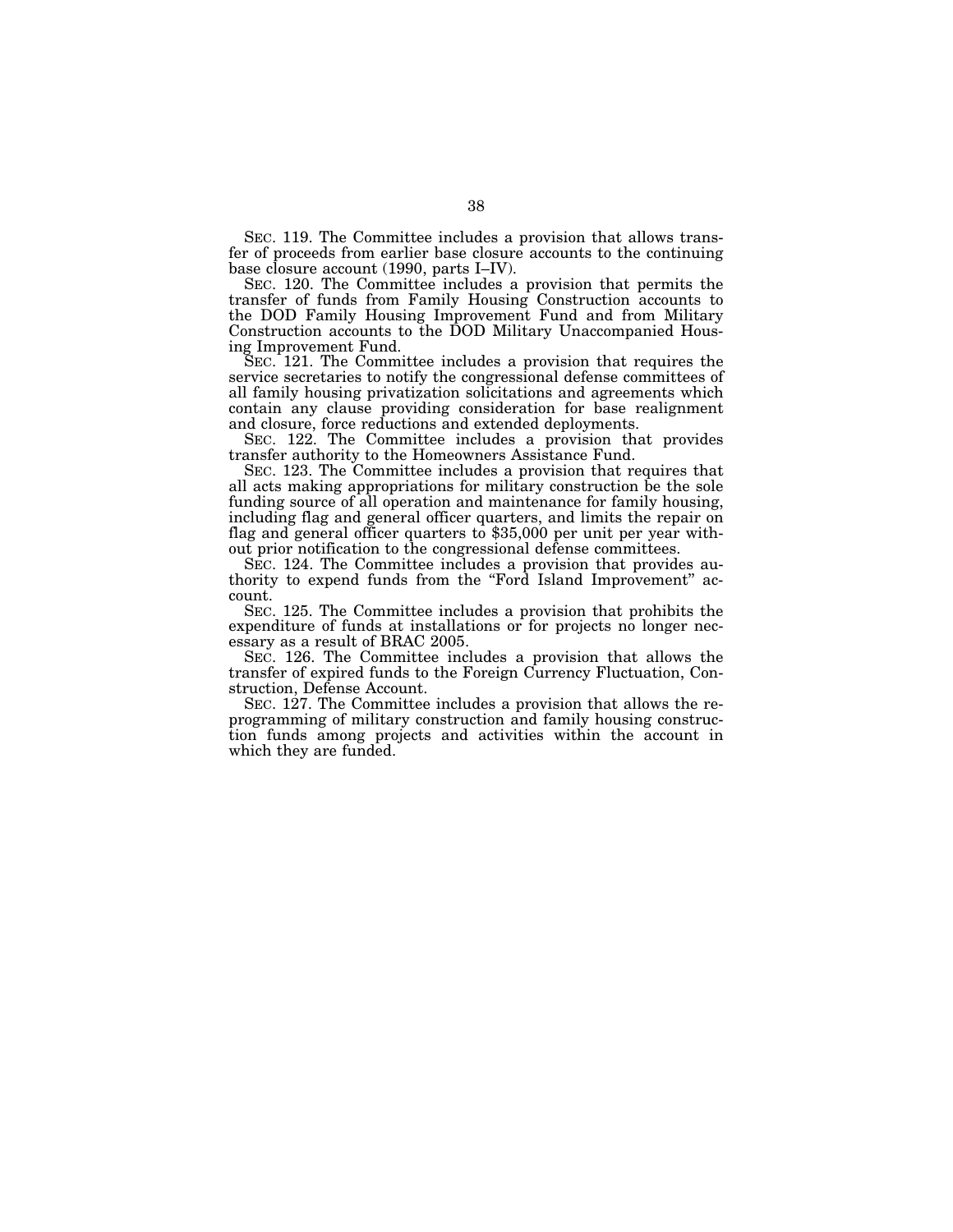# TITLE II

# DEPARTMENT OF VETERANS AFFAIRS

## ITEMS OF SPECIAL INTEREST

## **HEARINGS**

The Subcommittee on Military Construction and Veterans Affairs and Related Agencies held one hearing related to the fiscal year 2011 Department of Veterans Affairs [VA] budget request on April 15, 2010. The subcommittee heard testimony from the Honorable Eric Shinseki, Secretary of the Department of Veterans Affairs.

Additionally, on May 20, 2010, the subcommittee held a joint hearing with the Subcommittee on Transportation, Housing and Urban Development related to homeless veteran programs administered by the Department of Veterans Affairs and the Department of Housing and Urban Development.

## SUMMARY OF COMMITTEE RECOMMENDATION

The Committee recommendation includes \$123,270,764,000 for the Department of Veterans Affairs for fiscal year 2011, including \$63,849,146,000 in mandatory spending and \$59,421,618,000 in discretionary spending.

#### DEPARTMENT OVERVIEW

The Veterans Administration was established on July 21, 1930, as an independent agency by Executive Order 5398, in accordance with the Act of July 3, 1930 (46 Stat. 1016). This act authorized the President to consolidate and coordinate Federal agencies specially created for or concerned with the administration of laws providing benefits to veterans, including the Veterans' Bureau, the Bureau of Pensions, and the National Home for Disabled Volunteer Soldiers. On March 15, 1989, the Veterans Administration was elevated to Cabinet-level status as the Department of Veterans Affairs.

The VA's mission is to serve America's veterans and their families as their principal advocate in ensuring they receive the care, support, and recognition they have earned in service to the Nation. As of September 30, 2009, there were an estimated 23.1 million living veterans, with 23 million of them residing in the United States and Puerto Rico. There were an estimated 35.2 million dependents (spouses and dependent children) of living veterans in the United States and Puerto Rico, and there were over 530,000 survivors of deceased veterans receiving VA survivor benefits in the United States and Puerto Rico. Thus, more than 58.7 million people, or 18.9 percent of the total estimated resident population of the United States and Puerto Rico, were recipients or potential recipi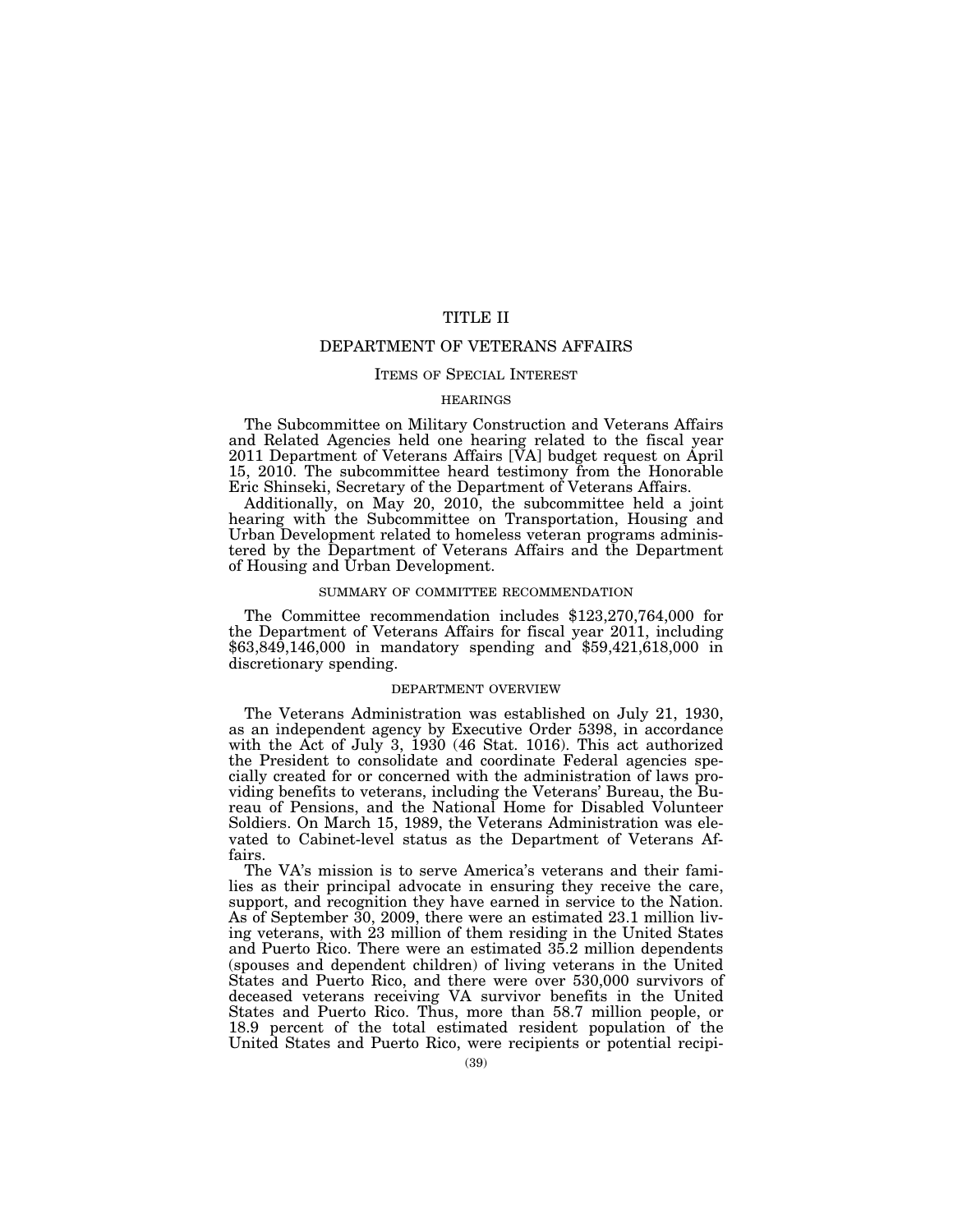ents of veterans benefits from the Federal Government. The VA's operating units include the Veterans Benefits Administration, Veterans Health Administration, National Cemetery Administration, and staff support offices.

The Veterans Benefits Administration [VBA] provides an integrated program of nonmedical veterans benefits. The VBA administers a broad range of benefits to veterans and other eligible beneficiaries through 57 regional offices and a records processing center in St. Louis, Missouri. The benefits provided include: compensation for service-connected disabilities; pensions for wartime, needy, and totally disabled veterans; vocational rehabilitation assistance; educational and training assistance; home buying assistance; estate protection services for veterans under legal disability; information and assistance through personalized contacts; and six life insurance programs.

The Veterans Health Administration [VHA] develops, maintains, and operates a national healthcare delivery system for eligible veterans; carries out a program of education and training of healthcare personnel; conducts medical research and development; and furnishes health services to members of the Armed Forces during periods of war or national emergency. A system of 153 hospitals, 1,031 outpatient clinics, 135 nursing homes, and 90 VA residential rehabilitation treatment programs is maintained to meet the VA's medical mission.

The National Cemetery Administration [NCA] provides for the interment of the remains of eligible deceased servicemembers and discharged veterans in any national cemetery with available grave space; permanently maintains these graves; provides headstones and markers for the graves of eligible persons in national and private cemeteries; administers the grant program for aid to States in establishing, expanding, or improving State veterans cemeteries; and provides certificates to families of deceased veterans recognizing their contributions and service to the Nation. The National Cemetery Administration includes 164 cemeterial installations and activities.

Staff support offices include the Office of Inspector General, Boards of Contract Appeals and Veterans Appeals, and General Administration offices, which support the Secretary, Deputy Secretary, Under Secretary for Benefits, Under Secretary for Health, Under Secretary for Memorial Affairs, and General Counsel.

## VETERANS BENEFITS ADMINISTRATION

## ADMINISTRATION OVERVIEW

The Veterans Benefits Administration [VBA] is responsible for the payment of compensation and pension benefits to eligible service-connected disabled veterans, as well as education benefits and housing loan guarantees.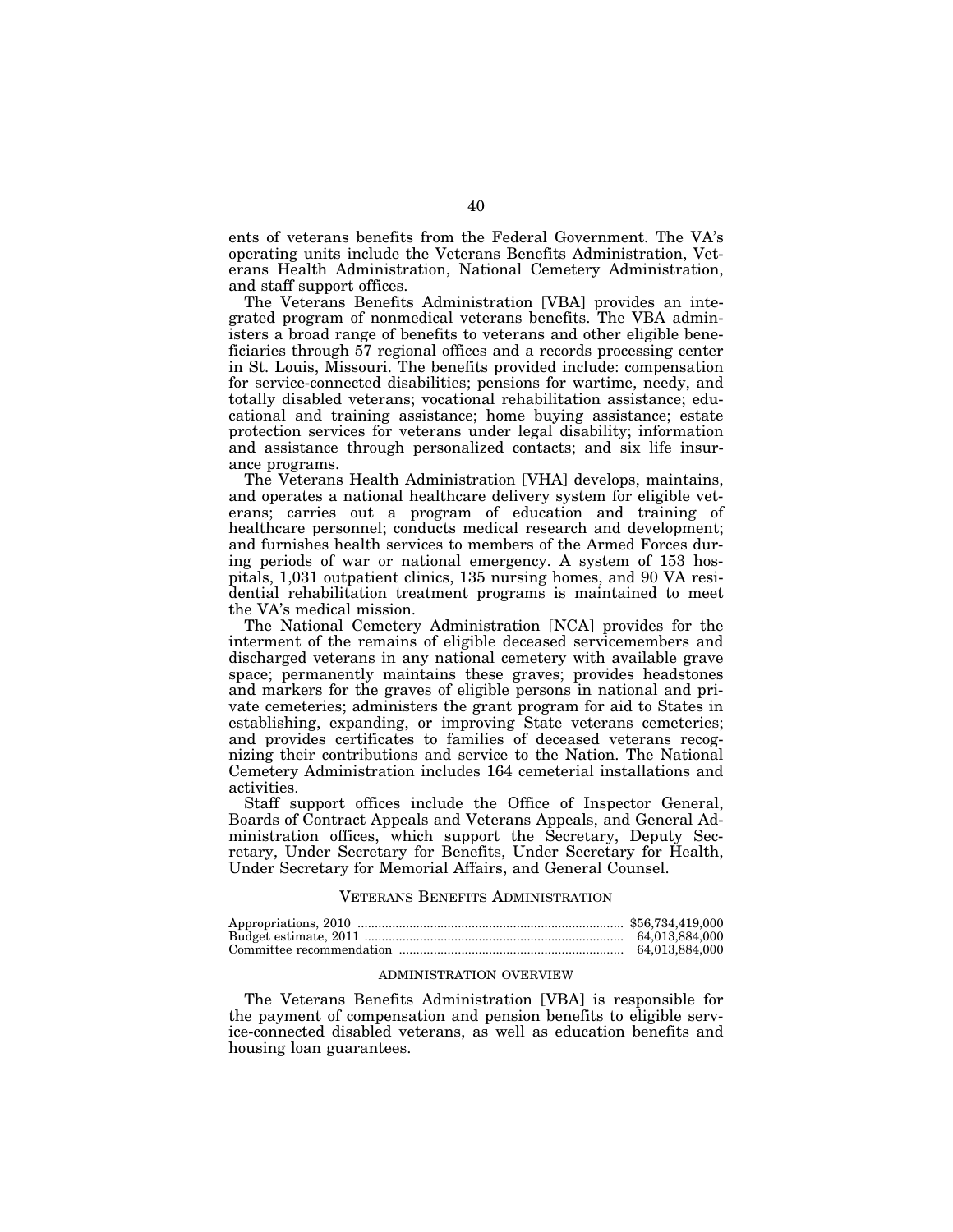### COMMITTEE RECOMMENDATION

The Committee recommends \$64,013,884,000 for the Veterans<br>Benefits Administration. This amount is composed of Administration. This amount is composed of \$53,492,234,000 for Compensation and pensions; \$10,440,245,000 for Readjustment benefits; \$62,589,000 for Veterans insurance and indemnities; \$19,078,000 for the Veterans housing benefit program fund, with \$165,000,000 in credit subsidies and \$163,646,000 for administrative expenses; \$48,000 for the Vocational rehabilitation loans program account, with \$337,000 for administrative expenses; and \$707,000 for the Native American veteran housing loan program account.

### COMPENSATION AND PENSIONS

#### (INCLUDING TRANSFER OF FUNDS)

| 53.492.234.000 |
|----------------|
| 53.492.234.000 |

### PROGRAM DESCRIPTION

Compensation is payable to living veterans who have suffered impairment of earning power from service-connected disabilities. The amount of compensation is based upon the impact of disabilities on a veteran's earning capacity. Death compensation or dependency and indemnity compensation is payable to the surviving spouses and dependents of veterans whose deaths occur while on active duty or result from service-connected disabilities. A clothing allowance may also be provided for service-connected veterans who use a prosthetic or orthopedic device. In fiscal year 2011, the Department estimates that the Compensation program will provide payments to 3,434,556 veterans, 380,525 survivors, and 1,213 dependents receiving special benefits.

Pensions are an income security benefit payable to needy wartime veterans who are precluded from gainful employment due to non-service-connected disabilities which render them permanently and totally disabled. Public Law 107–103, the Veterans Education and Benefits Expansion Act of 2001, restored the automatic presumption of permanent and total nonservice connected disability for purposes of awarding a pension to veterans age 65 and older, subject to the income limitations that apply to all pensioners. Death pensions are payable to needy surviving spouses and children of deceased wartime veterans. The rate payable for both disability and death pensions is determined on the basis of the annual income of the veteran or their survivors. In fiscal year 2011, the Department estimates that the Pensions program will provide benefits to 308,829 veterans and 194,210 survivors.

#### COMMITTEE RECOMMENDATION

The Committee recommends \$53,492,234,000 for Compensation and pensions. This is an increase of \$6,096,128,000 above the fiscal year 2010 enacted level and equal to the budget request.

The appropriation includes \$30,423,000 in payments to the General operating expenses, veterans benefits administration; Medical support and compliance; and Information technology systems ac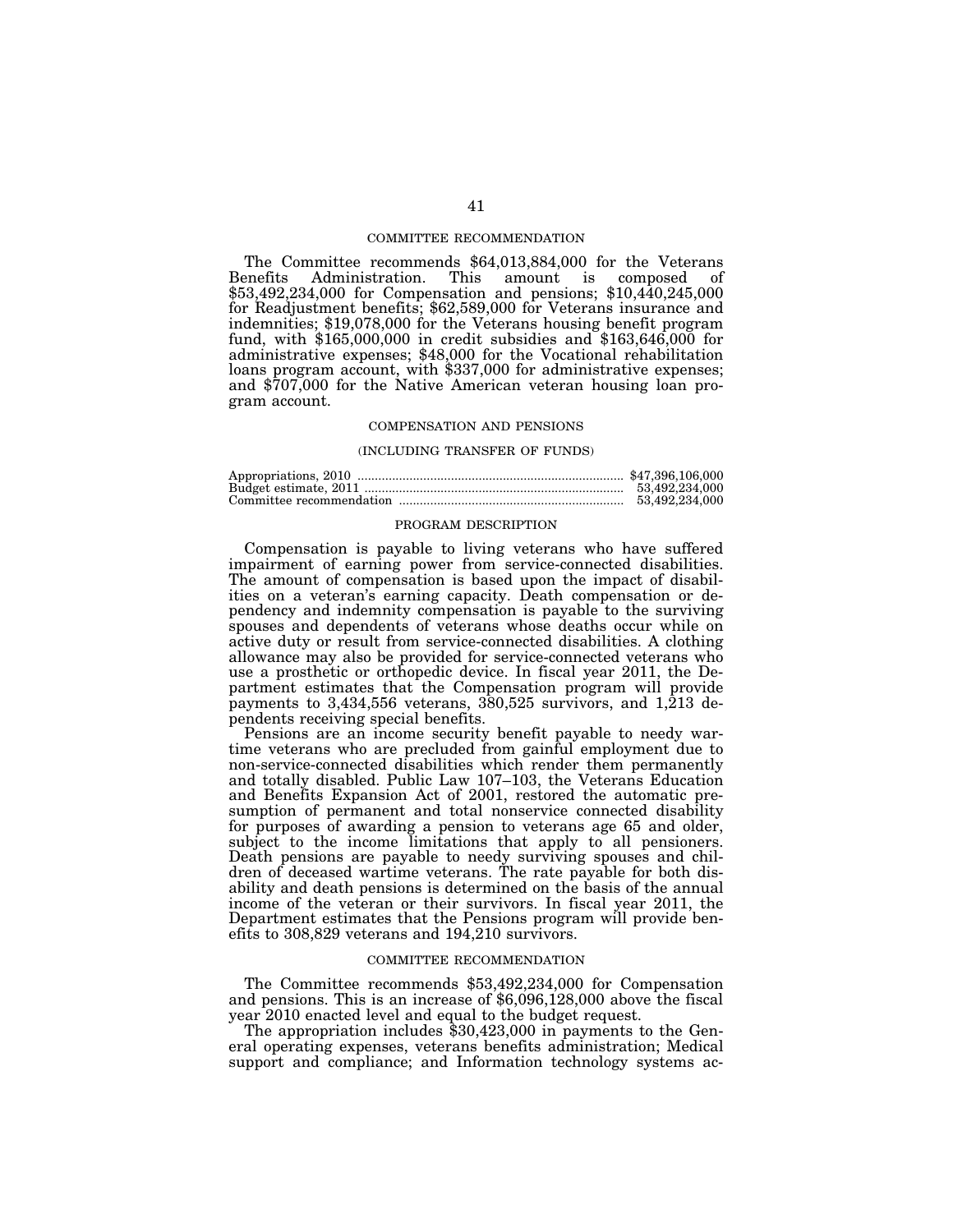counts for expenses related to implementing provisions of the Omnibus Budget Reconciliation Act of 1990, the Veterans' Benefits Act of 1992, the Veterans' Benefits Improvements Act of 1994, and the Veterans' Benefits Improvements Act of 1996.

### READJUSTMENT BENEFITS

|                          | \$9,232,369,000 |
|--------------------------|-----------------|
|                          | 10.440.245.000  |
| Committee recommendation |                 |

### PROGRAM DESCRIPTION

The Readjustment benefits appropriation finances the education and training of veterans and servicemembers under chapters 30, 31, 32, 33, 34, 35, 36, 37, 39, 41, 42 and 43 of title 38, United States Code. These benefits include the All-Volunteer Force Educational Assistance Program (Montgomery GI bill) and the Post 9/ 11 Educational Assistance Program. Basic benefits are funded through appropriations made to the readjustment benefits appropriation and by transfers from the Department of Defense. This account also finances vocational rehabilitation, specially adapted housing grants, specially adapted automobile grants for certain disabled veterans, and educational assistance allowances for eligible dependents of those veterans who died from service-connected causes or who have a total permanent service-connected disability, as well as dependents of servicemembers who were captured or missing in action.

### COMMITTEE RECOMMENDATION

The Committee recommends \$10,440,245,000 for Readjustment benefits. This is an increase of \$1,207,876,000 above the fiscal year 2010 enacted level and equal to the budget request.

### VETERANS INSURANCE AND INDEMNITIES

| \$49,288,000 |
|--------------|
| 62.589.000   |
| 62.589.000   |

### PROGRAM DESCRIPTION

The Veterans insurance and indemnities appropriation consists of the former appropriations for military and naval insurance, applicable to World War I veterans; National Service Life Insurance, applicable to certain World War II veterans; Servicemen's indemnities, applicable to Korean conflict veterans; and veterans mortgage life insurance to individuals who have received a grant for specially adapted housing.

## COMMITTEE RECOMMENDATION

The Committee recommends \$62,589,000 for Veterans insurance and indemnities. This is an increase of \$13,301,000 above the fiscal year 2010 enacted level and equal to the budget request. The Department estimates there will be 7,051,185 policies in force in fiscal year 2011 with a value of \$1,336,891,000,000.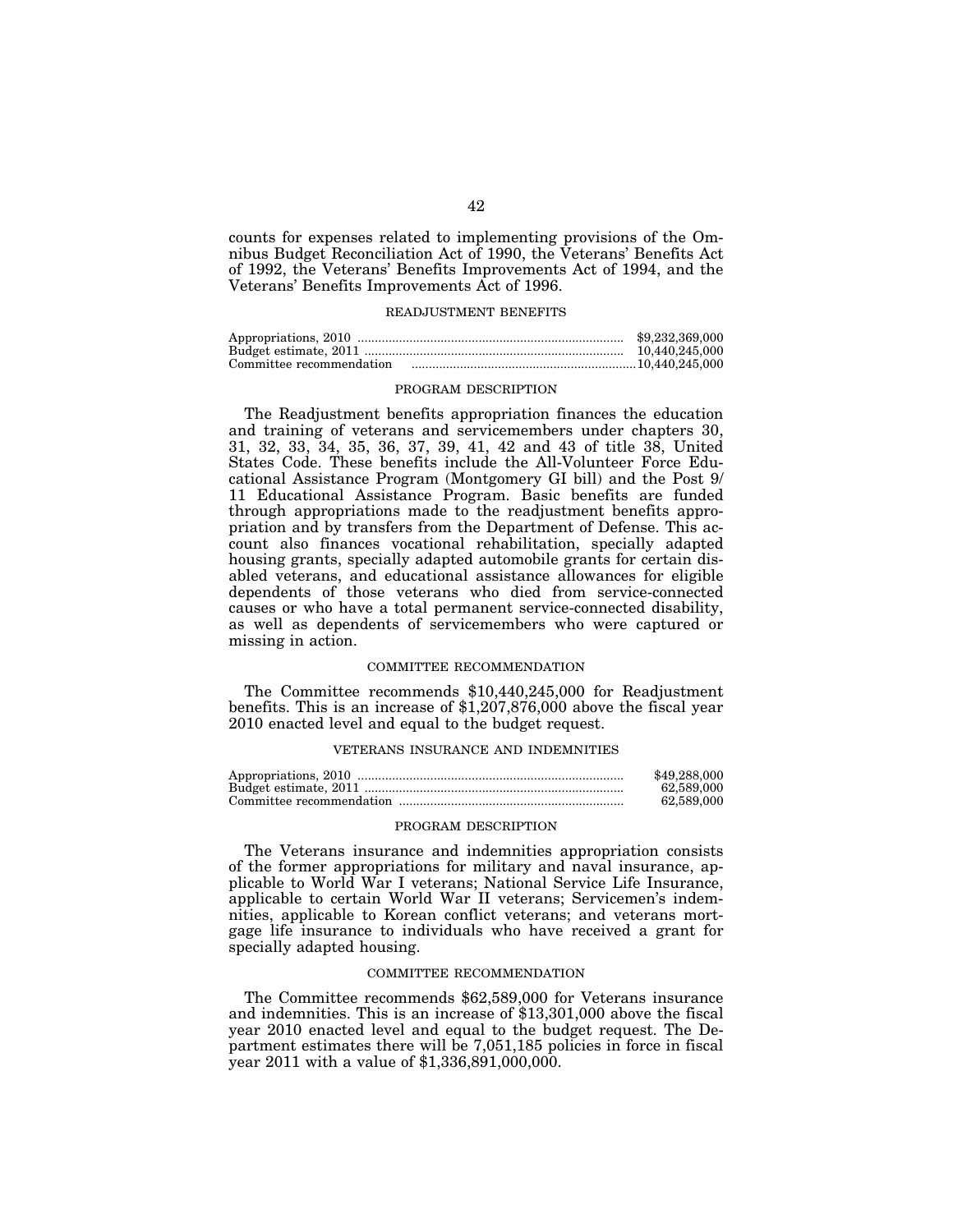## VETERANS HOUSING BENEFIT PROGRAM FUND

|                          | Program account | Administrative<br>expenses |
|--------------------------|-----------------|----------------------------|
|                          | \$23,553,000    | \$165,082,000              |
|                          | 19.078.000      | 163.646.000                |
| Committee recommendation | 19,078,000      | 163.646.000                |

## PROGRAM DESCRIPTION

The Veterans housing benefit program fund provides for all costs associated with the VA's direct and guaranteed housing loan programs, with the exception of the Native American veteran housing loan program.

VA loan guaranties are made to servicemembers, veterans, reservists, and unremarried surviving spouses for the purchase of homes, condominiums, and manufactured homes, and for refinancing loans. VA guarantees part of the total loan, permitting the purchaser to obtain a mortgage with a competitive interest rate, even without a downpayment, if the lender agrees. The VA requires that a downpayment be made for a manufactured home. With a VA guaranty, the lender is protected against loss up to the amount of the guaranty if the borrower fails to repay the loan.

#### COMMITTEE RECOMMENDATION

The Committee recommends such sums as may be necessary for funding subsidy payments, estimated to total \$19,078,000; and \$163,646,000 for administrative expenses for fiscal year 2011. Bill language limits gross obligations for direct loans for speciallyadapted housing to \$500,000.

## VOCATIONAL REHABILITATION LOANS PROGRAM ACCOUNT

|                          | Program account              | Administrative<br>expenses      |
|--------------------------|------------------------------|---------------------------------|
| Committee recommendation | \$29,000<br>48.000<br>48.000 | \$328,000<br>337.000<br>337.000 |

#### PROGRAM DESCRIPTION

The Vocational rehabilitation loans program account covers the cost of direct loans for vocational rehabilitation of eligible veterans and, in addition, includes administrative expenses necessary to carry out the direct loan program. Loans of up to \$1,095 (based on the indexed chapter 31 subsistence allowance rate) are currently available to service-connected disabled veterans enrolled in vocational rehabilitation programs, as provided under 38 U.S.C. chapter 31, when the veteran is temporarily in need of additional assistance. Repayment is made in 10 monthly installments, without interest, through deductions from future payments of compensation, pension, subsistence allowance, educational assistance allowance, or retirement pay. Virtually all loans are repaid in full and most in less than 1 year.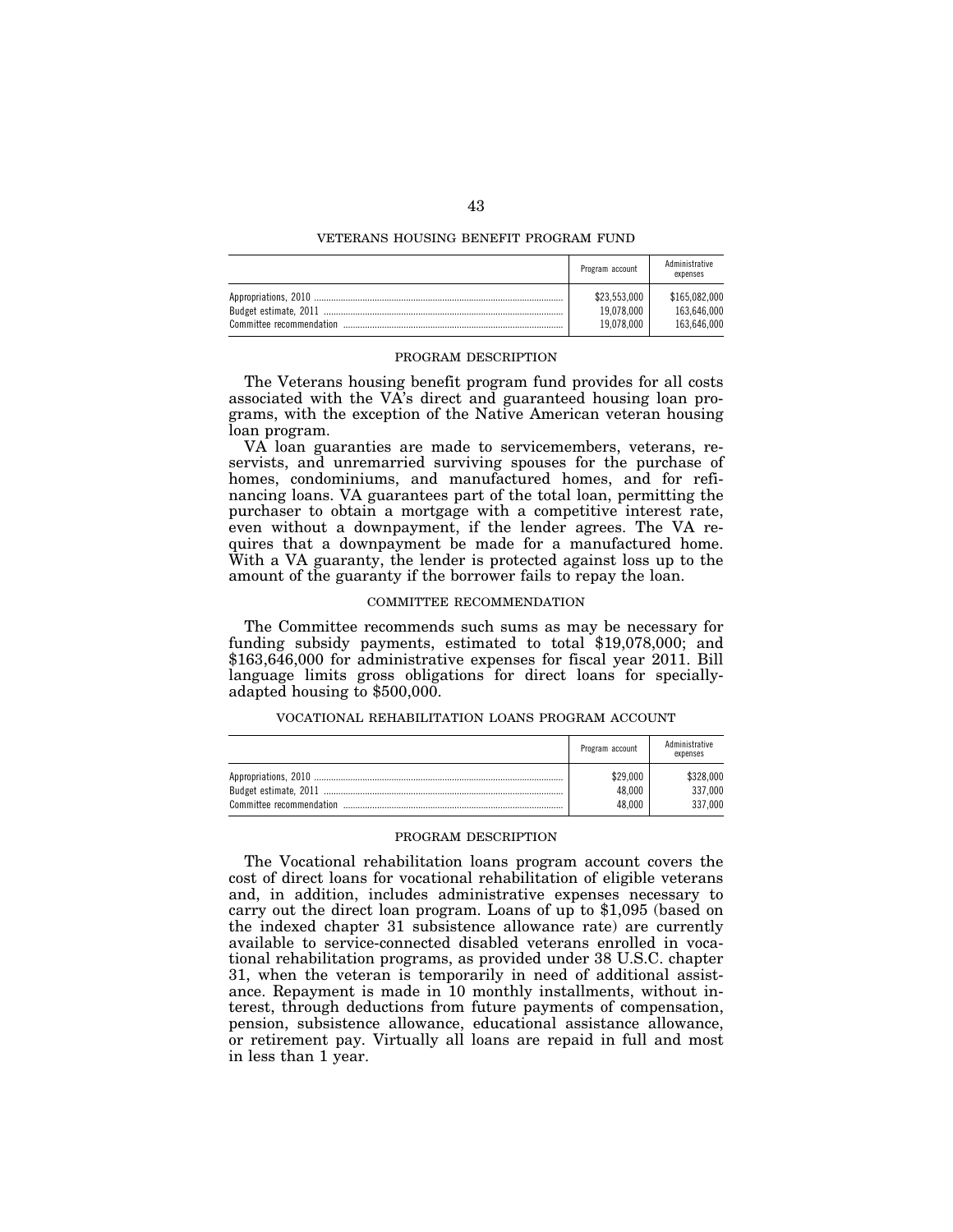### COMMITTEE RECOMMENDATION

The Committee recommends \$48,000 for program costs and \$337,000 for administrative expenses for the Vocational rehabilitation loans program account. The administrative expenses may be transferred to and merged with the General operating expenses, veterans benefits administration account. Bill language is included limiting program direct loans to \$3,042,272. It is estimated that the VA will make 3,286 loans in fiscal year 2011, with an average amount of \$926.

#### NATIVE AMERICAN VETERAN HOUSING LOAN PROGRAM ACCOUNT

| \$664,000 |
|-----------|
| 707.000   |
| 707.000   |

## PROGRAM DESCRIPTION

The Native American Veteran Housing Loan Program is authorized by 38 U.S.C. chapter 37, section 3761 to provide direct loans to Native American veterans living on trust lands. The loans are available to purchase, construct, or improve homes to be occupied as veteran residences, or to refinance a loan previously made under this program in order to lower the interest rate. The principal amount of a loan under this authority is limited to the Federal Home Loan Mortgage Corporation's single-family conventional conforming loan limit. Veterans pay a funding fee of 1.25 percent of the loan amount, although veterans with a service-connected disability are exempt from paying the fee. Before a direct loan can be made, the veteran's tribal organization must sign a memorandum of understanding with the VA regarding the terms and conditions of the loan. The Native American Veteran Housing Loan Program began as a pilot program in 1993 and was made permanent by Public Law 109–233, the Veterans Housing Opportunity and Benefits Act of 2006.

### COMMITTEE RECOMMENDATION

The Committee recommends \$707,000 for administrative expenses associated with this program. This is \$43,000 above the fiscal year 2010 enacted level and equal to the budget request.

#### VETERANS HEALTH ADMINISTRATION

| 590,000,000 |
|-------------|
|             |
| 710.000.000 |
|             |

## ADMINISTRATION OVERVIEW

The Veterans Health Administration [VHA] operates the largest Federal medical care delivery system in the country, with 153 hospitals, 90 VA residential rehabilitation treatment programs, 135 nursing homes, and 1,031 outpatient clinics, which include independent, satellite, community-based, and rural outreach clinics.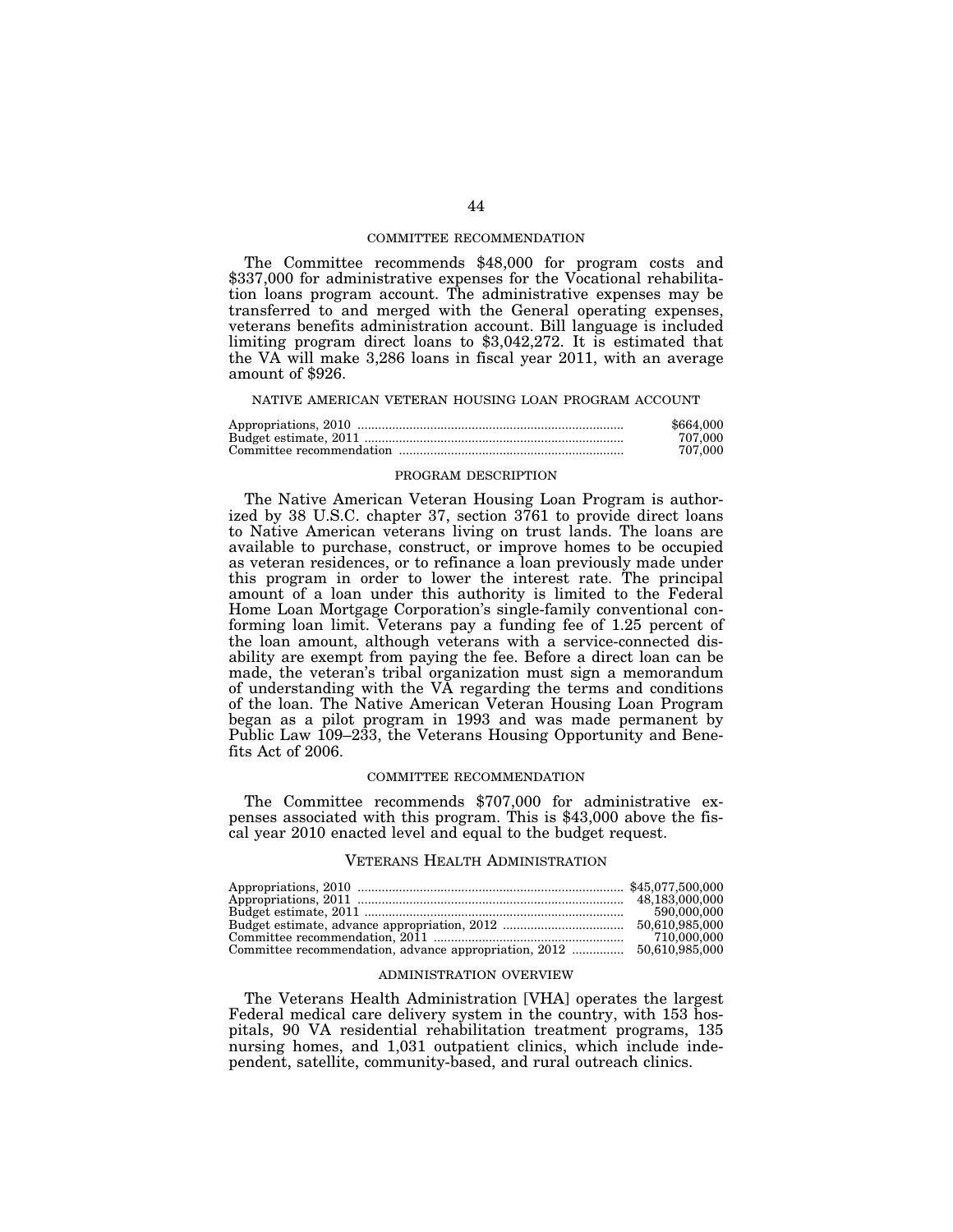The Department of Veterans Affairs Medical Care Collections Fund [MCCF] was established by the Balanced Budget Act of 1997 (Public Law 105–33). In fiscal year 2004, Public Law 108–199 allowed the Department to deposit first-party and pharmaceutical copayments; third-party insurance payments and enhanced use collections; long-term care co-payments; Compensated Work Therapy Program collections; Compensation and Pension Living Expenses Program collections; and Parking Program fees into the MCCF.

The Parking Program provides funds for the construction, alteration, and acquisition (by purchase or lease) of parking garages at VA medical facilities authorized by 38 U.S.C. 8109. The Secretary is required under certain circumstances to establish and collect fees for the use of such garages and parking facilities. Receipts from the parking fees are to be deposited into the MCCF and are used for medical services activities.

## COMMITTEE RECOMMENDATION

The Committee recommends \$710,000,000 for the Veterans Health Administration for fiscal year 2011, without collections. This amount is composed of \$100,000,000 for Medical services; \$20,000,000 for Medical facilities; and \$590,000,000 for Medical and prosthetic research. Medical care collections are expected to be \$3,393,000,000. Additionally, the Committee provided an advance appropriation of \$48,183,000,000 for veterans medical care for fiscal year 2011 in the fiscal year 2010 bill. Therefore, VHA will have total resources of \$52,286,000,000, plus any carryover from fiscal year 2010, available in fiscal year 2011. In addition, the Committee recommendation also includes an advance appropriation of \$50,610,985,000 for veterans medical care for fiscal year 2012.

## AREAS OF INTEREST

*VA Nursing Academy*.—The Committee commends the VA for addressing the nursing shortage through the Veterans Affairs Nursing Academy. This 5-year pilot program is designed to establish partnerships with competitively selected nursing schools to expand the number of teaching faculty in VA facilities and affiliated nursing schools in order to increase student enrollment in baccalaureate nursing programs. The Committee also urges the VA to continue its collaboration with the Department of Defense through the Uniformed Services University of the Health Services by providing nurse faculty and nursing students in graduate nursing education programs.

*Advanced Nursing Education*.—The Committee urges the VA, in conjunction with accredited schools of nursing, to explore the development of a fast track doctoral training program which would facilitate completion of a doctorate in nursing by qualified nurses employed within the VA network who possess a bachelor of science in nursing.

*Licensing Requirements at DOD/VA Collocated Facilities*.—The Committee supports efforts to eliminate additional burdens placed on healthcare providers by requiring two different licensing processes at collocated facilities for the Department of Defense and the Department of Veterans Affairs. Providing the highest quality of healthcare for service men and women, and veterans is the Com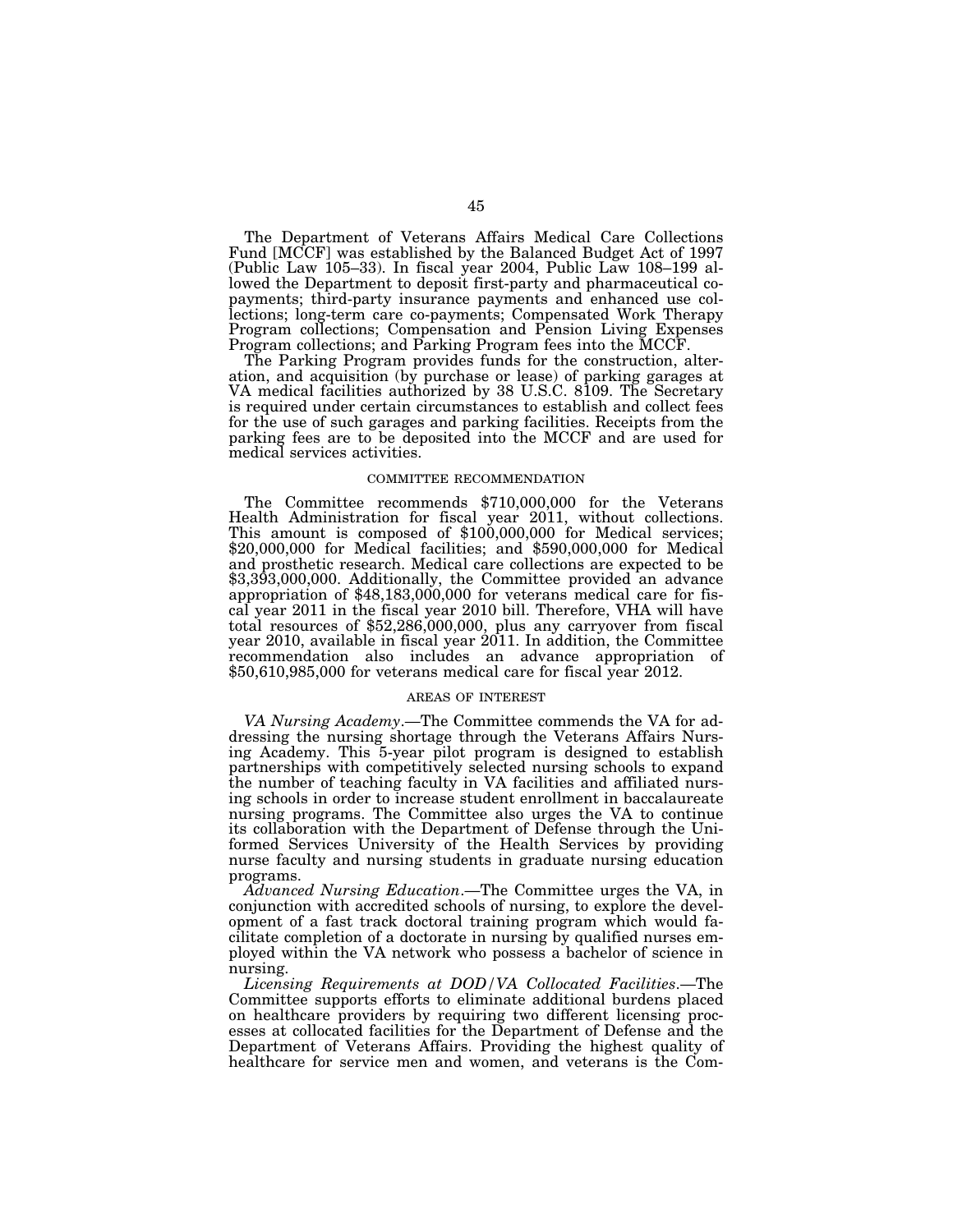mittee's number one priority. In an effort to ensure that providers are able to efficiently and effectively care for their patients without imposing additional burdens on health providers, the Committee directs the Department of Defense and the Department of Veterans Affairs to examine ways in which duplicative licensing requirements may be eliminated at collocated facilities and to report these findings to the Committees on Appropriations of both Houses of Congress no later than March 18,  $2011$ .

*Services for Women Veterans*.—The Committee is aware that the percentage of women veterans receiving care at the VA is expected to double in the next 5 years. Many of these women veterans have experienced combat and will present needs that VA has likely not seen before in this population. The Committee remains dedicated to ensuring that the evolving needs of women veterans are met. Accordingly, the Committee encourages the VA to continue and expand their ongoing study of women's issues, develop and provide a capital plan for facility upgrades, and expand outreach to ensure these veterans are aware of the benefits they have earned.

*Infrastructure Improvements*.—In May 2010, the Department of Veterans Affairs announced the Surgical Complexity Initiative to ensure that VA medical centers with inpatient surgical programs have the best available infrastructure in relation to the complexity of the surgical procedures being performed. While the Committee is pleased with this initiative to enhance patient safety, the Department must ensure that this initiative does not result in limitations on specialty of care or quality of care. The Committee is concerned that campus-style facilities in small and mid-sized cities, including the medical centers in Danville, Illinois; Des Moines, Iowa; Wichita, Kansas; Spokane, Washington; Sioux Falls, South Dakota; and Salem, Virginia, have not received necessary infrastructure improvements critical to the care of their patient populations. Not later than 90 days after enactment of this act, the Secretary of Veterans Affairs shall report to the Committees on Appropriations of both Houses of Congress ways in which infrastructure improvements at small and mid-sized medical centers may be used to expand access for rural veterans to specialty care and improve overall quality of care.

*Outreach to Rural Veterans*.—The Committee urges the Department to partner with State and local organizations to conduct outreach to veterans in underserved areas in order to find and support veterans living in rural and highly rural areas to ensure they receive the care and benefits to which they are entitled.

*Toxic Exposures*.—The Committee directs the Department to take all necessary and appropriate steps in coordination with the Department of Defense to identify and treat veterans suffering ill effects from potential exposure to dangerous chemical agents during their military service. The Department must ensure that healthcare providers at all levels are knowledgeable of occupational and environmental health threats in locations in which their patients have served. The Committee encourages the Department to systematically update providers on specific issues developing in deployed areas and ensure that providers document confirmed and possible exposures in individual medical records and make use of registry programs for long-term medical follow-up and surveillance.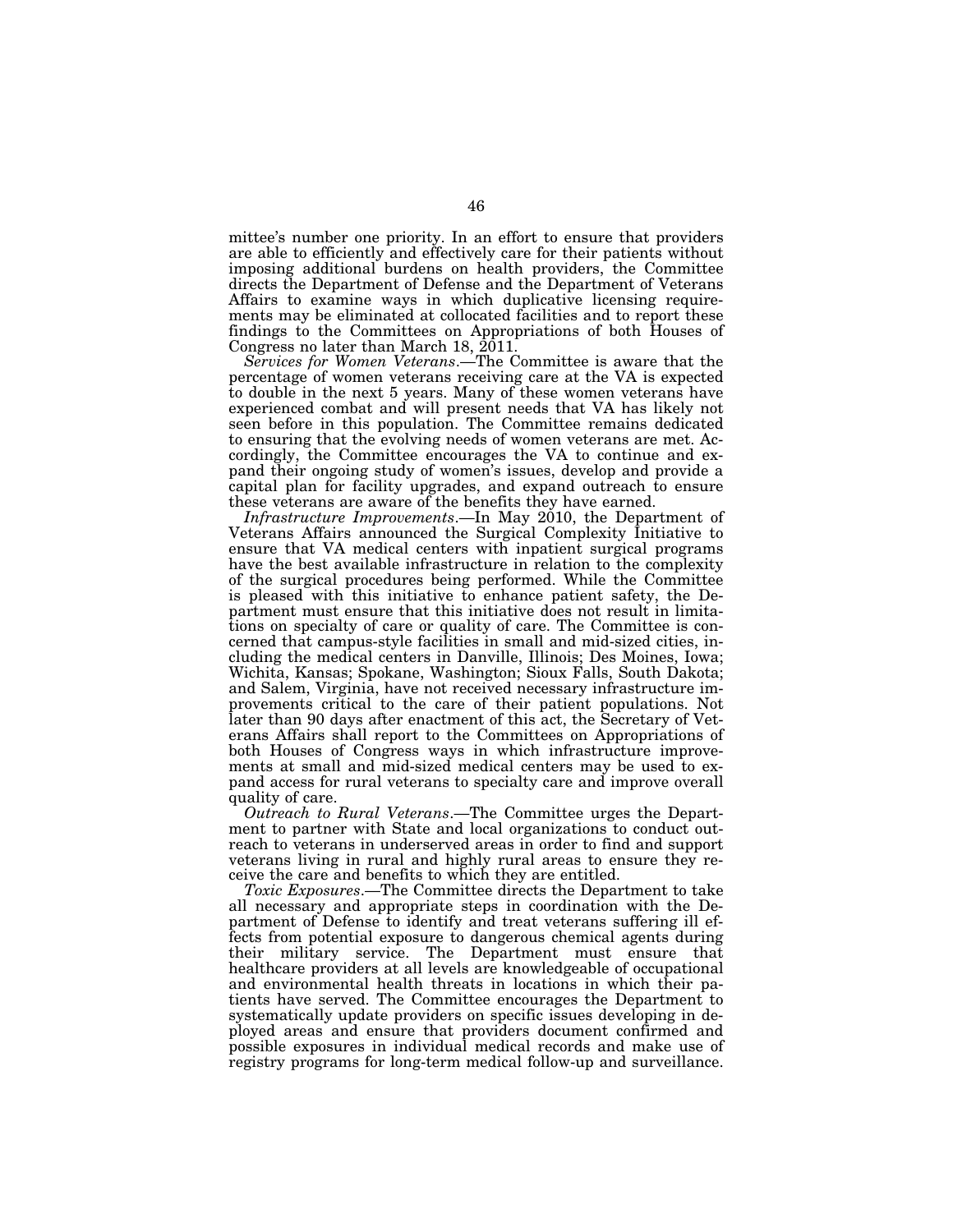*Cost Saving Initiative*.—Over the past decade, the Department has undertaken an effort to modernize its medical facilities through new construction and renovation. This recapitalization effort is imperative to the delivery of high quality medical care. Often when a new surgical ward or other treatment facility undergoes construction, the VA has to find alternative areas for treatment or contract care to non-VA medical providers. The Committee believes that the VA could achieve cost savings during renovation or construction by either leasing or purchasing mobile units. The Committee encourages the Department to launch a pilot project in at least two VISNs that have renovation or construction projects underway, to lease or purchase mobile surgical units through a full and open competition while construction is underway. Additionally, the VA should develop metrics for a cost benefit analysis to determine whether this approach has achieved savings versus contracting care through local medical providers.

*Rural Telehealth/Electronic Health Records*.—The Committee is aware that the Health Resources and Services Administration [HRSA] within the Department of Health and Human Services has begun an initiative to provide rural healthcare providers with telehealth equipment and electronic health record systems that will complement the VA's Rural Health Initiative. The Committee urges the VA to collaborate with HRSA to ensure that both initiatives succeed in improving the health of veterans in remote and rural areas.

*Blind Rehabilitative Services*.—The Committee cautions that private providers for blind rehabilitation may not have the full specialized nursing, physical therapy, pain management, speech pathology, pharmacy services, lab or radiology support services, along with ophthalmology, optometry, and other important surgery specialists to provide the clinical care necessary for the returning combat eye injured or wounded. The Committee urges that any non-VA medical providers treating veterans demonstrate peer reviewed quality outcome measurements that are a standard part of the Veterans Health Administration's Blind Rehabilitative Service. In cases where it is necessary to refer a visually impaired or blinded veteran to a non-VA blind rehabilitative center, VA should ensure that the center be accredited by either the National Accreditation Council for Agencies Serving the Blind and Visually Handicapped or the Commission For Accreditation of Rehabilitation Facilities, and that the employed specialists be certified by the Academy for Certification of Vision Rehabilitation and Education Professionals.

#### MEDICAL SERVICES

#### (INCLUDING TRANSFER OF FUNDS)

|                                                                       | 100.000.000 |
|-----------------------------------------------------------------------|-------------|
| Committee recommendation, advance appropriation, 2012  39,649,985,000 |             |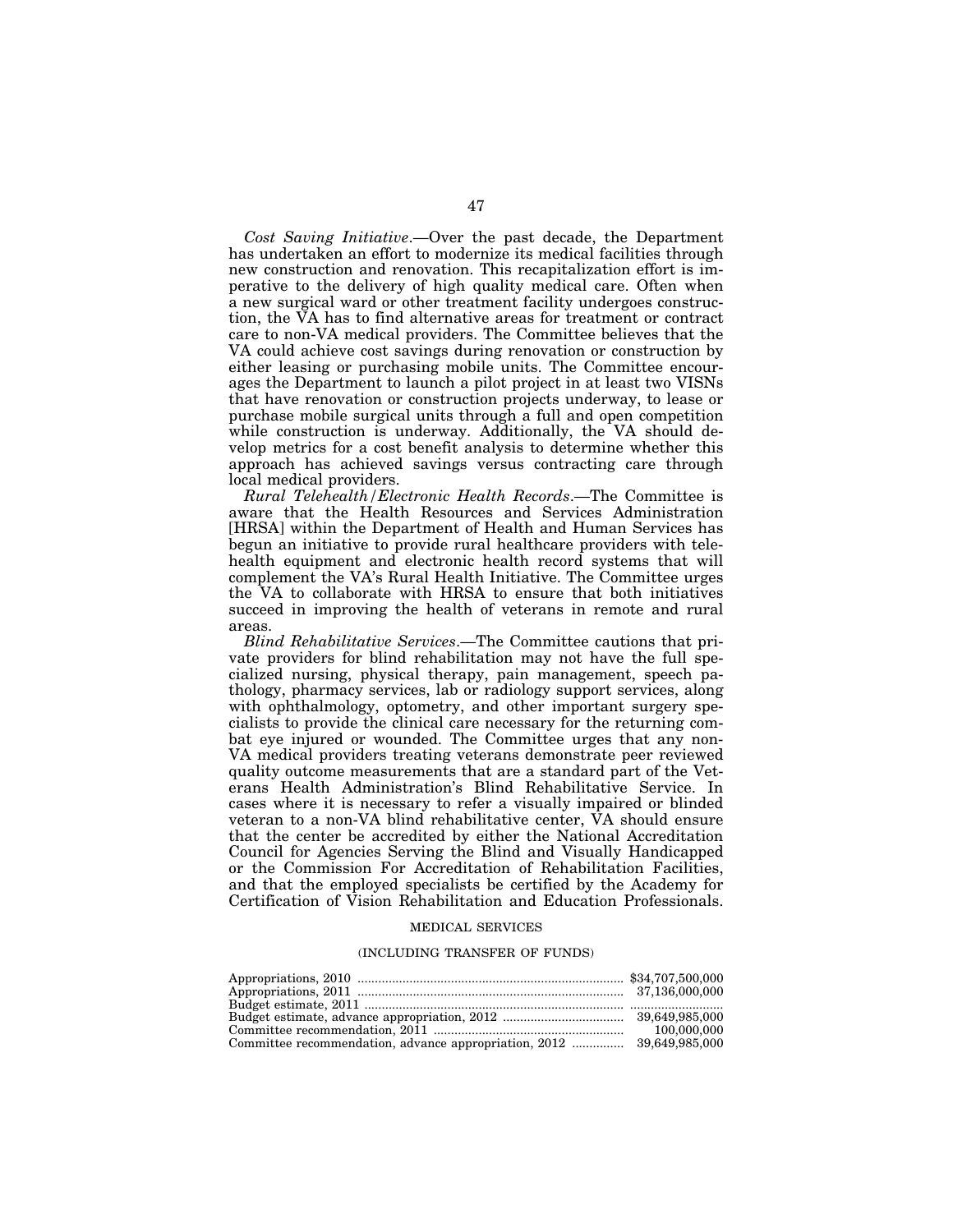### PROGRAM DESCRIPTION

The Medical services account provides for medical services of enrolled eligible veterans and certain dependent beneficiaries in VA medical centers, VA outpatient clinics, contract hospitals, State homes, and outpatient programs on a fee basis. Hospital and outpatient care is also provided by the private sector for certain dependents and survivors of veterans under the civilian health and medical programs for the VA.

## COMMITTEE RECOMMENDATION

In fiscal year 2010, the Committee provided an advance appropriation of \$37,136,000,000 for fiscal year 2011. This year, the Committee recommends an additional \$100,000,000 for the Medical services account. When combined, this amount is \$2,528,500,000 over the fiscal year 2010 enacted level. In addition, the VA has the authority to retain co-payments and third-party collections, estimated to total \$3,393,000,000 in fiscal year 2011.

The Committee recommendation also includes an advance appropriation of \$39,649,985,000 for Medical Services for fiscal year 2012. This is \$2,413,985,000 above the level for fiscal year 2011 and equal to the fiscal year 2012 budget request.

The recommendation along with the advance appropriation provided in last year's bill fully funds the Department's estimate for Medical Services, which includes: \$5,235,402,000 for mental healthcare; \$2,574,756,000 to provide medical care to Operation Enduring Freedom and Operation Iraqi Freedom veterans; \$179,000,000 for readjustment counseling; \$1,998,368,000 for prosthetics; and \$799,210,000 for homeless programs.

The Committee has also provided additional funds to implement new requirements carried in Public Law 111–163, the Caregivers and Veterans Omnibus Health Services Act of 2010, which was signed by the President on May 5, 2010. This includes an additional \$24,576,000, as well as \$35,424,000 included in the base estimate, for a total of \$60,000,000, for caregiver support; \$36,000,000 for provisions relating to women veteran healthcare; \$3,000,000 for grants to Veteran Service Organizations to transport veterans in highly rural areas to VA medical centers; and \$23,424,000 for other new requirements contained in Public Law 111–163. The Committee is aware that the VA is currently developing regulations to implement these new requirements and directs the VA to include the budget resources necessary for fiscal year 2012 in the fiscal year 2012 budget request.

The recommendation also includes an additional \$3,000,000 for the Homeless Grant and Per Diem Program and \$10,000,000 to open new vet centers across the country and on Native American reservations.

*Homeless Veterans*.—According to the VA, roughly 107,000 veterans are homeless on any given night. The average homeless veteran served in the post-Vietnam era (1975–1990), is 51, male, single, and has an income of less than \$125 per week. Female veterans are the fastest growing segment of the homeless population, and minority veterans represent 53 percent of the total homeless population. Over the past year, the VA has elevated the plight of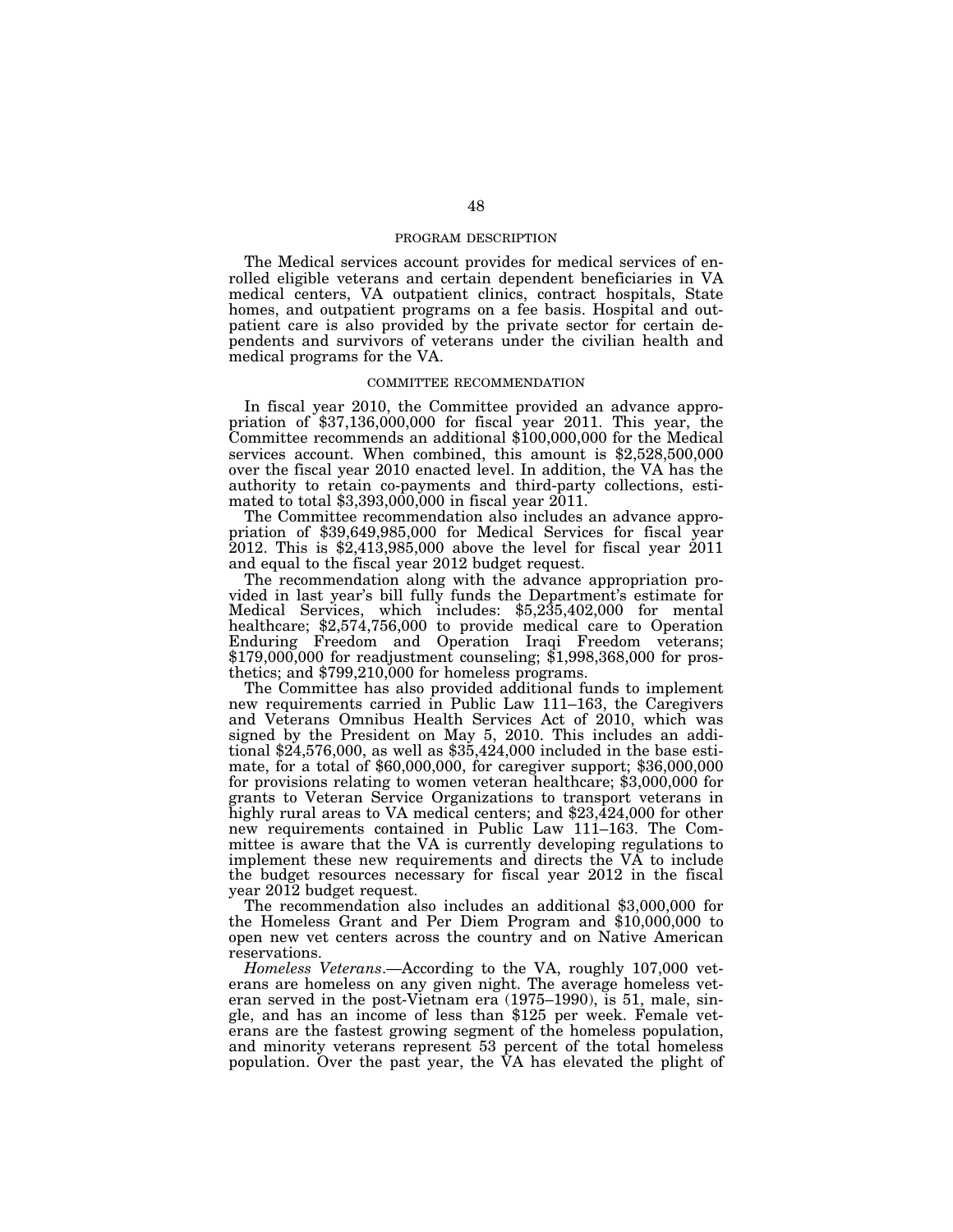homeless veterans by making the elimination of homelessness a central goal of the Department. The Committee applauds this effort and has provided  $$3,400,944,000$ , including  $$799,210,000$  to support VA's direct homeless programs, within the fiscal year 2011 appropriation. Further, the Committee has provided an additional \$3,000,000 for the homeless grant and per diem program and \$10,000,000 within the Minor Construction account to support the Department's renovation efforts on VA campuses of underutilized and surplus buildings for the conversion into housing options for homeless veterans.

The Committee remains concerned that the nutritional, housing, medical, and social work needs of homeless veterans living in rural areas are not adequately being addressed by current VA programs, especially in areas where the VA lacks services, leading to an underestimation of the number of homeless veterans requiring care and services. The Committee directs the Secretary to conduct an assessment of the needs of homeless veterans living in these areas and to submit a plan to the Committees on Appropriations of both Houses of Congress within 180 days after enactment of this act. The plan should address alternative means of service delivery, if appropriate, in areas where VA services are unavailable, such as reimbursing local providers for these services.

*Vet Centers*.—The Committee recommendation includes an additional \$10,000,000 for the Department to establish new vet centers across the country. The Committee is concerned that Native American veterans often have to travel long distances to receive the care in which they are entitled. Over the past several years, the Committee has encouraged greater collaboration between the VA and the Indian Health Service [IHS] to ensure that these veterans do not fall through the cracks. The Committee believes that this collaboration should continue and expand. However, the Department must do a better job at providing Native American veterans access to VA facilities. For instance, there are currently only three Vet Centers operating on Native American reservations. The goal of Vet Centers is to provide a broad range of counseling, outreach, and referral services to eligible veterans in order to help them make a satisfying post-war readjustment to civilian life. These centers play a vital role in providing services to veterans. Therefore, within these funds, the Committee directs the VA to work with American Indian, Alaska Native, and Native Hawaiian organizations to open additional vet centers in Native communities.

*Women Veterans Healthcare Technology*.—The Committee is aware of the advances in medical technologies, specifically advances in digital colposcopy. This device allows medical providers to detect cervical cancer at an earlier stage, which can greatly improve prognosis. Some digital colposcopies on the market today are compatible with the VA's electronic medical record, which can allow providers to compare abnormalities from visit to visit. The Committee urges the VA to move as quickly as possible to acquire this technology and implement it in the field and directs the Department to report back to the Committees on Appropriations of both Houses of Congress by January 21, 2011, on the number of devices acquired and the locations of their use.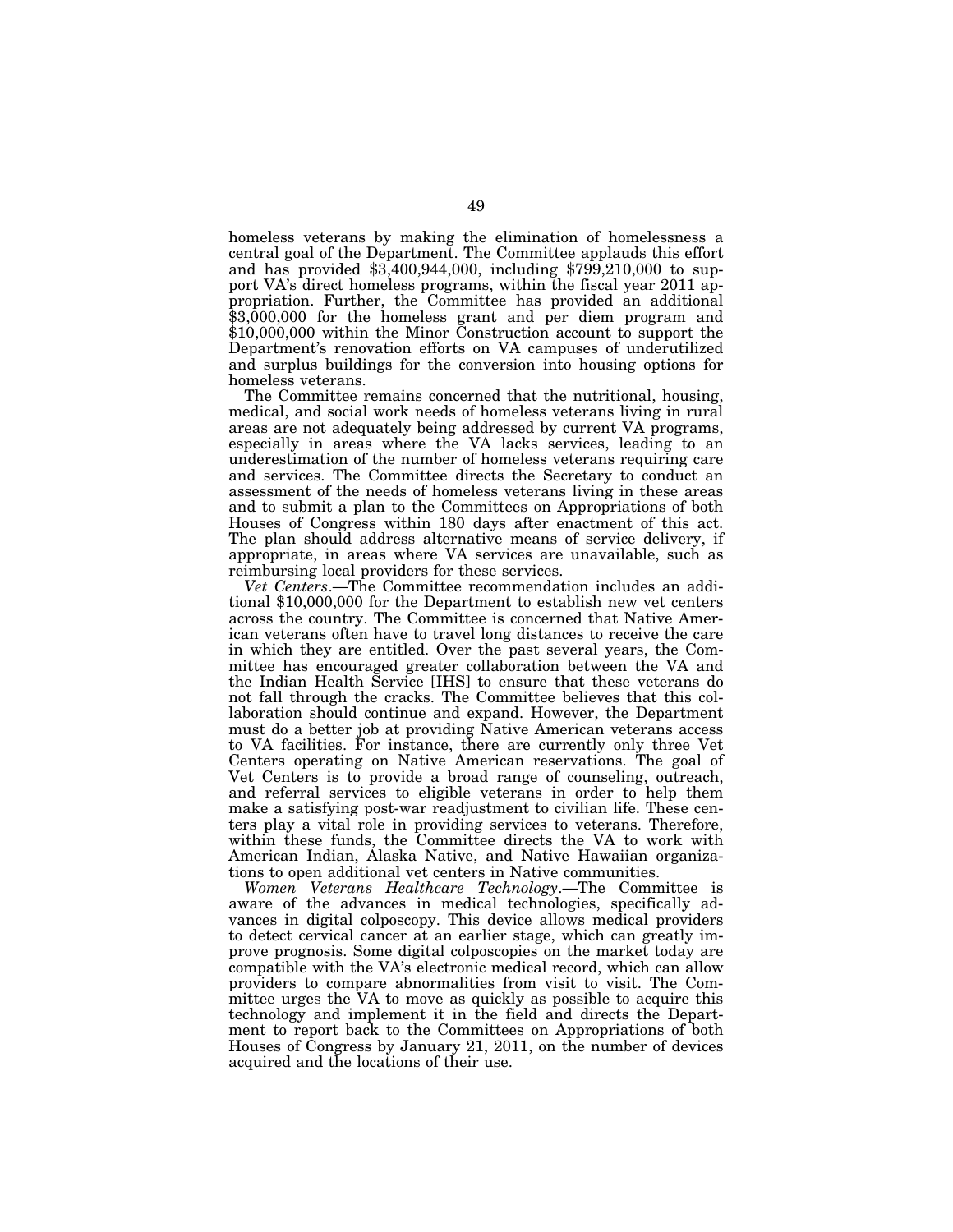*Virtual Colonoscopy*.—Virtual colonoscopy utilizes noninvasive technology to detect colorectal cancer. The high prevalence of colorectal cancer in the veterans population, coupled with the fact that fewer than one-half of those age 50 and older who should be screened for the disease opt to receive the traditional exams, points to a need for the VA to more actively utilize this noninvasive procedure. The Committee urges the VA to acquire virtual colonoscopy technology and deploy it as quickly as possible.

*Guide and Service Dog Program*.—The Committee directs the Department of Veterans Affairs to fully and rapidly implement section 1714 of title 38, United States Code, regarding the provision of guide dogs and service dogs to qualified veterans seeking such services. Additionally, the Committee directs the Department to continue assisting those veterans with mental illnesses, including Post Traumatic Stress Disorder, who would benefit from having a service dog. The Committee urges the Department to consult with nonprofit organizations with expertise in the training and provision of service dogs and education in the use of service dogs in order to review current policies and regulations. The Department is directed to report back to the Committees on Appropriations of both Houses of Congress by February 25, 2011, on the status of implementing

section 1714 of title 38.<br>Northern Rockies and the Dakotas Polytrauma Network Site. The Committee is aware that there is no Department of Veterans Affairs Polytrauma Rehabilitation Center or Polytrauma Network Site for the care of wounded veterans with traumatic brain injuries in Montana, North Dakota, South Dakota, Idaho, or Wyoming. This area encompasses approximately 740,000 square miles. The vastness of this area imposes significant hardships on veterans who require care within the Department of Veterans Affairs Polytrauma System of Care and who wish to live close to home and their families while receiving care. Therefore, the Committee directs the Department of Veterans Affairs to submit to Congress a report on the feasibility and advisability of establishing a Polytrauma Rehabilitation Center or Polytrauma Network Site in the Northern Rockies or the Dakotas.

*Tissue Sample Tracking*.—The Committee is aware the VA may not be using the most current and efficient methods for handling tissue samples for testing. As more veterans with complex needs are entering the VA system, it is critical the tissue samples are handled using best practices to minimize errors within the system. The Committee urges the VA to review its tissue handling process and encourages the Department to examine commercial methods in order to ensure it is using the most efficient and exact system.

*Age-related Hearing Loss*.—The Committee recognizes the incidence and severity of hearing loss due to faulty sensory nerves, known as sensorineural hearing loss, and that the associated costs are increasing at dramatic rates. Currently, there are no approved therapeutics that either prevent or treat sensorineural hearing loss, a leading and costly cause of disability within the VA system. The Committee encourages the VA to examine and support the development and clinical testing of therapeutics aimed at preventing and treating sensorineural, age-related, noise-induced, and drug-induced hearing loss.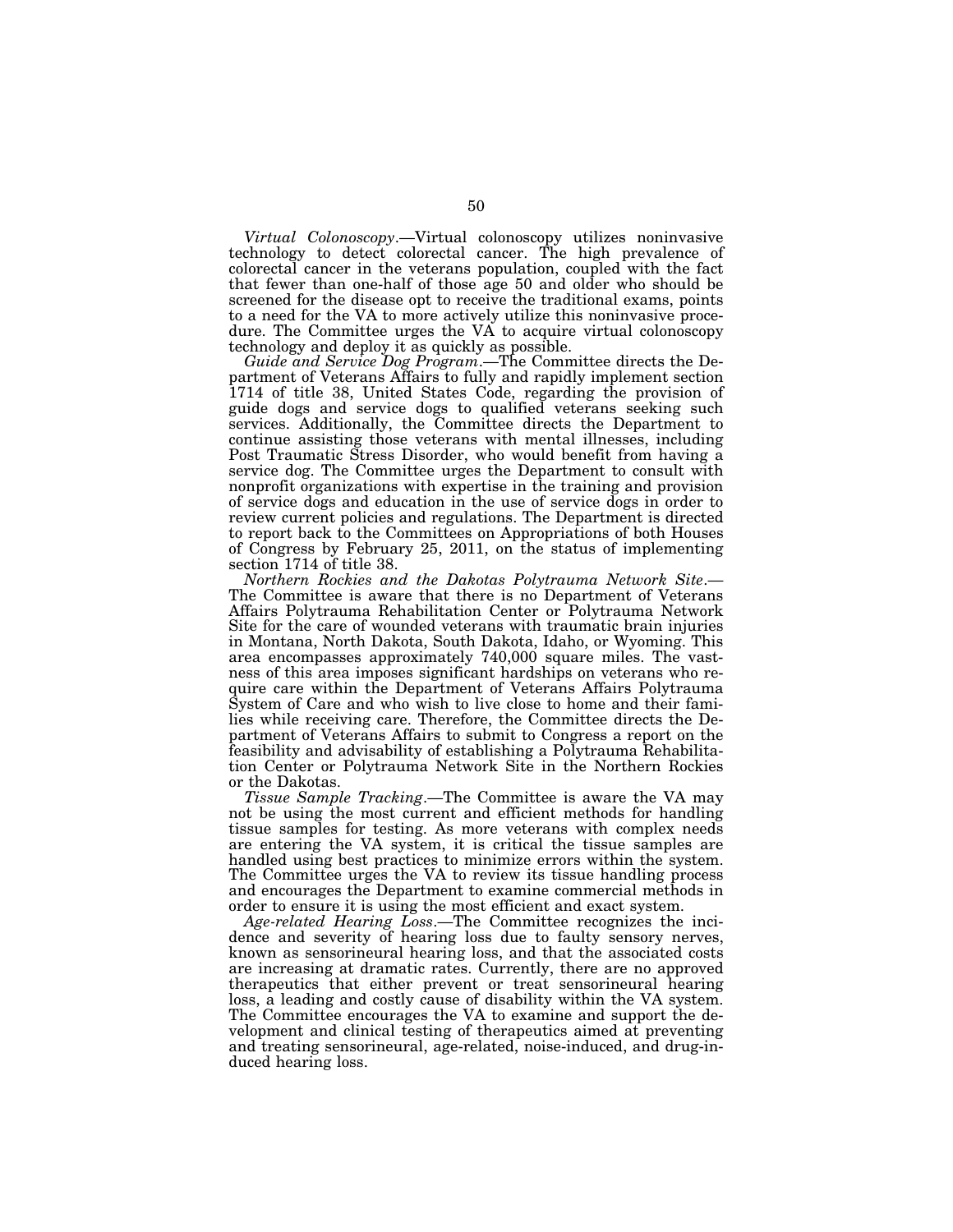*Weber Valley, Utah*.—The Committee is aware of the lack of access to readjustment counseling, including vet center services, for veterans living in and around Weber County, Utah, and directs the Department to report back to the Committees on Appropriations of both Houses of Congress by October 30, 2010, on how it will meet the readjustment counseling needs of Weber County-area veterans. The study should include the following: veterans current and future needs for readjustment counseling in and around Weber County; the feasibility of establishing a vet center in Ogden, Utah; and the frequency that the Salt Lake City vet center, or any other VA asset, provides on-site counselors to veterans in and around Weber County.

*Infection Control and Injection Safety Practices*.—The Committee is deeply concerned with the rise in the number of disease outbreaks in the U.S. healthcare system related to the reuse of medical equipment, including syringes, scopes, and multi-dose vials. In the January 2009 edition of the Annals of Internal Medicine, an article published by the Centers for Disease Control and Prevention [CDC] revealed the occurrence of 33 outbreaks of viral hepatitis in healthcare settings over the last decade, and during the last 3 years, reports have revealed widespread problems in both the DOD and VA healthcare systems in which thousands of veterans and servicemembers were potentially exposed to hepatitis B, hepatitis C, HIV, and blood borne diseases. The most recent occurrence was in March of this year at the St. Louis VA Medical Center, where an internal inspection led to the discovery that dental equipment had not been cleaned using standard operating procedures or manufacturer's guidelines. The Committee encourages the Department of Veterans Affairs to work with the CDC to educate and raise awareness for infection control and injection safety practices across the VA healthcare network.

*National Center for Post Traumatic Stress Disorder*.—The Committee remains supportive of efforts being developed by the National Center for Post Traumatic Stress Disorder in advancing the agenda for research and education on post traumatic stress disorder [PTSD]. At a time when independent and Government experts in the area of PTSD are warning of the likelihood that large numbers of returning combat troops from Iraq and Afghanistan are suffering from mental disorders and PTSD, the Department should ensure that sufficient funding is provided for the Center. The Committee directs that the Department submit to the Committees on Appropriations of both Houses of Congress by October 1, 2010, a detailed plan outlining the resources being provided to the Center and any expected increases in fiscal year 2011. Further, the Committee directs that the Center's budget be listed as a selected program highlight in future budget requests.

### MEDICAL SUPPORT AND COMPLIANCE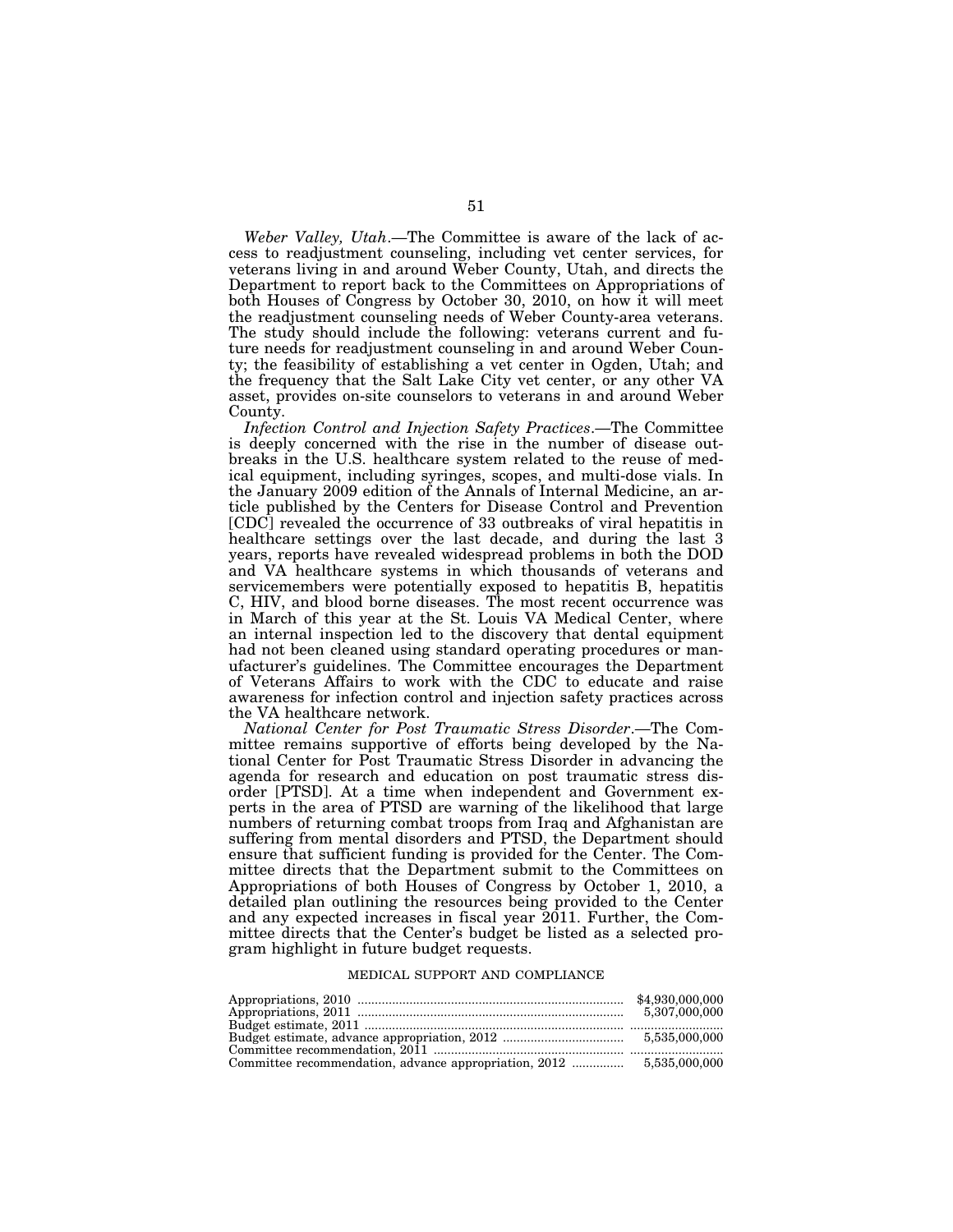The Medical support and compliance account provides funds for management, security, and administrative expenses within the VA healthcare system, in addition to providing costs associated with the operation of VA medical centers and clinics, VISN offices, and the VHA Central Office in Washington, DC. This appropriation also covers Chief of Staff and Facility Director operations, quality of care oversight, legal services, billing and coding activities, procurement, financial management, security, and human resource management.

The President's 2011 submission for Medical Support and Compliance is based on an actuarial analysis founded on the current and projected veteran population, enrollment projections of demand, and case mix changes associated with current veteran patients.

#### COMMITTEE RECOMMENDATION

In fiscal year 2010, the Committee provided an advance appropriation of \$5,307,000,000 for fiscal year 2011 for the Medical support and compliance account. This is \$377,000,000 above the fiscal year 2010 enacted level. Additionally, the Committee recommendation includes an advance appropriation of \$5,535,000,000 for Medical support and compliance for fiscal year 2012, which is \$228,000,000 above the level for fiscal year 2011 and equal to the budget request for fiscal year 2012.

#### MEDICAL FACILITIES

| 5.740.000.000 |
|---------------|
|               |
|               |
| 20,000,000    |
|               |

#### PROGRAM DESCRIPTION

The Medical facilities account provides funds for the operation and maintenance of the VA healthcare system's vast capital infrastructure. This appropriation provides for costs associated with utilities, engineering, capital planning, leases, laundry, groundskeeping, housekeeping, facility repair, and property disposition and acquisition.

## COMMITTEE RECOMMENDATION

In fiscal year 2010, the Committee provided an advance appropriation of \$5,740,000,000 for fiscal year 2011 for the Medical facilities account. The Committee recommends an additional \$20,000,000 for the medical facilities account. When combined, this amount is \$901,000,000 above the fiscal year 2010 enacted level. Additionally, the Committee recommendation includes an advance appropriation of \$5,426,000,000 for Medical facilities for fiscal year  $2012$ . This is  $$334,000,000$  below the level for fiscal year  $2011$  and equal to the fiscal year 2012 budget request.

*Rural Clinic Initiative*.—Last year, the Committee provided the Department \$30,000,000 for the VA to open new Community Based Outpatient Clinics [CBOC] in rural areas. CBOCs are an integral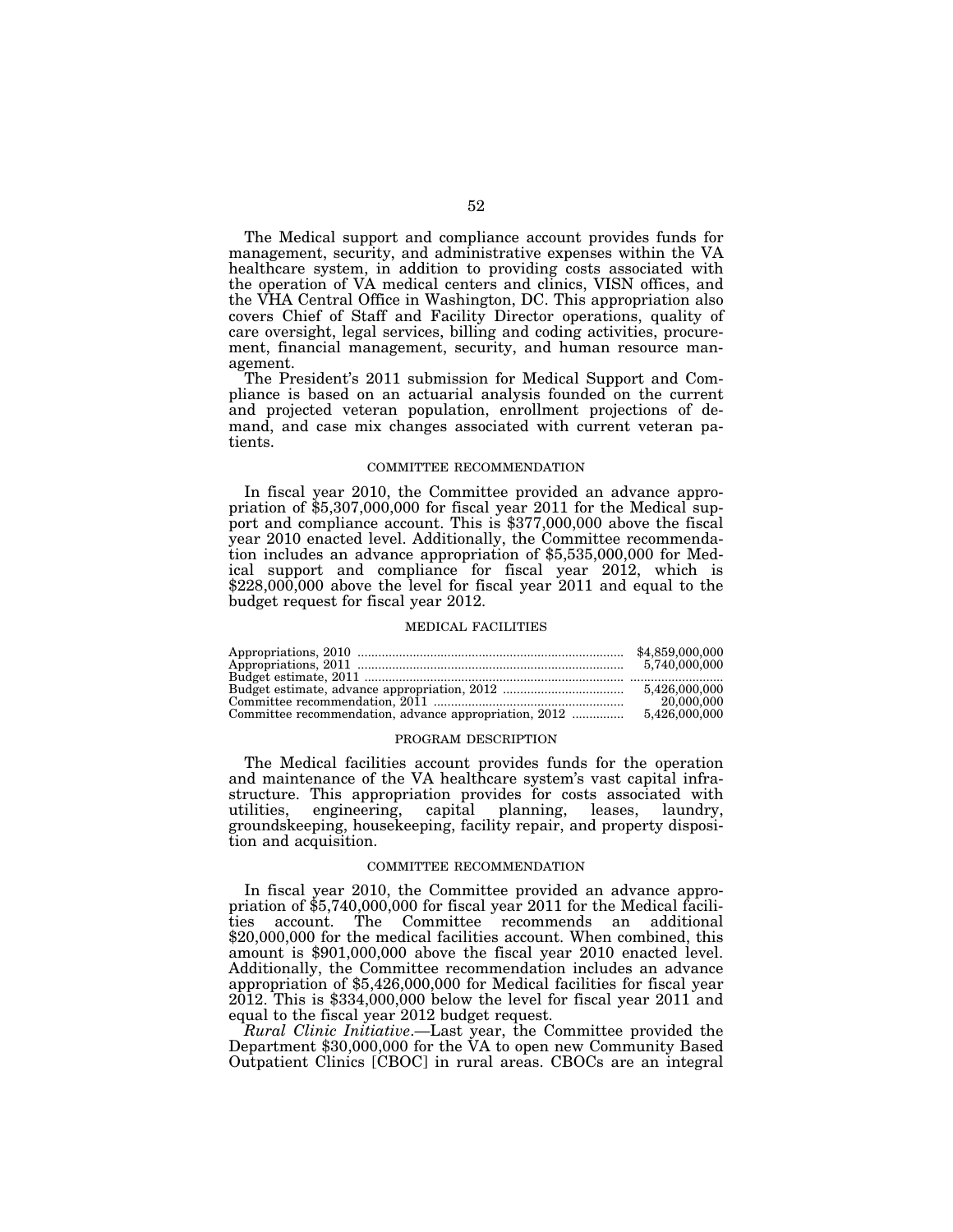part of the VA's healthcare delivery system. Often these clinics serve as the only link to direct VA medical care for veterans who reside in areas where there are no VA hospitals. While the Department has done a better job over the past several years in opening new CBOCs, the Committee was disappointed that the budget request did not include additional funds to establish new clinics in rural and highly rural areas. Therefore, the Committee has provided an additional \$10,000,000 for the establishment of CBOCs in rural and highly rural markets. The Committee directs the Department to provide to the Committees on Appropriations of both Houses of Congress a detailed expenditure plan for this funding no later than March 1, 2011. The plan should also include a list of all current clinics, regardless of size or contractual arrangements, which provide healthcare services in an outpatient setting. The Committee understands that the Department funds new outpatient clinics through the Medical Services account as well as the Medical Facilities account and reminds the Department that it may reprogram funds between these accounts for this initiative.

*Port Angeles Community Based Outpatient Clinic*.—The Committee is aware there is a need for more medical practitioners to provide services at the Port Angeles CBOC. We are concerned about sufficient access to primary care, mental health, and specialty care for the veterans living in Clallam and Jefferson Counties. While we are pleased at the VA's effort to improve the availability of care for those living on the Olympic Peninsula, we urge the VA to ensure it is adequately staffed in order to meet the critical needs of these deserving veterans.

## MEDICAL AND PROSTHETIC RESEARCH

| Appropriations, 2010 | \$581,000,000 |
|----------------------|---------------|
|                      | 590,000,000   |
|                      | 590,000,000   |

#### PROGRAM DESCRIPTION

The Medical and prosthetic research account provides funds for medical, rehabilitative, and health services research. Medical research supports basic and clinical studies that advance knowledge leading to improvements in the prevention, diagnosis, and treatment of diseases and disabilities. Rehabilitation research focuses on rehabilitation engineering problems in the fields of prosthetics, orthotics, adaptive equipment for vehicles, sensory aids and related areas. Health services research focuses on improving the effectiveness and economy of the delivery of health services.

## COMMITTEE RECOMMENDATION

The Committee recommends \$590,000,000 for Medical and prosthetic research. This is  $$9,000,000$  above the fiscal year  $2010$  enacted level and equal to the budget request.

The Committee remains highly supportive of this program, and recognizes its importance both in improving healthcare services to veterans and recruiting and retaining high-quality medical professionals in the Veterans Health Administration. Through the Department's research and development program, the VA has implemented a comprehensive research agenda to develop new treat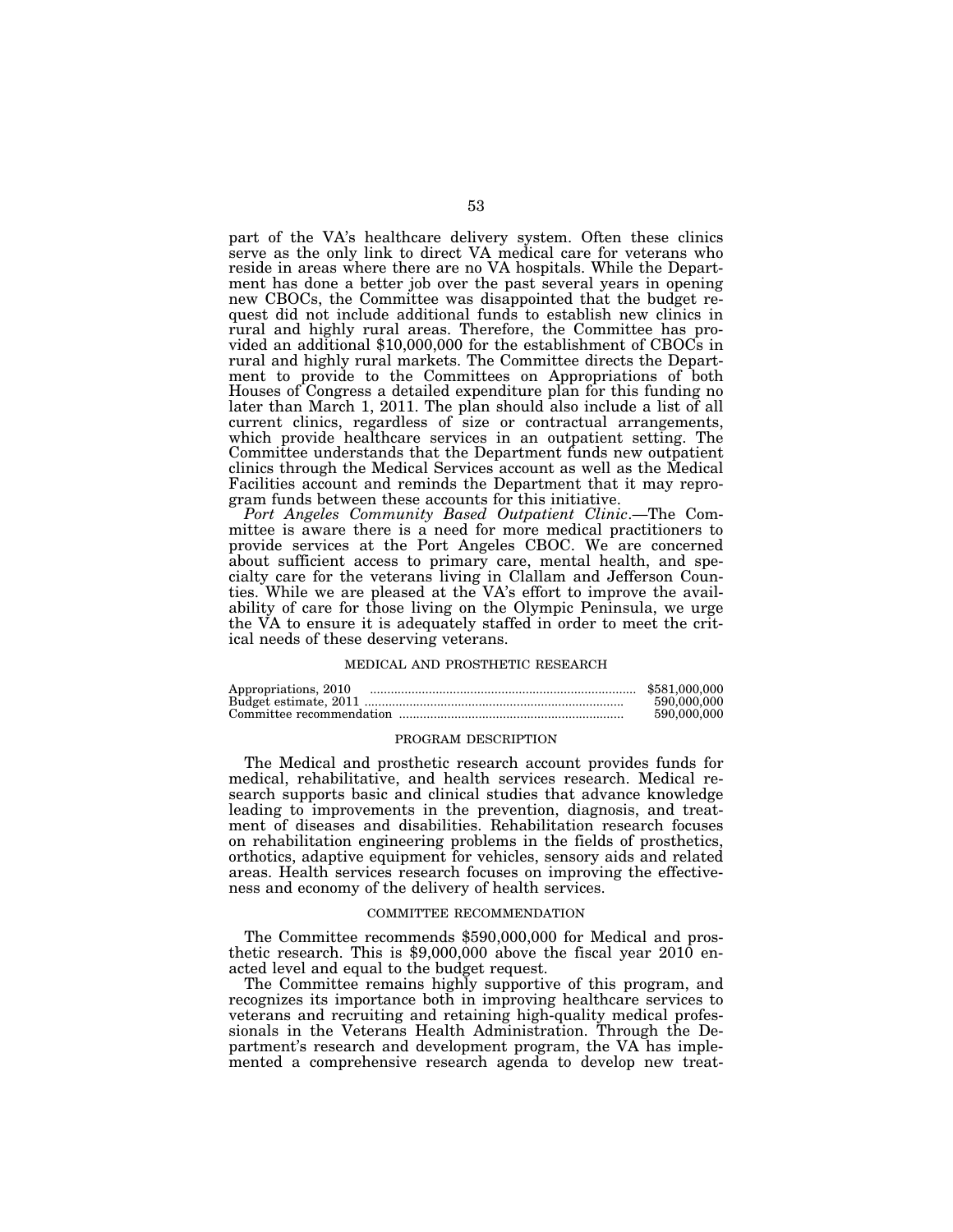ments and tools for clinicians to ease the physical and psychological pain of men and women returning from war zones, to improve access to VA healthcare services, and to accelerate discoveries and applications, especially for neurotrauma, sensory loss, amputation, polytrauma, and related prosthetic needs.

*Nursing Research Program*.—The Committee supports the Veterans Affairs Nursing Research Program, which facilitates research on the specific nursing needs of combat veterans and aging veterans. The Committee strongly supports continuation of this program. The Committee also encourages collaboration between VA nurses and recipients of Tri Service Nursing Research Program awards in the exploration of research proposals that improve the health and well-being of their shared beneficiary population.

*Longitudinal Study*.—On September 14, 2009, the Secretary announced that the VA would fulfill its mandate carried in section 212 of Public Law 106–419, the Veterans Benefits and Health Care Improvement Act of 2000, by soliciting bids for the National Vietnam Veterans Longitudinal Study. This follow-up study will provide long awaited data on long-term effects of combat-related post traumatic stress disorder [PTSD] among Vietnam veterans, regardless of whether these veterans were utilizing the VA system, and the effectiveness of VA medical care in treating PTSD. The Committee is pleased to learn that the VA is undertaking this independent follow-up study; however, it is concerned about the length of time it is taking the Department to move forward. Sufficient resources have been provided within Medical and prosthetic research to enter into a contract with an appropriate entity to carry out a study on post-traumatic stress disorder as mandated in Public Law 106–419. The Committee directs the Department to report back to the Committees on Appropriations no later than October 1, 2010, on the progress made in executing this legal requirement.

*Gulf War Illness*.—The Committee directs the Department of Veterans Affairs to report to the Committees on Appropriations of both Houses of Congress not later than 90 days after enactment of this act on specific research efforts related to gulf war illness and the ways in which the Department's research efforts are coordinated with similar programs at the Department of Defense, the Institute of Medicine and other Federal agencies.

#### MEDICAL CARE COST RECOVERY COLLECTIONS

#### MEDICAL CARE COLLECTION FUND

| \$2,954,000,000 |
|-----------------|
| 2.405.000.000   |
| 3.393.000.000   |

### MEDICAL CARE COLLECTION FUND—REVENUES APPLIED

| $-2.405,000,000$ |
|------------------|
| $-3.393.000.000$ |

### PROGRAM DESCRIPTION

The Medical Care Collection Fund [MCCF] was established by the Balanced Budget Act of 1997 (Public Law 105–33). In fiscal year 2004, Public Law 108–199 allowed the Department of Vet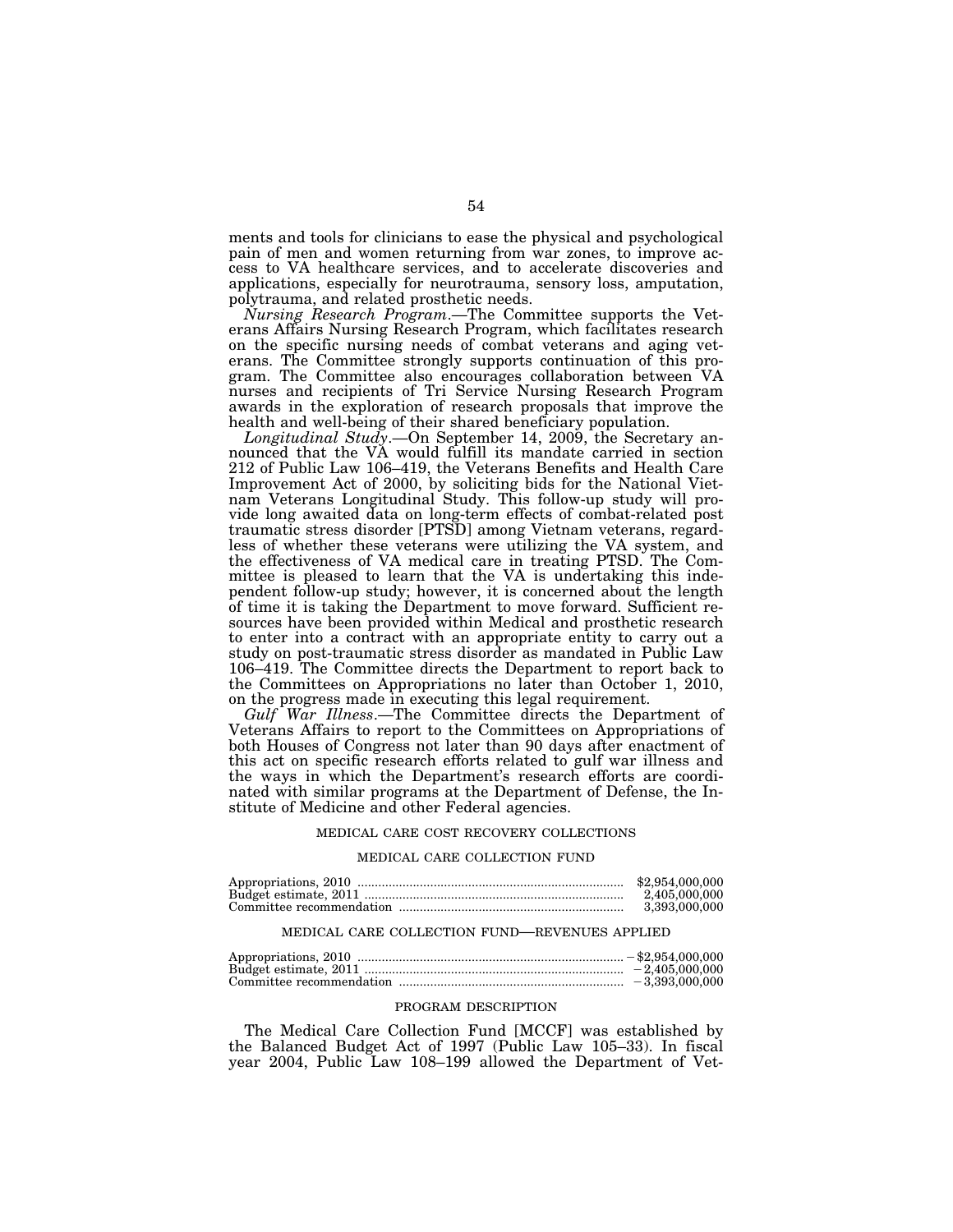erans Affairs to deposit first party and pharmacy co-payments; third party insurance payments and enhanced use collections; longterm care co-payments; Compensated Work Therapy Program collections; and Parking Program fees into the MCCF. The Secretary of Veterans Affairs has the authority to transfer funds from the MCCF to the Medical services account.

### COMMITTEE RECOMMENDATION

The Committee recommendation includes the authority to retain co-payments and third-party collections, estimated to total \$3,393,000,000 in fiscal year 2011.

## NATIONAL CEMETERY ADMINISTRATION

| \$250,000,000 |
|---------------|
| 250,504,000   |
| 250,504,000   |

### ADMINISTRATION OVERVIEW

The National Cemetery Administration [NCA] was established in accordance with Public Law 93–94, the National Cemeteries Act of 1973. It has a four-fold mission: to provide for the interment in any national cemetery of the remains of eligible deceased servicemembers and discharged veterans, together with their spouses and certain dependents, and to permanently maintain their graves; to provide headstones for, and to mark graves of, eligible persons in national, State, and private cemeteries; to administer the grant program for aid to States in establishing, expanding, or improving State veterans cemeteries; and to administer the Presidential Memorial Certificate Program.

In 2010, cemeterial activities will encompass a total of 164 cemeterial installations in 39 States, the District of Columbia, and Puerto Rico. The Committee's recommendation for NCA provides funds for all of these cemeterial installations.

## COMMITTEE RECOMMENDATION

The Committee recommends \$250,504,000 for the National Cemetery Administration. This is an increase of \$504,000 from the fiscal year 2010 enacted level and equal to the budget request.

The Committee has included bill language to make available through September 30, 2012, up to \$25,500,000 of the National Cemetery Administration appropriation.

## DEPARTMENTAL ADMINISTRATION

| \$7,545,707,000 |
|-----------------|
| 7.754.492.000   |
| 7,661,807,000   |

## ADMINISTRATION OVERVIEW

Departmental Administration provides for the administration of veterans benefits through the Veterans Benefits Administration [VBA], the executive direction of the Department, several top level supporting offices, the Board of Contract Appeals, and the Board of Veterans' Appeals.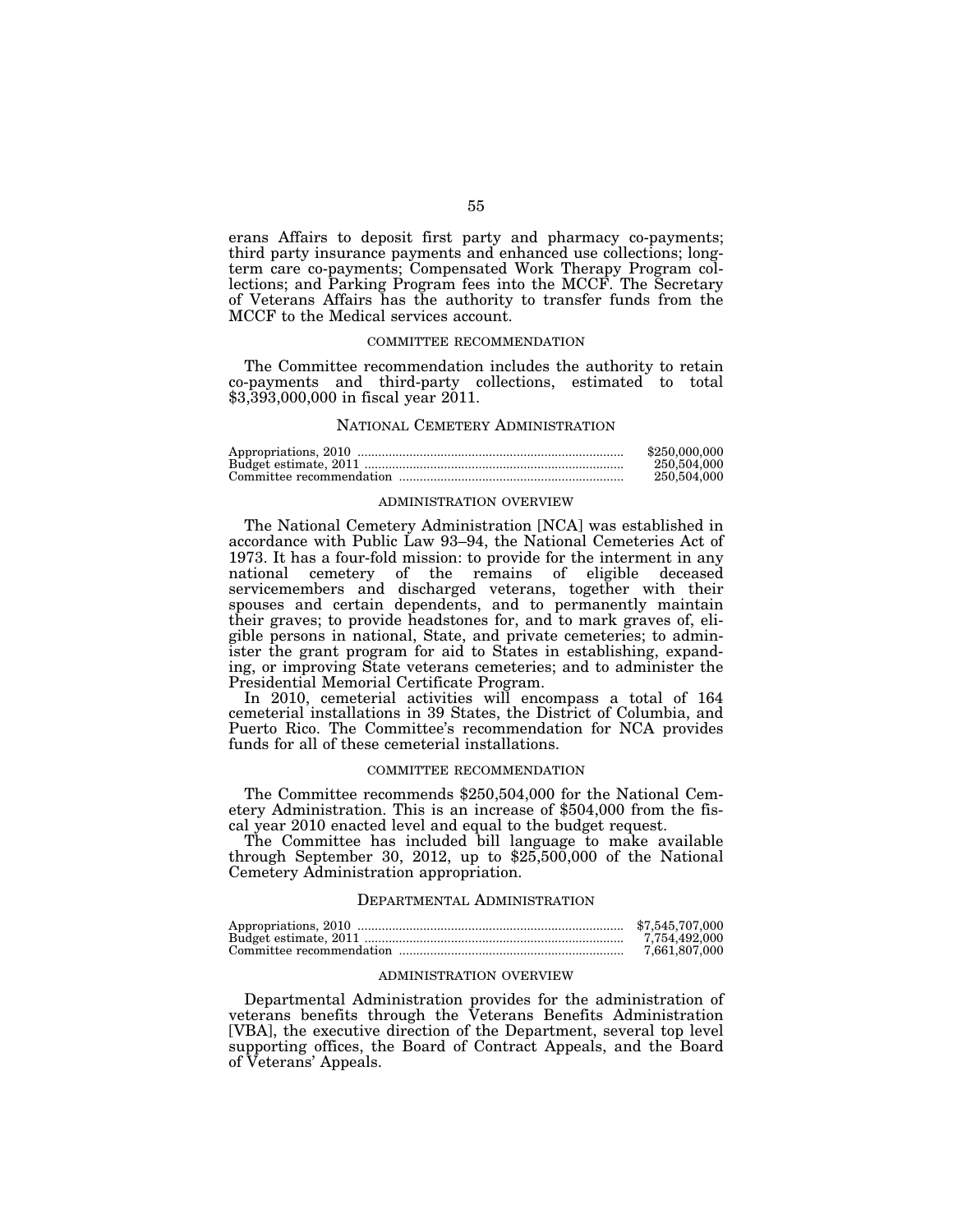### COMMITTEE RECOMMENDATION

The Committee recommends \$7,661,807,000 for Departmental administration. The amount is composed of \$2,148,776,000 for General operating expenses, veterans benefits administration; \$439,613,000 for General administration; \$3,147,000,000 for information technology systems; \$111,867,000 for the Office of the Inspector General; \$1,197,586,000 for Construction, major projects; \$485,965,000 for Construction, minor projects; \$85,000,000 for Grants for construction of State extended care facilities; and \$46,000,000 for Grants for the construction of State veterans cemeteries.

#### GENERAL OPERATING EXPENSES

|                              | \$2,086,707,000 |
|------------------------------|-----------------|
|                              | 2,588,389,000   |
| Committee recommendation $1$ |                 |

1Funding for General Operating Expenses is provided for in the General Operating Expenses, Veterans Benefits Administration; and General Administration accounts.

### COMMITTEE RECOMMENDATION

The administration's budget request proposes that funding for the administrative expenses associated with the Veterans Benefits Administration and all Department-wide offices be included within one single appropriation account. The Committee recommendation includes funding for these functions in two separate accounts: General operating expenses, Veterans Benefits Administration; and General administration, as opposed to one account as proposed in the budget request. The Committee believes that differences in the mission and purpose of the Department's executive offices and the Veterans Benefits Administration justify providing funding in two separate accounts. Further, separating these two broad categories will provide the Congress with greater visibility of budgetary resources and oversight of expenditures for these two vital missions.

## GENERAL OPERATING EXPENSES, VETERANS BENEFITS ADMINISTRATION

| 2.148.776.000 |
|---------------|

1 \$1,689,207,000 was provided for the Veterans Benefits Administration's administrative expenses under the General Operating Expenses account in fiscal year 2010.<br><sup>2</sup>The budget request includes \$2,148,776,000 for the Veterans Benefits Administration's ad-

ministrative expenses within the General Operating Expenses account.

#### PROGRAM DESCRIPTION

The General Operating Expenses, Veterans Benefits Administration account provides funding for the Veterans Benefits Administration to administer entitlement programs such as service-connected disability compensation, education benefits, and vocational rehabilitation services.

## COMMITTEE RECOMMENDATION

The Committee recommends \$2,148,776,000 for General Operating Expenses, Veterans Benefits Administration. The Committee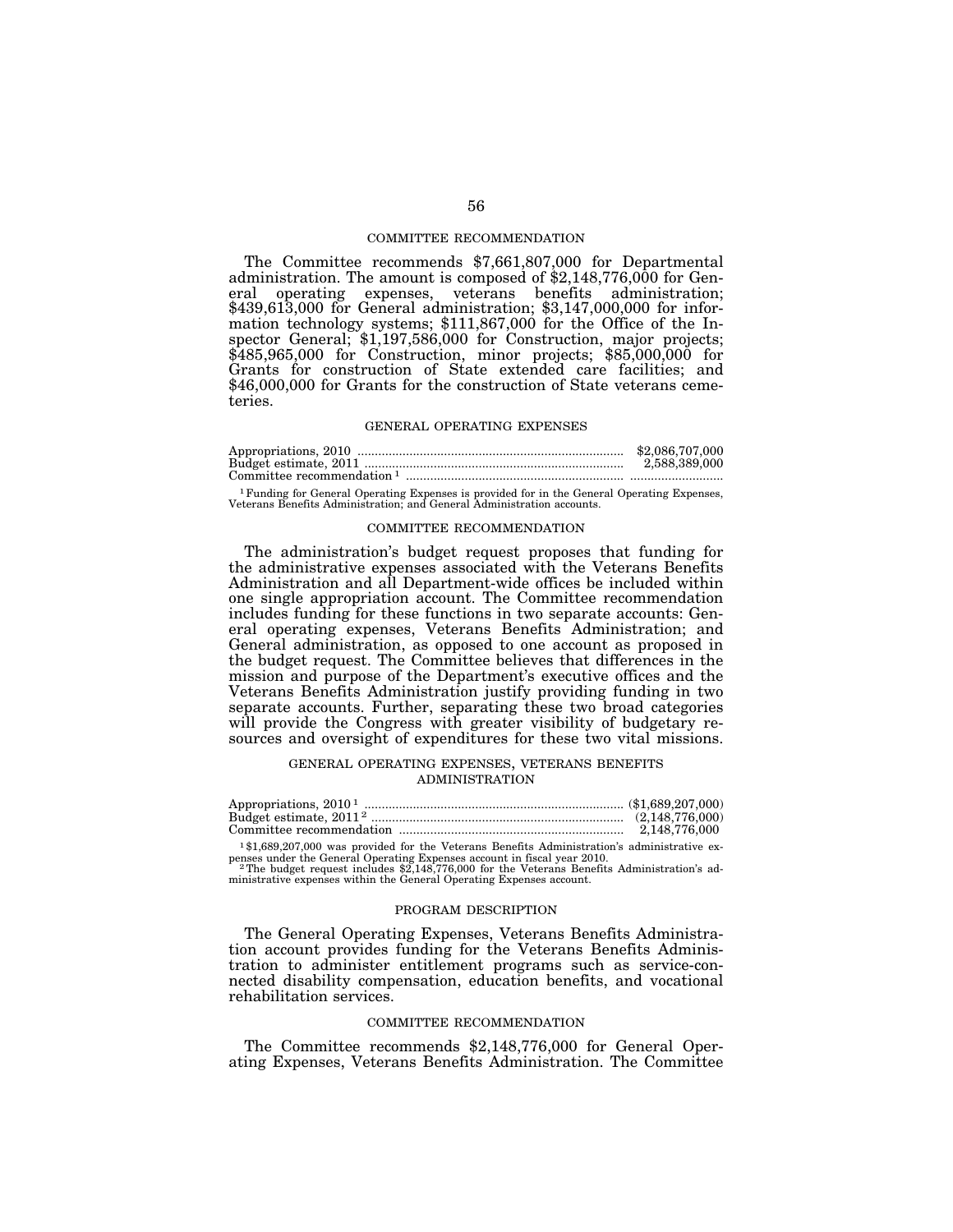has proposed creating this new account to provide increased visibility and oversight of expenditures associated with VBA. This amount is \$459,569,000 above the fiscal year 2010 enacted level and equal to the budget request. The recommendation fully funds the budget request for VBA to address increasing disability claims and the workload associated with Agent Orange presumption claims. The Department estimates that the increase above the fiscal year 2010 level will provide 4,048 permanent jobs for claims processors. The Committee has included bill language to make available through September 30, 2012, up to \$108,008,000 for Gen-

eral operating expenses, veterans benefits administration.<br>Vocational Rehabilitation and Employment.—The budget request included \$12,000,000 for supplies associated with the "printer on every desk'' initiative. However, subsequent to the submission of the budget request, the Department determined that implementation costs of this nationwide initiative significantly outweighed the benefits and has informed the Committee that no funding will be expended on this initiative in fiscal year 2011. The Committee directs the Department to utilize the \$12,000,000 associated within this account for the "printer on every desk" initiative to hire an additional 100 Vocational Rehabilitation and Employment [VR&E] counselors and coordinators. The VR&E program has experienced a substantial increase in workload over the last several years, growing from 87,485 in 2007 to an estimated 110,983 in 2010. The Department anticipates more than 122,000 veterans and servicemembers will receive services from the VR&E program in 2011. However, staffing within the program, namely counselors and employment coordinators, has increased only moderately over that same period, from 1,020 in 2007 to 1,155 in 2010. The Committee believes the VR&E program is a critical component in the Department's efforts to help veterans who have service-connected disabilities obtain employment or live independently in their homes and in their communities if employment is not currently feasible for them.

Staff and skill shortages in the VR&E workforce, as well as organizational weaknesses in the program as a whole, were documented by the Government Accountability Office in January 2009. Therefore, the Committee directs the Department to submit to the Committees on Appropriations of both Houses of Congress a strategic workforce plan for the VR&E program, which should include the following:  $(1)$  using relevant data to determine what the workforce's target caseload should be over the next 5 years; (2) using relevant data to identify current and future human capital needs, such as the appropriate number of employees to handle the estimated workload, how they are to be deployed across the organization, and what percentage of cases are likely to require extended evaluations and thus more manpower; and (3) identifying the critical skills and competencies staff will need to achieve the organization's mission and goals. The Committee directs the Department to submit this strategic workforce plan before obligating these additional funds.

*Claims Processing*.—The Committee remains committed to ensuring that the VA has the resources necessary to provide timely processing of disability claims. From 2000 to 2009, the VA has seen annual new claim filings increase by 75 percent, from 578,773 in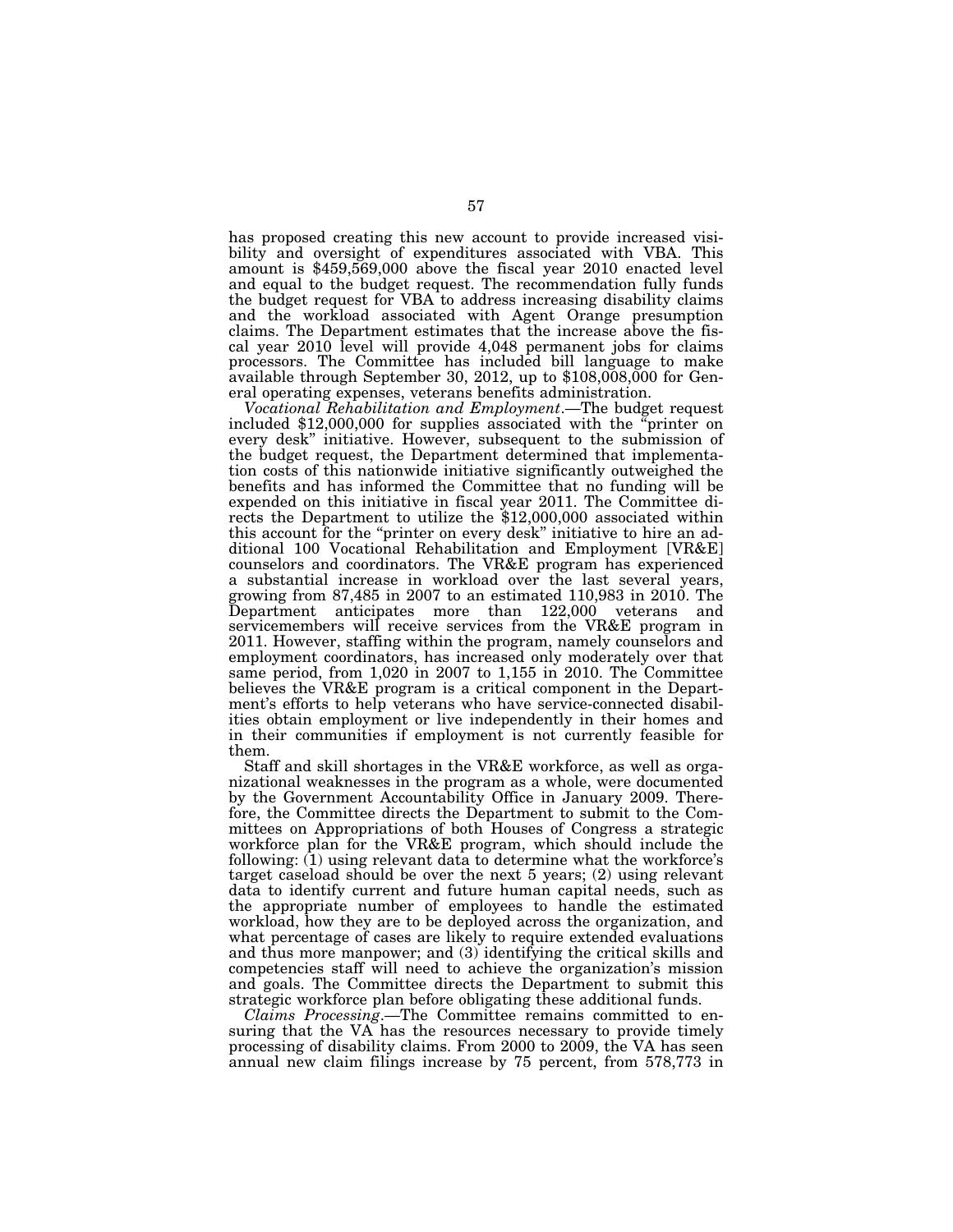2000 to 1,013,712 in 2009. In fiscal year 2011, the VA is expecting to receive 1,318,753 new compensation and pension claims, a 30 percent increase from 2009. Currently, the average time a veteran must wait to have a claim processed is 161 days. However, the recent decision by the Department to provide compensation benefits to veterans and survivors for three diseases presumed to be connected to service in Vietnam and exposure to Agent Orange, will push the average waiting time to 190 days. Claims adjudicators spend far too much time managing paper rather than rating claims. While the Committee's recommendation includes the requested funding for new claims processors, the VA must do a better job of harnessing new technology to expedite this process. This includes converting paper records to digital format, utilizing commercial off the shelf technology, and developing new Information Technology solutions to accommodate digital formats. To assist the Department in accomplishing these goals, the Committee has provided funding within the Information Technology Systems [IT] account for the VBA's Innovation Initiative, as well as the requested funding for the Paperless Delivery of Veterans Benefits Initiative.

*Outreach Efforts in Rural Areas*.—It is imperative that the Department provide widespread outreach efforts to inform veterans of their benefits, particularly education benefits to which they may be entitled. The Committee remains concerned that in rural and highly rural areas and on Native American reservations outreach efforts are lacking. The Committee directs the Department to submit a report to the Committees on Appropriations of both Houses of Congress by March 4, 2011, detailing outreach efforts underway to promote the Post 9/11 Educational Assistance Program on Native American reservations and highly rural areas, such as Alaska and Hawaii. Where appropriate the report should include what cultural sensitivity training the VA is providing to its personnel as part of these efforts.

#### GENERAL ADMINISTRATION

#### (INCLUDING TRANSFER OF FUNDS)

|                                                                                                                                  | $(\$397.500.000)$ |
|----------------------------------------------------------------------------------------------------------------------------------|-------------------|
|                                                                                                                                  | (439.613.000)     |
|                                                                                                                                  | 439,613,000       |
| $1\$ \$397,500,000 was provided for general administration under the General Operating Ex-<br>penses account in fiscal year 2010 |                   |

penses account in fiscal year 2010. 2The budget request includes \$439,613,000 for general administration within the General Operating Expenses account.

#### PROGRAM DESCRIPTION

The General administration account provides funding for the Office of the Secretary, six Assistant Secretaries and three independent staff offices. The budget request proposes funding these operations within the General operating expenses account, which includes funding for the administrative functions of the Veterans Benefits Administration.

### COMMITTEE RECOMMENDATION

The Committee recommends \$439,613,000 for General administration. This amount is \$42,113,000 above the fiscal year 2010 en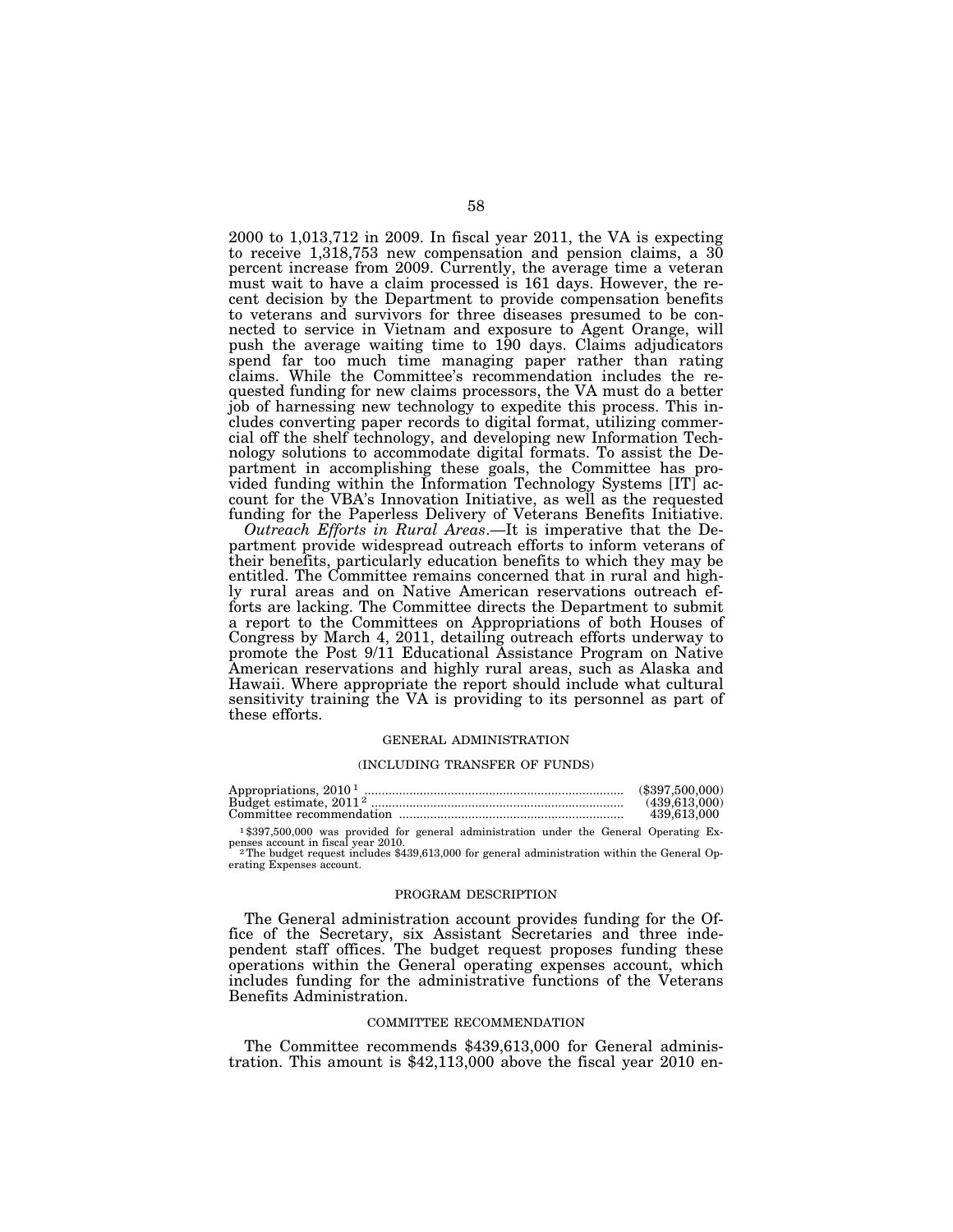acted level and equal to the budget request. To provide the Secretary with the flexibility to address any emerging needs, the recommendation includes bill language providing transfer authority between line offices, as well as to General operating expenses, Veterans Benefits Administration. The Committee has included bill language to make available through September 30, 2012, up to \$22,000,000 for General administration. The funding recommendation for each line office is provided in the table below.

### GENERAL ADMINISTRATION

[In thousands of dollars]

| Department | Fiscal year 2011<br>budget request | Committee<br>recommendation |
|------------|------------------------------------|-----------------------------|
|            | 10.808                             | 10.808                      |
|            | 75.198                             | 75.198                      |
|            | 91.049                             | 91.049                      |
|            | 48.557                             | 48.557                      |
|            | 76.177                             | 76.177                      |
|            | 28.783                             | 28.783                      |
|            | 22.091                             | 22.091                      |
|            | 23.705                             | 23.705                      |
|            | 7.247                              | 7.247                       |
|            | 55.998                             | 55.998                      |
| Total      | 439.613                            | 439.613                     |

*Reducing Improper Payments*.—Beginning in 1982, the Federal Managers' Financial Integrity Act has required Government agency heads to establish controls that safeguard Government assets against fraud, waste, and abuse when the Federal Government makes payments to individuals and businesses as program beneficiaries, grantees, or contractors. The Veterans Health Administration's [VHA] Fee Care Program pays non-VA medical providers to treat eligible veterans when medical services are not available at VA facilities or in emergencies when delays are hazardous to life or health, including the delivery of inpatient, outpatient, prescription, and long-term care services. The Fee Care Program has experienced rapid growth in the past 8 years, from \$890,000,000 in 2002 to \$3,800,000,000 in 2009.

VHA's Chief Business Office oversees the Fee Care Program and provides policy, training, and program support to fee offices, which processed about 5 million claims in 2009. Four Veterans Integrated Service Networks [VISNs] have established consolidated fee offices that process all claims within their respective regions; however, in the remaining 13 VISNs, local medical centers are responsible for processing their own fee claims from non-VA medical providers, including the organization, staffing, and management controls for their respective fee offices. Due to the highly decentralized nature of fee offices, the VA Office of Inspector General estimated that VHA improperly made \$225,000,000 in overpayments for outpatient fee claims in 2008 and concluded that VHA lacks internal controls to assess the risk of fraud, waste, and abuse in its Fee Care Program. While it is worth noting that 87 percent of VA fee claims are pre-authorized by local medical centers, likely reducing the risk of intentional fraud, the prevalence of pre-authorized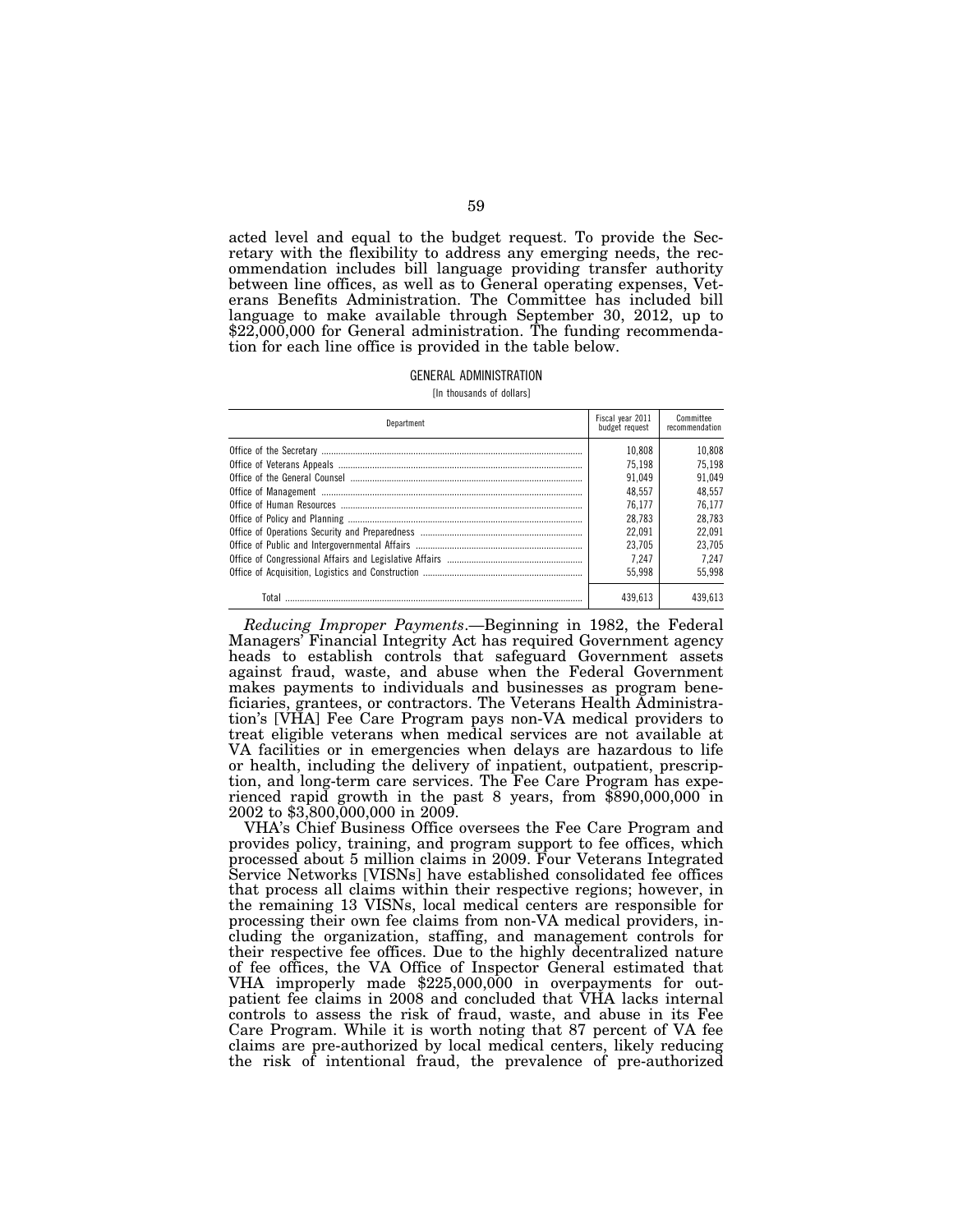claims within VA's fee claim workload does not necessarily reduce the risk of waste and abuse, such as overpayments. The Department's 2011 budget request includes \$1,600,000 for

the Office of Management to increase its audit capacity of fee care offices. With these funds, the Department anticipates conducting comprehensive audits of approximately 7 sites, or 10 to 12 fee offices. The Committee strongly supports these efforts and directs the Department to provide up to an additional \$1,850,000 from any anticipated carryover from fiscal year 2010 to fiscal year 2011 to increase the number of audits. These additional funds will allow the Department to conduct 14 comprehensive audits covering 20 to 25 fee offices. Furthermore, because these audit reviews are an inherently governmental function, the Committee directs the Department to develop the organic expertise and technological capabilities

within the VA.<br>Federally Funded Research and Development Center Study.— Within the available funds provided to General administration, including available carryover from fiscal year 2010, the Committee directs the Secretary of Veterans Affairs to award a grant or contract to the National Academy of Public Administration, an independent, nonpartisan organization that was chartered by Congress to assist Federal, State, and local governments in improving their effectiveness, efficiency, and accountability, to conduct a study on improvements to management structures of the Fee Care Program. The study should examine the following: the feasibility and advisability of consolidating fee offices within VHA's Fee Care Program; what cost-savings, if any, would be realized if such consolidation occurred; and whether such consolidation would allow for sufficient management controls to reduce improper payments within the Fee Care Program. The review should also include a best practices comparison of such activities conducted by other healthcare payment organizations, such as the Centers for Medicare and Medicaid Services, the Department of Defense TRICARE Management Activity, and the VA's Consolidated Patient Account Centers for third-party billing.

*Report Requirement*.—On March 20, 2010, the President issued a memorandum directing agency heads to expand Payment Recapture Audits to the extent permitted by law and where cost effective. A Payment Recapture Audit, as defined in the memorandum, is a type of recovery audit whereby accountants identify improper payments made to contractors or other entities to uncover such problems as duplicate payments, payments for services not rendered, overpayments, and fictitious vendors. The memorandum references one approach that has worked effectively to identify and reduce improper payments in Government programs: having highly skilled accounting specialists and fraud examiners use new technology to recover improper payments, with their compensation tied to the identification of misspent funds. The Committee directs the Department to report to the Committees on Appropriations of both Houses of Congress by October 30, 2010, on what steps have been taken to adopt Payment Recapture Audits as a means of reducing and recovering improper payments.

*Franchise Fund*.—The Franchise Fund was established in 1997 as a pilot program and made permanent in fiscal year 2006 under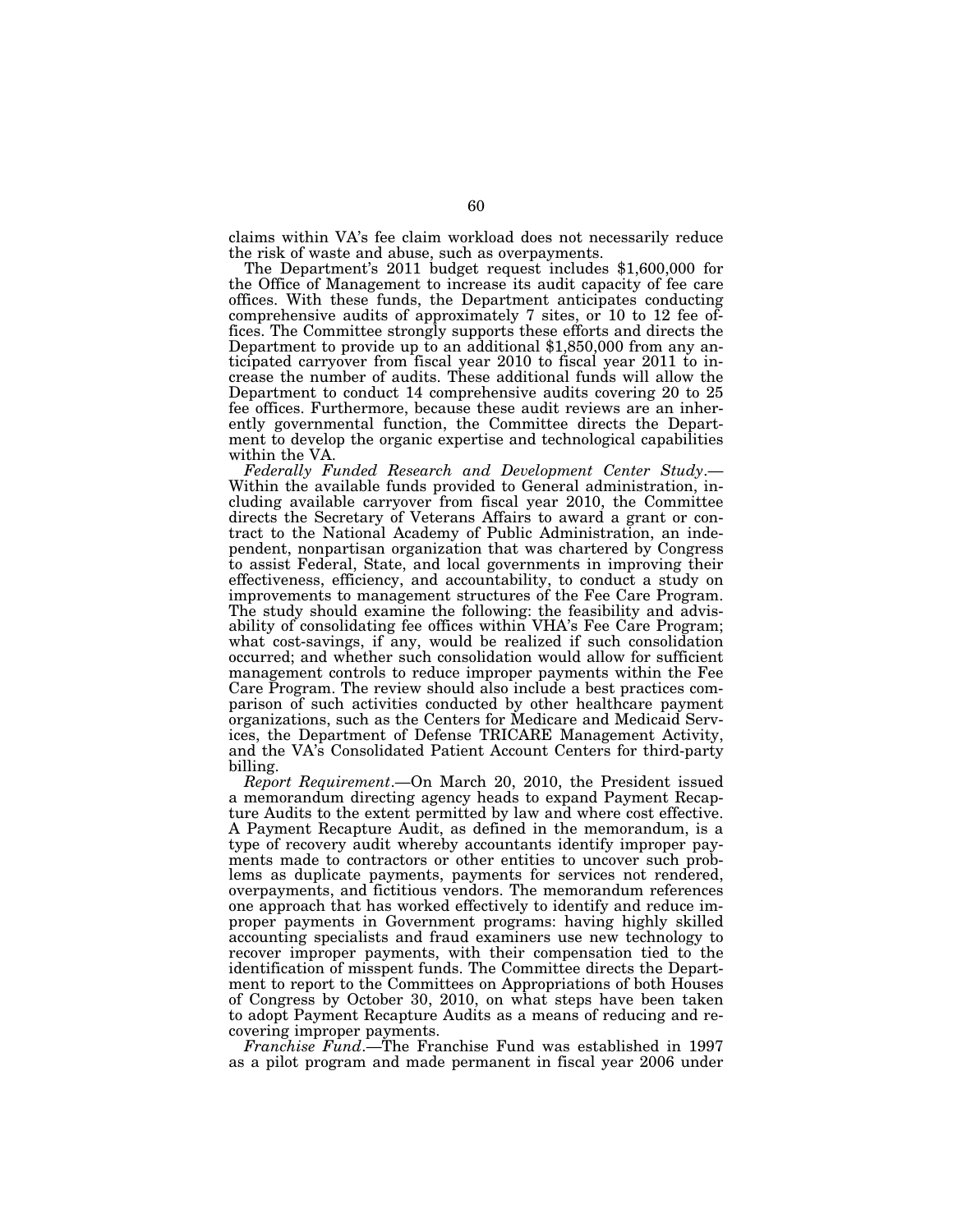Public Law 109–114. The Committee directs the Department to provide a report on the Franchise Fund's business plan for fiscal year 2011. This plan should include a list of services, customers, overhead expenses, funds collected for services, and the unobligated balance from the previous fiscal year. The VA shall submit this report to the Committees on Appropriations of both Houses of Congress no later than 60 days following enactment of this act.

### INFORMATION TECHNOLOGY SYSTEMS

| \$3,307,000,000 |
|-----------------|
| 3.307.000.000   |
| 3.147.000.000   |

#### PROGRAM DESCRIPTION

The Information Technology [IT] appropriation, along with reimbursements, funds the costs of all IT staff salaries and expenses, the operations and maintenance of all existing information technology systems, and the development of new projects and programs designed to improve the delivery of service to veterans. This appropriation also funds the costs associated with the Office of Information and Technology, which oversees the functions highlighted above.

### COMMITTEE RECOMMENDATION

The Committee recommends \$3,147,000,000 for the Information Technology Systems account. This amount is \$160,000,000 below

The Committee recommendation includes \$966,000,000 for staff salaries and expenses, \$1,453,685,000 for the operation and maintenance of existing programs, and \$727,315,000 for new program development, all according to the Department's fiscal year 2011 budget submission.

On June 19, 2009, the Secretary announced the Program Management Accountability System [PMAS], a new Department-wide management approach to IT projects which centers on incremental development with frequent milestones. PMAS is intended to eliminate long-term program failures by focusing customers, vendors, and programmers on near-term, small deliveries. While the Committee remains very supportive of these new internal governance and accountability steps, implementation has caused the VA to slow projects that are not meeting milestones. This has led to large unobligated balances within the IT account associated with program development, changing the resources needed in fiscal year 2011 for this activity. As a result, the Committee has reduced the development request by \$160,000,000 rather than provide funding which is not needed.

To continue to increase oversight into IT system development, the Committee has included bill language that restricts the obligation of IT development funds until the Secretary or the Chief Information Officer submits a certification letter to the Committees on Appropriations of both Houses of Congress identifying which project/program is to receive funding in fiscal year 2011 and for how much. To maximize the Secretary's flexibility, the certification letters may be submitted incrementally, and upon submission,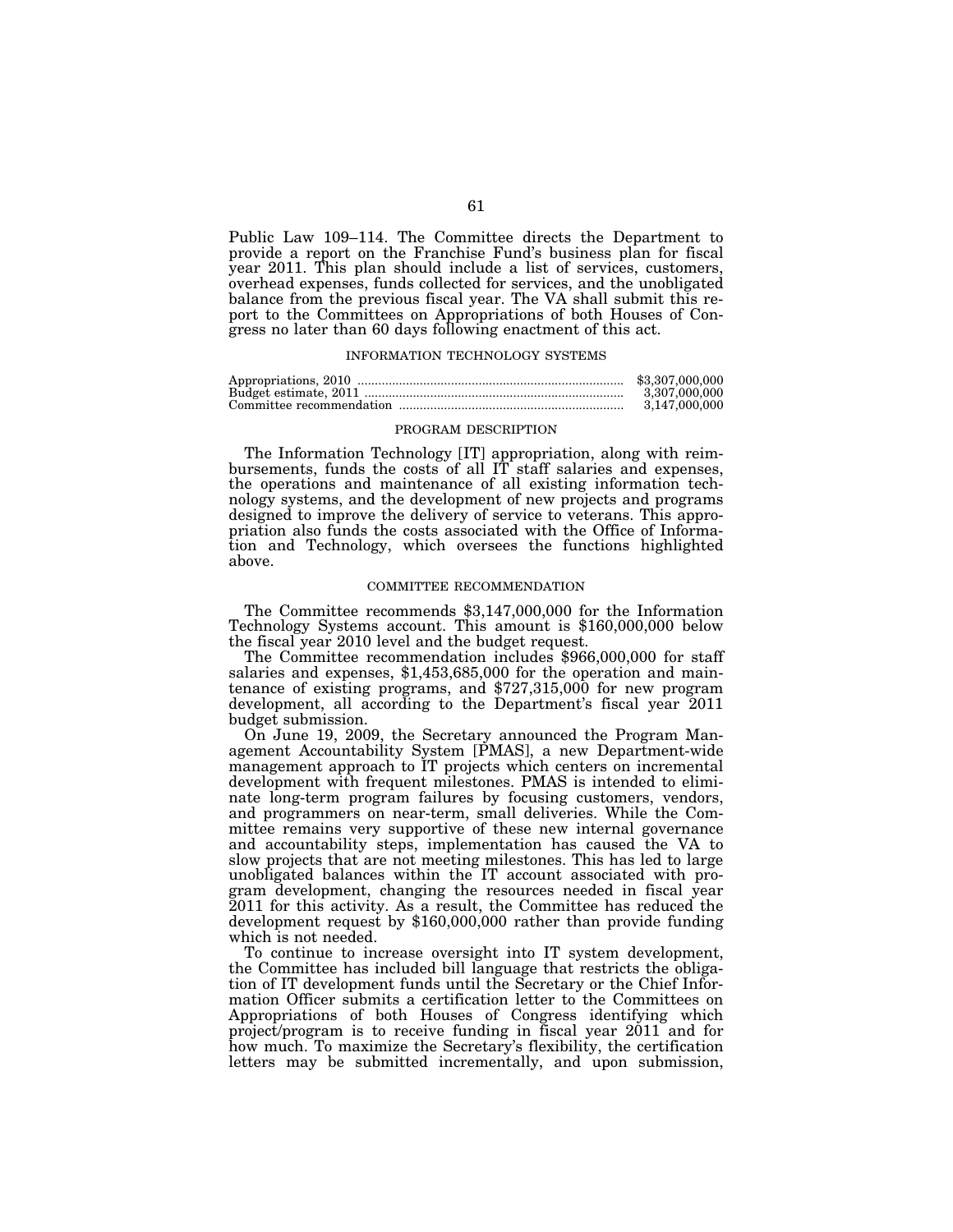these letters will serve as the reprogramming threshold for development programs.

Further, the Office of Information Technology is directed to provide an IT expenditure report to the Committees on Appropriations on a monthly basis. This report shall include a comparison to the project costs included in the certifications letter submitted to the Congress, and provide an explanation for any differences in excess of \$1,000,000.

*Innovation Initiative*.—On June 7, 2010, the Secretary announced the opening of the Industry Innovation Initiative Competition, the most recent effort under the VA Innovation Initiative [VAi<sup>2</sup>]. VAi<sup>2</sup> is a Department-wide program aimed at bringing the most promising innovations to VA's most important challenges by involving employees and the private sector in the creation of visionary solutions in service to veterans. This recent competition targets advancement in innovative housing technology to address veteran homelessness; telehealth; new models of dialysis and renal disease prevention; improvement of polytrauma care; reduction of adverse drug events; and an integrated veterans business accelerator designed to assist in the launch, maintenance and long-term success of veteran-owned businesses. The Committee is very supportive of these efforts being made to incorporate new solutions and commercial off the shelf technology to solve these problems. In fiscal year 2011, the Department has requested \$40,000,000 within the Information Technology Systems account for VBA Innovation Initiatives. The Committee directs the Department to utilize a portion of these funds for an open competition to utilize commercial off the shelf technology to develop a decision support system and automate the VBA's Veterans Schedule for Rating Disabilities. The Committee further directs that upon award of a contract and development of this automated tool that it be piloted in at least one regional office and that metrics for evaluating its success be implemented.

*DOD/VA Information Technology Interoperability*.—The Committee supports the efforts of the Department of Veterans Affairs and Department of Defense to integrate programs and medical record systems at the Captain James A. Lovell Federal Health Care Center, the first totally integrated Federal healthcare facility in the country. The Committee recognizes the significant challenges facing the Departments in their efforts to fully integrate all information management/information technology systems, especially with orders portability, and urges the Departments to take all necessary and appropriate steps to rapidly develop and deploy capacity to integrate information management/information technology systems.

#### OFFICE OF INSPECTOR GENERAL

| \$109,000,000 |
|---------------|
| 109.367.000   |
| 111.867.000   |

### PROGRAM DESCRIPTION

The Office of Inspector General [OIG] was established by the Inspector General Act of 1978 and is responsible for the audit, inves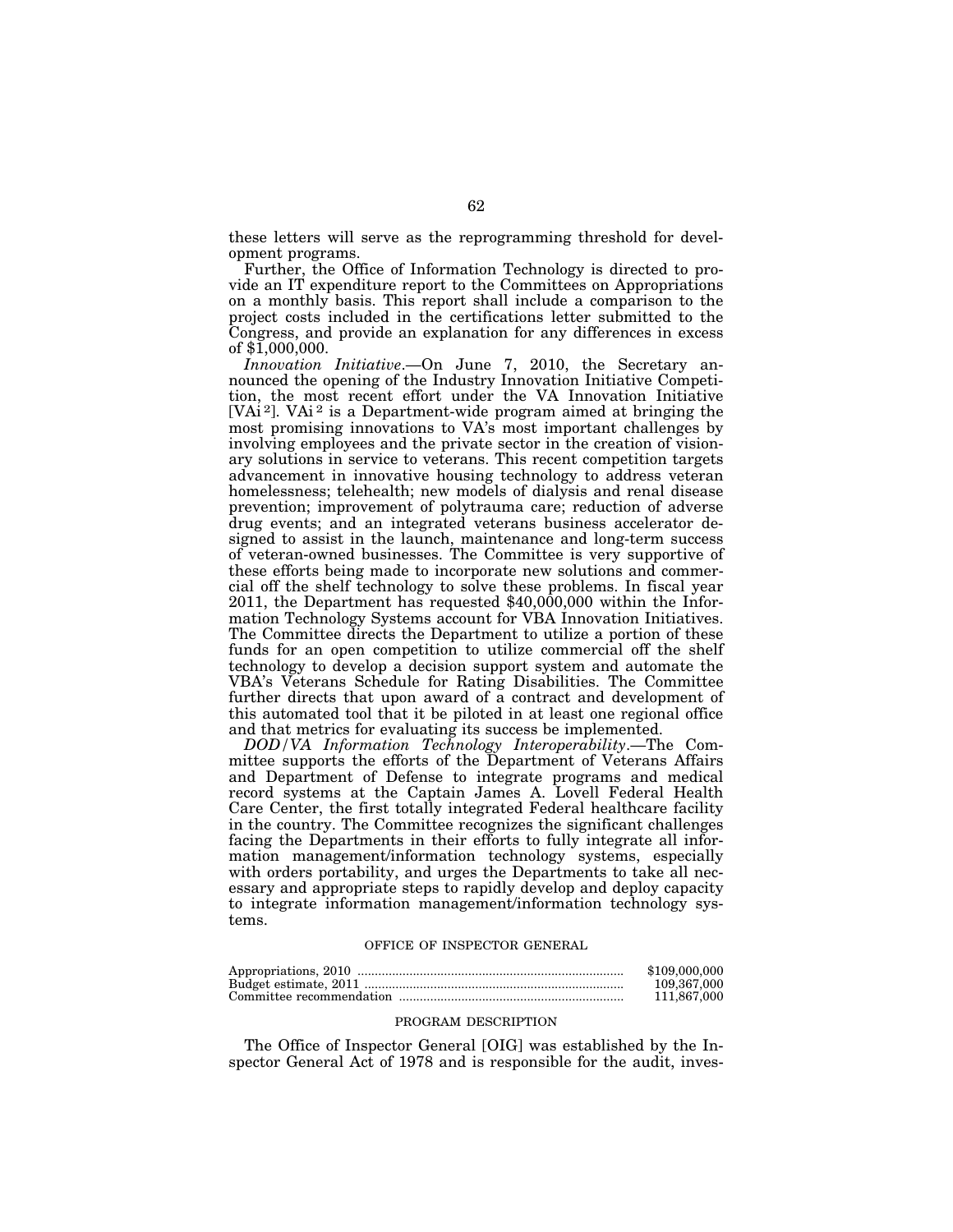tigation, and inspection of all Department of Veterans Affairs programs and operations.

#### COMMITTEE RECOMMENDATION

The Committee recommends \$111,867,000 for the Office of Inspector General. This is \$2,867,000 above the fiscal year 2010 enacted level and \$2,500,000 above the budget request. The Committee has included bill language to make available through September 30, 2012, up to  $$6,000,000$  for the Office of the Inspector General.

## CONSTRUCTION, MAJOR PROJECTS

| \$1,194,000,000 |
|-----------------|
| 1.151.036.000   |
| 1,197,586,000   |

### PROGRAM DESCRIPTION

The Construction, major projects account provides for constructing, altering, extending, and improving any of the facilities (including parking projects) under the jurisdiction or for the use of the VA, including planning, architectural and engineering services, Capital Asset Realignment Enhanced Services [CARES] activities, assessment, and site acquisition where the estimated cost of a project is more than the amount set forth in 38 U.S.C.  $8104(a)(3)(A)$ . Proceeds realized from Enhanced Use Lease activities may be deposited into the Construction, major projects and Construction, minor projects accounts.

## COMMITTEE RECOMMENDATION

The Committee recommends an appropriation of \$1,197,586,000 for the construction of major projects. This is \$3,586,000 above the fiscal year 2010 enacted level and \$46,550,000 above the budget request.

The following table reflects the President's budget request for major construction projects and activities, and the corresponding Committee recommendations.

[In thousands of dollars]

| Location and description                                     | Fiscal year 2011<br>request | Committee<br>recommendation |
|--------------------------------------------------------------|-----------------------------|-----------------------------|
| Veterans Health Administration [VHA]:                        |                             |                             |
|                                                              | 310.000                     | 310.000                     |
|                                                              | 450.700                     | 450.700                     |
|                                                              | 30.000                      | 30.000                      |
| Alameda Point, CA—Outpatient Clinic and Columbarium (Design) | 17,332                      | 17,332                      |
|                                                              | 56.000                      | 56.000                      |
|                                                              |                             | 46.550                      |
|                                                              | 89.750                      | 89.750                      |
|                                                              | 41.390                      | 41.390                      |
|                                                              | 6.000                       | 6.000                       |
|                                                              | 13.000                      | 13.000                      |
|                                                              | 23.964                      | 23.964                      |
| Total VHA                                                    | 1.038.136                   | 1.084.686                   |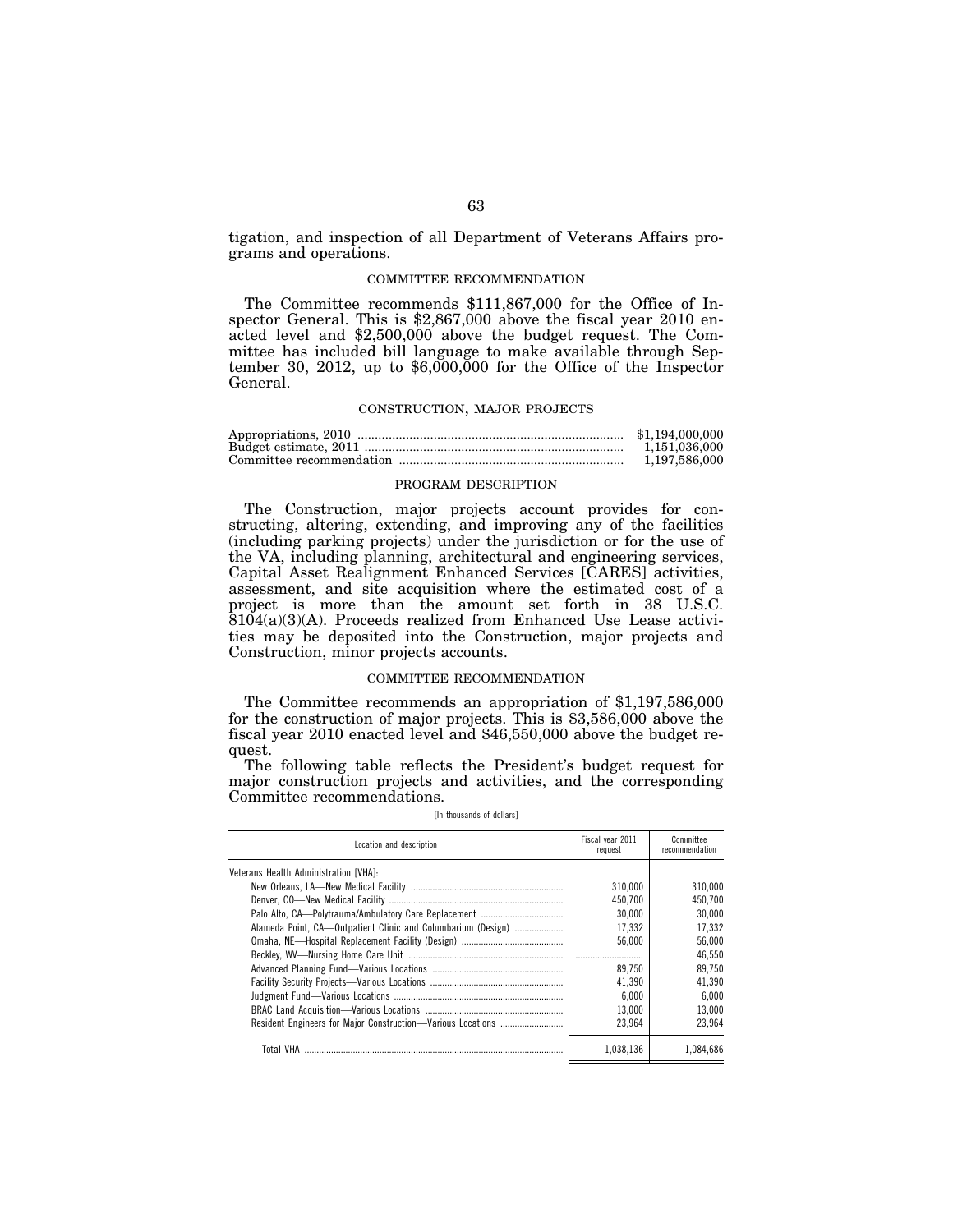64

[In thousands of dollars]

| Location and description                                                                                                                                                         | Fiscal year 2011<br>request                    | Committee<br>recommendation                    |
|----------------------------------------------------------------------------------------------------------------------------------------------------------------------------------|------------------------------------------------|------------------------------------------------|
| National Cemetery Administration [NCA]:<br>Indiantown Gap, PA-Gravesite Expansion and Cemetery Improvements-<br>Tahoma. WA—Gravesite Expansion and Cemetery Improvements—Phase 2 | 23,500<br>27.600<br>25,800<br>20.000<br>10.000 | 23.500<br>27.600<br>25.800<br>20,000<br>10.000 |
|                                                                                                                                                                                  | 106.900                                        | 106.900                                        |
| General Administration—Staff Offices Department Advance Planning Fund                                                                                                            | 6.000                                          | 6.000                                          |
|                                                                                                                                                                                  | 1.151.036                                      | 1.197.586                                      |

*Strategic Capital Investment Planning*.—The Committee is aware that the Department has recently undertaken a review and new strategic approach to address the problem of aging infrastructure in poor condition, underutilized properties, and/or a lack of sufficient infrastructure. The goal of this new planning approach is to provide senior decisionmakers with a 10- to 20-year view of all capital needs based on clearly stated standards, an assessment of current facilities, and an analysis of gaps between the standards and the current condition and location of VA facilities. According to the Department, this process will drive future major construction, minor construction and recurring and non-recurring budget requests. This review is anticipated to be completed in fiscal year 2011, in order to inform the 2012 budget request. The Committee believes that such a review should lead to a comprehensive capital plan with current and future cost estimates of all capital needs, by fiscal year, similar to the Department of Defense's Future Years Defense Plan, which helps define allocation of funding for military construction projects. Therefore, the Committee directs the Department to submit with the fiscal year 2012 budget request all findings associated with this review.

*Energy Efficiency*.—The Committee recognizes VA's initiative and accomplishments to date in greening the agency, and wishes to ensure that VA continues these efforts at a level that will allow both short- and long-term sustainability goals to be achieved. The recommendation includes \$272,396,000 in resources for the Green Management Program in fiscal year 2011. The Committee's desire is to provide green management program funding—covering renewable energy, energy efficiency, environmental management, greenhouse gas pollution reduction, sustainable building, and vehicle fleet management efforts—sufficient to provide VA the means for continuing achievements in these areas. Therefore the Committee directs the VA to submit to the Committees on Appropriations of both Houses of Congress, within 60 days of enactment of this act, a ''Greening VA'' operating plan that addresses all program components. The plan should include resource levels for all agency components and administrations for fiscal year 2011.

*Assessment of Real Estate Inventory*.—The Committee endorses the administration's recently announced effort to dispose of unneeded Federal real estate. The Committee wants to ensure that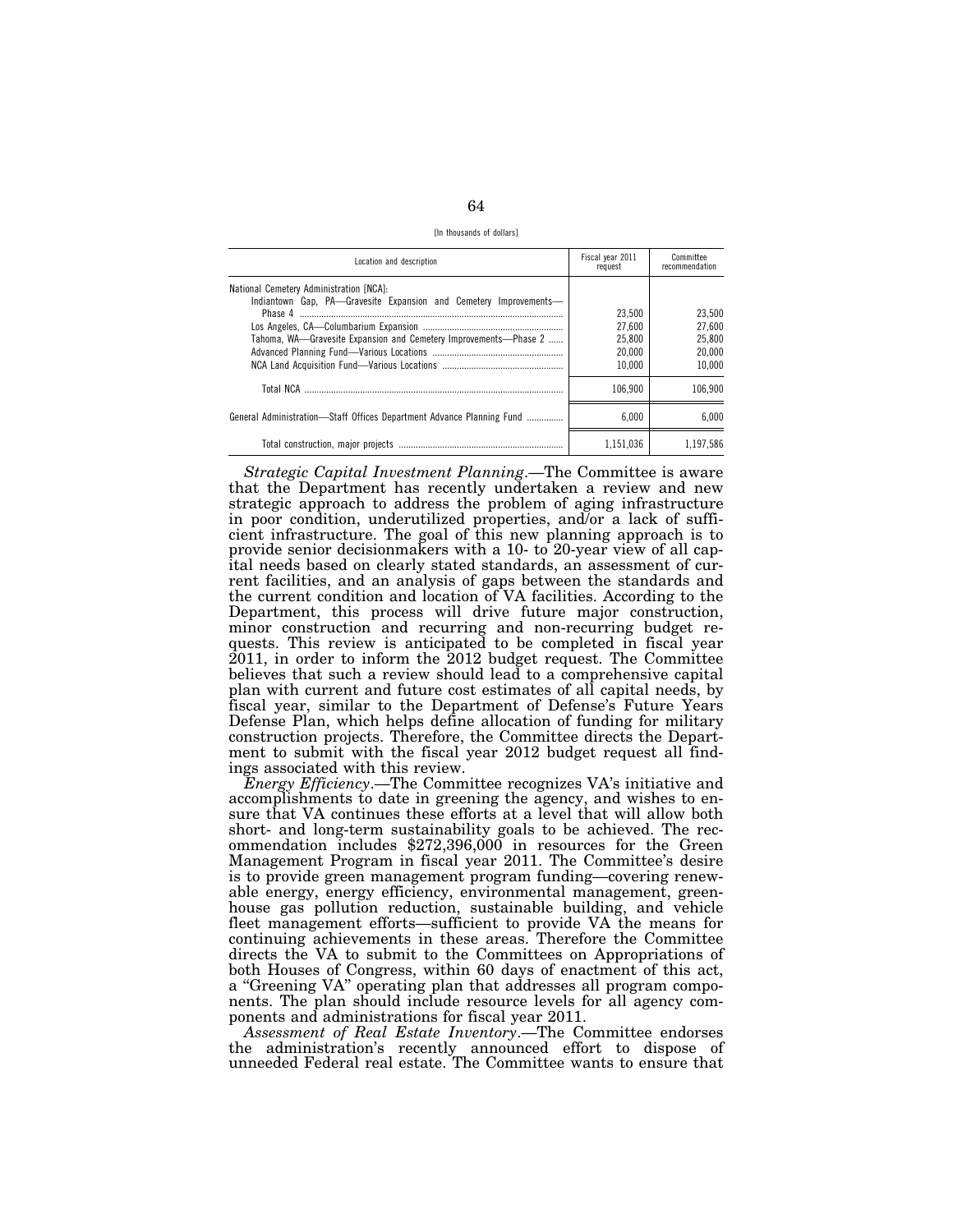VA has a comprehensive plan and effort to manage its portfolio of real estate at an optimal level in support of serving veterans. VA should use all available tools, including public-private ventures, to reduce the amount of unneeded assets. The Committee wants to ensure that all VA mission requirements, including efforts to provide supportive services and housing options for homeless veterans, are fully addressed in VA's plan to reduce unneeded assets. The Committee directs the Department to provide a report within 60 days of enactment of this act to the Committees on Appropriations of both Houses of Congress, detailing all surplus and underutilized buildings within the VA real estate portfolio. The report should include any recommendation for future use consistent with the VA's mission, and if appropriate, any plans for disposal of the facility.

*Joint Facilities*.—The Department of Defense [DOD] and Department of Veterans Affairs are currently undertaking a joint venture in North Chicago, where VA and DOD are consolidating their medical missions into one integrated hospital. The Committee has been supportive of this effort and has provided bill language to allow the VA to transfer money into a joint account with DOD. Both Departments believe significant cost savings can be achieved through this effort. The Committee believes that the VA should develop a strategic capital plan that addresses future joint ventures with DOD, as well with other Federal healthcare providers and academic affiliates. The Committee directs the Department to submit a joint venture strategic capital plan to the Committees on Appropriations of both Houses of Congress by March 25, 2011, outlining what future collaborative efforts with the DOD, other Federal providers and academic affiliates are planned. This plan should include capital cost estimates, the degree to which integration will occur, and potential cost savings.

## CONSTRUCTION, MINOR PROJECTS

| \$703,000,000 |
|---------------|
| 467.700.000   |
| 485,965,000   |

## PROGRAM DESCRIPTION

The Construction, minor projects account provides for constructing, altering, extending, and improving any of the facilities (including parking) under the jurisdiction or for the use of the VA, including planning, CARES activities, assessment of needs, architectural and engineering services, and site acquisition, where the estimated cost of a project is equal to or less than \$10,000,000. Public Law 106–117, the Veterans Millennium Health Care and Benefits Act of 1999, gave the VA the authority to make capital contributions from minor construction in enhanced-use leases. Proceeds realized from enhanced-use lease activities may be deposited into the Construction, major projects and Construction, minor projects accounts.

#### COMMITTEE RECOMMENDATION

The Committee recommends \$485,965,000 for minor construction. This is \$217,035,000 below the fiscal year 2010 enacted level and \$18,265,000 above the budget request.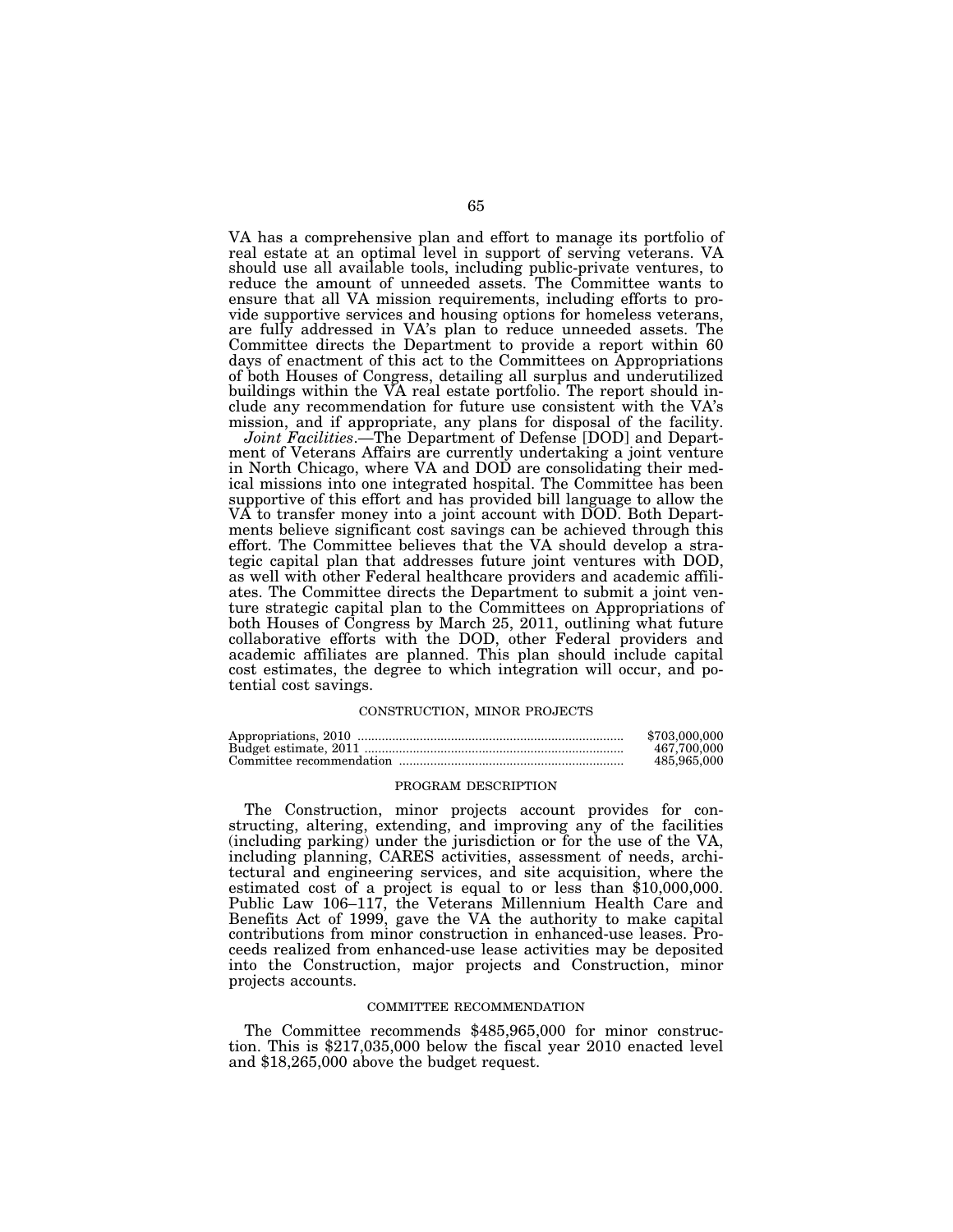The Committee has provided an additional \$8,265,000 for construction and renovation needs associated with the hiring of new claims processors. The recommendation includes \$386,977,000 for the Veterans Health Administration, \$43,573,000 for the National Cemetery Administration, \$22,625,000 for General Administration—Staff Offices, and \$22,790,000 for the Veterans Benefits Administration. The Committee directs the Department to provide an expenditure plan within 30 days of enactment of this act for the amount appropriated for minor construction.

*Family Friendly Homeless Veterans Housing Initiative*.—The recommendation includes an additional \$10,000,000 for the VA's building reuse initiative. This new initiative is a fast-track process that identifies and evaluates underutilized buildings in VA's inventory for potential reuse. Once identified, opportunities will be pursued through either Enhanced Use Lease agreements, minor construction or a sharing agreement to bring services, including homeless programs, to veterans in the quickest manner possible. The review is also identifying buildings for demolition where land could then be redeveloped for homeless housing. In fiscal year 2010, the VA utilized a portion of the \$50,000,000 provided by Congress last year for minor construction needs to serve homeless veterans. These funds are being used to bring identified buildings up to code by remediating environmental and safety deficiencies, including asbestos abatement, enabling reuse development design and construction to move forward. The Committee directs that the additional funds included in the recommendation be used for conversion of surplus or underutilized buildings on VA campuses for housing homeless veterans and their families, with a particular emphasis on women veterans as well as veterans at risk for homelessness. The Committee further directs that a portion of these funds be used for renovation and construction at medical centers that serve rural or highly rural populations. The Department is directed to submit an expenditure plan for this initiative within 60 days of enactment of the act, to the Committees on Appropriations of both Houses of Congress.

## GRANTS FOR CONSTRUCTION OF STATE EXTENDED CARE FACILITIES

| \$100,000,000 |
|---------------|
| 85,000,000    |
| 85,000,000    |

#### PROGRAM DESCRIPTION

This account is used to provide grants to assist States in acquiring or constructing State home facilities for furnishing domiciliary or nursing home care to veterans, and to expand, remodel or alter existing buildings for furnishing domiciliary, nursing home, or hospital care to veterans in State homes. The grant may not exceed 65 percent of the total cost of the project. Public Law 102–585 granted permanent authority for this program, and Public Law 106–117 provided greater specificity in directing VA to prescribe regulations for the number of beds for which grant assistance may be furnished. This program has been a successful partnership between the States and the VA in meeting the long-term care needs of elderly veterans for decades.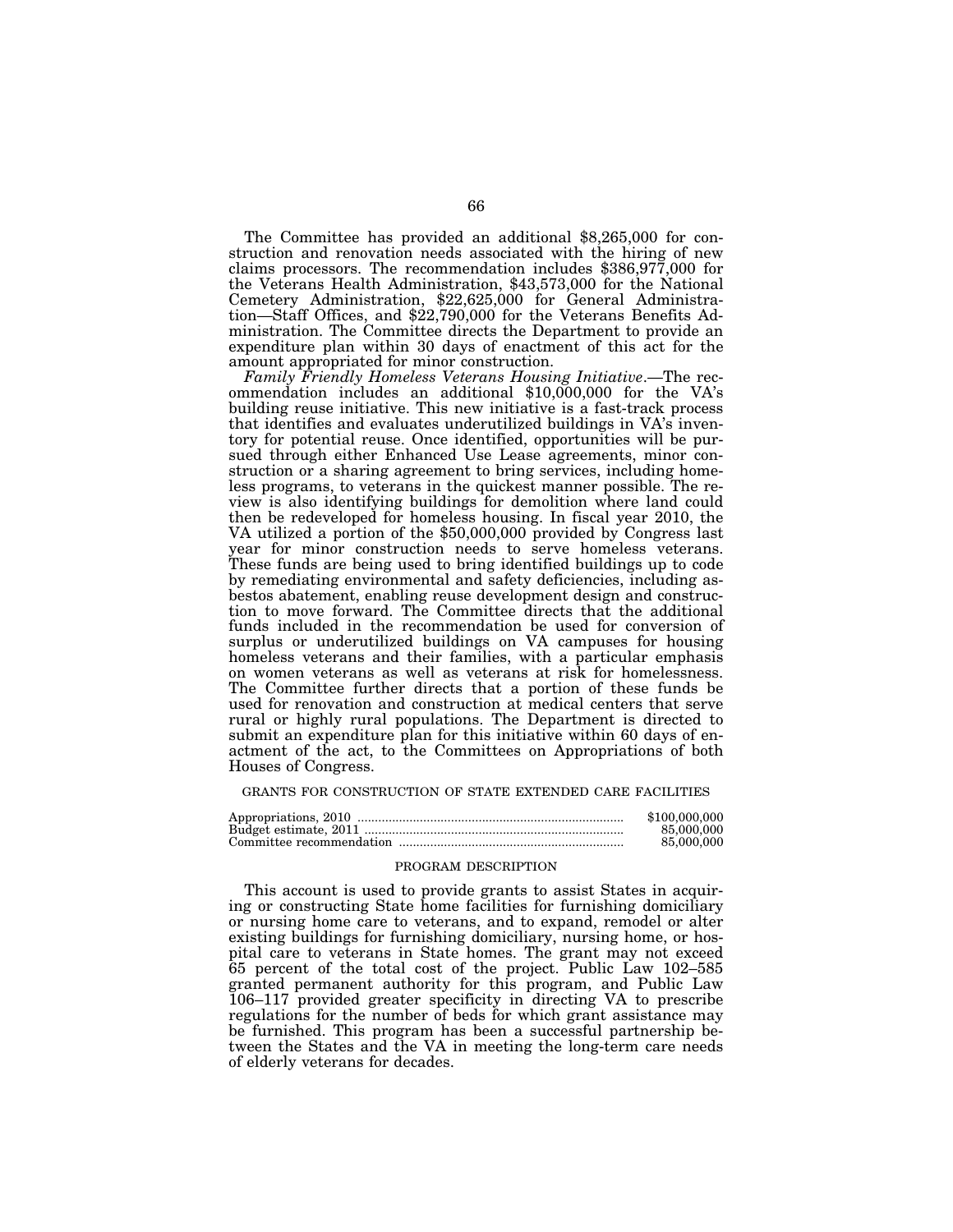### COMMITTEE RECOMMENDATION

The Committee recommends \$85,000,000 for grants for the construction of State extended care facilities. This is \$15,000,000 below the fiscal year 2010 enacted level and equal to the budget request.

*Long-term Care*.—The Committee is concerned about the VA's ability to plan for and meet the long-term care needs of America's veterans. The Committee is aware that the VA has decreased Community Living Center [CLC] capacity and that 65 percent of patient workload is now being met by community and State veterans homes. In light of the projected increase in elderly veterans in future years, additional State veterans homes will need to be built. However, given the ongoing budget deficits being experienced by State governments across the country, the Committee is concerned that the States will be unable to contribute the requisite 35 percent of total construction costs needed to obtain Federal matching funds. Accordingly, the Committee urges the VA to explore alternative financing mechanisms to ensure that a sufficient number of State veterans homes are available to meet the needs of future patients.

*Walla Walla State Veterans Home*.—The Committee is aware of the collaborative efforts of the Walla Walla VA Medical Center and the Washington State Department of Veterans Affairs to meet the long-term care needs of veterans in southeast Washington and northern Oregon by building a long-term care facility on the Walla Walla VA Medical Center grounds. The Committee supports the creation of a jointly operated veterans home in Walla Walla, Washington. The establishment of this new veterans home will complement the expanded Community Based Outpatient Clinic in Walla Walla offering a variety of specialty services and providing great value to the adjacent home. The Committee is also supportive of the development of a tri-state compact allowing eligible residents in Oregon and Idaho access to the new State veterans home.

GRANTS FOR THE CONSTRUCTION OF STATE VETERANS CEMETERIES

| \$46,000,000 |
|--------------|
| 46,000,000   |
| 46,000,000   |

### PROGRAM DESCRIPTION

Public Law 105–368 amended title 38 U.S.C. 2408 and established authority to provide aid to States for establishment, expansion, and improvement of State veterans cemeteries, which are operated and permanently maintained by the States. This statutory change increased the maximum Federal share from 50 percent to 100 percent in order to fund construction costs and the initial equipment expenses when the cemetery is established. The States remain responsible for providing the land and for paying all costs related to the operation and maintenance of the State cemeteries, including the costs for subsequent equipment purchases.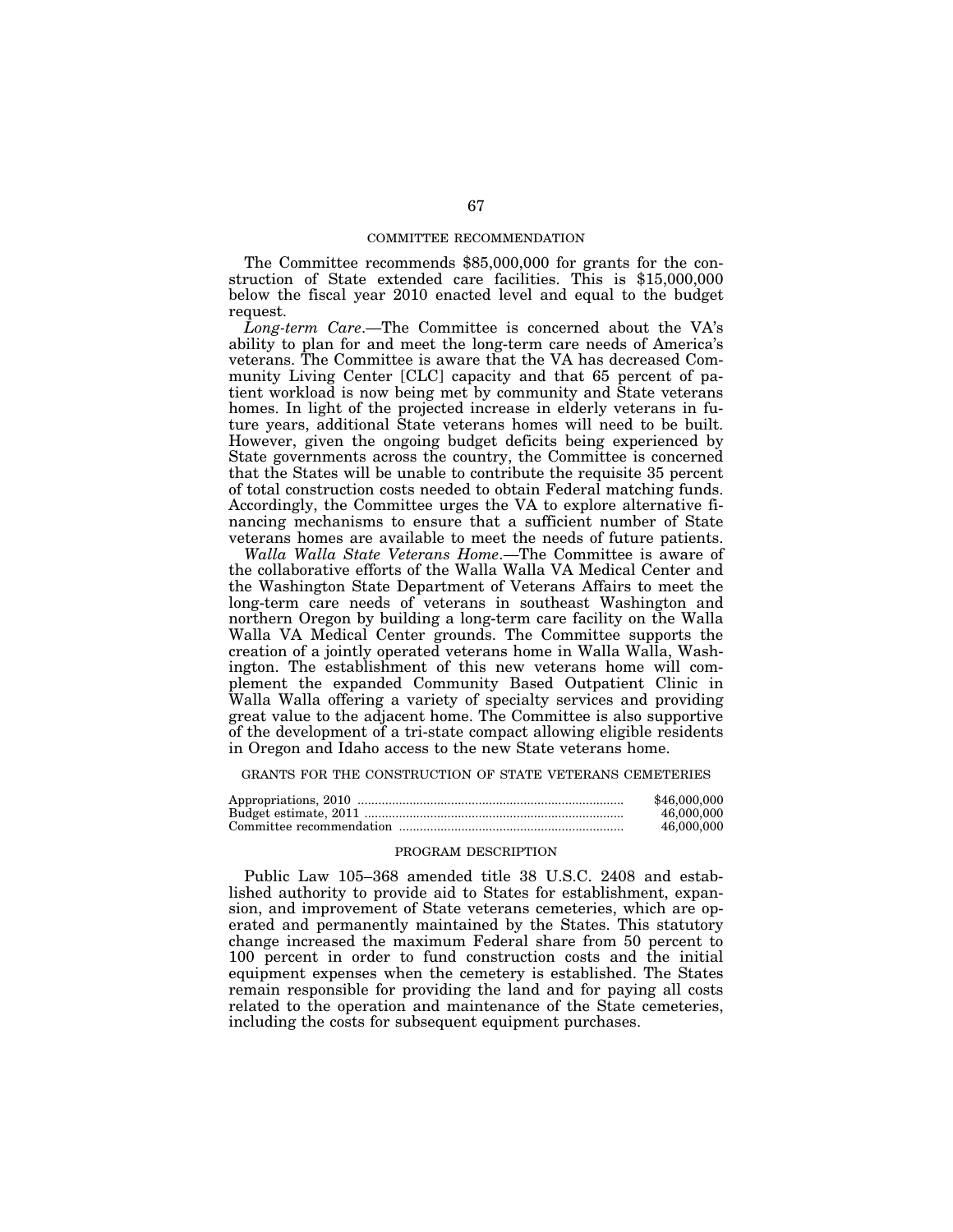## COMMITTEE RECOMMENDATION

The Committee recommends \$46,000,000 for grants for the construction of State veterans cemeteries. This is equal to the fiscal year 2010 enacted level and equal to the budget request.

## ADMINISTRATIVE PROVISIONS

SEC. 201. The Committee includes a provision which outlines reprogramming authority and responsibilities for the Veterans Benefits Administration.

SEC. 202. The Committee includes a provision which outlines reprogramming authority and responsibilities for the Veterans Health Administration.

SEC. 203. The Committee includes a provision which outlines the use of the Salaries and expenses account.

SEC. 204. The Committee includes a provision mandating that only construction funds may be used for land procurement.

SEC. 205. The Committee includes a provision allowing for reimbursements to the Medical services account.

SEC. 206. The Committee includes a provision allowing for payments of prior year obligations.

SEC. 207. The Committee includes a provision which allows for the use of fiscal year 2010 funds for prior year obligations.

SEC. 208. The Committee includes a provision which allows for payments from the National Service Life Insurance Fund.

SEC. 209. The Committee includes a provision which outlines the use of funds from enhanced-use lease proceeds.

SEC. 210. The Committee includes a provision which provides for funds for the Office of Resolution Management and the Office of Employment Discrimination Complaint Adjudication.

SEC. 211. The Committee includes a provision which sets a limit on new leases without congressional approval.

SEC. 212. The Committee includes a provision which requires disclosure of third-party reimbursement information.

SEC. 213. The Committee includes a provision which allows for the transfer of revenue derived from enhanced use leases into the construction accounts.

SEC. 214. The Committee includes a provision which outlines authorized uses for medical services funds.

SEC. 215. The Committee includes a provision which allows funds in the Medical Care Collection Fund to be transferred into the Medical Services account.

SEC. 216. The Committee includes a provision which allows eligible veterans in the State of Alaska to obtain medical care services.

SEC. 217. The Committee includes a provision which allows for the transfer of funds into the construction accounts.

SEC. 218. The Committee includes a provision which allows for outreach and marketing to enroll new veterans.

SEC. 219. The Committee includes a provision requiring the Secretary of Veterans Affairs to submit quarterly financial reports on the Veterans Health Administration.

SEC. 220. The Committee includes a provision outlining transfer authority to the information technology systems account.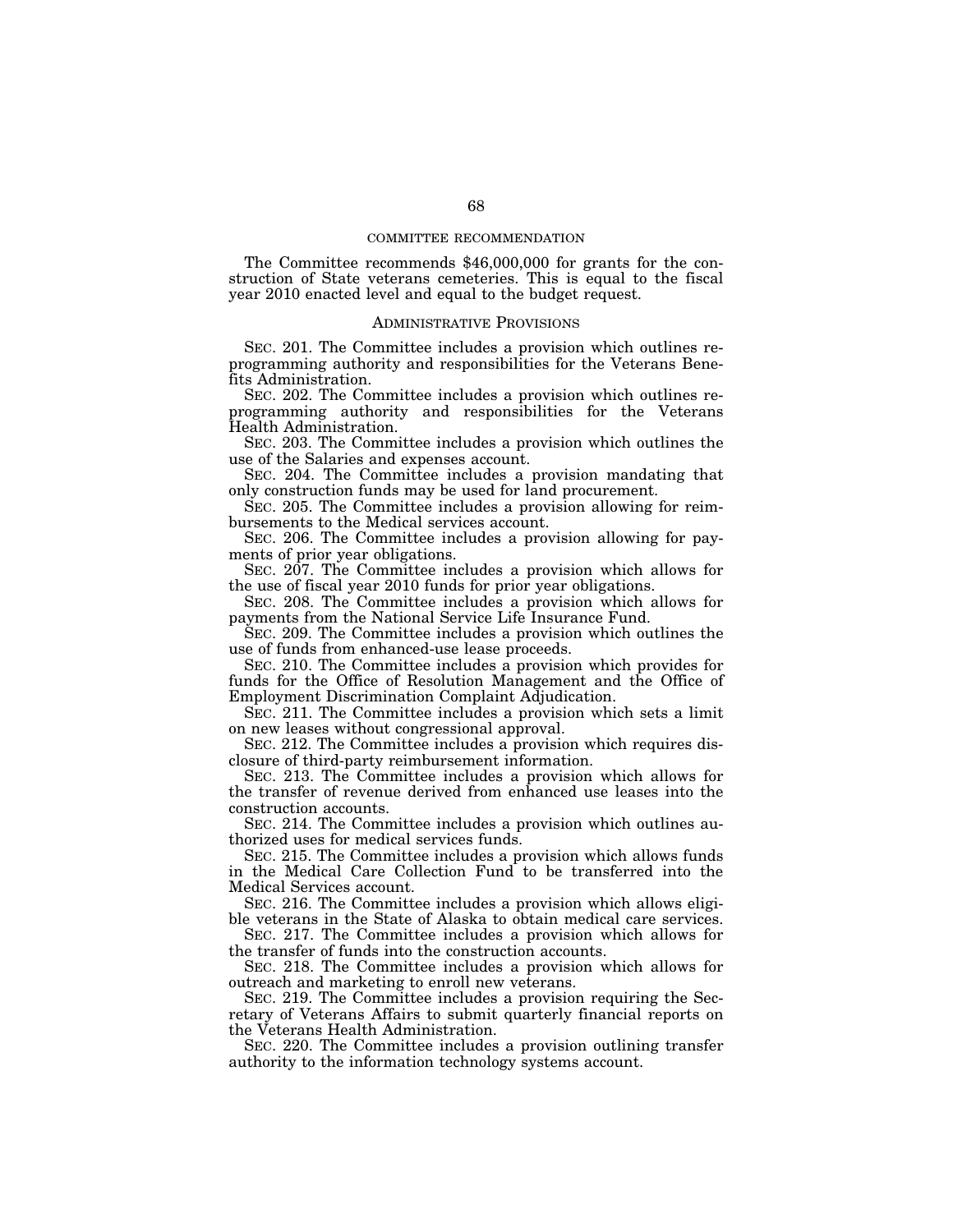SEC. 221. The Committee includes a provision outlining limits on transfers within the information technology systems account.

SEC. 222 The Committee includes a provision allowing the Secretary of Veterans Affairs to transfer limited funds to the Department of Health and Human Services, Graduate Psychology Education Program.

SEC. 223. The Committee includes a provision prohibiting any funds to be used to contract out any functions performed by more than 10 employees without a fair competition process.

SEC. 224. The Committee includes a provision limiting the amount of nonrecurring maintenance funds that can be obligated during the last 2 months of the fiscal year.

SEC. 225. The Committee includes a provision rescinding funds from certain accounts and appropriating additional amounts with 2-year authority.

SEC. 226. The Committee includes a provision allowing for the transfer of funds from certain accounts to the Joint Department of Defense/Department of Veterans Affairs Medical Facility Demonstration Fund, as authorized by Public Law 111–84.

SEC. 227. The Committee includes a provision allowing for the transfer of certain funds deposited in the Medical Care Collections Fund to the Joint Department of Defense/Department of Veterans Affairs Medical Facility Demonstration Fund, as authorized by Public Law 111–84.

SEC. 228. The Committee includes a provision allowing a min- imum of \$15,000,000 to be transferred from Medical services, Medical support and compliance, and Medical facilities to the Department of Defense/Department of Veterans Affairs Health Care Sharing Incentive Fund, as authorized by section 8111 of title 38, United States Code.

SEC. 229. The Committee includes a provision providing an additional amount to the General administration account to increase the Department's acquisition workforce. This provision was included as title V general provision in the administration's budget submission. This provision only applies to the Department of Veterans Affairs; therefore, the Committee has included it as an administrative provision in title II.

SEC. 230. The Committee includes a provision requiring notification of all bid savings for major construction projects.

SEC. 231. The Committee includes a provision for the construction of a major medical facility.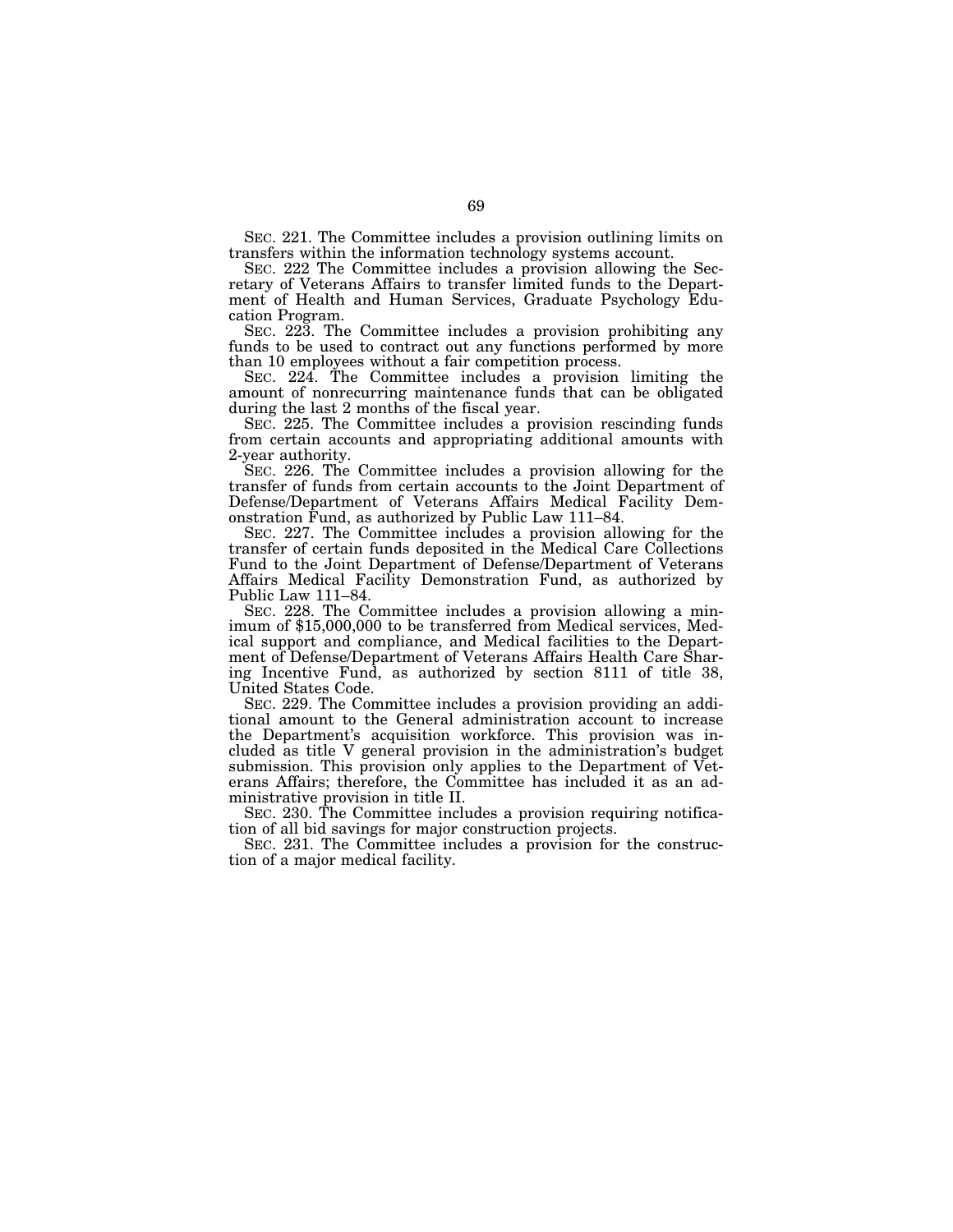# TITLE III

# RELATED AGENCIES

## AMERICAN BATTLE MONUMENTS COMMISSION

## PROGRAM DESCRIPTION

The American Battle Monuments Commission [ABMC] is responsible for the following: the maintenance and construction of U.S. monuments and memorials commemorating the achievements in battle of our Armed Forces since April 1917 (the date of the United States entry into World War I); the erection of monuments and markers by U.S. citizens and organizations in foreign countries; and the design, construction, and maintenance of permanent military cemetery memorials in foreign countries. The Commission maintains  $24$  military memorial cemeteries and 31 monuments, memorials, and markers in 15 countries around the world, including three memorials on U.S. soil.

#### SALARIES AND EXPENSES

| \$62,675,000 |
|--------------|
| 64.200.000   |
| 67.200.000   |

## COMMITTEE RECOMMENDATION

The Committee recommends \$67,200,000 for the Salaries and expenses account. This amount is \$4,525,000 above the fiscal year 2010 enacted level and \$3,000,000 above the budget request. The Committee has provided additional funds to support the expansion of ABMC's interpretive program and for nonrecurring maintenance needs.

#### FOREIGN CURRENCY FLUCTUATIONS

| \$17,100,000 |
|--------------|
| 20,200,000   |
| 20,200,000   |

## COMMITTEE RECOMMENDATION

The Committee recommends an estimated \$20,200,000 for the Foreign currency fluctuation account. This amount is \$3,100,000 above the fiscal year 2010 enacted level and equal to the budget request.

The Committee has again included language in the accompanying bill, as proposed by the administration, that would allow funding for this account on a "such sums as necessary" basis. Funding the account in this manner allows the Commission to maintain cemeteries regardless of the volatility of foreign currency fluctuations.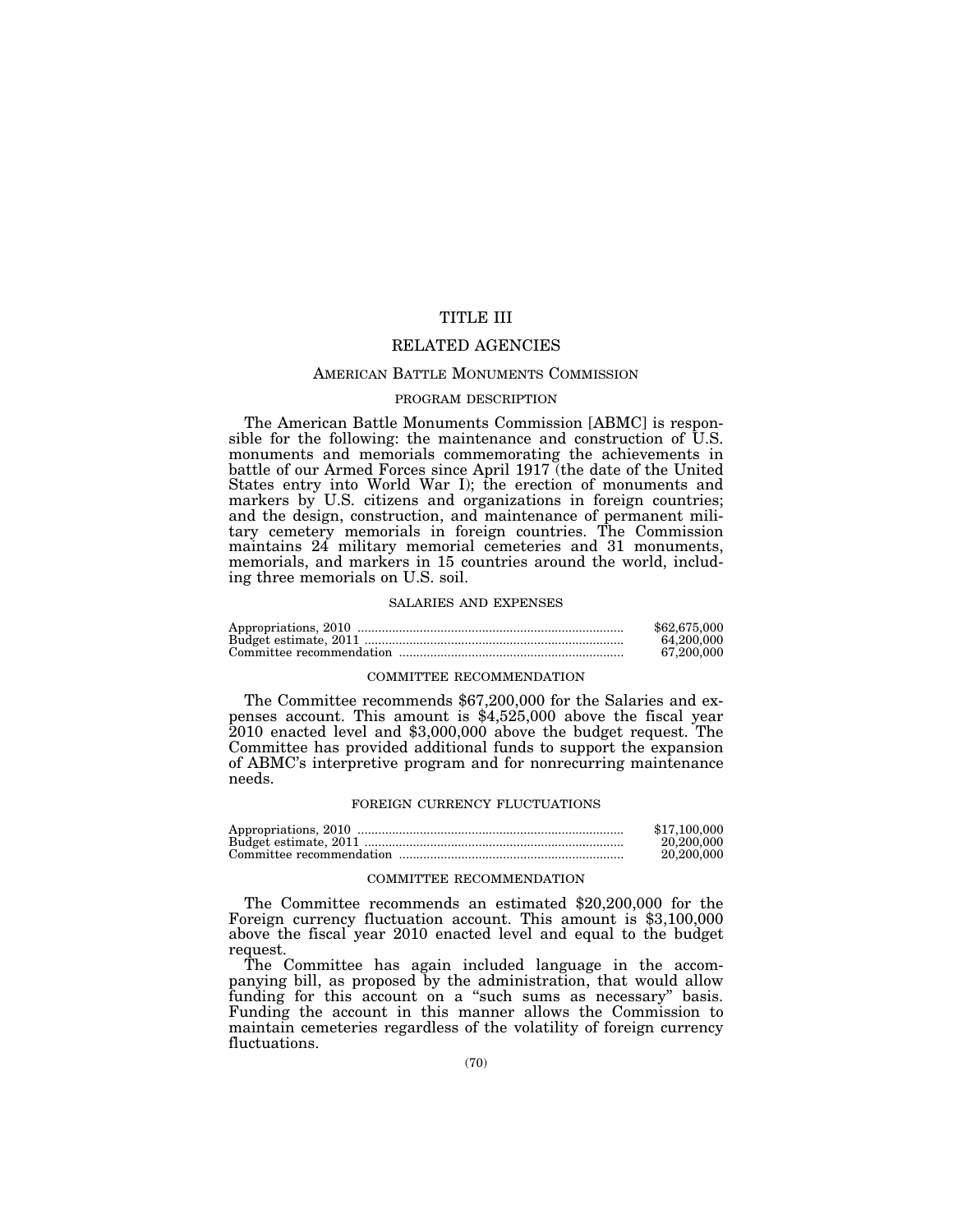## U.S. COURT OF APPEALS FOR VETERANS CLAIMS

### OVERVIEW

The U.S. Court of Appeals for Veterans Claims was established by the Veterans' Judicial Review Act of 1988. The Court is an independent judicial tribunal with exclusive jurisdiction to review decisions of the Board of Veterans' Appeals. It has the authority to decide all relevant questions of law; interpret constitutional, statutory, and regulatory provisions; and determine the meaning or applicability of the terms of an action by the Secretary of Veterans Affairs. It is authorized to compel action by the Secretary. It is authorized to hold unconstitutional or otherwise unlawful and set aside decisions, findings, conclusions, rules and regulations issued or adopted by the Secretary of Veterans Affairs, the Board of Veterans' Appeals, or the Chairman of the Board that are found to be arbitrary or capricious. The Court's principal office location is Washington, DC; however, it is a national court, empowered to sit anywhere in the United States.

## SALARIES AND EXPENSES

| \$27,115,000 |
|--------------|
| 90.147.000   |
| 53.297.000   |

### COMMITTEE RECOMMENDATION

The Committee recommends \$53,297,000 for the U.S. Court of Appeals for Veterans Claims. This amount is an increase of \$26,182,000 above the fiscal year 2010 enacted level and \$36,850,000 below the budget request.

The Committee is aware that beginning in fiscal year 2011, the Administrative Office of the Courts will no longer provide support for the U.S. Court of Appeals for Veterans Claims electronic case management system. Therefore, the recommendation includes an additional \$150,000 for the Court to hire additional information technology staff to support the electronic case management system. The administration's budget request also included \$62,000,000, to be transferred to the General Services Administration [GSA], for the construction of a new courthouse. The Committee strongly supports construction of this facility and has provided  $$25,000,000$  as the first increment in funding. The Committee based this recommendation on several factors, including the amount of funds that could be obligated during fiscal year 2011. GSA has indicated that the final feasibility study will be completed and released to the Committee by the end of July. Depending on the results of the study, such as environmental remediation, costs could increase above the \$62,000,000 estimate contained in the budget request.

### DEPARTMENT OF DEFENSE—CIVIL

#### CEMETERIAL EXPENSES, ARMY

#### OVERVIEW

The Secretary of the Army is responsible for the administration, operation and maintenance of Arlington National Cemetery and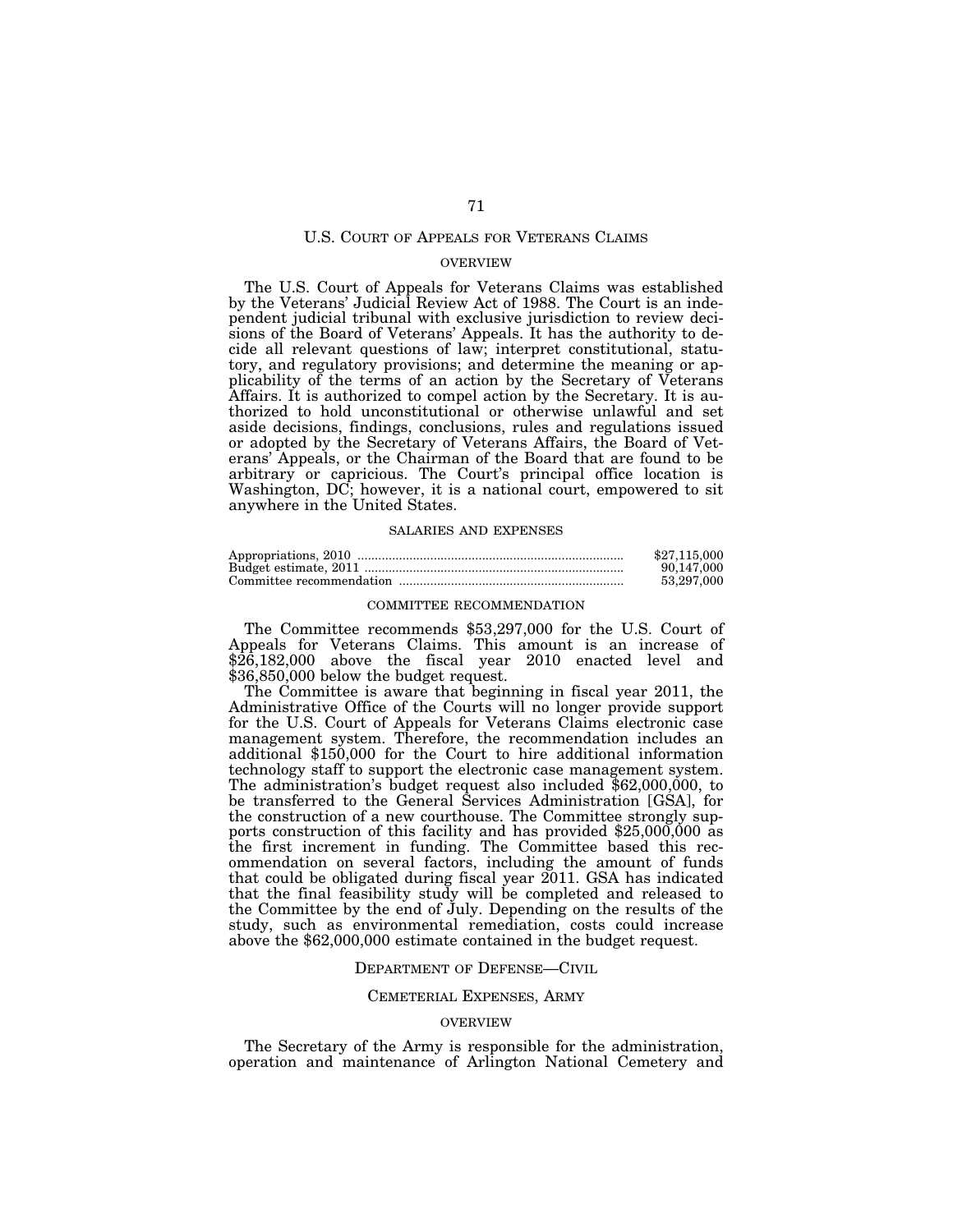the Soldiers' and Airmen's Home National Cemetery. In addition to its principal function as a national cemetery, Arlington is the site of approximately 3,200 nonfuneral ceremonies each year and has approximately 4 million visitors annually.

## SALARIES AND EXPENSES

| \$39,850,000 |
|--------------|
| 38.100.000   |
| 43.100.000   |

## COMMITTEE RECOMMENDATION

The Committee recommends \$43,100,000 for the Cemeterial expenses, Army account. This amount is \$3,250,000 above the fiscal year 2010 enacted level and \$5,000,000 above the budget request.

The Committee is greatly concerned about the shocking mismanagement of Arlington National Cemetery [ANC] as revealed in the June 10, 2010, Army Inspector General report. As a sacred symbol of the sacrifices that America's military forces have made for this Nation since the Civil War, Arlington Cemetery must be held to the highest standards. Clearly, those standards have not been met for many years. The Committee welcomes the Army's swift actions to address the systemic failures identified in the report through the establishment of a new position of Executive Director for the cemetery, the appointment by the Department of Veterans Affairs [VA] of an interim Superintendent, and the creation of an independent Army National Cemeteries Advisory Commission, led by former Senator and World War II veteran Bob Dole and former Senator, Vietnam veteran, and current Secretary of the American Battle Monuments Commission Max Cleland. The Committee also commends the dedication of the Arlington National Cemetery workforce, which has carried out its responsibilities with professionalism and attentiveness to the families of America's war heroes and veterans under extraordinarily trying circumstances.

The Committee also welcomes the aggressive schedule that the new ANC management team has set to identify and correct deficiencies in the operation and management of the cemetery, including a lack of established policies and procedures, a failure to automate recordkeeping, and the misidentification of hundreds of gravesites at the cemetery. The Committee urges ANC to also examine cemeterial operations at the Soldiers' and Airmen's Home National Cemetery in Washington, DC, which ANC also operates, and provide recommendations for operational and management improvements if needed. Until the full scope of the deficiencies at Arlington Cemetery has been identified and ANC submits a comprehensive plan for corrective action, the Committee is reluctant to prescribe any policy changes. However, the Committee has provided an additional \$5,000,000 for cemetery operations for fiscal year 2011 to enable ANC to implement urgently needed management improvements, including the hiring of additional staff if needed and the automation of the cemetery's recordkeeping system. The Committee also encourages ANC to draw from the VA's expertise in cemeterial management, and to determine the feasibility of adapting the VA's automated recordkeeping information technology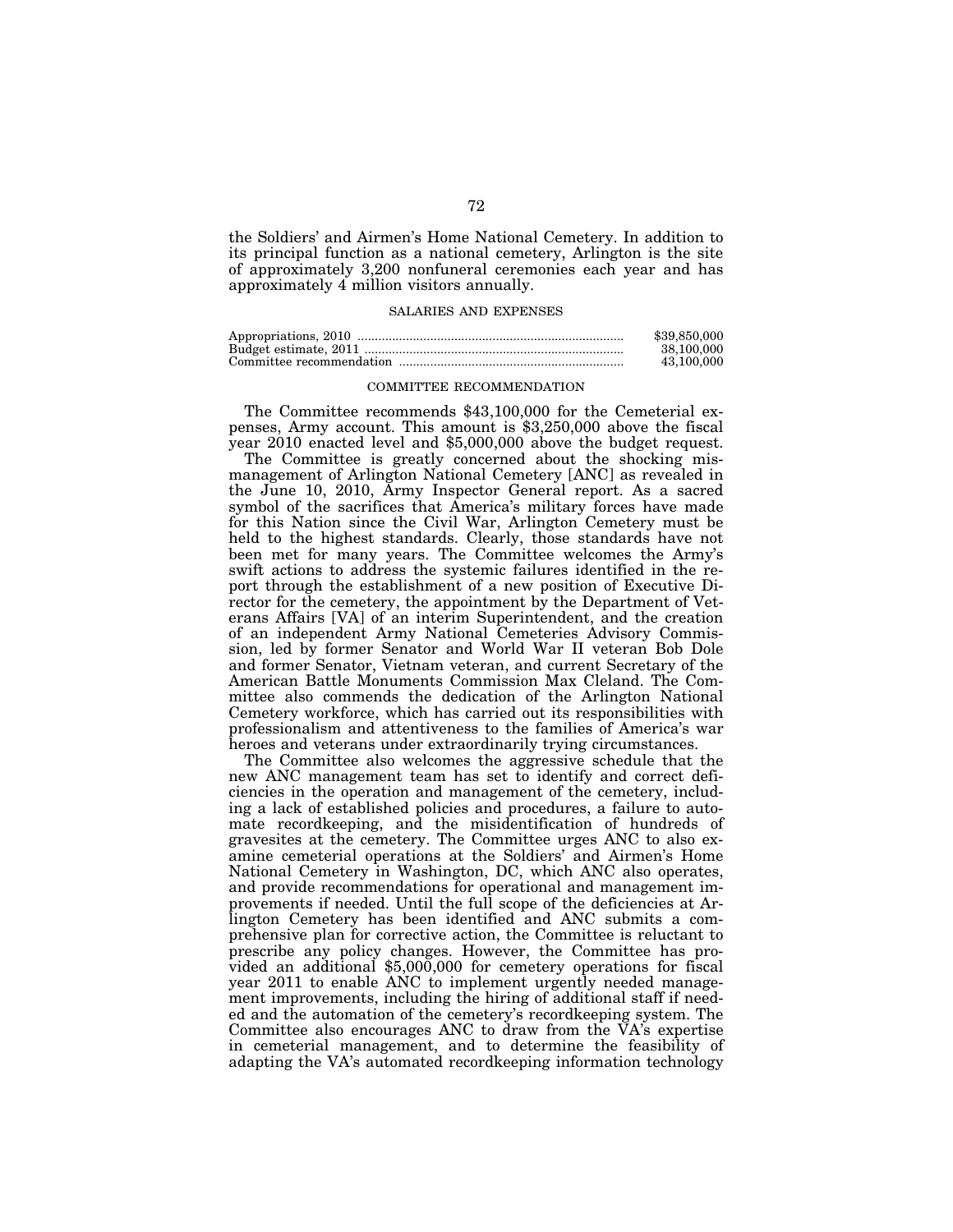system, which is a proven system available immediately, for use at the national cemeteries.

The Committee directs ANC to provide to the Committees on Appropriations of both Houses of Congress an expenditure plan for the additional funds prior to obligation. The Committee also directs ANC to provide quarterly reports, beginning with the first quarter after enactment of this act, on the steps it is taking to correct deficiencies at the national cemeteries, funding requirements to implement those measures, and a progress report on the status of automating ANC's recordkeeping. Beginning with the submission of the fiscal year 2012 budget request, the Committee directs ANC to provide a breakdown by category (e.g., salaries, operation and maintenance, and information technology) of its budget request, and the amount of funding that is intended to be obligated within the fiscal year.

#### ARMED FORCES RETIREMENT HOME

#### TRUST FUND

| \$134,000,000 |
|---------------|
| 71.200.000    |
| 71.200.000    |

#### COMMITTEE RECOMMENDATION

The Committee recommends authority to expend \$71,200,000 from the Armed Forces Retirement Home [AFRH] Trust Fund to operate and maintain the Armed Forces Retirement Home—Washington, DC, and the Armed Forces Retirement Home—Gulfport, Mississippi. This amount is \$62,800,000 below the fiscal year 2010 enacted level for the Trust Fund and equal to the budget request.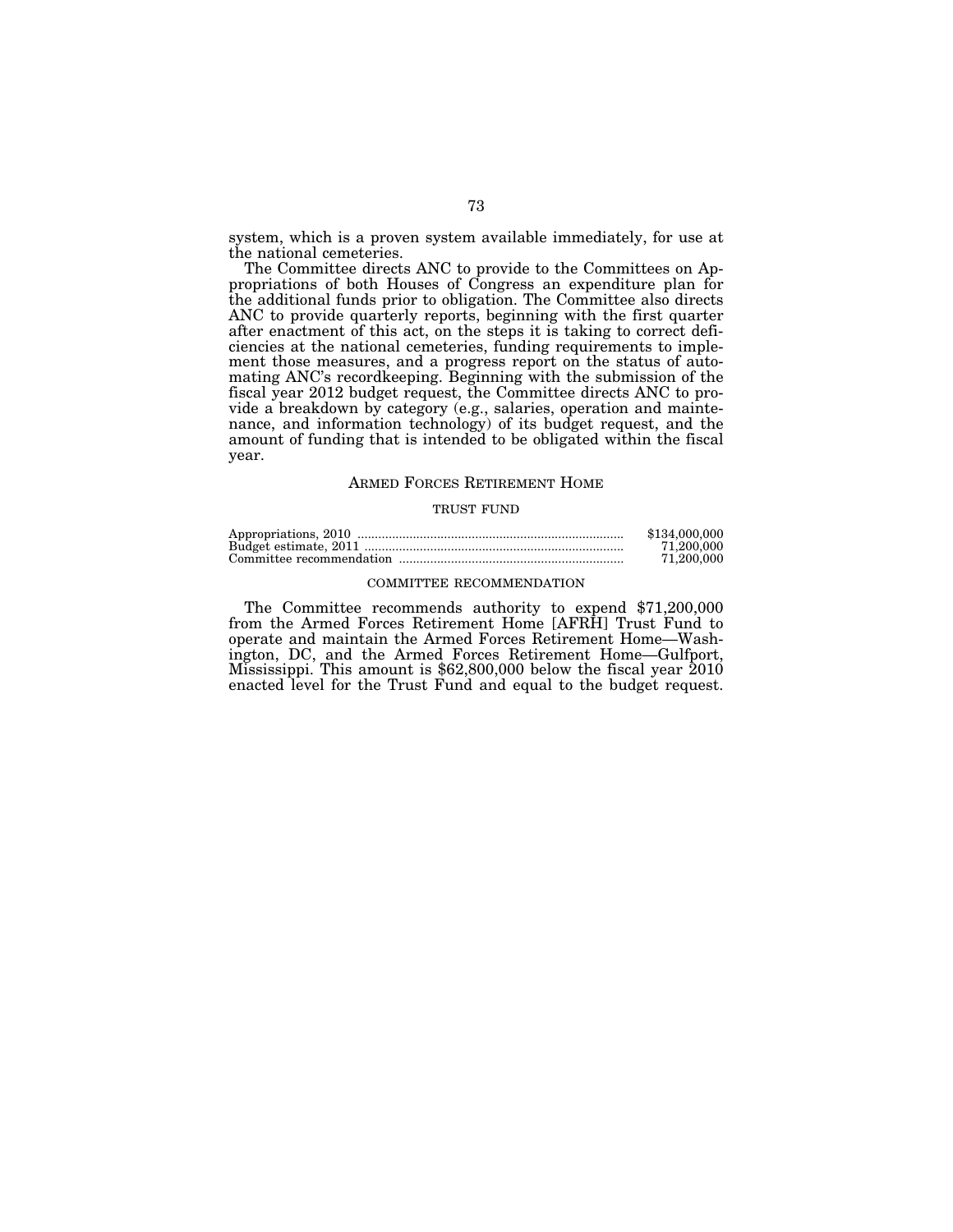### TITLE IV

### OVERSEAS CONTINGENCY OPERATIONS

#### MILITARY CONSTRUCTION

#### OVERVIEW

The President's fiscal year 2011 overseas contingency operations [OCO] request for military construction totals \$1,257,002,000 to support the realignment of U.S. forces into and within Afghanistan. The request includes funding for operational facilities, roads and bridges, utility infrastructure, force protection, logistics and support facilities, and environmental mitigation projects such as incinerators. The Committee recognizes the importance of providing adequate expeditionary facilities for U.S. combat forces in Afghanistan and supports the policy of the Department of Defense to carry out the minimum construction necessary to support operations and provide force protection.

#### MILITARY CONSTRUCTION, ARMY

| \$924,484,000 |
|---------------|
| 929.996.000   |
| 1.045.676.000 |

#### COMMITTEE RECOMMENDATION

The Committee recommends \$1,045,676,000 for Army overseas contingency operations construction for fiscal year  $2011$ . This amount is \$115,680,000 above the budget request. The Committee notes that a number of Army OCO projects for which funding was requested in the fiscal year 2011 budget submission have either been accelerated or cancelled, and has therefore deleted funding for those projects and substituted other projects in Afghanistan requested by the administration in the regular fiscal year 2011 budget request or by the Army in updated OCO project requests.

The Committee understands that changing strategic requirements on the ground and the cancellation or acceleration of funding for certain projects can alter the details of the OCO military construction budget request. The Committee has endeavored to accommodate those changes identified by the services, and thus the list of OCO military construction projects included in the table at the end of this report reflects both the original budget request and the updated requirements identified by the services. The Committee believes that all military construction in Afghanistan is related to the war effort, and has also shifted funding for military construction in Afghanistan that was included in the regular budget request to the OCO Committee recommendation.

The Committee recognizes the evolving nature of military construction needs in a war zone, and to give the services more flexi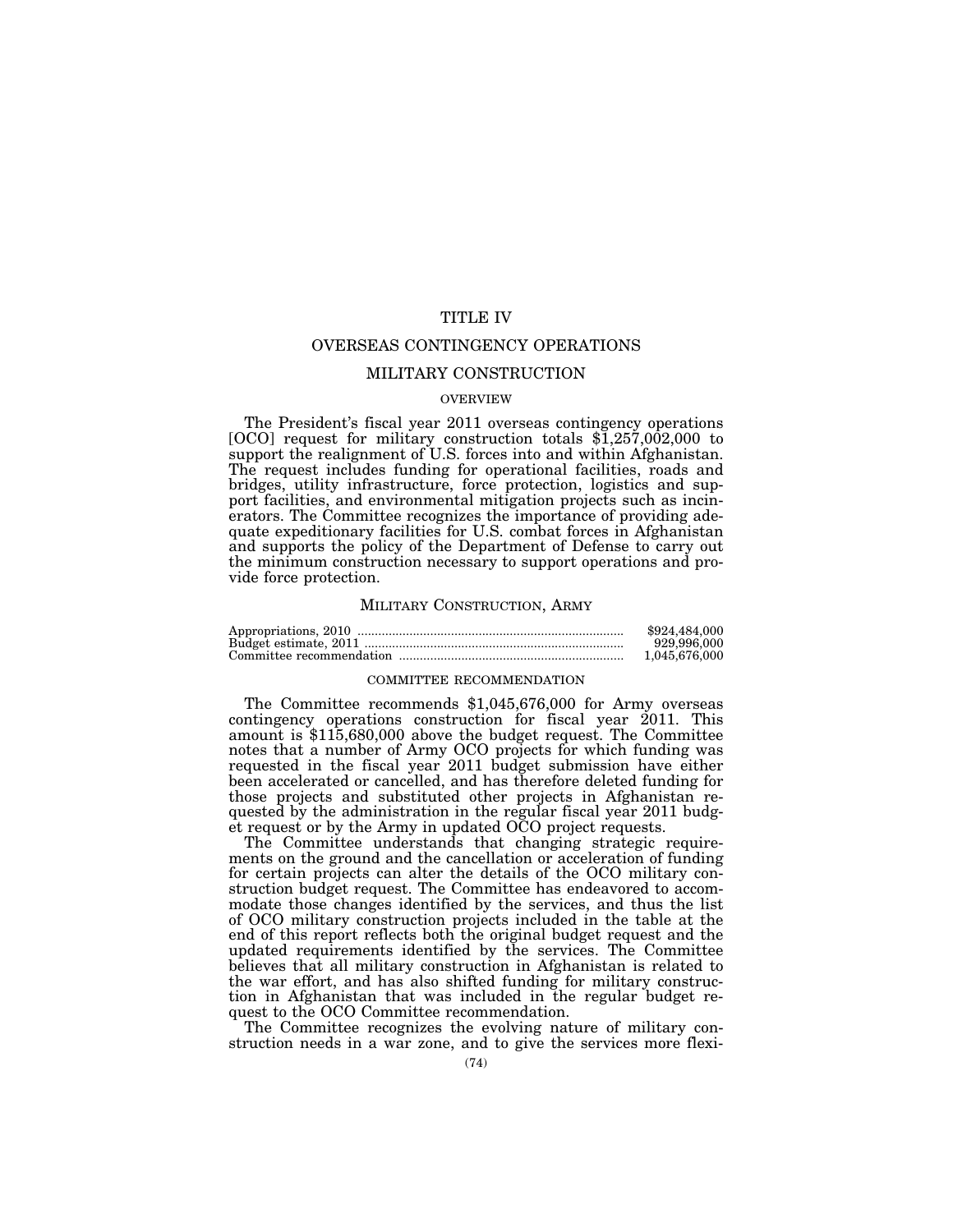bility to meet unforeseen operational requirements has included an additional \$20,000,000 in unspecified minor construction funding for both the Army and the Air Force. For the past several years, the Department has sought to raise the spending limit on the use of operation and maintenance funds for unspecified minor military construction from \$750,000 to \$1,500,000 (or \$3,000,000 for projects to correct a life, safety, or health deficiency) when used for projects in support of a contingency, such as the war in Afghanistan. The Committee believes that, to the extent possible, military construction projects should be funded within military construction accounts and subject to military construction authorities and oversight. The intent of the unspecified minor construction account is to give the services the flexibility to fund construction projects up to \$2,000,000, or \$3,000,000 to meet life, safety or health requirements, without the requirement to seek prior authorization. The Committee further urges the Department and the services to program adequate funding for OCO unspecified minor construction in future budget submissions to provide the degree of flexibility needed to respond to emerging wartime requirements.

#### MILITARY CONSTRUCTION, AIR FORCE

| \$474,500,000 |
|---------------|
| 280,506,000   |
| 164.826.000   |

#### COMMITTEE RECOMMENDATION

The Committee recommends \$164,826,000 for Air Force overseas contingency operations construction for fiscal year 2011,  $$115,680,000$  below the budget request. Within this amount, the Committee has adjusted funding for specific projects to reflect accelerations, cancellations, or cost changes.

#### MILITARY CONSTRUCTION, DEFENSE-WIDE

| \$46,500,000 |
|--------------|
| 46,500,000   |

#### COMMITTEE RECOMMENDATION

The Committee recommends \$46,500,000 for Defense-Wide overseas contingency operations construction for fiscal year 2011, equal to the President's budget request.

#### ADMINISTRATIVE PROVISION

SEC. 401. The Committee includes a provision regarding funding for this title.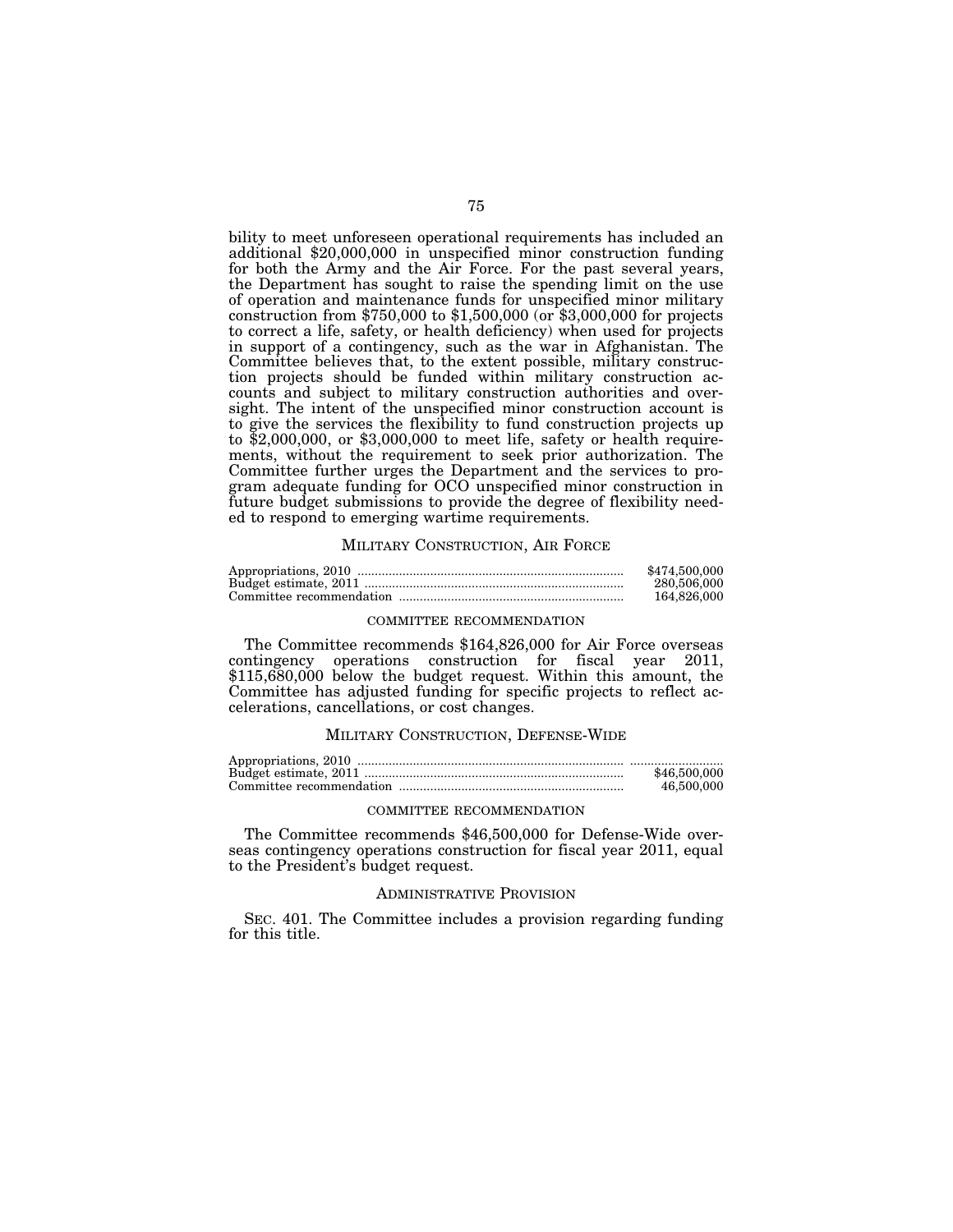### TITLE V

### GENERAL PROVISIONS

SEC. 501. The Committee includes a provision that prohibits the obligation of funds beyond the current fiscal year unless expressly so provided.

SEC. 502. The Committee includes a provision that requires pay raises to be absorbed within the levels appropriated.

SEC. 503. The Committee includes a provision that prohibits the use of funds for programs, projects or activities not in compliance with Federal law relating to risk assessment, the protection of private property rights, or unfunded mandates.

SEC. 504. The Committee includes a provision that prohibits the use of funds to support or defeat legislation pending before Congress.

SEC. 505. The Committee includes a provision that encourages the expansion of E-commerce technologies and procedures.

SEC. 506. The Committee includes a provision that limits funds from being transferred from this appropriations measure to any instrumentality of the United States Government without authority from an appropriations act.

SEC. 507. The Committee includes a provision that specifies the congressional committees that are to receive all reports and notifications.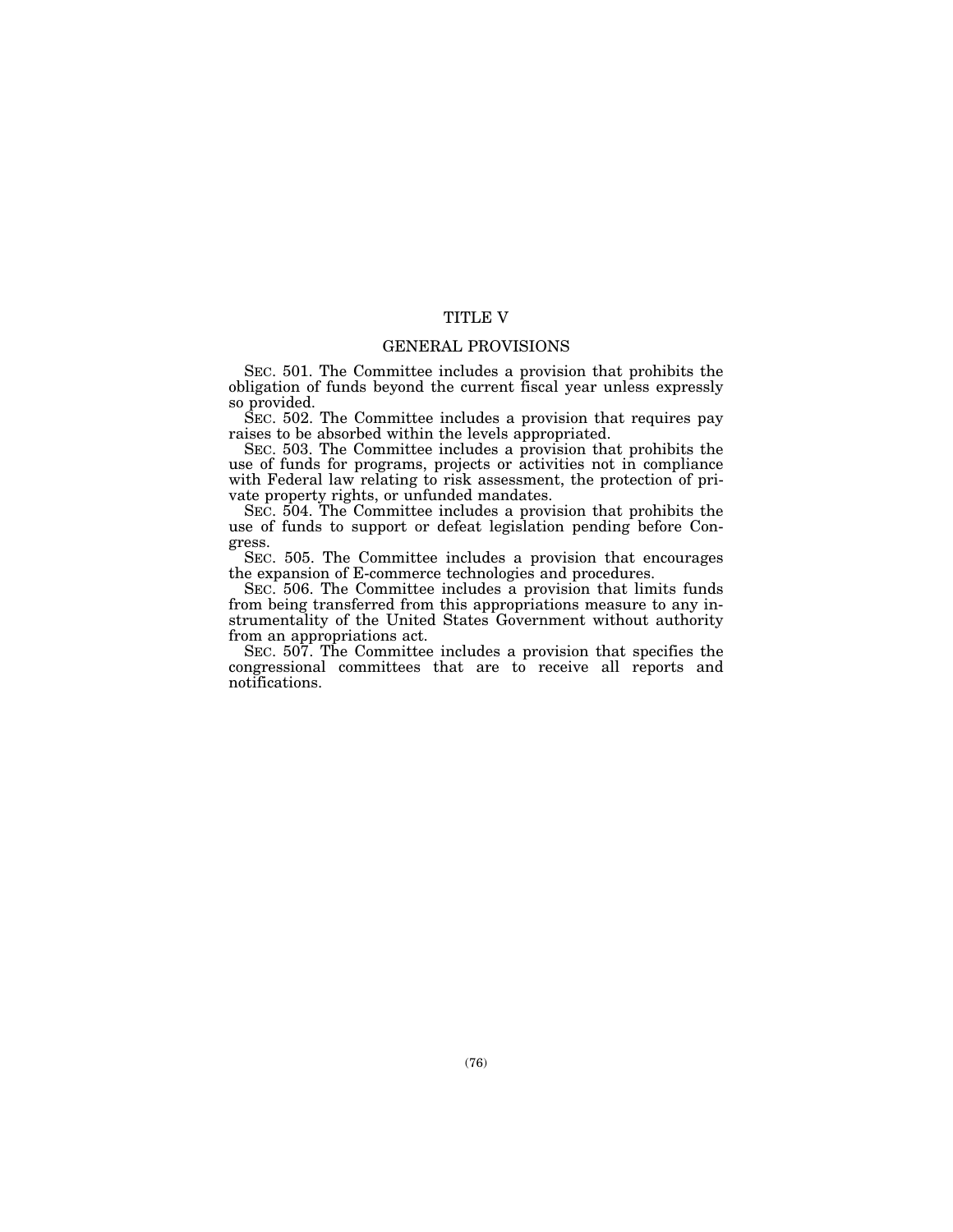### COMPLIANCE WITH PARAGRAPH 7, RULE XVI, OF THE STANDING RULES OF THE SENATE

Paragraph 7 of rule XVI requires that Committee reports accompanying general appropriations bills identify each recommended amendment which proposes an item of appropriation which is not made to carry out the provisions of an existing law, a treaty stipulation, or an act or resolution previously passed by the Senate during that session. The Committee is filing an original bill, which is not covered under this rule, but reports this information in the spirit of full disclosure. The Committee recommends funding for the following programs which currently lack authorization:

#### *Title I: Department of Defense*

Military Construction, Army

Military Construction, Navy and Marine Corps

Military Construction, Air Force

Military Construction, Defense-Wide

Military Construction, Army National Guard

Military Construction, Air National Guard

Military Construction, Army Reserve

Military Construction, Navy Reserve

Military Construction, Air Force Reserve

North Atlantic Treaty Organization, Security Investment Program

Family Housing Construction, Army

Family Housing Operation and Maintenance, Army

Family Housing Construction, Navy and Marine Corps

Family Housing Operation and Maintenance, Navy and Marine Corps

Family Housing Construction, Air Force

Family Housing Operation and Maintenance, Air Force

Family Housing Operation and Maintenance, Defense-Wide

Department of Defense, Family Housing Improvement Fund

Homeowners Assistance Fund

Chemical Demilitarization Construction, Defense-Wide

Base Realignment and Closure Account, 1990

Base Realignment and Closure Account, 2005

### *Title II: Department of Veterans Affairs*

Veterans Health Administration National Cemetery Administration Departmental Administration

#### *Title III: Related Agencies*

American Battle Monuments Commission U.S. Court of Appeals for Veterans Claims Cemeterial Expenses, Army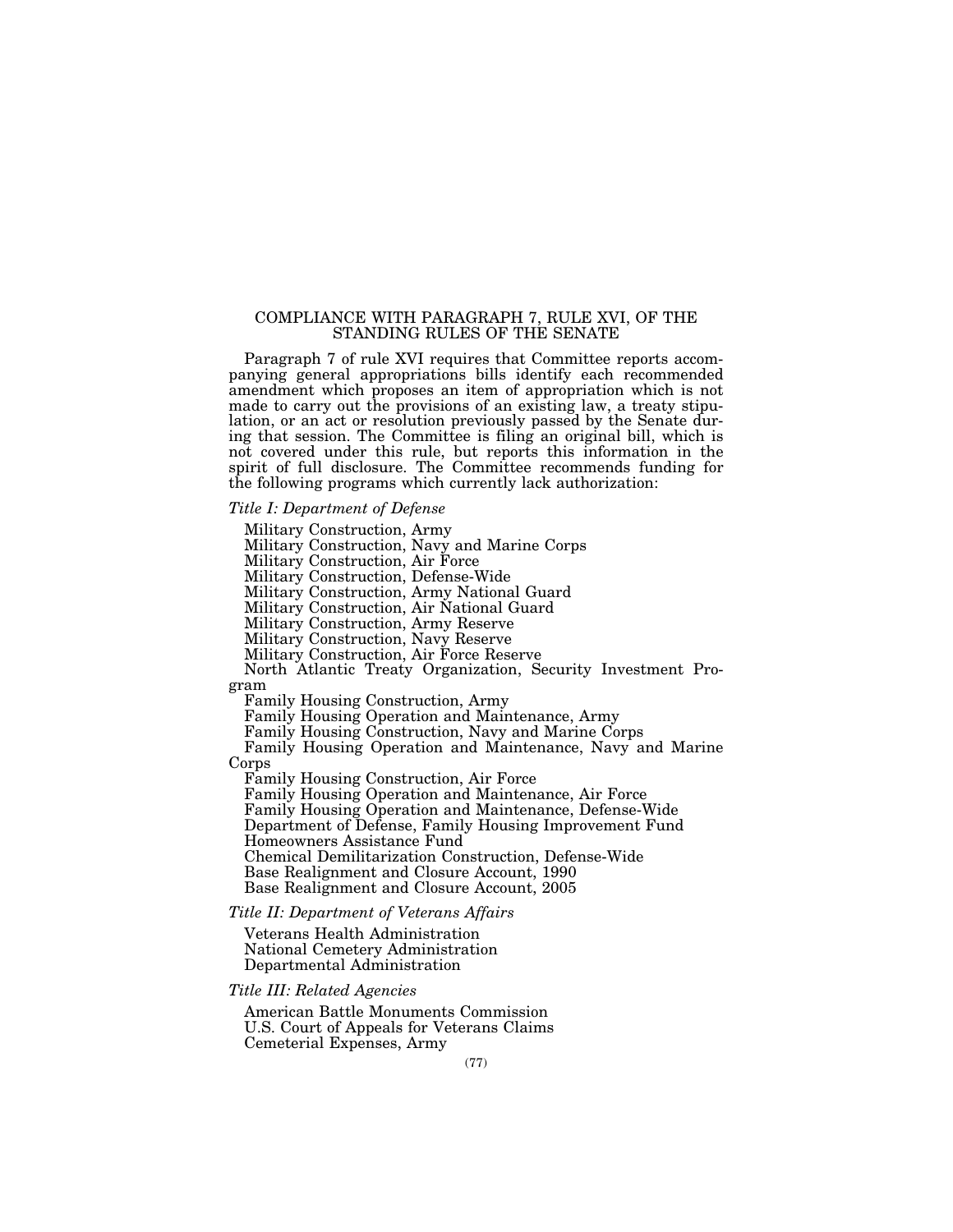#### Armed Forces Retirement Home

#### *Title IV: Overseas Contingency Operations*

Military Construction, Army Military Construction, Air Force Military Construction, Defense-Wide

### COMPLIANCE WITH PARAGRAPH 7(c), RULE XXVI OF THE STANDING RULES OF THE SENATE

Pursuant to paragraph 7(c) of rule XXVI, on July 15, 2010, the Committee ordered reported en bloc an original bill (S. 3606) making appropriations for Agriculture, Rural Development, Food and Drug Administration, and Related Agencies programs for the fiscal year ending September 30, 2011, and for other purposes; an original bill (S. 3607) making appropriations for the Department of Homeland Security for the fiscal year ending September 30, 2011 and for other purposes; and an original bill (S. 3615) making appropriations military construction, the Department of Veterans Affairs, and related agencies for the fiscal year ending September 30, 2011, and for other purposes, with each subject to amendment and subject to the Committee Spending Guidance, and authorized the chairman of the committee or the chairman of the subcommittee to offer the text of the Senate-reported bill as a committee amendment in the nature of a substitute to the House companion measure, by a recorded vote of 17–12, a quorum being present. The vote was as follows:

Yeas Nays Chairman Inouye Mr. Cochran Mr. Leahy<br>Mr. Harkin Ms. Mikulski<br>Mr. Kohl Mrs. Murray<br>Mr. Dorgan Mrs. Feinstein<br>Mr. Durbin Mr. Johnson Ms. Collins Ms. Landrieu Mr. Voinovich Mr. Lautenberg Mr. Nelson Mr. Pryor Mr. Tester Mr. Specter

Mr. McConnell<br>Mr. Shelby Mr. Gregg<br>Mr. Bennett Mrs. Hutchison<br>Mr. Brownback Mr. Alexander Ms. Murkowski

### COMPLIANCE WITH PARAGRAPH 12, RULE XXVI OF THE STANDING RULES OF THE SENATE

Paragraph 12 of rule XXVI requires that Committee reports on a bill or joint resolution repealing or amending any statute or part of any statute include ''(a) the text of the statute or part thereof which is proposed to be repealed; and (b) a comparative print of that part of the bill or joint resolution making the amendment and of the statute or part thereof proposed to be amended, showing by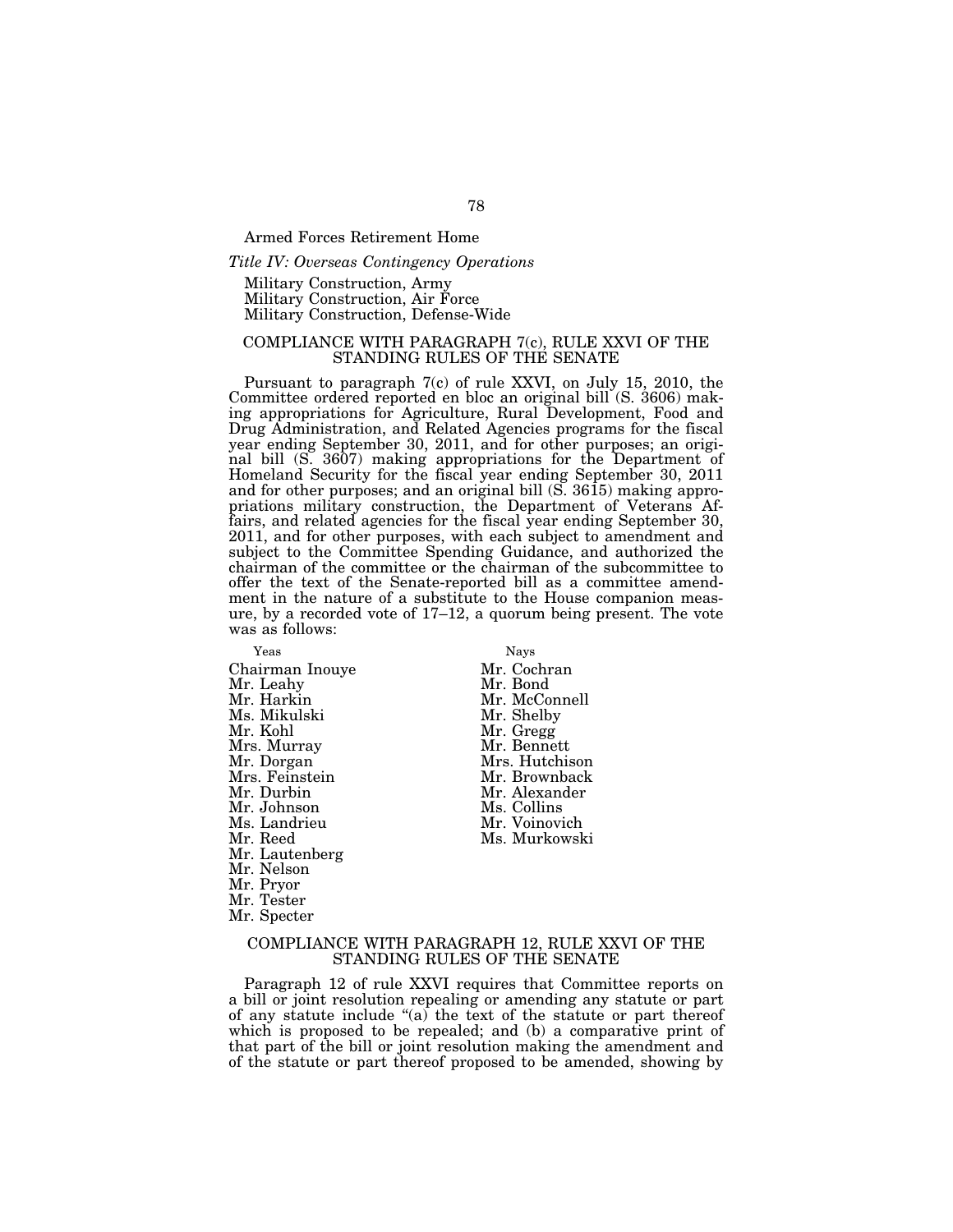stricken-through type and italics, parallel columns, or other appropriate typographical devices the omissions and insertions which would be made by the bill or joint resolution if enacted in the form recommended by the committee.''

The Committee bill as recommended contains no such provisions.

### BUDGETARY IMPACT OF BILL

### PREPARED IN CONSULTATION WITH THE CONGRESSIONAL BUDGET OFFICE PURSUANT TO SEC. 308(a), PUBLIC LAW 93–344, AS AMENDED

[In millions of dollars]

|                                                                                                                                                                                             |                           | Budget authority  | Outlavs                   |                   |  |
|---------------------------------------------------------------------------------------------------------------------------------------------------------------------------------------------|---------------------------|-------------------|---------------------------|-------------------|--|
|                                                                                                                                                                                             | Committee<br>guidance $1$ | Amount<br>of bill | Committee<br>guidance $1$ | Amount<br>of bill |  |
| Comparison of amounts in the bill with Committee Spending<br>Guidance to its subcommittees for 2011: Subcommittee on<br>Military Construction, Veterans Affairs, and Related Agen-<br>cies: |                           |                   |                           |                   |  |
|                                                                                                                                                                                             | NA                        | 69.297            | ΝA                        | 269.050           |  |
|                                                                                                                                                                                             | ΝA                        | 77.253            | ΝA                        | 280.961           |  |
|                                                                                                                                                                                             | 75.996                    | 75.996            | NA                        | ΝA                |  |
|                                                                                                                                                                                             | 1.258                     | 1.257             | ΝA                        | ΝA                |  |
| Projection of outlays associated with the recommendation:                                                                                                                                   |                           |                   |                           |                   |  |
| 2011                                                                                                                                                                                        | .                         |                   |                           | 373.529           |  |
|                                                                                                                                                                                             |                           | .                 | .                         | 10,030            |  |
| 2013                                                                                                                                                                                        |                           |                   |                           | 6.895             |  |
| 2014                                                                                                                                                                                        |                           |                   |                           | 2.761             |  |
|                                                                                                                                                                                             |                           |                   |                           | 1.929             |  |
| Financial assistance to State and local governments for                                                                                                                                     |                           |                   |                           |                   |  |
| 2011                                                                                                                                                                                        | ΝA                        | 201               | NA                        | 49                |  |

<sup>1</sup> There is no section 302(a) allocation to the Commitee for fiscal year 2011.<br><sup>2</sup> Includes outlays from prior-year budget authority.<br><sup>3 Excludes outlays from prior-year budget authority.</sup>

NA: Not applicable.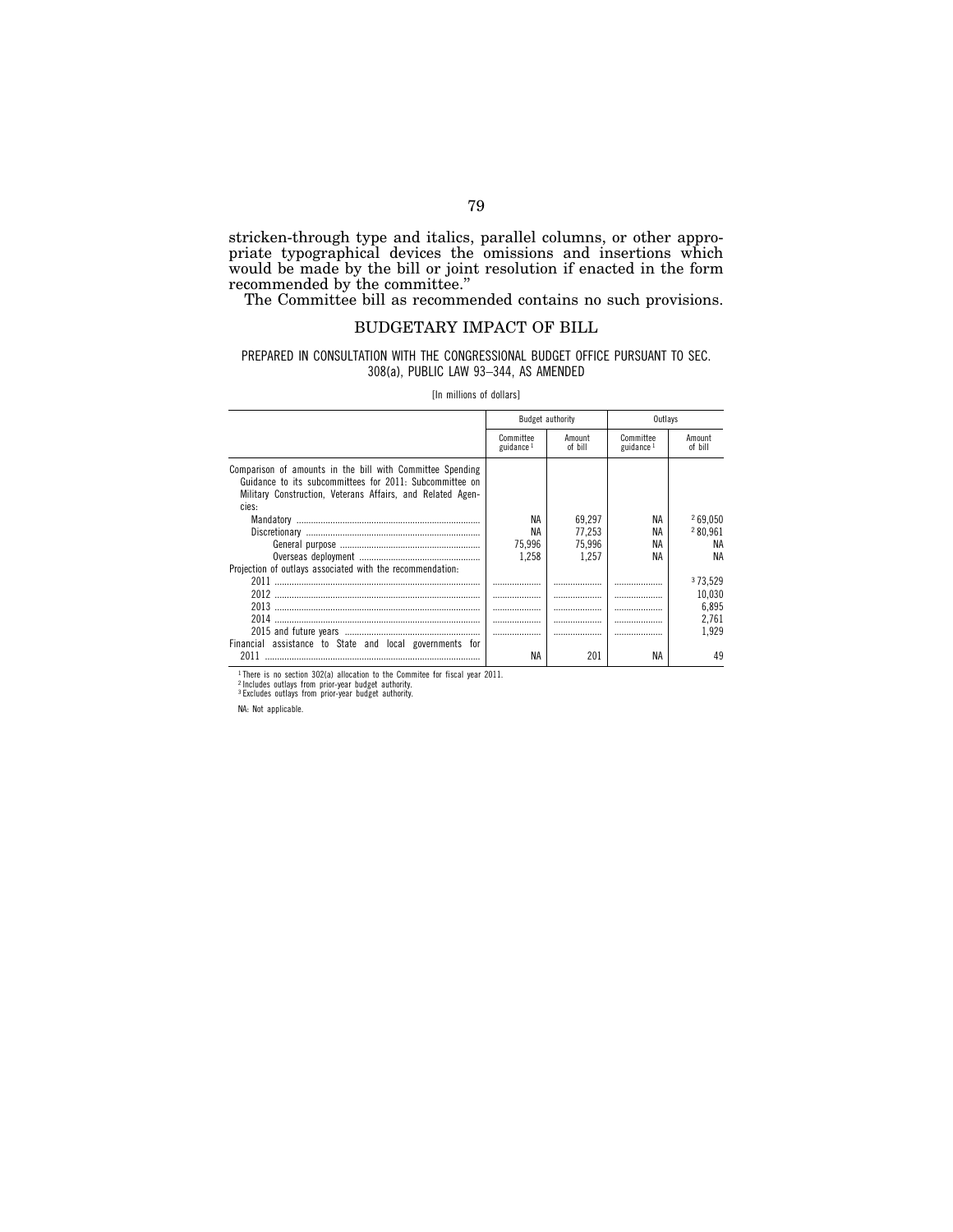[In thousands of dollars]

| Installation and project                                                             | Budget<br>estimate | Committee<br>recommendation | Committee<br>recommendation<br>compared with<br>budget estimate<br>$(+ or -)$ |
|--------------------------------------------------------------------------------------|--------------------|-----------------------------|-------------------------------------------------------------------------------|
| ALABAMA                                                                              |                    |                             |                                                                               |
| ARMY:                                                                                |                    |                             |                                                                               |
| <b>FORT RUCKER:</b>                                                                  |                    |                             |                                                                               |
| AVIATION COMPONENT MAINTENANCE SHOP                                                  | 29,000             | 29,000                      |                                                                               |
|                                                                                      | 36,000<br>4,650    | 36,000<br>4,650             |                                                                               |
| NAVY:                                                                                |                    |                             |                                                                               |
| MOBILE:                                                                              |                    |                             |                                                                               |
| T-6 SOLO CAPABLE OUTLYING LANDING FIELD                                              | 29,082             | 29,082                      |                                                                               |
| AIR FORCE:<br>MAXWELL AFB:                                                           |                    |                             |                                                                               |
|                                                                                      | 13,400             | 13,400                      |                                                                               |
| ARMY NATIONAL GUARD:                                                                 |                    |                             |                                                                               |
| FORT MCCLELLAN:                                                                      |                    |                             |                                                                               |
| AIR NATIONAL GUARD:                                                                  |                    | 5,635                       | $+5,635$                                                                      |
| MONTGOMERY REGIONAL AIRPORT ANGB:                                                    |                    |                             |                                                                               |
| FUEL CELL AND CORROSION CONTROL HANGAR                                               | 7,472              | 7,472                       |                                                                               |
|                                                                                      |                    | 7,500                       | $+7,500$                                                                      |
|                                                                                      | 119,604            | 132,739                     | $+13,135$                                                                     |
| <b>ALASKA</b>                                                                        |                    |                             |                                                                               |
| ARMY:                                                                                |                    |                             |                                                                               |
| <b>FORT GREELY:</b>                                                                  |                    |                             |                                                                               |
|                                                                                      | 26,000             | 26,000                      |                                                                               |
| FORT RICHARDSON:                                                                     |                    |                             |                                                                               |
| MULTIPURPOSE MACHINE GUN RANGE                                                       | 67,038<br>12,200   | 67.038<br>12,200            |                                                                               |
|                                                                                      | 34,000             | 34,000                      |                                                                               |
| FORT WAINWRIGHT:                                                                     |                    |                             |                                                                               |
| AVIATION TASK FORCE COMPLEX, PH 1 INCR 2<br>AVIATION TASK FORCE COMPLEX, PH 2A INC 1 | 30,000             |                             | $-30,000$                                                                     |
|                                                                                      | 142,650            | 92,650                      | $-50,000$                                                                     |
| AVIATION TASK FORCE COMPLEX, PH 2B [COF]                                             | 27,000             | 27,000                      |                                                                               |
|                                                                                      | 3,350              | 3,350                       |                                                                               |
| AIR FORCE:<br>EIELSON AFB:                                                           |                    |                             |                                                                               |
| REPAIR CENTRAL HEAT PLANT AND POWER PLANT BOIL-                                      |                    |                             |                                                                               |
|                                                                                      | 28,000             | 28,000                      |                                                                               |
| ELMENDORF AFB:                                                                       |                    |                             |                                                                               |
| CONSTRUCT RAILHEAD OPERATIONS FACILITY                                               | 4,749<br>15,000    | 4,749<br>15,000             |                                                                               |
| DOD JOINT REGIONAL FIRE TRAINING FACILITY                                            |                    | 6,600                       | $+6.600$                                                                      |
| F-22 ADAL WEAPONS RELEASE SYSTEMS SHOP & AME                                         | 10,525             | 10,525                      |                                                                               |
| AIR NATIONAL GUARD:<br>EIELSON AIR FORCE BASE:                                       |                    |                             |                                                                               |
|                                                                                      |                    | 6,500                       | $+6,500$                                                                      |
|                                                                                      |                    |                             |                                                                               |
|                                                                                      | 400,512            | 333,612                     | $-66,900$                                                                     |
| ARIZONA                                                                              |                    |                             |                                                                               |
| NAVY:                                                                                |                    |                             |                                                                               |
| YUMA:                                                                                | 63,280             | 63,280                      |                                                                               |
|                                                                                      | 40,600             | 40.600                      |                                                                               |
| COMMUNICATIONS INFRASTRUCTURE UPGRADE                                                | 63,730             | 63,730                      |                                                                               |
| INTERMEDIATE MAINTENANCE ACTIVITY FACILITY                                           | 21,480             | 21,480                      |                                                                               |
|                                                                                      | 36,060             | 36,060                      |                                                                               |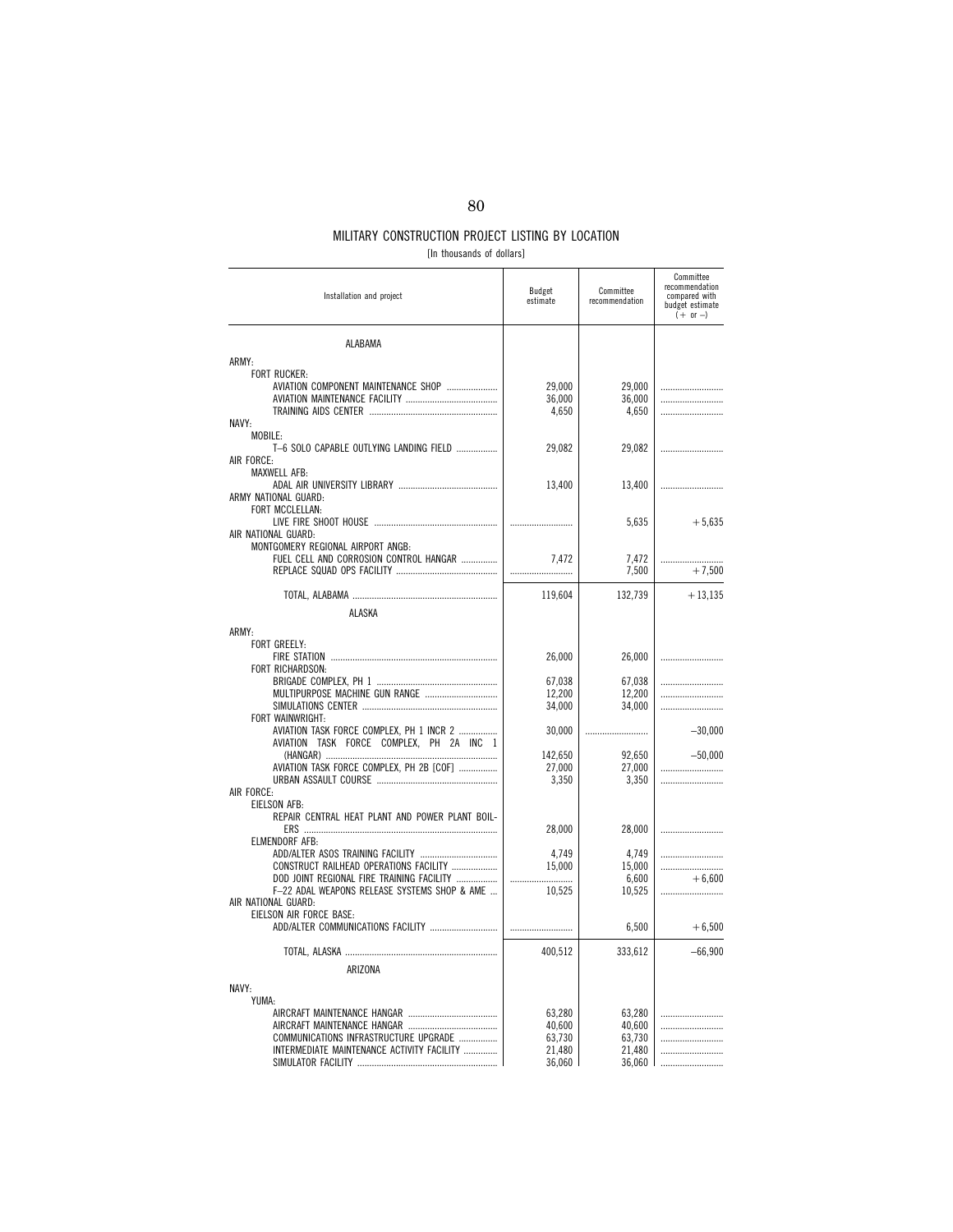| Installation and project                                              | Budget<br>estimate | Committee<br>recommendation | Committee<br>recommendation<br>compared with<br>budget estimate<br>$( + or - )$ |
|-----------------------------------------------------------------------|--------------------|-----------------------------|---------------------------------------------------------------------------------|
| UTILITIES INFRASTRUCTURE UPGRADES<br>AIR FORCE:                       | 44,320<br>15,590   | 44,320<br>15,590            |                                                                                 |
| DAVIS-MONTHAN AFB:                                                    |                    |                             |                                                                                 |
|                                                                       | 25.000             | 25.000                      |                                                                                 |
|                                                                       | 4,600              | 4,600                       |                                                                                 |
|                                                                       | 10,700             | 10,700                      |                                                                                 |
| FORT HUACHUCA:                                                        | 8,200              | 8,200                       |                                                                                 |
| DEFENSE-WIDE:                                                         | 11,000             | 11,000                      |                                                                                 |
| YUMA:<br>SOF MILITARY FREE FALL SIMULATOR<br>ARMY NATIONAL GUARD:     | 8,977              | 8,977                       |                                                                                 |
| FLORENCE:                                                             |                    |                             |                                                                                 |
| AIR NATIONAL GUARD:<br>DAVIS-MONTHAN AFB:                             | 16,500             | 16,500                      |                                                                                 |
| TFI-PREDATOR FOC-ACTIVE DUTY ASSOCIATE                                | 4,650              | 4,650                       |                                                                                 |
|                                                                       | 374,687            | 374,687                     |                                                                                 |
| ARKANSAS                                                              |                    |                             |                                                                                 |
| ARMY NATIONAL GUARD:                                                  |                    |                             |                                                                                 |
| CAMP ROBINSON:<br>COMBINED SUPPORT MAINTENANCE SHOP                   | 30,000             | 30,000                      |                                                                                 |
| FORT CHAFFEE:<br>COMBINED ARMS COLLECTIVE TRAINING FACILITY           |                    |                             |                                                                                 |
| CONVOY LIVE FIRE/ENTRY CONTROL POINT RANGE                            | 19,000<br>         | 19,000<br>3,500             | $+3.500$                                                                        |
|                                                                       | 2,500              | 2,500                       |                                                                                 |
| AIR NATIONAL GUARD:                                                   |                    |                             |                                                                                 |
| LITTLE ROCK AIR FORCE BASE:<br>FUEL CELL AND CORROSION CONTROL HANGAR |                    | 10,400                      | $+10,400$                                                                       |
|                                                                       | 51,500             | 65,400                      | $+13,900$                                                                       |
| CALIFORNIA                                                            |                    |                             |                                                                                 |
|                                                                       |                    |                             |                                                                                 |
| ARMY:                                                                 |                    |                             |                                                                                 |
| PRESIDIO MONTEREY:<br>ADVANCED INDIVIDUAL TRAINING BARRACKS           | 63,000             | 63,000                      |                                                                                 |
|                                                                       | 39,000             | 39,000                      |                                                                                 |
| SATELLITE COMMUNICATIONS FACILITY                                     | 38,000             | 38,000                      | .                                                                               |
| NAVY-                                                                 |                    |                             |                                                                                 |
| CAMP PENDLETON:                                                       |                    |                             |                                                                                 |
|                                                                       | 42,864<br>37,020   | 42,864<br>37,020            |                                                                                 |
| CNATT/FRS-AVIATION TRAINING AND BEQ                                   | 66,110             | 66,110                      |                                                                                 |
|                                                                       | 100,700            | 100,700                     |                                                                                 |
| MALS-39 MAINTENANCE HANGAR EXPANSION                                  | 48,230             | 48,230                      |                                                                                 |
|                                                                       | 9,950              | 9,950                       |                                                                                 |
| NORTH REGION TERT TREAT PLANT, INCR 2                                 | 30,000             | 30,000                      |                                                                                 |
|                                                                       | 3,760              | 3.760                       |                                                                                 |
| CORONADO:                                                             | 53,490             | 53,490                      |                                                                                 |
|                                                                       | 67,160             | 67,160                      |                                                                                 |
| MIRAMAR:                                                              |                    |                             |                                                                                 |
|                                                                       | 90,490             | 90,490                      |                                                                                 |
|                                                                       | 33,620             | 33,620                      |                                                                                 |
| PARKING APRON/TAXIWAY EXPANSION                                       | 66,500             | 66,500 l                    |                                                                                 |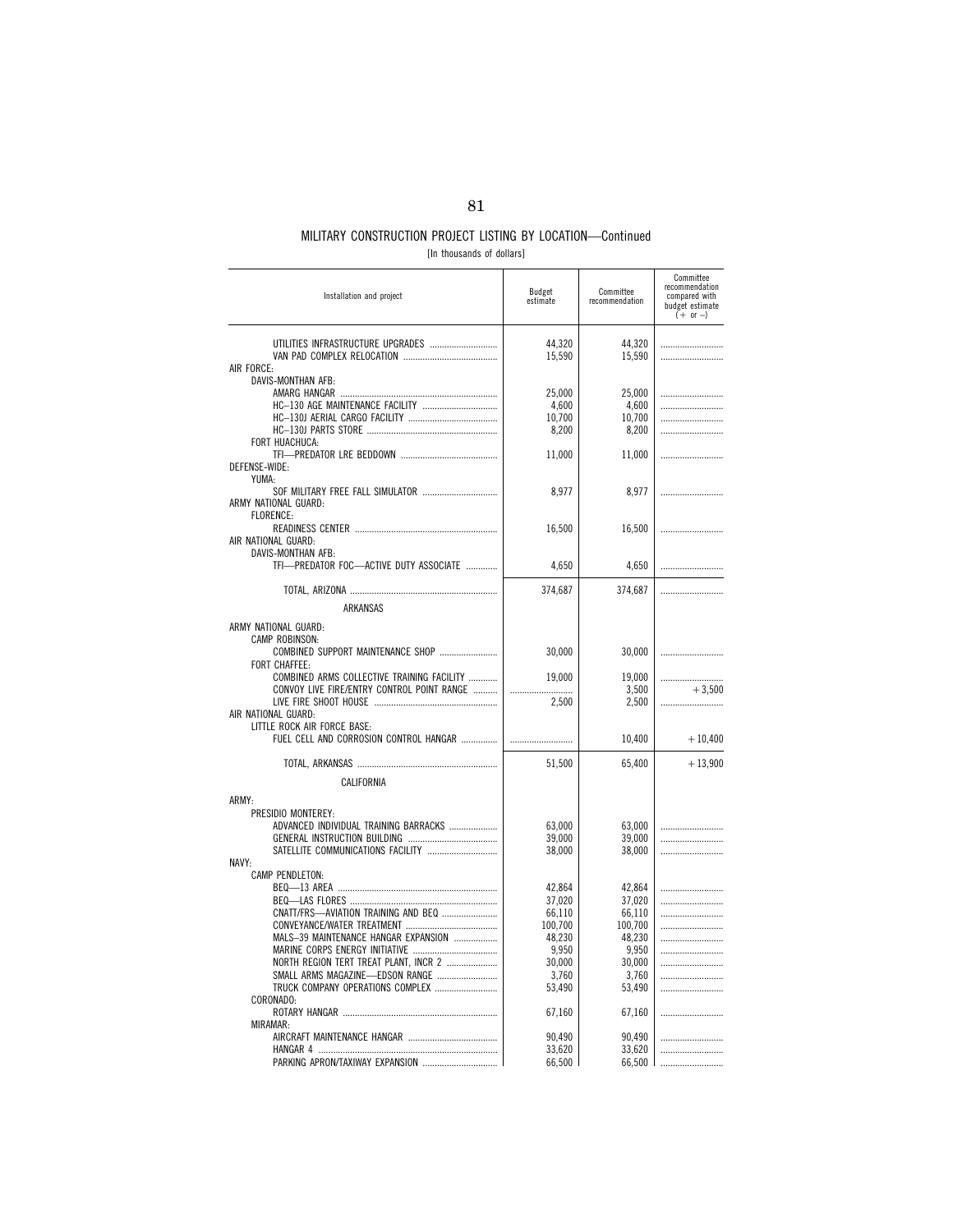[In thousands of dollars]

| Installation and project                                                                                                           | Budget<br>estimate         | Committee<br>recommendation | Committee<br>recommendation<br>compared with<br>budget estimate<br>$(+ or -)$ |
|------------------------------------------------------------------------------------------------------------------------------------|----------------------------|-----------------------------|-------------------------------------------------------------------------------|
| SAN DIEGO:<br>BACHELOR ENLISTED QUARTERS, HOMEPORT ASHORE<br>BERTHING PIER 12 REPL & DREDGING, PHASE 1<br><b>TWENTYNINE PALMS:</b> | 75,342<br>108,414<br>9,950 | 75,342<br>108,414<br>9,950  |                                                                               |
| AIR FORCE:                                                                                                                         | 53.158                     | 53.158                      |                                                                               |
| <b>EDWARDS AFB:</b><br>DEFENSE-WIDE:                                                                                               |                            | 15,500                      | $+15,500$                                                                     |
| POINT LOMA ANNEX:                                                                                                                  | 20,000                     | 20,000                      |                                                                               |
| POINT MUGU:                                                                                                                        | 3,100                      | 3,100                       |                                                                               |
| ARMY NATIONAL GUARD:<br><b>CAMP ROBERTS:</b>                                                                                       |                            |                             |                                                                               |
| COMBINED ARMS COLLECTIVE TRAINING FACILITY<br><b>ARMY RESERVE:</b><br><b>FAIRFIELD:</b>                                            | 19,000                     | 19,000                      |                                                                               |
| FORT HUNTER LIGGETT:                                                                                                               | 26,000                     | 26,000                      |                                                                               |
| ECS TACTICAL EQUIPMENT MAINTENANCE FACILITY                                                                                        | 22,000<br>15.000           | 22,000<br>15.000            |                                                                               |
| HAND GRENADE FAMILIARIZATION RANGE (LIVE)                                                                                          | 1,400<br>1,400             | 1,400<br>1,400              |                                                                               |
|                                                                                                                                    | 2,700                      | 2,700                       | .                                                                             |
|                                                                                                                                    | 9,500                      | 9,500                       |                                                                               |
| <b>NAVY RESERVE:</b><br><b>TWENTYNINE PALMS:</b><br>TANK VEHICLE MAINTENANCE FACILITY                                              | 5,991                      | 5,991                       |                                                                               |
|                                                                                                                                    | 1,162,849                  | 1,178,349                   | $+15,500$                                                                     |
| COLORADO                                                                                                                           |                            |                             |                                                                               |
| ARMY:                                                                                                                              |                            |                             |                                                                               |
| FORT CARSON:<br>AUTOMATED SNIPER FIELD FIRE RANGE                                                                                  | 3,650                      | 3.650                       |                                                                               |
|                                                                                                                                    | 6,700<br>56,000            | 6,700<br>56,000             |                                                                               |
|                                                                                                                                    | 40,000                     | 40,000                      |                                                                               |
| AIR FORCE:<br><b>BUCKLEY AIR FORCE BASE:</b>                                                                                       |                            |                             |                                                                               |
| SECURITY FORCES OPERATIONS FACILITY                                                                                                | <br>12,160                 | 10,000<br>12,160            | $+10.000$                                                                     |
| PETERSON AFB:<br>U.S. AIR FORCE ACADEMY:                                                                                           | 24,800                     | 24,800                      |                                                                               |
| CENTER FOR CHARACTER & LEADERSHIP DEVELOP-<br>DEFENSE-WIDE:                                                                        | 27,600                     | 27,600                      |                                                                               |
| FORT CARSON:<br>SOF TACTICAL UNMANNED AERIAL VEHICLE HANGAR                                                                        | 3,717                      | 3,717                       |                                                                               |
| CHEMICAL DEMILITARIZATION CONSTRUCTION, DEFENSE-WIDE:<br>PUEBLO DEPOT:                                                             |                            |                             |                                                                               |
| AMMUNITION DEMILITARIZATION FACILITY, PH XII<br>ARMY NATIONAL GUARD:                                                               | 65,569                     | 65,569                      |                                                                               |
| COLORADO SPRINGS:                                                                                                                  | 20,000                     | 20,000                      |                                                                               |
| FORT CARSON:                                                                                                                       | 40,000                     | 40,000                      |                                                                               |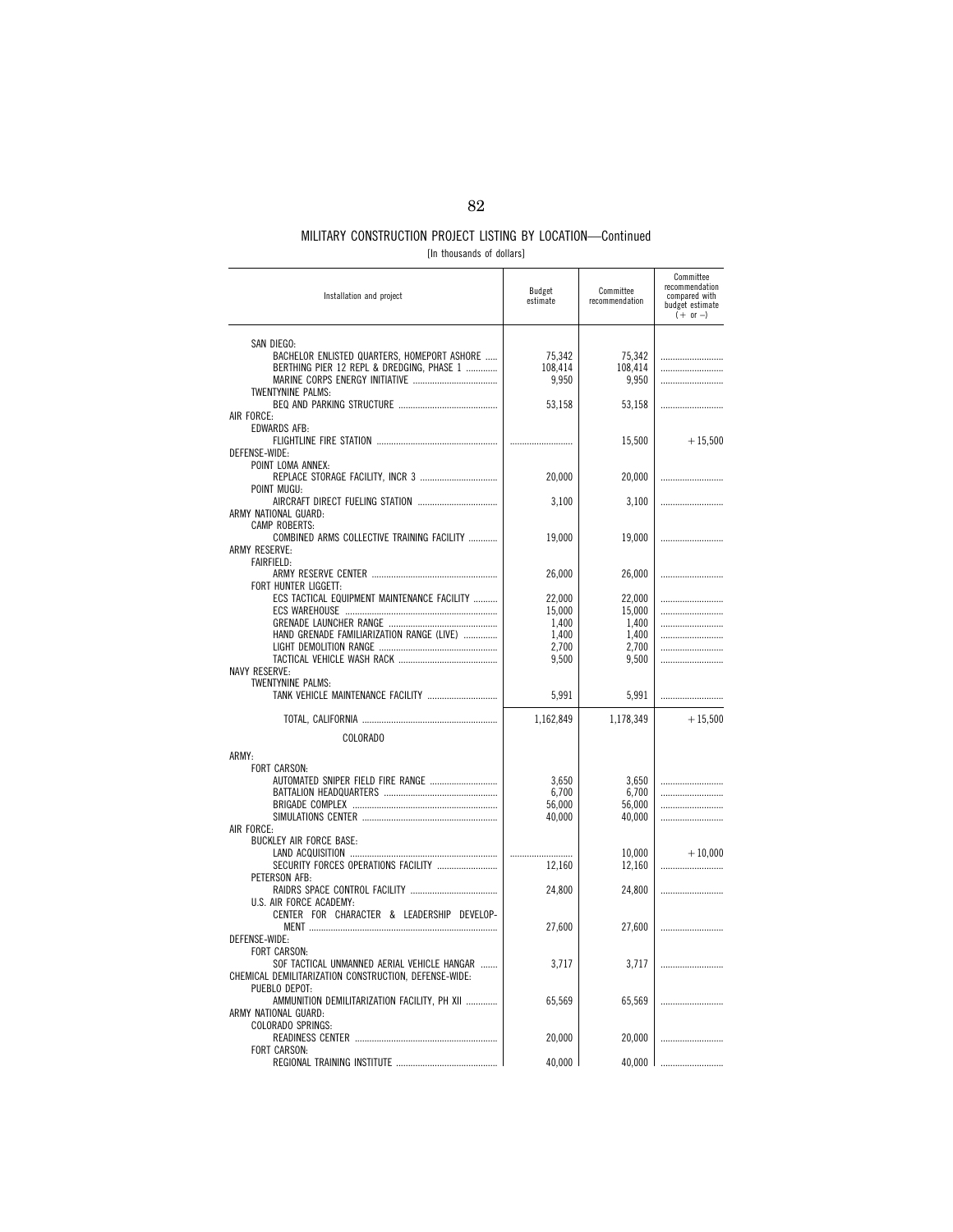| [In thousands of dollars] |  |  |
|---------------------------|--|--|
|---------------------------|--|--|

| Installation and project                                                                                         | Budget<br>estimate | Committee<br>recommendation | Committee<br>recommendation<br>compared with<br>budget estimate<br>$(+ or -)$ |
|------------------------------------------------------------------------------------------------------------------|--------------------|-----------------------------|-------------------------------------------------------------------------------|
| GYPSUM:                                                                                                          |                    |                             |                                                                               |
| WINDSOR:                                                                                                         | 39,000             | 39,000                      |                                                                               |
|                                                                                                                  | 7,500              | 7,500                       |                                                                               |
|                                                                                                                  | 346,696            | 356,696                     | $+10,000$                                                                     |
| CONNECTICUT                                                                                                      |                    |                             |                                                                               |
| NAVY:                                                                                                            |                    |                             |                                                                               |
| NSB NEW LONDON:<br>SUBMARINE GROUP TWO HEADQUARTERS<br>ARMY NATIONAL GUARD:<br><b>WINDSOR LOCKS:</b>             |                    | 12,930                      | $+12,930$                                                                     |
|                                                                                                                  | 41,000             | 41,000                      |                                                                               |
|                                                                                                                  | 41,000             | 53,930                      | $+12,930$                                                                     |
| DELAWARE                                                                                                         |                    |                             |                                                                               |
| AIR FORCE:<br>DOVER AFB:<br>C-5M/C-17 MAINTENANCE TRAINING FACILITY, PH 2<br>ARMY NATIONAL GUARD:                | 3,200              | 3,200                       |                                                                               |
| <b>NEW CASTLE:</b><br>ARMED FORCES RESERVE CENTER [JFHQ]<br>AIR NATIONAL GUARD:                                  | 27,000             | 27,000                      |                                                                               |
| NEW CASTLE COUNTY AIRPORT:<br>C-130 AIRCRAFT MAINTENANCE SHOPS, PH 3<br>JOINT FORCES OPERATIONS CENTER-ANG SHARE | <br>1,500          | 8,700<br>1,500              | $+8.700$                                                                      |
|                                                                                                                  | 31,700             | 40.400                      | $+8.700$                                                                      |
| DISTRICT OF COLUMBIA                                                                                             |                    |                             |                                                                               |
| AIR FORCE:<br><b>BOLLING AFB:</b>                                                                                |                    |                             |                                                                               |
| JOINT AIR DEFENSE OPERATIONS CENTER<br>DEFENSE-WIDE:                                                             | 13,200             | 13,200                      |                                                                               |
| <b>BOLLING AIR FORCE BASE:</b><br>REPLACE PARKING STRUCTURE, PHASE 1                                             | 3,000              | 3,000                       |                                                                               |
|                                                                                                                  | 16,200             | 16,200                      |                                                                               |
| FLORIDA                                                                                                          |                    |                             |                                                                               |
| ARMY:                                                                                                            |                    |                             |                                                                               |
| EGLIN AFB:                                                                                                       | 6,900              | 6,900                       |                                                                               |
| MIAMI-DADE COUNTY (HOMESTEAD AFB):                                                                               |                    |                             |                                                                               |
| U.S. ARMY GARRISON MIAMI:                                                                                        | 41,000             | 41,000                      |                                                                               |
| NAVY:                                                                                                            | 19,000             |                             | $-19,000$                                                                     |
| <b>BLOUNT ISLAND MCSF:</b>                                                                                       |                    |                             |                                                                               |
| CONSOLIDATED WAREHOUSE FACILITY                                                                                  | 17,260             | 17,260                      |                                                                               |
|                                                                                                                  | 5,990<br>4,910     | 5,990<br>4,910              |                                                                               |
|                                                                                                                  | 17,930             | 17,930                      |                                                                               |
|                                                                                                                  | 18.840             | 18.840                      |                                                                               |
|                                                                                                                  | 9,690              | 9,690                       |                                                                               |
| <b>NSA PANAMA CITY:</b>                                                                                          |                    |                             |                                                                               |
|                                                                                                                  |                    | 5,960                       | $+5,960$                                                                      |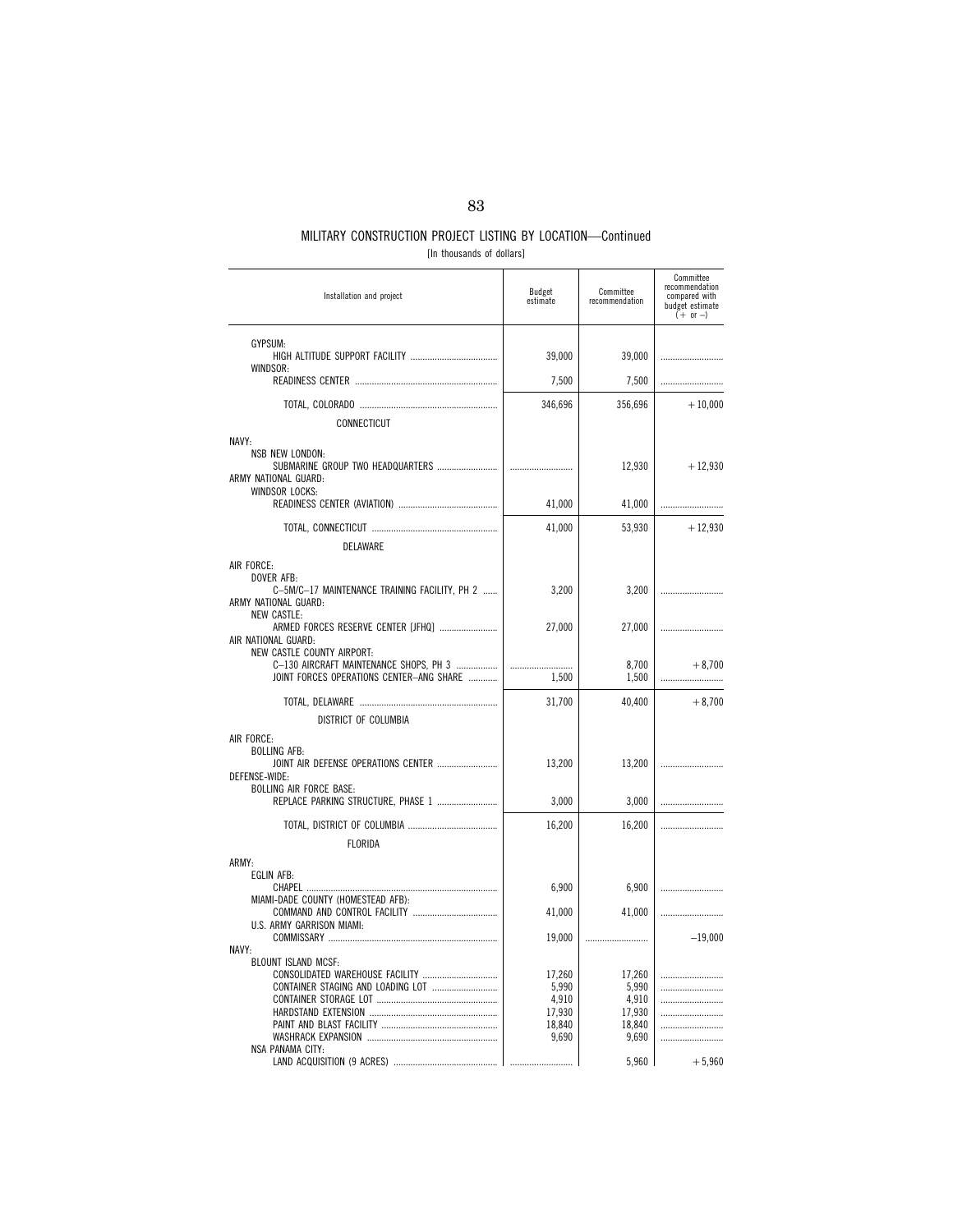|  | [In thousands of dollars] |  |  |  |
|--|---------------------------|--|--|--|
|--|---------------------------|--|--|--|

| Installation and project                     | Budget<br>estimate | Committee<br>recommendation | Committee<br>recommendation<br>compared with<br>budget estimate<br>$(+ or -)$ |
|----------------------------------------------|--------------------|-----------------------------|-------------------------------------------------------------------------------|
| TAMPA:                                       | 2,300              | 2,300                       |                                                                               |
| AIR FORCE:                                   |                    |                             |                                                                               |
| <b>EGLIN AFB:</b>                            |                    |                             |                                                                               |
| F-35 FUEL CELL MAINTENANCE HANGAR            | 11,400             | 11,400                      |                                                                               |
| <b>HURLBURT FIELD:</b>                       |                    |                             |                                                                               |
| ADAL SPECIAL OPERATIONS SCHOOL FACILITY      | 6,170              | 6,170                       |                                                                               |
|                                              | 4,500              | 4,500                       |                                                                               |
| PATRICK AFB:                                 | 24,000             | 24,000                      |                                                                               |
| AIR FORCE TECHNICAL APPLICATION CENTER INC 1 | 158,009            | 100.009<br>8,000            | $-58,000$<br>$+8,000$                                                         |
| DEFENSE-WIDE:                                |                    |                             |                                                                               |
| <b>EGLIN AFB:</b>                            |                    |                             |                                                                               |
| SOF GROUND SUPPORT BATTALION DETACHMENT      | 6,030              | 6,030                       |                                                                               |
| AIR NATIONAL GUARD:                          |                    |                             |                                                                               |
| JACKSONVILLE IAP:                            |                    |                             |                                                                               |
| SECURITY FORCES TRAINING FACILITY            | 6,700              | 6,700                       |                                                                               |
| <b>ARMY RESERVE:</b><br>MIAMI:               |                    |                             |                                                                               |
|                                              | 13,800             | 13,800                      |                                                                               |
| ORLANDO:                                     |                    |                             |                                                                               |
|                                              | 10,200             | 10,200                      |                                                                               |
| WEST PALM BEACH:                             |                    |                             |                                                                               |
|                                              | 10,400             | 10,400                      |                                                                               |
| AIR FORCE RESERVE:                           |                    |                             |                                                                               |
| PATRICK AFB:                                 |                    |                             |                                                                               |
|                                              | 3,420              | 3,420                       |                                                                               |
|                                              | 398,449            | 335,409                     | $-63,040$                                                                     |
| GEORGIA                                      |                    |                             |                                                                               |
| ARMY:                                        |                    |                             |                                                                               |
| FORT BENNING:                                |                    |                             |                                                                               |
|                                              | 12,200             | 12.200                      |                                                                               |
| MUSEUM OPERATIONS SUPPORT BUILDING           | 32,000             |                             | $-32.000$                                                                     |
|                                              | 51,000             | 51,000                      |                                                                               |
| TRAINING BATTALION COMPLEX, PH 2             | 14,600             | 14,600                      |                                                                               |
| TRAINING BATTALION COMPLEX, PH 2             | 14,600             | 14,600                      |                                                                               |
| FORT GORDON:                                 | 53,000             | 53,000                      |                                                                               |
|                                              |                    | 8,100                       | $+8,100$                                                                      |
|                                              | 4,150              | 4,150                       |                                                                               |
| FORT STEWART:                                |                    |                             |                                                                               |
| AUTOMATED INFANTRY PLATOON BATTLE COURSE     | 6,200              | 6,200                       |                                                                               |
| AUTOMATED MULTIPURPOSE MACHINE GUN RANGE     | 9,100              | 9,100                       |                                                                               |
| AVIATION UNIT OPERATIONS COMPLEX             | 47,000             | 47,000                      |                                                                               |
|                                              | 18,000             | 18,000                      |                                                                               |
|                                              | 8,200              | 8,200                       |                                                                               |
|                                              | 3,750              | 3,750                       |                                                                               |
|                                              | 26,000             | 26,000                      |                                                                               |
| NAVY:                                        | 7,000              | 7,000                       |                                                                               |
| <b>KINGS BAY:</b>                            |                    |                             |                                                                               |
| SECURITY ENCLAVE & VEHICLE BARRIERS          | 45,004             | 45,004                      |                                                                               |
|                                              | 15,660             | 15,660                      |                                                                               |
| DEFENSE-WIDE:                                |                    |                             |                                                                               |
| AUGUSTA:                                     |                    |                             |                                                                               |
| NSA/CSS GEORGIA TRAINING FACILITY            | 12,855             | 12,855                      |                                                                               |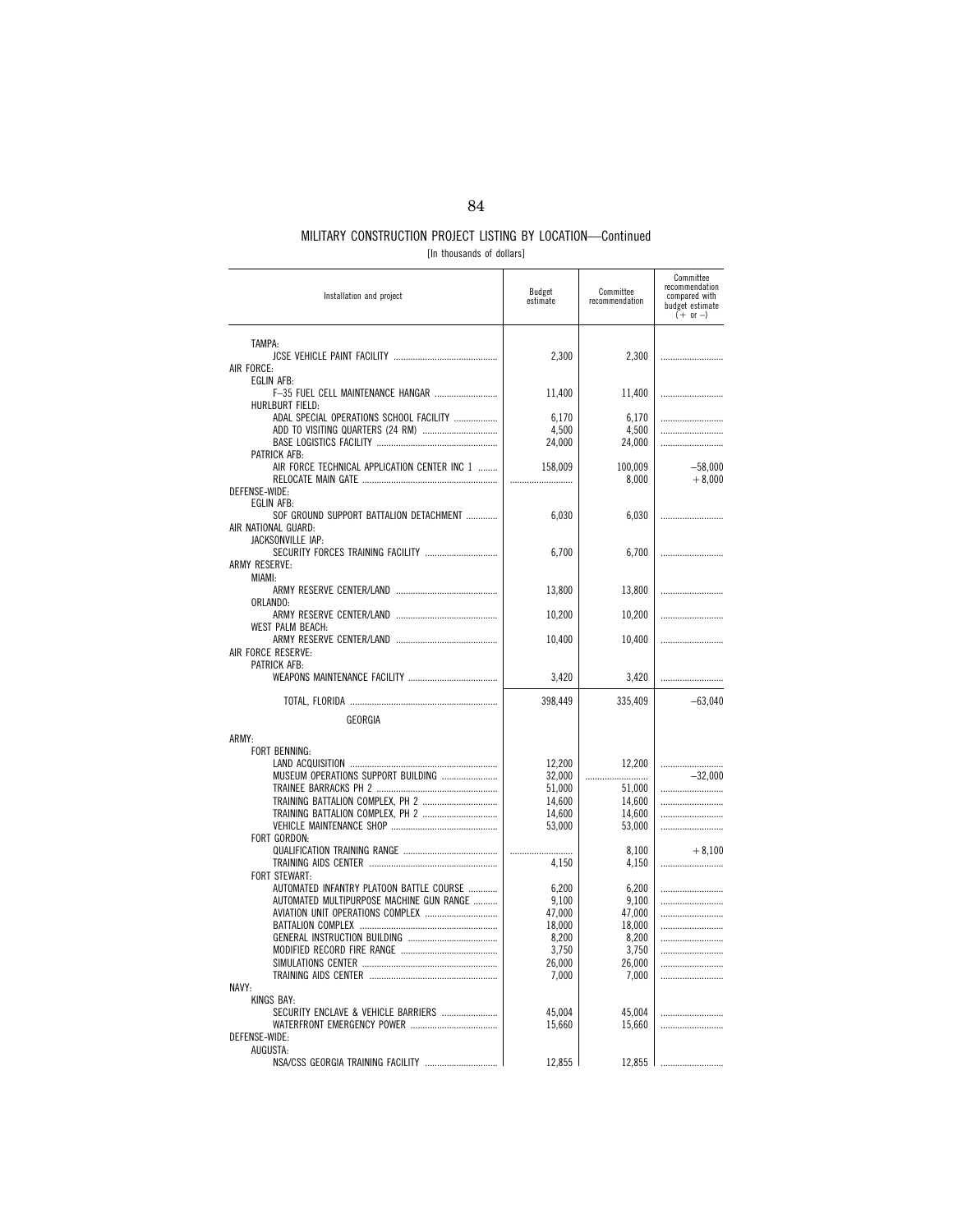|  |  |  | [In thousands of dollars] |  |
|--|--|--|---------------------------|--|
|--|--|--|---------------------------|--|

| Installation and project                                                                     | Budget<br>estimate | Committee<br>recommendation | Committee<br>recommendation<br>compared with<br>budget estimate<br>$(+ or -)$ |
|----------------------------------------------------------------------------------------------|--------------------|-----------------------------|-------------------------------------------------------------------------------|
| FORT BENNING:                                                                                |                    |                             |                                                                               |
| DEXTER ELEMENTARY SCHOOL CONSTRUCT GYM                                                       | 2,800              | 2,800                       |                                                                               |
|                                                                                              | 20,441             | 20.441                      |                                                                               |
|                                                                                              | 3,624              | 3,624                       |                                                                               |
| <b>FORT STEWART:</b>                                                                         | 35,100             | 35,100                      |                                                                               |
| HUNTER ANGS:                                                                                 |                    |                             |                                                                               |
|                                                                                              | 2,400              | 2,400                       |                                                                               |
| HUNTER ARMY AIRFIELD:                                                                        |                    |                             |                                                                               |
|                                                                                              | 3,318              | 3,318                       |                                                                               |
| ARMY NATIONAL GUARD:<br>CUMMING:                                                             |                    |                             |                                                                               |
|                                                                                              | 17,000             | 17,000                      |                                                                               |
| <b>DOBBINS ARB:</b>                                                                          |                    |                             |                                                                               |
|                                                                                              | 10,400             | 10,400                      |                                                                               |
| AIR NATIONAL GUARD:                                                                          |                    |                             |                                                                               |
| SAVANNAH/HILTON HEAD IAP:                                                                    |                    |                             |                                                                               |
| <b>ARMY RESERVE:</b>                                                                         | 7,450              | 7.450                       |                                                                               |
| MACON:                                                                                       |                    |                             |                                                                               |
|                                                                                              | 11,400             | 11,400                      |                                                                               |
|                                                                                              |                    |                             |                                                                               |
|                                                                                              | 494,252            | 470,352                     | $-23,900$                                                                     |
| HAWAII                                                                                       |                    |                             |                                                                               |
| ARMY:                                                                                        |                    |                             |                                                                               |
| FORT SHAFTER:                                                                                |                    |                             |                                                                               |
| COMMAND AND CONTROL FACILITY, PH 1                                                           | 58,000             | 58,000                      |                                                                               |
|                                                                                              | 23,000             | 23,000                      |                                                                               |
| <b>SCHOFIELD BARRACKS:</b>                                                                   | 98,000             | 98,000                      |                                                                               |
|                                                                                              | 90,000             | 90,000                      |                                                                               |
|                                                                                              | 24,000             | 24,000                      |                                                                               |
| TRIPLER ARMY MEDICAL CENTER:                                                                 |                    |                             |                                                                               |
|                                                                                              | 28,000             | 28,000                      |                                                                               |
| NAVY:<br>CAMP SMITH:                                                                         |                    |                             |                                                                               |
|                                                                                              | 29,960             | 29,960                      |                                                                               |
| KANEOHE BAY:                                                                                 |                    |                             |                                                                               |
|                                                                                              | 90,530             | 90,530                      |                                                                               |
|                                                                                              | 19,130             | 19,130                      |                                                                               |
| PACIFIC MISSILE RANGE FACILITY:<br>CONSTRUCT PRE-FABRICATED<br><b>BRIDGE</b><br>AT<br>NOHILI |                    |                             |                                                                               |
|                                                                                              |                    | 3,560                       | $+3,560$                                                                      |
| REPLACE NORTH LOOP ELECTRICAL DISTRIBUTION SYS-                                              |                    |                             |                                                                               |
|                                                                                              |                    | 9,100                       | $+9,100$                                                                      |
| PEARL HARBOR:                                                                                |                    |                             |                                                                               |
| CENTER FOR DISASTER MANAGEMENT/HUMANITARIAN:                                                 |                    |                             |                                                                               |
|                                                                                              | 9,140              | 9,140<br>9,084              | $+9,084$                                                                      |
| WELDING SCHOOL SHOP CONSOLIDATION                                                            |                    | 8,500                       | $+8,500$                                                                      |
| JOINT POW/MIA ACCOUNTING COMMAND                                                             | 99,328             | 99,328                      |                                                                               |
| DEFENSE-WIDE:                                                                                |                    |                             |                                                                               |
| <b>HICKAM AFB:</b>                                                                           |                    |                             |                                                                               |
|                                                                                              | 8,500              | 8,500                       |                                                                               |
| PEARL HARBOR:<br>NSWG3 COMMAND AND OPERATIONS FACILITY                                       | 28,804             | 28,804                      |                                                                               |
| ARMY NATIONAL GUARD:                                                                         |                    |                             |                                                                               |
| KALAELOA:                                                                                    |                    |                             |                                                                               |
| COMBINED SUPPORT MAINTENANCE SHOP                                                            | 38,000             | 38,000                      |                                                                               |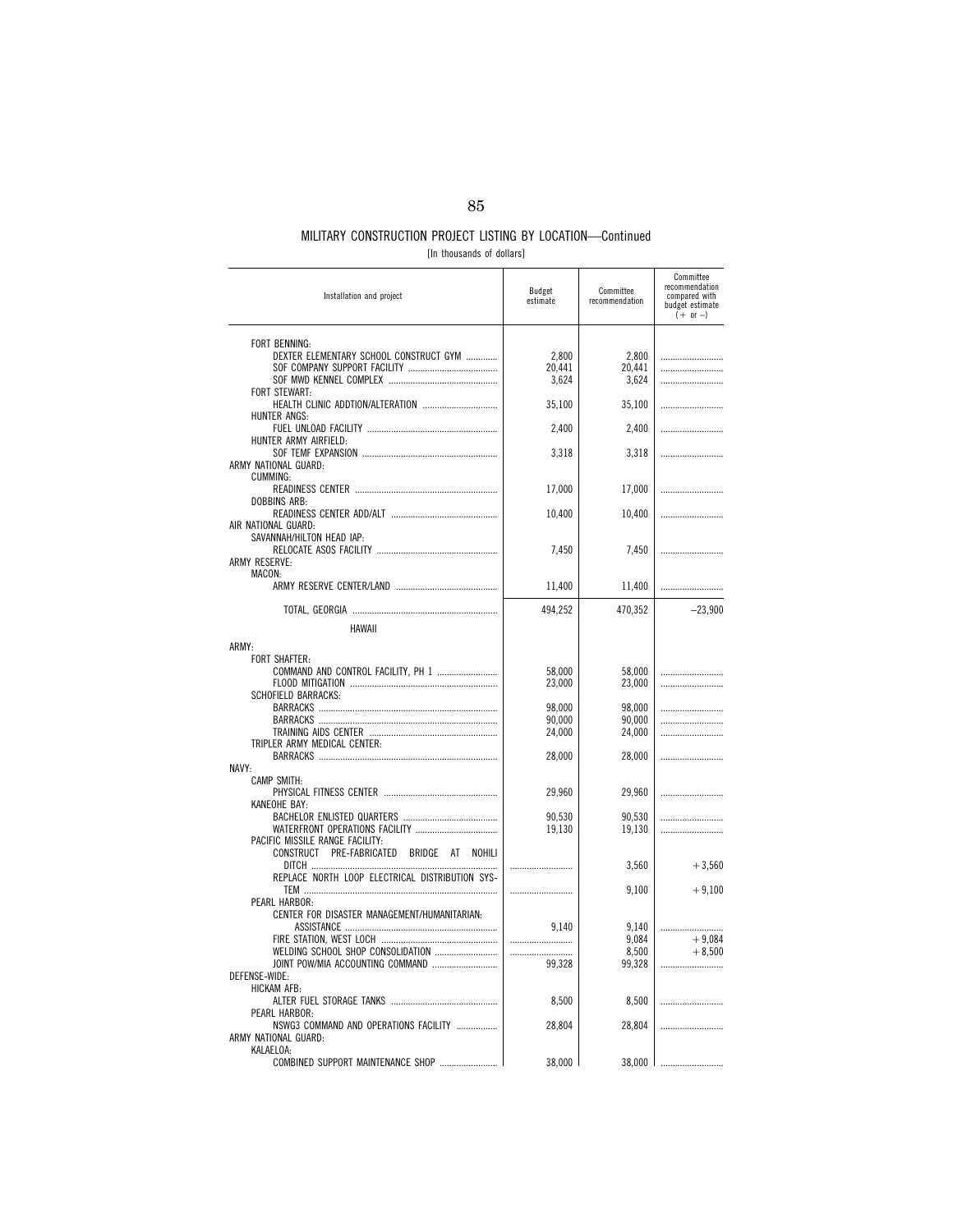### MILITARY CONSTRUCTION PROJECT LISTING BY LOCATION—Continued [In thousands of dollars]

| Installation and project                                                                                                                                            | Budget<br>estimate        | Committee<br>recommendation | Committee<br>recommendation<br>compared with<br>budget estimate<br>$(+ or -)$ |
|---------------------------------------------------------------------------------------------------------------------------------------------------------------------|---------------------------|-----------------------------|-------------------------------------------------------------------------------|
| AIR NATIONAL GUARD:<br>HICKAM AFB:<br>TFI-F-22 BEDDOWN INTRASTRUCTURE SUPPORT<br>TFI-F-22 HANGAR, SQUADRON OPERATIONS AND AMU<br>TFI-F-22 UPGRADE MUNITIONS COMPLEX | 5,950<br>48,250<br>17,250 | 5,950<br>48,250<br>17,250   |                                                                               |
|                                                                                                                                                                     | 715,842                   | 746,086                     | $+30,244$                                                                     |
| <b>IDAHO</b>                                                                                                                                                        |                           |                             |                                                                               |
| DEFENSE-WIDE:<br>MOUNTAIN HOME AFB:<br>ARMY NATIONAL GUARD:<br><b>GOWEN FIELD:</b>                                                                                  | 27,500                    | 27,500                      |                                                                               |
|                                                                                                                                                                     | 17,500                    | 17,500                      | .                                                                             |
| MOUNTAIN HOME:<br>TACTICAL UNMANNED AIRCRAFT SYSTEM FACILITY                                                                                                        | 6,300                     | 6,300                       |                                                                               |
|                                                                                                                                                                     | 51,300                    | 51,300                      |                                                                               |
| <b>ILLINOIS</b>                                                                                                                                                     |                           |                             |                                                                               |
| DEFENSE-WIDE:<br>SCOTT AIR FORCE BASE:<br>FIELD COMMAND FACILITY UPGRADE<br>ARMY NATIONAL GUARD:<br>SPRINGFIELD:                                                    | 1,388                     | 1,388                       |                                                                               |
| COMBINED SUPPORT MAINTENANCE SHOP ADD/ALT<br>AIR NATIONAL GUARD:                                                                                                    | 15,000                    | 15,000                      |                                                                               |
| CAPITAL MAP:<br>TFI-CNAF BEDDOWN-UPGRADE FACILITIES<br><b>ARMY RESERVE:</b><br>QUINCY:                                                                              | 16,700                    | 16,700                      |                                                                               |
| ROCKFORD USARC:                                                                                                                                                     | 12,200                    | 12,200                      |                                                                               |
| UNITED STATES ARMY RESERVE CENTER                                                                                                                                   |                           | 13,200                      | $+13,200$                                                                     |
|                                                                                                                                                                     | 45,288                    | 58,488                      | $+13,200$                                                                     |
| INDIANA                                                                                                                                                             |                           |                             |                                                                               |
| AIR NATIONAL GUARD:<br>HULMAN REGIONAL AIRPORT:<br>TFI-ASOS BEDDOWN-UPGRADE FACILITIES<br><b>ARMY RESERVE:</b>                                                      | 4,100                     | 4,100                       |                                                                               |
| MICHIGAN CITY:                                                                                                                                                      | 15,500                    | 15,500                      |                                                                               |
|                                                                                                                                                                     | 19,600                    | 19,600                      | .                                                                             |
| <b>IOWA</b>                                                                                                                                                         |                           |                             |                                                                               |
| ARMY NATIONAL GUARD:<br>CAMP DODGE:<br>COMBINED ARMS COLLECTIVE TRAINING FACILITY<br>AIR NATIONAL GUARD:<br><b>DES MOINES:</b>                                      |                           | 5,700                       | $+5,700$                                                                      |
| ARMY RESERVE:                                                                                                                                                       |                           | 4,700                       | $+4,700$                                                                      |
| <b>DES MOINES:</b>                                                                                                                                                  | 8,175                     | 8,175                       |                                                                               |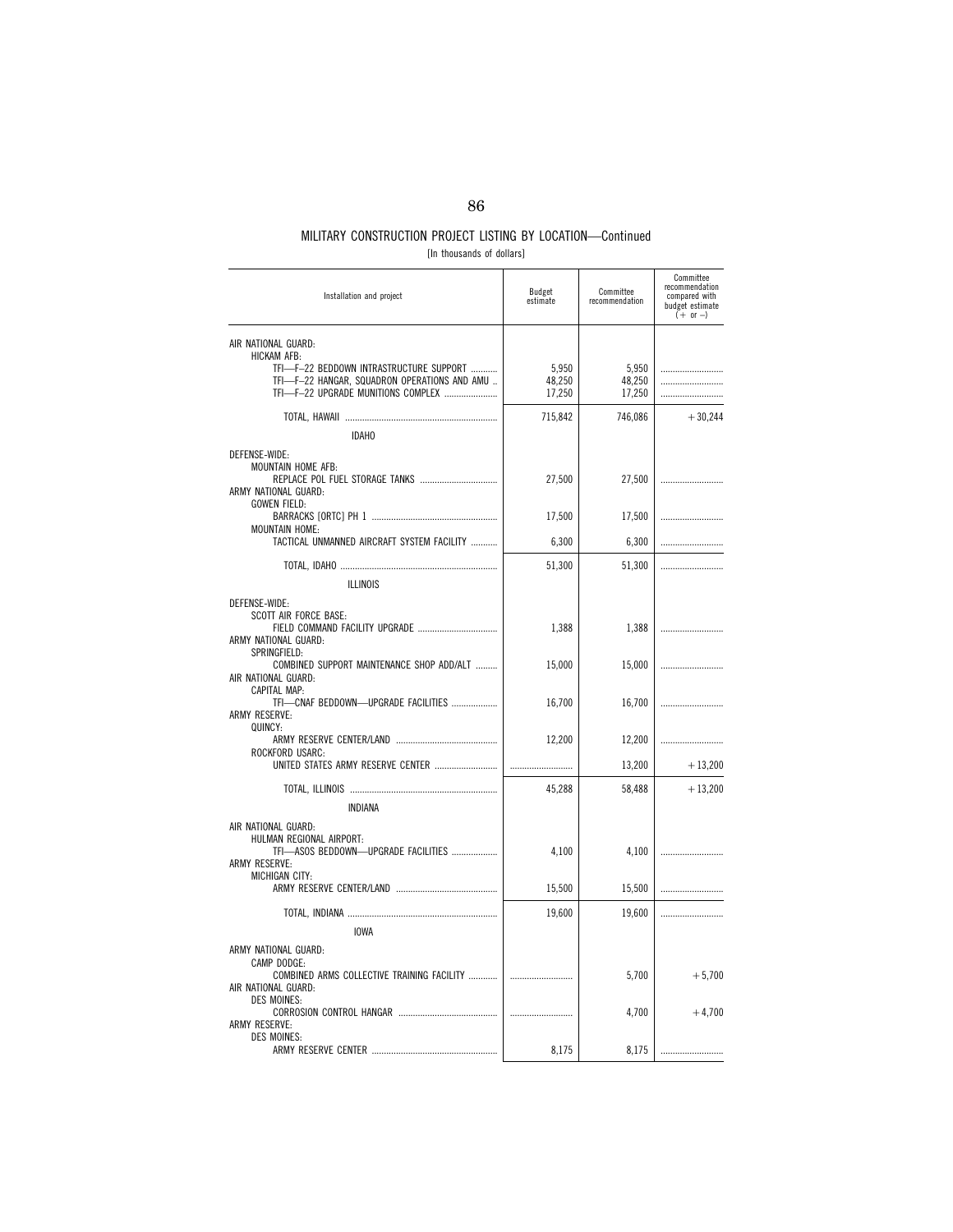| [In thousands of dollars] |  |
|---------------------------|--|
|---------------------------|--|

| Installation and project                                     | Budget<br>estimate | Committee<br>recommendation | Committee<br>recommendation<br>compared with<br>budget estimate<br>$(+ or -)$ |
|--------------------------------------------------------------|--------------------|-----------------------------|-------------------------------------------------------------------------------|
| <b>KANSAS</b>                                                | 8,175              | 18,575                      | $+10,400$                                                                     |
| ARMY:                                                        |                    |                             |                                                                               |
| FORT LEAVENWORTH:                                            | 7,100              | 7,100                       |                                                                               |
| <b>FORT RILEY:</b><br>AUTOMATED INFANTRY SQUAD BATTLE COURSE | 4,100              | 4,100                       |                                                                               |
| AUTOMATED QUALIFICATION/TRAINING RANGE                       | 14,800             | 14,800                      |                                                                               |
|                                                              | 31,000<br>7,200    | 31,000<br>7,200             |                                                                               |
| ARMY NATIONAL GUARD:<br>FORBES FIELD:                        |                    | 9,036                       | $+9,036$                                                                      |
| WICHITA:                                                     |                    |                             |                                                                               |
|                                                              | 24,000<br>43,000   | 24,000<br>43,000            |                                                                               |
|                                                              | 131,200            | 140,236                     | $+9,036$                                                                      |
| KENTUCKY                                                     |                    |                             |                                                                               |
| ARMY:                                                        |                    |                             |                                                                               |
| FORT CAMPBELL:                                               |                    |                             |                                                                               |
| AUTOMATED SNIPER FIELD FIRE RANGE                            | 1,500              | 1,500                       |                                                                               |
|                                                              | 67,000<br>25,000   | 67,000<br>25,000            |                                                                               |
|                                                              |                    | 3,000                       | $+3,000$                                                                      |
|                                                              | 5.600              | 5,600                       | $+3.300$                                                                      |
|                                                              | <br>26,000         | 3,300<br>26,000             |                                                                               |
|                                                              | 3,300              | 3,300                       |                                                                               |
|                                                              | 15,500             | 15,500                      |                                                                               |
| FORT KNOX:                                                   | 6.000              | 6.000                       |                                                                               |
| MOUT COLLECTIVE TRAINING FACILITY                            | 12,800             | 12,800                      |                                                                               |
| DEFENSE-WIDE:                                                |                    | 18,000                      | $+18,000$                                                                     |
| FORT CAMPBELL:                                               |                    |                             |                                                                               |
| LANDGRAF HANGAR ADDITION, 160TH SOAR                         |                    | 3,600                       | $+3,600$                                                                      |
| CHEMICAL DEMILITARIZATION CONSTRUCTION, DEFENSE-WIDE:        | 38,095             | 38,095                      |                                                                               |
| <b>BLUE GRASS ARMY DEPOT:</b>                                |                    |                             |                                                                               |
| AMMUNITION DEMILITARIZATION PH XI                            | 59,402             | 59,402                      |                                                                               |
| ARMY NATIONAL GUARD:<br><b>BURLINGTON:</b>                   |                    |                             |                                                                               |
|                                                              | 19,500             | 19,500                      |                                                                               |
|                                                              | 279,697            | 307,597                     | $+27,900$                                                                     |
| LOUISIANA                                                    |                    |                             |                                                                               |
| ARMY:                                                        |                    |                             |                                                                               |
| FORT POLK:                                                   |                    |                             |                                                                               |
|                                                              | 29,000             | 29,000                      |                                                                               |
|                                                              | 4,250              | 9,200<br>4,250              | $+9.200$                                                                      |
|                                                              | 6,000              | 6,000                       |                                                                               |
|                                                              | 24,000             | 24,000                      |                                                                               |
| AIR FORCE:<br><b>BARKSDALE AFB:</b>                          |                    |                             |                                                                               |
| WEAPONS LOAD CREW TRAINING FACILITY                          | 18,140             | 18,140                      |                                                                               |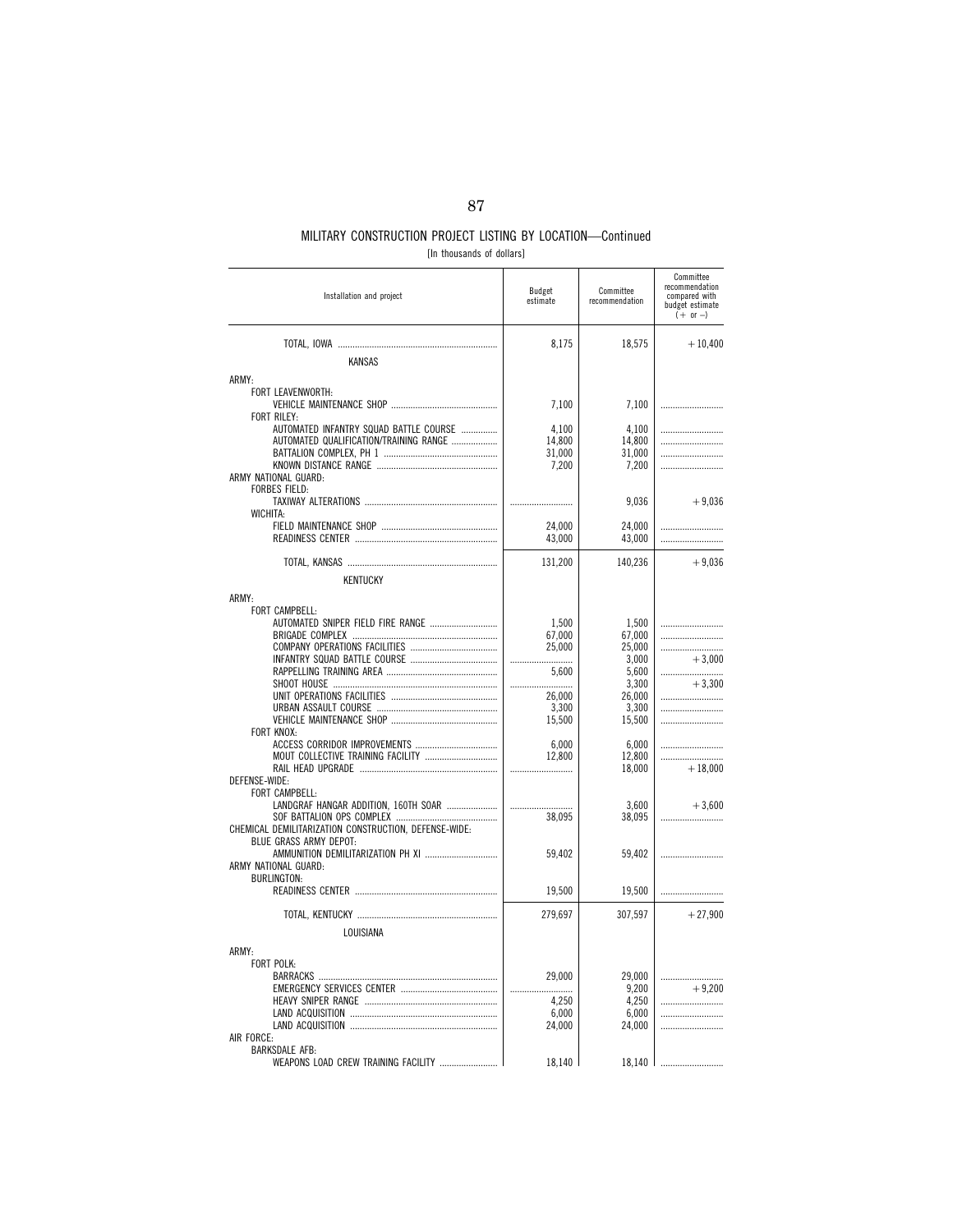| [In thousands of dollars] |
|---------------------------|
|---------------------------|

| Installation and project                                          | Budget<br>estimate | Committee<br>recommendation | Committee<br>recommendation<br>compared with<br>budget estimate<br>$(+ or -)$ |
|-------------------------------------------------------------------|--------------------|-----------------------------|-------------------------------------------------------------------------------|
| ARMY NATIONAL GUARD:                                              |                    |                             |                                                                               |
| FORT POLK:                                                        |                    |                             |                                                                               |
| TACTICAL UNMANNED AIRCRAFT SYSTEM FACILITY<br>MINDEN:             | 5,500              | 5,500                       |                                                                               |
|                                                                   | 28,000             | 28,000                      |                                                                               |
| <b>NAVY RESERVE:</b>                                              |                    |                             |                                                                               |
| <b>NEW ORLEANS:</b>                                               |                    |                             |                                                                               |
| JOINT AIR TRAFFIC CONTROL FACILITY                                | 16,281             | 16,281                      |                                                                               |
|                                                                   | 131,171            | 140,371                     | $+9,200$                                                                      |
| <b>MAINE</b>                                                      |                    |                             |                                                                               |
| NAVY:                                                             |                    |                             |                                                                               |
| PORTSMOUTH NAVAL SHIPYARD:                                        |                    |                             |                                                                               |
|                                                                   |                    | 17,240                      | $+17,240$                                                                     |
|                                                                   |                    | 17,240                      | $+17,240$                                                                     |
| MARYLAND                                                          |                    |                             |                                                                               |
|                                                                   |                    |                             |                                                                               |
| ARMY:<br>ABERDEEN PROVING GROUND:                                 |                    |                             |                                                                               |
| AUTOMOTIVE TECHNOLOGY EVALUATION FACILITY, PH 2                   | 14,600             | 14,600                      |                                                                               |
| <b>FORT MEADE:</b>                                                |                    |                             |                                                                               |
|                                                                   | 7,600              | 7,600                       |                                                                               |
| WIDEBAND SATCOM OPERATIONS CENTER<br>NAVY:                        | 25,000             | 25,000                      |                                                                               |
| INDIAN HEAD:                                                      |                    |                             |                                                                               |
|                                                                   | 34,238             | 34,238                      |                                                                               |
| ADVANCED ENERGETICS RESEARCH<br>LAB<br>COMPLEX.                   |                    | 12,810                      | $+12,810$                                                                     |
| PATUXENT RIVER:                                                   |                    |                             |                                                                               |
| BROAD AREA MARITIME SURVEILLANCE T & E FACILITY                   | 42,211             | 42,211                      |                                                                               |
| DEFENSE-WIDE:                                                     |                    |                             |                                                                               |
| ABERDEEN PROVING GROUND:                                          | 105,000            | 105,000                     |                                                                               |
| ANDREWS AFB:                                                      |                    |                             |                                                                               |
| REPLACE FUEL STORAGE & DISTRIBUTION FACILITY                      | 14,000             | 14,000                      |                                                                               |
| BETHESDA NAVAL HOSPITAL:                                          | 17,100             | 17,100                      |                                                                               |
| TRANSIENT WOUNDED WARRIOR LODGING                                 | 62,900             | 62,900                      | .                                                                             |
| <b>FORT DETRICK:</b>                                              |                    |                             |                                                                               |
|                                                                   | 23,100             | 23,100                      |                                                                               |
| INFORMATION SERVICES FACILITY EXPANSION                           | 4,300              | 4.300                       |                                                                               |
| NIBC SECURITY FENCING AND EQUIPMENT                               | 2,700<br>3,700     | 2,700<br>3,700              |                                                                               |
|                                                                   | 17,400             | 17,400                      |                                                                               |
| WATER TREATMENT PLANT REPAIR & SUPPLEMENT                         |                    |                             |                                                                               |
| FORT MEADE:                                                       | 11,900             | 11,900                      |                                                                               |
|                                                                   | 219,360            | 219,360                     |                                                                               |
| ARMY NATIONAL GUARD:                                              |                    |                             |                                                                               |
| ST. INIGOES (WEBSTER FIELD):                                      |                    |                             |                                                                               |
| TACTICAL UNMANNED AIRCRAFT SYSTEM FACILITY<br>AIR NATIONAL GUARD: | 5,500              | 5,500                       |                                                                               |
| MARTIN STATE AIRPORT:                                             |                    |                             |                                                                               |
| REPLACE OPS AND MEDICAL TRAINING FACILITY                         | 11,400             | 11,400                      |                                                                               |
|                                                                   | 622,009            | 634,819                     | $+12,810$                                                                     |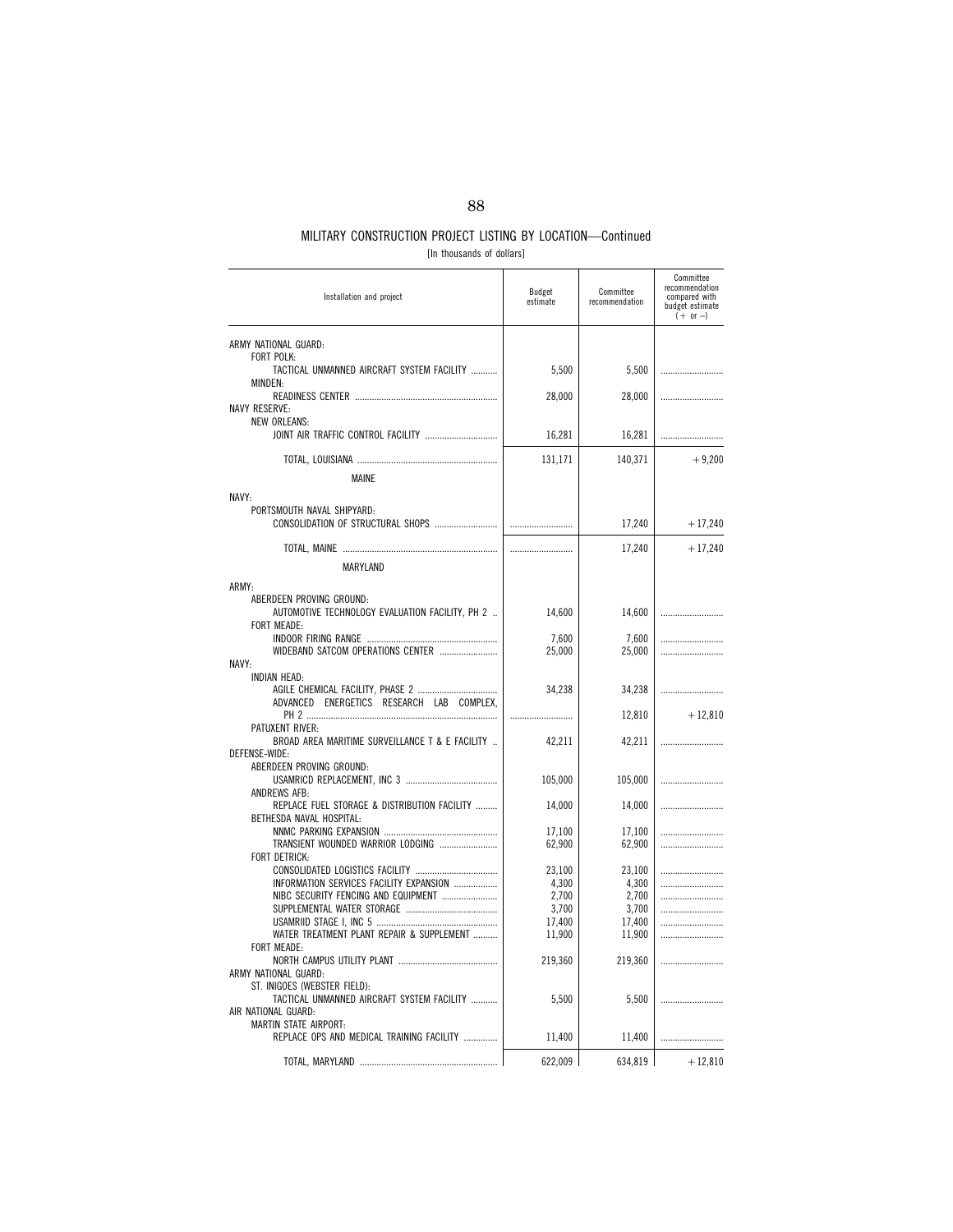| [In thousands of dollars] |  |
|---------------------------|--|
|---------------------------|--|

| Installation and project                                                                                          | Budget<br>estimate                                      | Committee<br>recommendation                             | Committee<br>recommendation<br>compared with<br>budget estimate<br>$(+ or -)$ |
|-------------------------------------------------------------------------------------------------------------------|---------------------------------------------------------|---------------------------------------------------------|-------------------------------------------------------------------------------|
| <b>MASSACHUSETTS</b>                                                                                              |                                                         |                                                         |                                                                               |
| DEFENSE-WIDE:<br><b>HANSCOM AFB:</b><br>ARMY NATIONAL GUARD:                                                      | 2,900                                                   | 2,900                                                   |                                                                               |
| HANSCOM AFB:<br>ARMED FORCES RESERVE CENTER [JFHQ] PH 2<br>AIR NATIONAL GUARD:                                    | 23,000                                                  | 23,000                                                  |                                                                               |
| BARNES MUNICIPAL AIRPORT:<br>ADDITIONS AND RENOVATIONS TO BUILDING 15<br><b>ARMY RESERVE:</b>                     |                                                         | 6,000                                                   | $+6,000$                                                                      |
| DEVENS RESERVE FORCES TRAINING AREA:                                                                              | 4,700                                                   | 4,700                                                   |                                                                               |
|                                                                                                                   | 30,600                                                  | 36,600                                                  | $+6,000$                                                                      |
| <b>MICHIGAN</b>                                                                                                   |                                                         |                                                         |                                                                               |
| ARMY NATIONAL GUARD:<br>CAMP GRAYLING RANGE:<br>COMBINED ARMS COLLECTIVE TRAINING FACILITY<br>AIR NATIONAL GUARD: | <br>19,000                                              | 17,102<br>19,000<br>1,595                               | $+17,102$<br>$+1.595$                                                         |
| ALPENA COMBAT READINESS TRAINING CENTER:                                                                          |                                                         | 9,600                                                   | $+9,600$                                                                      |
|                                                                                                                   | 19,000                                                  | 47,297                                                  | $+28,297$                                                                     |
| MINNESOTA                                                                                                         |                                                         |                                                         |                                                                               |
| ARMY NATIONAL GUARD:<br>ARDEN HILLS:<br>CAMP RIPLEY:                                                              | 29,000                                                  | 29,000                                                  |                                                                               |
| TACTICAL UNMANNED AIRCRAFT SYSTEM FACILITY                                                                        | 4.300<br>4,450                                          | 4.300<br>4,450                                          |                                                                               |
| <b>MISSISSIPPI</b>                                                                                                | 37,750                                                  | 37,750                                                  |                                                                               |
| NAVY:                                                                                                             |                                                         |                                                         |                                                                               |
| <b>NCBC GULFPORT:</b><br>DEFENSE-WIDE:                                                                            |                                                         | 11,870                                                  | $+11,870$                                                                     |
| STENNIS SPACE CENTER:<br>SOF WESTERN MANEUVER AREA, PH 2                                                          |                                                         | 9.000<br>8,000                                          | $+9.000$<br>$+8,000$                                                          |
| <b>MISSOURI</b>                                                                                                   |                                                         | 28,870                                                  | $+28,870$                                                                     |
| ARMY:<br>FORT LEONARD WOOD:<br>TRANSIENT ADVANCED TRAINEE BARRACKS, PH 2                                          | 29,000<br>12,200<br>7.000<br>15,500<br>19,000<br>29,000 | 29,000<br>12,200<br>7.000<br>15,500<br>19,000<br>29,000 |                                                                               |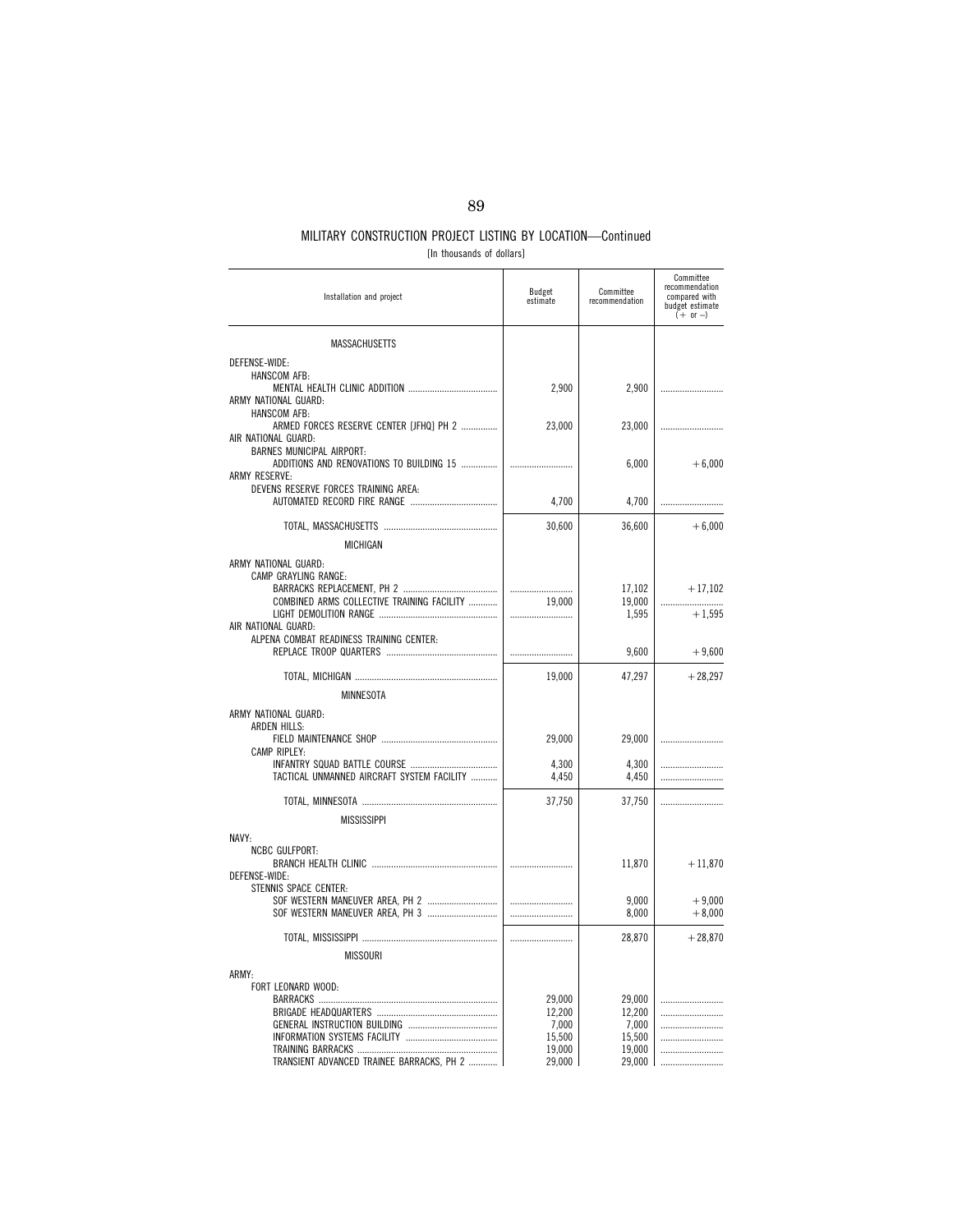| [In thousands of dollars] |  |
|---------------------------|--|
|---------------------------|--|

| Installation and project                                                                            | Budget<br>estimate | Committee<br>recommendation | Committee<br>recommendation<br>compared with<br>budget estimate<br>$(+ or -)$ |
|-----------------------------------------------------------------------------------------------------|--------------------|-----------------------------|-------------------------------------------------------------------------------|
| ARMY NATIONAL GUARD:<br>FORT LEONARD WOOD:<br><b>ARMY RESERVE:</b>                                  |                    | 13,800                      | $+13,800$                                                                     |
| KANSAS CITY:                                                                                        | 11,800             | 11,800                      |                                                                               |
|                                                                                                     | 123,500            | 137,300                     | $+13,800$                                                                     |
| MONTANA                                                                                             |                    |                             |                                                                               |
| AIR FORCE:<br>MALMSTROM AFB:                                                                        |                    | 8,000                       | $+8,000$                                                                      |
|                                                                                                     |                    | 8,000                       | $+8,000$                                                                      |
| NEBRASKA                                                                                            |                    |                             |                                                                               |
| AIR FORCE:<br>OFFUTT AIR FORCE BASE:<br>ARMY NATIONAL GUARD:<br>LINCOLN:                            |                    | 11,000                      | $+11,000$                                                                     |
|                                                                                                     | 3,300              | 3,300                       |                                                                               |
| MEAD:                                                                                               | 11,400             | 11,400                      |                                                                               |
|                                                                                                     | 14,700             | 25,700                      | $+11,000$                                                                     |
| <b>NEVADA</b>                                                                                       |                    |                             |                                                                               |
| AIR FORCE:                                                                                          |                    |                             |                                                                               |
| <b>CREECH AFB:</b><br>UAS AIRFIELD FIRE/CRASH RESCUE STATION<br><b>NELLIS AFB:</b>                  | 11,710             | 11,710                      |                                                                               |
| COMMUNICATION NETWORK CONTROL CENTER                                                                |                    | 11,400                      | $+11,400$                                                                     |
| F-35 ADAL 422 TEST EVALUATION SQUADRON FACILITY<br>F-35 ADAL FLIGHT TEST INSTRUMENTATION FACILITY   | 7,870<br>1,900     | 7,870<br>1,900              |                                                                               |
|                                                                                                     | 13,110             | 13,110                      |                                                                               |
| ARMY NATIONAL GUARD:                                                                                | 28,760             | 28,760                      | .                                                                             |
| LAS VEGAS ARNG:                                                                                     |                    | 22,998                      | $+22,998$                                                                     |
|                                                                                                     | 63,350             | 97,748                      | $+34,398$                                                                     |
| <b>NEW HAMPSHIRE</b>                                                                                |                    |                             |                                                                               |
| ARMY NATIONAL GUARD:<br>PEMBROKE:                                                                   |                    |                             |                                                                               |
| BARRACKS FACILITY (REGIONAL TRAINING INSTITUTE)<br>CLASSROOM FACILITY (REGIONAL TRAINING INSTITUTE) | 15,000<br>21,000   | 15,000<br>21,000            |                                                                               |
|                                                                                                     | 36,000             | 36,000                      |                                                                               |
| <b>NEW JERSEY</b>                                                                                   |                    |                             |                                                                               |
| AIR FORCE:                                                                                          |                    |                             |                                                                               |
| MCGUIRE AFB:<br>BASE OPS/COMMAND POST FACILITY [TFI]                                                | 8,000<br>18,440    | 8,000<br>18.440             |                                                                               |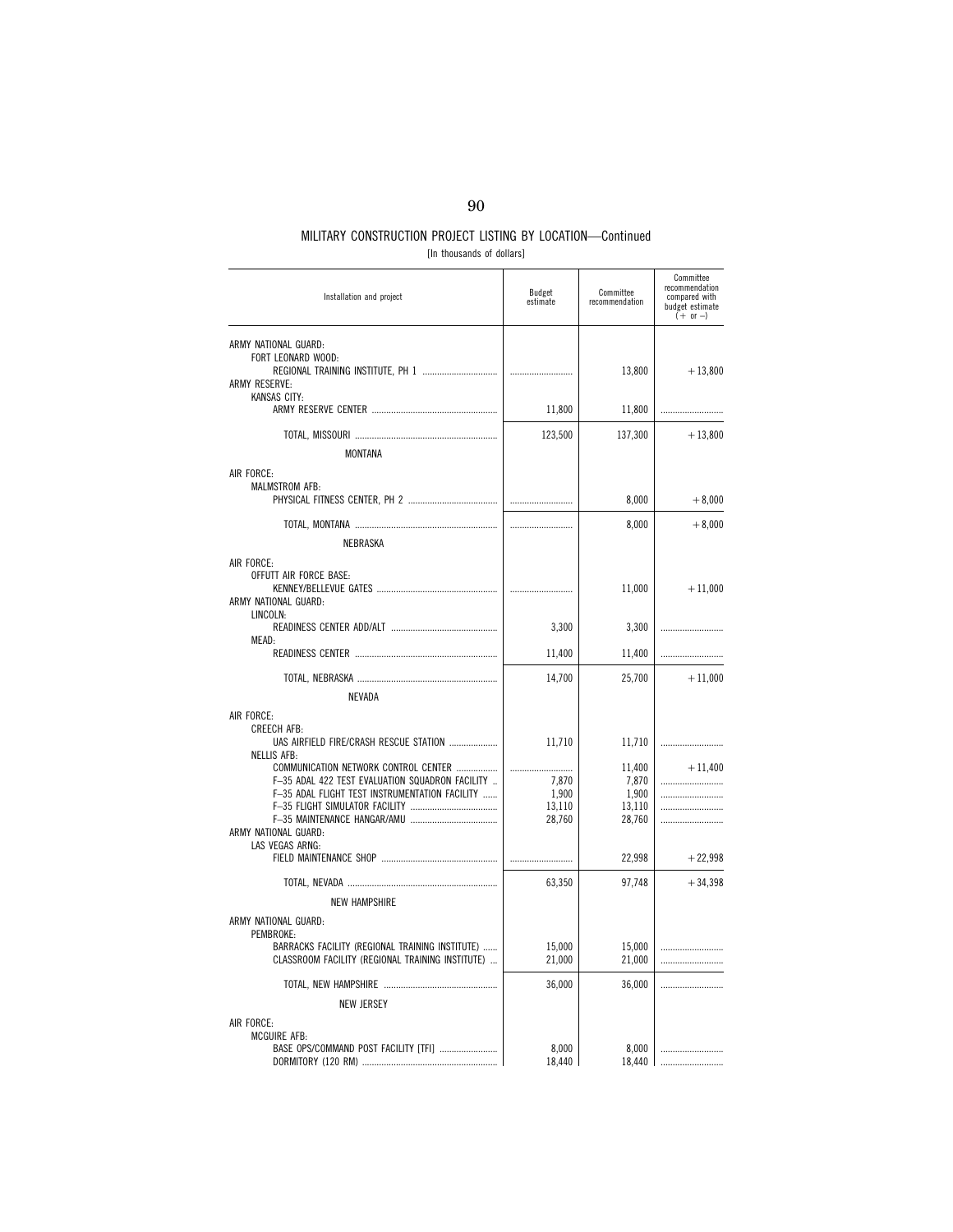[In thousands of dollars]

| Installation and project                      | Budget<br>estimate | Committee<br>recommendation | Committee<br>recommendation<br>compared with<br>budget estimate<br>$(+ or -)$ |
|-----------------------------------------------|--------------------|-----------------------------|-------------------------------------------------------------------------------|
| AIR NATIONAL GUARD:                           |                    |                             |                                                                               |
| ATLANTIC CITY IAP:                            |                    |                             |                                                                               |
| FUEL CELL MAINTENANCE DOCK AND CORROSION CON- |                    |                             | $+8,500$                                                                      |
|                                               |                    | 8,500                       |                                                                               |
|                                               | 26,440             | 34,940                      | $+8,500$                                                                      |
| <b>NEW MEXICO</b>                             |                    |                             |                                                                               |
| ARMY:                                         |                    |                             |                                                                               |
| <b>WHITE SANDS:</b>                           |                    |                             |                                                                               |
|                                               | 29,000             | 29,000                      |                                                                               |
| AIR FORCE:                                    |                    |                             |                                                                               |
| <b>CANNON AFB:</b>                            | 14,000             | 14,000                      |                                                                               |
|                                               |                    | 4,050                       | $+4.050$                                                                      |
|                                               | 20.000             | 20,000                      |                                                                               |
| HOLLOMAN AFB:                                 |                    |                             |                                                                               |
| UAS ADD/ALTER MAINTENANCE HANGAR              | 15,470<br>22,500   | 15,470<br>22,500            |                                                                               |
| KIRTLAND AFB:                                 |                    |                             |                                                                               |
| AERIAL DELIVERY FACILITY ADDITION             | 3,800              | 3,800                       |                                                                               |
|                                               | 6,460              | 6,460                       |                                                                               |
| H/MC-130 FUEL SYSTEM MAINTENANCE FACILITY     | 14,142             | 14,142                      |                                                                               |
| DEFENSE-WIDE:                                 |                    | 4,400                       | $+4,400$                                                                      |
| <b>CANNON AFB:</b>                            |                    |                             |                                                                               |
| SOF ADD/ALT SIMULATOR FACILITY FOR MC-130     | 13,287             | 13,287                      |                                                                               |
| SOF AIRCRAFT PARKING APRON (MC-130J)          | 12,636             | 12,636                      |                                                                               |
|                                               | 26,006             | 26,006                      |                                                                               |
| SOF OPERATIONS AND TRAINING COMPLEX           | 24,622<br>39,674   | 24,622<br>39,674            |                                                                               |
| WHITE SANDS:                                  |                    |                             |                                                                               |
|                                               | 22,900             | 22,900                      |                                                                               |
| ARMY NATIONAL GUARD:                          |                    |                             |                                                                               |
| FARMINGTON:                                   | 8,500              | 8,500                       |                                                                               |
| ARMY RESERVE:                                 |                    |                             |                                                                               |
| LAS CRUCES:                                   |                    |                             |                                                                               |
|                                               | 11,400             | 11,400                      |                                                                               |
|                                               | 284,397            | 292,847                     | $+8,450$                                                                      |
|                                               |                    |                             |                                                                               |
| <b>NEW YORK</b>                               |                    |                             |                                                                               |
| ARMY:                                         |                    |                             |                                                                               |
| FORT DRUM:                                    | 14,600             | 14,600                      |                                                                               |
|                                               | 16,500             | 16,500                      |                                                                               |
|                                               | 61,000             | 61,000                      |                                                                               |
|                                               | 55,000             | 55,000                      |                                                                               |
|                                               |                    | 7,600                       | $+7.600$                                                                      |
|                                               | 8,200<br>18,500    | 8,200<br>18,500             |                                                                               |
|                                               | 55,000             | 55,000                      |                                                                               |
| U.S. MILITARY ACADEMY:                        |                    |                             |                                                                               |
|                                               | 130,624            | 130,624                     |                                                                               |
| AIR FORCE:                                    | 1,700              | 1,700                       |                                                                               |
| <b>FORT DRUM:</b>                             |                    |                             |                                                                               |
| 20TH AIR SUPPORT OPERATIONS SQUADRON COMPLEX  | 20,440             | 20,440                      |                                                                               |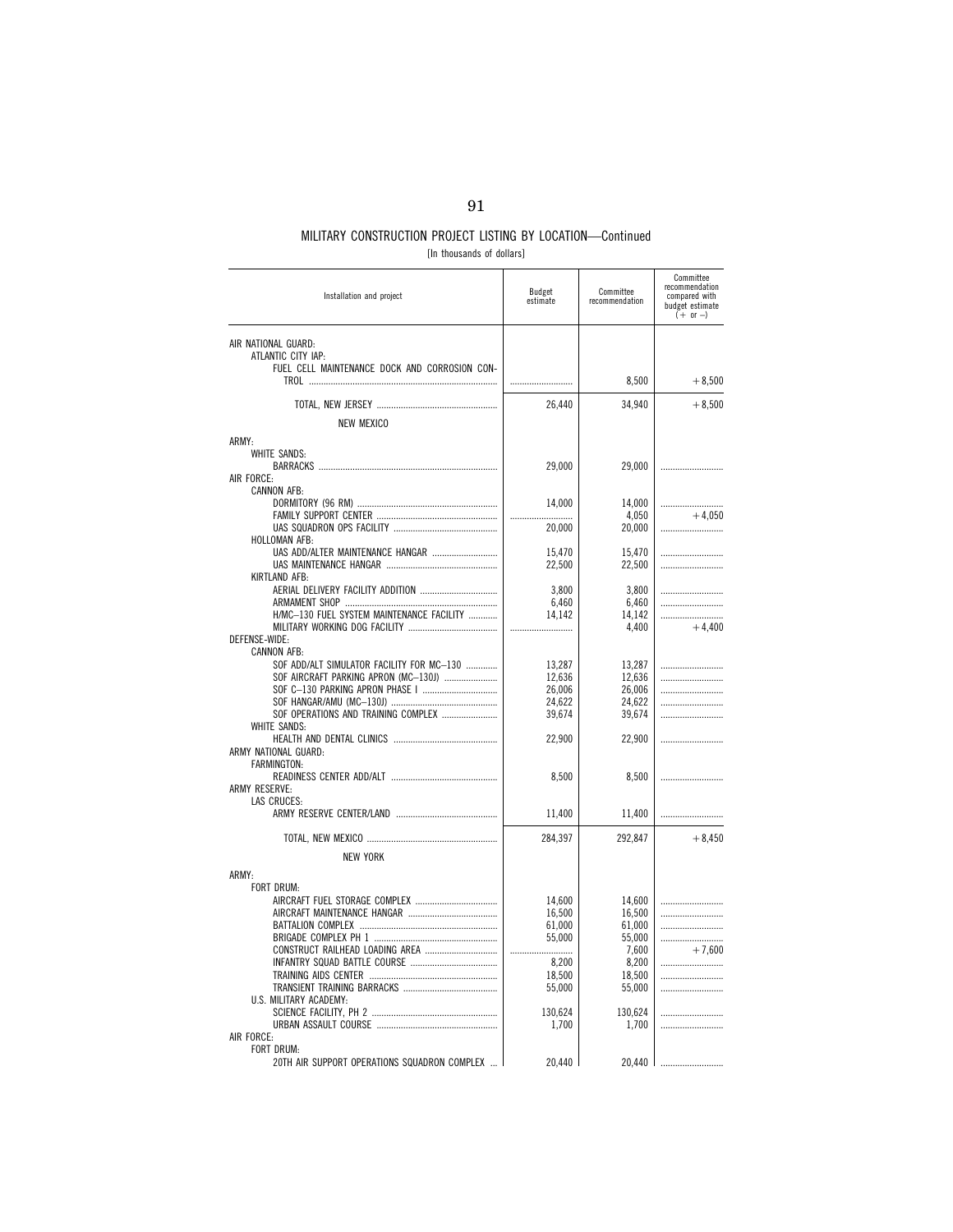|  |  |  | [In thousands of dollars] |  |
|--|--|--|---------------------------|--|
|--|--|--|---------------------------|--|

| Installation and project                     | Budget<br>estimate | Committee<br>recommendation | Committee<br>recommendation<br>compared with<br>budget estimate<br>$(+ or -)$ |
|----------------------------------------------|--------------------|-----------------------------|-------------------------------------------------------------------------------|
| DEFENSE-WIDE:                                |                    |                             |                                                                               |
| U.S. MILITARY ACADEMY:                       |                    |                             |                                                                               |
|                                              | 27,960             | 27,960                      |                                                                               |
| AIR NATIONAL GUARD:<br>FORT DRUM:            |                    |                             |                                                                               |
| TFI-REAPER INFRASTRUCTURE SUPPORT            | 2,500              | 2,500                       |                                                                               |
| STEWART IAP:                                 |                    |                             |                                                                               |
|                                              | 14,250             | 14,250                      |                                                                               |
| ARMY RESERVE:<br><b>BINGHAMTON:</b>          |                    |                             |                                                                               |
|                                              | 13,400             | 13,400                      |                                                                               |
|                                              |                    |                             |                                                                               |
|                                              | 439,674            | 447,274                     | $+7,600$                                                                      |
| NORTH CAROLINA                               |                    |                             |                                                                               |
| ARMY:                                        |                    |                             |                                                                               |
| FORT BRAGG:                                  |                    |                             |                                                                               |
|                                              | 33,000<br>50,000   | 33,000<br>50,000            |                                                                               |
|                                              | 25,000             | 25,000                      |                                                                               |
|                                              | 41,000             | 41,000                      |                                                                               |
|                                              | 53,000             | 53,000                      |                                                                               |
|                                              | 12.600             | 12,600                      |                                                                               |
|                                              | 11,200             | 11,200                      |                                                                               |
| MURCHISON ROAD RIGHT OF WAY ACQUISITION      | 17,000             | 17,000                      |                                                                               |
|                                              | 14.600             | 14,600                      |                                                                               |
|                                              | 18,000             | 18,000                      |                                                                               |
|                                              | 28,000             | 28,000                      |                                                                               |
| NAVY:                                        | 7,500              | 7,500                       |                                                                               |
| CAMP LEJEUNE:                                |                    |                             |                                                                               |
| 2ND INTEL BN MAINTENANCE/OPS COMPLEX         | 90,270             | 90,270                      |                                                                               |
| ARMORY-II MEF-WALLACE CREEK                  | 12,280             | 12,280                      |                                                                               |
|                                              | 46,550             | 46,550                      |                                                                               |
|                                              | 42,330             | 42,330                      |                                                                               |
|                                              | 40,780             | 40,780                      |                                                                               |
|                                              | 43,640<br>55,350   | 43,640<br>55,350            |                                                                               |
|                                              | 51,660             | 51,660                      |                                                                               |
|                                              | 46,290             | 46,290                      |                                                                               |
| EOD ADDITION-2ND MARINE LOGISTICS GROUP      | 7,420              | 7,420                       |                                                                               |
|                                              | 73,010             | 73,010                      |                                                                               |
|                                              | 74,260             | 74,260                      |                                                                               |
| MAINTENANCE/OPS COMPLEX-2ND ANGLICO<br>.     | 36,100             | 36,100                      |                                                                               |
|                                              | 9,950              | 9,950                       |                                                                               |
| MESS HALL ADDITION-COURTHOUSE BAY            | 25,960             | 25,960                      |                                                                               |
| MOTOR TRANSPORTATION/COMM MAINTENANCE FACIL- | 2,553              | 2,553                       |                                                                               |
|                                              | 18,470             | 18,470                      |                                                                               |
| UTILITY EXPANSION-FRENCH CREEK               | 56,050             | 56,050                      |                                                                               |
| UTILITY EXPANSION-HADNOT POINT               | 56,470             | 56,470                      |                                                                               |
| CHERRY POINT MARINE CORPS AIR STATION:       |                    |                             |                                                                               |
|                                              | 42,500             | 42,500                      |                                                                               |
| MARINERS BAY LAND ACQUISITION-BOGUE          | 3,790              | 3,790                       |                                                                               |
| STATION INFRASTRUCTURE UPGRADES              | 13,420<br>5,800    | 13,420<br>5,800             |                                                                               |
| DEFENSE-WIDE:                                |                    |                             |                                                                               |
| CAMP LEJEUNE:                                |                    |                             |                                                                               |
| TARAWA TERRACE I ES REPLACE SCHOOL           | 16,646             | 16,646                      |                                                                               |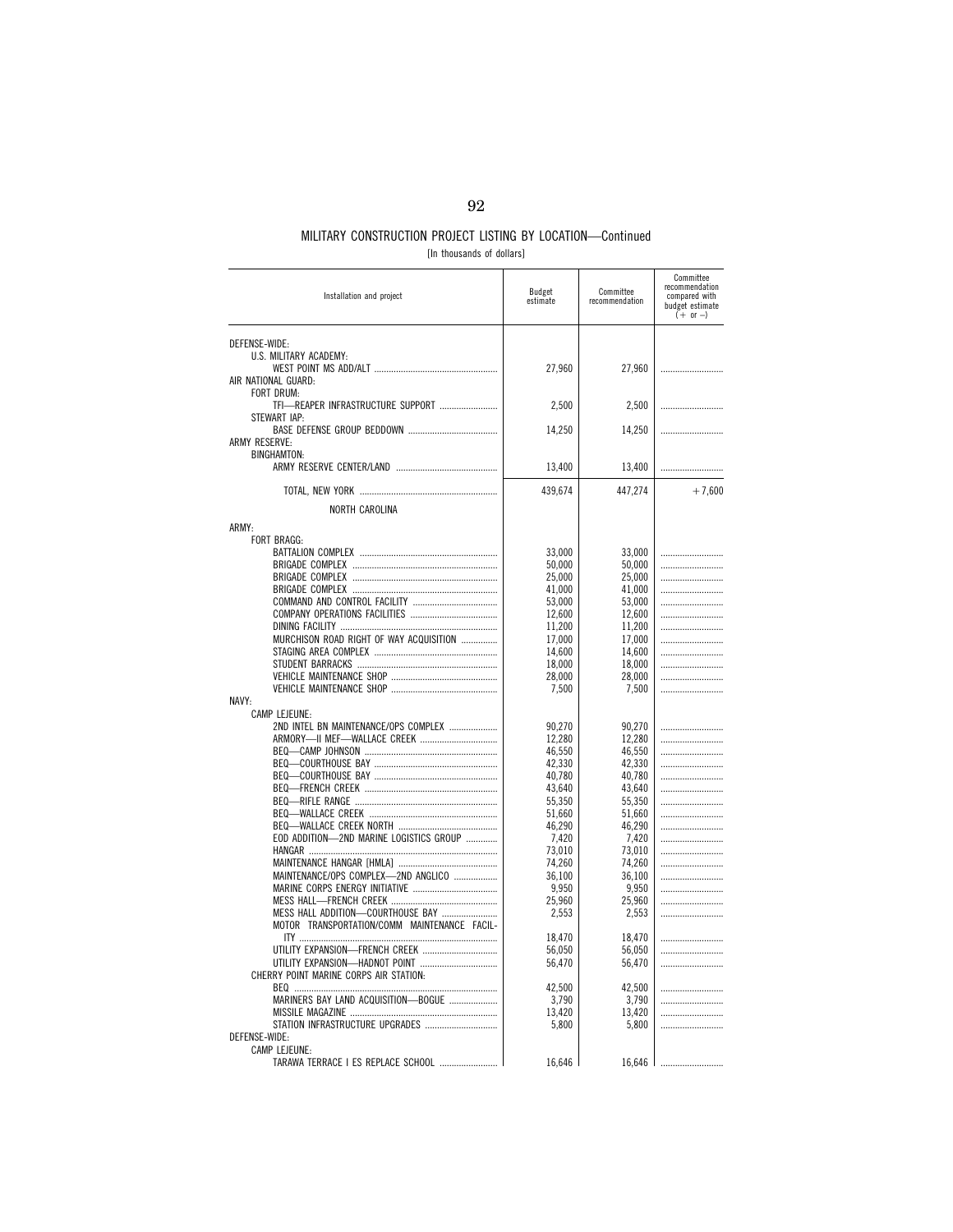### MILITARY CONSTRUCTION PROJECT LISTING BY LOCATION—Continued [In thousands of dollars]

|  | The thousands of dollars! |  |  |  |
|--|---------------------------|--|--|--|
|--|---------------------------|--|--|--|

| Installation and project                     | Budget<br>estimate | Committee<br>recommendation | Committee<br>recommendation<br>compared with<br>budget estimate<br>$(+ or -)$ |
|----------------------------------------------|--------------------|-----------------------------|-------------------------------------------------------------------------------|
|                                              |                    |                             |                                                                               |
| <b>FORT BRAGG:</b>                           | 23,086             | 23,086                      |                                                                               |
|                                              | 22,000             | 22,000                      |                                                                               |
|                                              | 10,347             | 10,347                      |                                                                               |
| SOF BAFFLE CONTAINMENT FOR RANGE 19C         |                    | 7,200                       | $+7,200$                                                                      |
|                                              | 41,000             | 41,000                      |                                                                               |
| SOF JOINT INTELLIGENCE BRIGADE FACILITY      | 32,000             | 32,000                      |                                                                               |
|                                              | .                  | 3,889                       | $+3,889$                                                                      |
| SOF OPERATIONAL COMMUNICATIONS FACILITY      | 11,000             | 11,000                      |                                                                               |
|                                              | 15,795             | 15,795                      |                                                                               |
| ARMY NATIONAL GUARD:                         | 13,465             | 13,465                      |                                                                               |
| HIGH POINT:                                  |                    |                             |                                                                               |
|                                              | 1,551              | 1,551                       |                                                                               |
| AIR NATIONAL GUARD:                          |                    |                             |                                                                               |
| STANLY COUNTY AIRPORT:                       |                    |                             |                                                                               |
|                                              | 2,000              | 2,000                       |                                                                               |
|                                              | 1,354,693          | 1,365,782                   | $+11,089$                                                                     |
| NORTH DAKOTA                                 |                    |                             |                                                                               |
|                                              |                    |                             |                                                                               |
| AIR FORCE:<br><b>GRAND FORKS AFB:</b>        |                    |                             |                                                                               |
|                                              |                    | 16,500                      | $+16,500$                                                                     |
| <b>MINOT AFB:</b>                            |                    |                             |                                                                               |
| CONTROL TOWER/BASE OPERATIONS FACILITY       | 18,770             | 18,770                      |                                                                               |
| ARMY NATIONAL GUARD:                         |                    |                             |                                                                               |
| CAMP GRAFTON:                                |                    |                             |                                                                               |
|                                              | 11,200             | 11,200                      |                                                                               |
|                                              | 29,970             | 46,470                      | $+16,500$                                                                     |
| OHI <sub>0</sub>                             |                    |                             |                                                                               |
|                                              |                    |                             |                                                                               |
| DEFENSE-WIDE:                                |                    |                             |                                                                               |
| COLUMBUS:                                    | 7,400              | 7,400                       |                                                                               |
| AIR NATIONAL GUARD:                          |                    |                             |                                                                               |
| TOLEDO AIRPORT:                              |                    |                             |                                                                               |
| REPLACE SECURITY FORCES COMPLEX              |                    | 7,300                       | $+7,300$                                                                      |
|                                              | 7,400              | 14,700                      | $+7,300$                                                                      |
|                                              |                    |                             |                                                                               |
| OKLAHOMA                                     |                    |                             |                                                                               |
| ARMY:                                        |                    |                             |                                                                               |
| FORT SILL:                                   |                    |                             |                                                                               |
| GENERAL PURPOSE STORAGE BUILDING             | 13,800             | 13,800                      |                                                                               |
| MUSEUM OPERATIONS SUPPORT BUILDING           | 12,800             |                             | $-12,800$                                                                     |
| MCALESTER:                                   |                    |                             |                                                                               |
| AIR FORCE:                                   | 3,000              | 3,000                       |                                                                               |
| TINKER AFB:                                  |                    |                             |                                                                               |
|                                              |                    | 9,300                       | $+9,300$                                                                      |
| UPGRADE BUILDING 3001 INFRASTRUCTURE, PH III | 14,000             | 14,000                      |                                                                               |
|                                              |                    |                             |                                                                               |
|                                              | 43,600             | 40,100                      | $-3,500$                                                                      |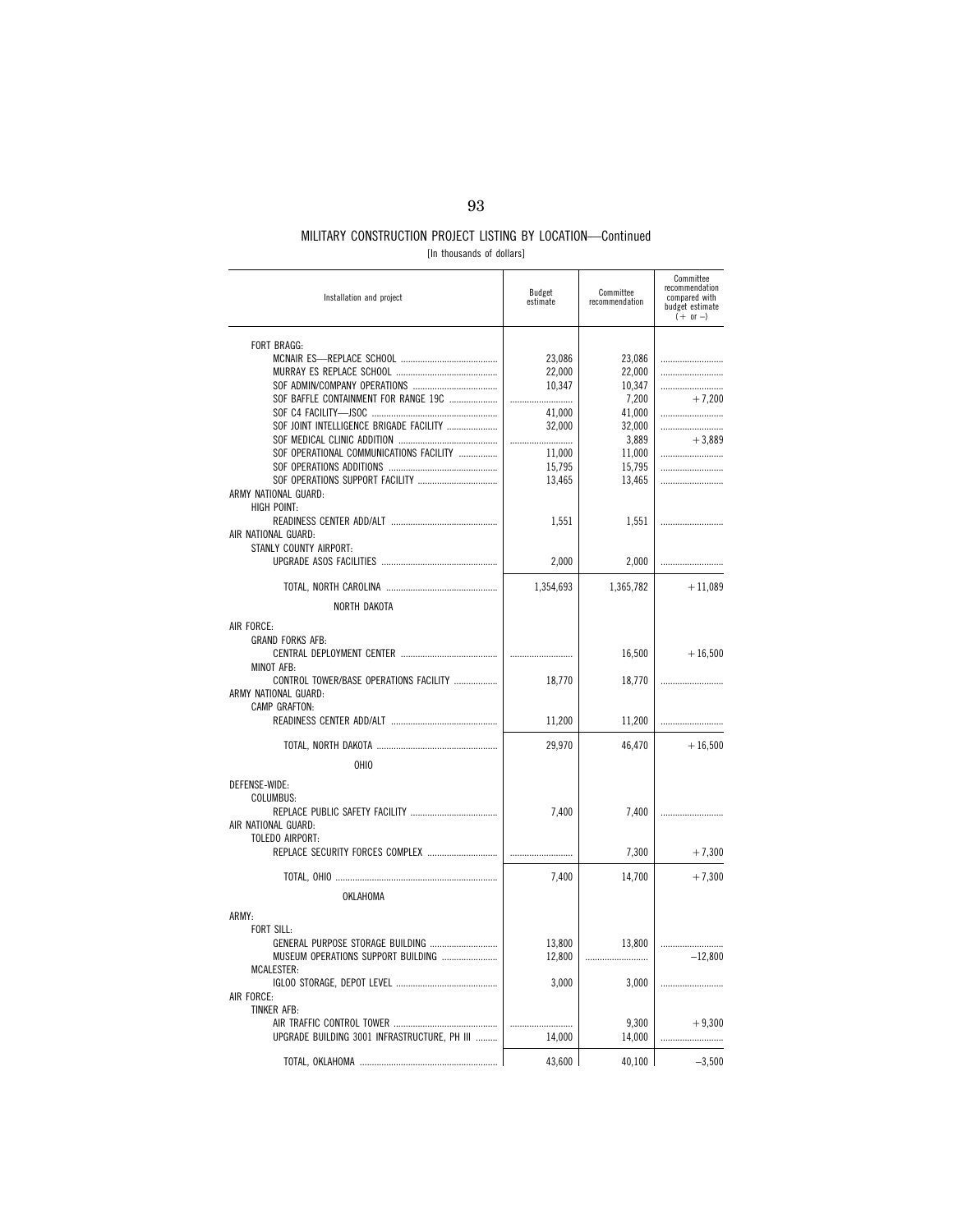| [In thousands of dollars] |  |  |
|---------------------------|--|--|
|---------------------------|--|--|

| Installation and project                                           | Budget<br>estimate | Committee<br>recommendation | Committee<br>recommendation<br>compared with<br>budget estimate<br>$(+ or -)$ |
|--------------------------------------------------------------------|--------------------|-----------------------------|-------------------------------------------------------------------------------|
| OREGON                                                             |                    |                             |                                                                               |
| AIR NATIONAL GUARD:                                                |                    |                             |                                                                               |
| KINGSLEY FIELD ANG BASE, KLAMATH FALLS:                            |                    |                             |                                                                               |
|                                                                    |                    | 7,000                       | $+7,000$                                                                      |
|                                                                    |                    | 7,000                       | $+7,000$                                                                      |
| PENNSYLVANIA                                                       |                    |                             |                                                                               |
| NAVY:                                                              |                    |                             |                                                                               |
| NAVAL SUPPORT ACTIVITY MECHANICSBURG (PHILADELPHIA<br>ANNEX):      |                    |                             |                                                                               |
| NORTH GATE SECURITY IMPROVEMENTS                                   |                    | 5,930                       | $+5,930$                                                                      |
| DEFENSE-WIDE:                                                      |                    | 7,630                       | $+7,630$                                                                      |
| <b>NEW CUMBERLAND:</b>                                             |                    |                             |                                                                               |
| AIR NATIONAL GUARD:                                                | 96,000             | 96,000                      |                                                                               |
| STATE COLLEGE ANGS:                                                |                    |                             |                                                                               |
|                                                                    | 4,100              | 4,100                       |                                                                               |
|                                                                    | 100,100            | 113,660                     | $+13,560$                                                                     |
| RHODE ISLAND                                                       |                    |                             |                                                                               |
| NAVY:                                                              |                    |                             |                                                                               |
| NEWPORT:                                                           |                    |                             |                                                                               |
| ELECTROMAGNETIC SENSOR FACILITY                                    | 27,007             | 27,007<br>4,950             | $+4.950$                                                                      |
| SUBMARINE PAYLOADS INTEGRATION LABORATORY                          |                    | 12,170                      | $+12,170$                                                                     |
| ARMY NATIONAL GUARD:                                               |                    |                             |                                                                               |
| <b>EAST GREENWICH:</b><br>UNITED STATES PROPERTY AND FISCAL OFFICE | 27.000             | 27,000                      |                                                                               |
| AIR NATIONAL GUARD:                                                |                    |                             |                                                                               |
| <b>QUONSET STATE AIRPORT:</b>                                      |                    | 1,800                       | $+1,800$                                                                      |
|                                                                    |                    |                             |                                                                               |
|                                                                    | 54,007             | 72,927                      | $+18,920$                                                                     |
| SOUTH CAROLINA                                                     |                    |                             |                                                                               |
| ARMY:<br>FORT JACKSON:                                             |                    |                             |                                                                               |
|                                                                    | 28,000             | 28,000                      | .                                                                             |
|                                                                    | 46,000             | 46,000                      |                                                                               |
| NAVY:                                                              | 17,000             | 17,000                      |                                                                               |
| <b>BEAUFORT:</b>                                                   |                    |                             |                                                                               |
|                                                                    | 21,190             | 21,190                      | .                                                                             |
|                                                                    | 46,550<br>15,430   | 46,550                      |                                                                               |
|                                                                    | 46,240             | 15.430<br>46,240            | .                                                                             |
| AIR FORCE:                                                         |                    |                             |                                                                               |
| CHARLESTON AFB:<br>CIVIL ENGINEER COMPLEX [TFI]-PHASE 1            | 15,000             | 15,000                      |                                                                               |
| AIR NATIONAL GUARD:                                                |                    |                             |                                                                               |
| MCENTIRE JRB:                                                      |                    |                             |                                                                               |
| JOINT DEPLOYMENT PROCESSING AND READINESS CEN-                     |                    | 9,100                       | $+9,100$                                                                      |
|                                                                    |                    |                             |                                                                               |
|                                                                    | 235,410            | 244,510                     | $+9,100$                                                                      |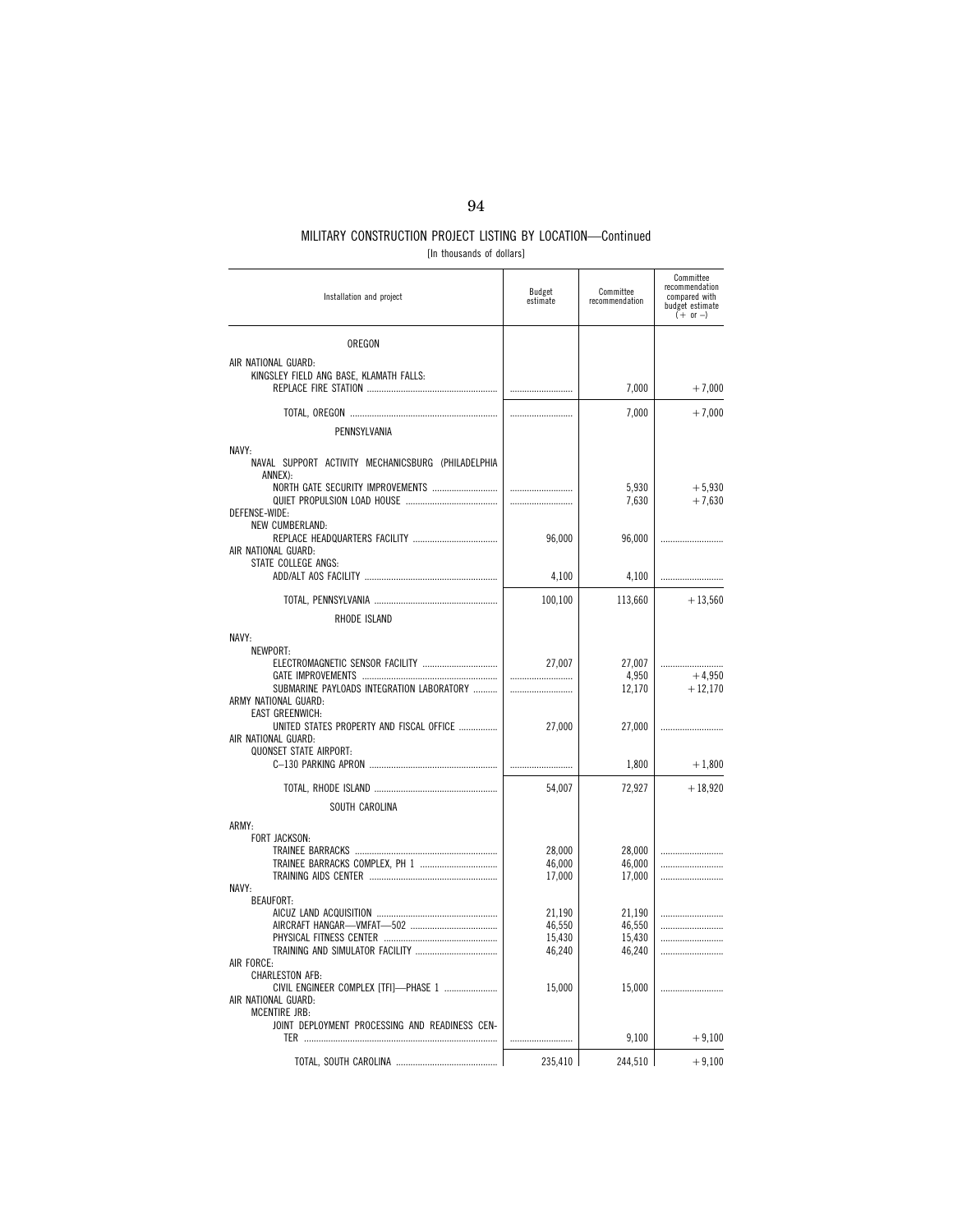| [In thousands of dollars] |  |  |
|---------------------------|--|--|
|---------------------------|--|--|

| Installation and project                                | Budget<br>estimate | Committee<br>recommendation | Committee<br>recommendation<br>compared with<br>budget estimate<br>$(+ or -)$ |
|---------------------------------------------------------|--------------------|-----------------------------|-------------------------------------------------------------------------------|
| SOUTH DAKOTA                                            |                    |                             |                                                                               |
| AIR FORCE:                                              |                    |                             |                                                                               |
| ELLSWORTH AFB:                                          |                    |                             |                                                                               |
|                                                         |                    | 12,400                      | $+12,400$                                                                     |
| AIR NATIONAL GUARD:                                     |                    |                             |                                                                               |
| JOE FOSS FIELD:                                         |                    |                             |                                                                               |
| ARMY NATIONAL GUARD:                                    |                    | 12,800                      | $+12,800$                                                                     |
| WATERTOWN:                                              |                    |                             |                                                                               |
|                                                         | 25,000             | 25,000                      |                                                                               |
|                                                         |                    |                             |                                                                               |
|                                                         | 25,000             | 50,200                      | $+25,200$                                                                     |
| <b>TENNESSEE</b>                                        |                    |                             |                                                                               |
| AIR NATIONAL GUARD:                                     |                    |                             |                                                                               |
| MCGHEE TYSON ANG BASE:                                  |                    |                             |                                                                               |
|                                                         |                    | 6,500                       | $+6,500$                                                                      |
| NASHVILLE IAP:                                          |                    |                             |                                                                               |
| TFI-RENOVATE INTEL SQUADRON FACILITIES                  | 5,500              | 5,500                       |                                                                               |
|                                                         | 5,500              | 12,000                      | $+6,500$                                                                      |
| <b>TEXAS</b>                                            |                    |                             |                                                                               |
|                                                         |                    |                             |                                                                               |
| ARMY:                                                   |                    |                             |                                                                               |
| FORT BLISS:<br>AUTOMATED MULTIPURPOSE MACHINE GUN RANGE | 6,700              | 6,700                       |                                                                               |
|                                                         | 18,500             | 18,500                      |                                                                               |
| DIGITAL MULTIPURPOSE TRAINING RANGE                     | 22,000             | 22.000                      |                                                                               |
|                                                         | 3,500              | 3,500                       |                                                                               |
|                                                         | 15,500             | 15,500                      |                                                                               |
|                                                         | 2,100              | 2,100                       |                                                                               |
|                                                         | 3,150<br>15,500    | 3,150<br>15,500             |                                                                               |
|                                                         | 3,000              | 3,000                       |                                                                               |
|                                                         | 17,500             | 17,500                      |                                                                               |
|                                                         | 31,000             | 31,000                      |                                                                               |
|                                                         | 2,800              | 2,800                       |                                                                               |
| FORT HOOD:                                              | 8,700              | 8,700                       | .                                                                             |
|                                                         | 40,000             | 40,000                      |                                                                               |
|                                                         | 38,000             | 38,000                      | .                                                                             |
|                                                         | 4,300              | 4.300                       |                                                                               |
|                                                         | 3,200              | 3,200                       |                                                                               |
|                                                         | 2,100              | 2.100                       |                                                                               |
| UNMANNED AERIAL SYSTEM [UAS] HANGAR                     | 55,000<br>2,450    | 55,000<br>2,450             | .                                                                             |
| FORT SAM HOUSTON:                                       |                    |                             |                                                                               |
|                                                         | 16,000             | 16,000                      |                                                                               |
|                                                         | 6,200              | 6,200                       |                                                                               |
| AIR FORCE:<br><b>DYESS AFB:</b>                         |                    |                             |                                                                               |
| C-130J ADD/ALTER FLIGHT SIMULATOR FACILITY              | 4,080              | 4,080                       |                                                                               |
| ELLINGTON FIELD:                                        |                    |                             |                                                                               |
| TFI-UPGRADE UAV MAINTENANCE HANGAR                      | 7,000              | 7,000                       |                                                                               |
| LACKLAND AFB:                                           |                    |                             |                                                                               |
| BMT SATELLITE CLASSROOM/DINING FACILITY NO. 2           | 32,000             | 32.000                      |                                                                               |
|                                                         | 5,500<br>67,980    | 5,500<br>67,980             |                                                                               |
| RECRUIT/FAMILY INPROCESSING & INFO CENTER               | 21,800             | 21,800                      |                                                                               |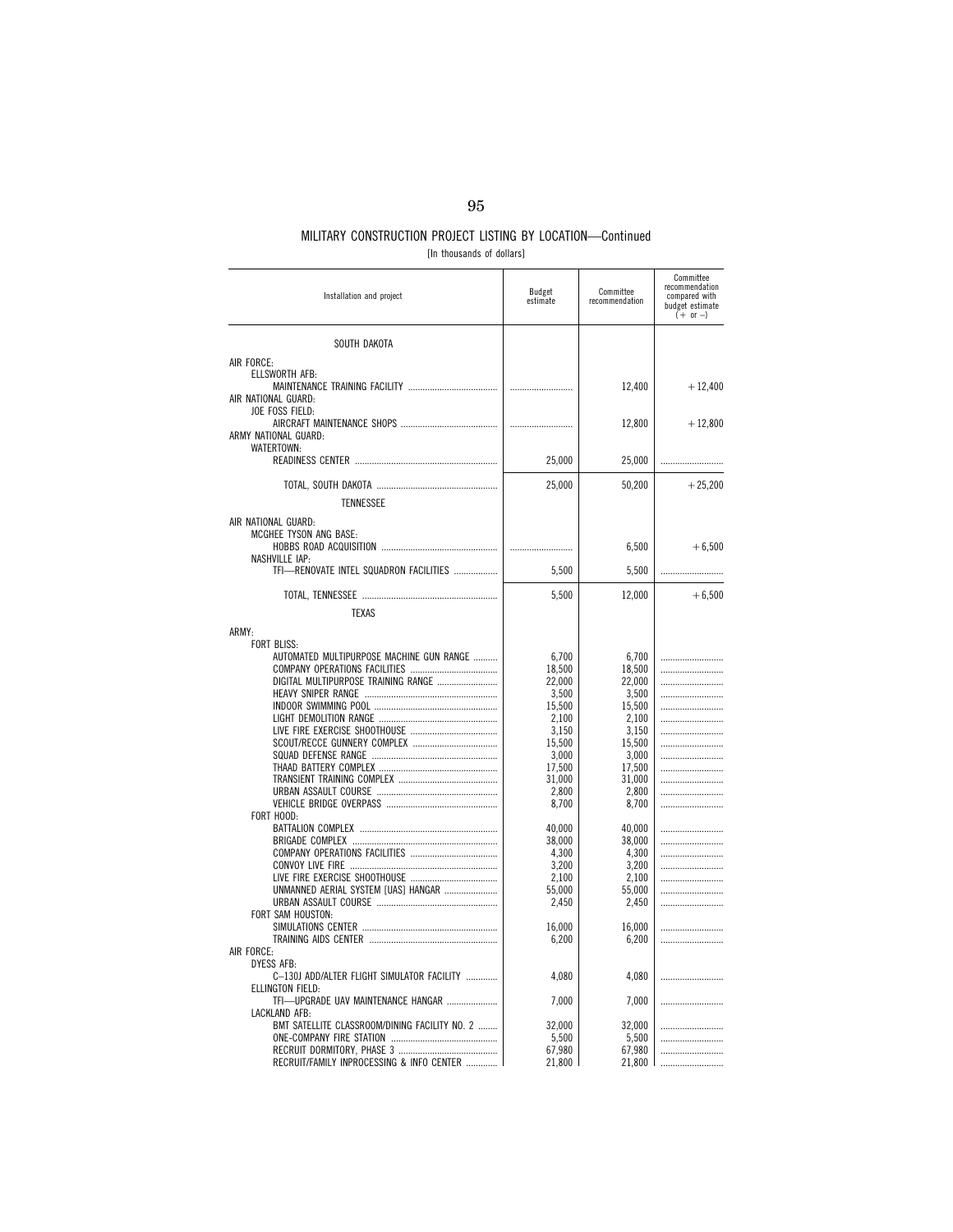### MILITARY CONSTRUCTION PROJECT LISTING BY LOCATION—Continued [In thousands of dollars]

| Installation and project                                                                                  | Budget<br>estimate                          | Committee<br>recommendation                 | Committee<br>recommendation<br>compared with<br>budget estimate<br>$(+ or -)$ |
|-----------------------------------------------------------------------------------------------------------|---------------------------------------------|---------------------------------------------|-------------------------------------------------------------------------------|
| RANDOLPH AFB:<br>DEFENSE-WIDE:<br><b>FORT BLISS:</b>                                                      |                                             | 13,000                                      | $+13,000$                                                                     |
| LACKLAND AFB:                                                                                             | 147,100                                     | 147,100                                     |                                                                               |
| AMBULATORY CARE CENTER PHASE 2 INC 1<br>ARMY NATIONAL GUARD:<br>CAMP MAXEY:                               | 162,500                                     | 120,000                                     | $-42,500$                                                                     |
| COMBAT PISTOL/MILITARY PISTOL QUALIFICATION C<br>CAMP SWIFT:                                              | 2,500                                       | 2,500                                       |                                                                               |
| ARMY RESERVE:                                                                                             | 2,600                                       | 2,600                                       |                                                                               |
| DALLAS:                                                                                                   | 12,600                                      | 12,600                                      |                                                                               |
| FORT HOOD:                                                                                                |                                             | 15,500                                      | $+15,500$                                                                     |
| RIO GRANDE:                                                                                               | 6,100                                       | 6,100                                       |                                                                               |
| <b>SAN MARCOS:</b>                                                                                        | 8,500                                       | 8,500                                       |                                                                               |
|                                                                                                           | 797,460                                     | 783,460                                     | $-14,000$                                                                     |
| UTAH<br>AIR FORCE:                                                                                        |                                             |                                             |                                                                               |
| HILL AFB:<br>CONSOLIDATED TRANSPORTATION FACILITIES, PH 1<br>DEFENSE-WIDE:                                | 2,800                                       | 7,300<br>2,800                              | $+7,300$                                                                      |
| CAMP WILLIAMS:                                                                                            | 398,358                                     | 398,358                                     |                                                                               |
|                                                                                                           | 401,158                                     | 408,458                                     | $+7,300$                                                                      |
| <b>VERMONT</b>                                                                                            |                                             |                                             |                                                                               |
| AIR NATIONAL GUARD:<br>BURLINGTON INTERNATIONAL AIRPORT:<br>UPGRADE TAXIWAYS AND REPLACE ARM/DISARM PADS, |                                             |                                             |                                                                               |
|                                                                                                           |                                             | 11,000                                      | $+11,000$                                                                     |
| VIRGINIA                                                                                                  |                                             | 11,000                                      | $+11,000$                                                                     |
| ARMY:                                                                                                     |                                             |                                             |                                                                               |
| FORT A.P. HILL:<br>MOUT COLLECTIVE TRAINING FACILITY                                                      | 14,500<br>6,200<br>3,800<br>4,100<br>65,000 | 14,500<br>6,200<br>3.800<br>4,100<br>65,000 | .                                                                             |
| <b>FORT EUSTIS:</b>                                                                                       | 18,000                                      | 18,000                                      |                                                                               |
| FORT LEE:<br>AUTOMATED QUALIFICATION TRAINING RANGE                                                       | 7,700<br>4,900                              | 7,700<br>4.900                              |                                                                               |
| MUSEUM OPERATIONS SUPPORT BUILDING                                                                        | 30,000<br>5,800                             | .<br>5,800                                  | $-30.000$                                                                     |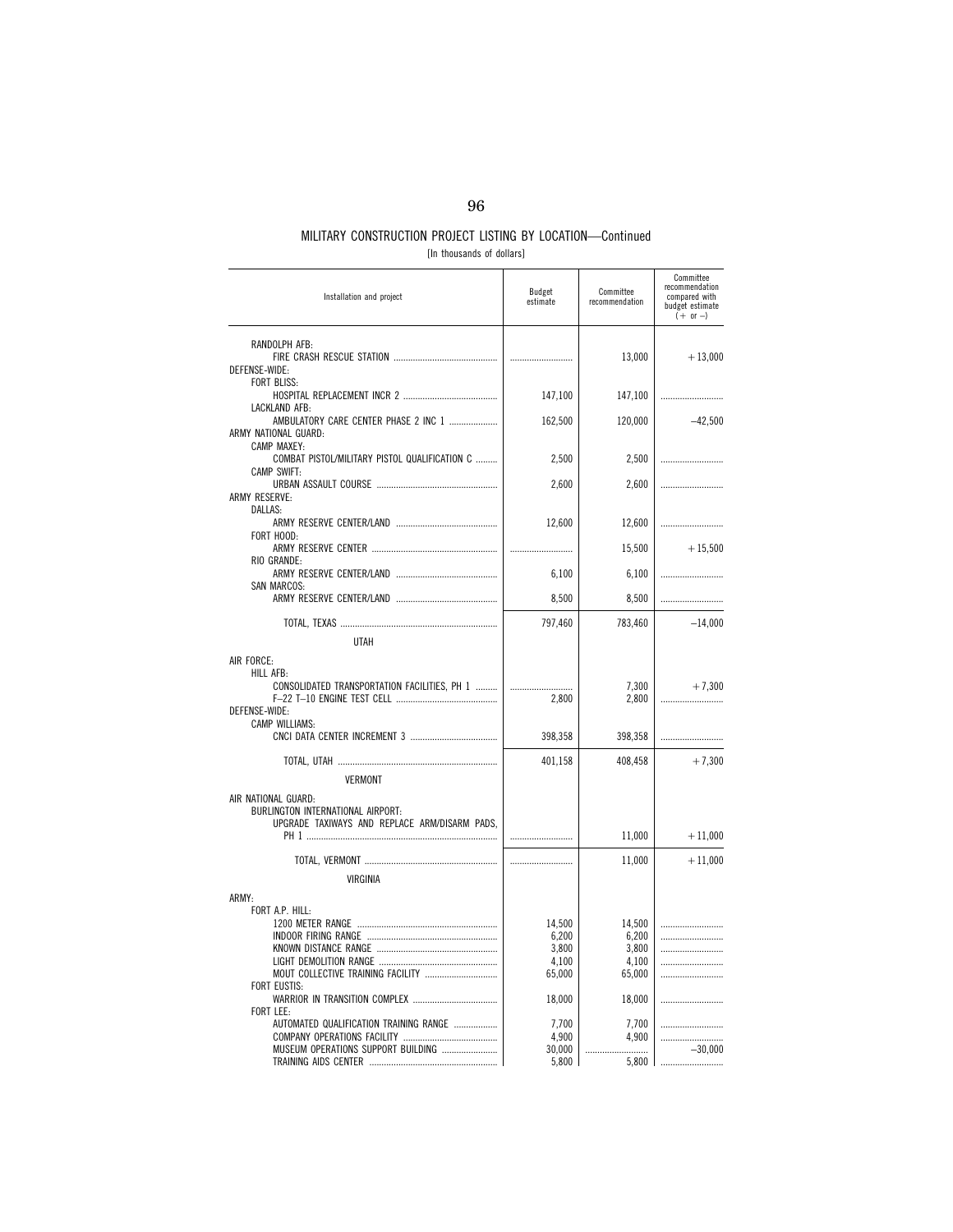[In thousands of dollars]

| Installation and project                                                                     | Budget<br>estimate | Committee<br>recommendation | Committee<br>recommendation<br>compared with<br>budget estimate<br>$(+ or -)$ |
|----------------------------------------------------------------------------------------------|--------------------|-----------------------------|-------------------------------------------------------------------------------|
| NAVY:                                                                                        |                    |                             |                                                                               |
| DAHLGREN NSCW:<br>MISSILE SUPPORT FACILITY REPLACEMENT, PH 1                                 |                    | 9,730                       | $+9.730$                                                                      |
| NORFOLK:                                                                                     |                    |                             |                                                                               |
| PIER 1 UPGRADES TO BERTH USNS COMFORT<br>PIERS 9 AND 10 UPGRADES FOR DDG 1000<br>PORTSMOUTH: | 10,035<br>2,400    | 10,035<br>2,400             |                                                                               |
| SHIP REPAIR PIER REPLACEMENT, INCR 2<br>QUANTICO:                                            | 100,000            | 100,000                     |                                                                               |
|                                                                                              | 12,080             | 12,080                      |                                                                               |
|                                                                                              | 37,810             | 37,810                      |                                                                               |
|                                                                                              | 37,920             | 37,920                      |                                                                               |
|                                                                                              | 55,822             | 55,822                      |                                                                               |
| AIR FORCE:                                                                                   |                    |                             |                                                                               |
| LANGLEY AFB:                                                                                 |                    |                             |                                                                               |
| F-22 ADD/ALTER HANGAR BAY LO/CR FACILITY-TFI<br>DEFENSE-WIDE:<br><b>CRANEY ISLAND:</b>       | 8,800              | 8,800                       |                                                                               |
|                                                                                              | 58,000             | 58,000                      |                                                                               |
| FORT BELVOIR:                                                                                |                    |                             |                                                                               |
|                                                                                              | 6,300              | 6,300                       |                                                                               |
| PENTAGON:                                                                                    |                    |                             |                                                                               |
| PENTAGON METRO AND CORRIDOR 8 SCREENING FACIL-                                               |                    |                             |                                                                               |
|                                                                                              | 6,473              | 6,473                       |                                                                               |
|                                                                                              | 51,928             | 51,928                      |                                                                               |
| SECURE ACCESS LANE-REMOTE VEHICLE SCREENING<br>QUANTICO:                                     | 4,923              | 4,923                       |                                                                               |
| NEW CONSOLIDATED ELEMETARY SCHOOL                                                            | 47,355             | 47,355                      |                                                                               |
| ARMY RESERVE:                                                                                |                    |                             |                                                                               |
| FORT A.P. HILL:                                                                              |                    |                             |                                                                               |
|                                                                                              | 15,500             | 15,500                      |                                                                               |
| ROANOKE:                                                                                     |                    |                             |                                                                               |
|                                                                                              | 14,800             | 14,800                      |                                                                               |
| VIRGINIA BEACH:                                                                              |                    |                             |                                                                               |
|                                                                                              | 11,000             | 11,000                      |                                                                               |
| <b>NAVY RESERVE:</b>                                                                         |                    |                             |                                                                               |
| WILLIAMSBURG:                                                                                |                    |                             |                                                                               |
| NAVY ORDNANCE CARGO LOGISTICS TRAINING COM-                                                  | 21,346             |                             |                                                                               |
|                                                                                              |                    | 21,346                      |                                                                               |
|                                                                                              | 662,492            | 642,222                     | $-20,270$                                                                     |
|                                                                                              |                    |                             |                                                                               |
| WASHINGTON                                                                                   |                    |                             |                                                                               |
| ARMY:                                                                                        |                    |                             |                                                                               |
| FORT LEWIS:                                                                                  |                    |                             |                                                                               |
|                                                                                              | 47,000             | 47,000                      |                                                                               |
|                                                                                              | 40,000             | 40,000                      |                                                                               |
|                                                                                              | 5,300              | 5,300                       |                                                                               |
| REGIONAL LOGISTIC SPT COMPLEX WAREHOUSE<br>REGIONAL LOGISTIC SUPPORT COMPLEX                 | 16,500             | 16.500                      |                                                                               |
| YAKIMA:                                                                                      | 63,000             | 63,000                      |                                                                               |
|                                                                                              | 3,750              | 3,750                       |                                                                               |
| NAVY:                                                                                        |                    |                             |                                                                               |
| <b>BANGOR:</b>                                                                               |                    |                             |                                                                               |
| CSDS-5 LABORATORY EXPANSION PHASE 1                                                          | 16,170             | 16,170                      |                                                                               |
|                                                                                              | 15,810             | 15,810                      |                                                                               |
| WATERFRONT RESTRICTED AREA EMERGENCY POWER                                                   | 24,913             | 24,913                      |                                                                               |
| BREMERTON:                                                                                   |                    |                             |                                                                               |
| LIMITED AREA PRODUCT/STRG CMPLX, INCR 7                                                      | 19,116             | 19,116                      |                                                                               |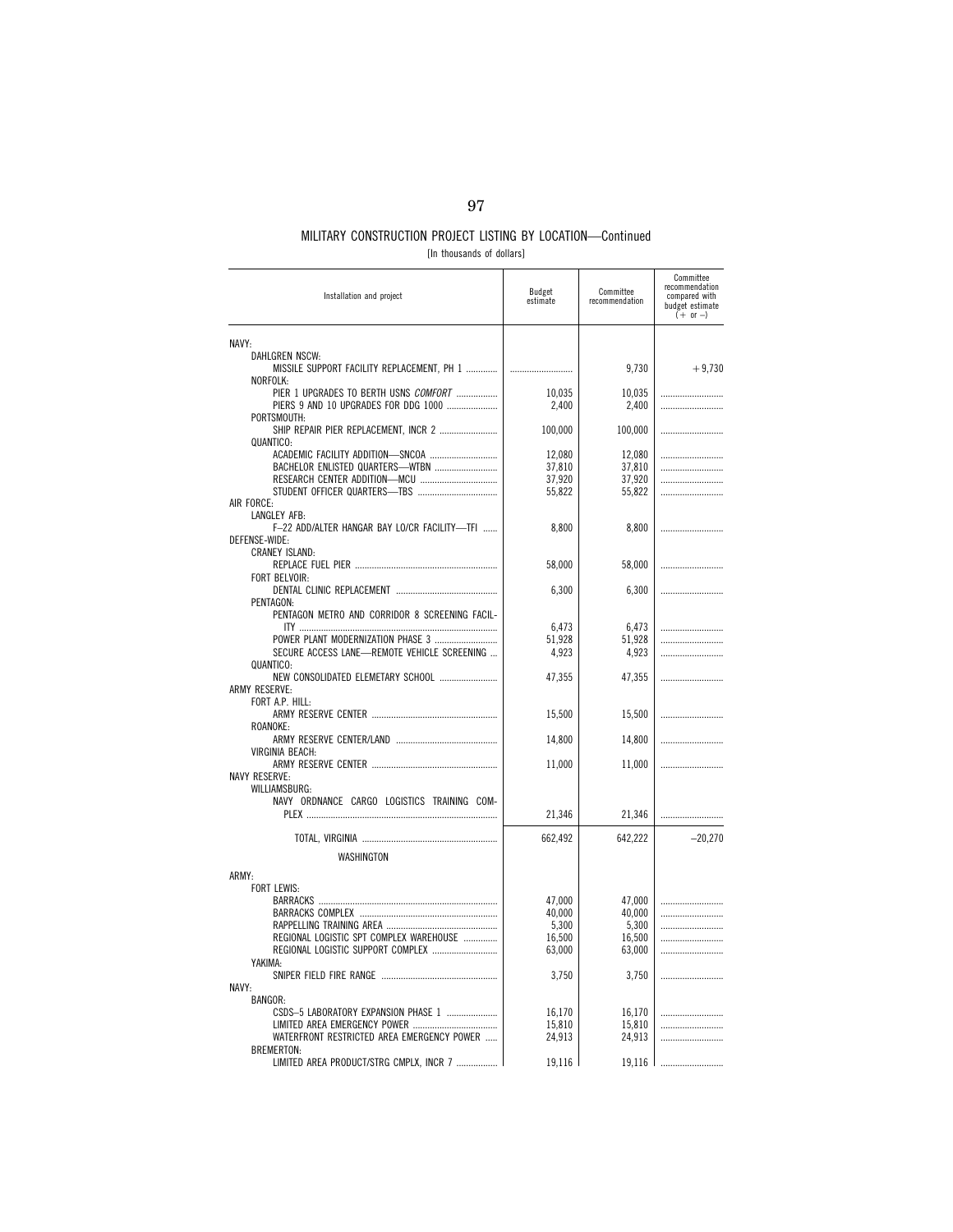[In thousands of dollars]

| Installation and project                                                                             | Budget<br>estimate | Committee<br>recommendation | Committee<br>recommendation<br>compared with<br>budget estimate<br>$(+ or -)$ |
|------------------------------------------------------------------------------------------------------|--------------------|-----------------------------|-------------------------------------------------------------------------------|
| AIR FORCE:                                                                                           |                    |                             |                                                                               |
| FAIRCHILD AFB:<br>PRECISION MEASUREMENT EQUIPMENT LABORATORY FA-                                     |                    |                             |                                                                               |
|                                                                                                      |                    | 4,850                       | $+4,850$                                                                      |
| MCCHORD AFB:<br>COLLOCATED CHAPEL/FAMILY SUPPORT CENTER, PH 1<br>DEFENSE-WIDE:<br><b>FORT LEWIS:</b> |                    | 10,400                      | $+10,400$                                                                     |
| ARMY NATIONAL GUARD:<br>TACOMA:                                                                      | 8,400              | 8,400                       |                                                                               |
| <b>NAVY RESERVE:</b><br>YAKIMA:                                                                      | 25,000             | 25,000                      |                                                                               |
|                                                                                                      | 13,844             | 13,844                      |                                                                               |
|                                                                                                      | 298,803            | 314,053                     | $+15,250$                                                                     |
| WEST VIRGINIA                                                                                        |                    |                             |                                                                               |
| ARMY NATIONAL GUARD:                                                                                 |                    |                             |                                                                               |
| MOOREFIELD:                                                                                          | 14,200             | 14,200                      |                                                                               |
| MORGANTOWN:                                                                                          | 21,000             | 21,000                      |                                                                               |
| AIR NATIONAL GUARD:<br>YEAGER AIRBASE:                                                               |                    |                             |                                                                               |
|                                                                                                      |                    | 6,250<br>13,000             | $+6,250$<br>$+13,000$                                                         |
|                                                                                                      | 35,200             | 54,450                      | $+19,250$                                                                     |
| WISCONSIN                                                                                            |                    |                             |                                                                               |
| ARMY NATIONAL GUARD:<br>MADISON:                                                                     |                    |                             |                                                                               |
|                                                                                                      | 5,700              | 5,700                       | .                                                                             |
| AIR NATIONAL GUARD:<br>GENERAL MITCHELL IAP:                                                         |                    |                             |                                                                               |
| ARMY RESERVE:                                                                                        |                    | 8,300                       | $+8,300$                                                                      |
| FORT MCCOY:                                                                                          |                    |                             |                                                                               |
|                                                                                                      | 9,800<br>10,000    | 9,800<br>10,000             |                                                                               |
|                                                                                                      | 25,500             | 33,800                      | $+8,300$                                                                      |
| WYOMING                                                                                              |                    |                             |                                                                               |
| AIR FORCE:                                                                                           |                    |                             |                                                                               |
| CAMP GUERNSEY:<br>NUCLEAR/SPACE SECURITY TACTICS TRAINING CENTER<br>ARMY NATIONAL GUARD:<br>LARAMIE: | 4,650              | 4,650                       |                                                                               |
|                                                                                                      | 14,400             | 14,400                      |                                                                               |
|                                                                                                      | 19,050             | 19,050                      |                                                                               |
| AFGHANISTAN                                                                                          |                    |                             |                                                                               |
| ARMY:                                                                                                |                    |                             |                                                                               |
| <b>BAGRAM AIR BASE:</b>                                                                              |                    | 19,000                      | $-19,000$                                                                     |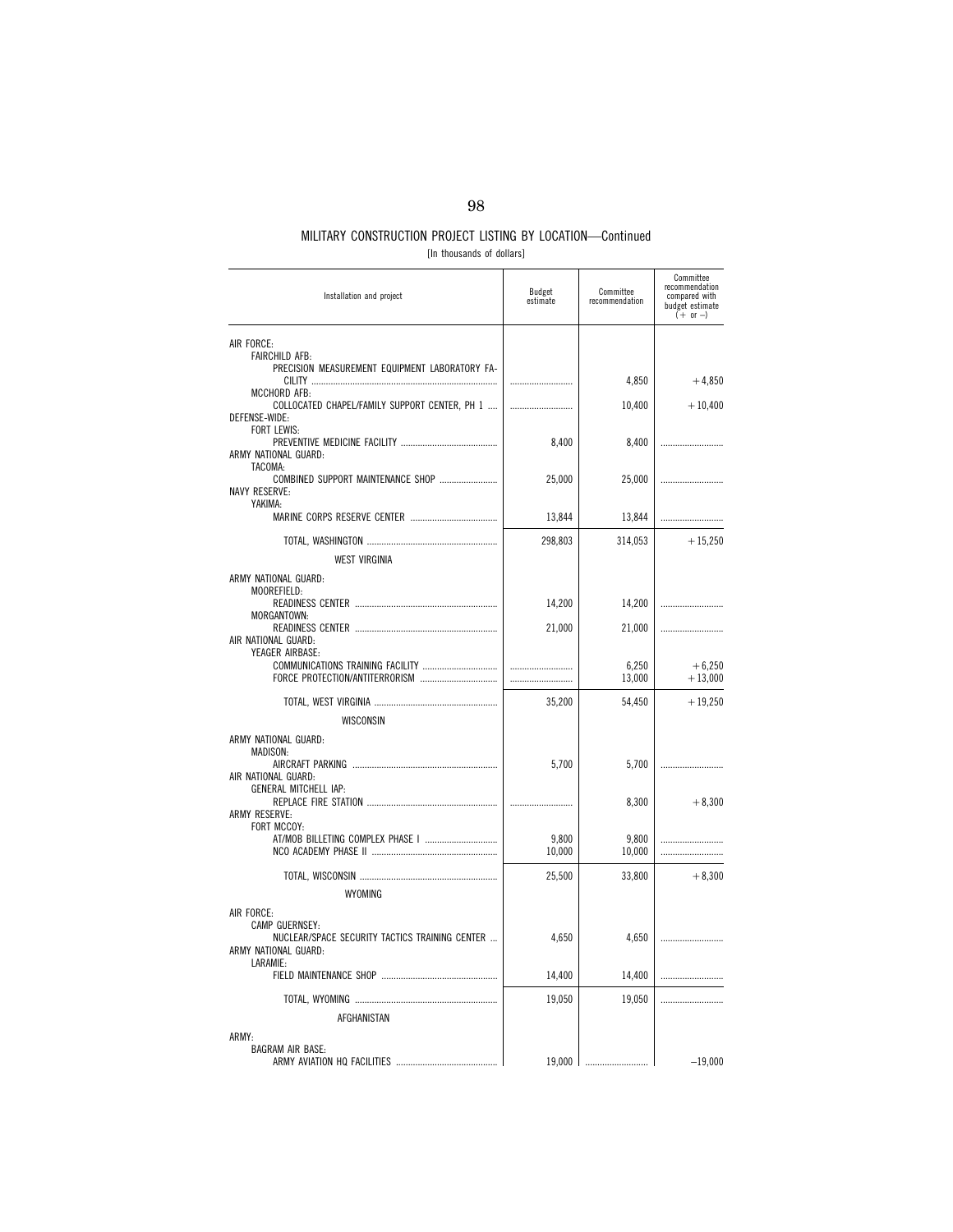### MILITARY CONSTRUCTION PROJECT LISTING BY LOCATION—Continued [In thousands of dollars]

| Installation and project                                                                                                  | Budget<br>estimate                                     | Committee<br>recommendation          | Committee<br>recommendation<br>compared with<br>budget estimate<br>$(+ or -)$ |
|---------------------------------------------------------------------------------------------------------------------------|--------------------------------------------------------|--------------------------------------|-------------------------------------------------------------------------------|
| CONSOLIDATED COMMUNITY SUPPORT AREA<br>EASTSIDE UTILITIES INFRASTRUCTURE<br>JOINT DEFENSE OPERATIONS CENTER<br>AIR FORCE: | 18,000<br>14,800<br>10.400<br>29,000<br>7,500<br>2,800 |                                      | $-18,000$<br>$-14,800$<br>$-10,400$<br>$-29,000$<br>$-7,500$<br>$-2,800$      |
| <b>BAGRAM AIR BASE:</b><br>MEDEVAC RAMP EXPANSION/FIRE STATION                                                            | 9,900<br>16,480<br>16,580                              |                                      | $-9,900$<br>$-16,480$<br>$-16,580$                                            |
|                                                                                                                           | 144,460                                                |                                      | $-144,460$                                                                    |
| <b>BAHRAIN ISLAND</b><br>NAVY:                                                                                            |                                                        |                                      |                                                                               |
| BAHRAIN NSA:<br>WATERFRONT DEVELOPMENT, PHASE 3<br>AIR FORCE:                                                             | 89,280<br>60,002<br>63,871                             | 89,280<br>60,002<br>63,871           | .                                                                             |
| SHAIKH ISA AB:                                                                                                            | 45,000                                                 | 45,000                               |                                                                               |
| <b>BELGIUM</b>                                                                                                            | 258,153                                                | 258,153                              |                                                                               |
| DEFENSE-WIDE:                                                                                                             |                                                        |                                      |                                                                               |
| <b>BRUSSELS:</b>                                                                                                          | 31,863<br>67,311                                       | 31,863<br>67,311                     |                                                                               |
|                                                                                                                           | 99,174                                                 | 99,174                               |                                                                               |
| <b>DJIBOUTI</b>                                                                                                           |                                                        |                                      |                                                                               |
| NAVY:<br><b>CAMP LEMONIER:</b><br>HORN OF AFRICA JOINT OPERATIONS CENTER/HQ                                               | 12,407<br>7,324<br>28,076<br>3,824                     | 12,407<br>7,324<br>3,824             | $-28.076$                                                                     |
|                                                                                                                           | 51,631                                                 | 23,555                               | $-28,076$                                                                     |
| <b>GERMANY</b>                                                                                                            |                                                        |                                      |                                                                               |
| ARMY:<br>ANSBACH:                                                                                                         | 13,800                                                 | 13,800                               |                                                                               |
| <b>GRAFENWOEHR:</b>                                                                                                       | 18,000                                                 | 18,000                               | .                                                                             |
|                                                                                                                           | 17,500<br>19,000<br>20,000<br>19,000                   | 17,500<br>19,000<br>20,000<br>19,000 |                                                                               |
| RHINE ORDNANCE BARRACKS:<br>BARRACKS COMPLEX                                                                              | 35,000                                                 | 35,000                               |                                                                               |
| SEMBACH AB:                                                                                                               | 9,100                                                  | 9,100                                |                                                                               |
| <b>WIESBADEN AB:</b><br>COMMAND AND BATTLE CENTER, INCR 2                                                                 | 59,500                                                 | 59,500                               |                                                                               |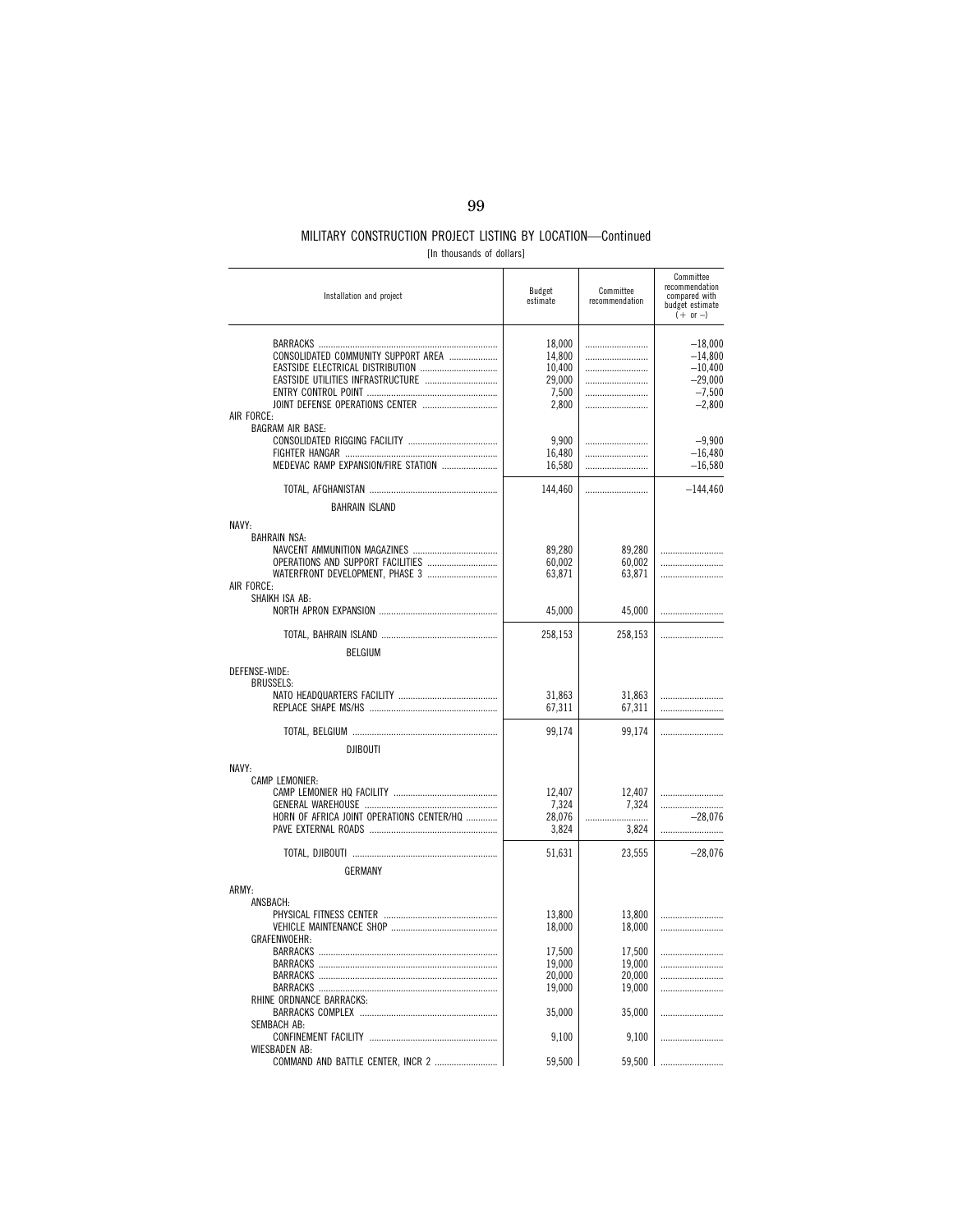[In thousands of dollars]

| Installation and project                                                               | Budget<br>estimate        | Committee<br>recommendation | Committee<br>recommendation<br>compared with<br>budget estimate<br>$(+ or -)$ |
|----------------------------------------------------------------------------------------|---------------------------|-----------------------------|-------------------------------------------------------------------------------|
| SENSITIVE COMPARTMENTED INFORMATION FACILITY                                           | 5,100<br>30,400<br>91,000 | 5,100<br>30,400<br>45,500   | $-45.500$                                                                     |
| AIR FORCE:<br>KAPAUN:                                                                  |                           |                             |                                                                               |
|                                                                                        | 19,600                    | 19,600                      |                                                                               |
| <b>RAMSTEIN AB:</b><br>CONSTRUCT C-130J FLIGHT SIMULATOR FACILITY                      | 8,800                     | 8,800                       |                                                                               |
| DEICING FLUID STORAGE & DISPENSING FACILITY                                            | 2,754                     | 2,754                       |                                                                               |
|                                                                                        | 10,800                    | 10,800                      |                                                                               |
| <b>VILSECK:</b><br>AIR SUPPORT OPERATIONS SQUADRON [ASOS] COM-                         |                           |                             |                                                                               |
|                                                                                        | 12,900                    | 12,900                      |                                                                               |
| DEFENSE-WIDE:<br>KATTERBACH:                                                           |                           |                             |                                                                               |
| HEALTH/DENTAL CLINIC REPLACEMENT                                                       | 37,100                    | 37,100                      |                                                                               |
| PANZER KASERNE:                                                                        | 48,968                    | 48,968                      |                                                                               |
| <b>VILSECK:</b>                                                                        |                           |                             |                                                                               |
|                                                                                        | 34,800                    | 34,800                      |                                                                               |
|                                                                                        | 513,122                   | 467,622                     | $-45,500$                                                                     |
| GUAM                                                                                   |                           |                             |                                                                               |
| NAVY:                                                                                  |                           |                             |                                                                               |
| GUAM:                                                                                  |                           |                             |                                                                               |
| AAFB NORTH RAMP PARKING (PHASE 1, INC 2)<br>AAFB NORTH RAMP UTILITIES (PHASE 1, INC 2) | 93,588<br>79,350          |                             | $-93,588$<br>$-79.350$                                                        |
| APRA HARBOR WHARVES IMP (PHASE 1, INC)                                                 | 40,000                    | 40,000                      |                                                                               |
| DEFENSE ACCESS ROAD IMPROVEMENTS                                                       | 66,730                    | 66,730                      |                                                                               |
| AIR FORCE:                                                                             | 147,210                   |                             | $-147,210$                                                                    |
| ANDERSEN AFB:                                                                          |                           |                             |                                                                               |
| GUAM STRIKE OPS GROUP & TANKER TASK FORCE:                                             |                           |                             |                                                                               |
| GUAM STRIKE SOUTH RAMP UTILITIES. PHASE 1                                              | 9.100<br>12,200           | 9,100<br>12,200             |                                                                               |
| PRTC-COMBAT COMMUNICATIONS OPERATIONS FACIL-                                           |                           |                             |                                                                               |
| PRTC-RED HORSE HEADQUARTERS/ENGINEERING FACIL-                                         | 9,200                     | 9,200                       |                                                                               |
|                                                                                        | 8,000                     | 8,000                       |                                                                               |
| PRTC-COMMANDO WARRIOR OPEN BAY STUDENT BAR-                                            | 11,800                    | 11,800                      |                                                                               |
| DEFENSE-WIDE:                                                                          |                           |                             |                                                                               |
| AGANA NAVAL AIR STATION:                                                               |                           |                             |                                                                               |
| ARMY NATIONAL GUARD:                                                                   | 70,000                    | 70,000                      |                                                                               |
| <b>BARRIGADA:</b>                                                                      |                           |                             |                                                                               |
|                                                                                        | 19,000                    | 19,000                      |                                                                               |
|                                                                                        | 566,178                   | 246,030                     | $-320,148$                                                                    |
| HONDURAS                                                                               |                           |                             |                                                                               |
| ARMY:                                                                                  |                           |                             |                                                                               |
| SOTO CANO AB:                                                                          |                           |                             |                                                                               |
|                                                                                        | 20,400                    |                             | $-20,400$                                                                     |
|                                                                                        | 20,400                    |                             | $-20,400$                                                                     |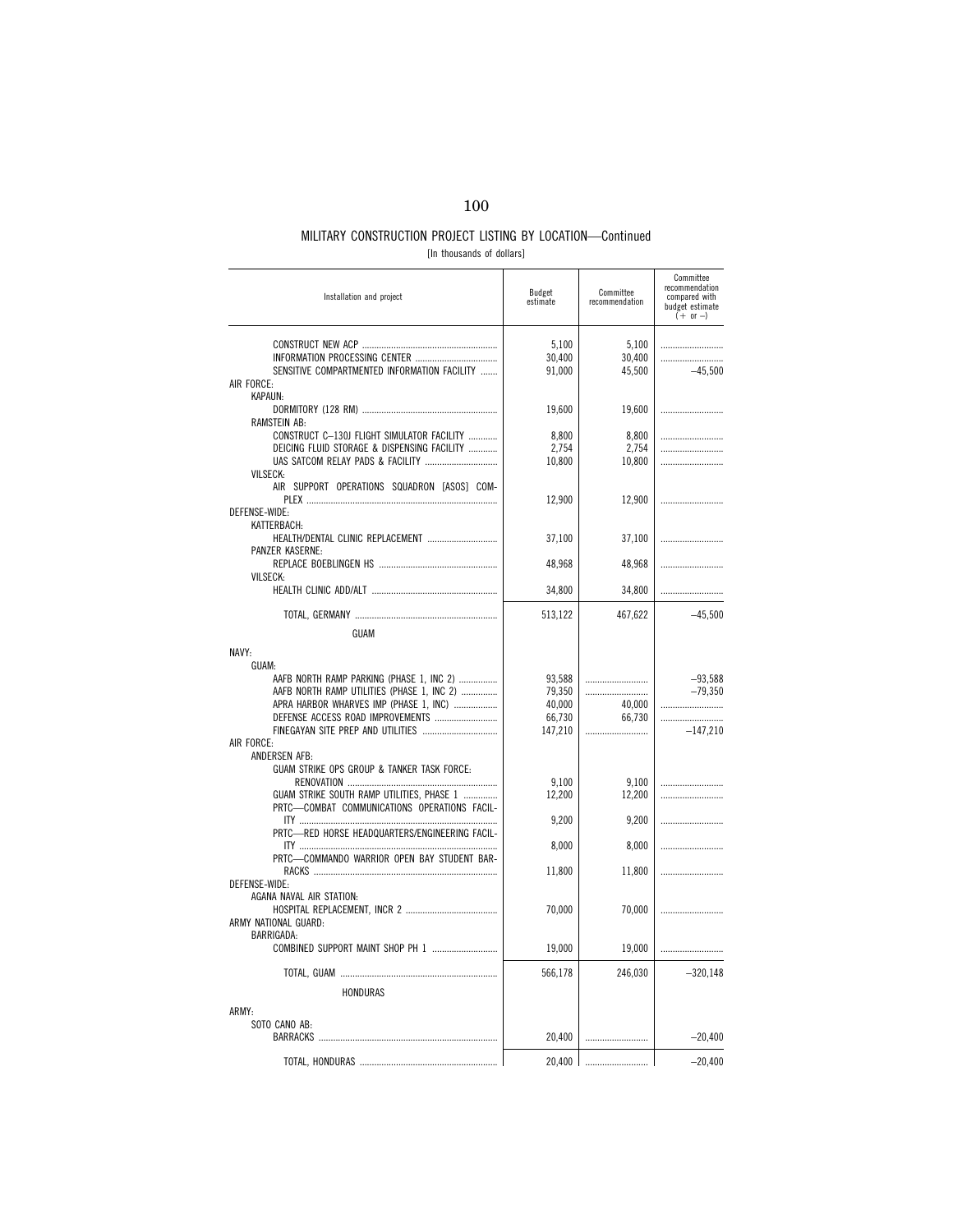| [In thousands of dollars] |  |
|---------------------------|--|
|                           |  |

| Installation and project                                                                                       | Budget<br>estimate | Committee<br>recommendation | Committee<br>recommendation<br>compared with<br>budget estimate<br>$(+ or -)$ |
|----------------------------------------------------------------------------------------------------------------|--------------------|-----------------------------|-------------------------------------------------------------------------------|
| <b>ITALY</b>                                                                                                   |                    |                             |                                                                               |
| ARMY:                                                                                                          |                    |                             |                                                                               |
| VICENZA:<br>BDE COMPLEX-BARRACKS/COMMUNITY, INCR 4<br><b>SUPPORT</b><br>COMPLEX-OPERATIONS<br>FACILITY.<br>BDE | 26,000             | 26,000                      |                                                                               |
| AIR FORCE:                                                                                                     | 25,000             | 25,000                      |                                                                               |
| AVIANO AB:<br>AIR SUPPORT OPERATIONS SQUADRON [ASOS] FACILITY                                                  | 10,200<br>19,000   | 10,200<br>19,000            | .                                                                             |
|                                                                                                                | 80,200             | 80,200                      |                                                                               |
| <b>JAPAN</b>                                                                                                   |                    |                             |                                                                               |
| NAVY:                                                                                                          |                    |                             |                                                                               |
| ATSUGI:<br>DEFENSE-WIDE:                                                                                       | 6,908              | 6,908                       |                                                                               |
| KADENA AB:<br>INSTALL FUEL FILTERS-SEPARATORS                                                                  | 3,000              | 3,000                       |                                                                               |
| MISAWA AB:                                                                                                     | 31,000             |                             | $-31,000$                                                                     |
|                                                                                                                | 40,908             | 9.908                       | $-31,000$                                                                     |
| KOREA                                                                                                          |                    |                             |                                                                               |
| ARMY:<br>CAMP WALKER:<br>ELECTRICAL SYSTEM UPGRADE & NATURAL GAS SYS-                                          | 19,500             | 19,500                      |                                                                               |
| AIR FORCE:<br>KUNSAN AB:                                                                                       |                    |                             |                                                                               |
| DEFENSE-WIDE:<br>CAMP CARROLL:                                                                                 | 7,500              | 7,500                       |                                                                               |
| HEALTH/DENTAL CLINIC REPLACEMENT                                                                               | 19,500             |                             | $-19,500$                                                                     |
| PUERTO RICO                                                                                                    | 46,500             | 27,000                      | $-19,500$                                                                     |
| DEFENSE-WIDE:<br>FORT BUCHANAN:<br>ARMY NATIONAL GUARD:                                                        | 58,708             | 58,708                      |                                                                               |
| CAMP SANTIAGO:                                                                                                 | 3,100<br>9,200     | 3,100<br>9,200              |                                                                               |
|                                                                                                                | 71,008             | 71,008                      |                                                                               |
| QATAR                                                                                                          |                    |                             |                                                                               |
| AIR FORCE:<br>AL UDEID:<br>BLATCHFORD-PRESTON COMPLEX PH III<br>DEFENSE-WIDE:<br>AL UDEID:                     | 62,300<br>1,961    | 62,300<br>1,961             |                                                                               |
|                                                                                                                |                    |                             |                                                                               |
|                                                                                                                | 64,261             | 64,261                      |                                                                               |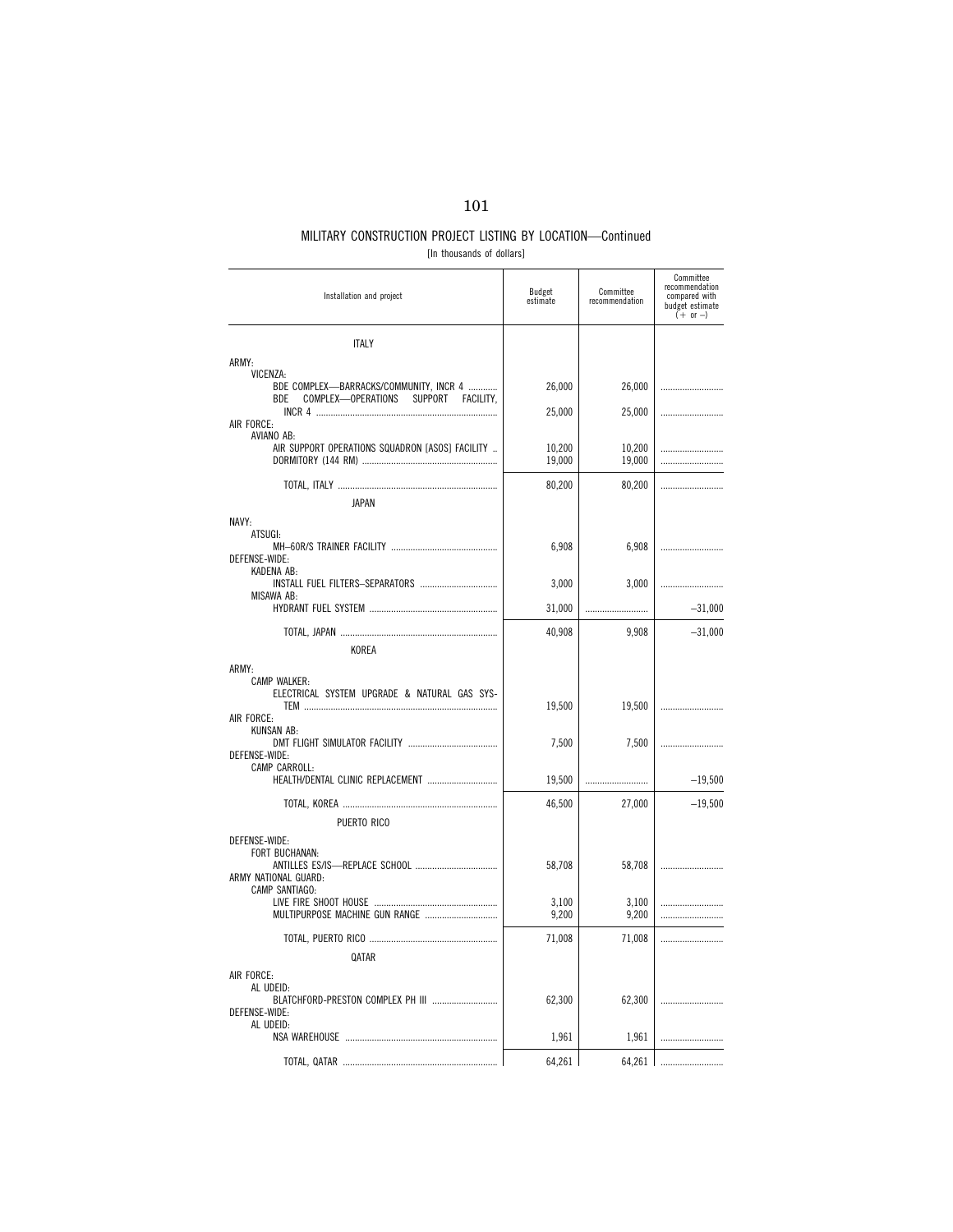### 102

### MILITARY CONSTRUCTION PROJECT LISTING BY LOCATION—Continued [In thousands of dollars]

| Installation and project                                    | <b>Budget</b><br>estimate | Committee<br>recommendation | Committee<br>recommendation<br>compared with<br>budget estimate<br>$(+ or -)$ |
|-------------------------------------------------------------|---------------------------|-----------------------------|-------------------------------------------------------------------------------|
| <b>SPAIN</b>                                                |                           |                             |                                                                               |
| NAVY:                                                       |                           |                             |                                                                               |
| ROTA:                                                       |                           |                             |                                                                               |
|                                                             | 23,190                    | 23,190                      |                                                                               |
|                                                             | 23,190                    | 23,190                      |                                                                               |
| UNITED KINGDOM                                              |                           |                             |                                                                               |
|                                                             |                           |                             |                                                                               |
| AIR FORCE:<br>RAF MILDENHALL:                               |                           |                             |                                                                               |
|                                                             | 15,000                    | 15,000                      |                                                                               |
| DEFENSE-WIDE:                                               |                           |                             |                                                                               |
| MENWITH HILL STATION:                                       |                           |                             |                                                                               |
| MHS PSC CONSTRUCTION-GENERATORS 10 & 11                     | 2,000                     | 2,000                       |                                                                               |
| RAF MILDENHALL:<br>REPLACE HYDRANT FUEL DISTRIBUTION SYSTEM | 15,900                    | 15,900                      |                                                                               |
| RAF ALCONBURY:                                              |                           |                             |                                                                               |
|                                                             | 30,308                    | 30,308                      |                                                                               |
|                                                             | 63,208                    | 63,208                      |                                                                               |
| VIRGIN ISLANDS                                              |                           |                             |                                                                               |
| ARMY NATIONAL GUARD:                                        |                           |                             |                                                                               |
| ST. CROIX:                                                  |                           |                             |                                                                               |
|                                                             | 25,000                    | 25,000                      |                                                                               |
|                                                             |                           |                             |                                                                               |
|                                                             | 25,000                    | 25,000                      |                                                                               |
|                                                             | 258,884                   | 258,884                     |                                                                               |
| WORLDWIDE UNSPECIFIED                                       |                           |                             |                                                                               |
| ARMY:                                                       |                           |                             |                                                                               |
|                                                             | 28,000                    | 28,000                      |                                                                               |
|                                                             | 221,636                   | 230,308                     | $+8,672$                                                                      |
| NAVY:                                                       | 23,000                    | 25,051                      | $+2,051$                                                                      |
|                                                             | 120,050                   | 124,148                     | $+4,098$                                                                      |
|                                                             | 20,877                    | 22,357                      | $+1,480$                                                                      |
| AIR FORCE:                                                  |                           |                             |                                                                               |
|                                                             | 66,336                    | 77,182                      | $+10,846$                                                                     |
|                                                             | 18,000                    | 22,717                      | $+4.717$                                                                      |
|                                                             | 54,150<br>10,260          | 54,150<br>10,260            |                                                                               |
|                                                             | 12,190                    | 12,190                      |                                                                               |
| DEFENSE-WIDE:                                               |                           |                             |                                                                               |
|                                                             | 10,000                    | 10,000                      |                                                                               |
| ENERGY CONSERVATION INVESTMENT PROGRAM                      | 120,000                   | 290,000                     | $+170,000$                                                                    |
| PLANNING AND DESIGN:                                        |                           |                             |                                                                               |
|                                                             | 54,221                    | 54,221                      |                                                                               |
| DEPARTMENT OF DEFENSE DEPENDENT EDUCATION                   | 1,988<br>79,763           | 1,988<br>79,763             |                                                                               |
| ENERGY CONSERVATION INVESTMENT PROGRAM                      |                           | 10,000                      | $+10,000$                                                                     |
|                                                             | 28.239                    | 28,239                      |                                                                               |
|                                                             | 30,836                    | 35,686                      | $+4,850$                                                                      |
|                                                             | 230,300                   | 230,300                     |                                                                               |
|                                                             | 6,270                     | 6,270                       |                                                                               |
|                                                             | 431,617                   | 446,467                     | $+14,850$                                                                     |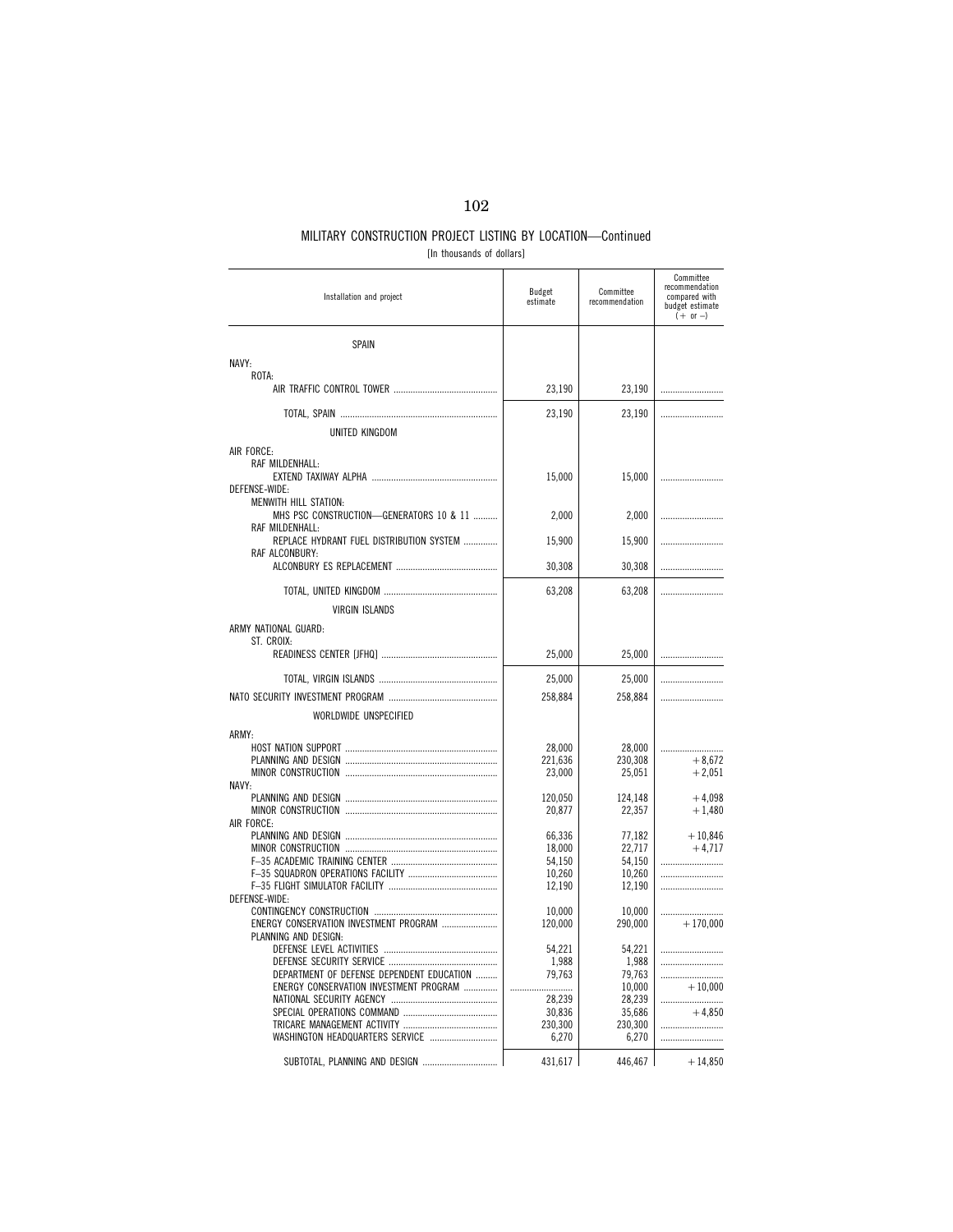[In thousands of dollars]

| Installation and project                                                                 | Budget<br>estimate                                  | Committee<br>recommendation                         | Committee<br>recommendation<br>compared with<br>budget estimate<br>$(+ or -)$ |
|------------------------------------------------------------------------------------------|-----------------------------------------------------|-----------------------------------------------------|-------------------------------------------------------------------------------|
| UNSPECIFIED MINOR CONSTRUCTION:<br>DEPARTMENT OF DEFENSE DEPENDENT EDUCATION             | 5,258<br>13.841<br>8,210<br>7,663<br>4,884<br>3,000 | 5,258<br>13.841<br>8,210<br>7,663<br>4,884<br>3,000 |                                                                               |
| SUBTOTAL, UNSPECIFIED MINOR CONSTRUCTION                                                 | 42,856                                              | 42,856                                              |                                                                               |
| ARMY NATIONAL GUARD:<br>AIR NATIONAL GUARD:                                              | 25,663<br>11,400                                    | 35,876<br>28,229                                    | $+10,213$<br>$+16,829$                                                        |
| ARMY RESERVE:                                                                            | 9,214<br>8,000                                      | 22,732<br>10,000                                    | $+13,518$<br>$+2,000$                                                         |
| <b>NAVY RESERVE:</b>                                                                     | 25,900<br>3,000                                     | 26,941<br>3,000                                     | $+1,041$                                                                      |
| AIR FORCE RESERVE:                                                                       | 1,857<br>2,238                                      | 1,857<br>2,238                                      |                                                                               |
|                                                                                          | 1,653<br>2,759                                      | 1,653<br>7,759                                      | $+5,000$                                                                      |
| FAMILY HOUSING, ARMY                                                                     |                                                     |                                                     |                                                                               |
| ALASKA:<br>FORT WAINWRIGHT:<br>FAMILY HOUSING REPLACEMENT (110 UNITS)<br><b>GERMANY:</b> | 21,000                                              | 21,000                                              |                                                                               |
| BAUMHOLDER:<br>FAMILY HOUSING REPLACEMENT (64 UNITS)                                     | 34,329                                              | 34,329                                              |                                                                               |
|                                                                                          | 35,000                                              | 35,000                                              |                                                                               |
|                                                                                          | 2,040                                               | 2,040                                               |                                                                               |
|                                                                                          | 92,369                                              | 92,369                                              |                                                                               |
| OPERATION AND MAINTENANCE:                                                               | 69,655<br>15,372<br>49,222<br>1,201<br>31,548       | 69.655<br>15,372<br>49,222<br>1,201<br>31,548       |                                                                               |
|                                                                                          | 203,184                                             | 203,184                                             |                                                                               |
|                                                                                          | 120,899<br>27,059                                   | 120,899<br>27,059                                   |                                                                               |
| SUBTOTAL, OPERATION AND MAINTENANCE                                                      | 518,140                                             | 518,140                                             |                                                                               |
| FAMILY HOUSING, NAVY AND MARINE CORPS                                                    |                                                     |                                                     |                                                                               |
| GUANTANAMO:<br>NAVAL STATION GUANTANAMO:                                                 | 37,169                                              | 37,169                                              |                                                                               |
|                                                                                          | 146,020<br>3,255                                    | 146,020<br>3,255                                    |                                                                               |
|                                                                                          | 186,444                                             | 186,444                                             |                                                                               |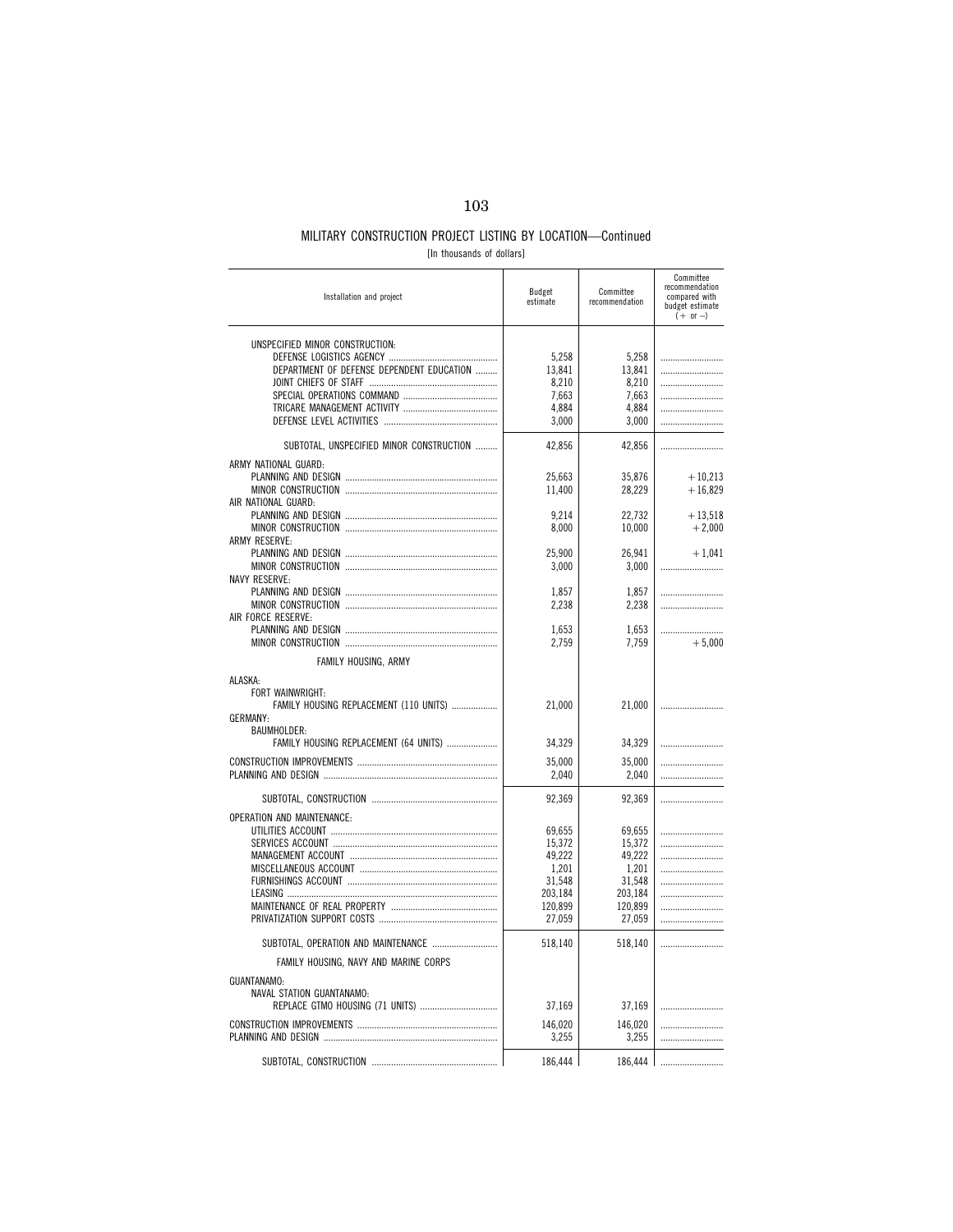|  | [In thousands of dollars] |  |  |  |  |
|--|---------------------------|--|--|--|--|
|--|---------------------------|--|--|--|--|

| Installation and project                   | Budget<br>estimate | Committee<br>recommendation | Committee<br>recommendation<br>compared with<br>budget estimate<br>$(+ or -)$ |
|--------------------------------------------|--------------------|-----------------------------|-------------------------------------------------------------------------------|
| OPERATION AND MAINTENANCE:                 | 59,919             | 59.919                      |                                                                               |
|                                            | 16,790             | 16,790                      |                                                                               |
|                                            | 63,551<br>464      | 63,551<br>464               |                                                                               |
|                                            | 14.478             | 14.478                      |                                                                               |
|                                            | 97,484             | 97,484                      |                                                                               |
|                                            | 87,134             | 87,134                      |                                                                               |
|                                            | 26,526             | 26,526                      |                                                                               |
| SUBTOTAL, OPERATION AND MAINTENANCE        | 366,346            | 366,346                     |                                                                               |
| FAMILY HOUSING, AIR FORCE                  |                    |                             |                                                                               |
|                                            | 73,800             | 73.800                      |                                                                               |
|                                            | 4,225              | 4.225                       |                                                                               |
|                                            |                    |                             |                                                                               |
|                                            | 78,025             | 78,025                      |                                                                               |
| OPERATION AND MAINTENANCE:                 |                    |                             |                                                                               |
|                                            | 89,245             | 89,245                      |                                                                               |
|                                            | 54.633             | 54.633                      |                                                                               |
|                                            | 21,535             | 21,535                      |                                                                               |
|                                            | 35,399<br>1,710    | 35,399<br>1,710             |                                                                               |
|                                            | 95,671             | 95,671                      |                                                                               |
|                                            | 161,696            | 161,696                     |                                                                               |
|                                            | 53,903             | 53,903                      |                                                                               |
| SUBTOTAL, OPERATION AND MAINTENANCE        | 513,792            | 513,792                     |                                                                               |
| FAMILY HOUSING, DEFENSE-WIDE               |                    |                             |                                                                               |
| <b>OPERATION AND MAINTENANCE:</b>          |                    |                             |                                                                               |
| NATIONAL SECURITY AGENCY:                  |                    |                             |                                                                               |
|                                            | 10                 | 10 <sup>°</sup>             |                                                                               |
|                                            | 50                 | 50                          |                                                                               |
|                                            | 10,293             | 10,293                      |                                                                               |
|                                            | 70                 | 70                          |                                                                               |
| DEFENSE INTELLIGENCE AGENCY:               |                    |                             |                                                                               |
|                                            | 4,501<br>34,124    | 4,501<br>34,124             |                                                                               |
| DEFENSE LOGISTICS AGENCY:                  |                    |                             |                                                                               |
|                                            | 297                | 297                         |                                                                               |
|                                            | 18                 | 18                          |                                                                               |
|                                            | 29                 | 29                          |                                                                               |
|                                            | 365                | 365                         |                                                                               |
|                                            | 707                | 707                         |                                                                               |
| SUBTOTAL, OPERATION AND MAINTENANCE        | 50,464             | 50,464                      |                                                                               |
|                                            | 1.096              | 1.096                       |                                                                               |
|                                            | 16,515             | 16,515                      |                                                                               |
| BASE REALIGNMENT AND CLOSURE               |                    |                             |                                                                               |
| BASE REALIGNMENT AND CLOSURE ACCOUNT, 1990 | 360,474            | 360,474                     |                                                                               |
| BASE REALIGNMENT AND CLOSURE ACCOUNT, 2005 | 2,354,285          | 2,354,285                   |                                                                               |
| RECAP                                      |                    |                             |                                                                               |
|                                            | 4,078,798          | 3,797,521                   | $-281,277$                                                                    |
|                                            |                    |                             |                                                                               |
|                                            | 3,879,104          | 3,667,922                   | $-211,182$                                                                    |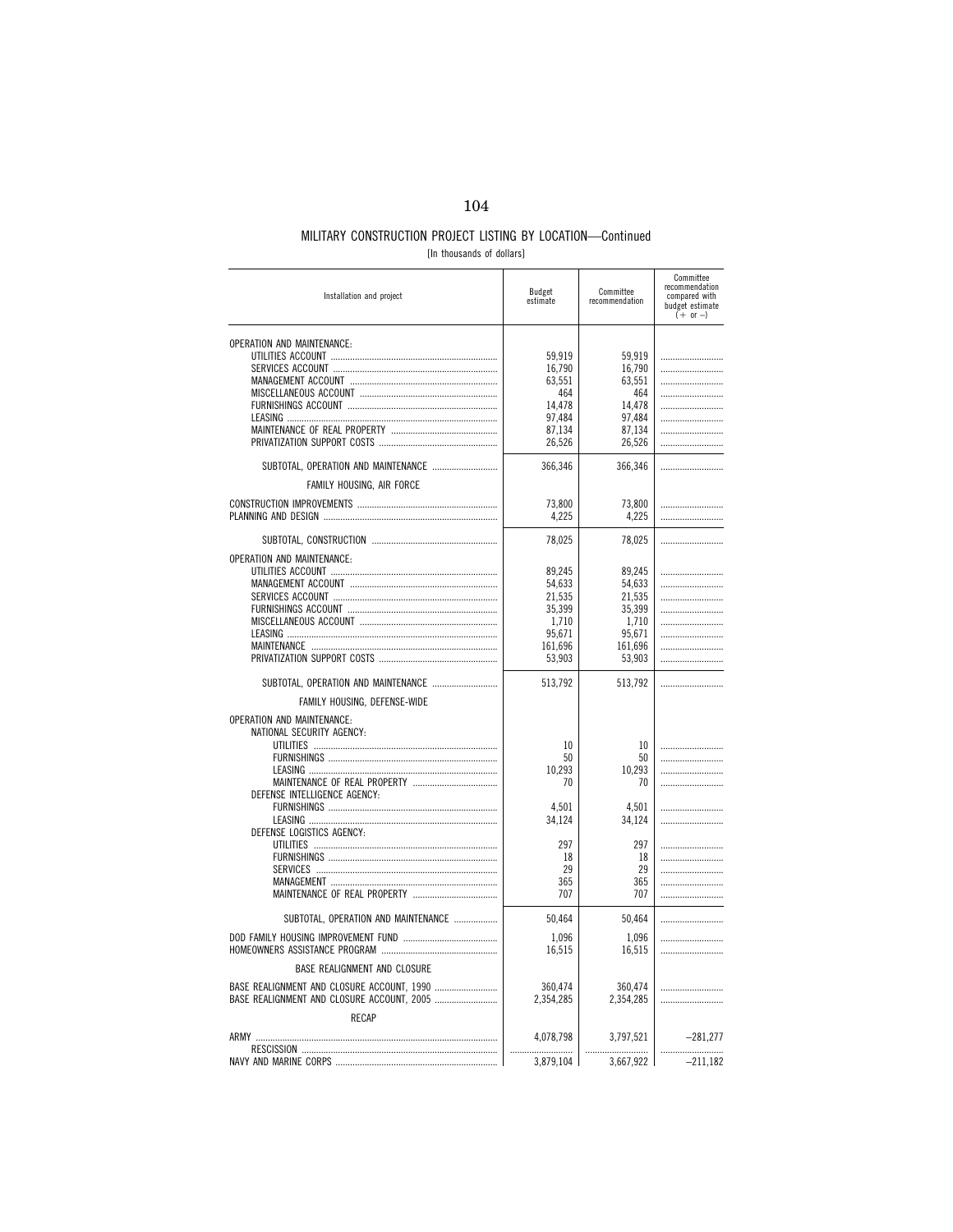### MILITARY CONSTRUCTION PROJECT LISTING BY LOCATION-Continued [In thousands of dollars]

| Installation and project                             | Budget<br>estimate | Committee<br>recommendation | Committee<br>recommendation<br>compared with<br>budget estimate<br>$(+ or -)$ |
|------------------------------------------------------|--------------------|-----------------------------|-------------------------------------------------------------------------------|
|                                                      |                    |                             |                                                                               |
|                                                      |                    |                             |                                                                               |
|                                                      | 1,311,385          | 1,378,688                   | $+67,303$                                                                     |
| <b>DEFENSE-WIDE</b>                                  | <br>3,118,062      | <br>3.241.601               | $+123,539$                                                                    |
|                                                      |                    |                             |                                                                               |
|                                                      | 873.664            | 980.072                     | $+106.408$                                                                    |
|                                                      |                    |                             |                                                                               |
|                                                      | 176.986            | 337,454                     | $+160.468$                                                                    |
|                                                      |                    | .                           |                                                                               |
| ARMY RESERVE                                         | 318.175            | 347.916                     | $+29.741$                                                                     |
|                                                      |                    |                             |                                                                               |
|                                                      | 61.557             | 61.557                      |                                                                               |
|                                                      |                    |                             |                                                                               |
|                                                      | 7,832              | 12,832                      | $+5,000$                                                                      |
|                                                      |                    |                             |                                                                               |
|                                                      | 258,884            | 258,884                     |                                                                               |
|                                                      |                    |                             |                                                                               |
| CHEMICAL DEMILITARIZATION CONSTRUCTION, DEFENSE-WIDE | 124,971            | 124.971                     |                                                                               |
|                                                      |                    |                             |                                                                               |
|                                                      | 1.096              | 1.096                       |                                                                               |
|                                                      | 16.515             | 16,515                      |                                                                               |
|                                                      |                    |                             |                                                                               |
|                                                      | 610.509            | 610.509                     |                                                                               |
|                                                      |                    |                             |                                                                               |
|                                                      | 552,790            | 552,790                     |                                                                               |
|                                                      |                    |                             |                                                                               |
|                                                      | 591.817            | 591.817                     |                                                                               |
|                                                      |                    |                             |                                                                               |
|                                                      | 50.464             | 50.464                      |                                                                               |
|                                                      |                    |                             |                                                                               |
|                                                      | 2.714.759          | 2.714.759                   |                                                                               |
|                                                      |                    |                             |                                                                               |
|                                                      |                    |                             |                                                                               |
|                                                      | 18,747,368         | 18,747,368                  |                                                                               |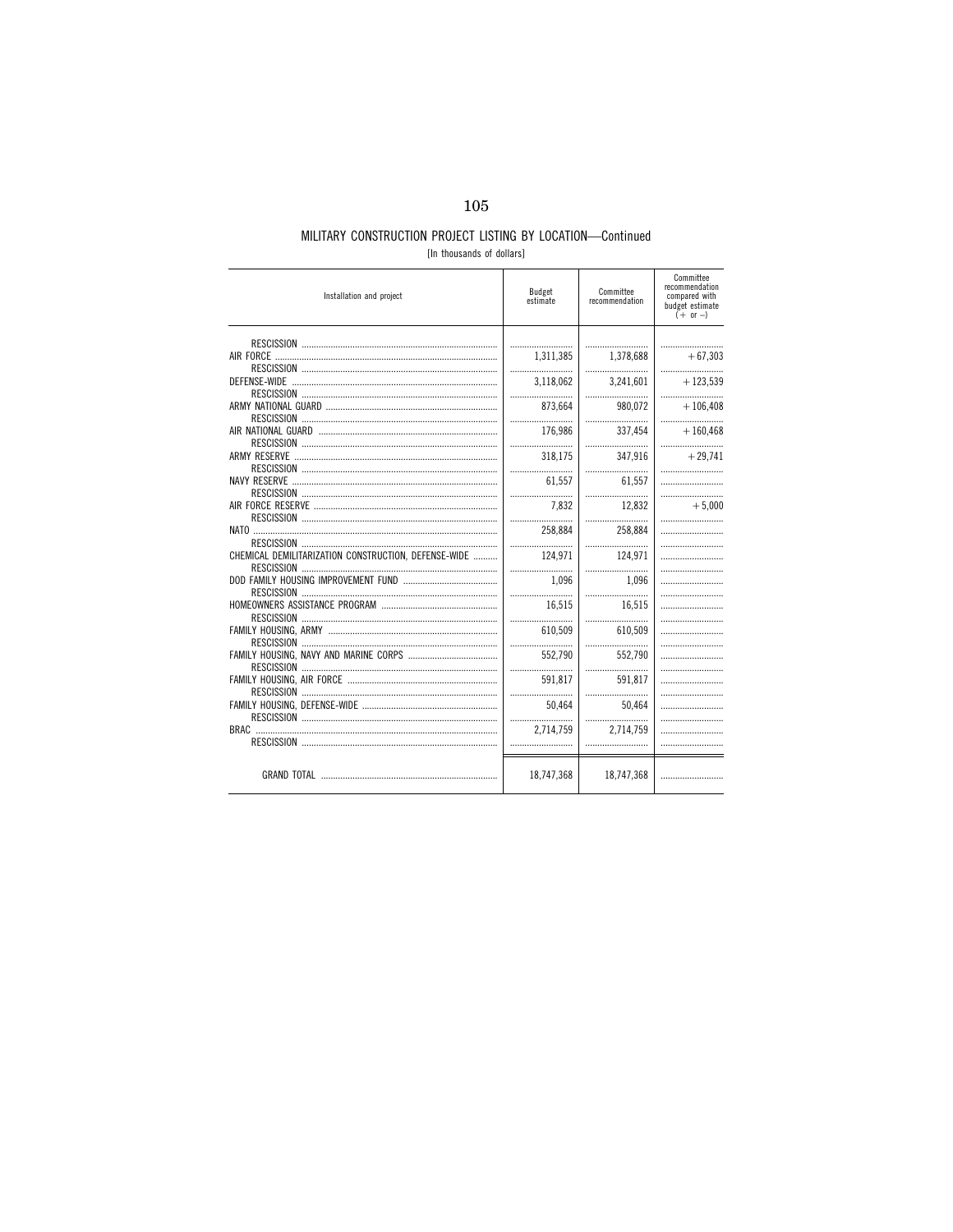### 106

### OVERSEAS CONTINGENCY OPERATIONS

[In thousands of dollars]

|                                     | <b>Budget request</b> | Committee<br>recommendation | Committee<br>versus request |
|-------------------------------------|-----------------------|-----------------------------|-----------------------------|
| AFGHANISTAN                         |                       |                             |                             |
| ARMY:                               |                       |                             |                             |
| AIRBORNE:                           |                       |                             |                             |
|                                     | 1,200                 |                             | $-1,200$                    |
| <b>BAGRAM AIR BASE:</b>             |                       |                             |                             |
|                                     |                       | 19,000                      | $+19,000$                   |
|                                     |                       | 18,000                      | $+18,000$                   |
|                                     | 13.600                | 13,600                      |                             |
| CONSOLIDATED COMMUNITY SUPPORT AREA |                       | 14,800                      | $+14,800$                   |
|                                     | 23,000                |                             | $-23,000$                   |
|                                     | 2.650                 | 6.000                       | $+3.350$                    |
|                                     |                       | 10,400                      | $+10,400$                   |
|                                     |                       | 29,000                      | $+29,000$                   |
|                                     |                       | 7,500                       | $+7,500$                    |
|                                     |                       | 2,800                       | $+2,800$                    |
|                                     | 24,000                | 24,000                      |                             |
|                                     | 2,800                 | 5,580                       | $+2,780$                    |
|                                     | 5,500                 | 6,000                       | $+500$                      |
|                                     | 35,000                | 42,000                      | $+7,000$                    |
|                                     | 5,700                 |                             | $-5,700$                    |
|                                     | 18,000                | 18,000                      |                             |
|                                     | 23,000                | 23,000                      |                             |
|                                     | 29,000                | 29,000                      |                             |
|                                     | 29,000                | 29,000                      |                             |
|                                     | 29,000                | 29,000                      |                             |
|                                     | 29,000                | 29,000                      |                             |
| DWYER:                              | 2,600                 | 2,600                       |                             |
|                                     |                       |                             |                             |
|                                     | 5,200                 | 5,200<br>9,000              | $+3,000$                    |
|                                     | 6,000<br>44,000       | 44,000                      |                             |
|                                     |                       | 16,000                      |                             |
| FRONTENAC:                          | 16,000                |                             |                             |
|                                     | 4,200                 | 4,200                       |                             |
|                                     | 4,200                 | 4,200                       |                             |
| JALALABAD:                          |                       |                             |                             |
|                                     | 1,100                 |                             | $-1,100$                    |
| KANDAHAR:                           |                       |                             |                             |
|                                     | 21,000                |                             | $-21.000$                   |
|                                     | 6,000                 | 6,000                       |                             |
|                                     | 20,000                | 20,000                      |                             |
|                                     | 20,000                | 20,000                      |                             |
|                                     | 20,000                | 20,000                      |                             |
|                                     | 20,000                | 20,000                      |                             |
| MAYWAND:                            |                       |                             |                             |
|                                     | 7,000                 | 7,000                       |                             |
| SHANK:                              |                       |                             |                             |
|                                     | 25,000                | 23,000                      | $-2,000$                    |
|                                     | 16,000                | 9,000                       | $-7,000$                    |
|                                     | 2,400                 | 2,400                       |                             |
|                                     | 8,000                 | 25,000                      | $+17,000$                   |
| SHARANA:                            |                       |                             |                             |
|                                     | 12,400                | 12,400                      |                             |
| SHINDAND:                           |                       |                             |                             |
|                                     | 7,700                 |                             | $-7,700$                    |
| TARIN KOWT:                         |                       |                             |                             |
|                                     | 5,500                 |                             | $-5,500$                    |
|                                     | 24,000                | 24.000                      |                             |
|                                     | 4,200                 | 4,200                       |                             |
| TOMBSTONE/BASTION:                  |                       |                             |                             |
|                                     | 41,000                | 41,000                      |                             |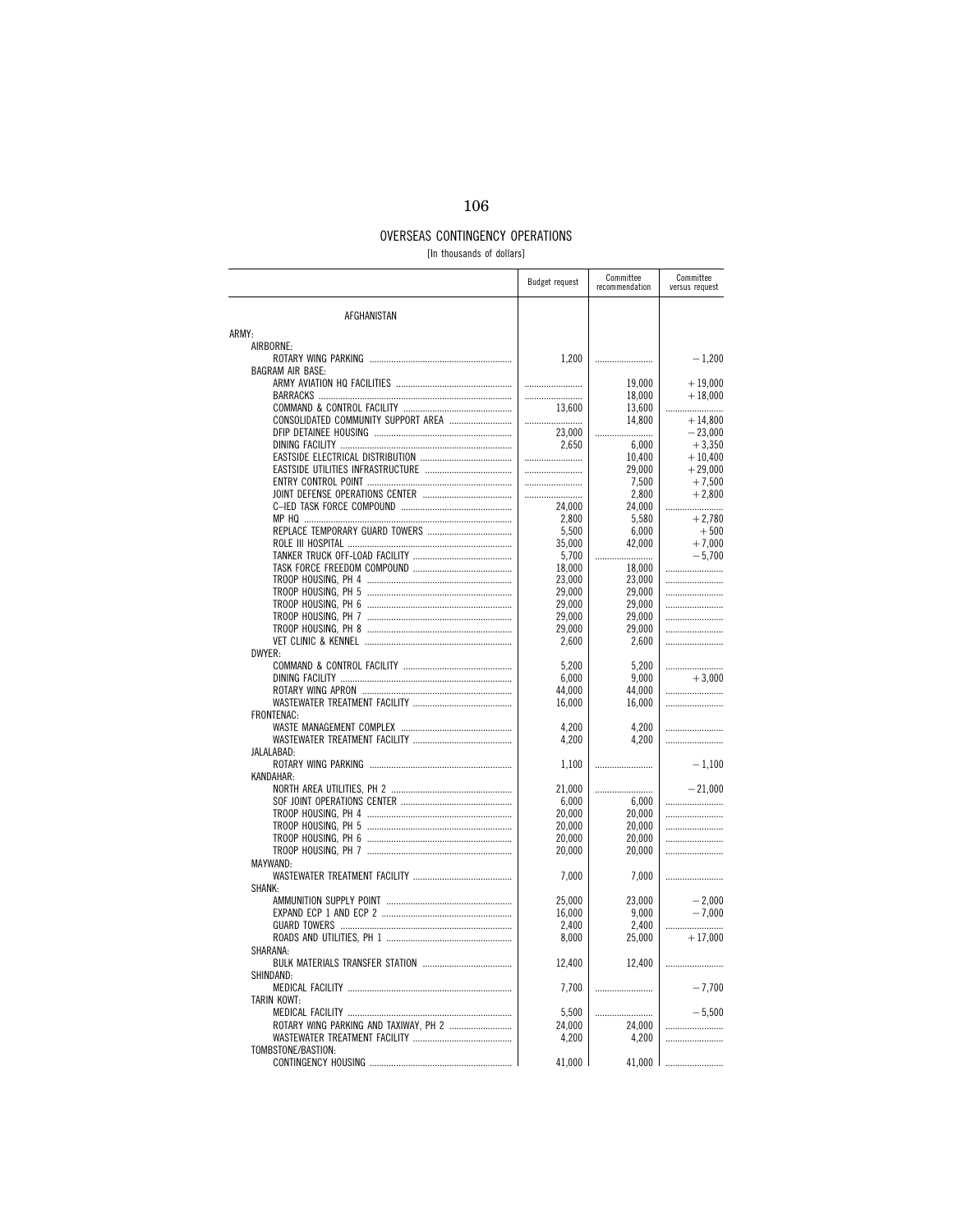# OVERSEAS CONTINGENCY OPERATIONS—Continued

[In thousands of dollars]

|                       | <b>Budget request</b> | Committee<br>recommendation | Committee<br>versus request |
|-----------------------|-----------------------|-----------------------------|-----------------------------|
|                       | 12,800<br>35,000      | 27,000<br>35,000            | $+14,200$                   |
| WOLVERINE:            | 13,000                | 13,000                      |                             |
|                       | 5,100                 | 5.100                       |                             |
|                       | 5,100                 | 5,100                       |                             |
|                       | 24,000                | 24,000                      |                             |
|                       | 13,000                | 13,000                      |                             |
| VARIOUS LOCATIONS:    | 40.000                | 49.000                      | $+9,000$                    |
| AIR FORCE:            |                       |                             |                             |
| <b>BAGRAM:</b>        |                       |                             |                             |
|                       |                       | 9,900                       | $+9,900$                    |
|                       |                       | 16,480                      | $+16,480$                   |
|                       |                       | 16,580                      | $+16,580$                   |
| KANDAHAR:             |                       |                             |                             |
|                       | 7.100                 | 7.100                       |                             |
| SHARANA:              | 7,400                 | 7,400                       |                             |
|                       | 35,000                |                             | $-35,000$                   |
| SHINDAND:             |                       |                             |                             |
|                       | 15,800                | 15,800                      |                             |
| TOMBSTONE/BASTION:    |                       |                             |                             |
|                       | 2,500                 | 2.500                       |                             |
|                       | 86,000                |                             | $-86.000$                   |
|                       | 55,000                |                             | $-55,000$                   |
| WARRIOR:              |                       |                             |                             |
|                       | 8,700                 |                             | $-8,700$                    |
| WORLDWIDE CLASSIFIED  |                       |                             |                             |
| DEFENSE-WIDE:         |                       |                             |                             |
|                       | 41,900                | 41,900                      |                             |
| WORLDWIDE UNSPECIFIED |                       |                             |                             |
| ARMY:                 |                       |                             |                             |
|                       | 78,330                | 98,330                      | $+20,000$                   |
|                       | 89,716                | 101,266                     | $+11,550$                   |
| AIR FORCE:            |                       |                             |                             |
|                       | 49,584                | 69,584                      | $+20,000$                   |
| DEFENSE-WIDE:         | 13,422                | 19,482                      | $+6,060$                    |
|                       | 4,600                 | 4,600                       |                             |
|                       | 1,257,002             | 1,257,002                   |                             |
| <b>RFCAP</b>          |                       |                             |                             |
|                       |                       |                             |                             |
|                       | 929,996               | 1,045,676                   | $+115,680$                  |
|                       | 280,506               | 164.826                     | $-115.680$                  |
|                       | 46,500                | 46,500                      |                             |
|                       | 1,257,002             | 1,257,002                   |                             |

### DISCLOSURE OF CONGRESSIONALLY DIRECTED SPENDING ITEMS

The Constitution vests in the Congress the power of the purse. The Committee believes strongly that Congress should make the decisions on how to allocate the people's money.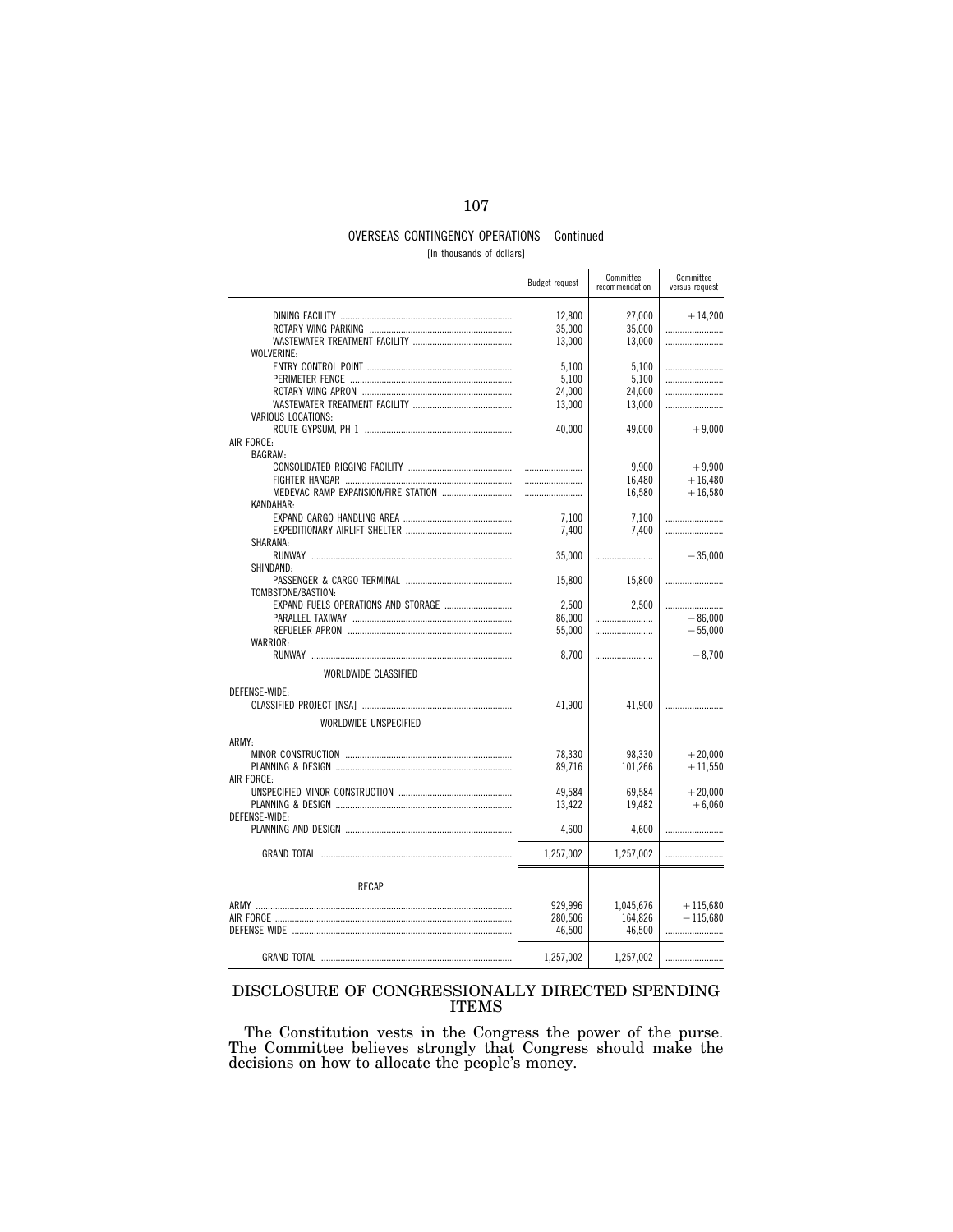As defined in Rule XLIV of the Standing Rules of the Senate, the term "congressionally directed spending item" means a provision or report language included primarily at the request of a Senator, providing, authorizing, or recommending a specific amount of discretionary budget authority, credit authority, or other spending authority for a contract, loan, loan guarantee, grant, loan authority, or other expenditure with or to an entity, or targeted to a specific State, locality or congressional district, other than through a statutory or administrative, formula-driven, or competitive award process.

For each item, a Member is required to provide a certification that neither the Member nor the Member's immediate family has a pecuniary interest in such congressionally directed spending item. Such certifications are available to the public on the website on Appropriations (www.appropriations.senate.gov/senators.cfm).

Following is a list of congressionally directed spending items included in the Senate recommendation discussed in this report, along with the name of each Senator who submitted a request to the Committee of jurisdiction for each item so identified. Neither the Committee recommendation nor this report contains any limited tax benefits or limited tariff benefits as defined in rule XLIV.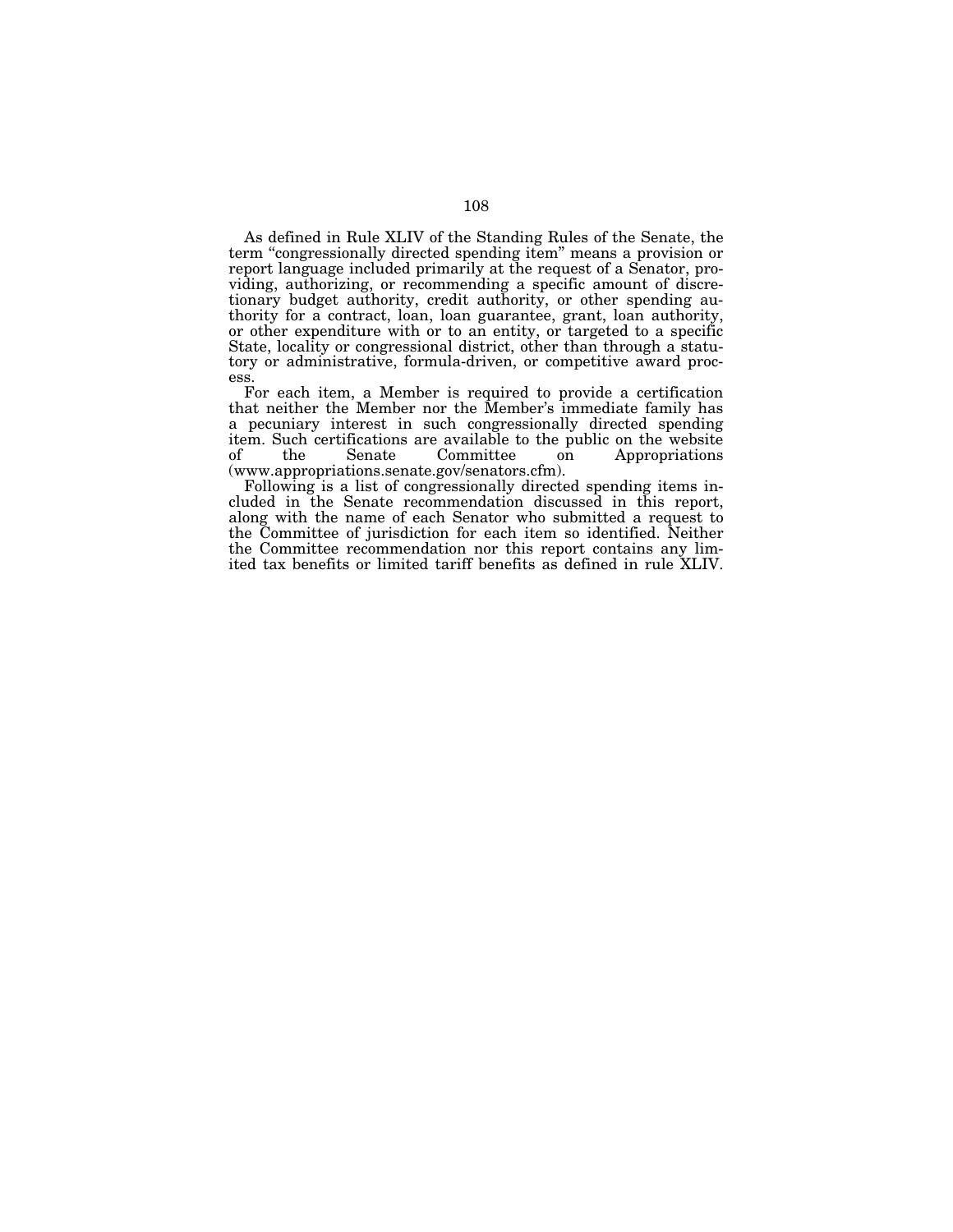PRESIDENTIALLY DIRECTED SPENDING ITEMS PRESIDENTIALLY DIRECTED SPENDING ITEMS

| j<br>׆ימ<br>$\overline{a}$ |
|----------------------------|
| J<br>۰<br>Ï                |
|                            |
|                            |

Account Project Funding Requestor

Project

Account

Requestor

Funding

|                                                                                                                                                                                                                                                                                                                                                                                                                                                                                                                                                   | DEPARTMENT OF DEFENSE MILITARY CONSTRUCTION AND FAMILY HOUSING CONSTRUCTION       |                     |                                                                        |
|---------------------------------------------------------------------------------------------------------------------------------------------------------------------------------------------------------------------------------------------------------------------------------------------------------------------------------------------------------------------------------------------------------------------------------------------------------------------------------------------------------------------------------------------------|-----------------------------------------------------------------------------------|---------------------|------------------------------------------------------------------------|
|                                                                                                                                                                                                                                                                                                                                                                                                                                                                                                                                                   |                                                                                   | \$29,000            | The President, Senator Sessions                                        |
|                                                                                                                                                                                                                                                                                                                                                                                                                                                                                                                                                   |                                                                                   | \$36,000            | The President, Senator Sessions                                        |
| İ                                                                                                                                                                                                                                                                                                                                                                                                                                                                                                                                                 |                                                                                   |                     | Sessions<br>Senator<br>The President,                                  |
| Navy                                                                                                                                                                                                                                                                                                                                                                                                                                                                                                                                              |                                                                                   | \$4,650<br>\$29,082 | Sessions<br>Senator<br>The President,                                  |
| Air Force                                                                                                                                                                                                                                                                                                                                                                                                                                                                                                                                         |                                                                                   | \$13,400            | The President, Senator Sessions                                        |
| l                                                                                                                                                                                                                                                                                                                                                                                                                                                                                                                                                 | Alabama: MONTGOMERY REGIONAL AIRPORT [ANG] BASE-FUEL CELL AND CORROSION CONTROI   | \$7,472             | The President, Senator Sessions                                        |
|                                                                                                                                                                                                                                                                                                                                                                                                                                                                                                                                                   | HANGAR                                                                            |                     |                                                                        |
|                                                                                                                                                                                                                                                                                                                                                                                                                                                                                                                                                   | Alaska: FORT GREELY—FIRE STATION<br>Alaska: FORT RICHARDSON—BRIGADE COMPLEX, PH 1 | \$26,000            | The President, Senators Begich and Murkowski                           |
|                                                                                                                                                                                                                                                                                                                                                                                                                                                                                                                                                   |                                                                                   | \$67,038            | The President, Senators Begich and Murkowski                           |
| ļ<br>Army                                                                                                                                                                                                                                                                                                                                                                                                                                                                                                                                         | Alaska: FORT                                                                      | \$12,200            | The President, Senators Begich and Murkowski                           |
| ļ<br>Army                                                                                                                                                                                                                                                                                                                                                                                                                                                                                                                                         |                                                                                   | \$34,000            | Begich and Murkowski<br>The President, Senators                        |
| ļ<br>Army                                                                                                                                                                                                                                                                                                                                                                                                                                                                                                                                         |                                                                                   | \$92,650            | Murkowski<br>Begich and<br><b>Senators</b><br>The President,           |
| ļ                                                                                                                                                                                                                                                                                                                                                                                                                                                                                                                                                 |                                                                                   | \$27,000            | Murkowski<br>Begich and<br><b>Senators</b><br>President,<br>The I      |
|                                                                                                                                                                                                                                                                                                                                                                                                                                                                                                                                                   | Naska:                                                                            | \$3,350             | Murkowski<br>and<br><b>Begich</b><br><b>Senators</b><br>The President, |
| $\frac{1}{2}$<br>Air Force                                                                                                                                                                                                                                                                                                                                                                                                                                                                                                                        | Naska:                                                                            | \$4,749             | Murkowski<br>Begich and<br><b>Senators</b><br>The President,           |
| $\ddot{\ddot{\phantom{a}}}\phantom{00}$                                                                                                                                                                                                                                                                                                                                                                                                                                                                                                           | Naska:                                                                            | \$15,000            | Murkowski<br>and<br>Begich<br><b>Senators</b><br>The President,        |
| $\frac{1}{2}$                                                                                                                                                                                                                                                                                                                                                                                                                                                                                                                                     | Naska:                                                                            | \$10,525            | Murkowski<br>Begich and<br><b>Senators</b><br>The President,           |
|                                                                                                                                                                                                                                                                                                                                                                                                                                                                                                                                                   | Alaska: EIELSON AFB—REPAIR CENTRAL HEAT PLANT AND POWER PLANT BOILERS             | \$28,000            | Senators Begich and Murkowski<br>The President,                        |
| Navy manufactured and a state of the state of the state of the state of the state of the state of the state of the state of the state of the state of the state of the state of the state of the state of the state of the sta                                                                                                                                                                                                                                                                                                                    |                                                                                   | \$40,600            | The President                                                          |
|                                                                                                                                                                                                                                                                                                                                                                                                                                                                                                                                                   |                                                                                   | \$63,280            | The President                                                          |
| ļ                                                                                                                                                                                                                                                                                                                                                                                                                                                                                                                                                 |                                                                                   | \$63,730            | The President                                                          |
| j<br>Naw                                                                                                                                                                                                                                                                                                                                                                                                                                                                                                                                          | Arizona:                                                                          | \$21,480            | The President                                                          |
| ļ<br>Naw                                                                                                                                                                                                                                                                                                                                                                                                                                                                                                                                          | Arizona:                                                                          | \$36,060            | President<br>Ihe I                                                     |
| $\begin{array}{c} \begin{array}{c} \begin{array}{c} \begin{array}{c} \end{array} \\ \begin{array}{c} \end{array} \end{array} \end{array} \end{array}$<br>Navy                                                                                                                                                                                                                                                                                                                                                                                     | Arizona:                                                                          | \$44,320            | President<br>The I                                                     |
| $\frac{1}{2}$<br>Naw                                                                                                                                                                                                                                                                                                                                                                                                                                                                                                                              | Arizona:                                                                          | \$15,590            | President<br>The I                                                     |
|                                                                                                                                                                                                                                                                                                                                                                                                                                                                                                                                                   | Arizona:                                                                          | \$25,000            | The President                                                          |
| l                                                                                                                                                                                                                                                                                                                                                                                                                                                                                                                                                 | Arizona:                                                                          | \$4,600             | The President                                                          |
| $\ddot{\phantom{a}}$                                                                                                                                                                                                                                                                                                                                                                                                                                                                                                                              | Arizona:                                                                          | \$10,700            | The President                                                          |
|                                                                                                                                                                                                                                                                                                                                                                                                                                                                                                                                                   | Arizona:                                                                          | \$8,200             | The President                                                          |
|                                                                                                                                                                                                                                                                                                                                                                                                                                                                                                                                                   |                                                                                   | \$11,000            | The President                                                          |
| $\frac{1}{2}$                                                                                                                                                                                                                                                                                                                                                                                                                                                                                                                                     |                                                                                   | \$4,650             | The President                                                          |
| <br> <br> <br>Army Guard                                                                                                                                                                                                                                                                                                                                                                                                                                                                                                                          |                                                                                   | \$16,500            | The President                                                          |
| $\begin{minipage}{0.5\linewidth} \begin{tabular}{l} \hline \multicolumn{3}{c}{\textbf{0.5}\linewidth} \end{tabular} \end{minipage} \begin{minipage}{0.5\linewidth} \begin{tabular}{l} \multicolumn{3}{c}{\textbf{0.5}\linewidth} \end{tabular} \end{minipage} \begin{minipage}{0.5\linewidth} \end{minipage} \begin{minipage}{0.5\linewidth} \end{minipage} \begin{minipage}{0.5\linewidth} \end{minipage} \begin{minipage}{0.5\linewidth} \end{minipage} \begin{minipage}{0.5\linewidth} \end{minipage} \begin{minipage}{0.5\$<br>bef-Wide-SOCOM |                                                                                   | \$8,977             | The President                                                          |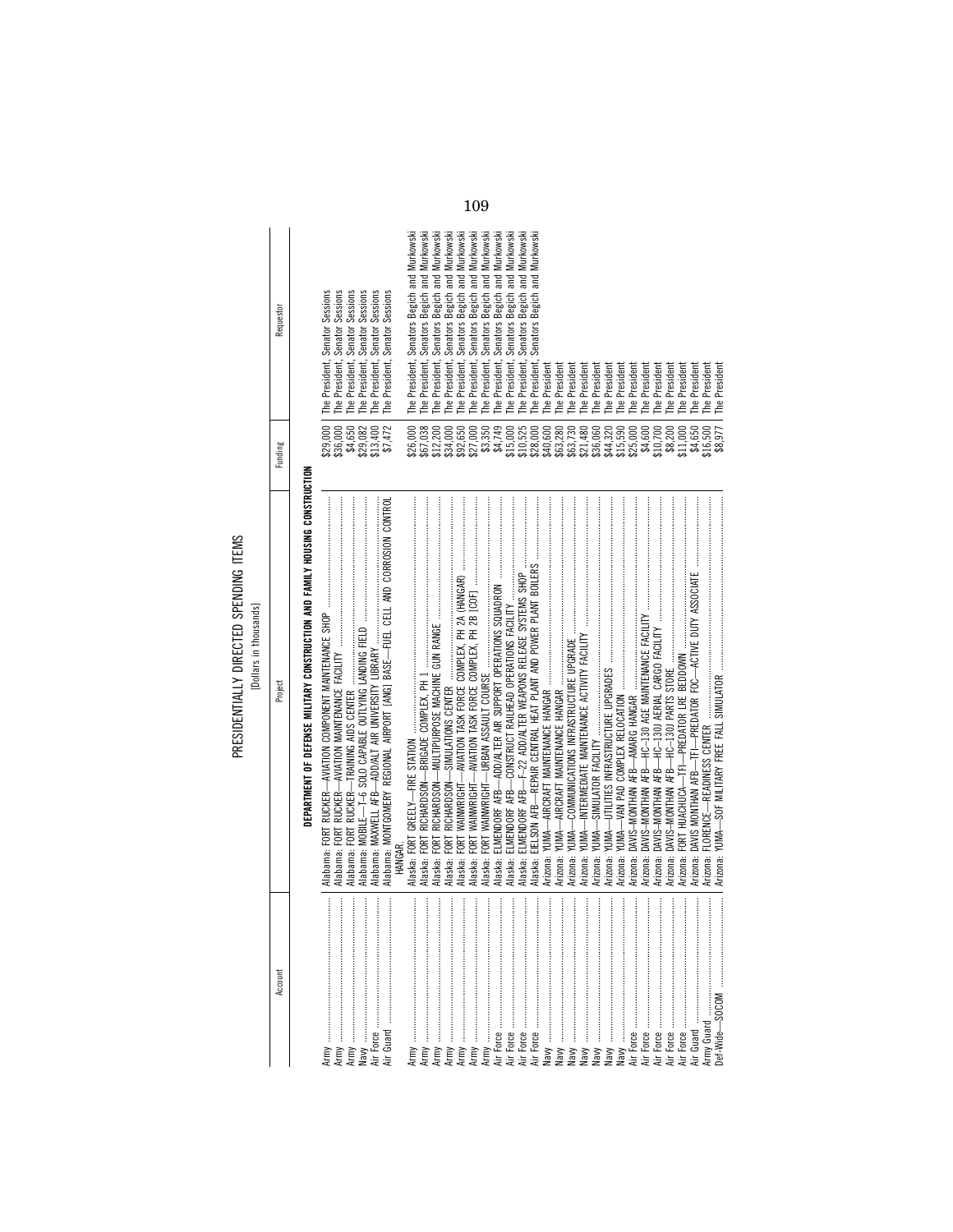PRESIDENTIALLY DIRECTED SPENDING ITEMS—Continued<br>[Dollars in thousands] PRESIDENTIALLY DIRECTED SPENDING ITEMS—Continued [Dollars in thousands]

| Requestor<br>Funding | The President, Senators Pryor and Lincoln<br>Senators Pryor and Lincoln<br>Senators Pryor and Lincoln<br>Senator Feinstein<br>Senator Feinstein<br>Feinstein<br>Feinstein<br>Feinstein<br>Feinstein<br>Feinstein<br>Feinstein<br>Feinstein<br>Feinstein<br>Feinstein<br>Feinstein<br>Feinstein<br>Feinstein<br>Feinstein<br>Feinstein<br>Feinstein<br>Feinstein<br>Feinstein<br>Feinstein<br>Feinstein<br>Feinstein<br>Feinstein<br>Feinstein<br>Feinstein<br>Feinstein<br>Feinstein<br>Feinstein<br>Feinstein<br>Feinstein<br>The President, Senator Feinstein<br>Senator<br>Senator<br>Senator<br>Senator<br>Senator<br>Senator<br>Senator<br>Senator<br>Senator<br>Senator F<br>Senator F<br>Senator F<br>Senator<br>Senator<br>The President, Senator<br>Senator I<br>Senator I<br>Senator I<br>Senator<br>Senator<br>Senator<br>Senator<br>Senator<br>Senator<br>Senator<br>Senator<br>Senator<br>Senator<br>The President,<br>The President,<br>The President,<br>The President,<br>The President,<br>The President,<br>The President,<br>The President,<br>The President,<br>The President,<br>The President,<br>The President,<br>The President,<br>The President,<br>The President,<br>The President,<br>The President,<br>The President,<br>The President,<br>The President,<br>The President,<br>The President,<br>The President,<br>The President,<br>The President,<br>The President,<br>The President,<br>The President,<br>The President,<br>The President,<br>The President,<br>\$5,991<br>\$75,342<br>\$9,950<br>\$33,620<br>\$66,500<br>\$108,414<br>\$53,158<br>\$20,000<br>\$2,500<br>\$66,110<br>\$9,950<br>\$30,000<br>\$3,760<br>\$67,160<br>\$90,490<br>\$3,100<br>\$19,000<br>\$26,000<br>\$22,000<br>\$15,000<br>\$1,400<br>\$1,400<br>\$9,500<br>\$19,000<br>\$30,000<br>\$63,000<br>\$39,000<br>\$38,000<br>\$42,864<br>\$37,020<br>\$48,230<br>\$53,490<br>\$2,700<br>\$100,700 |
|----------------------|--------------------------------------------------------------------------------------------------------------------------------------------------------------------------------------------------------------------------------------------------------------------------------------------------------------------------------------------------------------------------------------------------------------------------------------------------------------------------------------------------------------------------------------------------------------------------------------------------------------------------------------------------------------------------------------------------------------------------------------------------------------------------------------------------------------------------------------------------------------------------------------------------------------------------------------------------------------------------------------------------------------------------------------------------------------------------------------------------------------------------------------------------------------------------------------------------------------------------------------------------------------------------------------------------------------------------------------------------------------------------------------------------------------------------------------------------------------------------------------------------------------------------------------------------------------------------------------------------------------------------------------------------------------------------------------------------------------------------------------------------------------------------------------------------------------------------------------------------------------------------------------------------------------|
| Project              | Arkansas: FORT CHAFFEE—COMBINED ARMS COLLECTIVE TRAINING FACILITY<br>California: PRESIDIO MONTEREY-ADVANCED INDIVIDUAL TRAINING BARRACKS<br>California: CAMP PENDLETON-NORTH REGION TERT TREAT PLANT (INCREMENTED)<br>California: SAN DIEGO-BACHELOR ENLISTED QUARTERS, HOMEPORT ASHORE<br>California: SAN DIEGO-BERTHING PIER 12 REPLACEMENT AND DREDGING, PHASE 1<br>California: CAMP PENDLETON-<br>California: CAMP PENDLETON-<br>California: CAMP PENDLETON-<br>California:<br>California:<br>California:<br>California:<br>California:                                                                                                                                                                                                                                                                                                                                                                                                                                                                                                                                                                                                                                                                                                                                                                                                                                                                                                                                                                                                                                                                                                                                                                                                                                                                                                                                                                  |
| Account              | Ī<br>$\vdots$<br>ļ<br>ĺ<br>ļ<br>ļ<br>Î<br>$\vdots$<br>$\vdots$<br>ļ<br>ļ<br>$\vdots$<br>$\vdots$<br>ļ<br>ļ<br>ļ<br>ļ<br>$\vdots$<br>ļ<br>ļ<br>ļ<br>ļ<br>ļ<br>$\vdots$<br>ļ<br>ļ<br>$\vdots$<br>ļ<br>ļ<br>$\vdots$<br>ļ<br>ļ<br>ļ<br>ļ<br>Army Reserve<br>Army Reserve<br>Army Reserve<br>Def-Wide-DLA<br>Def-Wide-DLA<br>Army Reserve<br>Army Reserve<br>Army Reserve<br>Army Reserve<br><b>Vavy Reserve</b><br>Army Guard<br>Army<br>Army<br>Army<br>Naw<br>Naw<br>Naw<br>Naw<br>Naw<br>Naw<br>Naw<br>Naw<br>Naw<br>New<br>New<br>New<br>New<br>Naw<br>Naw<br>Vaw<br>New                                                                                                                                                                                                                                                                                                                                                                                                                                                                                                                                                                                                                                                                                                                                                                                                                                                                                                                                                                                                                                                                                                                                                                                                                                                                                                                                    |

110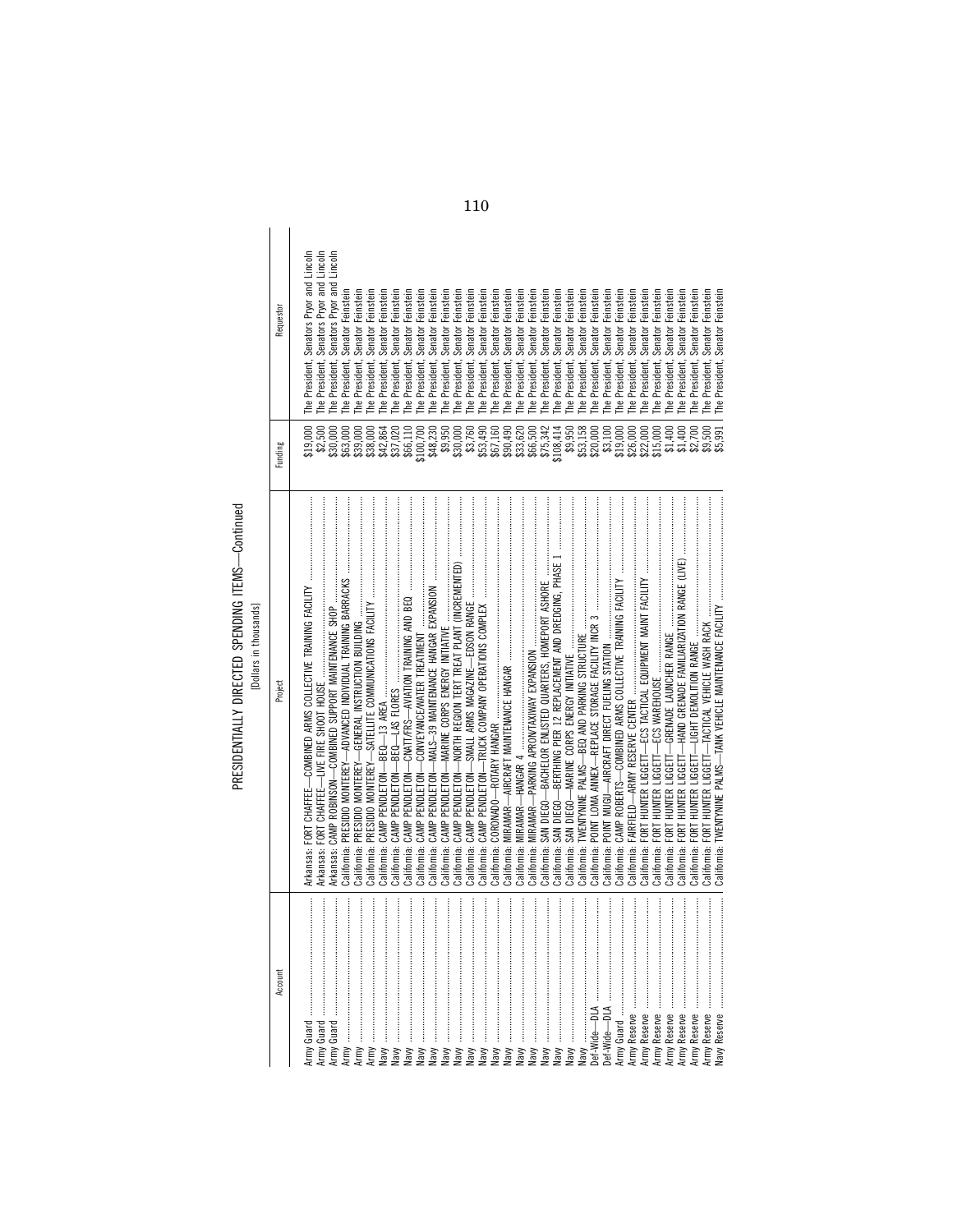|                                    | Colorado: FORT CARSON-SOF TACTICAL UNMANNED AERIAL VEHICLE HANGAR<br>Colorado:<br>Colorado:<br>Colorado:<br>Colorado:<br>Colorado:                                                                                                                                                                                                                                     | \$56,000<br>\$40,000<br>\$12,160<br>\$27,600<br>\$24,800<br>\$3,717                                                                      | President<br>President<br>President<br>President<br>President<br>The<br>The<br>The<br>The<br>The                                                                                                                                                                                                                                                                                               |                                                                                                                                                                                                                                                                                                                                                       |
|------------------------------------|------------------------------------------------------------------------------------------------------------------------------------------------------------------------------------------------------------------------------------------------------------------------------------------------------------------------------------------------------------------------|------------------------------------------------------------------------------------------------------------------------------------------|------------------------------------------------------------------------------------------------------------------------------------------------------------------------------------------------------------------------------------------------------------------------------------------------------------------------------------------------------------------------------------------------|-------------------------------------------------------------------------------------------------------------------------------------------------------------------------------------------------------------------------------------------------------------------------------------------------------------------------------------------------------|
| <br> <br> <br> <br> <br> <br> <br> | Colorado: WINDSOR—READINESS CENTER<br>Colorado: PUEBLO DEPOT—AMMUNITION DEMILITARIZATION FACILITY, PH XII<br>Delaware: NEW CASTLE COUNTY AIRPORT-JOINT FORCES OPERATIONS CENTER-ANG SHARE<br>District of Columbia: BOLLING AIR FORCE BASE-REPLACE PARKING STRUCTURE, PHASE 1<br>Delaware: NEW CASTLE-ARMED FORCES RESERVE CENTER [JFHQ]<br>Colorado: GYPSUM-HAATS/AASF | \$65,569<br>\$41,000<br>$$1,500$<br>$$13,200$<br>\$20,000<br>$$39,000$<br>$$7,500$<br>$$3,200$<br>$$27,000$<br>\$40,000                  | President, Senator Lieberman<br>President<br>President<br>President<br>President<br>President<br>President<br>President<br>President<br>President<br><sup>2</sup><br>The<br>The<br>The<br>The<br>The<br>The<br>The<br>The<br>The<br>The                                                                                                                                                        | President, Senators Bennet and Mark Udall                                                                                                                                                                                                                                                                                                             |
|                                    | Florida:<br>Florida:<br><sup>-</sup> lorida:<br>Florida:<br>lorida:<br>Florida:<br>Florida:                                                                                                                                                                                                                                                                            | $$3,000$<br>$$6,900$<br>\$41,000<br>\$17,260<br>\$5,990<br>\$4,910<br>\$17,930<br>\$18,840<br>\$9,690<br>\$2,300                         | Senator<br>Senator<br>Senator<br>Senator<br>Senator<br>Senator<br>Senator<br>Senator<br>Senator<br>President,<br>President,<br>President.<br>President,<br>President.<br>President,<br>President,<br>President,<br>President,<br>The<br>The<br>The<br>The<br>The<br>$\overline{e}$<br>The<br>The<br>The                                                                                        | Nelson<br>Velson<br>Velson<br>lelson<br>Velson<br><b>Velson</b><br>$\equiv$<br>$\equiv$<br>Bill<br>$\overline{3}$<br>$\equiv$                                                                                                                                                                                                                         |
| bef-Wide-SOCOM                     | Florida:<br>lorida:<br>Florida:<br><sup>-</sup> lorida:<br>Florida:<br><sup>-</sup> lorida:<br>Florida:<br>Florida:<br><sup>-</sup> lorida:<br>Florida:<br>Florida:                                                                                                                                                                                                    | \$11,400<br>\$4,500<br>\$100,009<br>\$10,400<br>\$3,420<br>\$12,200<br>\$6,170<br>\$24,000<br>\$6,030<br>\$6,700<br>\$13,800<br>\$10,200 | Senator<br>Senator<br><br>Senator<br>Senator<br>Senator<br>Senator<br>Senator<br>Senator<br>Senator<br>Senator<br>Senator<br>President,<br>President,<br>President,<br>President,<br>President,<br>President,<br>President,<br>President,<br>President,<br>President,<br>President,<br>President.<br>The<br>The<br>The<br>The<br>The<br>The<br>The<br>The<br>The<br>The<br>The<br><sup>e</sup> | Senators Chambliss and Isakson<br>Nelson<br>Nelson<br>Nelson<br>Nelson<br>Nelson<br>Nelson<br>Nelson<br>Nelson<br>Nelson<br>Nelson<br><b>Bill Nelson</b><br>Bill<br>$\overline{3}$<br>Bill<br>Bill<br>Bill<br>Bill<br>$\overline{\overline{\overline{\overline{a}}}$<br>$\overline{\overline{a}}$<br>$\equiv$<br>$\overline{\overline{\overline{a}}}$ |

| ິລ<br>8<br>\$6,7<br>\$3,6 | President<br>resident<br>o.<br>È<br>The                                         |
|---------------------------|---------------------------------------------------------------------------------|
| 8<br>56,0                 | resident<br>o.<br>The                                                           |
| 40,000                    | resident<br>dent<br>Presir<br>C.<br>The<br>The                                  |
| 12,160<br>24,800          | resident<br>n<br>Le                                                             |
| 8<br>27,6                 | resident<br>C<br>Le                                                             |
|                           | resident<br>ົ<br>Le                                                             |
| $$3,717$<br>$20,000$      | Jent<br>resi<br>n<br>Le                                                         |
| 40,000                    | dent<br>resi<br>n<br>The                                                        |
| 39,000                    | resident<br>n<br>The                                                            |
| ,500<br>చ్                | đent<br>resi<br>n<br>The                                                        |
| ස<br>65,51                | Udall<br>Mark<br>and<br><b>Bennet</b><br><b>Senators</b><br>dent.<br>resi<br>Le |
| 41,000                    | Lieberman<br>Senator<br>resident<br>n<br>Le                                     |
| \$3,200                   | resident<br>n<br>The                                                            |
| 27,000                    | Jent<br>resi<br>n<br>Le                                                         |
| \$1,500                   | resident<br>n.<br>The                                                           |
| 13,200                    | resident<br>ົ<br>The                                                            |
| \$3,000                   | resident<br>Fhe                                                                 |
| \$6,900                   | Nelson<br>沄<br>Senator<br>resident<br>n<br>Le                                   |
| 41,000                    | Nelson<br>둚<br>Senator<br>resident,<br>ົ<br>Le                                  |
| ,260<br>$\Box$            | Son<br>孠<br>忈<br>Senator<br>resident<br>C<br>Le                                 |
| \$5,990                   | Son<br>孠<br>āī<br>ator<br>Sen<br>dent.<br>resi<br>n<br>Le                       |
| \$4,910                   | son<br>孠<br>沄<br>Senator<br>resident<br>C<br>The                                |
| ,930<br>17.               | Son<br>孠<br>沄<br>Senator<br>resident<br>n<br>The                                |
| 18,840                    | son<br>g<br>沄<br>Senator<br>dent,<br>resi<br>n<br>The                           |
| \$9,690                   | son<br>孠<br>沄<br>Senator<br>resident<br>$\sim$<br>È                             |
| \$2,300                   | son<br>孠<br>忈<br>Senator<br>resident,<br>C<br>Le                                |
| 11,400                    | son<br>孠<br>沄<br>Senator<br>resident<br>$\sim$<br>Le                            |
| \$4,500                   | SON<br>夏<br>詞<br>ator<br>Sen:<br>resident<br>C<br>The                           |
| \$6,170                   | Nelson<br>沄<br>Senator<br>President,<br>The                                     |
| 24,000                    | Nelson<br>沄<br>Senator<br>resident<br>n.<br>The                                 |
| 00,009                    | Nelson<br>沄<br>Senator<br>resident,<br>n<br>The                                 |
| \$6,030                   | Nelson<br>沄<br>Senator<br>resident,<br><sup>n</sup><br>Le                       |
|                           | Nelson<br>忈<br>Senator<br>resident<br>Ċ.<br>$\mathbb{H}^{\mathsf{e}}$           |
| \$6,700<br>13,800         | Nelson<br>冨<br>ator<br>Šĕ<br>resident,<br>Δ<br>The                              |
| 10,200                    | Nelson<br>冨<br>Senator<br>President<br>The                                      |
| 10,400                    | Nelson<br>沄<br>Senator<br>resident,<br>n.<br>The                                |
| ∞<br>ė۶                   | Nelson<br><b>Sill</b><br>Senator<br>resident<br>n<br>The                        |
| 8<br>2,21                 | and Isakson<br>Chambliss<br>Senators<br>resident<br>$\Omega$<br>Le              |

111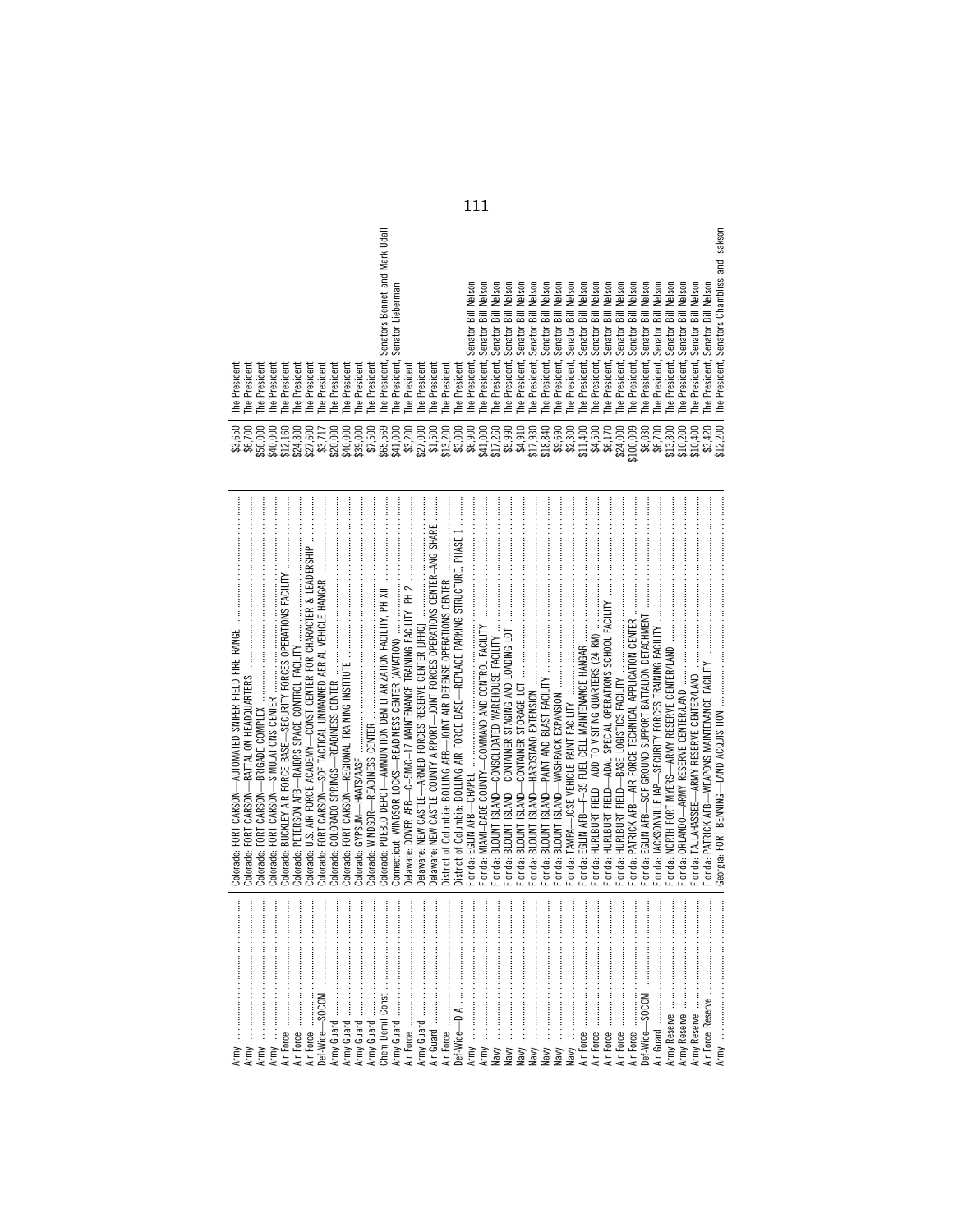PRESIDENTIALLY DIRECTED SPENDING ITEMS—Continued<br>[Dollars in thousands] PRESIDENTIALLY DIRECTED SPENDING ITEMS—Continued

[Dollars in thousands]

| Account                                                                                                                                                       | Project                                       | Funding              | Requestor                                                   |
|---------------------------------------------------------------------------------------------------------------------------------------------------------------|-----------------------------------------------|----------------------|-------------------------------------------------------------|
|                                                                                                                                                               |                                               |                      |                                                             |
| $\vdots$                                                                                                                                                      | Georgia: FORT BENNING-                        | \$51,000             | Isakson<br>The President, Senators Chambliss and            |
| ļ                                                                                                                                                             | FORT I<br>Georgia:                            |                      | Isakson<br>The President, Senators Chambliss and            |
| $\vdots$                                                                                                                                                      | BENNING-<br>FORT<br>Georgia:                  | \$14,600             | Isakson<br>and<br>Senators Chambliss<br>The President,      |
| ļ                                                                                                                                                             | BENNING-<br>FORT<br>Georgia:                  | \$53,000             | Isakson<br>and<br>Senators Chambliss<br>President,          |
| $\vdots$<br>Army                                                                                                                                              | FORT GORDON-<br>Georgia:                      | \$4,150              | Isakson<br>and<br>Senators Chambliss<br>President,<br>The I |
| $\vdots$<br>Army                                                                                                                                              | STEWART-<br>FORT<br>Georgia:                  | \$6,200              | Isakson<br>and<br>Senators Chambliss<br>President,<br>The I |
| $\begin{array}{ccc} \vdots & \vdots & \vdots \\ \vdots & \vdots & \vdots \\ \end{array}$<br>Army                                                              | FORT:<br>Georgia: I                           | \$9,100              | Isakson<br>and<br>Senators Chambliss<br>President,<br>The I |
| $\begin{array}{c} \begin{array}{c} \begin{array}{c} \begin{array}{c} \end{array} \\ \end{array} \end{array} \end{array}$<br>Army                              | Georgia: I                                    | \$47,000             | Isakson<br>and<br>Senators Chambliss<br>President,<br>The I |
| $\begin{array}{c} \begin{array}{c} \begin{array}{c} \begin{array}{c} \end{array} \\ \begin{array}{c} \end{array} \end{array} \end{array} \end{array}$<br>Army | Georgia: F                                    | \$18,000             | Isakson<br>and<br>Senators Chambliss<br>The President,      |
| $\begin{array}{c} \begin{array}{c} \bullet \\ \bullet \\ \bullet \end{array} \end{array}$<br>Army                                                             | Georgia: I                                    |                      | Isakson<br>and<br>Senators Chambliss<br>The President,      |
| $\begin{array}{c} \begin{array}{c} 1 \\ 1 \end{array} \\ \begin{array}{c} 1 \end{array} \end{array}$<br>Army                                                  | Georgia: ł                                    | \$8,200<br>\$3,750   | Isakson<br>and<br>Senators Chambliss<br>President,<br>The I |
| $\vdots$                                                                                                                                                      | Georgia: F                                    | \$26,000             | Isakson<br>and<br>President, Senators Chambliss<br>The I    |
| ļ<br>Army                                                                                                                                                     | Georgia: F                                    | \$7,000              | Isakson<br>and<br>President, Senators Chambliss<br>The I    |
| ļ                                                                                                                                                             | Georgia: ł                                    |                      | Isakson<br>The President, Senators Chambliss and            |
| ļ                                                                                                                                                             | Georgia: ł                                    | \$45,004<br>\$15,660 | Isakson<br>The President, Senators Chambliss and            |
| l                                                                                                                                                             | Georgia: ł                                    |                      | Isakson<br>The President, Senators Chambliss and            |
| ļ<br>Def-Wide-DODEA                                                                                                                                           |                                               | $$2,400$<br>$$2,800$ | The President, Senators Chambliss and Isakson               |
| $\vdots$<br>Def-Wide-                                                                                                                                         | Georgia: /                                    | \$12,855             | The President, Senators Chambliss and Isakson               |
| $\vdots$                                                                                                                                                      |                                               | \$3,624              | The President, Senators Chambliss and Isakson               |
| $\vdots$<br>Def-Wide—<br>Def-Wide—                                                                                                                            |                                               | \$3,318              | The President, Senators Chambliss and Isakson               |
| j<br>Def-Wide-                                                                                                                                                |                                               | \$20,441             | The President, Senators Chambliss and Isakson               |
| l<br>Def-Wide-TMA                                                                                                                                             |                                               | \$35,100             | The President, Senators Chambliss and Isakson               |
| ļ<br>Army Guard<br>Army Guard                                                                                                                                 |                                               | \$17,000             | The President, Senators Chambliss and Isakson               |
| j                                                                                                                                                             | Georgia: DOBBINS ARB-READINESS CENTER ADD/ALT | \$10,400             | The President, Senators Chambliss and Isakson               |
| l                                                                                                                                                             |                                               | \$7,450              | Senators Chambliss and Isakson<br>The President,            |
| ļ<br>Army Reserve                                                                                                                                             |                                               | \$11,400             | Isakson<br>Senators Chambliss and<br>The President,         |
| ļ<br>Army                                                                                                                                                     |                                               | \$58,000             | Senator Inouye<br>The President,                            |
| l<br>Army                                                                                                                                                     |                                               | \$23,000             | Senator Inouye<br>The President,                            |
| ļ<br>Army                                                                                                                                                     |                                               | \$90,000             | Inouye<br>Senator<br>The President,                         |
| j<br>Army                                                                                                                                                     | ławaii:                                       | \$98,000             | Inouye<br>Senator<br>The President,                         |
| $\vdots$<br>Army                                                                                                                                              |                                               | \$24,000             | Inouye<br>Senator<br>The President,                         |
| $\vdots$<br>Army                                                                                                                                              |                                               | \$28,000             | Inouye<br>Senator<br>The President,                         |
| $\vdots$<br>Vavy                                                                                                                                              |                                               | \$29,960             | Inouye<br>The President, Senator                            |
| $\frac{1}{2}$<br>Navy                                                                                                                                         |                                               | \$90,530             | The President, Senator Inouye                               |

112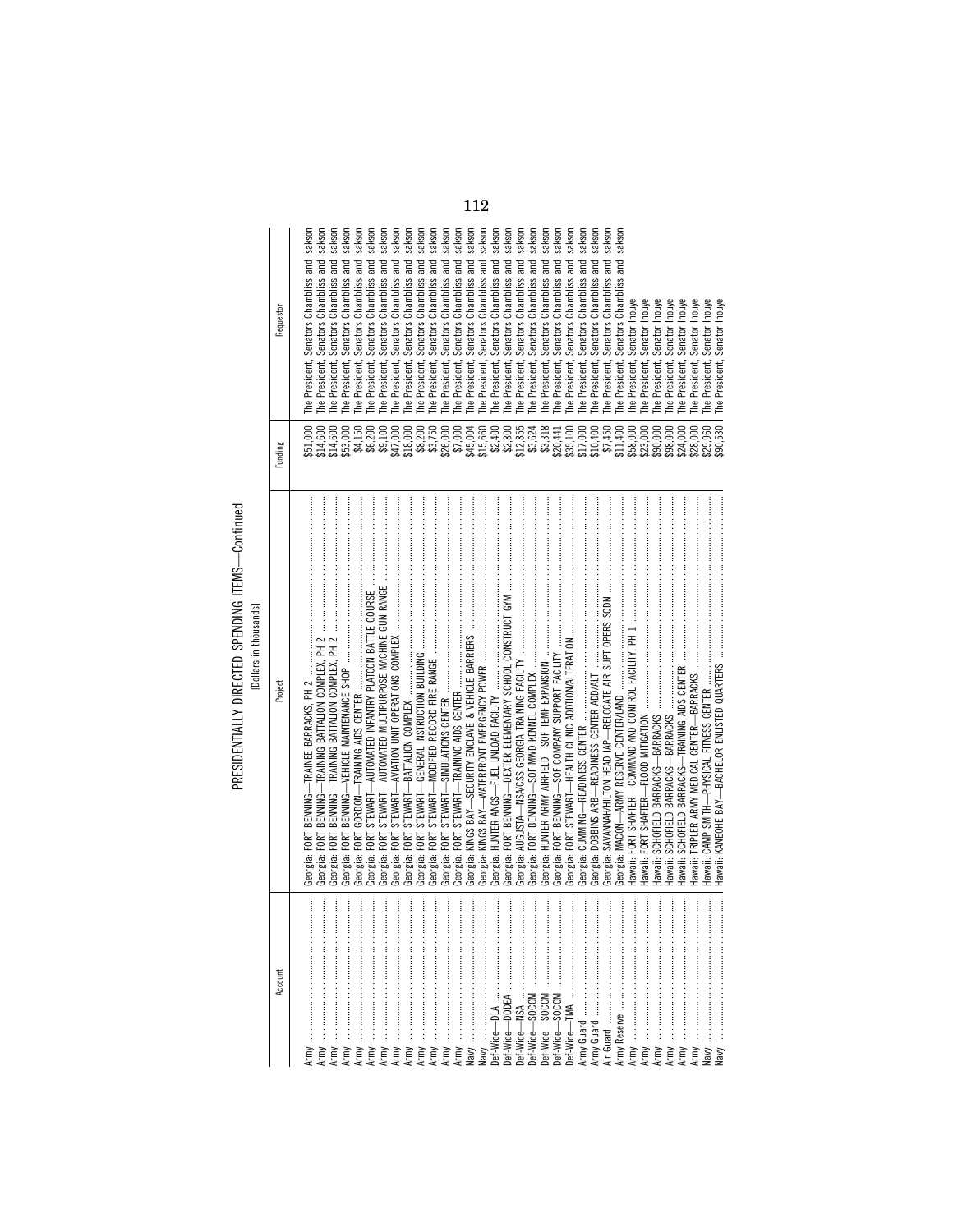| Inouye<br>nouye<br>Inouye<br>Inouye<br>Inouye<br>₹<br>Inouye<br>Inouye<br>흗<br>ator<br>ator<br>ator<br>Senator<br>Senator<br>Senator<br>Senator<br>Senator<br>Sena<br>Sena<br>Sen                                                                                                                                                                                      | tbin<br>rbin<br>Durbin<br>tbin<br>₽<br>홑<br>ā<br>ā<br>5<br>⊝<br>ator<br>Senator<br>Senator<br>ator<br>Senator<br>Sena<br>Šĕ                                                                                                                                                                                                                                                                               |                                                                                                                                                                                                                                                                                                                                                                                                                                                                | Connell<br>ᇹ<br>Connell<br>Connell<br>ಕ<br>Connell<br>Conne<br>Conn<br>چ<br>⋚<br>⋚<br>€<br>€<br>€<br>ator<br>ator<br>Senator<br>Senator<br>Senator<br>Senator<br>Sena<br>Seii                                                    | Connell<br>Connell<br>Connell<br>Connell<br><b>McConnel</b><br><b>McConne</b><br>andrieu<br>Ξ<br>Landrieu<br>š<br>€<br>š<br>š<br>Senator<br>Senator<br>ator<br>Senator<br>ator<br>Senator<br>ator<br>ator<br>Sei<br>Sen<br>5<br>ä<br>ch                                                             |
|------------------------------------------------------------------------------------------------------------------------------------------------------------------------------------------------------------------------------------------------------------------------------------------------------------------------------------------------------------------------|-----------------------------------------------------------------------------------------------------------------------------------------------------------------------------------------------------------------------------------------------------------------------------------------------------------------------------------------------------------------------------------------------------------|----------------------------------------------------------------------------------------------------------------------------------------------------------------------------------------------------------------------------------------------------------------------------------------------------------------------------------------------------------------------------------------------------------------------------------------------------------------|----------------------------------------------------------------------------------------------------------------------------------------------------------------------------------------------------------------------------------|-----------------------------------------------------------------------------------------------------------------------------------------------------------------------------------------------------------------------------------------------------------------------------------------------------|
| $\tilde{\phantom{a}}$<br>dent.<br>dent.<br>dent.<br>dent.<br>dent.<br>đent<br>dent<br>dent<br>್ದ<br>resi<br>'ಪ<br>.ಜ<br>Presi<br>`ವ<br>'ಪ<br>$\overline{a}$<br>يَّة<br>ط<br>ق<br>ěة<br>Pr<br>قع<br>ه<br>نق<br>نق<br>$\Omega$<br>$\Omega$<br>$\Omega$<br>은<br>은<br>은<br>몯<br>온<br>은<br>옫<br>옫<br>$\overline{\phantom{0}}$<br>$\overline{ }$<br>$\overline{\phantom{0}}$ | ۰<br>dent.<br><b>Jent</b><br>dent<br>dent<br>dent<br>dent<br>dent<br>dent<br>resi<br>resi<br>Presi<br>Presi<br>Presi<br>resi<br>resi<br>Presi<br>$\Omega$<br>$\Omega$<br>$\Omega$<br>$\Omega$<br>o.<br>뽇<br>르<br>옫<br>르<br>몯<br>옫<br>옫<br>르<br>$\overline{\phantom{0}}$<br>$\overline{\phantom{0}}$<br>$\overline{\phantom{0}}$<br>$\overline{\phantom{0}}$<br>$\overline{\phantom{0}}$<br>$\overline{ }$ | dent<br>dent<br>dent<br>dent<br>President<br>dent<br>đent<br>dent<br>dent<br>dent<br>resi<br>resi<br>Presir<br>resi<br>Presi<br>resi<br>resi<br>resi<br>Presi<br>ō<br>$\overline{a}$<br>o.<br>$\Omega$<br>$\Omega$<br>은<br>울<br>은<br>≗<br>르<br>르<br>뽇<br>옫<br>르<br>뽇<br>ᆮ<br>ᆮ<br>$\overline{\phantom{0}}$<br>$\overline{\phantom{0}}$<br>$\overline{\phantom{0}}$<br>$\overline{\phantom{0}}$<br>$ =$<br>$\overline{\phantom{0}}$<br>$\overline{\phantom{0}}$ | dent,<br>dent.<br>dent.<br>dent<br>dent<br>dent<br>Presi<br>resi<br>Presir<br>resi<br>resi<br>resi<br>ō<br>$\Omega$<br>o.<br>$\Omega$<br>울<br>≗<br>몯<br>옫<br>옫<br>르<br>ᆮ<br>$\overline{\phantom{0}}$<br>$\overline{\phantom{0}}$ | $\sim$<br>dent.<br>dent.<br>dent,<br>dent.<br>dent.<br>dent.<br>dent<br>dent<br>Presi<br>resi<br>Presi<br>.ಪ<br>resi<br>Presi<br>resi<br>`ವ<br>ق<br>نق<br>o.<br>$\Omega$<br>≏<br>$\sim$<br>$\Omega$<br>울<br>몯<br>옫<br>옫<br>르<br>옫<br>≌<br>은<br>$\overline{\phantom{0}}$<br>$\overline{\phantom{0}}$ |
| ੩<br>∞<br>ິລ<br>8<br>8<br>ິລ<br>⇉<br>$\sim$<br>Ó<br>ದ<br>$\infty$<br>0<br>99.3<br>ᡡ<br>$\tilde{\mathcal{L}}$<br>$\sim$<br>-<br>\$9,<br>$\ddot{\mathbf{8}}$<br>28,<br>38 <sub>1</sub><br>\$5,<br>ᡋ<br>↮<br>$\leftrightarrow$<br>↮                                                                                                                                       | 8<br>8<br>88<br>8<br>8<br>ິລ<br>8<br>8<br>្តី ដូច គី ឆ្នាំ<br>ដូច គី ឆ្នាំ<br>515,2<br>516,72<br>512,2                                                                                                                                                                                                                                                                                                    | $\begin{array}{l} \textbf{3.100} \\ \textbf{2.11} \\ \textbf{3.22} \\ \textbf{4.33} \\ \textbf{5.41} \\ \textbf{6.51} \\ \textbf{7.41} \\ \textbf{8.62} \\ \textbf{9.71} \\ \textbf{10.83} \\ \textbf{11.80} \\ \textbf{2.72} \\ \textbf{3.73} \\ \textbf{4.74} \\ \textbf{5.74} \\ \textbf{6.75} \\ \textbf{7.75} \\ \textbf{8.75} \\ \textbf{9.75} \\ \textbf{1.75} \\ \textbf{1.75} \\$<br>43,0<br>မတေ                                                      | 8<br>8<br>600<br>8<br>8<br>8<br>ភ្នំ<br>គឺជំនួន<br>0<br>\$3,3<br>5.6<br>$\leftrightarrow$<br>↮                                                                                                                                   | ε<br>8<br>ما<br>8<br>8<br>8<br>$\sim$<br>တ<br>0<br>⊷<br>õ<br>59,4(<br>\$6,0<br>19,5<br>29,01<br>5,5<br>$\infty$<br>$\sim$<br>$\tilde{E}$<br>38 <sub>1</sub><br>$\ddot{\phantom{1}}$<br>ෑ<br>⊣<br>000000000<br>↮                                                                                     |

|       |                                                                                                                                                                                                                                                                                                                                                                                                                                                                                                                                                         |                                                                                                                                                                                                                         | Senator Inouye<br>The President,       |                  |
|-------|---------------------------------------------------------------------------------------------------------------------------------------------------------------------------------------------------------------------------------------------------------------------------------------------------------------------------------------------------------------------------------------------------------------------------------------------------------------------------------------------------------------------------------------------------------|-------------------------------------------------------------------------------------------------------------------------------------------------------------------------------------------------------------------------|----------------------------------------|------------------|
|       | PEARL HARBOR-CTR FOR DISASTER MGT/HUMANITARIAN ASSISTANCE<br>ławaii:                                                                                                                                                                                                                                                                                                                                                                                                                                                                                    | $$19,130$<br>$$9,140$<br>$$99,328$<br>$$8500$                                                                                                                                                                           | Inouye<br>Senator In<br>The President, |                  |
|       | ławaii:                                                                                                                                                                                                                                                                                                                                                                                                                                                                                                                                                 |                                                                                                                                                                                                                         | Inouye<br>Senator<br>The President,    |                  |
|       | ławaii:                                                                                                                                                                                                                                                                                                                                                                                                                                                                                                                                                 |                                                                                                                                                                                                                         | Inouye<br>Senator<br>The President,    |                  |
|       | Hawaii: I                                                                                                                                                                                                                                                                                                                                                                                                                                                                                                                                               | \$28,804                                                                                                                                                                                                                | Inouye<br>Senator I<br>The President,  |                  |
|       | Hawaii: H                                                                                                                                                                                                                                                                                                                                                                                                                                                                                                                                               | $$38,000$<br>$$5,950$                                                                                                                                                                                                   | Inouye<br>Senator<br>The President,    |                  |
|       | HICKAM AFB $-\text{TF}$ $-$ F $-$ 22 BEDDOWN INTRASTRUCTURE SUPPORT<br>Hawaii:                                                                                                                                                                                                                                                                                                                                                                                                                                                                          |                                                                                                                                                                                                                         | Inouye<br>Senator I<br>The President,  |                  |
|       | HICKAM AFB—TFI—F-22 HANGAR, SQUADRON OPERATIONS AND AMU<br>Hawaii: H                                                                                                                                                                                                                                                                                                                                                                                                                                                                                    | \$48,250                                                                                                                                                                                                                | Inouye<br>Senator<br>The President,    |                  |
|       |                                                                                                                                                                                                                                                                                                                                                                                                                                                                                                                                                         | \$17,250                                                                                                                                                                                                                | Inouye<br>Senator I<br>The President,  |                  |
|       |                                                                                                                                                                                                                                                                                                                                                                                                                                                                                                                                                         | \$27,500                                                                                                                                                                                                                | The President                          |                  |
|       |                                                                                                                                                                                                                                                                                                                                                                                                                                                                                                                                                         | \$17,500                                                                                                                                                                                                                | The President                          |                  |
|       |                                                                                                                                                                                                                                                                                                                                                                                                                                                                                                                                                         | \$6,300                                                                                                                                                                                                                 | The President                          |                  |
|       |                                                                                                                                                                                                                                                                                                                                                                                                                                                                                                                                                         | \$1,388                                                                                                                                                                                                                 | Senator Durbin<br>The President,       |                  |
|       |                                                                                                                                                                                                                                                                                                                                                                                                                                                                                                                                                         |                                                                                                                                                                                                                         | The President, Senator Durbin          |                  |
|       |                                                                                                                                                                                                                                                                                                                                                                                                                                                                                                                                                         | $\begin{bmatrix} 15,000 \\ 15,700 \\ 16,700 \\ 12,200 \\ 94,100 \end{bmatrix}$                                                                                                                                          | The President, Senator Durbin          |                  |
|       |                                                                                                                                                                                                                                                                                                                                                                                                                                                                                                                                                         |                                                                                                                                                                                                                         | Senator Durbir<br>The President,       |                  |
|       | ndiana: HULMAN REGIONAL AIRPORT—TFI-ASOS BEDDOWN—UPGRADE FACILITIES                                                                                                                                                                                                                                                                                                                                                                                                                                                                                     |                                                                                                                                                                                                                         | The President                          |                  |
|       |                                                                                                                                                                                                                                                                                                                                                                                                                                                                                                                                                         | \$15,500                                                                                                                                                                                                                | The President                          |                  |
|       |                                                                                                                                                                                                                                                                                                                                                                                                                                                                                                                                                         | $\begin{array}{c} 88.175 \\ 87.100 \\ 84.100 \end{array}$                                                                                                                                                               | The President                          |                  |
|       | Kansas: FORT LEAVENWORTH-VEHICLE MAINTENANCE SHOP                                                                                                                                                                                                                                                                                                                                                                                                                                                                                                       |                                                                                                                                                                                                                         | The President                          |                  |
|       | Cansas:                                                                                                                                                                                                                                                                                                                                                                                                                                                                                                                                                 |                                                                                                                                                                                                                         | The President                          |                  |
|       | Kansas: F                                                                                                                                                                                                                                                                                                                                                                                                                                                                                                                                               | $$14,800$<br>$$31,000$                                                                                                                                                                                                  | The President                          |                  |
|       | Kansas:                                                                                                                                                                                                                                                                                                                                                                                                                                                                                                                                                 |                                                                                                                                                                                                                         | The President                          |                  |
| Army. | Cansas:                                                                                                                                                                                                                                                                                                                                                                                                                                                                                                                                                 |                                                                                                                                                                                                                         | The President                          |                  |
|       | <b>Kansas:</b>                                                                                                                                                                                                                                                                                                                                                                                                                                                                                                                                          |                                                                                                                                                                                                                         | The President                          |                  |
|       |                                                                                                                                                                                                                                                                                                                                                                                                                                                                                                                                                         |                                                                                                                                                                                                                         | The President                          |                  |
|       |                                                                                                                                                                                                                                                                                                                                                                                                                                                                                                                                                         |                                                                                                                                                                                                                         | Senator McConnell<br>The President,    |                  |
|       |                                                                                                                                                                                                                                                                                                                                                                                                                                                                                                                                                         |                                                                                                                                                                                                                         | The President, Senator McConnell       |                  |
|       |                                                                                                                                                                                                                                                                                                                                                                                                                                                                                                                                                         | $\begin{array}{r} \textbf{\$7,200} \\ \textbf{\$24,000} \\ \textbf{\$43,000} \\ \textbf{\$43,000} \\ \textbf{\$56,000} \\ \textbf{\$85,000} \\ \textbf{\$85,000} \\ \textbf{\$85,000} \\ \textbf{\$85,000} \end{array}$ | The President, Senator                 | <b>McConnell</b> |
|       |                                                                                                                                                                                                                                                                                                                                                                                                                                                                                                                                                         |                                                                                                                                                                                                                         | Senator<br>The President,              | McConnell        |
|       |                                                                                                                                                                                                                                                                                                                                                                                                                                                                                                                                                         | \$26,000                                                                                                                                                                                                                | Senator<br>The President,              | McConnell        |
|       |                                                                                                                                                                                                                                                                                                                                                                                                                                                                                                                                                         | \$3,300                                                                                                                                                                                                                 | The President, Senator                 | <b>McConnell</b> |
|       | Kentucky: FORT CAMPBELL-VEHICLE MAINTENANCE SHOP                                                                                                                                                                                                                                                                                                                                                                                                                                                                                                        |                                                                                                                                                                                                                         | The President, Senator McConnell       |                  |
|       |                                                                                                                                                                                                                                                                                                                                                                                                                                                                                                                                                         | $$15,500$<br>$$6,000$                                                                                                                                                                                                   | The President, Senator McConnell       |                  |
|       |                                                                                                                                                                                                                                                                                                                                                                                                                                                                                                                                                         | \$12,800                                                                                                                                                                                                                | The President, Senator                 | McConnell        |
|       |                                                                                                                                                                                                                                                                                                                                                                                                                                                                                                                                                         | \$38,095                                                                                                                                                                                                                | The President, Senator McConnell       |                  |
|       |                                                                                                                                                                                                                                                                                                                                                                                                                                                                                                                                                         | \$19,500                                                                                                                                                                                                                | Senator McConnell<br>The President,    |                  |
|       | kentucky: I                                                                                                                                                                                                                                                                                                                                                                                                                                                                                                                                             | \$59,402                                                                                                                                                                                                                | Senator I<br>The President,            | McConnell        |
|       | $\label{def:1} \begin{minipage}{0.9\textwidth} \begin{minipage}{0.9\textwidth} \begin{itemize} \textbf{0.9\textwidth} \begin{itemize} \textbf{0.9\textwidth} \begin{itemize} \textbf{0.9\textwidth} \begin{itemize} \textbf{0.9\textwidth} \begin{itemize} \textbf{0.9\textwidth} \begin{itemize} \textbf{0.9\textwidth} \begin{itemize} \textbf{0.9\textwidth} \begin{itemize} \textbf{0.9\textwidth} \begin{itemize} \textbf{0.9\textwidth} \begin{itemize} \textbf{0.9\textwidth} \begin{itemize} \textbf{0.9\text$<br>.ouisiana: FORT POLK-BARRACKS | \$29,000                                                                                                                                                                                                                | Senator I<br>The President,            |                  |
|       |                                                                                                                                                                                                                                                                                                                                                                                                                                                                                                                                                         | \$4,250                                                                                                                                                                                                                 | The President, Senator Landrieu        |                  |

113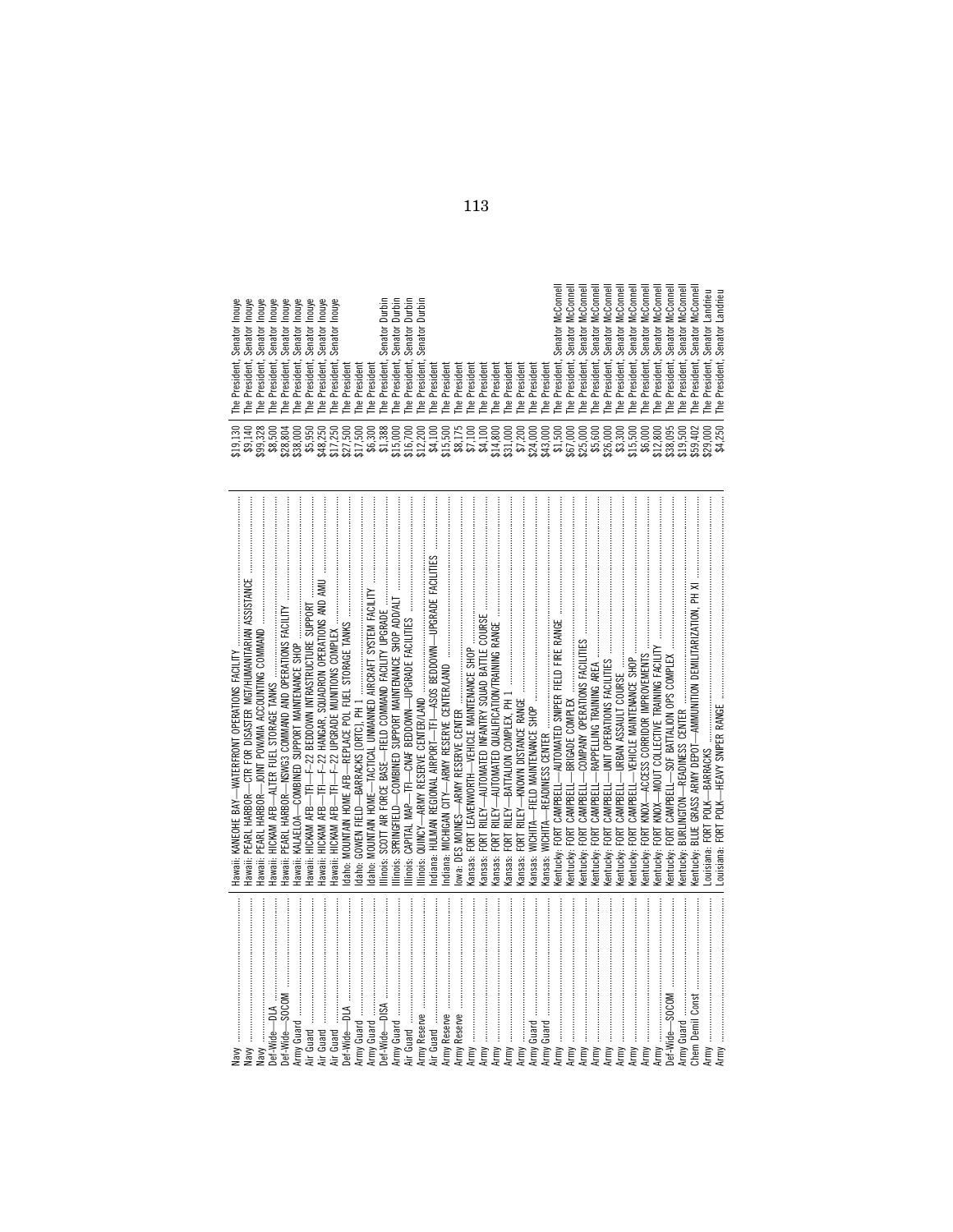PRESIDENTIALLY DIRECTED SPENDING ITEMS—Continued<br>[Dollars in thousands] PRESIDENTIALLY DIRECTED SPENDING ITEMS—Continued

[Dollars in thousands]

| Account                                                            | Project                                                                                        | Funding              | Requestor                                     |
|--------------------------------------------------------------------|------------------------------------------------------------------------------------------------|----------------------|-----------------------------------------------|
|                                                                    |                                                                                                |                      |                                               |
| $\vdots$                                                           |                                                                                                | \$6,000              | The President, Senator Landrieu               |
| $\begin{array}{c} \begin{array}{c} 1 \\ 1 \end{array} \end{array}$ |                                                                                                | \$24,000             | The President, Senator Landrieu               |
| $\mathcal{I}$<br>ir Force                                          |                                                                                                | \$18,140             | The President, Senator Landrieu               |
| $\frac{1}{2}$<br>Army Guard                                        |                                                                                                | \$5,500              | The President, Senator Landrieu               |
| $\mathbf{r}$                                                       |                                                                                                | \$28,000             | The President, Senator Landrieu               |
| $\begin{array}{c} \vdots \\ \vdots \end{array}$                    |                                                                                                | \$16,281             | The President, Senator Landrieu               |
| ļ                                                                  |                                                                                                | \$14,600             | The President, Senators Mikulski and Cardin   |
| ļ                                                                  |                                                                                                | \$7,600              | The President, Senators Mikulski and Cardin   |
| ļ                                                                  |                                                                                                | \$25,000             | The President, Senators Mikulski and Cardin   |
|                                                                    |                                                                                                | \$34,238             | The President, Senators Mikulski and Cardin   |
|                                                                    |                                                                                                | \$42,211             | The President, Senators Mikulski and Cardin   |
| bef-Wide-                                                          | Maryland: ANDREWS AFB-REPLACE FUEL STORAGE & DISTRIBUTION FACILITY                             | \$14,000             | The President, Senators Mikulski and Cardin   |
| bef-Wide-                                                          |                                                                                                | \$219,360            | The President, Senators Mikulski and Cardin   |
| -TMA<br>bef-Wide-                                                  |                                                                                                | \$105,000            | The President, Senators Mikulski and Cardin   |
| ļ<br>-TMA<br>bef-Wide-                                             |                                                                                                | \$17,100             | The President, Senators Mikulski and Cardin   |
| ļ<br>-TMA<br>bef-Wide-                                             |                                                                                                | \$62,900             | The President, Senators Mikulski and Cardin   |
| ļ<br>$-T$ MA<br>Def-Wide-                                          |                                                                                                | \$23,100             | The President, Senators Mikulski and Cardin   |
| ļ<br>-TMA<br>Def-Wide-                                             |                                                                                                | \$4,300              | The President, Senators Mikulski and Cardin   |
| ļ<br>-TMA<br>Def-Wide-                                             |                                                                                                | \$2,700              | The President, Senators Mikulski and Cardin   |
| ļ<br>$-T$<br>Def-Wide-                                             |                                                                                                | \$3,700              | The President, Senators Mikulski and Cardin   |
| ļ<br>Def-Wide-TMA                                                  |                                                                                                | \$17,400             | The President, Senators Mikulski and Cardin   |
| İ<br>Def-Wide-TMA                                                  |                                                                                                | \$11,900             | The President, Senators Mikulski and Cardin   |
| ļ                                                                  | Maryland: ST. INIGDES-TACTICAL UNMANNED AIRCRAFT SYSTEM FACILITY                               | \$5,500              | The President, Senators Mikulski and Cardin   |
| ļ<br>Army Guard<br>Air Guard                                       | Maryland: MARTIN STATE AIRPORT—REPLACE OPS AND MEDICAL TRAINING FACILITY                       | \$11,400             | The President, Senators Mikulski and Cardin   |
| ļ<br>Def-Wide-TMA                                                  |                                                                                                | \$2,900              | The President, Senator Kerry                  |
| ļ                                                                  | Massachusetts: HANSCOM AFB-ARMED FORCES RESERVE CENTER [JFHQ], PH 2                            | \$23,000             | The President, Senator Kerry                  |
| ļ                                                                  | $\mathbf{i}$<br>Massachusetts: DEVENS RESERVE FORCES TRAINING AREA-AUTOMATED RECORD FIRE RANGE | \$4,700              | The President, Senator Kerry                  |
| ļ<br>Army Guard                                                    | Michigan: CAMP GRAYLING RANGE-COMBINED ARMS COLLECTIVE TRAINING FACILITY                       | \$19,000<br>\$29,000 | Senators Levin and Stabenow<br>The President, |
| ļ<br>Army Guard                                                    |                                                                                                |                      | The President                                 |
| ļ<br>Army Guard                                                    |                                                                                                | \$4,300              | The President                                 |
| ļ<br>Army Guard                                                    |                                                                                                | \$4,450              | The President                                 |
| ļ                                                                  |                                                                                                | \$29,000             | The President                                 |
| ļ                                                                  |                                                                                                | \$12,200             | The President                                 |
| Ī<br>kuuk                                                          |                                                                                                | \$7,000              | The President                                 |

114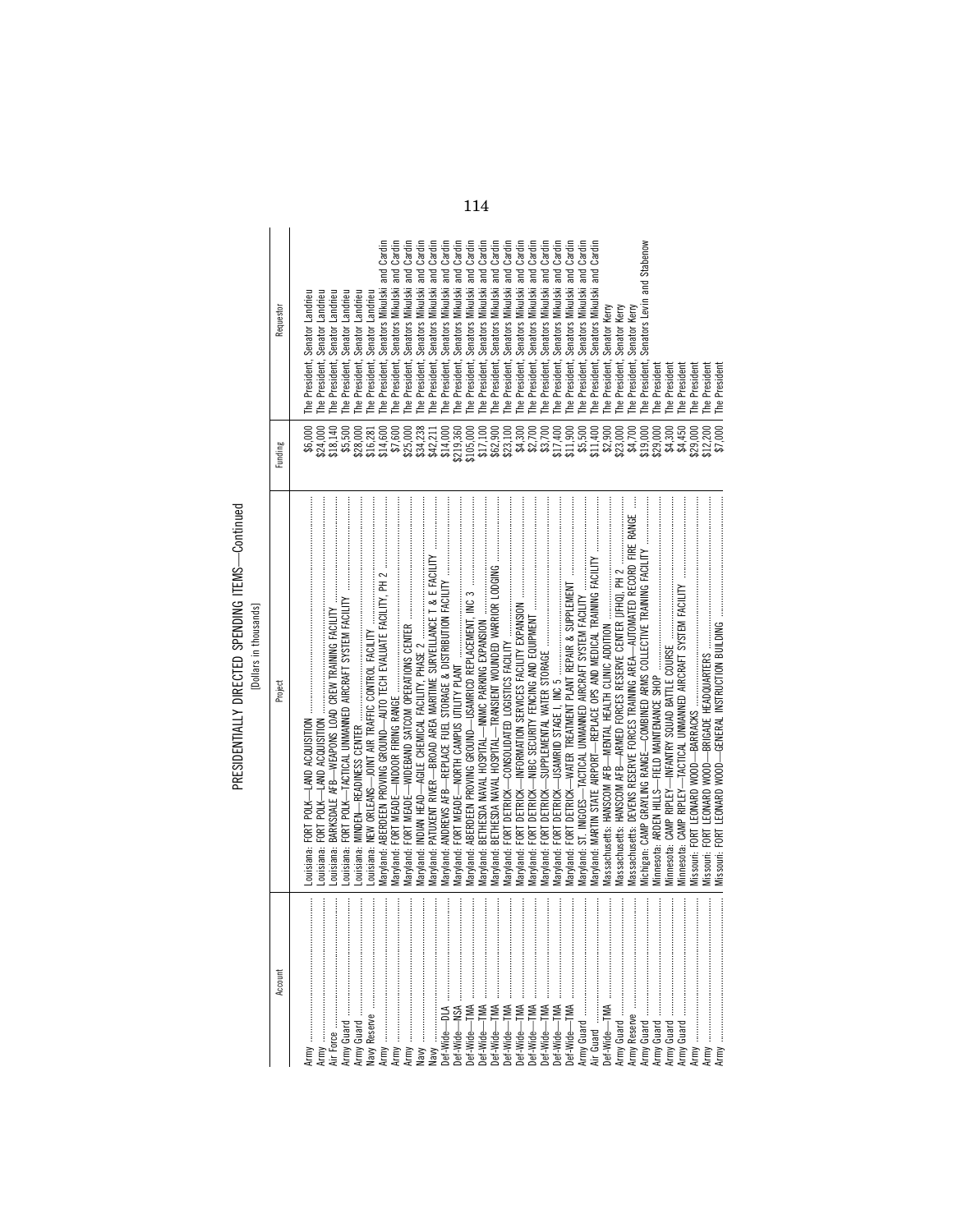|                                                                                                                                                                                                                                                                                 |                                       |                                        |                   |                                                                         |                  | Tand             | and                           |          | Tom               | Tom                               | Tom                        |       | Tom                        | Tom                               | Tom               | Tom                               | Tom                                        | $\overline{\mathsf{Hom}}$ | Tom                        | $\overline{\mathsf{I}}$ om |       |
|---------------------------------------------------------------------------------------------------------------------------------------------------------------------------------------------------------------------------------------------------------------------------------|---------------------------------------|----------------------------------------|-------------------|-------------------------------------------------------------------------|------------------|------------------|-------------------------------|----------|-------------------|-----------------------------------|----------------------------|-------|----------------------------|-----------------------------------|-------------------|-----------------------------------|--------------------------------------------|---------------------------|----------------------------|----------------------------|-------|
|                                                                                                                                                                                                                                                                                 |                                       |                                        |                   |                                                                         |                  |                  |                               |          | and               | and                               | and                        |       | and                        | and                               | and               | and                               | and                                        | and                       | and                        | and                        |       |
| Nelson                                                                                                                                                                                                                                                                          | <b>Nelson</b>                         |                                        |                   |                                                                         |                  | Lautenberg       | Lautenberg                    |          | Bingaman          | Bingaman                          | Bingaman                   |       | Bingaman                   | Bingaman                          | Bingaman          | Bingaman                          | Bingaman                                   | Bingaman                  | Bingaman                   | Bingaman                   |       |
| Ben                                                                                                                                                                                                                                                                             | Reid<br>Ben                           | Reid<br>Reid                           | Reid              | Reid                                                                    |                  | Senators         | <b>Senators</b>               |          |                   |                                   |                            |       |                            |                                   |                   |                                   |                                            |                           |                            |                            |       |
| Senator                                                                                                                                                                                                                                                                         | Senator<br>Senator                    | Senator<br>Senator                     | Senator           | Senator                                                                 |                  |                  |                               |          | Senators          | <b>Senators</b>                   | Senators                   |       | Senators                   | Senators                          | Senators          | Senators                          | Senators                                   | Senators                  | Senators                   | Senators                   |       |
| President,<br>President<br>President<br>President<br>President<br>The<br>The<br>The<br><b>F</b><br><b>F</b>                                                                                                                                                                     | President,<br>President,<br>Le<br>Fhe | President,<br>President,<br>The<br>The | President,<br>The | President,<br>President<br>The<br><b>Fhe</b>                            | President<br>The | President,<br>Le | President,<br>Menendez<br>The | Menendez | President,<br>The | President,<br><b>Udall</b><br>The | President,<br>Udall<br>The | Udall | President,<br>Udall<br>The | President,<br><b>Udall</b><br>The | President,<br>The | President,<br><b>Udall</b><br>The | President,<br><b>Udall</b><br>Udall<br>The | The President,<br>Udall   | President,<br>Udall<br>The | President,<br>The          | Udall |
| $\begin{array}{l} 19,000\\ 319,000\\ 431,800\\ 511,800\\ 511,710\\ 511,710\\ 511,700\\ 511,700\\ 51,800\\ 51,900\\ 51,800\\ 51,900\\ 52,900\\ 53,800\\ 54,800\\ 56,800\\ 57,900\\ 58,700\\ 59,800\\ 59,800\\ 50,800\\ 50,800\\ 50,800\\ 50,800\\ 50,800\\ 50,80$<br>15,500<br>↮ |                                       |                                        |                   | $\begin{array}{c} $13,110 \\ $28,760 \\ $15,000 \\ $21,000 \end{array}$ |                  | \$8,000          | \$18,440                      |          | \$29,000          | \$14,000                          | \$20,000                   |       | \$15,470                   | \$22,500                          | \$3,800           | \$6,460                           | \$14,142                                   | \$24,622                  | \$12,636                   | \$26,006                   |       |

| Ben Nelson<br><b>Nelson</b><br>Ben<br>Reid<br>Reid<br><b>Reid</b><br>Reid<br>Reid<br>Senator I<br>Senator<br>Senator<br>Senator<br>Senator<br>Senator<br>Senator<br>The President,<br>The President,<br>The President,<br>The President,<br>The President,<br>The President,<br>The President,<br>The President<br>The President<br>The President<br>The President<br>The President<br>The President<br>\$19,000<br>\$29,000<br>\$11,800<br>\$3,300<br>\$11,400<br>\$11,710<br>\$1,900<br>\$7,870<br>\$13,110<br>\$21,000<br>\$15,500<br>\$28,760<br>\$15,000                                                                                                                                                                                                                                                                                                                                                                                                                                                                                                                                                    | and<br>and<br>Lautenberg<br>Lautenberg<br><b>Senators</b><br>Senators<br>President,<br>The President,<br>Menendez<br>The<br>\$18,440<br>\$8,000 | $\mathsf{Tom}$<br>and<br>Bingaman<br><b>Senators</b><br>The President,<br>Menendez<br><b>Udall</b><br>\$29,000 | Tom<br>and<br>Bingaman<br><b>Senators</b><br>The President,<br>Udall<br>\$14,000 | Tom<br>Tom<br>Bingaman and<br>Bingaman and<br><b>Senators</b><br><b>Senators</b><br>The President,<br>The President,<br>Udall<br>\$20,000<br>\$15,470                                                                                                                                                                                                                                                                                                                                                                                                                                                                                                        | Tom<br>and<br>Bingaman<br><b>Senators</b><br>The President,<br><b>Udall</b><br>Udall<br>\$22,500 | Tom<br>Tom<br>and<br>and<br>Bingaman<br>Bingaman<br>Senators<br>Senators<br>The President,<br>The President,<br>Udall<br>\$3,800<br>\$6,460 | Tom<br>and<br>Bingaman<br>Senators<br>The President,<br><b>Udall</b><br>Udall<br>\$14,142 | $\overline{\mathsf{Iom}}$<br>Bingaman and<br><b>Senators</b><br>The President,<br><b>Udall</b><br>\$24,622 | Tom<br>Tom<br>Bingaman and<br>and<br>Bingaman<br>The President, Senators<br><b>Senators</b><br>The President,<br>Udall<br>\$26,006<br>\$12,636                                                                                                                                                                                                                                                                                                                                                                                                                                                     | Udall |
|------------------------------------------------------------------------------------------------------------------------------------------------------------------------------------------------------------------------------------------------------------------------------------------------------------------------------------------------------------------------------------------------------------------------------------------------------------------------------------------------------------------------------------------------------------------------------------------------------------------------------------------------------------------------------------------------------------------------------------------------------------------------------------------------------------------------------------------------------------------------------------------------------------------------------------------------------------------------------------------------------------------------------------------------------------------------------------------------------------------|-------------------------------------------------------------------------------------------------------------------------------------------------|----------------------------------------------------------------------------------------------------------------|----------------------------------------------------------------------------------|--------------------------------------------------------------------------------------------------------------------------------------------------------------------------------------------------------------------------------------------------------------------------------------------------------------------------------------------------------------------------------------------------------------------------------------------------------------------------------------------------------------------------------------------------------------------------------------------------------------------------------------------------------------|--------------------------------------------------------------------------------------------------|---------------------------------------------------------------------------------------------------------------------------------------------|-------------------------------------------------------------------------------------------|------------------------------------------------------------------------------------------------------------|----------------------------------------------------------------------------------------------------------------------------------------------------------------------------------------------------------------------------------------------------------------------------------------------------------------------------------------------------------------------------------------------------------------------------------------------------------------------------------------------------------------------------------------------------------------------------------------------------|-------|
| $\label{def:1} \begin{minipage}{0.9\textwidth} \begin{minipage}{0.9\textwidth} \centering \begin{minipage}{0.9\textwidth} \centering \end{minipage} \begin{minipage}{0.9\textwidth} \centering \begin{minipage}{0.9\textwidth} \centering \end{minipage} \begin{minipage}{0.9\textwidth} \centering \end{minipage} \begin{minipage}{0.9\textwidth} \centering \begin{minipage}{0.9\textwidth} \centering \end{minipage} \begin{minipage}{0.9\textwidth} \centering \end{minipage} \begin{minipage}{0.9\textwidth} \centering \end{minipage} \begin{min$<br>New Hampshire: PEMBROKE—CLASSROOM FACILITY (REGIONAL TRAINING INSTITUTE)<br>Missouri: FORT LEONARD WOOD-TRANSIENT ADVANCED TRAINEE BARRACKS. PH 2<br>New Hampshire: PEMBROKE-BARRACKS FACILITY (REGIONAL TRAINING INSTITUTE)<br>Nevada: CREECH AFB-UAS AIRFIELD FIRE/CRASH RESCUE STATION<br>Missouri: FORT LEONARD WOOD-INFORMATION SYSTEMS FACILITY<br>Nevada: NELLIS AFB-F-35 FLIGHT SIMULATOR FACILITY<br>Nevada: NELLIS AFB-F-35 MAINTENANCE HANGAR/AMU<br>Missouri: FORT LEONARD WOOD-TRAINING BARRACKS<br>Missouri: BELTON-ARMY RESERVE CENTER | New Jersey: MCGUIRE AFB-DORMITORY (120 RM)                                                                                                      | New Mexico: WHITE SANDS-BARRACKS                                                                               | New Mexico: CANNON AFB-DORMITORY (96 RM)                                         | $\label{def:1} \begin{minipage}{0.9\linewidth} \begin{minipage}{0.9\linewidth} \begin{minipage}{0.9\linewidth} \begin{minipage}{0.9\linewidth} \end{minipage} \begin{minipage}{0.9\linewidth} \begin{minipage}{0.9\linewidth} \end{minipage} \end{minipage} \begin{minipage}{0.9\linewidth} \begin{minipage}{0.9\linewidth} \begin{minipage}{0.9\linewidth} \end{minipage} \end{minipage} \begin{minipage}{0.9\linewidth} \begin{minipage}{0.9\linewidth} \end{minipage} \end{minipage} \begin{minipage}{0.9\linewidth} \begin{minipage}{0$<br>New Mexico: HOLLOMAN AFB-UAS ADD/ALTER MAINTENANCE HANGAR<br>New Mexico: CANNON AFB-UAS SQUADRON OPS FACILITY | New Mexico: HOLLOMAN AFB-UAS MAINTENANCE HANGAR                                                  | KIRTLAND AFB-AERIAL DELIVERY FACILITY ADDITION<br>New Mexico: KIRTLAND AFB-ARMAMENT SHOP<br>New Mexico:                                     | New Mexico: KIRTLAND AFB-H/MC-130 FUEL SYSTEM MAINTENANCE FACILITY                        |                                                                                                            | New Mexico: CANNON AFB-SOF AIRCRAFT PARKING APRON (MC-130J)                                                                                                                                                                                                                                                                                                                                                                                                                                                                                                                                        |       |
| <br> <br> <br>ļ<br> <br> <br> <br>Army Guard<br>Army Reserve<br>Air Force<br>Army Guard<br>Air Force<br>Army                                                                                                                                                                                                                                                                                                                                                                                                                                                                                                                                                                                                                                                                                                                                                                                                                                                                                                                                                                                                     | $\frac{1}{2}$<br>$\frac{1}{2}$                                                                                                                  |                                                                                                                |                                                                                  | $\frac{1}{2}$<br>$\vdots$<br>Air Force                                                                                                                                                                                                                                                                                                                                                                                                                                                                                                                                                                                                                       |                                                                                                  | Air Force                                                                                                                                   |                                                                                           | <br> <br>                                                                                                  | $\begin{minipage}{0.9\linewidth} \centering \begin{minipage}{0.9\linewidth} \centering \end{minipage} \begin{minipage}{0.9\linewidth} \centering \begin{minipage}{0.9\linewidth} \centering \end{minipage} \end{minipage} \begin{minipage}{0.9\linewidth} \centering \begin{minipage}{0.9\linewidth} \centering \end{minipage} \end{minipage} \begin{minipage}{0.9\linewidth} \centering \end{minipage} \begin{minipage}{0.9\linewidth} \centering \end{minipage} \begin{minipage}{0.9\linewidth} \centering \end{minipage} \begin{minipage}{0.9\linewidth} \centering \end{min$<br>Def-Wide-SOCOM |       |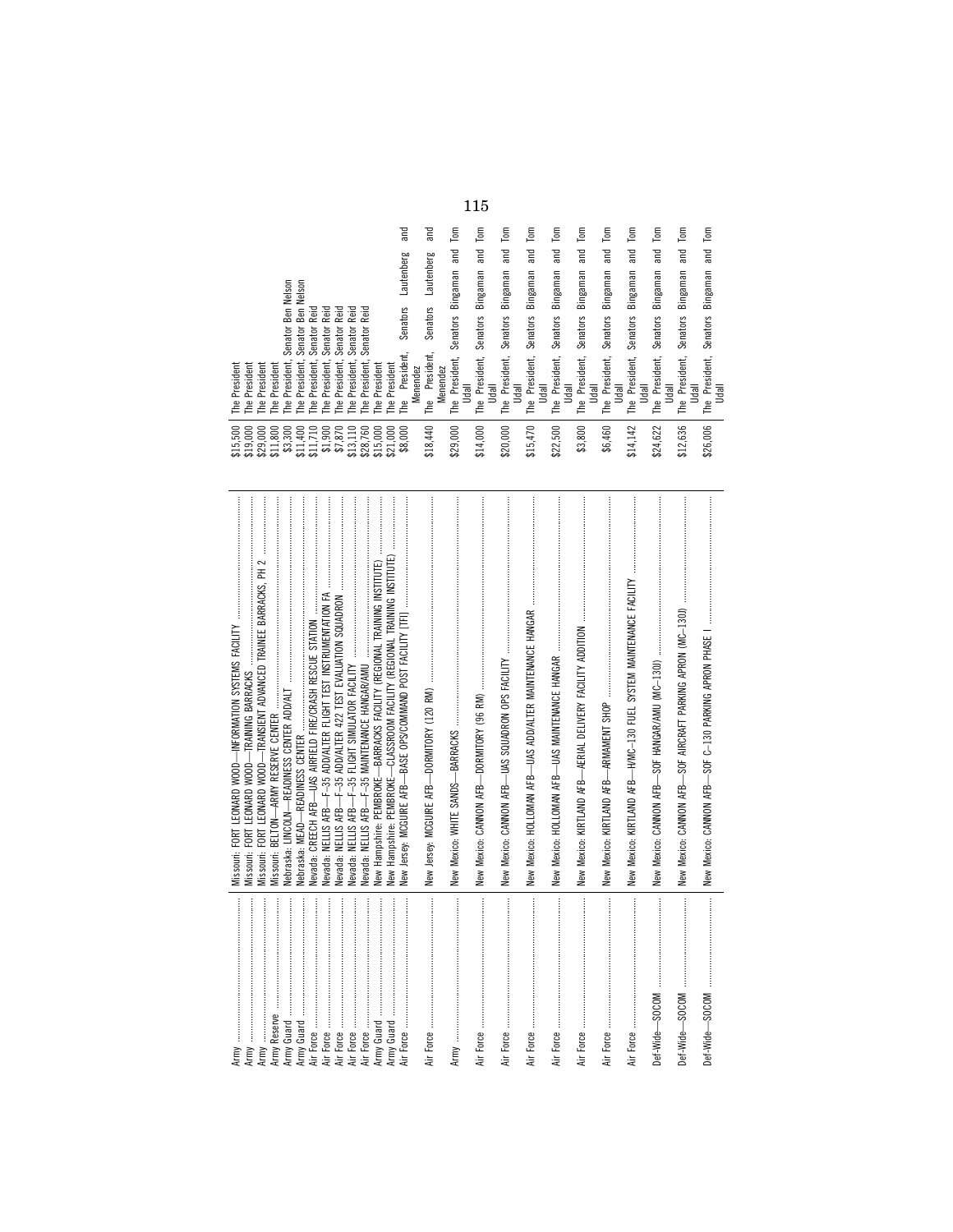| ≀                                                |  |
|--------------------------------------------------|--|
| ↽                                                |  |
| PRESIDENTIALLY DIRECTED SPENDING ITEMS<br>שוטייי |  |

| Account                       | Project                                                          | Funding   | Requestor                                                                  |
|-------------------------------|------------------------------------------------------------------|-----------|----------------------------------------------------------------------------|
|                               |                                                                  |           |                                                                            |
|                               |                                                                  | \$39,674  | The President, Senators Bingaman and Tom                                   |
| $\ddot{}}$                    | New Mexico: CANNON AFB-SOF ADD/ALT SIMULATOR FACILITY FOR MC-130 | \$13,287  | $\overline{\mathsf{Hom}}$<br>The President, Senators Bingaman and          |
| $\frac{1}{2}$                 |                                                                  | \$22,900  | $\overline{\phantom{a}}$<br>The President, Senators Bingaman and<br>Udall  |
| $\ddot{\phantom{a}}$          |                                                                  | \$8,500   | Tom<br>The President, Senators Bingaman and<br>Udall                       |
| $\vdots$                      |                                                                  | \$11,400  | $\overline{\mathsf{Hom}}$<br>The President, Senators Bingaman and<br>Udall |
|                               | ์<br>≹                                                           | \$14,600  | The President<br>Udall                                                     |
| ļ<br>$\ddot{}}$               |                                                                  | \$16,500  | The President                                                              |
| l                             | .<br>⊌ew                                                         | \$61,000  | The President                                                              |
|                               | .<br>≹                                                           | \$55,000  | The President                                                              |
| $\ddot{}}$                    | DRUM-<br>York: FORT I<br>.<br>⊉                                  | \$8,200   | The President                                                              |
| <br> <br>                     | York: FORT DRUM-<br>New                                          | \$18,500  | The President                                                              |
| $\ddot{}}$                    | New                                                              | \$55,000  | The President                                                              |
| $\ddot{}}$                    | New                                                              | \$130,624 | The President                                                              |
| l                             | New                                                              | \$1,700   | The President                                                              |
| $\ddot{}}$<br>Air Force       | New                                                              | \$20,440  | The President                                                              |
| $\ddot{}}$<br>Def-Wide-DODEA  | New                                                              | \$27,960  | The President                                                              |
| İ                             | New                                                              | \$2,500   | The President                                                              |
| $\frac{1}{2}$                 | New                                                              | \$14,250  | The President                                                              |
| $\frac{1}{2}$<br>Army Reserve |                                                                  | \$13,400  | The President                                                              |
| İ                             |                                                                  | \$33,000  | The President                                                              |
| $\frac{1}{2}$                 |                                                                  | \$25,000  | The President                                                              |
| $\ddot{}}$<br>Army            |                                                                  | \$41,000  | The President                                                              |
| <br> <br> <br>Army            |                                                                  | \$50,000  | The President                                                              |
| Army                          |                                                                  | \$53,000  | The President                                                              |
| $\ddot{}}$<br>Army            |                                                                  | \$12,600  | President<br>The I                                                         |
| $\frac{1}{2}$<br>Army         | Vorth Carolina:                                                  | \$11,200  | The President                                                              |
| $\frac{1}{2}$<br>Army         | North Carolina: FORT BRAGG-                                      | \$17,000  | The President                                                              |
| $\ddot{}}$<br>Army            |                                                                  | \$14,600  | The President                                                              |
| Army                          | North Carolina: FORT BRAGG-                                      | \$18,000  | The President                                                              |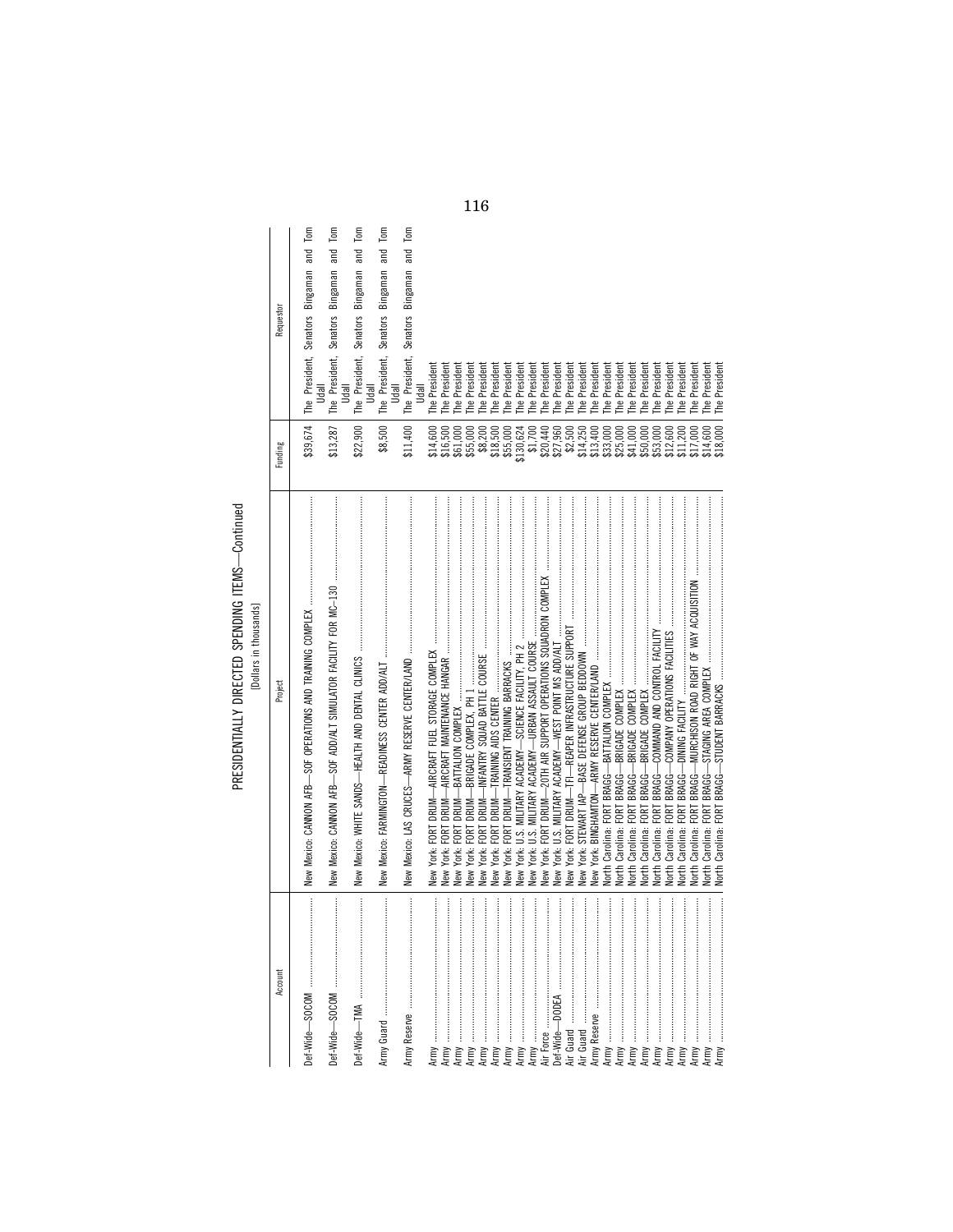| Army                                                                                                                                                                                                                                                                                                                                                                                                                                                                                                                                                                                                                                                                                                                                                                                                                                                                                                                                                                                                                               | North Carolina: FORT BRAGG-VEHICLE MAINTENANCE SHOP               | \$7,500              | The President                                |
|------------------------------------------------------------------------------------------------------------------------------------------------------------------------------------------------------------------------------------------------------------------------------------------------------------------------------------------------------------------------------------------------------------------------------------------------------------------------------------------------------------------------------------------------------------------------------------------------------------------------------------------------------------------------------------------------------------------------------------------------------------------------------------------------------------------------------------------------------------------------------------------------------------------------------------------------------------------------------------------------------------------------------------|-------------------------------------------------------------------|----------------------|----------------------------------------------|
| Army                                                                                                                                                                                                                                                                                                                                                                                                                                                                                                                                                                                                                                                                                                                                                                                                                                                                                                                                                                                                                               | North Carolina: FORT BRAGG-VEHICLE MAINTENANCE SHOP               | \$28,000             | The President                                |
| Navy                                                                                                                                                                                                                                                                                                                                                                                                                                                                                                                                                                                                                                                                                                                                                                                                                                                                                                                                                                                                                               |                                                                   | \$90,270             | The President                                |
| Navy                                                                                                                                                                                                                                                                                                                                                                                                                                                                                                                                                                                                                                                                                                                                                                                                                                                                                                                                                                                                                               | <b>Jorth Carolina:</b>                                            | \$12,280             | The President                                |
| Vavy                                                                                                                                                                                                                                                                                                                                                                                                                                                                                                                                                                                                                                                                                                                                                                                                                                                                                                                                                                                                                               | CAMP LEJEUNE-<br><b>Vorth Carolina:</b>                           | \$46,550             | The President                                |
| Vavy                                                                                                                                                                                                                                                                                                                                                                                                                                                                                                                                                                                                                                                                                                                                                                                                                                                                                                                                                                                                                               | CAMP LEJEUNE-<br><b>Vorth Carolina:</b>                           | \$40,780             | The President                                |
| $\begin{minipage}{0.9\linewidth} \begin{tabular}{l} \hline \multicolumn{3}{c}{\textbf{m}} & \multicolumn{3}{c}{\textbf{m}} \\ \multicolumn{3}{c}{\textbf{m}} & \multicolumn{3}{c}{\textbf{m}} \\ \multicolumn{3}{c}{\textbf{m}} & \multicolumn{3}{c}{\textbf{m}} \\ \multicolumn{3}{c}{\textbf{m}} & \multicolumn{3}{c}{\textbf{m}} \\ \multicolumn{3}{c}{\textbf{m}} & \multicolumn{3}{c}{\textbf{m}} \\ \multicolumn{3}{c}{\textbf{m}} & \multicolumn{3}{c}{\textbf{m}} \\ \multicolumn$<br>Navy                                                                                                                                                                                                                                                                                                                                                                                                                                                                                                                                 | CAMP LEJEUNE-<br>Carolina:<br>$\frac{1}{2}$                       | \$42,330             | The Presiden                                 |
| Naw                                                                                                                                                                                                                                                                                                                                                                                                                                                                                                                                                                                                                                                                                                                                                                                                                                                                                                                                                                                                                                | CAMP LEJEUNE-<br>Carolina:<br><b>Jeth</b>                         | \$43,640             | The Presiden                                 |
| Navy                                                                                                                                                                                                                                                                                                                                                                                                                                                                                                                                                                                                                                                                                                                                                                                                                                                                                                                                                                                                                               | CAMP LEJEUNE-<br><b>Vorth Carolina:</b>                           |                      | The President                                |
| Navy                                                                                                                                                                                                                                                                                                                                                                                                                                                                                                                                                                                                                                                                                                                                                                                                                                                                                                                                                                                                                               | Vorth Carolina: CAMP LEJEUNE-                                     | \$55,350<br>\$51,660 | The President                                |
| Navy                                                                                                                                                                                                                                                                                                                                                                                                                                                                                                                                                                                                                                                                                                                                                                                                                                                                                                                                                                                                                               | CAMP LEJEUNE-<br>Carolina:<br>North (                             | \$46,290             | The President                                |
| Navy                                                                                                                                                                                                                                                                                                                                                                                                                                                                                                                                                                                                                                                                                                                                                                                                                                                                                                                                                                                                                               | CAMP LEJEUNE-<br><b>Vorth Carolina:</b>                           | \$7,420              | The President                                |
| $\begin{minipage}{0.9\linewidth} \begin{tabular}{ c c c } \hline \multicolumn{3}{ c }{\textbf{m}} & \multicolumn{3}{ c }{\textbf{m}} & \multicolumn{3}{ c }{\textbf{m}} & \multicolumn{3}{ c }{\textbf{m}} & \multicolumn{3}{ c }{\textbf{m}} & \multicolumn{3}{ c }{\textbf{m}} & \multicolumn{3}{ c }{\textbf{m}} & \multicolumn{3}{ c }{\textbf{m}} & \multicolumn{3}{ c }{\textbf{m}} & \multicolumn{3}{ c }{\textbf{m}} & \multicolumn{3}{ c $<br>Vavy                                                                                                                                                                                                                                                                                                                                                                                                                                                                                                                                                                        |                                                                   | \$73,010             | The President                                |
| Navy                                                                                                                                                                                                                                                                                                                                                                                                                                                                                                                                                                                                                                                                                                                                                                                                                                                                                                                                                                                                                               | <b>North Carolina: CAMP LEJEUNE</b>                               | \$74,260             | The President                                |
| $\begin{minipage}{0.9\linewidth} \begin{tabular}{ c c c } \hline \multicolumn{3}{ c }{\textbf{1}} & \multicolumn{3}{ c }{\textbf{2}} & \multicolumn{3}{ c }{\textbf{3}} & \multicolumn{3}{ c }{\textbf{4}} & \multicolumn{3}{ c }{\textbf{5}} & \multicolumn{3}{ c }{\textbf{6}} & \multicolumn{3}{ c }{\textbf{6}} & \multicolumn{3}{ c }{\textbf{6}} & \multicolumn{3}{ c }{\textbf{6}} & \multicolumn{3}{ c }{\textbf{6}} & \multicolumn{3}{ c $<br>Naw                                                                                                                                                                                                                                                                                                                                                                                                                                                                                                                                                                         | North Carolina: CAMP LEJEUNE-MAINTENANCE/OPS COMPLEX-2ND ANGLICO  | \$36,100             | The President                                |
| Navy                                                                                                                                                                                                                                                                                                                                                                                                                                                                                                                                                                                                                                                                                                                                                                                                                                                                                                                                                                                                                               |                                                                   | \$9,950              | The President                                |
| $\label{eq:3} \begin{aligned} \mathcal{L}_{\text{invariant}}(\mathcal{L}_{\text{in}}(\mathcal{L}_{\text{out}},\mathcal{L}_{\text{out}}),\mathcal{L}_{\text{out}}(\mathcal{L}_{\text{out}}), \mathcal{L}_{\text{out}}(\mathcal{L}_{\text{out}}), \mathcal{L}_{\text{out}}(\mathcal{L}_{\text{out}}), \mathcal{L}_{\text{out}}(\mathcal{L}_{\text{out}}(\mathcal{L}_{\text{out}}),\mathcal{L}_{\text{out}}(\mathcal{L}_{\text{out}}), \mathcal{L}_{\text{out}}(\mathcal{L}_{\text{out}}), \mathcal{L}_{\text{out}}(\math$<br>Vavy                                                                                                                                                                                                                                                                                                                                                                                                                                                                                                    | North Carolina: CAMP LEJEUNE-MESS HALL-FRENCH CREEK               | \$25,960             | The President                                |
| Vavy                                                                                                                                                                                                                                                                                                                                                                                                                                                                                                                                                                                                                                                                                                                                                                                                                                                                                                                                                                                                                               | North Carolina: CAMP LEJEUNE-MESS HALL ADDITION-COURTHOUSE BAY    | \$2,553              | The President                                |
| Vaw                                                                                                                                                                                                                                                                                                                                                                                                                                                                                                                                                                                                                                                                                                                                                                                                                                                                                                                                                                                                                                |                                                                   | \$18,470             | The President                                |
| Vaw                                                                                                                                                                                                                                                                                                                                                                                                                                                                                                                                                                                                                                                                                                                                                                                                                                                                                                                                                                                                                                | Vorth Carolina: CAMP LEJEUNE-                                     | \$56,050             | The President                                |
| $\begin{aligned} \begin{tabular}{cccccccccc} \multicolumn{2}{cccc} \multicolumn{2}{cccc} \multicolumn{2}{cccc} \multicolumn{2}{cccc} \multicolumn{2}{cccc} \multicolumn{2}{cccc} \multicolumn{2}{cccc} \multicolumn{2}{cccc} \multicolumn{2}{cccc} \multicolumn{2}{cccc} \multicolumn{2}{cccc} \multicolumn{2}{cccc} \multicolumn{2}{cccc} \multicolumn{2}{cccc} \multicolumn{2}{cccc} \multicolumn{2}{cccc} \multicolumn{2}{cccc} \multicolumn{2}{cccc} \multicolumn{2}{cccc} \multicolumn{2}{cccc} \multicolumn{2}{cccc} \multicolumn{2}{cccc} \multicolumn{2}{$<br>way                                                                                                                                                                                                                                                                                                                                                                                                                                                          |                                                                   | \$56,470             | The President                                |
| $\begin{minipage}{0.9\linewidth} \begin{tabular}{l} \hline \multicolumn{3}{c}{\textbf{m}} & \multicolumn{3}{c}{\textbf{m}} & \multicolumn{3}{c}{\textbf{m}} \\ \multicolumn{3}{c}{\textbf{m}} & \multicolumn{3}{c}{\textbf{m}} & \multicolumn{3}{c}{\textbf{m}} \\ \multicolumn{3}{c}{\textbf{m}} & \multicolumn{3}{c}{\textbf{m}} & \multicolumn{3}{c}{\textbf{m}} \\ \multicolumn{3}{c}{\textbf{m}} & \multicolumn{3}{c}{\textbf{m}} & \multicolumn{3}{c}{\textbf{m}} \\ \multicolumn$<br>New                                                                                                                                                                                                                                                                                                                                                                                                                                                                                                                                    |                                                                   | \$42,500             | The President                                |
|                                                                                                                                                                                                                                                                                                                                                                                                                                                                                                                                                                                                                                                                                                                                                                                                                                                                                                                                                                                                                                    |                                                                   | \$3,790              | The President                                |
| Vay                                                                                                                                                                                                                                                                                                                                                                                                                                                                                                                                                                                                                                                                                                                                                                                                                                                                                                                                                                                                                                |                                                                   | \$13,420             | The President                                |
| New                                                                                                                                                                                                                                                                                                                                                                                                                                                                                                                                                                                                                                                                                                                                                                                                                                                                                                                                                                                                                                | North Carolina: CHERRY POINT MCAS-STATION INFRASTRUCTURE UPGRADES | \$5,800              | The President                                |
| Def-Wide-DODEA                                                                                                                                                                                                                                                                                                                                                                                                                                                                                                                                                                                                                                                                                                                                                                                                                                                                                                                                                                                                                     |                                                                   | \$16,646             | The President                                |
| -DODEA<br>Def-Wide-                                                                                                                                                                                                                                                                                                                                                                                                                                                                                                                                                                                                                                                                                                                                                                                                                                                                                                                                                                                                                |                                                                   | \$23,086             | The President                                |
| -DODEA<br>Def-Wide-                                                                                                                                                                                                                                                                                                                                                                                                                                                                                                                                                                                                                                                                                                                                                                                                                                                                                                                                                                                                                |                                                                   | \$22,000             | The President                                |
| SOCOM<br>Def-Wide-                                                                                                                                                                                                                                                                                                                                                                                                                                                                                                                                                                                                                                                                                                                                                                                                                                                                                                                                                                                                                 |                                                                   | \$11,000             | The President                                |
| $\label{eq:3} \begin{array}{lllllllllllllll} \multicolumn{3}{l}{} & \multicolumn{3}{l}{} & \multicolumn{3}{l}{} & \multicolumn{3}{l}{} & \multicolumn{3}{l}{} & \multicolumn{3}{l}{} & \multicolumn{3}{l}{} & \multicolumn{3}{l}{} & \multicolumn{3}{l}{} & \multicolumn{3}{l}{} & \multicolumn{3}{l}{} & \multicolumn{3}{l}{} & \multicolumn{3}{l}{} & \multicolumn{3}{l}{} & \multicolumn{3}{l}{} & \multicolumn{3}{l}{} & \multicolumn{3}{l}{} & \multicolumn{3}{l}{} & \$<br>$\begin{minipage}{0.9\linewidth} \begin{tabular}{l} \toprule \multicolumn{3}{c}{\textbf{0.9\linewidth}} \begin{tabular}{l} \multicolumn{3}{c}{\textbf{0.9\linewidth}} \end{tabular} \end{minipage} \end{minipage} \begin{minipage}{0.9\linewidth} \begin{tabular}{l} \multicolumn{3}{c}{\textbf{0.9\linewidth}} \end{tabular} \end{minipage} \end{minipage} \begin{minipage}{0.9\linewidth} \begin{tabular}{l} \multicolumn{3}{c}{\textbf{0.9\linewidth}} \end{tabular} \end{minipage} \end{minipage} \begin{minipage}{0.9$<br>SOCOM<br>Def-Wide- | lorth Carolina: FORT BRAGG-                                       | \$10,347             | The President                                |
| SOCOM<br>Def-Wide-                                                                                                                                                                                                                                                                                                                                                                                                                                                                                                                                                                                                                                                                                                                                                                                                                                                                                                                                                                                                                 | lorth Carolina: FORT BRAGG-                                       | \$15,795             | The President                                |
| SOCOM<br>Def-Wide-                                                                                                                                                                                                                                                                                                                                                                                                                                                                                                                                                                                                                                                                                                                                                                                                                                                                                                                                                                                                                 | <b>Vorth Carolina: FORT BRAGG</b>                                 | \$32,000             | The President                                |
| SOCOM<br>Def-Wide-                                                                                                                                                                                                                                                                                                                                                                                                                                                                                                                                                                                                                                                                                                                                                                                                                                                                                                                                                                                                                 |                                                                   | \$41,000             | The President                                |
| Def-Wide-SOCOM                                                                                                                                                                                                                                                                                                                                                                                                                                                                                                                                                                                                                                                                                                                                                                                                                                                                                                                                                                                                                     |                                                                   | \$13,465             | The President                                |
|                                                                                                                                                                                                                                                                                                                                                                                                                                                                                                                                                                                                                                                                                                                                                                                                                                                                                                                                                                                                                                    |                                                                   | \$1,551              | The President                                |
|                                                                                                                                                                                                                                                                                                                                                                                                                                                                                                                                                                                                                                                                                                                                                                                                                                                                                                                                                                                                                                    |                                                                   | \$2,000              | The President                                |
| $\label{eq:3} \begin{array}{lllllllllll} \multicolumn{3}{l}{{\color{red}{{\color{green}{{\color{green}{{\color{green}{{\color{green}{{\color{green}{{\color{green}{{\color{green}{{\color{green}{{\color{green}{{\color{green}{{\color{green}{{\color{green}{{\color{green}{{\color{green}{{\color{green}{{\color{green}{{\color{green}{{\color{green}{{\color{green}{{\color{green}{{\color{green}{{\color{green}{{\color{green}{{\color{green}{{\color{green}{{\color{green}{{\color{green}{{\color{green}{{\color{green}{{\color{green}{{\color{green}$                                                                                                                                                                                                                                                                                                                                                                                                                                                                         |                                                                   | \$18,770             | Senators Dorgan and Conrad<br>The President, |
| Army Guard                                                                                                                                                                                                                                                                                                                                                                                                                                                                                                                                                                                                                                                                                                                                                                                                                                                                                                                                                                                                                         |                                                                   | \$11,200             | Senators Dorgan and Conrad<br>The President, |
|                                                                                                                                                                                                                                                                                                                                                                                                                                                                                                                                                                                                                                                                                                                                                                                                                                                                                                                                                                                                                                    |                                                                   | \$7,400              | The President                                |
|                                                                                                                                                                                                                                                                                                                                                                                                                                                                                                                                                                                                                                                                                                                                                                                                                                                                                                                                                                                                                                    |                                                                   | \$13,800             | The President                                |

| dent                                             | dent                                                                            | dent                           | đent                                              | dent                    | đent                               | dent                           | dent                | dent                    | dent                    | dent                               | dent                    | dent                                  | dent                           | dent                                                     | dent                           | dent                            | dent                          | dent                    | đent                                                                   | dent                   | dent                   | <b>Jest</b>              | dent                                          | dent                       | dent                    | dent                              | dent                                         | dent                  | dent                           | đent                           | dent                   | dent                                  | dent                                                       | đent                  | dent                    | Conrad<br>and<br>Dorgan<br><b>Senators</b><br>$\sim$<br>dent. | Conrad<br>ᇰ<br>ē<br>$\sigma$<br>$\equiv$<br>$\sigma$<br>Dorg<br>$\mathcal{L}$<br><b>Senators</b><br>ъ.<br>dent. | dent           |  |
|--------------------------------------------------|---------------------------------------------------------------------------------|--------------------------------|---------------------------------------------------|-------------------------|------------------------------------|--------------------------------|---------------------|-------------------------|-------------------------|------------------------------------|-------------------------|---------------------------------------|--------------------------------|----------------------------------------------------------|--------------------------------|---------------------------------|-------------------------------|-------------------------|------------------------------------------------------------------------|------------------------|------------------------|--------------------------|-----------------------------------------------|----------------------------|-------------------------|-----------------------------------|----------------------------------------------|-----------------------|--------------------------------|--------------------------------|------------------------|---------------------------------------|------------------------------------------------------------|-----------------------|-------------------------|---------------------------------------------------------------|-----------------------------------------------------------------------------------------------------------------|----------------|--|
| resi<br>$\Omega$<br>≗                            | resi<br>$\Omega$<br>ے                                                           | resi<br>$\Omega$<br>Le         | resi<br>ō<br>The                                  | resi<br>$\Omega$<br>The | resi<br>$\Omega$<br>≗<br>ᆮ         | resi<br>$\Omega$<br><b>Fhe</b> | resi<br>C<br>≗<br>⊢ | .ಪ<br>قع<br>C<br>은<br>ᆮ | resi<br>$\Omega$<br>The | resi<br>$\Omega$<br>The            | resi<br>$\Omega$<br>The | resi<br>$\Omega$<br>The               | resi<br>$\sim$<br>The          | resi<br>$\Omega$<br>The                                  | .ಪ<br>قة<br>$\Omega$<br>≗<br>ᆮ | resi<br>$\Omega$<br>Le          | resi<br>$\overline{a}$<br>The | resi<br>$\Omega$<br>The | resi<br>$\Omega$<br>The                                                | resi<br>$\Omega$<br>Le | resi<br>$\Omega$<br>Le | resi<br>$\sim$<br>뽇<br>ᆮ | resi<br>Δ<br>The                              | resi<br>$\sim$<br><b>F</b> | resi<br>$\Omega$<br>The | resi<br>$\Omega$<br>The           | resi<br>$\Omega$<br>Le                       | resi<br>$\sim$<br>The | 'ಪ<br>ئة<br>$\Omega$<br>은<br>ᆮ | .ಪ<br>قع<br>$\Omega$<br>은<br>ᆮ | resi<br>$\Omega$<br>Le | resi<br>$\Omega$<br>The               | resi<br>$\Omega$<br>The                                    | resi<br>$\Omega$<br>飞 | resi<br>$\Omega$<br>The | resi<br>$\Omega$<br>은<br>ᆮ                                    | ್ಯ<br>قع<br>$\Omega$<br>ے                                                                                       | resi<br>C<br>뽇 |  |
| 0<br>ō<br>صا<br>∼<br>∼<br>$\leftrightarrow \sim$ | 0<br>ō<br>$\circ$<br>$\frac{8}{10}$<br><del>10 10 10 10 10 10 10 10 10 10</del> | $\approx$<br>$\sim$<br>ъ.<br>ഒ | င္တ<br>2 <sup>2</sup><br>$\overline{\phantom{0}}$ | ິລ<br>46,5              | జ<br>$\overline{ }$<br>$\sim$<br>₽ | ౾<br>23.<br>₩                  | ₽<br>43.3           | ິລ                      | 51,660                  | ຂ<br>$\sim$<br>ъ.<br>$\frac{6}{4}$ | 420<br>w<br>₷           | $\frac{10}{2}$<br>$\overline{3}$<br>∼ | ධි<br>4,2<br>$\leftrightarrow$ | 8<br>$\overline{\phantom{a}}$<br>36<br>$\leftrightarrow$ | 950<br>ື້                      | 960<br>25,<br>$\leftrightarrow$ | က<br>က်<br>\$2,5              | 470<br>18 <sub>i</sub>  | 5,050<br>56,0<br>$\leftrightarrow$ $\leftrightarrow$ $\leftrightarrow$ | 56                     | 2,500<br>ಈ             | 3,790<br>3,420<br>ఈ      | $\overline{\phantom{0}}$<br>$\leftrightarrow$ | \$5,800                    | 46<br>16,6              | 86<br>$\circ$<br>ъ<br>3<br>$\sim$ | $\overline{0}00$<br>$\overline{c}$<br>$\sim$ | 1,000                 | ∼<br>₩<br>$\ddot{0}$           | 795                            | 000<br>52<br>$\sim$    | 41,000<br><b>69 69 69 69 69 69 69</b> | 5<br>3,46<br>$\overline{\phantom{0}}$<br>$\leftrightarrow$ | 5<br>$\ddot{1}$       | ,000,<br>52             | R<br>8 <sub>1</sub>                                           | 8<br>Ņ<br>$\overline{\phantom{0}}$<br>$\leftrightarrow$                                                         | (400)          |  |

117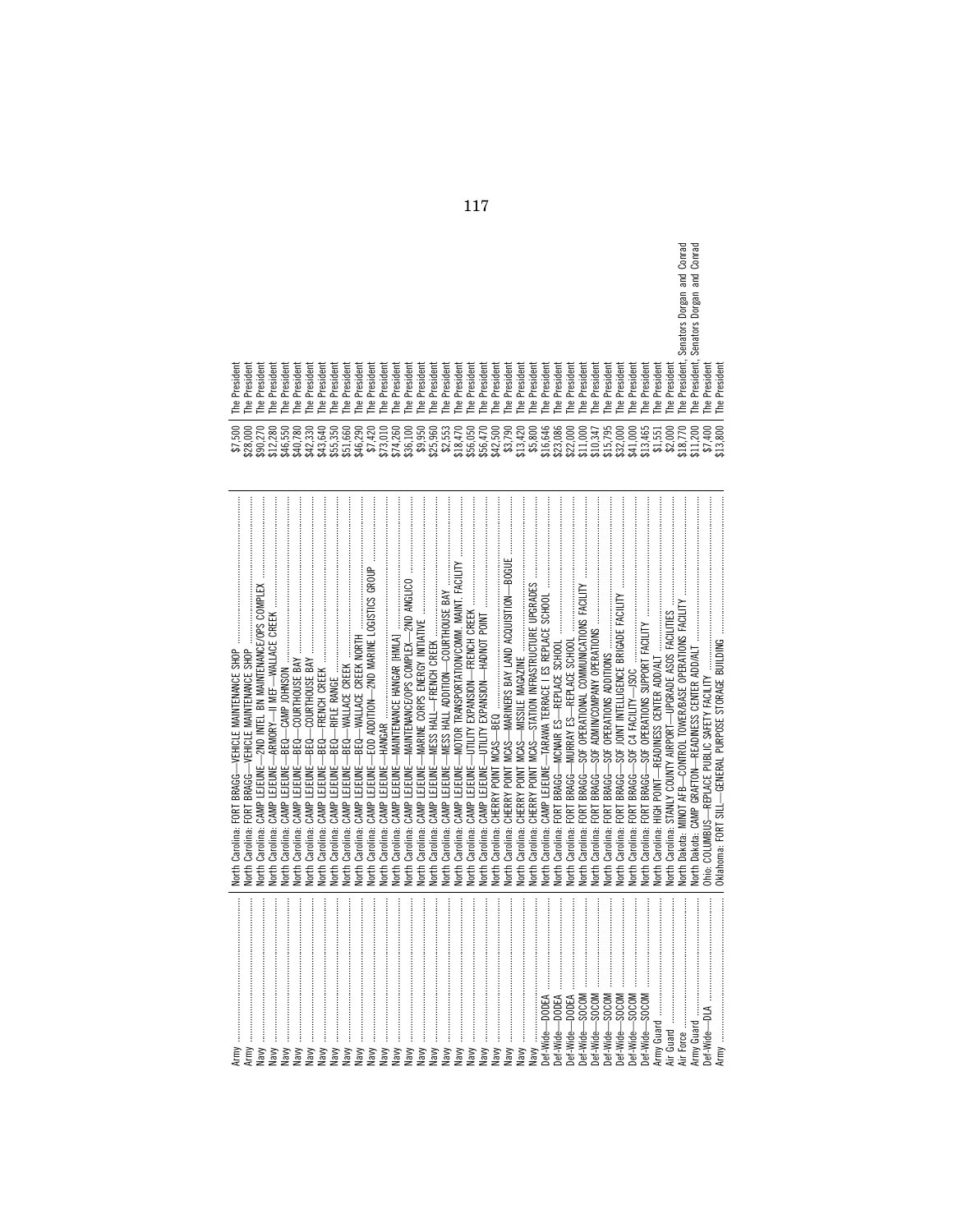## PRESIDENTIALLY DIRECTED SPENDING ITEMS—Continued<br>[Dollars in thousands] PRESIDENTIALLY DIRECTED SPENDING ITEMS—Continued [Dollars in thousands]

| Account              | Project                                                                           | Funding  | Requestor                                 |
|----------------------|-----------------------------------------------------------------------------------|----------|-------------------------------------------|
| $\vdots$             |                                                                                   | \$3,000  | The President                             |
|                      |                                                                                   | \$14,000 | The President                             |
| ef-Wide-DLA          | Pennsylvania: DEF DISTRIBUTION DEPOT NEW CUMBERLAND-REPLACE HEADQUARTERS FACILITY | \$96,000 | The President, Senators Specter and Casey |
| ir Guard             |                                                                                   |          | The President, Senators Specter and Casey |
| van mannen Krak      |                                                                                   | \$27,007 | The President, Senator Reed               |
| Army Guard           |                                                                                   | \$27,000 | The President, Senator Reed               |
| Army                 |                                                                                   | \$17,000 | The President, Senator Graham             |
| Army                 |                                                                                   | \$28,000 | Graham<br>The President, Senator          |
| ┋<br>Army            |                                                                                   | \$46,000 | Graham<br>The President, Senator          |
| ļ<br>Vay             |                                                                                   | \$21,190 | Graham<br>The President, Senator          |
|                      |                                                                                   | \$46,550 | Graham<br>The President, Senator          |
| ┋                    |                                                                                   | \$15,430 | Graham<br>The President, Senator          |
| İ                    |                                                                                   | \$46,240 | Graham<br>The President, Senator          |
| İ                    | South Carolina: CHARLESTON AFB-CIVIL ENGINEER COMPLEX [TFI]-PHASE 1               | \$15,000 | Graham<br>The President, Senator          |
| ļ<br>Army Guard      |                                                                                   | \$25,000 | Johnson<br>Senator<br>The President,      |
| Air Guard            |                                                                                   | \$5,500  | The President                             |
| <b>Army</b> …………………… |                                                                                   | \$6,700  | The President, Senator Hutchisor          |
| Army                 |                                                                                   | \$18,500 | The President, Senator Hutchison          |
| Army                 |                                                                                   | \$22,000 | Hutchison<br>Senator<br>The President,    |
| Army                 |                                                                                   | \$3,500  | Hutchison<br>Senator<br>The President,    |
| $\vdots$<br>Army     | $-52118$<br>Texas: FORT                                                           | \$15,500 | Hutchison<br>Senator<br>The President,    |
| Army                 | RISS<br>Texas: FORT                                                               | \$2,100  | Hutchison<br>Senator<br>The President,    |
| Army                 | RISS<br>Texas: FORT                                                               | \$3,150  | Hutchison<br>Senator<br>The President,    |
| Army                 | BLISS-<br>Texas: FORT                                                             | \$15,500 | Hutchison<br>Senator<br>The President,    |
| Army                 | BLISS-<br>Texas: FORT                                                             | \$3,000  | Hutchison<br>Senator<br>The President,    |
| Army                 | BLISS-<br>Texas: FORT                                                             | \$17,500 | Hutchison<br>Senator<br>The President,    |
| <b>Army</b>          | BLISS-<br>Texas: FORT                                                             | \$31,000 | Hutchison<br>Senator<br>The President,    |
| Army                 | BLISS-<br>Texas: FORT                                                             | \$2,800  | Hutchison<br>Senator<br>The President,    |
| Army                 | BLISS-<br>Texas: FORT                                                             | \$8,700  | Hutchison<br>Senator<br>The President,    |
| Army                 | $\frac{1}{2}$<br>Texas: FORT                                                      | \$40,000 | Hutchison<br>Senator<br>The President,    |
| VILLA                | $\frac{1}{2}$<br>Texas: FORT                                                      | \$38,000 | Hutchison<br>Senator<br>The President,    |
| Army                 | $\frac{1}{2}$<br>Texas: FORT                                                      | \$4,300  | Hutchison<br>The President, Senator       |
| Yuuk                 | HOOD-<br>Texas: FORT                                                              | \$3,200  | The President, Senator Hutchison          |
| Army                 |                                                                                   | \$2,100  | The President, Senator Hutchison          |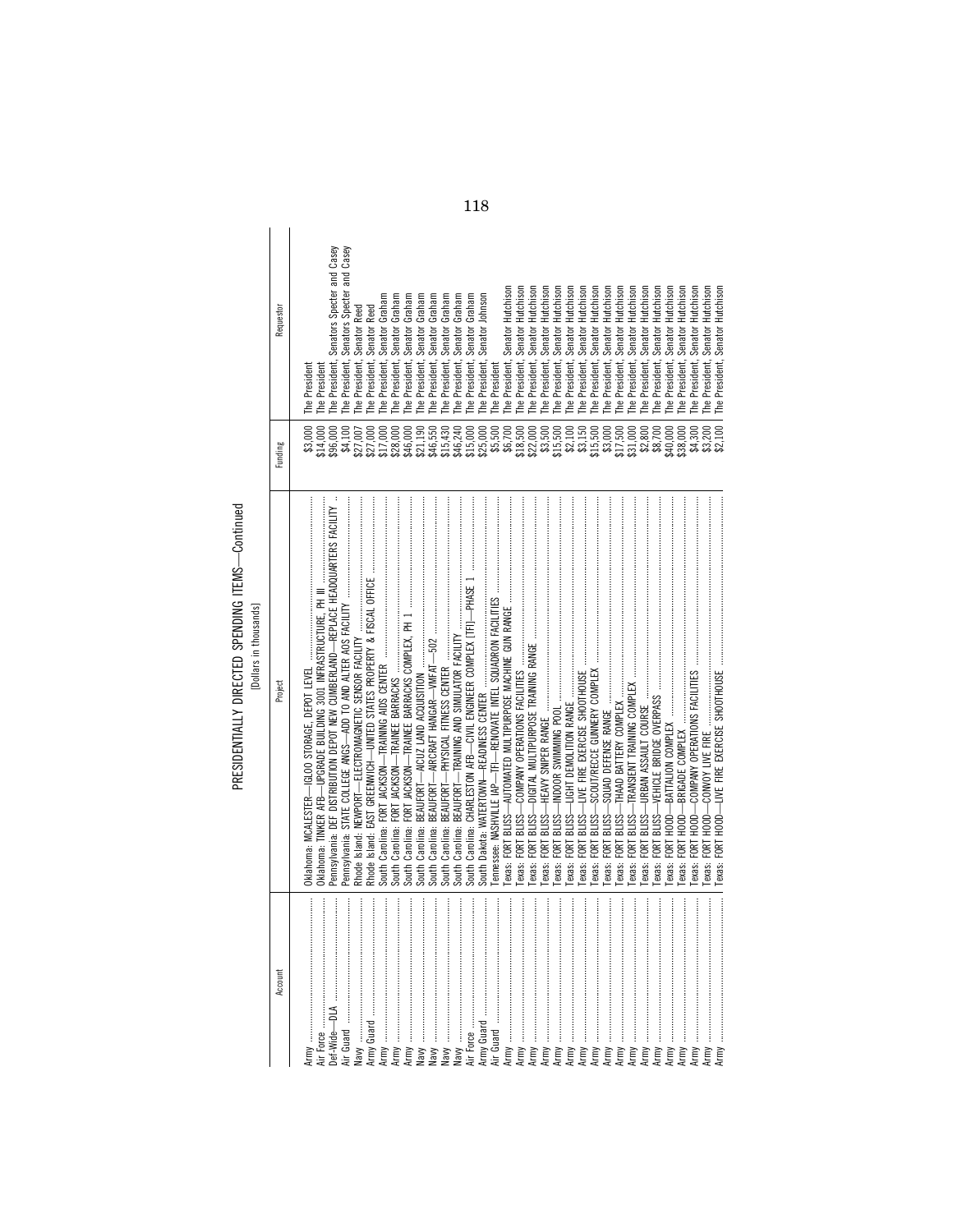|                                                                                                                                                                                                                                                                                                                                                                                                                                                                                                                                                 | Texas:                                                                                                                                                                                                                                                                                                                                                                                                                                                                                                                                        |                                                                                                                                                                                                                                                                    | Hutchisor<br>Senator H<br>The President,                                         |
|-------------------------------------------------------------------------------------------------------------------------------------------------------------------------------------------------------------------------------------------------------------------------------------------------------------------------------------------------------------------------------------------------------------------------------------------------------------------------------------------------------------------------------------------------|-----------------------------------------------------------------------------------------------------------------------------------------------------------------------------------------------------------------------------------------------------------------------------------------------------------------------------------------------------------------------------------------------------------------------------------------------------------------------------------------------------------------------------------------------|--------------------------------------------------------------------------------------------------------------------------------------------------------------------------------------------------------------------------------------------------------------------|----------------------------------------------------------------------------------|
|                                                                                                                                                                                                                                                                                                                                                                                                                                                                                                                                                 | Texas:<br>Texas:                                                                                                                                                                                                                                                                                                                                                                                                                                                                                                                              | $\begin{smallmatrix} 455,000\\ 456,450\\ 82,450\\ 945,000\\ 456,000\\ 456,000\\ 456,000\\ 456,000\\ 456,000\\ 456,000\\ 456,000\\ 456,000\\ 456,000\\ 456,000\\ 456,000\\ 456,000\\ 456,000\\ 456,000\\ 456,000\\ 456,000\\ 456,000\\ 456,000\\ 456,000\\ 456,000$ | Hutchison<br>Hutchison<br>Senator<br>Senator<br>The President,<br>The President, |
|                                                                                                                                                                                                                                                                                                                                                                                                                                                                                                                                                 | FORT SAM HOUSTON-TRAINING AIDS CENTER<br>lexas:                                                                                                                                                                                                                                                                                                                                                                                                                                                                                               |                                                                                                                                                                                                                                                                    | Hutchison<br>Senator<br>The President,                                           |
|                                                                                                                                                                                                                                                                                                                                                                                                                                                                                                                                                 | Texas:                                                                                                                                                                                                                                                                                                                                                                                                                                                                                                                                        |                                                                                                                                                                                                                                                                    | Hutchison<br>Senator <sup>1</sup><br>The President,                              |
|                                                                                                                                                                                                                                                                                                                                                                                                                                                                                                                                                 | ELLINGTON FIELD—TFI—UPGRADE UAV MAINTENANCE HANGAR ……………………………………………………………………………<br>Texas:                                                                                                                                                                                                                                                                                                                                                                                                                                                    |                                                                                                                                                                                                                                                                    | Hutchison<br>Senator<br>The President,                                           |
| Air Force                                                                                                                                                                                                                                                                                                                                                                                                                                                                                                                                       | Texas:                                                                                                                                                                                                                                                                                                                                                                                                                                                                                                                                        |                                                                                                                                                                                                                                                                    | Hutchison<br>Senator<br>The President,                                           |
| Air Force                                                                                                                                                                                                                                                                                                                                                                                                                                                                                                                                       | LACKLAND AFB-ONE-COMPANY FIRE STATION<br>Texas:                                                                                                                                                                                                                                                                                                                                                                                                                                                                                               |                                                                                                                                                                                                                                                                    | Hutchison<br>Senator<br>The President,                                           |
|                                                                                                                                                                                                                                                                                                                                                                                                                                                                                                                                                 | $\label{def:1} \begin{minipage}{0.9\linewidth} \begin{tabular}{ c c c } \hline \multicolumn{1}{ c }{\textbf{0.9\linewidth}} & \multicolumn{1}{ c }{\textbf{0.9\linewidth}} & \multicolumn{1}{ c }{\textbf{0.9\linewidth}} & \multicolumn{1}{ c }{\textbf{0.9\linewidth}} & \multicolumn{1}{ c }{\textbf{0.9\linewidth}} & \multicolumn{1}{ c }{\textbf{0.9\linewidth}} & \multicolumn{1}{ c }{\textbf{0.9\linewidth}} & \multicolumn{1}{ c }{\textbf{0.9\linewidth}} & \multicolumn{1}{$<br>LACKLAND AFB-RECRUIT DORMITORY, PHASE 3<br>Texas: |                                                                                                                                                                                                                                                                    | Hutchison<br>Senator<br>The President,                                           |
|                                                                                                                                                                                                                                                                                                                                                                                                                                                                                                                                                 | Texas:                                                                                                                                                                                                                                                                                                                                                                                                                                                                                                                                        |                                                                                                                                                                                                                                                                    | Hutchison<br>Senator<br>The President,                                           |
|                                                                                                                                                                                                                                                                                                                                                                                                                                                                                                                                                 | Texas:                                                                                                                                                                                                                                                                                                                                                                                                                                                                                                                                        |                                                                                                                                                                                                                                                                    | Hutchison<br>Senator<br>The President,                                           |
|                                                                                                                                                                                                                                                                                                                                                                                                                                                                                                                                                 | Texas:                                                                                                                                                                                                                                                                                                                                                                                                                                                                                                                                        |                                                                                                                                                                                                                                                                    | Hutchison<br>Senator<br>The President,                                           |
|                                                                                                                                                                                                                                                                                                                                                                                                                                                                                                                                                 | Texas:                                                                                                                                                                                                                                                                                                                                                                                                                                                                                                                                        | ក្នុង<br>ខាងក្នុងក្នុងមាន មាន មាន មាន មាន មាន មាន មាន មាន<br>ខាងក្នុងក្នុងមាន មាន មាន មាន មាន មាន មាន មាន មាន<br>ខាងក្នុង មាន មាន មាន មាន មាន មាន មាន មាន មាន                                                                                                      | Hutchison<br>Senator I<br>The President,                                         |
|                                                                                                                                                                                                                                                                                                                                                                                                                                                                                                                                                 | Texas:                                                                                                                                                                                                                                                                                                                                                                                                                                                                                                                                        |                                                                                                                                                                                                                                                                    | Hutchison<br>Senator<br>The President,                                           |
|                                                                                                                                                                                                                                                                                                                                                                                                                                                                                                                                                 | Texas:                                                                                                                                                                                                                                                                                                                                                                                                                                                                                                                                        |                                                                                                                                                                                                                                                                    | Hutchison<br>Senator<br>The President,                                           |
|                                                                                                                                                                                                                                                                                                                                                                                                                                                                                                                                                 | Texas:                                                                                                                                                                                                                                                                                                                                                                                                                                                                                                                                        |                                                                                                                                                                                                                                                                    | Hutchison<br>Senator<br>The President,                                           |
|                                                                                                                                                                                                                                                                                                                                                                                                                                                                                                                                                 |                                                                                                                                                                                                                                                                                                                                                                                                                                                                                                                                               |                                                                                                                                                                                                                                                                    | Hutchison<br>Senator<br>The President,                                           |
|                                                                                                                                                                                                                                                                                                                                                                                                                                                                                                                                                 |                                                                                                                                                                                                                                                                                                                                                                                                                                                                                                                                               |                                                                                                                                                                                                                                                                    | The President                                                                    |
|                                                                                                                                                                                                                                                                                                                                                                                                                                                                                                                                                 |                                                                                                                                                                                                                                                                                                                                                                                                                                                                                                                                               |                                                                                                                                                                                                                                                                    | The President                                                                    |
|                                                                                                                                                                                                                                                                                                                                                                                                                                                                                                                                                 |                                                                                                                                                                                                                                                                                                                                                                                                                                                                                                                                               |                                                                                                                                                                                                                                                                    | Senators Webb and Warner<br>The President,                                       |
|                                                                                                                                                                                                                                                                                                                                                                                                                                                                                                                                                 |                                                                                                                                                                                                                                                                                                                                                                                                                                                                                                                                               |                                                                                                                                                                                                                                                                    | Senators Webb and Warner<br>The President,                                       |
| Army                                                                                                                                                                                                                                                                                                                                                                                                                                                                                                                                            |                                                                                                                                                                                                                                                                                                                                                                                                                                                                                                                                               |                                                                                                                                                                                                                                                                    | Warner<br>and<br>Senators Webb<br>The President,                                 |
| Army                                                                                                                                                                                                                                                                                                                                                                                                                                                                                                                                            |                                                                                                                                                                                                                                                                                                                                                                                                                                                                                                                                               |                                                                                                                                                                                                                                                                    | Warner<br>$rac{1}{6}$<br>Senators Webb<br>The President,                         |
| Army                                                                                                                                                                                                                                                                                                                                                                                                                                                                                                                                            | Virginia:                                                                                                                                                                                                                                                                                                                                                                                                                                                                                                                                     |                                                                                                                                                                                                                                                                    | Warner<br>and<br>Senators Webb<br>The President,                                 |
| Army                                                                                                                                                                                                                                                                                                                                                                                                                                                                                                                                            | Virginia: I                                                                                                                                                                                                                                                                                                                                                                                                                                                                                                                                   |                                                                                                                                                                                                                                                                    | Warner<br>$\frac{1}{2}$<br>Senators Webb<br>The President,                       |
| Army                                                                                                                                                                                                                                                                                                                                                                                                                                                                                                                                            | Virginia:                                                                                                                                                                                                                                                                                                                                                                                                                                                                                                                                     |                                                                                                                                                                                                                                                                    | Warner<br>and<br>Senators Webb<br>The President,                                 |
| Army                                                                                                                                                                                                                                                                                                                                                                                                                                                                                                                                            | Virginia: I                                                                                                                                                                                                                                                                                                                                                                                                                                                                                                                                   |                                                                                                                                                                                                                                                                    | and Warner<br>Senators Webb<br>The President,                                    |
| Army                                                                                                                                                                                                                                                                                                                                                                                                                                                                                                                                            | Virginia: I                                                                                                                                                                                                                                                                                                                                                                                                                                                                                                                                   |                                                                                                                                                                                                                                                                    | and Warner<br>Senators Webb<br>The President,                                    |
| Naw                                                                                                                                                                                                                                                                                                                                                                                                                                                                                                                                             | Virginia: I<br>Virginia: I                                                                                                                                                                                                                                                                                                                                                                                                                                                                                                                    |                                                                                                                                                                                                                                                                    | and Warner<br>Senators Webb<br>The President,                                    |
| Naw                                                                                                                                                                                                                                                                                                                                                                                                                                                                                                                                             |                                                                                                                                                                                                                                                                                                                                                                                                                                                                                                                                               |                                                                                                                                                                                                                                                                    | and Warner<br>Senators Webb<br>The President,                                    |
| Naw                                                                                                                                                                                                                                                                                                                                                                                                                                                                                                                                             | Virginia:                                                                                                                                                                                                                                                                                                                                                                                                                                                                                                                                     |                                                                                                                                                                                                                                                                    | and Warner<br>Senators Webb<br>The President,                                    |
| Naw                                                                                                                                                                                                                                                                                                                                                                                                                                                                                                                                             | Virginia:                                                                                                                                                                                                                                                                                                                                                                                                                                                                                                                                     |                                                                                                                                                                                                                                                                    | and Warner<br>Senators Webb<br>The President,                                    |
| Naw                                                                                                                                                                                                                                                                                                                                                                                                                                                                                                                                             | Virginia:                                                                                                                                                                                                                                                                                                                                                                                                                                                                                                                                     |                                                                                                                                                                                                                                                                    | Senators Webb and Warner<br>The President,                                       |
| $\label{def:1} \centering \begin{minipage}{0.9\linewidth} \begin{minipage}{0.9\linewidth} \begin{minipage}{0.9\linewidth} \begin{minipage}{0.9\linewidth} \end{minipage} \end{minipage} \begin{minipage}{0.9\linewidth} \begin{minipage}{0.9\linewidth} \begin{minipage}{0.9\linewidth} \end{minipage} \end{minipage} \end{minipage} \begin{minipage}{0.9\linewidth} \begin{minipage}{0.9\linewidth} \begin{minipage}{0.9\linewidth} \end{minipage} \end{minipage} \end{minipage} \begin{minipage}{0.9\linewidth} \begin{minipage}{0.9\$<br>Naw | QUANTICO-STUDENT OFFICER QUARTERS-TBS<br>Virginia:                                                                                                                                                                                                                                                                                                                                                                                                                                                                                            | \$37,920<br>\$55,822                                                                                                                                                                                                                                               | Senators Webb and Warner<br>The President,                                       |
| Naw                                                                                                                                                                                                                                                                                                                                                                                                                                                                                                                                             | Virginia:                                                                                                                                                                                                                                                                                                                                                                                                                                                                                                                                     | $$100,000$<br>$$8,800$                                                                                                                                                                                                                                             | Senators Webb and Warner<br>The President,                                       |
| Air Force                                                                                                                                                                                                                                                                                                                                                                                                                                                                                                                                       | LANGLEY AFB-F-22 ADD/ALTER HANGAR BAY LO/CR FACILITY-TF<br>Virginia: L                                                                                                                                                                                                                                                                                                                                                                                                                                                                        |                                                                                                                                                                                                                                                                    | Senators Webb and Warner<br>The President,                                       |
| Def-Wide                                                                                                                                                                                                                                                                                                                                                                                                                                                                                                                                        | Virginia: I                                                                                                                                                                                                                                                                                                                                                                                                                                                                                                                                   | \$6,473                                                                                                                                                                                                                                                            | Senators Webb and Warner<br>The President,                                       |
|                                                                                                                                                                                                                                                                                                                                                                                                                                                                                                                                                 | Virginia:                                                                                                                                                                                                                                                                                                                                                                                                                                                                                                                                     | \$51,928                                                                                                                                                                                                                                                           | Senators Webb and Warner<br>The President,                                       |
|                                                                                                                                                                                                                                                                                                                                                                                                                                                                                                                                                 | Virginia: F                                                                                                                                                                                                                                                                                                                                                                                                                                                                                                                                   | \$4,923<br>\$58,000                                                                                                                                                                                                                                                | Senators Webb and Warner<br>The President,                                       |
|                                                                                                                                                                                                                                                                                                                                                                                                                                                                                                                                                 | Virginia: CRANEY ISLAND-REPLACE FUEL PIER                                                                                                                                                                                                                                                                                                                                                                                                                                                                                                     |                                                                                                                                                                                                                                                                    | Senators Webb and Warner<br>The President.                                       |

|                                                                                   |                                                                                                                               |                                                    |                                                                                     |                                                                                                            |                                                                                                                                                                                           |                                                                       |                                                                                              |                                            |                                                                       |                                                            |                                            |                                            |                                                             |                                                 |                                                               | $\omega$<br>∊<br>ᆮ<br>-≌                       | ധ<br>∊<br>ᆮ<br>š                              | 읃<br>ᆮ<br>౾                           | 읃<br>ᆮ<br>౾                                      | 뽇<br>$\overline{ }$<br>౾                           | ٣<br>ᆮ<br>š                              | ٣<br>ᆮ<br>కి                               | ٣<br>≂<br>౾                                          | Ë<br>š                                          | Ë<br>l®                                                       | ξ<br>౾                                                        | Ë<br>కి                             | 읃<br>ᆮ<br>š                                                                                                                 | ٣<br>≂<br>౾                    | ξ<br>౾<br>కి                                                                           | rne<br>Ë<br>కై                                          | rne<br>౾                                                            | 읃<br>ᆮ<br>š                                            | Warne<br>Warne<br>కై               |                                                |
|-----------------------------------------------------------------------------------|-------------------------------------------------------------------------------------------------------------------------------|----------------------------------------------------|-------------------------------------------------------------------------------------|------------------------------------------------------------------------------------------------------------|-------------------------------------------------------------------------------------------------------------------------------------------------------------------------------------------|-----------------------------------------------------------------------|----------------------------------------------------------------------------------------------|--------------------------------------------|-----------------------------------------------------------------------|------------------------------------------------------------|--------------------------------------------|--------------------------------------------|-------------------------------------------------------------|-------------------------------------------------|---------------------------------------------------------------|------------------------------------------------|-----------------------------------------------|---------------------------------------|--------------------------------------------------|----------------------------------------------------|------------------------------------------|--------------------------------------------|------------------------------------------------------|-------------------------------------------------|---------------------------------------------------------------|---------------------------------------------------------------|-------------------------------------|-----------------------------------------------------------------------------------------------------------------------------|--------------------------------|----------------------------------------------------------------------------------------|---------------------------------------------------------|---------------------------------------------------------------------|--------------------------------------------------------|------------------------------------|------------------------------------------------|
| 등<br>5                                                                            | ∊<br>ᇹ                                                                                                                        | 등<br>등                                             | ⋍<br>ਠ                                                                              | 5<br>등<br>∽                                                                                                | 5                                                                                                                                                                                         | 등                                                                     | 5                                                                                            | 등                                          | 등                                                                     | 5                                                          | 등                                          | 5                                          | $\equiv$<br>ᇹ                                               |                                                 |                                                               | ᇰ<br>$\equiv$<br>$\sigma$                      | ᇰ<br>$\equiv$<br>$\sigma$                     | ᇰ<br>∊<br>$\sigma$                    | ᇰ<br>$\equiv$<br>$\sigma$                        | ᇰ<br>$\equiv$<br>$\sigma$                          | ᅙ<br>$\equiv$<br>$\sigma$                | ᇰ<br>∊<br>$\sigma$                         | ᇰ<br>$\equiv$<br>$\sigma$                            | ᅙ<br>$\equiv$<br>$\sigma$                       | ᇰ<br>∊<br>ਨ                                                   | ᇰ<br>흛                                                        | ᇰ<br>$\equiv$<br>$\sigma$           | ᇰ<br>∊<br>$\sigma$                                                                                                          | ᇰ<br>∊<br>$\sigma$             | ᇰ<br>ᅙ<br>∊<br>∊<br>$\sigma$<br>$\sigma$                                               | and                                                     | ᇰ<br>흛                                                              | ᇰ<br>$\equiv$<br>$\sigma$                              | 몯<br>$\sigma$                      | Turk                                           |
| $\sim$<br>$\sim$<br>ΈÉ<br>Hutchi<br>₽<br>로                                        | $\sim$<br>Ë<br>tchis<br>고<br>로<br>로                                                                                           | $\sim$<br>$\sim$<br>tchis<br>로                     | $\sim$<br>tchis<br>로                                                                | tchis<br>tchis<br>로<br>로                                                                                   | tchis<br>로                                                                                                                                                                                | tchis<br>로                                                            | tchis<br>로                                                                                   | tchis<br>로                                 | tchis<br>로                                                            | tchis<br>로                                                 | tchis<br>로                                 | tchis<br>로                                 | $\omega$<br>$\equiv$<br>흐<br>$\Rightarrow$<br>ᆂ             |                                                 |                                                               | ء<br>る<br>₹                                    | Webb                                          | ء<br>웁<br>౾                           | $\overline{\phantom{0}}$<br>읍<br>₹               | ء<br>용<br>౾                                        | ebb<br>₹                                 | ebb<br>౾                                   | ء<br>공<br>≥                                          | ebb<br>౾                                        | ebb<br>౾                                                      | ebb<br>౾                                                      | م<br>공<br>₹                         | ab<br>₹<br>≥                                                                                                                | ebb                            | abb<br>ebb<br>₹<br>≥                                                                   | Webb                                                    | $\mathbf{r}$<br>공<br>౾                                              | $\mathbf{r}$<br>م<br>$\overline{\mathbf{c}}$<br>₹      | ebb<br>₹                           | Wehh                                           |
| <u>t</u><br>ator<br>$\sigma$<br>듮<br>Sei<br>ch                                    | <u>tā</u><br>$\overline{\sigma}$<br>និទីនិ                                                                                    | ator<br>하<br>$\sigma$                              | ğ,<br>$\sigma$<br>$\equiv$<br>සි                                                    | ator<br>ator<br>Sei                                                                                        | 효<br>$\sigma$<br>នីទី                                                                                                                                                                     | ator                                                                  | ator<br>និទីនី                                                                               | <b>b</b><br>$\sigma$                       | ğ,<br>$\sigma$<br>Sen                                                 | ator<br><b>Sei</b>                                         | ator<br>Sei                                | 효<br>$\sigma$<br>$\equiv$<br>ಹ<br>$\sigma$ | 효<br>$\sigma$<br>$\equiv$<br>ತಾ<br>$\sigma$                 |                                                 |                                                               | $\sim$<br>ator:<br>5<br>$\sigma$               | $\sim$<br>ator:<br>5<br>Ø                     | $\sim$<br>ator<br>Sei                 | $\omega$<br>ğ<br>$\sigma$<br>Sei                 | $\sim$<br>효<br>$\sigma$<br>Sen                     | $\mathcal{L}$<br>ator<br>5<br>$\bar{c}$  | $\omega$<br><b>b</b><br>$\sigma$<br>Sei    | $\omega$<br><u>ដ</u><br>$\sigma$<br>Sei              | $\sim$<br><b>b</b><br>$\sigma$<br><b>Series</b> | $\omega$<br>ator:<br>Sen                                      | $\omega$<br>ator:                                             | $\sim$<br>흐<br>$\sigma$             | $\omega$<br>ator:<br>នីនីនីនី                                                                                               | $\sim$<br>ator:                | $\mathcal{L}$<br><b>b</b><br>효<br>$\sigma$<br><b>Sei</b><br>Sei                        | $\omega$<br>$\omega$<br>ator:<br>$\sigma$<br>Sei        | $\mathcal{L}$<br>ator:<br><b>Series</b>                             | $\sim$<br>흐<br>$\sigma$<br>Sei                         | $\sim$<br>ator:<br>ق ق<br>م        | $\checkmark$<br>$rac{1}{2}$                    |
| $\sim$<br>ert<br>Έ<br>ಹ<br>ᅙ<br>ᅙ<br>.ಜ<br>್<br>نق<br>نق<br>$\sim$<br>은<br>Φ<br>ᇰ | $\sim$<br>$\sim$<br>岂<br>ு<br>ᅙ<br>ᅙ<br>$\overline{a}$<br>್<br>قع<br>$\sim$<br>$\Omega$<br>ے<br>은<br>$\overline{\phantom{0}}$ | $\sim$<br>ā<br>dent<br>್<br>نق<br>உ<br>$\sim$<br>르 | $\sim$<br>=<br>용<br>$\sim$<br>உ<br>$\Omega$<br>മ<br>ᆂ<br>$\vdash$ $\vdash$ $\vdash$ | $\sim$<br>╘<br>dent<br>ு<br>ᅙ<br>್<br>್<br>نق<br>نق<br>൳<br>$\Omega$<br>울<br>옫<br>$\overline{\phantom{0}}$ | $\sim$<br>$\sim$<br>ᄇ<br>용<br>್<br>نق<br>$\Omega$<br>옫<br>⊢                                                                                                                               | $\sim$<br>dent<br>್<br>ق<br>$\Omega$<br>옫<br>$\overline{\phantom{0}}$ | dent<br>್<br>ق<br>$\Omega$<br>르                                                              | $\sim$<br>dent<br>್<br>نق<br>$\Omega$<br>르 | $\sim$<br>dent<br>್<br>உ<br>$\Omega$<br>르<br>$\overline{\phantom{0}}$ | $\overline{\phantom{a}}$<br>dent<br>.ಪ<br>உ<br>$\sim$<br>울 | $\sim$<br>dent<br>್<br>نق<br>$\Omega$<br>은 | 栏<br>용<br>್<br>قع<br>$\Omega$<br>옫<br>⊢    | dent<br>್<br>ق<br>$\Omega$<br>은<br>$\overline{\phantom{0}}$ | dent<br>್<br>ق<br>$\sim$<br>울<br>$\overline{ }$ | dent<br>'ಪ<br>نق<br>$\Omega$<br>上<br>$\overline{\phantom{0}}$ | $\sim$<br>dent<br>್<br>ق<br>$\Omega$<br>르<br>⊏ | $\sim$<br>$d$ ent<br>.ಪ<br>ق<br>$\Omega$<br>一 | $\sim$<br>dent<br>'ಪ<br>قع<br>P<br>Le | $\sim$<br>dent,<br>.ಜ<br>ق<br>$\Omega$<br>옫<br>⊏ | dent,<br>.ಜ<br>ق<br>$\tilde{\mathbf{a}}$<br>뽇<br>⊢ | ×.<br>dent<br>resi<br>$\Omega$<br>옫<br>⊢ | $\sim$<br>dent<br>.ಜ<br>ق<br>$\Omega$<br>르 | $\sim$<br>岂<br>홍<br>.ಪ<br>قع<br>$\Omega$<br>ے<br>드드드 | $\sim$<br>dent<br>.ವ<br>ق<br>$\Omega$<br>옫      | $\overline{\phantom{a}}$<br>dent<br>.ಜ<br>ق<br>$\Omega$<br>Le | $\sim$<br>dent,<br>'ಪ<br>نق<br>$\Omega$<br>$\Omega$<br>은<br>⊢ | $\sim$<br>dent,<br>್<br>ق<br>옫<br>⊢ | $\sim$<br>dent,<br>್<br>ق<br>$\Omega$<br>$\Omega$<br>옫                                                                      | $\sim$<br>dent<br>'ವ<br>ق<br>은 | $\sim$<br>dent,<br>dent<br>್<br>نق<br>$\Omega$<br>$\Omega$<br>옫<br>옫<br>$\overline{ }$ | $\sim$<br>dent<br>.ಜ<br>್<br>ق<br>نق<br>$\Omega$<br>The | $\sim$<br>dent.<br>.ವ<br>قع<br>The                                  | $\sim$<br>$\sim$<br>Έ<br>홍<br>್<br>ق<br>$\Omega$<br>Le | dent,<br>'ವ<br>نق<br>ō<br>뽇<br>ᆮ   | tent<br>rasji<br>$\sim$<br>오<br>$\overline{a}$ |
| $\circ$<br>っ<br>$\supset$<br>$\overline{ }$<br>$\leftrightarrow$                  | $\circ$<br>っ<br>$\circ$<br>$\circ$<br>ъ.<br>∼<br>50004 N<br><u>59 - 69 69 69 69 60</u><br>$\leftrightarrow$                   | $\circ$<br>$\circ$<br>$\sim$ $\sim$                | $\circ$<br>ᅙ<br>$\circ$<br>∼                                                        | $\circ$<br>8<br>ᇹ<br>$\circ$<br>∼<br>$\leftrightarrow$                                                     | $\circ$<br>∞<br>หลังอีกเลือดการอังการ จัดการออกจัด จัดจัด จัด<br>พริการ จัดตั้งสาร์ จัดตั้ง จัดตั้ง จัดตั้งสาร์ จัดตั้งสาร์ จัดตั้ง<br>พริการ จัดตั้งสาร์ จัดตั้งสาร์ จัดตั้งสาร์ จัดตั้ง | $\circ$<br>ē                                                          | $\circ$<br>$\circ$<br>$\leftrightarrow$ $\leftrightarrow$ $\rightarrow$<br>$\leftrightarrow$ | $\circ$<br>ᇹ                               | 8                                                                     | 8                                                          | 8<br>$\leftrightarrow$                     | 8                                          |                                                             | 8888                                            | $\sim$<br>$\leftrightarrow$                                   | ↮                                              | 8                                             | 8                                     | 8                                                | 8<br>$\boldsymbol{\varphi}$                        | 8                                        | 8                                          | 8                                                    | 8                                               | 5<br>$\infty$<br>$\leftrightarrow$                            | 8                                                             | $\circ$                             | $\circ$<br>$\overline{\infty}$ $\overline{\sim}$<br>$\leftrightarrow$ $\leftrightarrow$ $\leftrightarrow$ $\leftrightarrow$ | $\circ$                        | 8<br>$\sim$<br>$\sim$<br>$\leftrightarrow$                                             | 8<br>$\infty$<br>ъ.                                     | $\infty$<br>$\overline{\phantom{0}}$<br>₩<br>∼<br>$\infty$ $\infty$ | $\sigma$<br>ь<br>69690695<br>$\leftrightarrow$         | 8835<br>$\circ$ $\circ$<br>ਜੱਥਾਂ ਕ | $\epsilon$                                     |

119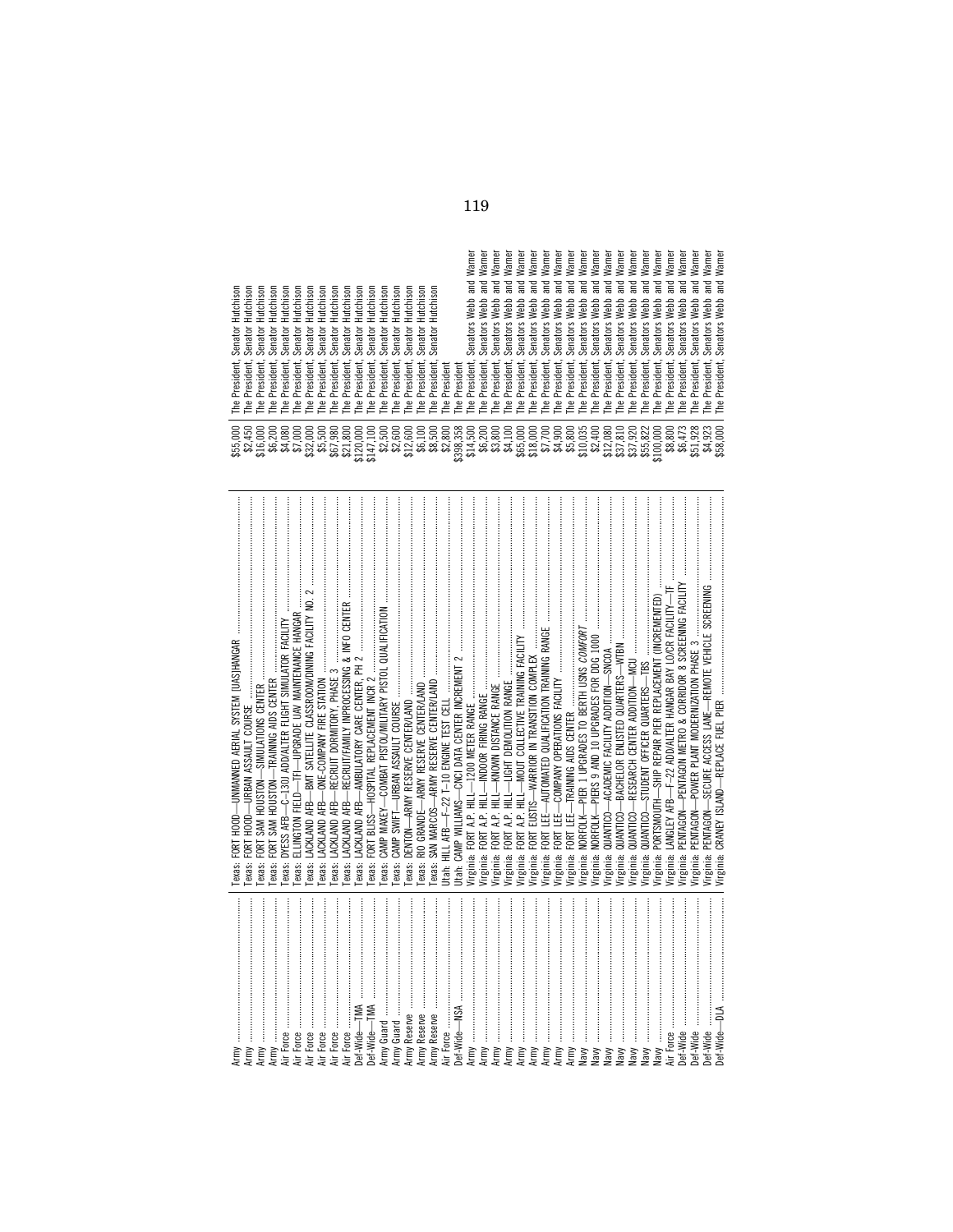## PRESIDENTIALLY DIRECTED SPENDING ITEMS-Continued PRESIDENTIALLY DIRECTED SPENDING ITEMS—Continued

| č      |  |
|--------|--|
|        |  |
|        |  |
| housen |  |
|        |  |
|        |  |
| F      |  |
|        |  |
| č      |  |
|        |  |
| Ξ      |  |
|        |  |
|        |  |
|        |  |
|        |  |
|        |  |

| Account                                                                                            | Project                                                                                                                                                                                                                                                                                                                                                                                                                                                                                                                                                                                      | Funding  | Requestor                                             |
|----------------------------------------------------------------------------------------------------|----------------------------------------------------------------------------------------------------------------------------------------------------------------------------------------------------------------------------------------------------------------------------------------------------------------------------------------------------------------------------------------------------------------------------------------------------------------------------------------------------------------------------------------------------------------------------------------------|----------|-------------------------------------------------------|
|                                                                                                    |                                                                                                                                                                                                                                                                                                                                                                                                                                                                                                                                                                                              |          |                                                       |
| ĺ                                                                                                  |                                                                                                                                                                                                                                                                                                                                                                                                                                                                                                                                                                                              | \$47,355 | The President, Senators Webb and Warner               |
| ļ                                                                                                  |                                                                                                                                                                                                                                                                                                                                                                                                                                                                                                                                                                                              | \$6,300  | The President, Senators Webb and Warner               |
| ļ                                                                                                  |                                                                                                                                                                                                                                                                                                                                                                                                                                                                                                                                                                                              | \$15,500 | Warner<br>and<br>The President, Senators Webb         |
| ļ<br>Army Reserve                                                                                  |                                                                                                                                                                                                                                                                                                                                                                                                                                                                                                                                                                                              | \$11,000 | Warner<br>and<br>Senators Webb<br>President,<br>The I |
| ļ                                                                                                  | $\label{def:1} \begin{minipage}{0.9\textwidth} \begin{minipage}{0.9\textwidth} \centering \begin{minipage}{0.9\textwidth} \centering \end{minipage} \begin{minipage}{0.9\textwidth} \centering \begin{minipage}{0.9\textwidth} \centering \end{minipage} \end{minipage} \begin{minipage}{0.9\textwidth} \centering \begin{minipage}{0.9\textwidth} \centering \end{minipage} \end{minipage} \end{minipage} \begin{minipage}{0.9\textwidth} \centering \begin{minipage}{0.9\textwidth} \centering \end{minipage} \end{minipage} \end{minipage}$<br>Virginia: ROANOKE-ARMY RESERVE CENTER/LAND | \$14,800 | Warner<br>and<br>Senators Webb<br>President,<br>The I |
| ļ                                                                                                  | Wirginia: WILLIAMSBURG-NAVY ORDNANCE CARGO LOGISTICS TRAINING COMPLEX                                                                                                                                                                                                                                                                                                                                                                                                                                                                                                                        | \$21,346 | and Warner<br>Senators Webb<br>President,<br>The I    |
| ļ                                                                                                  |                                                                                                                                                                                                                                                                                                                                                                                                                                                                                                                                                                                              | \$3,750  | Senator Murray<br>President,<br>The I                 |
| ļ                                                                                                  |                                                                                                                                                                                                                                                                                                                                                                                                                                                                                                                                                                                              | \$47,000 | Миггау<br>Senator<br>President,<br>The I              |
| ļ                                                                                                  |                                                                                                                                                                                                                                                                                                                                                                                                                                                                                                                                                                                              | \$40,000 | Миггау<br>Senator<br>President,<br>The I              |
| ļ                                                                                                  |                                                                                                                                                                                                                                                                                                                                                                                                                                                                                                                                                                                              | \$5,300  | Vlurray<br>Senator<br>President,<br>The I             |
| ļ                                                                                                  |                                                                                                                                                                                                                                                                                                                                                                                                                                                                                                                                                                                              | \$16,500 | Vlurray<br>Senator<br>President,<br>The I             |
| ļ                                                                                                  |                                                                                                                                                                                                                                                                                                                                                                                                                                                                                                                                                                                              | \$63,000 | Мигтау<br>Senator<br>The President,                   |
| ļ<br>New                                                                                           |                                                                                                                                                                                                                                                                                                                                                                                                                                                                                                                                                                                              | \$15,810 | Миггау<br>Senator<br>The President,                   |
| ļ<br>Naw                                                                                           |                                                                                                                                                                                                                                                                                                                                                                                                                                                                                                                                                                                              | \$16,170 | Миггау<br>Senator<br>The President,                   |
| ļ                                                                                                  |                                                                                                                                                                                                                                                                                                                                                                                                                                                                                                                                                                                              | \$24,913 | Мигтау<br>Senator<br>The President,                   |
| ĺ                                                                                                  |                                                                                                                                                                                                                                                                                                                                                                                                                                                                                                                                                                                              | \$19,116 | Миггау<br>Senator<br>The President,                   |
| ļ<br>Def-Wide-TMA                                                                                  |                                                                                                                                                                                                                                                                                                                                                                                                                                                                                                                                                                                              | \$8,400  | Миггау<br>Senator<br>The President,                   |
| ļ                                                                                                  |                                                                                                                                                                                                                                                                                                                                                                                                                                                                                                                                                                                              | \$25,000 | Миггау<br>Senator<br>The President,                   |
| $\ddot{\phantom{a}}$                                                                               |                                                                                                                                                                                                                                                                                                                                                                                                                                                                                                                                                                                              | \$13,844 | Миггау<br>Senator<br>The President,                   |
| $\ddot{\phantom{a}}$                                                                               |                                                                                                                                                                                                                                                                                                                                                                                                                                                                                                                                                                                              | \$14,200 | The President                                         |
| $\vdots$<br>Army Guard<br>Mary Reserve<br>Army Guard<br>Army Guard<br>Army Reserve<br>Army Reserve |                                                                                                                                                                                                                                                                                                                                                                                                                                                                                                                                                                                              | \$21,000 | The President                                         |
| ļ                                                                                                  |                                                                                                                                                                                                                                                                                                                                                                                                                                                                                                                                                                                              | \$5,700  | The President                                         |
| ļ                                                                                                  |                                                                                                                                                                                                                                                                                                                                                                                                                                                                                                                                                                                              | \$9,800  | The President                                         |
| ļ                                                                                                  |                                                                                                                                                                                                                                                                                                                                                                                                                                                                                                                                                                                              | \$10,000 | The President                                         |
| ļ                                                                                                  |                                                                                                                                                                                                                                                                                                                                                                                                                                                                                                                                                                                              | \$4,650  | The President                                         |
| ļ                                                                                                  |                                                                                                                                                                                                                                                                                                                                                                                                                                                                                                                                                                                              | \$14,400 | The President                                         |
| j<br>Army Guard<br>Navy                                                                            |                                                                                                                                                                                                                                                                                                                                                                                                                                                                                                                                                                                              | \$89,280 | President<br>The I                                    |
| l                                                                                                  |                                                                                                                                                                                                                                                                                                                                                                                                                                                                                                                                                                                              | \$60,002 | The President                                         |
| ļ                                                                                                  |                                                                                                                                                                                                                                                                                                                                                                                                                                                                                                                                                                                              | \$63,871 | President<br>The I                                    |
| ļ                                                                                                  |                                                                                                                                                                                                                                                                                                                                                                                                                                                                                                                                                                                              | \$45,000 | President<br>The I                                    |
| l<br>Def-Wide                                                                                      |                                                                                                                                                                                                                                                                                                                                                                                                                                                                                                                                                                                              | \$31,863 | The President                                         |
| ļ<br>Def-Wide-DODEA                                                                                |                                                                                                                                                                                                                                                                                                                                                                                                                                                                                                                                                                                              | \$67,311 | The President                                         |
| ļ                                                                                                  |                                                                                                                                                                                                                                                                                                                                                                                                                                                                                                                                                                                              | \$12,407 | The President                                         |
| $\vdots$                                                                                           | Djibouti: CAMP LEMONIER—GENERAL WAREHOUSE www.www.www.www.www.www.www.www.w                                                                                                                                                                                                                                                                                                                                                                                                                                                                                                                  | \$7,324  | The President                                         |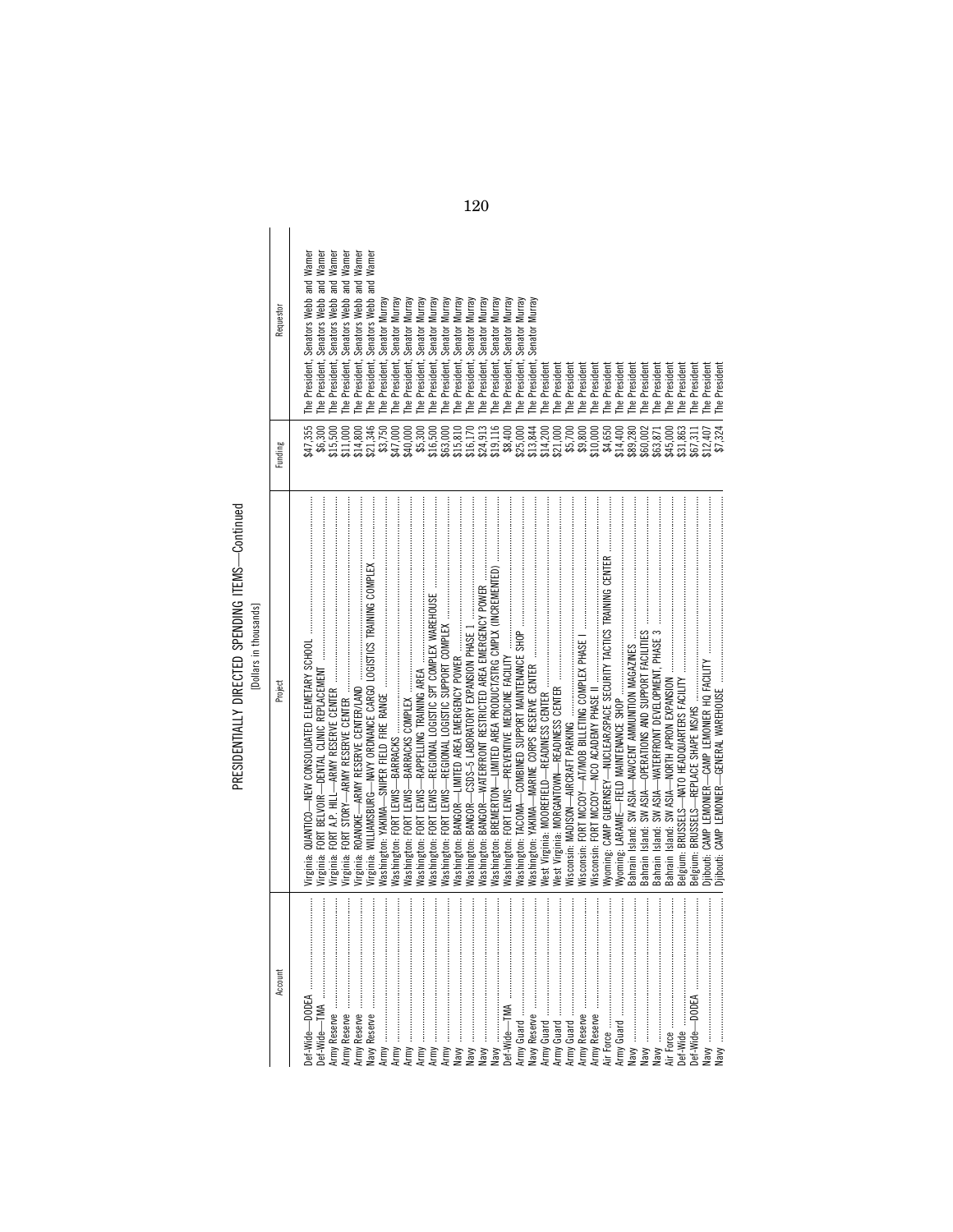|                              | Djibouti: CAMP LEMONIER-PAVE EXTERNAL ROADS                         | The President |
|------------------------------|---------------------------------------------------------------------|---------------|
| Army                         | Germany: ANSBACH-PHYSICAL FITNESS CENTER                            | The President |
| Army                         | ANSBACH-VEHICLE MAINTENANCE SHOP<br>Germany:                        | The President |
|                              | aermany: GRAFENWOEHR-BARRACKS                                       | The President |
|                              | aermany: GRAFENWOEHR-BARRACKS                                       | The President |
|                              | GRAFENWOEHR-BARRACKS<br>Germany:                                    | The President |
|                              | GRAFENWOEHR-BARRACKS<br>Germany:                                    | The President |
| Army<br>Army<br>Army<br>Army | Germany:                                                            | The President |
| Army                         | SEMBACH AB-CONFINEMENT FACILITY<br>Germany:                         | The President |
|                              | Germany:                                                            | The President |
|                              | -CONSTRUCT NEW ACP<br>WIESBADEN AB-<br>Germany:                     | The President |
|                              | Germany:                                                            | The President |
|                              |                                                                     | The President |
|                              |                                                                     | The President |
|                              |                                                                     | The President |
|                              | Germany:                                                            | The President |
|                              | Germany: RAMSTEIN AB-UAS SATCOM RELAY PADS & FACILITY               | The President |
| Air Force                    | Germany: VILSECK-AIR SUPPORT OPERATIONS SQUADRON [ASOS]             | The President |
| Def-Wide-DODEA               | Germany: PANZER KASERNE-REPLACE BOEBLINGEN HS                       | The President |
| Def-Wide—TMA<br>Def-Wide—TMA | Germany: KATTERBACH-HEALTH/DENTAL CLINIC REPLACEMENT                | The President |
|                              | aermany: VILSECK-HEALTH CLINIC ADD/ALT                              | The President |
|                              |                                                                     | The President |
|                              |                                                                     | The President |
| Air Force<br>Air Force       | Guam: ANDERSEN AFB-                                                 | The President |
|                              | Juam: ANDERSEN AFB-                                                 | The President |
|                              | Guam: ANDERSEN AFB-PRTC-COMBAT COMMUNICATIONS OPERATIONS FACILITY   | The President |
|                              | Guam: ANDERSEN AFB-PRTC-RED HORSE HEADQUARTERS/ENGINEERING FACILITY | The President |
|                              | Guam: ANDERSEN AFB-PRTC-COMMANDO WARRIOR OPEN BAY STUDENT BARRACKS  | The President |
| Army Guard                   |                                                                     | The President |
| Def-Wide-TMA                 | GLAMA NAVAL AIR STATION-HOSPITAL REPLACEMENT, INCR 2                | The President |
|                              | taly: VICENZA—BDE COMPLEX—BARRACKS/COMMUNITY, INCR 4                | The President |
|                              | taly: VICENZA-BDE COMPLEX-OPERATIONS SUPPORT FACILITY, INCR 4       | The President |
|                              | taly: AVIANO AB—AIR SUPPORT OPERATIONS SQUADRON [ASOS] FACILITY     | The President |
| Air Force                    | taly: AVIANO AB-DORMITORY (144 RM)                                  | The President |
| Def-Wide-DLA                 |                                                                     | The President |
|                              | lapan: ATSUGI-MH-60R/S TRAINER FACILITY                             | The President |
|                              | KOREA: KUNSAN AB-CONSTRUCT DMT FLIGHT SIMULATOR FACILITY            | The President |
| Army                         | Korea: CAMP WALKER-ELECTRICAL SYSTEM UPGRADE & NATURAL GAS SYSTEM   | The President |
|                              |                                                                     | The President |
| Army Guard                   | Puerto Rico: CAMP SANTIAGO-LIVE FIRE SHOOT HOUSE                    | The President |

| C)<br>$\mathcal{L}$<br>உ<br>$\sim$ | $\overline{\omega}$<br>ئة<br><b>CD</b> | $\overline{\omega}$<br>ᆷ<br>ئة<br>$\sim$<br>$\sim$<br>മമ<br>----<br>---------- | $\overline{\omega}$<br>ᇰ<br>$\omega$<br>ىم | $\overline{a}$<br>$\overline{a}$<br>ئة<br>ئة<br>CD.<br><b>CD</b><br>$\overline{a}$ | ᇰ<br>ധ | $\overline{a}$<br>g<br>CD.<br>----- | $\overline{a}$<br>ئة<br><b>CD</b> | ᇰ<br>ξğ<br>ം      | $\equiv$<br>ᇰ<br>ຶ<br>ئة<br>$\sim$<br>ധ | $\equiv$<br>ᇰ<br>$\sim$<br>ئة<br>ധ<br>c. | $\equiv$<br>ಹ<br>ᇰ<br>$\mathcal{L}$<br>ئة<br>ധ | $=$<br>ᇰ<br>ᅮ<br>್<br>نة<br>$\sim$<br>ധ<br>-------    | $\equiv$<br>ᡖ<br>ᆷ<br>್<br>ئة<br>$\sim$<br>ധ | $\equiv$<br>ᅙ<br>ᇰ<br>es.<br>$\sim$<br>ഄ | 5<br>ᇰ<br>ē.<br>$\sim$ | 횳<br>esi<br>$\sim$<br>മേ | 훕<br>esi<br>$\sim$<br>ഄ<br>c. | 둡<br>ᇰ<br>esi<br>$\sim$ | 듮<br>ᅮ<br>res<br>$\sim$<br>P P P P P P P P P P P P P P<br>----------------------- | 둡<br>ᄒ<br>esi<br>$\sim$ | $=$<br>ᅙ<br>ᇰ<br>esj<br>$\sim$ | $=$<br>ಹ<br>ᇰ<br>ēs,<br>$\sim$ | 듮<br>ᇰ<br>ဥ္သ<br>$\sim$ | $=$<br>$\overline{\mathbf{d}}$<br>ᄒ<br>$\sim$<br>ئة<br>$\sim$ | $\equiv$<br>ಹ<br>ᇰ<br>res<br>$\sim$ | $=$<br>ᇰ<br>ᇰ<br>es<br>$\sim$ | $=$<br>ᇰ<br>ᅮ<br>es<br>$\sim$ | $=$<br>ਨ<br>ᆷ<br>್<br>ئة<br>$\sim$ | $\equiv$<br>ᇰ<br>ᄒ<br>୍<br>ئة<br>$\sim$ | 듮<br>ᇰ<br>ัด<br>نة<br>$\sim$ | 둡<br>ᇰ<br>$\sim$<br>ئة<br>$\sim$ | $\equiv$<br>ಹ<br>ᇹ<br>$\sim$<br>ئة<br>$\sim$<br>ധ<br>$\overline{ }$ | $\overline{\omega}$<br>3g<br>$\sim$<br><b>CD</b><br>$\overline{ }$ | $\overline{a}$<br>es,<br>$\sim$<br><b>CD</b><br>$\overline{ }$<br>$\vdash \vdash \vdash \vdash \vdash \vdash$ | $\overline{a}$<br>ئة<br>$\sim$<br><b>CD</b><br>$\overline{a}$ | ∽<br>نة<br>$\alpha$<br><b>CD</b> | ᠍<br>ئة<br>$\sim$ $\sim$<br>മമ    | മ<br>ᅮ<br>$\epsilon$<br>نق |
|------------------------------------|----------------------------------------|--------------------------------------------------------------------------------|--------------------------------------------|------------------------------------------------------------------------------------|--------|-------------------------------------|-----------------------------------|-------------------|-----------------------------------------|------------------------------------------|------------------------------------------------|-------------------------------------------------------|----------------------------------------------|------------------------------------------|------------------------|--------------------------|-------------------------------|-------------------------|-----------------------------------------------------------------------------------|-------------------------|--------------------------------|--------------------------------|-------------------------|---------------------------------------------------------------|-------------------------------------|-------------------------------|-------------------------------|------------------------------------|-----------------------------------------|------------------------------|----------------------------------|---------------------------------------------------------------------|--------------------------------------------------------------------|---------------------------------------------------------------------------------------------------------------|---------------------------------------------------------------|----------------------------------|-----------------------------------|----------------------------|
| $\sim$                             | $m \omega \sim m \omega \sim m \omega$ | 888888888888888888888888888888888<br>000000000000000                           |                                            |                                                                                    |        |                                     |                                   | $\leftrightarrow$ |                                         |                                          |                                                | $\leftrightarrow$ $\leftrightarrow$ $\leftrightarrow$ |                                              |                                          |                        |                          |                               |                         | 69 69 69 69 69 69 69                                                              |                         |                                |                                | $\leftrightarrow$       |                                                               |                                     |                               | <b>60 60 60 60 60 60 60</b>   |                                    |                                         |                              |                                  |                                                                     |                                                                    | $\circ$ $\circ$<br><b>00 LD LD</b>                                                                            |                                                               | ۰.<br>$\leftrightarrow$          | $\infty$<br>$\circ$<br>. .<br>∞ ന |                            |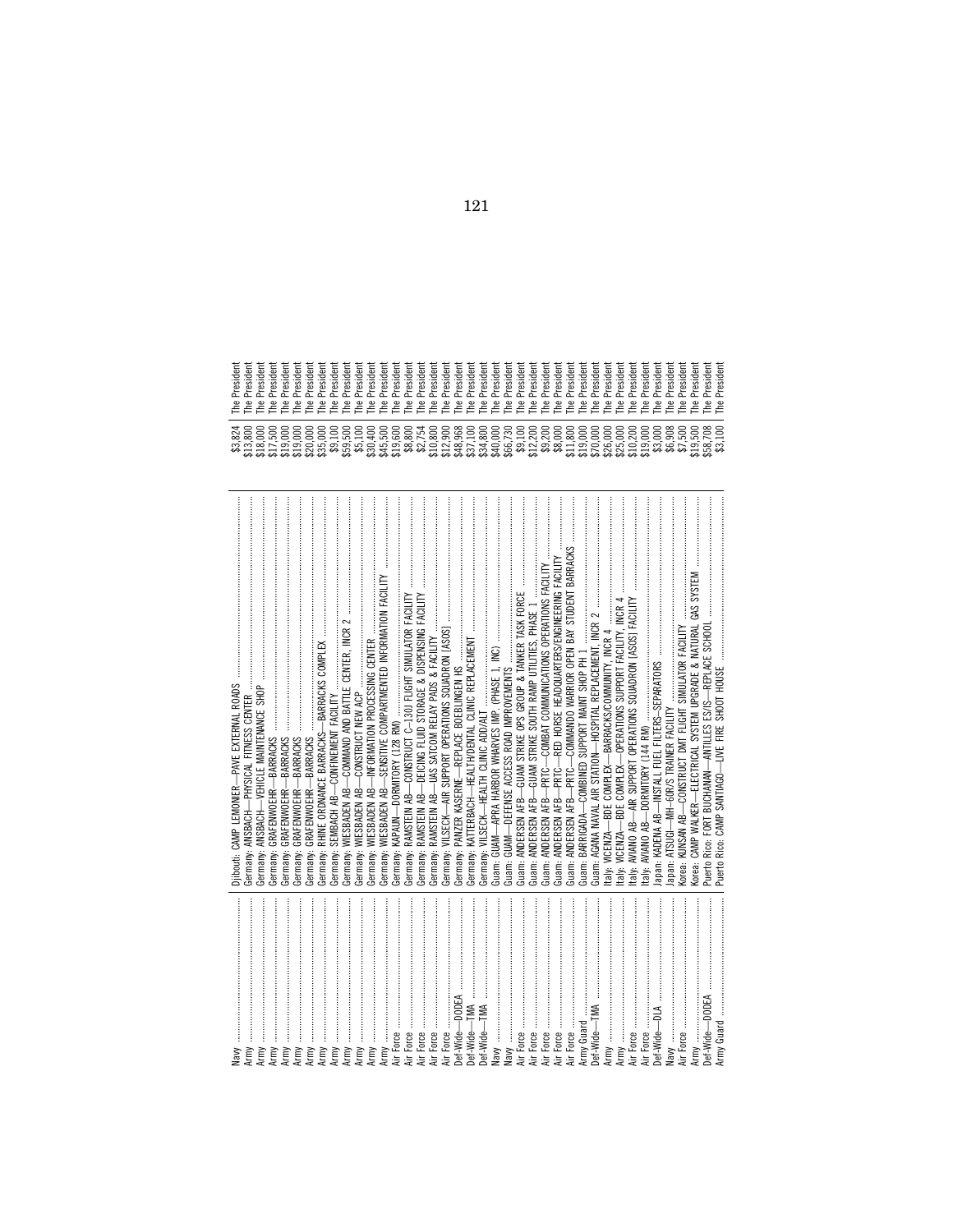## PRESIDENTIALLY DIRECTED SPENDING ITEMS-Continued PRESIDENTIALLY DIRECTED SPENDING ITEMS—Continued

| Dollars in thousands | iniert |
|----------------------|--------|
|                      |        |

| Requestor |                                                                                                                                                                                                                            |                                                                |                                                                                                                           |                                |                                                                                     |                                       |                                                                                |                                                                                       |                                                                           |                                                                                           |                                                         |                                                                 |
|-----------|----------------------------------------------------------------------------------------------------------------------------------------------------------------------------------------------------------------------------|----------------------------------------------------------------|---------------------------------------------------------------------------------------------------------------------------|--------------------------------|-------------------------------------------------------------------------------------|---------------------------------------|--------------------------------------------------------------------------------|---------------------------------------------------------------------------------------|---------------------------------------------------------------------------|-------------------------------------------------------------------------------------------|---------------------------------------------------------|-----------------------------------------------------------------|
|           | \$25,000   The President<br>The President<br>The President<br>The President<br>The President<br>The President<br>The President<br>The President<br>The President                                                           |                                                                | The President<br>The President                                                                                            | The President                  | The President<br>The President                                                      | The President                         | The President<br>The President                                                 | The President                                                                         | The President                                                             | The President<br>The President                                                            |                                                         | $h \cap \cap \cap$ $\cap$ $\vdash$ $\vdash$ $\vdash$ $\vdash$   |
| Funding   | \$9,200<br>\$62,300<br>\$15,900<br>\$30,308<br>\$2,000<br>\$1,961<br>\$23,190<br>\$15,000                                                                                                                                  |                                                                | \$21,000<br>\$34,329                                                                                                      | \$15,000                       | \$20,000<br>37,169                                                                  | 10,769                                | \$17,479<br>\$26,748                                                           | \$100                                                                                 | \$79,908                                                                  | \$11,016<br>\$73,800                                                                      |                                                         |                                                                 |
| Project   | United Kingdom: RAF MILDENHALL-RPL HYDRANT FUEL DISTRIBUTION SYSTEM<br>United Kingdom: MENWITH HILL STATION-MHS PSC CONSTRUCTION-GENERATORS 10 & D11<br>United Kingdom: ROYAL AIR FORCE ALCONBURY—ALCONBURY ES REPLACEMENT | DEPARTMENT OF DEFENSE MILITARY AND FAMILY HOUSING CONSTRUCTION | Army Family Housing Construction ………   Alaska: Fort Wainwright—Family Housing Replacement Construction ……………………………………………… |                                | Cuba: Naval Station, Guantanamo Bay-Replace Base Housing, 71 Units at Various Sites |                                       |                                                                                | Washington, D.C.: Marine Barracks 8th & I-Replace Interior Passenger Lift Quarters #6 | North Carolina: Camp Lejeune-Camp Lejeune PPV Phase 7 with DODDS addition | Japan: Marine Corps Air Station Iwakuni—Whole House Revitalization Midrise 906            | DEPARTMENT OF DEFENSE BASE REALIGNMENT AND CLOSURE 2005 | I seem the problems and a strategic contract of the contract of |
| Account   |                                                                                                                                                                                                                            |                                                                | Army Family Housing Construction                                                                                          | Army Construction Improvements | Navy Family Housing Construction<br>Army Construction Improvements                  | Navy Family Construction Improvements | Navy Family Construction Improvements<br>Navy Family Construction Improvements | Navy Family Construction Improvements                                                 | Navy Family Construction Improvements                                     | Air Force Family Construction Improve-<br>Navy Family Construction Improvements<br>ments. |                                                         | Defense Mitales Minis                                           |

| The President | Maryland: Bethesda [WRNMMC]—Defense Access Roads—Medical Center Entrance | Texas: Fort Sam Houston—San Antonio Military Medical Center—North, Increment 4 |                                                                               |
|---------------|--------------------------------------------------------------------------|--------------------------------------------------------------------------------|-------------------------------------------------------------------------------|
|               |                                                                          |                                                                                |                                                                               |
|               |                                                                          |                                                                                | <b>10</b> manufacture construction of the construction of<br>Defense-Wide-WHS |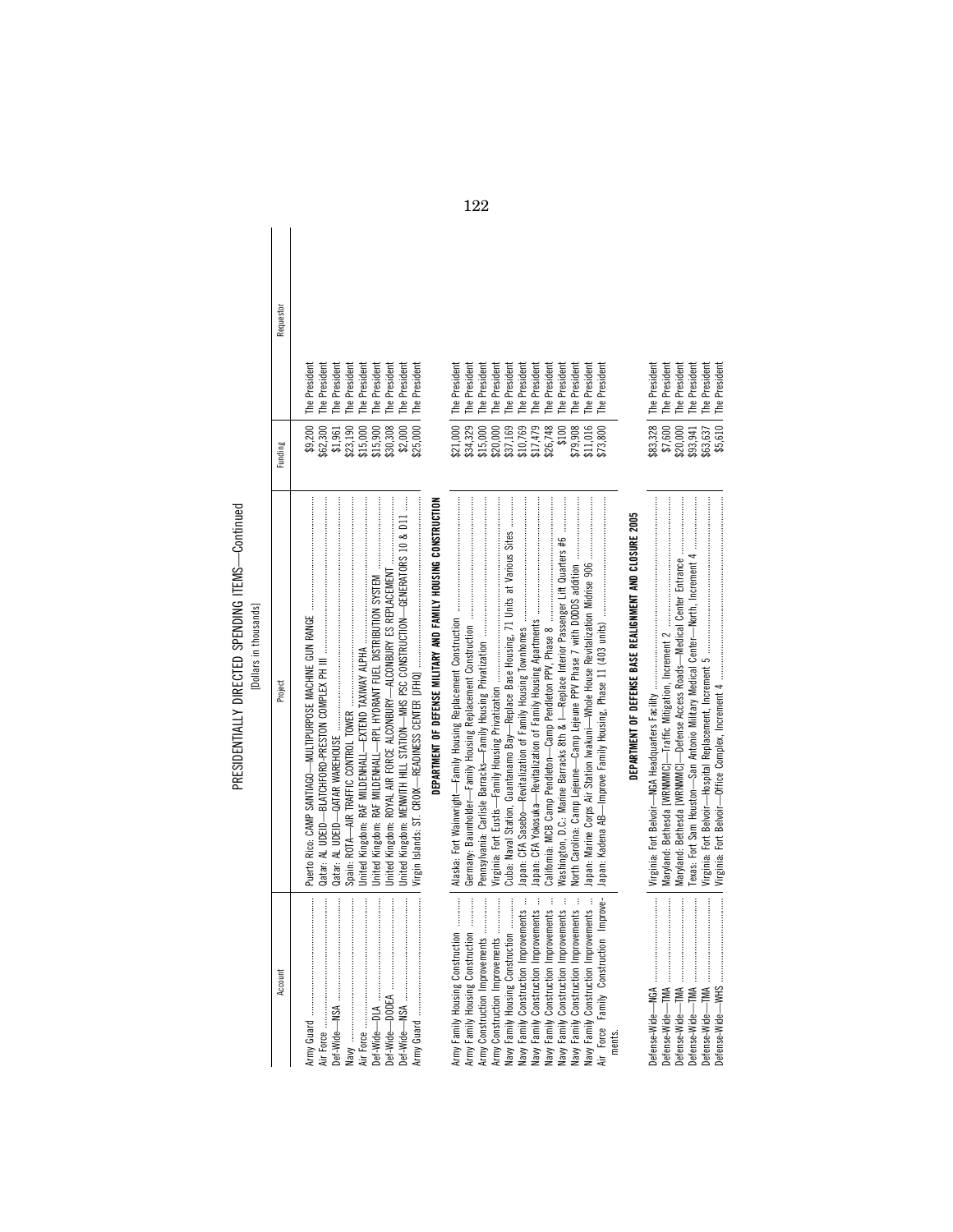| l<br>í<br>۱<br>í<br>í<br>í<br>۱<br>í<br>í<br>í<br>۱<br>١<br>I<br>ı<br>ı<br>l<br>ı<br>l<br>í<br>۱<br>ı<br>ı<br>í<br>í<br>ı<br>í<br>í<br>í<br>í<br>í | ١<br>í<br>í<br>í<br>¢<br>١<br>١<br>i |
|----------------------------------------------------------------------------------------------------------------------------------------------------|--------------------------------------|
|                                                                                                                                                    |                                      |
|                                                                                                                                                    |                                      |
|                                                                                                                                                    |                                      |

| Bennet and<br>The President, Senators Michael<br>The President, Senator Feinstein<br>The President, Senator Feinstein                                                                                                                                                                                                                                                                                                                                                                                      | The President, Senator Ben Nelson<br>The President, Senator Landrieu<br>The President, Senator Feinstein                         | The President, Senators Specter and Casey                                                                  | The President, Senator Murray                                            |                                                       |               |                                                                                                                                                                                                                                                                                                                                                                                                                                                                                                                                                                         |                                                                          |                                                                                   |                                     |                                     |                                     |                                            |                                            |                                                                                          |                                            |                                                                                                                   |                                              |                                     |                                                                                                                                                                                                                                                                                                                                                                                                                                                                                                                                                                                                                          |                                            |                                     |                                            |                                   |                |                  |                  |
|------------------------------------------------------------------------------------------------------------------------------------------------------------------------------------------------------------------------------------------------------------------------------------------------------------------------------------------------------------------------------------------------------------------------------------------------------------------------------------------------------------|----------------------------------------------------------------------------------------------------------------------------------|------------------------------------------------------------------------------------------------------------|--------------------------------------------------------------------------|-------------------------------------------------------|---------------|-------------------------------------------------------------------------------------------------------------------------------------------------------------------------------------------------------------------------------------------------------------------------------------------------------------------------------------------------------------------------------------------------------------------------------------------------------------------------------------------------------------------------------------------------------------------------|--------------------------------------------------------------------------|-----------------------------------------------------------------------------------|-------------------------------------|-------------------------------------|-------------------------------------|--------------------------------------------|--------------------------------------------|------------------------------------------------------------------------------------------|--------------------------------------------|-------------------------------------------------------------------------------------------------------------------|----------------------------------------------|-------------------------------------|--------------------------------------------------------------------------------------------------------------------------------------------------------------------------------------------------------------------------------------------------------------------------------------------------------------------------------------------------------------------------------------------------------------------------------------------------------------------------------------------------------------------------------------------------------------------------------------------------------------------------|--------------------------------------------|-------------------------------------|--------------------------------------------|-----------------------------------|----------------|------------------|------------------|
| Mark Udall                                                                                                                                                                                                                                                                                                                                                                                                                                                                                                 |                                                                                                                                  |                                                                                                            |                                                                          |                                                       | The President | The President<br>The President                                                                                                                                                                                                                                                                                                                                                                                                                                                                                                                                          | The President                                                            | The President<br>The President                                                    | The President                       | The President                       | The President                       | The President                              | The President                              | The President<br>The President                                                           | The President                              | The President                                                                                                     | The President                                | The President                       | The President                                                                                                                                                                                                                                                                                                                                                                                                                                                                                                                                                                                                            | The President                              | The President                       | The President                              | The President                     | The President  | The President    | The President    |
| \$30,000<br>\$17,332<br>\$450,700                                                                                                                                                                                                                                                                                                                                                                                                                                                                          | \$56,000<br>\$27,600<br>\$310,000                                                                                                | \$23,500                                                                                                   | \$25,800                                                                 |                                                       | \$19,000      | \$18,000<br>\$24,000                                                                                                                                                                                                                                                                                                                                                                                                                                                                                                                                                    | \$13,600                                                                 | \$14,800<br>\$6,000                                                               | \$10,400                            | \$29,000                            | \$7,500                             | \$2,800                                    | \$5,580                                    | \$6,000<br>\$42,000                                                                      | \$18,000                                   | \$23,000                                                                                                          | \$29,000                                     | \$29,000                            | \$29,000                                                                                                                                                                                                                                                                                                                                                                                                                                                                                                                                                                                                                 | \$29,000                                   | $$2,500$<br>$$9,900$                |                                            | \$16,480                          | \$16,580       | \$5,200          | \$9,000          |
| $\label{def:1} \begin{array}{lllllllllllllllllllllllllllllll} \hline \textbf{1} & \textbf{1} & \textbf{1} & \textbf{1} & \textbf{1} & \textbf{1} & \textbf{1} & \textbf{1} & \textbf{1} & \textbf{1} & \textbf{1} & \textbf{1} & \textbf{1} & \textbf{1} & \textbf{1} & \textbf{1} & \textbf{1} & \textbf{1} & \textbf{1} & \textbf{1} & \textbf{1} & \textbf{1} & \textbf{1} & \textbf{1} & \textbf{1} & \textbf{1} & \textbf{1}$<br>California: Alameda Point-Outpatient Clinic and Columbarium (Design) |                                                                                                                                  | $\ddot{\phantom{a}}$<br>Pennsylvania: Indiantown Gap-Gravesite Expansion and Cemetery Improvements-Phase 4 | Washington: Tahoma-Gravesite Expansion and Cemetery Improvements-Phase 2 | DEPARTMENT OF DEFENSE OVERSEAS CONTINGENCY OPERATIONS |               | BASE-<br>BASE-<br>BAGRAM AIR<br>BAGRAM AIR<br>Afghanistan:<br>Afghanistan:                                                                                                                                                                                                                                                                                                                                                                                                                                                                                              | COMMAND & CONTROL FACILITY<br>BASE-<br><b>BAGRAM AIR</b><br>Afghanistan: | BASE-<br>BASE-<br><b>BAGRAM AIR</b><br>BAGRAM AIR<br>Afghanistan:<br>Afghanistan: | BASE-<br>BAGRAM AIR<br>Afghanistan: | BASE-<br>BAGRAM AIR<br>Afghanistan: | BASE-<br>BAGRAM AIR<br>Afghanistan: | BASE-<br><b>BAGRAM AIR</b><br>Afghanistan: | BASE-<br><b>BAGRAM AIR</b><br>Afghanistan: | BASE-<br>BASE-<br><b>BAGRAM AIR</b><br><b>BAGRAM AIR</b><br>Afghanistan:<br>Afghanistan: | BASE-<br><b>BAGRAM AIR</b><br>Afghanistan: | TROOP HOUSING, PM 4<br>TROOP HOUSING, PM 5<br>TROOP HOUSING, PM 6<br>$BASE-$<br><b>BAGRAM AIR</b><br>Afghanistan: | $BASE-$<br><b>BAGRAM AIR</b><br>Afghanistan: | BASE-<br>BAGRAM AIR<br>Afghanistan: | $\label{eq:conformal} \begin{minipage}{0.9\textwidth} \begin{minipage}{0.9\textwidth} \centering \begin{minipage}{0.9\textwidth} \centering \end{minipage} \begin{minipage}{0.9\textwidth} \centering \end{minipage} \begin{minipage}{0.9\textwidth} \centering \end{minipage} \begin{minipage}{0.9\textwidth} \centering \end{minipage} \begin{minipage}{0.9\textwidth} \centering \end{minipage} \begin{minipage}{0.9\textwidth} \centering \end{minipage} \begin{minipage}{0.9\textwidth} \centering \end{minipage} \begin{minipage}{0.9\text$<br>TROOP HOUSING, PH 7<br>$BASE-$<br><b>BAGRAM AIR</b><br>Afghanistan: | BASE-<br><b>BAGRAM AIR</b><br>Afghanistan: | BASE-<br>BAGRAM AIR<br>Afghanistan: | BASE-<br><b>BAGRAM AIR</b><br>Afghanistan: | <b>BAGRAM AIR</b><br>Afghanistan: | Afghanistan:   | Afghanistan:     |                  |
| $\bar{z}$<br>$\ddot{\phantom{a}}$<br>ï<br>Agency-Veterans Health Administration<br>gency-Veterans Health Administration<br>Agency-Veterans Health Administration                                                                                                                                                                                                                                                                                                                                           | Agency—Veterans Health Administration<br>Agency—National   Cemetery   Administra-<br>ł,<br>Agency-Veterans Health Administration | ra-<br>Agency-National Cemetery Administr                                                                  | $\frac{1}{6}$<br>Agency-National Cemetery Administ<br>tion.              |                                                       | ŧ             | $\label{def:1} \begin{minipage}{0.9\textwidth} \begin{minipage}{0.9\textwidth} \centering \begin{minipage}{0.9\textwidth} \centering \end{minipage} \begin{minipage}{0.9\textwidth} \centering \begin{minipage}{0.9\textwidth} \centering \end{minipage} \begin{minipage}{0.9\textwidth} \centering \end{minipage} \begin{minipage}{0.9\textwidth} \centering \begin{minipage}{0.9\textwidth} \centering \end{minipage} \begin{minipage}{0.9\textwidth} \centering \end{minipage} \begin{minipage}{0.9\textwidth} \centering \end{minipage} \begin{min$<br>Army<br>Army | Army                                                                     | Army<br>Army                                                                      | ŧ<br>Army                           | Army                                | Army                                | Army                                       | Army                                       | Army<br>Army                                                                             | Army                                       | Army                                                                                                              | Army                                         | Army                                | Army                                                                                                                                                                                                                                                                                                                                                                                                                                                                                                                                                                                                                     | $\vdots$<br>Army                           | ŧ                                   | Air Force                                  | ţ<br>Air Force                    | ł<br>Air Force | $\vdots$<br>Army | $\vdots$<br>Army |

|                                                                                                                                                                                                                                                                                                                                                                                                                                     | <b>Property of the Second Second Second Second Second Second Second Second Second Second Second Second Second Second Second Second Second Second Second Second Second Second Second Second Second Second Second Second Second Se</b>       |                      |               |
|-------------------------------------------------------------------------------------------------------------------------------------------------------------------------------------------------------------------------------------------------------------------------------------------------------------------------------------------------------------------------------------------------------------------------------------|--------------------------------------------------------------------------------------------------------------------------------------------------------------------------------------------------------------------------------------------|----------------------|---------------|
| $\begin{minipage}{0.9\linewidth} \textbf{1} & \textbf{1} & \textbf{1} & \textbf{1} & \textbf{1} & \textbf{1} & \textbf{1} & \textbf{1} & \textbf{1} & \textbf{1} & \textbf{1} & \textbf{1} & \textbf{1} & \textbf{1} & \textbf{1} & \textbf{1} & \textbf{1} & \textbf{1} & \textbf{1} & \textbf{1} & \textbf{1} & \textbf{1} & \textbf{1} & \textbf{1} & \textbf{1} & \textbf{1} & \textbf{1} & \textbf{1} & \textbf{1} & \textbf{$ | Afghanistan:                                                                                                                                                                                                                               | 19,000               | The President |
|                                                                                                                                                                                                                                                                                                                                                                                                                                     | BAGRAM AIR BASE-BARRACKS1<br>Afghanistan:                                                                                                                                                                                                  |                      | The President |
|                                                                                                                                                                                                                                                                                                                                                                                                                                     | BAGRAM AIR BASE-<br>Afghanistan:                                                                                                                                                                                                           |                      | The President |
|                                                                                                                                                                                                                                                                                                                                                                                                                                     | BAGRAM AIR BASE-<br>Afghanistan:                                                                                                                                                                                                           |                      | The President |
| Army                                                                                                                                                                                                                                                                                                                                                                                                                                | Afghanistan: BAGRAM AIR BASE-                                                                                                                                                                                                              |                      | The President |
|                                                                                                                                                                                                                                                                                                                                                                                                                                     |                                                                                                                                                                                                                                            |                      | The President |
|                                                                                                                                                                                                                                                                                                                                                                                                                                     |                                                                                                                                                                                                                                            |                      | The President |
|                                                                                                                                                                                                                                                                                                                                                                                                                                     | Afghanistan:                                                                                                                                                                                                                               |                      | The President |
|                                                                                                                                                                                                                                                                                                                                                                                                                                     | BAGRAM AIR BASE-<br>Afghanistan:                                                                                                                                                                                                           | \$7,500              | The President |
|                                                                                                                                                                                                                                                                                                                                                                                                                                     | BAGRAM AIR BASE-<br>Afghanistan:                                                                                                                                                                                                           |                      | The President |
|                                                                                                                                                                                                                                                                                                                                                                                                                                     |                                                                                                                                                                                                                                            |                      | The President |
|                                                                                                                                                                                                                                                                                                                                                                                                                                     | BAGRAM AIR BASE-<br>Afghanistan: I                                                                                                                                                                                                         | $$2,80055,58086,000$ | The President |
|                                                                                                                                                                                                                                                                                                                                                                                                                                     |                                                                                                                                                                                                                                            |                      | The President |
|                                                                                                                                                                                                                                                                                                                                                                                                                                     | Afghanistan: BAGRAM AIR BASE—F<br>Afghanistan: BAGRAM AIR BASE—T                                                                                                                                                                           |                      | The President |
| Army                                                                                                                                                                                                                                                                                                                                                                                                                                | Afghanistan: BAGRAM AIR BASE—TROOP HOUSING, PH 4<br>Afghanistan: BAGRAM AIR BASE—TROOP HOUSING, PH 5<br>Afghanistan: BAGRAM AIR BASE—TROOP HOUSING, PH 6<br>  Afghanistan: BAGRAM AIR BASE—TROOP HOUSING, PH 7<br>  Afghanistan: BAGRAM AI |                      | The President |
| Army                                                                                                                                                                                                                                                                                                                                                                                                                                |                                                                                                                                                                                                                                            |                      | The President |
|                                                                                                                                                                                                                                                                                                                                                                                                                                     |                                                                                                                                                                                                                                            |                      | The President |
|                                                                                                                                                                                                                                                                                                                                                                                                                                     |                                                                                                                                                                                                                                            |                      | The President |
|                                                                                                                                                                                                                                                                                                                                                                                                                                     |                                                                                                                                                                                                                                            |                      | The President |
|                                                                                                                                                                                                                                                                                                                                                                                                                                     | Afghanistan:                                                                                                                                                                                                                               |                      | The President |
|                                                                                                                                                                                                                                                                                                                                                                                                                                     | Afghanistan: I                                                                                                                                                                                                                             | \$9,900              | The President |
|                                                                                                                                                                                                                                                                                                                                                                                                                                     | Afghanistan:                                                                                                                                                                                                                               |                      | The President |
|                                                                                                                                                                                                                                                                                                                                                                                                                                     | Afghanistan:                                                                                                                                                                                                                               | \$16,480             | The President |
|                                                                                                                                                                                                                                                                                                                                                                                                                                     |                                                                                                                                                                                                                                            | \$5,200              | The President |
|                                                                                                                                                                                                                                                                                                                                                                                                                                     |                                                                                                                                                                                                                                            | \$9,000              | The President |

| ۰.<br>M.<br>۰.<br>__ |  |
|----------------------|--|
|                      |  |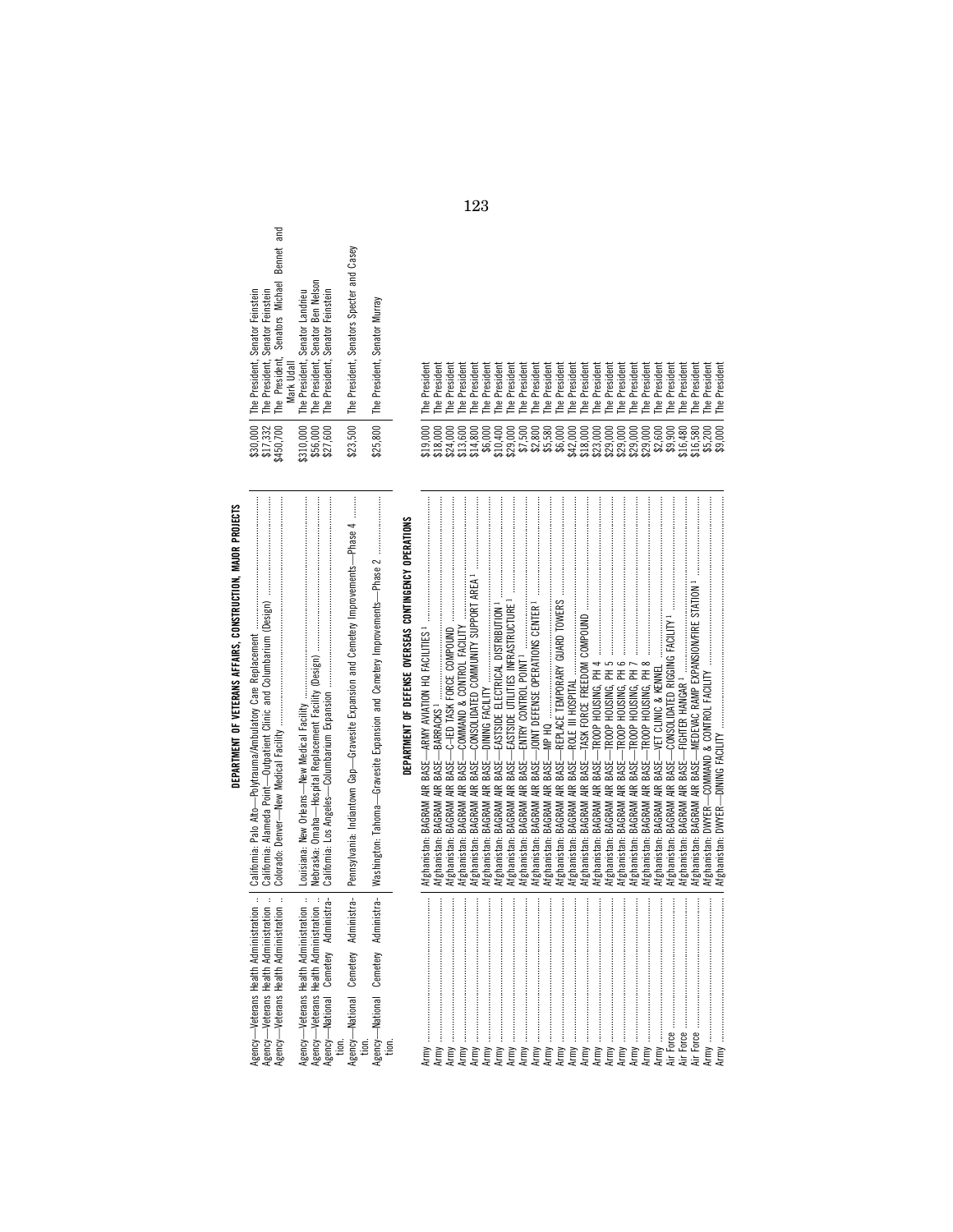| Account                      | Project                                                                           | Funding  | Requestor     |
|------------------------------|-----------------------------------------------------------------------------------|----------|---------------|
|                              |                                                                                   |          |               |
|                              |                                                                                   | \$44,000 | The President |
| l                            |                                                                                   | \$16,000 | The President |
| <br> <br> <br>:<br>:<br>Army |                                                                                   | \$4,200  | The President |
| l                            |                                                                                   | \$4,200  | The President |
| <br> <br>                    |                                                                                   | \$6,000  | The President |
| İ<br>Army                    | Afghanistan: KANDAHAR—TROOP HOUSING, PH 4                                         | \$20,000 | The President |
| <br> <br> <br>Army ……………     |                                                                                   | \$20,000 | The President |
| l                            |                                                                                   | \$20,000 | The President |
| $\vdots$                     |                                                                                   | \$20,000 | The President |
| l                            |                                                                                   | \$7,100  | The President |
| $\vdots$                     |                                                                                   | \$7,400  | The President |
| <br> <br> <br>Army ……………     |                                                                                   | \$7,000  | The President |
| :<br>:                       |                                                                                   | \$23,000 | The President |
| $\vdots$                     |                                                                                   | \$9,000  | The President |
| l                            |                                                                                   | \$2,400  | The President |
| $\vdots$                     |                                                                                   | \$25,000 | The President |
| $\frac{1}{2}$                |                                                                                   | \$12,400 | The President |
| $\frac{1}{2}$<br>Air Force   |                                                                                   | \$15,800 | The President |
| $\vdots$<br>Army …………………     |                                                                                   | \$24,000 | The President |
| l                            |                                                                                   | \$4,200  | The President |
| $\vdots$                     |                                                                                   | \$41,000 | The President |
| l                            |                                                                                   | \$27,000 | The President |
| :<br>:<br>Army               |                                                                                   | \$35,000 | The President |
| $\ddot{}}$<br>Army           | Afghanistan: TOMBSTONE/BASTION-WASTEWATER TREATMENT FACILITY                      | \$13,000 | The President |
| l<br>Air Force               | Afghanistan: TOMBSTONE/BASTION—EXPAND FUELS OPERATIONS AND STORAGE                | \$2,500  | The President |
| l                            |                                                                                   | \$49,000 | The President |
| $\vdots$                     |                                                                                   | \$5,100  | The President |
| :<br>:<br>:<br>:             |                                                                                   | \$5,100  | The President |
| l                            |                                                                                   | \$24,000 | The President |
| ļ                            | Afghanistan: WOLVERINE—WASTEWATER TREATMENT FACILITY www.www.www.www.www.www.www. | \$13,000 | The President |
| İ<br>Def-Wide                |                                                                                   | \$41,900 | The President |

PRESIDENTIALLY DIRECTED SPENDING ITEMS—Continued<br>[Dollars in thousands] PRESIDENTIALLY DIRECTED SPENDING ITEMS—Continued [Dollars in thousands]

> <sup>1</sup> Projects requested in the fiscal year 2011 base Milcon budget. Projects requested in the fiscal year 2011 base Milcon budget.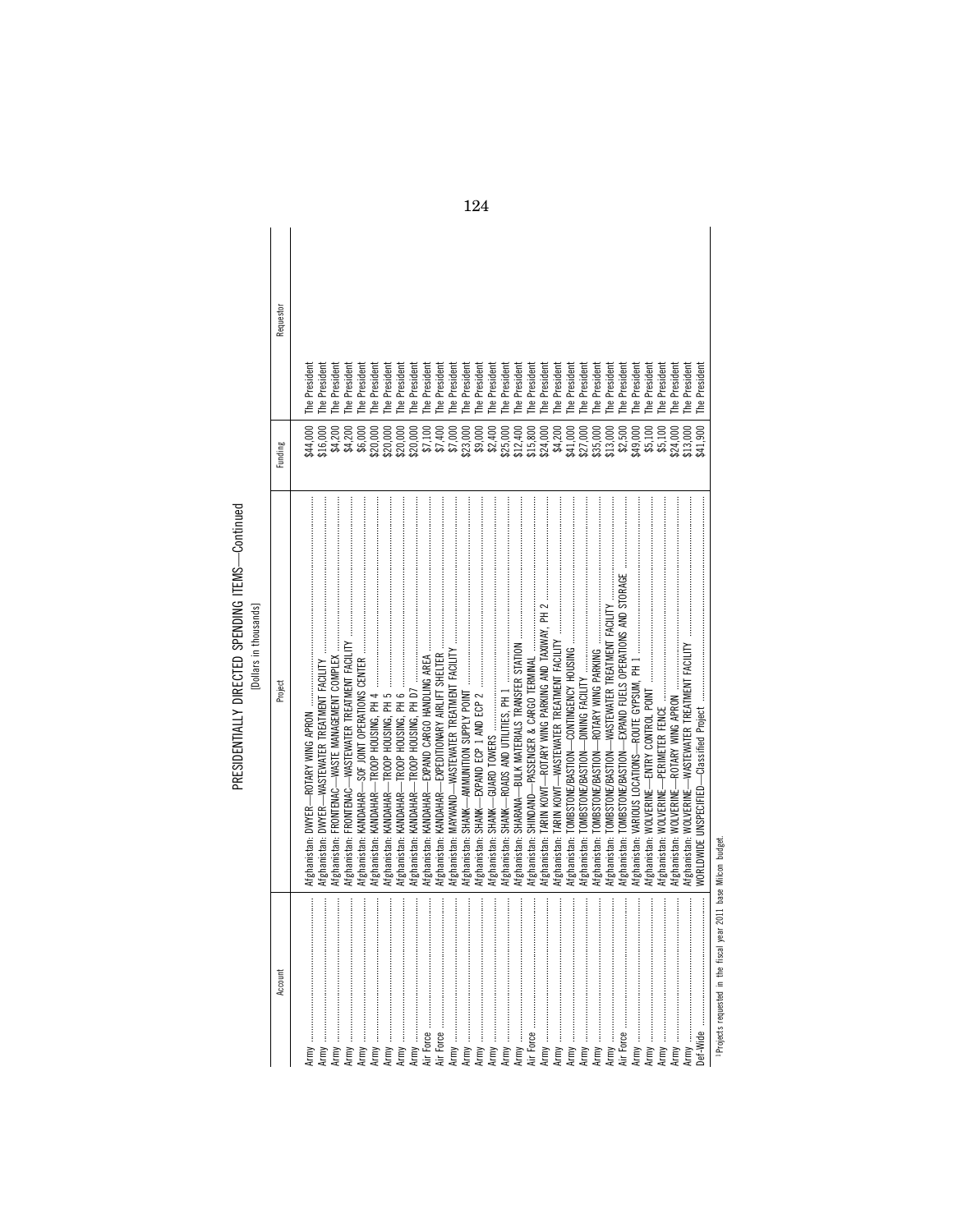## CONGRESSIONALLY DIRECTED SPENDING ITEMS CONGRESSIONALLY DIRECTED SPENDING ITEMS [Dollars in thousands]

| Account                                                                                                                                                      | Project                                                                     | Funding                | Requestor                          |
|--------------------------------------------------------------------------------------------------------------------------------------------------------------|-----------------------------------------------------------------------------|------------------------|------------------------------------|
|                                                                                                                                                              |                                                                             | \$5,635                | Senators Shelby and Sessions       |
| ļ                                                                                                                                                            |                                                                             |                        |                                    |
| ļ                                                                                                                                                            |                                                                             | \$7,500                | Senators Shelby and Sessions       |
| ļ                                                                                                                                                            |                                                                             | \$2,700                | Senators Begich and Murkowski      |
| ļ                                                                                                                                                            |                                                                             | \$6,600                | Senators Begich and Murkowski      |
| ļ<br>r Guard                                                                                                                                                 |                                                                             | \$6,500                | Senators Begich and Murkowski      |
| ļ                                                                                                                                                            |                                                                             | \$1,900                | Senators Pryor and Lincoln         |
| $\frac{1}{2}$                                                                                                                                                |                                                                             | \$3,500                | Senators Pryor and Lincoln         |
|                                                                                                                                                              | Arkansas: Little Rock Air Force Base-Fuel Cell and Corrosion Control Hanger |                        | Senators Pryor and Lincoln         |
| ļ                                                                                                                                                            |                                                                             | $$10,400$<br>$$15,500$ | Senators Feinstein and Boxer       |
| ļ                                                                                                                                                            |                                                                             | \$1,466                | Senators Feinstein and Boxer       |
| ļ                                                                                                                                                            |                                                                             |                        |                                    |
| ļ                                                                                                                                                            |                                                                             | \$1,466                | Senators Feinstein and Boxer       |
| ļ                                                                                                                                                            |                                                                             | \$1,466                | Senators Feinstein and Boxer       |
| ļ                                                                                                                                                            |                                                                             | \$1,466                | Senators Feinstein and Boxer       |
| $\vdots$                                                                                                                                                     |                                                                             | \$10,000               | Senators Mark Bennet and Mark Udal |
|                                                                                                                                                              |                                                                             | \$12,930               | Senators Dodd and Lieberman        |
| $\vdots$<br>valida alla alla marriammana alla suomen marriammana alla suomen marriammana alla suomen marriammana alla suom<br>Ny faritr'i Nord-Africa (1993) |                                                                             | \$8,700                | Senators Carper and Kautman        |
| ļ                                                                                                                                                            |                                                                             |                        |                                    |
| ļ                                                                                                                                                            |                                                                             | \$5,960                | Senator Bill Nelson                |
| ļ                                                                                                                                                            |                                                                             | \$8,000                | Senator Bill Nelson                |
| ļ                                                                                                                                                            |                                                                             | \$550                  | Senator Chambliss                  |
| ļ                                                                                                                                                            |                                                                             | \$8,100                | Senators Chambliss and Isakson     |
|                                                                                                                                                              |                                                                             | \$1,200                | Senators Inouye and Akaka          |
| ļ                                                                                                                                                            |                                                                             | \$8,500                | Senators Inouye and Akaka          |
| ļ                                                                                                                                                            |                                                                             | \$9,084                | Senators Inouye and Akaka          |
| $\frac{1}{2}$                                                                                                                                                |                                                                             |                        |                                    |
| $\vdots$                                                                                                                                                     |                                                                             | \$9,100                | Senators Inouye and Akaka          |
| $\vdots$                                                                                                                                                     |                                                                             | \$3,560                | Senators Inouye and Akaka          |
| $\vdots$                                                                                                                                                     | daho: Mountain Home Air Force Base-Civil Engineer Maintenance Complex [P&D] | \$2,000                | Senators Crapo and Risch           |
| $\vdots$                                                                                                                                                     |                                                                             | \$13,200               | Senators Durbin and Burris         |
| $\vdots$                                                                                                                                                     |                                                                             | \$5,700                | Senators Harkin and Grassley       |
|                                                                                                                                                              |                                                                             | \$1,950                | Senator Harkin                     |
| l<br>Army Reserve<br>Army Guard<br>Air Guard<br>Air Guard<br>Army Guard                                                                                      |                                                                             | \$4,700                | Senators Harkin and Grassley       |
| l                                                                                                                                                            |                                                                             |                        |                                    |
| ļ                                                                                                                                                            |                                                                             | \$9,036                | Senators Brownback and Roberts     |
| ļ                                                                                                                                                            |                                                                             | \$3,000                | Senator McConnel                   |
| ļ<br>$\text{rms}_{\text{beam}}$                                                                                                                              |                                                                             | \$3,300                | Senator McConnel                   |
| ĺ                                                                                                                                                            |                                                                             |                        | Senator McConnel                   |
| <br>Def-Wide—SOCOM<br> -                                                                                                                                     |                                                                             | $$18,000$<br>$$3,600$  | Senator Alexander                  |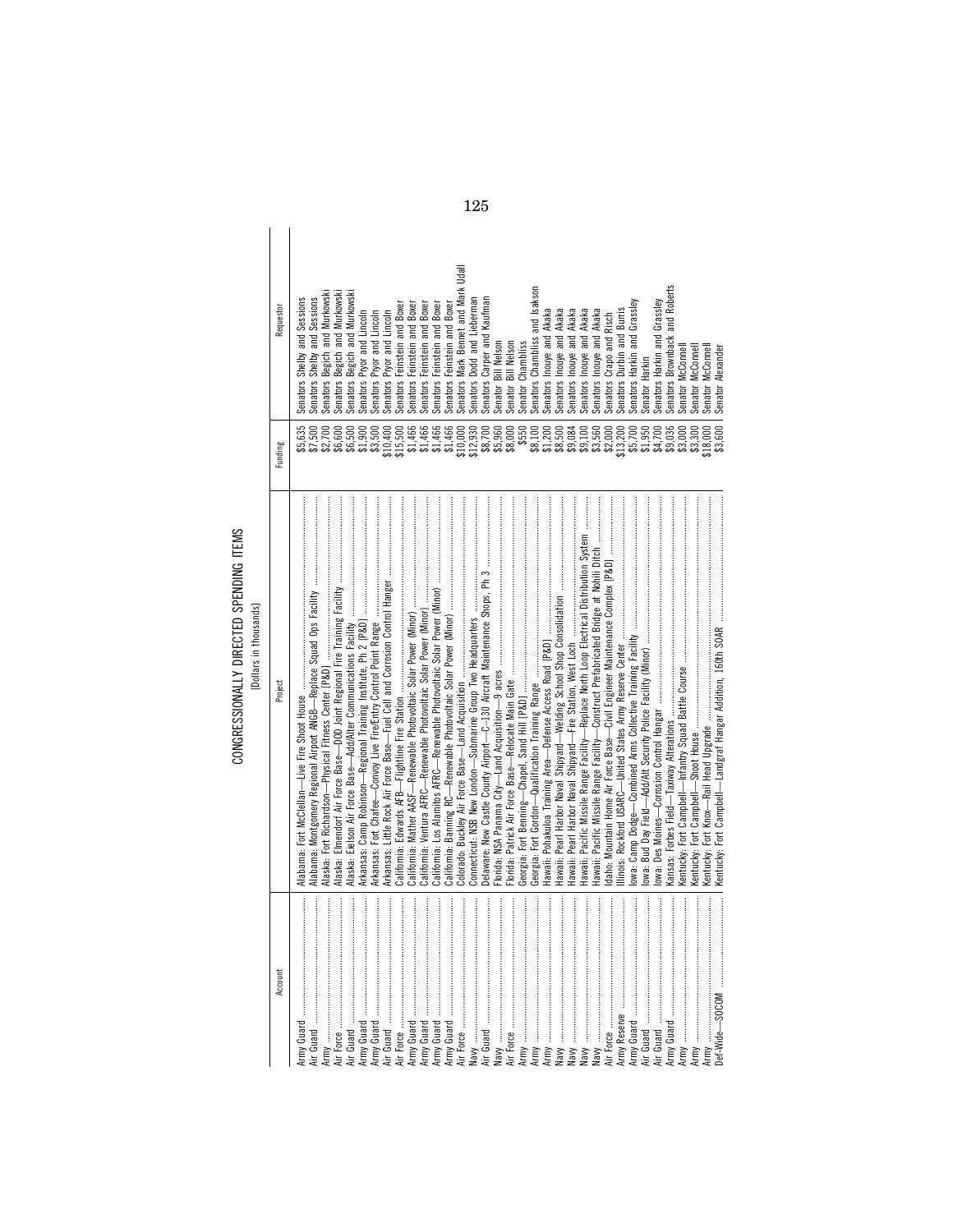CONGRESSIONALLY DIRECTED SPENDING ITEMS-Continued CONGRESSIONALLY DIRECTED SPENDING ITEMS—Continued [Dollars in thousands]

| Account                             | Project                                                                               | Funding                                                                            | Requestor                                                          |
|-------------------------------------|---------------------------------------------------------------------------------------|------------------------------------------------------------------------------------|--------------------------------------------------------------------|
|                                     |                                                                                       |                                                                                    |                                                                    |
|                                     |                                                                                       | \$9,200                                                                            | Senators Landrieu and Vitter                                       |
|                                     |                                                                                       |                                                                                    | Senator Landrieu                                                   |
| $\frac{1}{2}$                       |                                                                                       | \$2,000<br>\$17,240                                                                | Senators Collins, Snowe, Gregg and Shaheen                         |
| ļ                                   |                                                                                       | \$12,810                                                                           | Senators Mikulski and Cardin                                       |
| ļ                                   |                                                                                       |                                                                                    |                                                                    |
| ļ<br>rmy Guard                      |                                                                                       | \$1,554                                                                            | Senator Kerry                                                      |
| ļ<br>r Guard                        |                                                                                       | \$6,000                                                                            | Senator Kerry                                                      |
| rmy Guard<br>rmy Guard              |                                                                                       |                                                                                    | Senators Levin and Stabenow                                        |
| $\ddot{}}$                          |                                                                                       |                                                                                    |                                                                    |
| $\ddot{}}$                          |                                                                                       |                                                                                    | Senators Levin and Stabenow                                        |
| $\frac{1}{2}$                       |                                                                                       |                                                                                    | Senators Levin and Stabenow                                        |
| ļ<br>r Force                        |                                                                                       |                                                                                    | Senators Franken and Klobuchar                                     |
| $\frac{1}{2}$                       |                                                                                       | $\begin{array}{l} $17,102\\ $1,595\\ $9,600\\ $1,900\\ $1,900\\ $1,900\end{array}$ | Senators Franken and Klobuchar                                     |
|                                     |                                                                                       | \$11,870                                                                           | Senators Cochran and Wicker                                        |
| ef-Wide-TMA                         |                                                                                       |                                                                                    | Senator Cochran                                                    |
| ļ                                   |                                                                                       | 32,700<br>\$3,000<br>\$8,000                                                       |                                                                    |
| ļ                                   |                                                                                       |                                                                                    | Senators Cochran and Wicker                                        |
| ļ<br>ef-Wide—SOCOM<br>ef-Wide—SOCOM |                                                                                       |                                                                                    | Senators Cochran and Wicker                                        |
| ļ                                   |                                                                                       | \$13,800                                                                           | Senator Bond                                                       |
|                                     |                                                                                       |                                                                                    | Senators Tester and Baucus                                         |
| ļ                                   |                                                                                       |                                                                                    |                                                                    |
| ļ                                   |                                                                                       | \$8,000<br>\$11,000                                                                | Senator Ben Nelson                                                 |
| ļ<br>rmy Guard                      |                                                                                       | \$240<br>\$210                                                                     | Senator Ben Nelson                                                 |
| ļ                                   |                                                                                       |                                                                                    | Senator Ben Nelson                                                 |
|                                     |                                                                                       | \$1,480                                                                            | Senator Reid                                                       |
|                                     |                                                                                       | \$867                                                                              | Senator Reid                                                       |
| j                                   |                                                                                       |                                                                                    |                                                                    |
| ļ                                   |                                                                                       |                                                                                    | Senators Reid and Ensign                                           |
| rmy Guard                           |                                                                                       |                                                                                    | Senators Reid and Ensign                                           |
| rmy Guard                           |                                                                                       | $$11,400$<br>$$2,000$<br>$$22,998$                                                 | Senators Reid and Ensign                                           |
| $\vdots$                            | New Jersey: Atlantic City IAP-Fuel Cell Maintenance Dock and Corrosion Control Hangar |                                                                                    | Senators Lautenberg and Menendez                                   |
| $\vdots$<br>$^{\circ}$ orce         |                                                                                       |                                                                                    |                                                                    |
| $\frac{1}{2}$                       |                                                                                       |                                                                                    | Senators Bingaman and Tom Udall<br>Senators Bingaman and Tom Udall |
|                                     |                                                                                       |                                                                                    | Senators Schumer and Gillibrand                                    |
| $\ddot{}}$                          |                                                                                       |                                                                                    |                                                                    |
| $\ddot{}}$<br>$et-Wide$ $-$ SOCOM   |                                                                                       |                                                                                    | Senators Hagan and Burr                                            |
| Jef-Wide-                           |                                                                                       |                                                                                    | Senators Hagan and Burr                                            |
| İ<br>ir Force                       |                                                                                       |                                                                                    | Senators Conrad and Dorgan                                         |
| İ<br>ir Guard                       |                                                                                       | \$2,000                                                                            | Senators Sherrod Brown and Voinovich                               |
| ir Guard                            |                                                                                       | \$7,300                                                                            | Senators Sherrod Brown and Voinovich                               |
| ┋<br>Force                          |                                                                                       | \$2,000                                                                            | Senator Inhofe                                                     |
|                                     |                                                                                       |                                                                                    |                                                                    |

126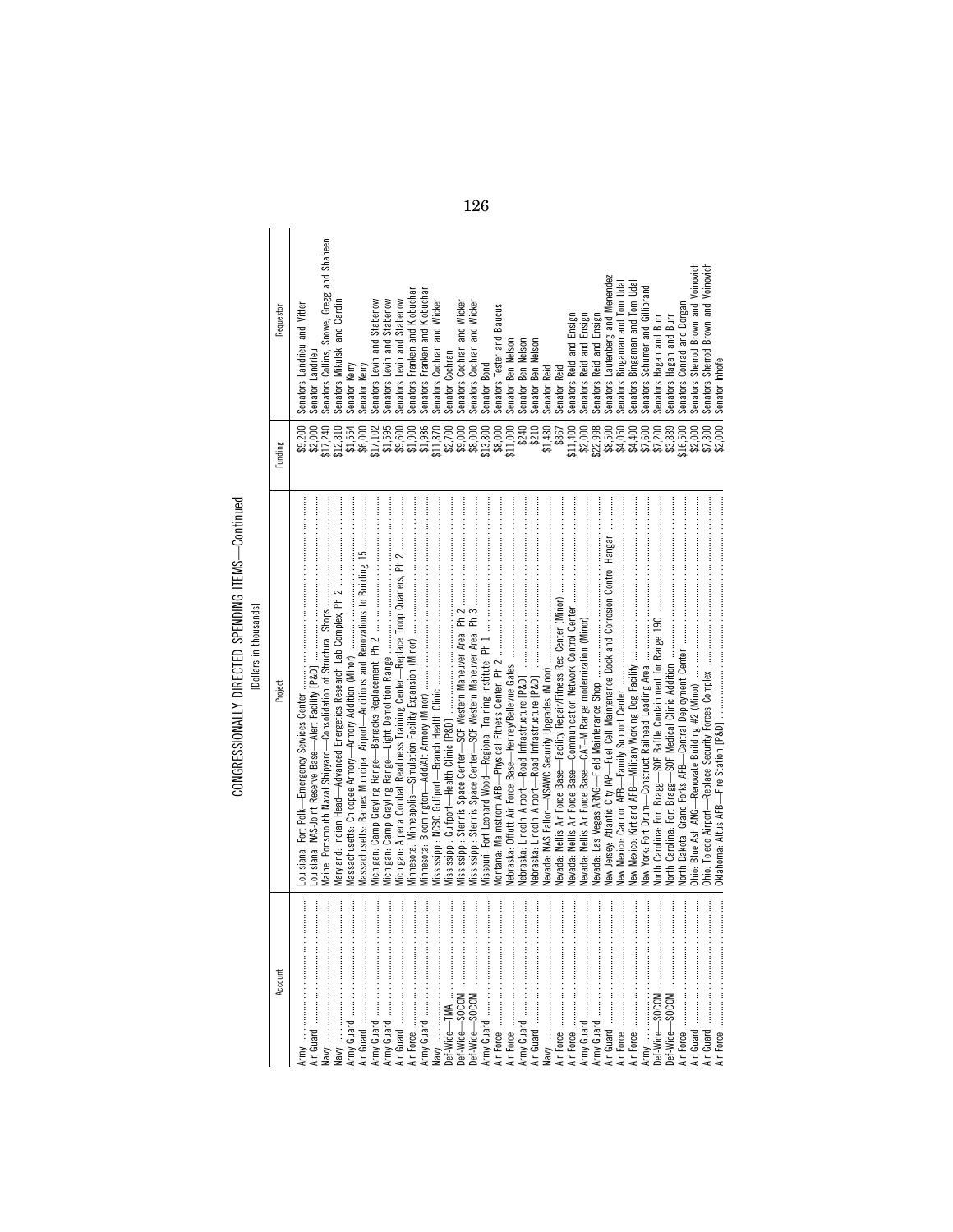| Pennsylvania: Naval Support Activity Mechanicsburg—North Gate Security Improvements                     | \$7,000<br>\$5,930<br>\$9,300 | Senators Wyden and Merkley<br>Senators Specter and Casey<br>Senator Inhofe |
|---------------------------------------------------------------------------------------------------------|-------------------------------|----------------------------------------------------------------------------|
|                                                                                                         | \$7,630<br>\$12,170           | Senators Specter and Casey<br>Senator Reed                                 |
|                                                                                                         | \$4,950                       | Senator Reed                                                               |
|                                                                                                         | \$3,729                       | Senator Reed                                                               |
|                                                                                                         | \$302                         | <b>Senator Reed</b>                                                        |
|                                                                                                         | \$1,800                       | Senator Reed                                                               |
| South Carolina: McEntire JRB-Joint Deployment Processing and Readiness Center, Ph 1                     | $$9,100$<br>$$12,400$         | Senator Graham                                                             |
|                                                                                                         |                               | Senators Johnson and Thune                                                 |
|                                                                                                         | \$151                         | Senators Johnson and Thune                                                 |
|                                                                                                         | \$12,800                      | Senators Johnson and Thune                                                 |
|                                                                                                         | \$6,500                       | Senator Alexander                                                          |
|                                                                                                         | \$13,000                      | Senators Hutchison and Cornyn                                              |
|                                                                                                         | \$15,500                      | Senator Hutchison                                                          |
|                                                                                                         | \$7,300                       | Senators Bob Bennett and Hatch                                             |
| Vermont: Burlington International Airport-Upgrade Taxiways and Replace Arm/Disarm Pads,<br>-<br>Fm<br>1 | \$11,000                      | Senators Leahy and Sanders                                                 |
|                                                                                                         | \$9,730                       | Senators Webb and Warner                                                   |
| Washington: Fairchild AFB—Precision Measurement Equipment Laboratory Facility                           | \$4,850                       | Senator Murray                                                             |
|                                                                                                         | \$10,400                      | Senator Murray                                                             |
|                                                                                                         | \$473                         | Senators Murray and Cantwell                                               |
|                                                                                                         | \$2,000                       | Senator Rockefeller                                                        |
|                                                                                                         | \$1,990                       | Senator Rockefeller                                                        |
|                                                                                                         | \$1,980                       | Senator Rockefeller                                                        |
|                                                                                                         | \$1,999                       | Senator Rockefeller                                                        |
|                                                                                                         | \$1,000                       | Senator Rockefeller                                                        |
|                                                                                                         | \$1,500                       | Senator Rockefeller                                                        |
|                                                                                                         | \$13,000                      | Rockefeller<br>Senator I                                                   |
|                                                                                                         | \$6,250                       | Rockefeller<br>Senator I                                                   |
|                                                                                                         | \$8,300                       | Senator Kohl                                                               |
| DEPARTMENT OF VETERANS AFFAIRS, CONSTRUCTION MAJOR PROJECTS                                             |                               |                                                                            |
|                                                                                                         | 46,550                        | Senator Inouye                                                             |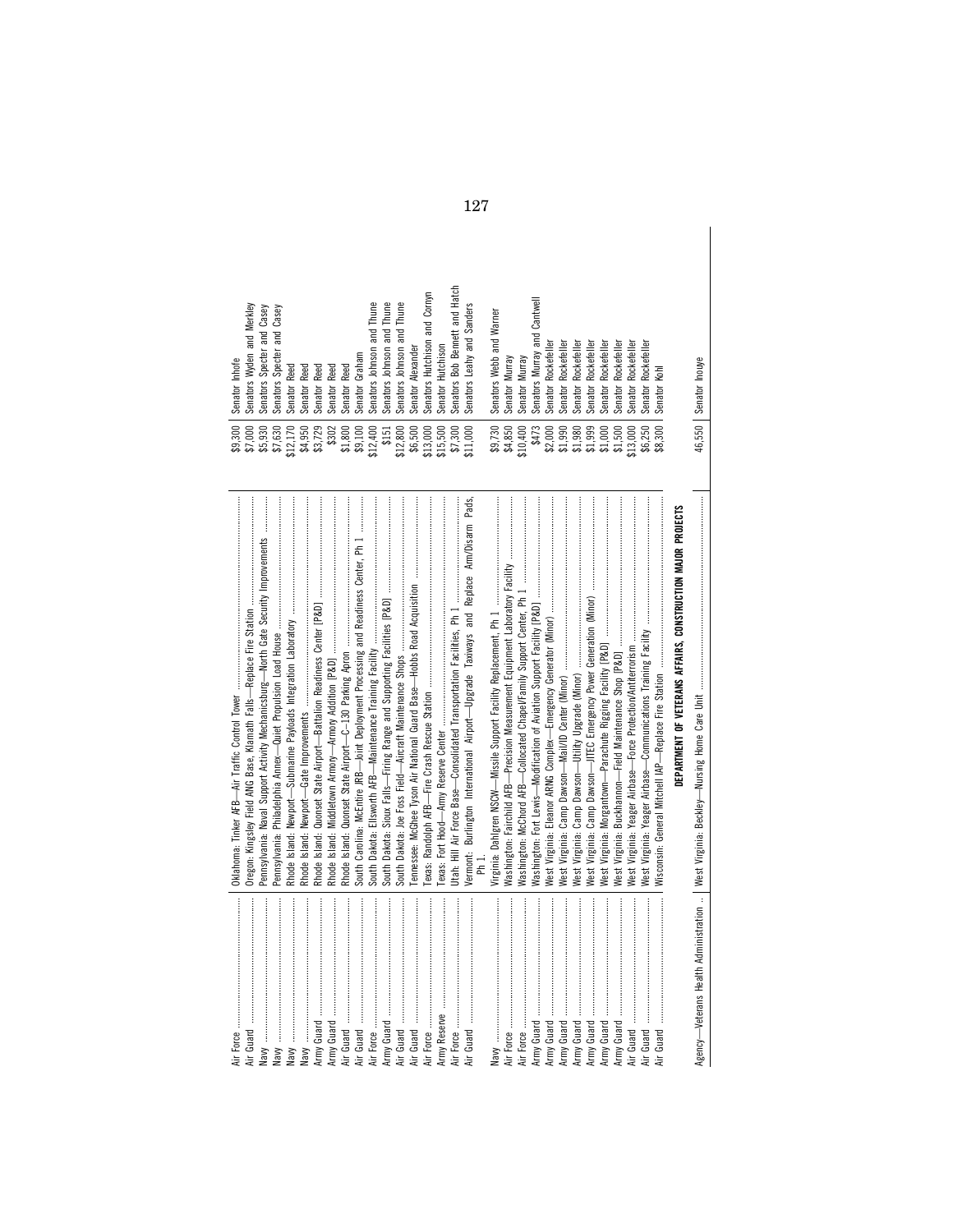COMPARATIVE STATEMENT OF NEW BUDGET (OBLIGATIONAL) AUTHORITY FOR FISCAL YEAR 2010 AND BUDGET ESTIMATES AND AMOUNTS RECOMMENDED IN THE BILL<br>FOR FISCAL YEAR of The State of the State of The State of The Mexical State of Hold

|                                                                                                               | 2010                                                |                                                 | Committee                                         | Senate Committee recommendation<br>compared with $( + or - )$       |                                                                |
|---------------------------------------------------------------------------------------------------------------|-----------------------------------------------------|-------------------------------------------------|---------------------------------------------------|---------------------------------------------------------------------|----------------------------------------------------------------|
| Item                                                                                                          | appropriation                                       | Budget estimate                                 | recommendation                                    | 2010<br>appropriation                                               | Budget estimate                                                |
| -DEPARTMENT OF DEFENSE<br>TITLE 1                                                                             |                                                     |                                                 |                                                   |                                                                     |                                                                |
| ine Corps<br>Military construction, Army<br>Military construction, Navy and Mari                              | 3,719,419<br>3,769,003                              | 4,078,798<br>3,879,104                          | 3,797,521<br>3,667,922                            | $\begin{array}{r} + 78,102 \\ - 101,081 \end{array}$                | $-281,277$<br>$-211,182$                                       |
| Military construction, Air Force                                                                              | $1,450,426$<br>-37,500                              | 1,311,385                                       | 1,378,688                                         | $-71,738$<br>+37,500                                                | $+67,303$                                                      |
|                                                                                                               | 1,412,926                                           | 1,311,385                                       | 1,378,688                                         | $-34,238$                                                           | $+67,303$                                                      |
| Military construction, Defense-Wide                                                                           | $3,093,679$<br>-151,160                             | 3,118,062                                       | 3,241,601                                         | $+147,922$<br>$+151,160$                                            | $+123,539$                                                     |
|                                                                                                               | 2,942,519                                           | 3,118,062                                       | 3,241,601                                         | $+299,082$                                                          | $+123,539$                                                     |
| Total, Active components                                                                                      | 11,843,867                                          | 12,387,349                                      | 12,085,732                                        | $+241,865$                                                          | 301,617                                                        |
|                                                                                                               |                                                     |                                                 |                                                   | $+398,016$                                                          | $\begin{array}{r} +106,408 \\ +160,468 \\ +29,741 \end{array}$ |
| Military construction, Air Force Reserve                                                                      | 582,056<br>371,226<br>431,566<br>125,874<br>112,269 | 873,664<br>176,986<br>18,175<br>61,557<br>7,832 | 980,072<br>337,454<br>347,916<br>61,557<br>12,832 | $-33,772$<br>$-83,650$<br>$-64,317$<br>99,437                       | $+ 5,000$                                                      |
| Total, Reserve components manufacturement and an accompanion and accountant and accountant and accountant and | 1,622,991                                           | 1,438,214                                       | 1,739,831                                         | $+116,840$                                                          | $+301,617$                                                     |
|                                                                                                               | $(13,655,518)$<br>$(-188,660)$<br>13,466,858        | 13,825,563<br>(13,825,563)                      | 13,825,563<br>(13,825,563)                        | $\begin{array}{r} +358,705 \\ (+170,045) \\ (+188,660) \end{array}$ |                                                                |
| ecurity Investment Program<br>North Atlantic Treaty Organization S                                            | 197,414                                             | 258,884                                         | 258,884                                           | $+61,470$                                                           |                                                                |
| Family housing construction, Army.                                                                            | 273,236                                             | 92,369                                          | 92,369                                            | $-180,867$                                                          |                                                                |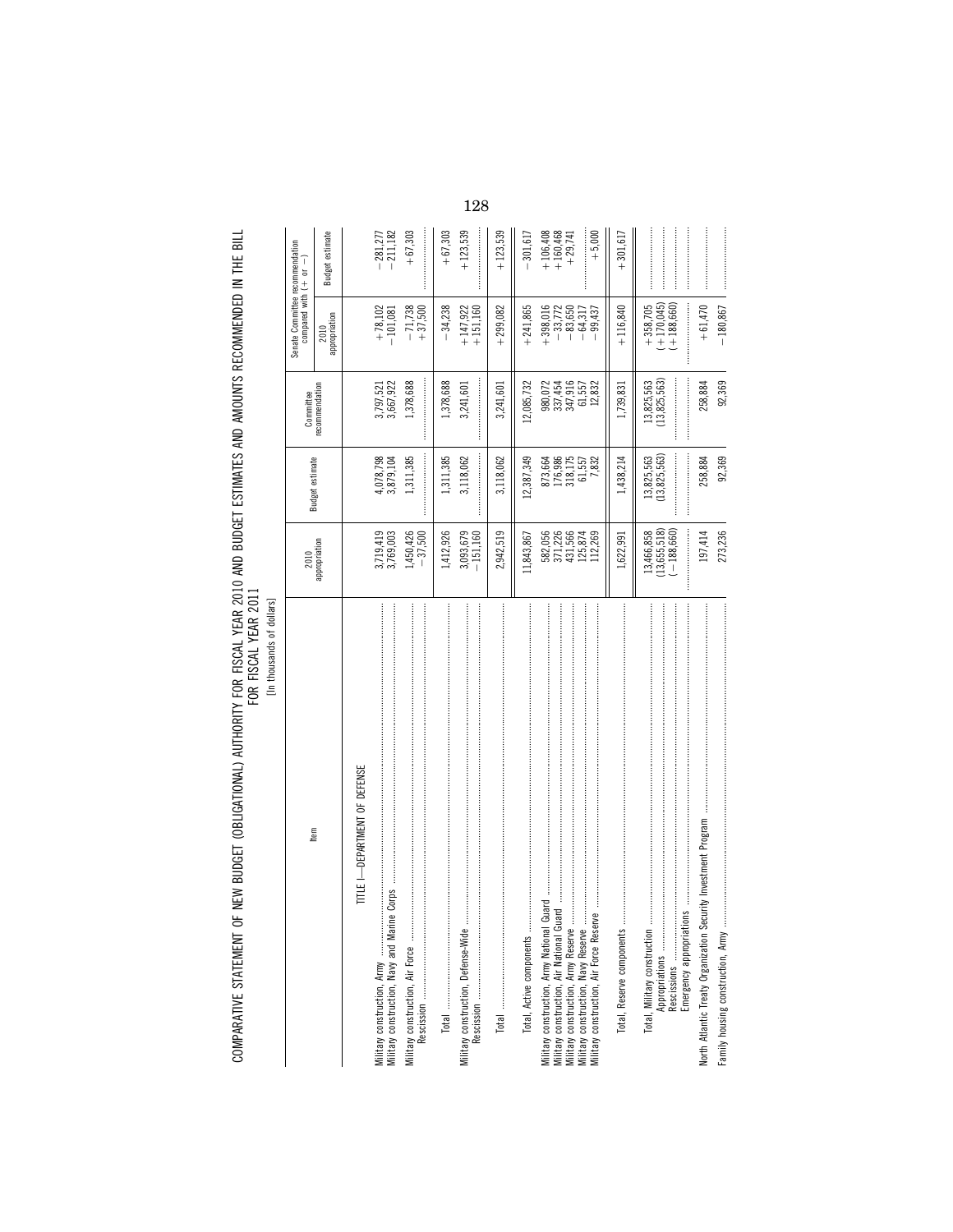| Family housing operation and maintenance, Navy and Marine Corps<br>Family housing operation and maintenance, Defense-Wide<br>Department of Defense Family Housing Improvement Fund<br>Family housing operation and maintenance, Air Force<br>nance, Army<br>Family housing construction, Navy and Marine Corps<br>Family housing construction, Defense-Wide<br>Family housing operation and mainter<br>Family housing construction, Air Force<br>Homeowners assistance fund | 2,859<br>49,214<br>523,418<br>146,569<br>368,540<br>66,101<br>502,936<br>2,600<br>323,225 | 518,140<br>186,444<br>366,346<br>78,025<br>513,792<br>1,096<br>16,515<br>50,464 | $\frac{50,464}{1,096}$<br>518,140<br>186,444<br>366,346<br>78,792<br>513,792<br>16,515 | $+39,875$<br>$-2,859$<br>$-5,278$<br>$+10,856$<br>$+1,250$<br>306,710<br>$-2,194$<br>$+11,924$<br>$-1,504$ |  |
|-----------------------------------------------------------------------------------------------------------------------------------------------------------------------------------------------------------------------------------------------------------------------------------------------------------------------------------------------------------------------------------------------------------------------------------------------------------------------------|-------------------------------------------------------------------------------------------|---------------------------------------------------------------------------------|----------------------------------------------------------------------------------------|------------------------------------------------------------------------------------------------------------|--|
|                                                                                                                                                                                                                                                                                                                                                                                                                                                                             | 2,258,698<br>2,258,698                                                                    | 1,823,191<br>:<br>:<br>:<br>:<br>1,823,191                                      | (1,823,191)<br>1,823,191                                                               | $(1 - 435, 507)$<br>$-435,507$                                                                             |  |
| Defense-Wide<br>Chemical demilitarization construction<br>Base realignment and closure:                                                                                                                                                                                                                                                                                                                                                                                     | 151,541                                                                                   | 124,971                                                                         | 124,971                                                                                | 26,570                                                                                                     |  |
| Base realignment and closure account, 2005<br>Base realignment and closure account, 1990                                                                                                                                                                                                                                                                                                                                                                                    | 496,768<br>7,455,498                                                                      | 360,474<br>2,354,285                                                            | 360,474<br>2,354,285                                                                   | 5,101,213<br>$-136,294$                                                                                    |  |
|                                                                                                                                                                                                                                                                                                                                                                                                                                                                             | 7,455,498                                                                                 | 2,354,285                                                                       | 2,354,285                                                                              | 5,101,213                                                                                                  |  |
| Total, Base realignment and closure                                                                                                                                                                                                                                                                                                                                                                                                                                         | 7,952,266                                                                                 | 2,714,759                                                                       | 2,714,759                                                                              | 5,237,507                                                                                                  |  |
| Marine Corps<br>Military Construction, Navy and I<br>Military Construction, Air Force<br>General Reductions (Sec. 129):<br>Military Construction, Army                                                                                                                                                                                                                                                                                                                      | $-230,000$<br>$-235,000$<br>$-64,091$                                                     |                                                                                 |                                                                                        | $+ 230,000$<br>$+ 235,000$<br>$+ 64,091$                                                                   |  |
| Marine Corps<br>Military Construction, Defense-Wide<br>Military Construction, Army National Guard<br>General Rescissions (Secs 130):<br>Military Construction, Army<br>Military Construction, Navy and I                                                                                                                                                                                                                                                                    | $-51,468$<br>$-93,268$<br>$-33,000$<br>$-33,000$<br>$-7,000$                              |                                                                                 |                                                                                        | $\begin{array}{r} +33,000 \\ +51,468 \\ +93,268 \end{array}$<br>$+33,000$<br>$+7,000$                      |  |
| ă,<br>Emergency appropriation<br>Appropriations<br>Rescissions<br>Total, title I                                                                                                                                                                                                                                                                                                                                                                                            | 23,279,950<br>(23,686,346)<br>$-406.396$                                                  | 18,747,368<br>(18,747,368)                                                      | 18,747,368<br>(18,747,368)                                                             | $-4,532,582$<br>$(-4,938,978)$<br>$(+406,396)$                                                             |  |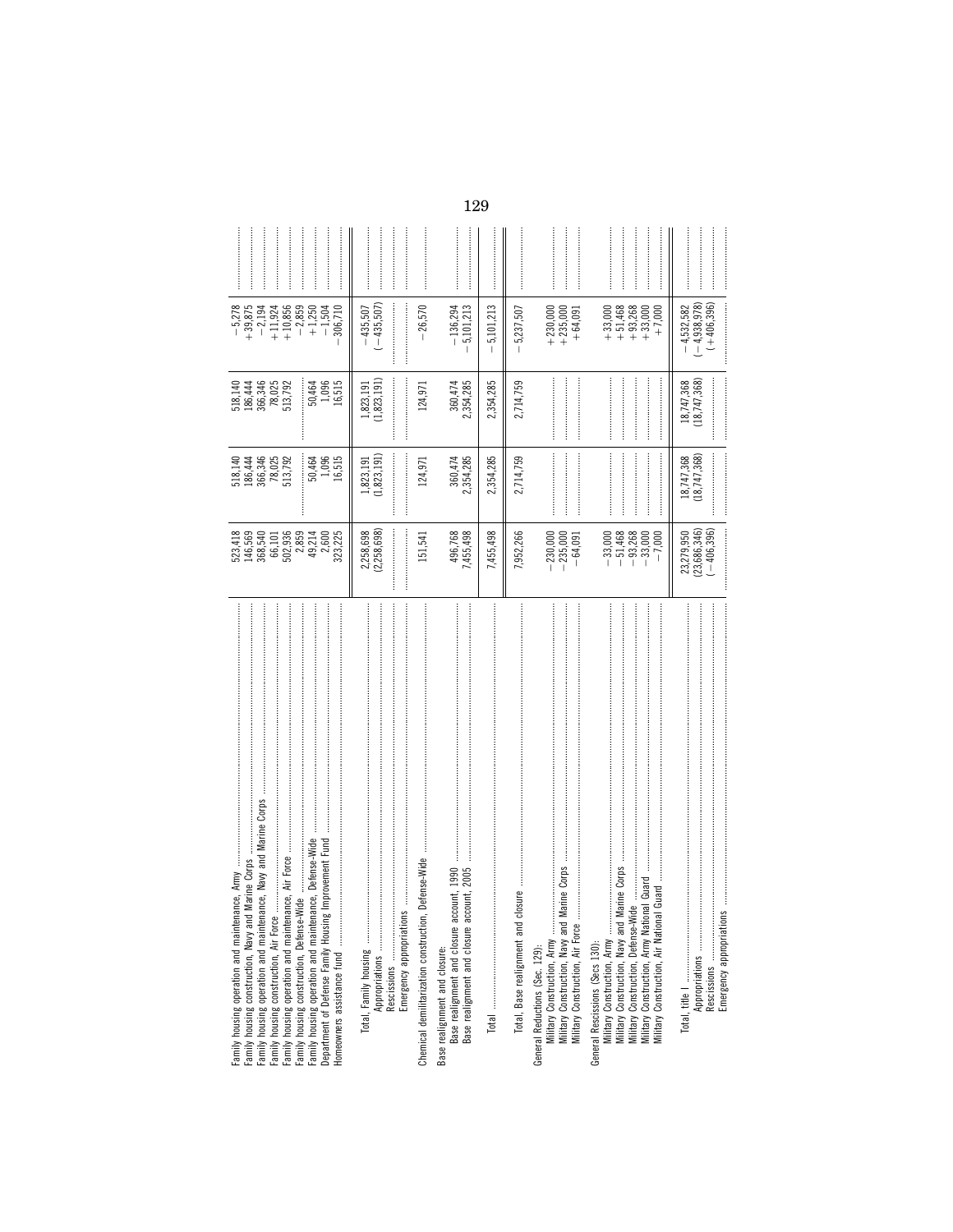COMPARATIVE STATEMENT OF NEW BUDGET (OBLIGATIONAL) AUTHORITY FOR FISCAL YEAR 2010 AND BUDGET ESTIMATES AND AMOUNTS RECOMMENDED IN THE BILL<br>FOR YEAR YEAR

[In thousands of dollars]

| Item                                                        | 2010                    |                                    | Committee                          | Senate Committee recommendation<br>compared with $( + $ or $- )$ |                 |
|-------------------------------------------------------------|-------------------------|------------------------------------|------------------------------------|------------------------------------------------------------------|-----------------|
|                                                             | appropriation           | Budget estimate                    | recommendation                     | appropriation<br>2010                                            | Budget estimate |
| TITLE II-DEPARTMENT OF VETERANS AFFAIRS                     |                         |                                    |                                    |                                                                  |                 |
| Veterans Benefits Administration                            |                         |                                    |                                    |                                                                  |                 |
| Compensation and pensions                                   | 47,396,106<br>9,232,369 | 53,492,234<br>10,440,245           | 53,492,234<br>10,440,245           | $+6,096,128$<br>$+1,207,876$                                     |                 |
| Veterans insurance and indemnities                          | 49,288                  | 62,589                             | 62,589                             | $+13,301$                                                        |                 |
|                                                             | (500)<br>23,553         | (500)<br>19,078                    | 19,078<br>(500)                    | $-4,475$                                                         |                 |
|                                                             | $-133,000$<br>165,082   | 163,646<br>$-165,000$              | $-165,000$<br>163,646              | $-1,436$<br>$-32,000$                                            |                 |
| Guaranteed Transitional Housing Loans for Homeless Veterans | (750)                   |                                    |                                    | $(-750)$                                                         |                 |
|                                                             | (2, 298)<br>29<br>328   | (3,042)<br>$\frac{8}{3}$<br>337    | (3,042)<br>$\frac{8}{3}$<br>337    | $(+ 744)$<br>$+19$<br>$\frac{6}{1}$                              |                 |
| Native American veteran housing loan program account        | 664                     | 707                                | 707                                | $+43$                                                            |                 |
|                                                             | 56,734,419              | 64,013,884                         | 64,013,884                         | $+7,279,465$                                                     |                 |
| Veterans Health Administration                              |                         |                                    |                                    |                                                                  |                 |
|                                                             | 34,707,500              |                                    | 100,000                            | $-34,607,500$                                                    | $+100,000$      |
|                                                             | 37,136,000              | $(37, 136, 000)$<br>$39, 649, 985$ | $(37, 136, 000)$<br>$39, 649, 985$ | $(+37, 136, 000)$<br>$+2,513,985$                                |                 |
|                                                             | 71,843,500              | 39,649,985                         | 39,749,985                         | $-32,093,515$                                                    | $+100,000$      |
| Medical support and compliance                              | 4,930,000               | (5, 307, 000)                      | (5, 307, 000)                      | $(+5,307,000)$<br>$-4,930,000$                                   |                 |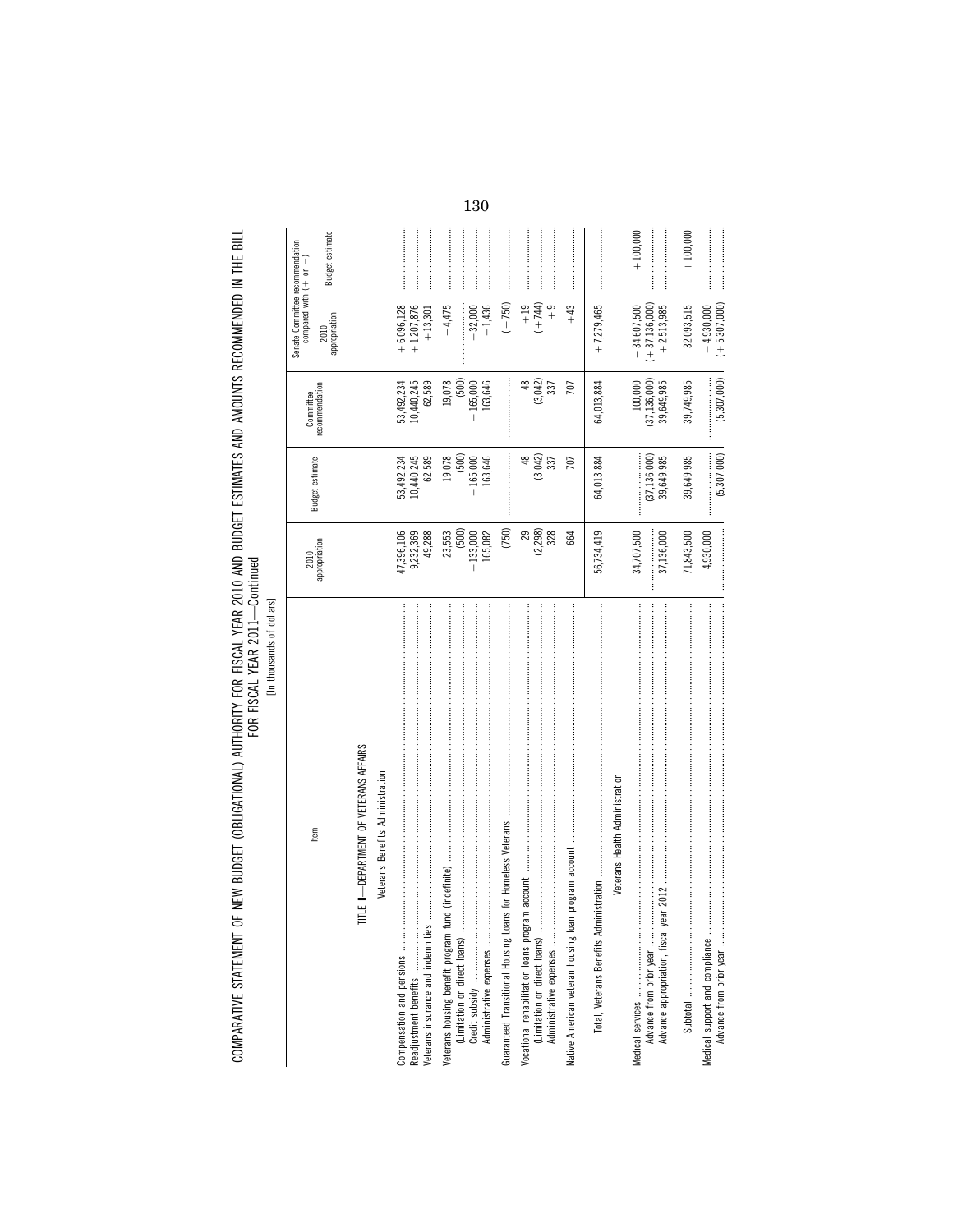|                                         |                                                                                                                        |                                                                                                                                                  |            |          |                                         |                                       | 131                                                                                                                       |                                                                                                                                                                                                                                                                                                                                                                                                                                                                                                                                                       |                                                          |                                    |                                                             |                                                                |
|-----------------------------------------|------------------------------------------------------------------------------------------------------------------------|--------------------------------------------------------------------------------------------------------------------------------------------------|------------|----------|-----------------------------------------|---------------------------------------|---------------------------------------------------------------------------------------------------------------------------|-------------------------------------------------------------------------------------------------------------------------------------------------------------------------------------------------------------------------------------------------------------------------------------------------------------------------------------------------------------------------------------------------------------------------------------------------------------------------------------------------------------------------------------------------------|----------------------------------------------------------|------------------------------------|-------------------------------------------------------------|----------------------------------------------------------------|
|                                         | $+20,000$                                                                                                              |                                                                                                                                                  | $+20,000$  |          |                                         | $(+120,000)$<br>$+120,000$            |                                                                                                                           |                                                                                                                                                                                                                                                                                                                                                                                                                                                                                                                                                       | $+2,148,776$<br>$+439,613$<br>$-2,588,389$<br>$-160,000$ | $+2,500$<br>$+46,550$<br>$+18,265$ |                                                             | $(-92,685)$<br>$-92,685$                                       |
| $+228,000$                              | $(+ 5, 740, 000)$<br>$-4,702,000$<br>$-4,839,000$                                                                      | $-314,000$                                                                                                                                       | 5,153,000  | $+9,000$ | $-439,000$<br>$+439,000$                | $-41,939,515$<br>$(-44, 367, 500)$    | $(-48, 183, 000)$<br>$(+2,427,985)$                                                                                       | $+504$                                                                                                                                                                                                                                                                                                                                                                                                                                                                                                                                                | $+2,148,776$<br>$+439,613$<br>$-160,000$<br>$-2,086,707$ | $+2,867$<br>+3,586<br>217,035      | $-15,000$                                                   | $( + 116, 100)$<br>$+116,100$                                  |
| 5,535,000                               | (5,740,000)<br>20,000<br>5,535,000                                                                                     | 5,426,000                                                                                                                                        | 5,446,000  | 590,000  | 3,393,000<br>3,393,000                  | (710,000)<br>51,320,985               | (48, 183, 000)<br>(50, 610, 985)                                                                                          | 250,504                                                                                                                                                                                                                                                                                                                                                                                                                                                                                                                                               | 2,148,776<br>439,613<br>3,147,000                        | 1,197,586<br>111,867<br>485,965    | 85,000<br>46,000                                            | (7,661,807)<br>7,661,807                                       |
| 5,535,000                               | (5,740,000)<br>5,535,000                                                                                               | 5,426,000                                                                                                                                        | 5,426,000  | 590,000  | 3,393,000<br>3,393,000                  | (590,000)<br>51,200,985               | (48, 183, 000)<br>(50,610,985)                                                                                            | 250,504                                                                                                                                                                                                                                                                                                                                                                                                                                                                                                                                               | 2,588,389<br>3,307,000                                   | 1,151,036<br>109,367<br>467,700    | 85,000<br>46,000                                            | (7, 754, 492)<br>7,754,492                                     |
| 5,307,000                               | 10,237,000<br>4,859,000                                                                                                | 5,740,000<br>:<br>:<br>:                                                                                                                         | 10,599,000 | 581,000  | 2,954,000<br>2,954,000                  | (45, 077, 500)<br>93,260,500          | (48, 183, 000)                                                                                                            | 250,000                                                                                                                                                                                                                                                                                                                                                                                                                                                                                                                                               | 2,086,707<br>3,307,000                                   | 109,000<br>1,194,000<br>703,000    | 100,000<br>46,000                                           | (7,545,707)<br>7,545,707                                       |
| Advance appropriation, fiscal year 201: | 8ubtra 1994 - Maria Maria Maria manda manda manda manda manda manda manda manda manda manda manda manda manda<br>Notae | <b>在这个人的一个人的人的人的人的人,我们在这个人的人的人的人,我们在这个人的人的人的人的人,我们在这个人的人的人的人的人,我们是不是一个人的人的人的人的人的人的人的人,我们的人的人的人,我们</b><br>Advance appropriation, fiscal year 2012 |            |          | Medical care cost recovery collections: | Total, Veterans Health Administration | National Cemetery Administration<br>Emergency appropriations<br>Advance from prior year<br>Advance appropriations, fiscal | $\label{def:1} \begin{minipage}{0.9\textwidth} \begin{minipage}{0.9\textwidth} \begin{itemize} \textbf{0.9\textwidth} \begin{itemize} \textbf{0.9\textwidth} \begin{itemize} \textbf{0.9\textwidth} \begin{itemize} \textbf{0.9\textwidth} \begin{itemize} \textbf{0.9\textwidth} \begin{itemize} \textbf{0.9\textwidth} \begin{itemize} \textbf{0.9\textwidth} \begin{itemize} \textbf{0.9\textwidth} \begin{itemize} \textbf{0.9\textwidth} \begin{itemize} \textbf{0.9\textwidth} \begin{itemize} \textbf{0.9\text$<br>Departmental Administration |                                                          |                                    | cemeteries<br>Grants for the construction of State veterans | Emergency appropriations<br>Total, Departmental Administration |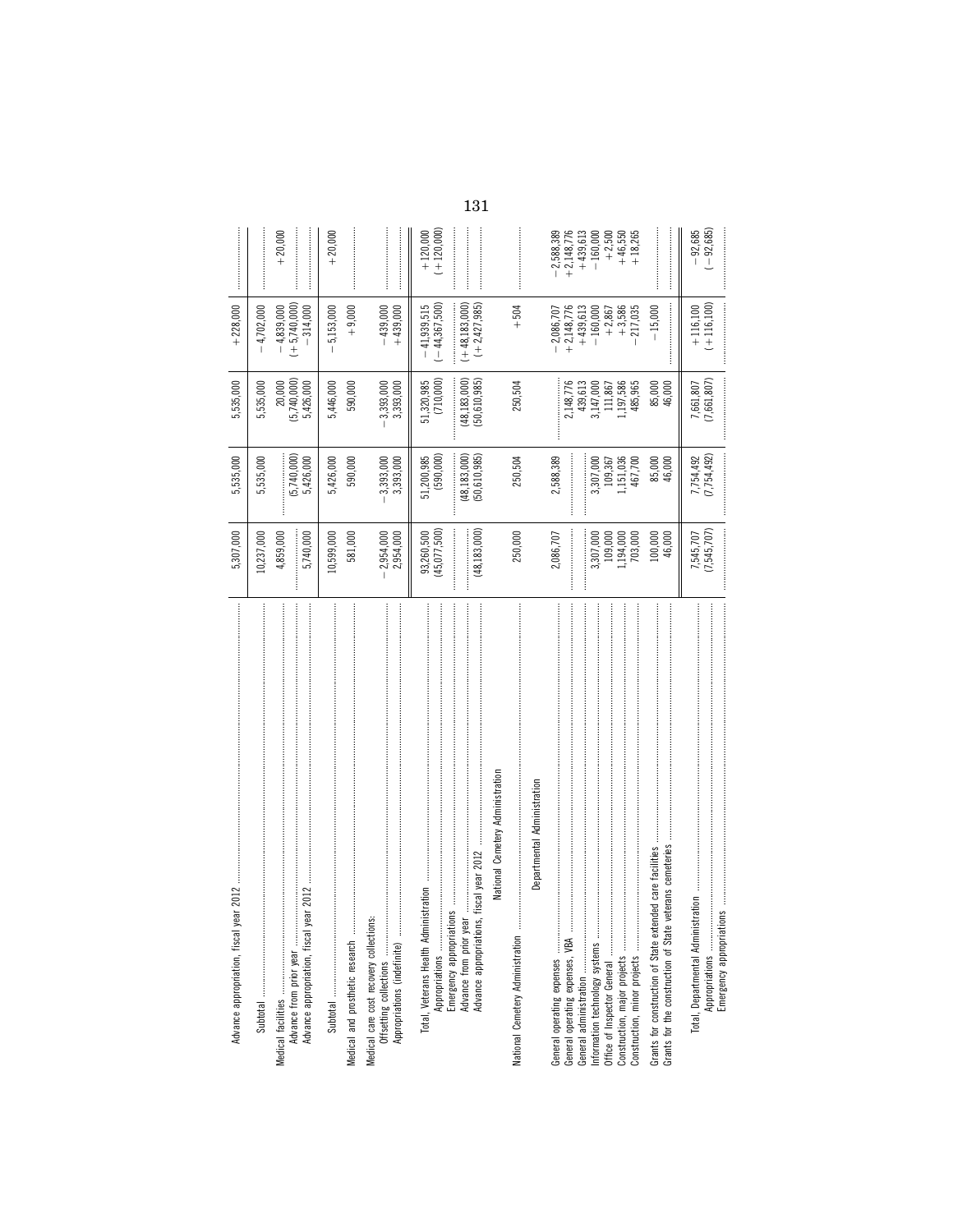COMPARATIVE STATEMENT OF NEW BUDGET (OBLIGATIONAL) AUTHORITY FOR FISCAL YEAR 2010 AND BUDGET ESTIMATES AND AMOUNTS RECOMMENDED IN THE BILL<br>FOR YEAR YEAR COMPARATIVE STATEMENT OF NEW BUDGET (OBLIGATIONAL) AUTHORITY FOR FISCAL YEAR 2010 AND BUDGET ESTIMATES AND AMOUNTS RECOMMENDED IN THE BILL FOR FISCAL YEAR 2011—Continued

| ۱<br>ş       |
|--------------|
| ה            |
| l<br>ì<br>ij |
|              |

| [cipitals of the chinese of the same of the                                               |                                                                                                                                                                                                                                                                                                                                                                                                                                                                                                                                          |                                                                                                                                                                                                                                                                                                                                                                                                                                                                                                                                             |                                             |                                                               |                        |
|-------------------------------------------------------------------------------------------|------------------------------------------------------------------------------------------------------------------------------------------------------------------------------------------------------------------------------------------------------------------------------------------------------------------------------------------------------------------------------------------------------------------------------------------------------------------------------------------------------------------------------------------|---------------------------------------------------------------------------------------------------------------------------------------------------------------------------------------------------------------------------------------------------------------------------------------------------------------------------------------------------------------------------------------------------------------------------------------------------------------------------------------------------------------------------------------------|---------------------------------------------|---------------------------------------------------------------|------------------------|
| Item                                                                                      | 2010                                                                                                                                                                                                                                                                                                                                                                                                                                                                                                                                     | <b>Budget estimate</b>                                                                                                                                                                                                                                                                                                                                                                                                                                                                                                                      | Committee                                   | Senate Committee recommendation<br>compared with $( + or - )$ |                        |
|                                                                                           | appropriation                                                                                                                                                                                                                                                                                                                                                                                                                                                                                                                            |                                                                                                                                                                                                                                                                                                                                                                                                                                                                                                                                             | recommendation                              | appropriation<br>2010                                         | Budget estimate        |
| ADMINISTRATIVE PROVISIONS<br>Sec 229-General operating expenses,                          |                                                                                                                                                                                                                                                                                                                                                                                                                                                                                                                                          |                                                                                                                                                                                                                                                                                                                                                                                                                                                                                                                                             | 23,584                                      | $+23,584$                                                     | $+23,584$              |
| $VBA$ , and an anomalous component constraint and an anomalous component constraint $VBA$ | $\label{def:1} \begin{minipage}{0.9\linewidth} \begin{minipage}{0.9\linewidth} \begin{minipage}{0.9\linewidth} \begin{minipage}{0.9\linewidth} \end{minipage} \begin{minipage}{0.9\linewidth} \begin{minipage}{0.9\linewidth} \end{minipage} \end{minipage} \end{minipage} \begin{minipage}{0.9\linewidth} \begin{minipage}{0.9\linewidth} \begin{minipage}{0.9\linewidth} \end{minipage} \end{minipage} \end{minipage} \begin{minipage}{0.9\linewidth} \begin{minipage}{0.9\linewidth} \end{minipage} \end{minipage} \begin{minipage}{$ | $\label{def:1} \begin{minipage}{0.9\linewidth} \begin{minipage}{0.9\linewidth} \begin{minipage}{0.9\linewidth} \begin{minipage}{0.9\linewidth} \end{minipage} \begin{minipage}{0.9\linewidth} \begin{minipage}{0.9\linewidth} \end{minipage} \end{minipage} \begin{minipage}{0.9\linewidth} \begin{minipage}{0.9\linewidth} \begin{minipage}{0.9\linewidth} \end{minipage} \end{minipage} \begin{minipage}{0.9\linewidth} \begin{minipage}{0.9\linewidth} \end{minipage} \end{minipage} \begin{minipage}{0.9\linewidth} \begin{minipage}{0$ |                                             |                                                               |                        |
| Appropriations                                                                            | (109, 607, 626)<br>157,790,626                                                                                                                                                                                                                                                                                                                                                                                                                                                                                                           | (72,608,880)<br>123,219,865                                                                                                                                                                                                                                                                                                                                                                                                                                                                                                                 | (72, 659, 779)<br>123,270,764               | $-34,519,862$<br>$(-36,947,847)$                              | $+50,899$<br>(+50,899) |
| fiscal year 2012<br>Advance from prior year<br>Advance appropriations,                    | (48, 183, 000)                                                                                                                                                                                                                                                                                                                                                                                                                                                                                                                           | (48, 183, 000)<br>(50, 610, 985)                                                                                                                                                                                                                                                                                                                                                                                                                                                                                                            | (48, 183, 000)<br>(50, 610, 985)            | $(+48, 183, 000)$<br>$(+2, 427, 985)$                         |                        |
| Discretionary                                                                             | (101, 222, 310)<br>(2,798)<br>(56, 568, 316)                                                                                                                                                                                                                                                                                                                                                                                                                                                                                             | (59, 370, 719)<br>(63, 849, 146)<br>(3, 542)                                                                                                                                                                                                                                                                                                                                                                                                                                                                                                | (59, 421, 618)<br>(63, 849, 146)<br>(3,542) | $-41,800,692$<br>$(+ 744)$<br>$(+7,280,830)$                  | $(+50, 899)$           |
| TITLE III-RELATED AGENCIES                                                                |                                                                                                                                                                                                                                                                                                                                                                                                                                                                                                                                          |                                                                                                                                                                                                                                                                                                                                                                                                                                                                                                                                             |                                             |                                                               |                        |
| American Battle Monuments Commission                                                      |                                                                                                                                                                                                                                                                                                                                                                                                                                                                                                                                          |                                                                                                                                                                                                                                                                                                                                                                                                                                                                                                                                             |                                             |                                                               |                        |
| Foreign currency fluctuations account                                                     | 62,675<br>17,100                                                                                                                                                                                                                                                                                                                                                                                                                                                                                                                         | 64,200<br>20,200                                                                                                                                                                                                                                                                                                                                                                                                                                                                                                                            | 67,200<br>20,200                            | $+4,525$<br>$+3,100$                                          | $+3,000$               |
|                                                                                           | 79,775                                                                                                                                                                                                                                                                                                                                                                                                                                                                                                                                   | 84,400                                                                                                                                                                                                                                                                                                                                                                                                                                                                                                                                      | 87,400                                      | $+7,625$                                                      | $+3,000$               |
| U.S. Court of Appeals for Veterans Claims                                                 | 27,115                                                                                                                                                                                                                                                                                                                                                                                                                                                                                                                                   | 90,147                                                                                                                                                                                                                                                                                                                                                                                                                                                                                                                                      | 53,297                                      | $+26,182$                                                     | $-36,850$              |
| Department of Defense-Civil                                                               |                                                                                                                                                                                                                                                                                                                                                                                                                                                                                                                                          |                                                                                                                                                                                                                                                                                                                                                                                                                                                                                                                                             |                                             |                                                               |                        |
| Cemeterial Expenses, Army                                                                 | 39,850                                                                                                                                                                                                                                                                                                                                                                                                                                                                                                                                   | 38,100                                                                                                                                                                                                                                                                                                                                                                                                                                                                                                                                      | 43,100                                      | $+3,250$                                                      | $+5,000$               |
| Armed Forces Retirement Home<br>Operation and maintenance                                 | 62,000                                                                                                                                                                                                                                                                                                                                                                                                                                                                                                                                   | 69,200                                                                                                                                                                                                                                                                                                                                                                                                                                                                                                                                      | 69,200                                      | $+7,200$                                                      |                        |